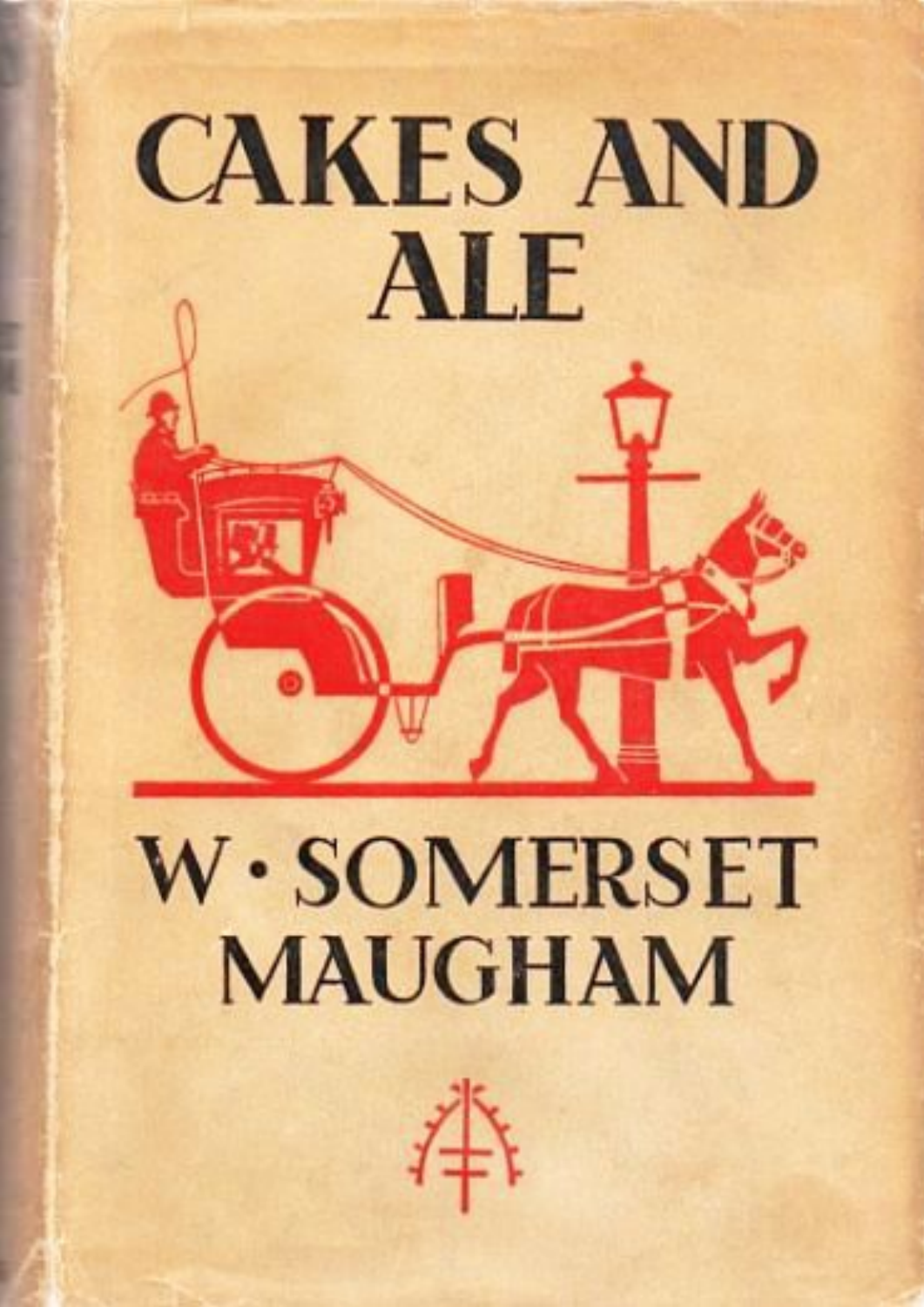#### **\* A Distributed Proofreaders Canada eBook \***

This ebook is made available at no cost and with very few restrictions. These restrictions apply only if (1) you make a change in the ebook (other than alteration for different display devices), or (2) you are making commercial use of the ebook. If either of these conditions applies, please contact a FP administrator before proceeding.

This work is in the Canadian public domain, but may be under copyright in some countries. If you live outside Canada, check your country's copyright laws. IF THE BOOK IS UNDER COPYRIGHT IN YOUR COUNTRY, DO NOT DOWNLOAD OR REDISTRIBUTE THIS FILE.

*Title:* Cakes and Ale

*Date of first publication:* 1930

*Author:* W. Somerset Maugham (1874-1965)

*Date first posted:* July 31, 2017

*Date last updated:* July 31, 2017

Faded Page eBook #20170731

This ebook was produced by: Al Haines, Cindy Beyer & the online Distributed Proofreaders Canada team at http://www.pgdpcanada.net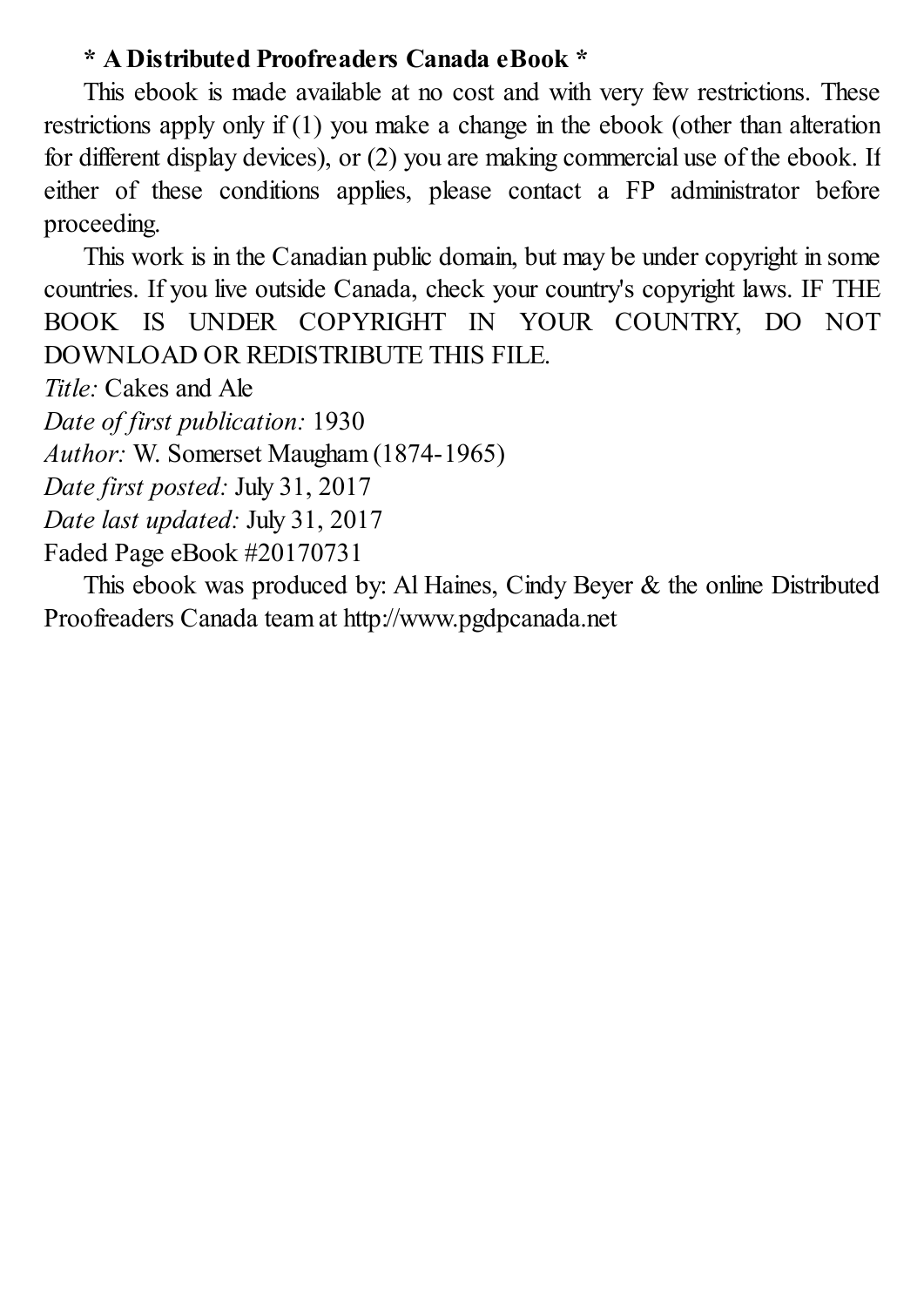## **C A K E S A N D A L E**

**BY W. SOMERSET MAUGHAM**



### **T R I A N G LE B O O K S NEW YORK**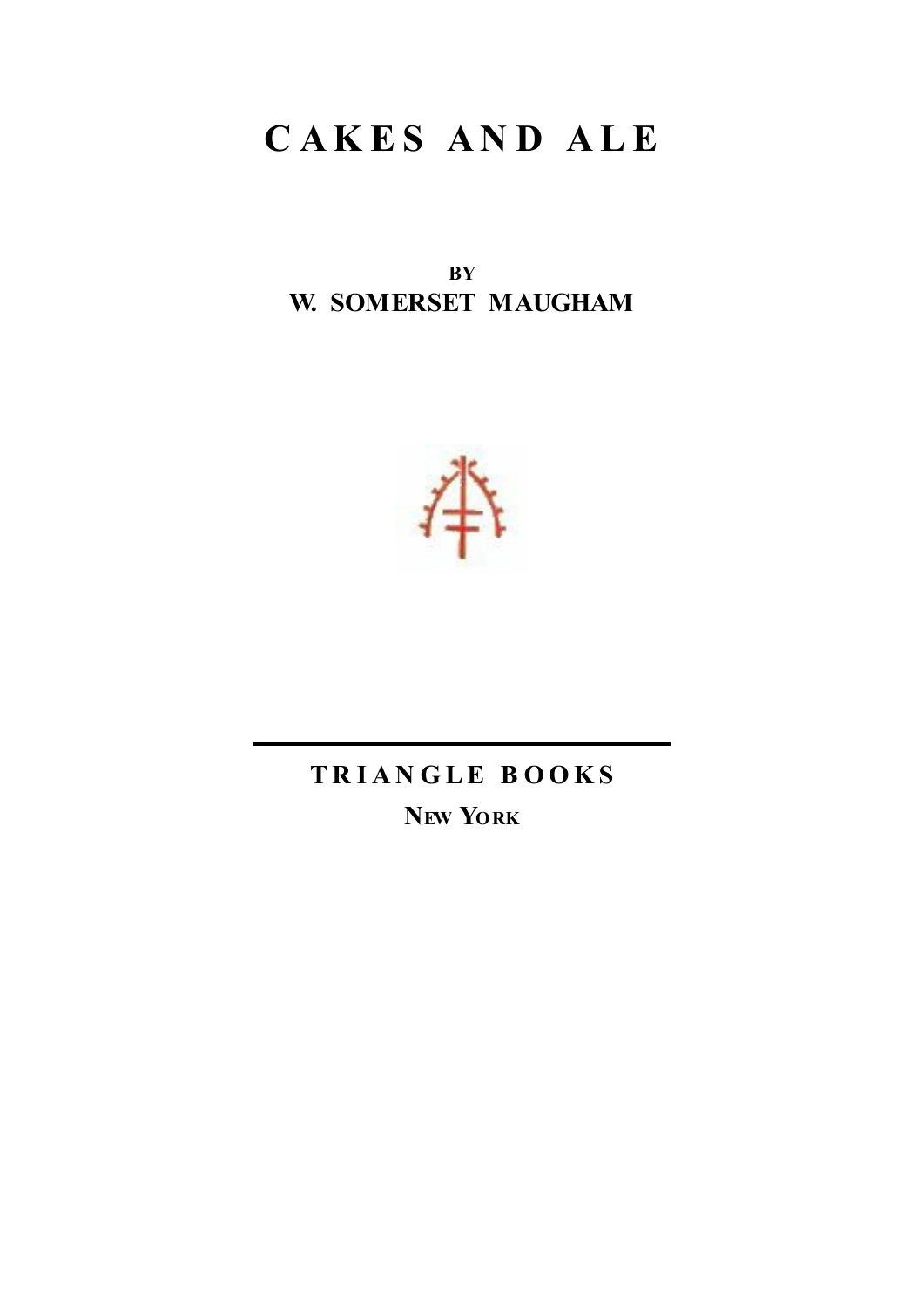#### COPYRIGHT, 1930, BYW. SOMERSET MAUGHAM

*All rights reserved*

TRIANGLE BOOKS EDITION PUBLISHED JANUARY 1941 REPRINTED JANUARY 1941

TRIANGLE BOOKS, 14 West Forty-ninth Street, New York, N. Y.

#### PRINTED AND BOUND IN THE UNITED STATES OF AMERICA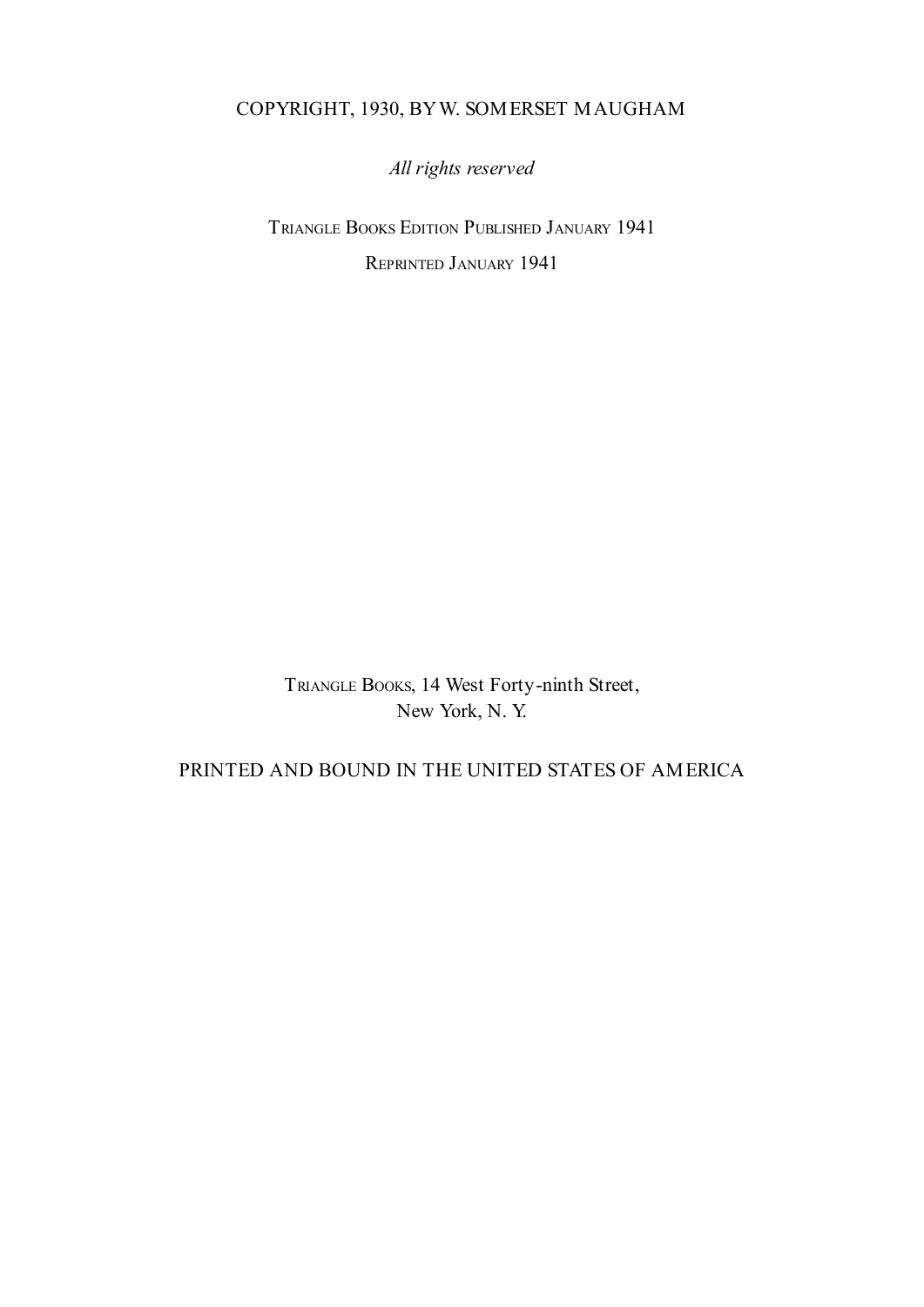### CAKES AND ALE

### W. SOMERSET MAUGHAM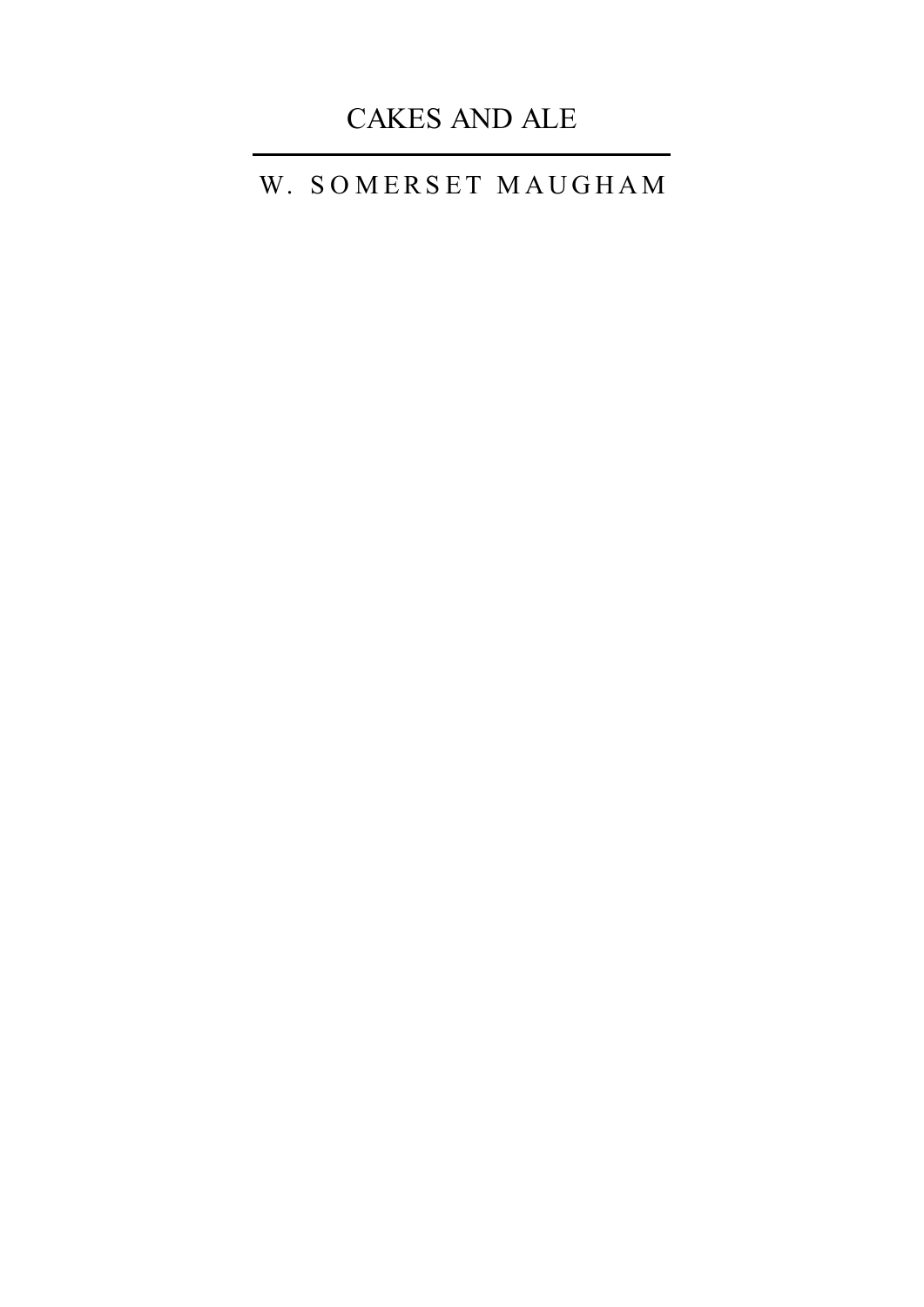I HAVE noticed that when someone asks for you on the telephone and, finding you out, leaves a message begging you to call him up the moment you come in, and it's important, the matter is more often important to him than to you. When it comes to making you a present or doing you a favour most people are able to hold their impatience within reasonable bounds. So when I got back to my lodgings with just enough time to have a drink, a cigarette, and to read my paper before dressing for dinner, and was told by Miss Fellows, my landlady, that Mr. Alroy Kear wished me to ring him up at once, I felt that I could safely ignore his request.

"Is that the writer?" she asked me.

"It is."

She gave the telephone a friendly glance.

"Shall I get him?"

"No, thank you."

"What shall I say if he rings again?"

"Ask him to leave a message."

"Very good, sir."

She pursed her lips. She took the empty siphon, swept the room with a look to see that it was tidy, and went out. Miss Fellows was a great novel reader. I was sure that she had read all Roy's books. Her disapproval of my casualness suggested that she had read them with admiration. When I got home again, I found a note in her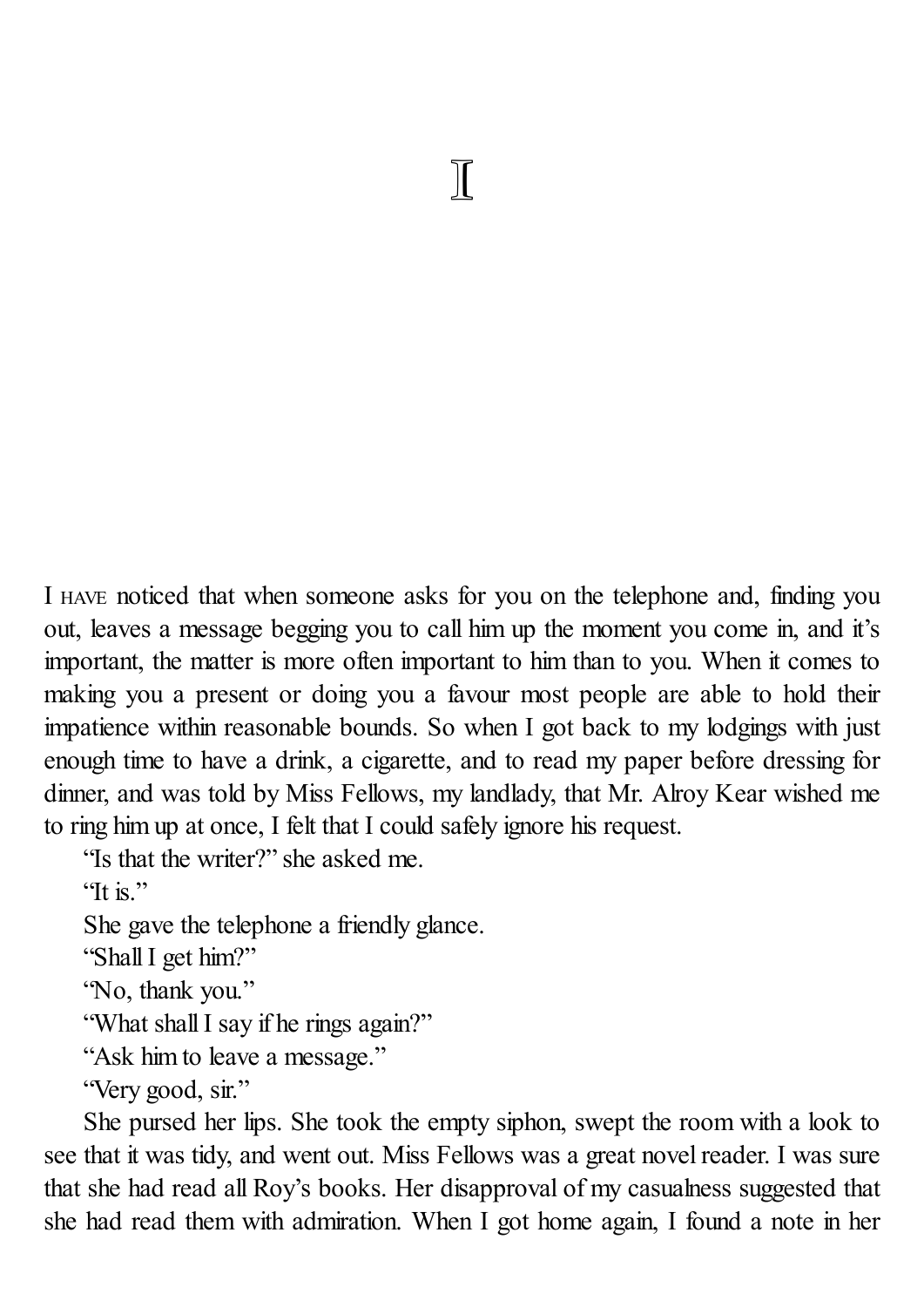bold, legible writing on the sideboard.

*Mr. Kear rang up twice. Can you lunch with him to-morrow? If not what day will suit you?*

I raised my eyebrows. I had not seen Roy for three months and then only for a few minutes at a party; he had been very friendly, he always was, and when we separated he had expressed his hearty regret that we met so seldom.

"London's awful," he said. "One never has time to see any of the people one wants to. Let's lunch together one day next week, shall we?"

"I'd like to," I replied.

"I'll look at my book when I get home and ring you up."

"All right."

I had not known Roy for twenty years without learning that he always kept in the upper left-hand pocket of his waistcoat the little book in which he put down his engagements; I was therefore not surprised when I heard from him no further. It was impossible for me now to persuade myself that this urgent desire of his to dispense hospitality was disinterested. As I smoked a pipe before going to bed I turned over in my mind the possible reasons for which Roy might want me to lunch with him. It might be that an admirer of his had pestered him to introduce me to her or that an American editor, in London for a few days, had desired Roy to put me in touch with him; but I could not do my old friend the injustice of supposing him so barren of devices as not to be able to cope with such a situation. Besides, he told me to choose my own day, so it could hardly be that he wished me to meet anyone else.

Than Roy no one could show a more genuine cordiality to a fellow novelist whose name was on everybody's lips, but no one could more genially turn a cold shoulder on him when idleness, failure, or someone else's success had cast a shade on his notoriety. The writer has his ups and downs, and I was but too conscious that at the moment I was not in the public eye. It was obvious that I might have found excuses without affront to refuse Roy's invitation, though he was a determined fellow and if he was resolved for purposes of his own to see me, I well knew that nothing short of a downright "go to hell" would check his persistence; but I was beset by curiosity. I had also a considerable affection for Roy.

I had watched with admiration his rise in the world of letters. His career might well have served as a model for any young man entering upon the pursuit of literature. I could think of no one among my contemporaries who had achieved so considerable a position on so little talent. This, like the wise man's daily dose of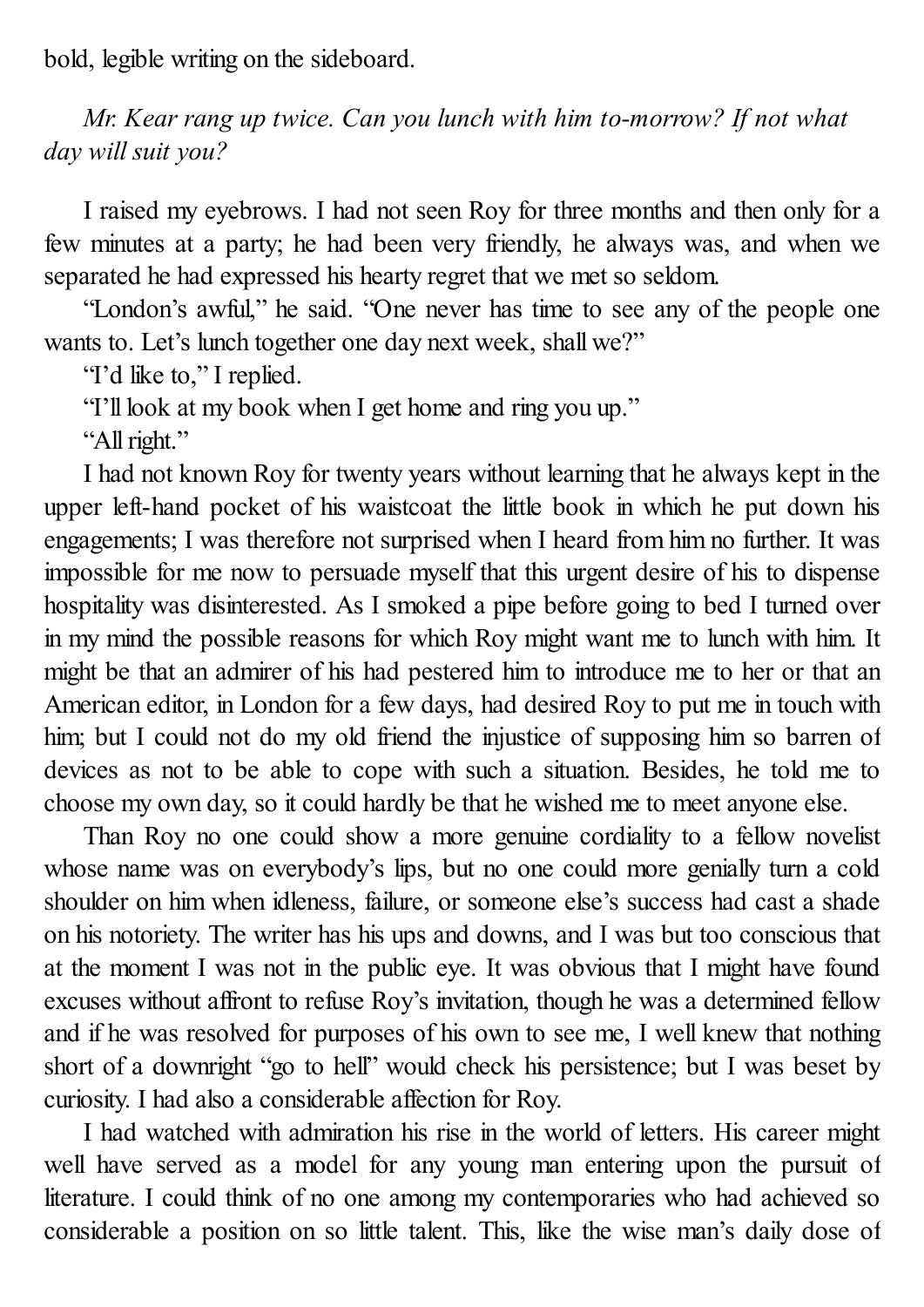Bemax, might have gone into a heaped-up tablespoon. He was perfectly aware of it, and it must have seemed to him sometimes little short of a miracle that he had been able with it to compose already some thirty books. I cannot but think that he saw the white light of revelation when first he read that Charles Dickens in an after-dinner speech had stated that genius was an infinite capacity for taking pains. He pondered the saying. If that was all, he must have told himself, he could be a genius like the rest; and when the excited reviewer of a lady's paper, writing a notice of one of his works, used the word (and of late the critics have been doing it with agreeable frequency) he must have sighed with the satisfaction of one who after long hours of toil has completed a cross-word puzzle. No one who for years had observed his indefatigable industry could deny that at all events he deserved to be a genius.

Roy started with certain advantages. He was the only son of a civil servant who after being Colonial Secretary for many years in Hong-Kong ended his career as Governor of Jamaica. When you looked up Alroy Kear in the serried pages of *Who's Who* you saw *o. s.* of Sir Raymond Kear, K. C. M. G., K.C.V.O. *q.v.* and of Emily, *y.d.* of the late Major General Percy Camperdown, Indian Army. He was educated at Winchester and at New College, Oxford. He was president of the Union and but for an unfortunate attack of measles might very well have got his rowing blue. His academic career was respectable rather than showy, and he left the university without a debt in the world. Roy was even then of a thrifty habit, without any inclination to unprofitable expense, and he was a good son. He knew that it had been a sacrifice to his parents to give him so costly an education. His father, having retired, lived in an unpretentious, but not mean, house near Stroud in Gloucestershire, but at intervals went to London to attend official dinners connected with the colonies he had administered, and on these occasions was in the habit of visiting the Athenæum, of which he was a member. It was through an old crony at this club that he was able to get his son, when he came down from Oxford, appointed private secretary to a politician who, after having made a fool of himself as Secretary of State in two Conservative administrations, had been rewarded with a peerage. This gave Roy a chance to become acquainted at an early age with the great world. He made good use of his opportunities. You will never find in his works any of the solecisms that disfigure the productions of those who have studied the upper circles of society only in the pages of the illustrated papers. He knew exactly how dukes spoke to one another, and the proper way they should be addressed respectively by a member of Parliament, an attorney, a book-maker, and a valet. There is something captivating in the jauntiness with which in his early novels he handles viceroys, ambassadors, prime ministers, royalties, and great ladies. He is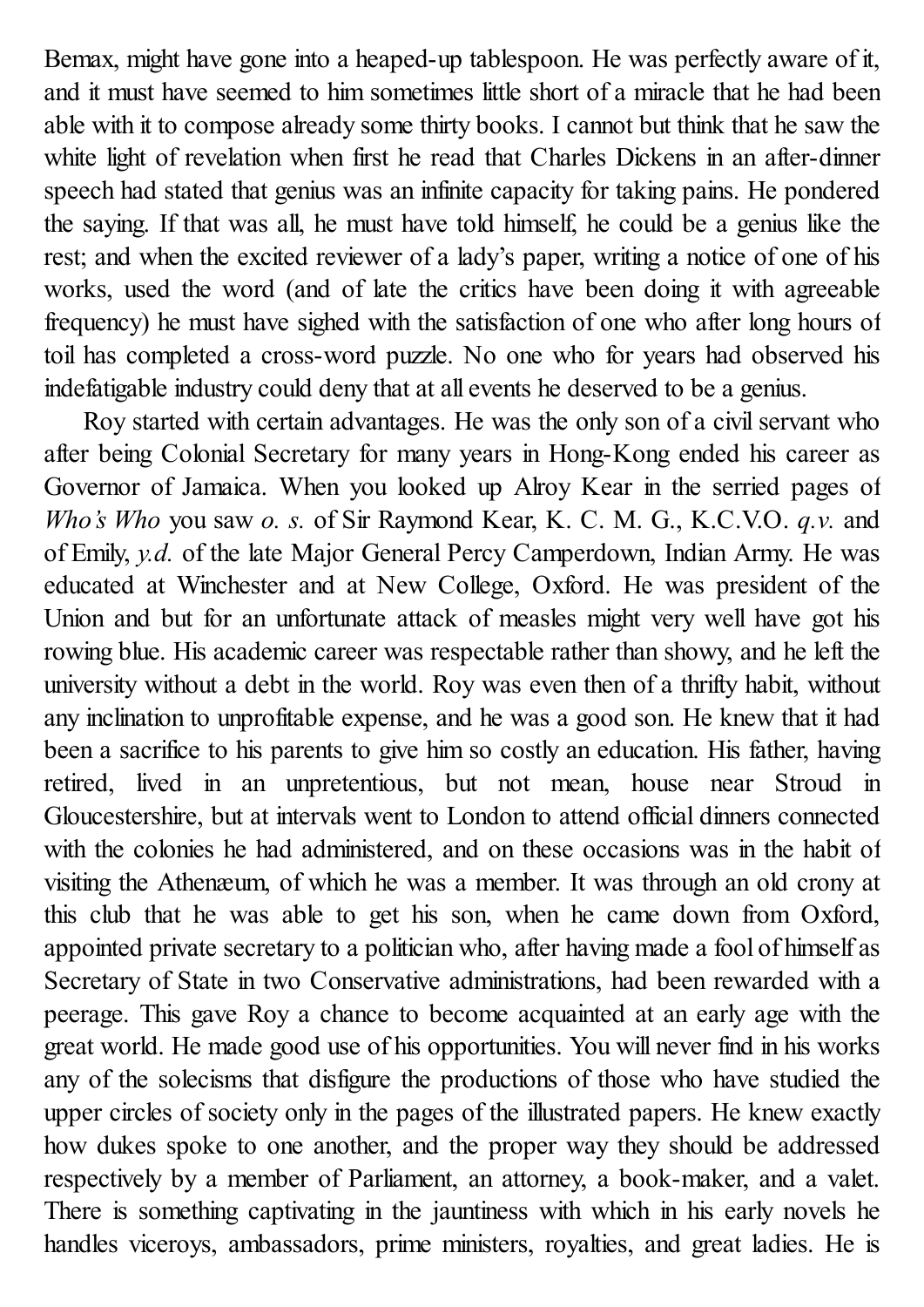friendly without being patronizing and familiar without being impertinent. He does not let you forget their rank, but shares with you his comfortable feeling that they are of the same flesh as you and I. I always think it a pity that, fashion having decided that the doings of the aristocracy are no longer a proper subject for serious fiction, Roy, always keenly sensitive to the tendency of the age, should in his later novels have confined himself to the spiritual conflicts of solicitors, chartered accountants, and produce brokers. He does not move in these circles with his old assurance.

I knew him first soon after he resigned his secretaryship to devote himself exclusively to literature, and he was then a fine, upstanding young man, six feet high in his stockinged feet and of an athletic build, with broad shoulders and a confident carriage. He was not handsome, but in a manly way agreeable to look at, with wide blue frank eyes and curly hair of a lightish brown; his nose was rather short and broad, his chin square. He looked honest, clean, and healthy. He was something of an athlete. No one who has read in his early books the descriptions of a run with the hounds, so vivid, and so accurate, can doubt that he wrote from personal experience; and until quite lately he was willing now and then to desert his desk for a day's hunting. He published his first novel at the period when men of letters, to show their virility, drank beer and played cricket, and for some years there was seldom a literary eleven in which his name did not figure. This particular school, I hardly know why, has lost its bravery, their books are neglected, and cricketers though they have remained, they find difficulty in placing their articles. Roy ceased playing cricket a good many years ago and he has developed a fine taste for claret.

Roy was very modest about his first novel. It was short, neatly written, and, as is everything he has produced since, in perfect taste. He sent it with a pleasant letter to all the leading writers of the day, and in this he told each one how greatly he admired his works, how much he had learned from his study of them, and how ardently he aspired to follow, albeit at a humble distance, the trail his correspondent had blazed. He laid his book at the feet of a great artist as the tribute of a young man entering upon the profession of letters to one whom he would always look up to as his master. Deprecatingly, fully conscious of his audacity in asking so busy a man to waste his time on a neophyte's puny effort, he begged for criticism and guidance. Few of the replies were perfunctory. The authors he wrote to, flattered by his praise, answered at length. They commended his book; many of them asked him to luncheon. They could not fail to be charmed by his frankness and warmed by his enthusiasm. He asked for their advice with a humility that was touching and promised to act upon it with a sincerity that was impressive. Here, they felt, was someone worth taking a little trouble over.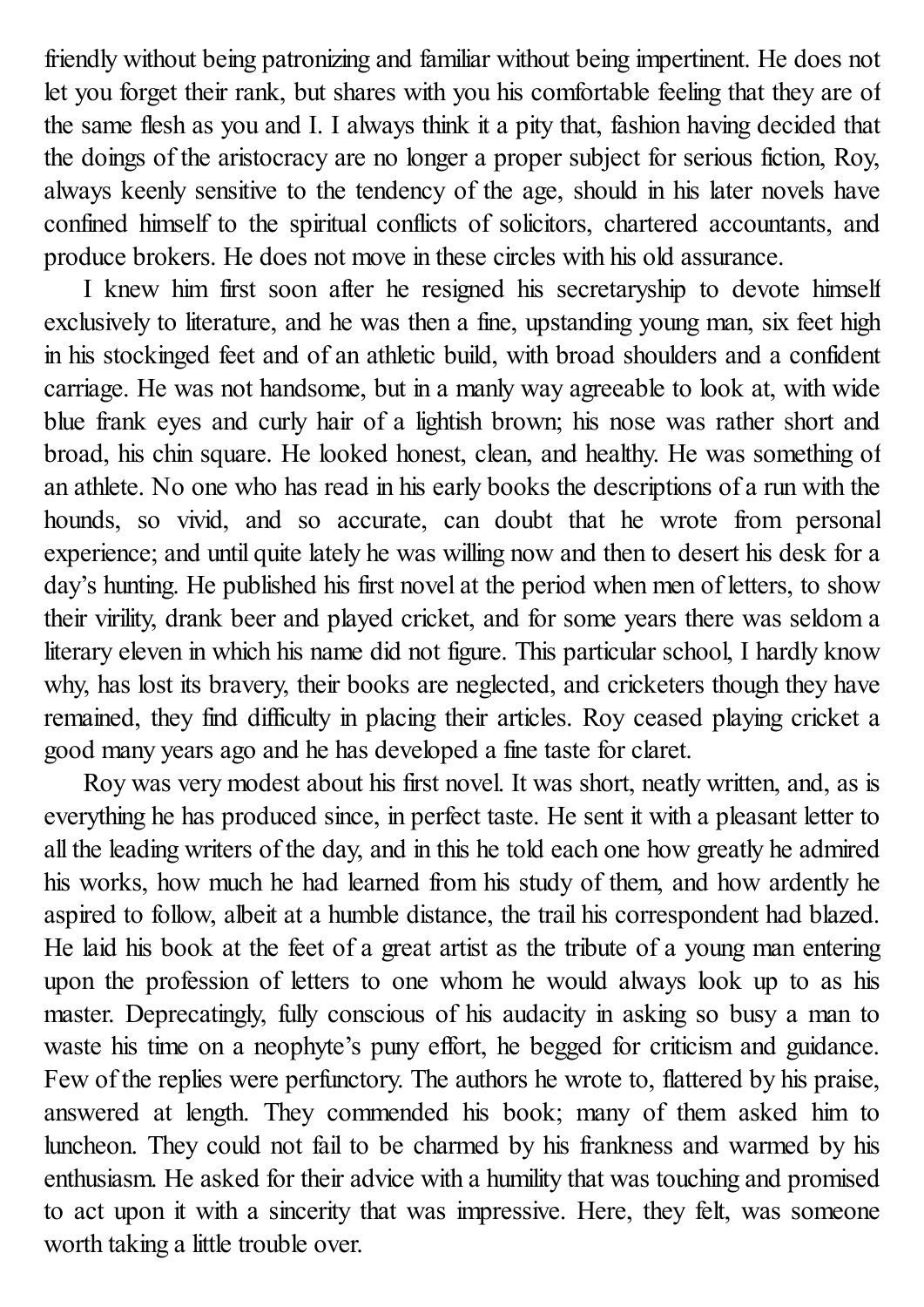His novel had a considerable success. It made him many friends in literary circles and in a very short while you could not go to a tea party in Bloomsbury, Campden Hill, or Westminster without finding him handing round bread and butter or disembarrassing an elderly lady of an empty cup. He was so young, so bluff, so gay, he laughed so merrily at other people's jokes that no one could help liking him. He joined dining clubs where in the basement of a hotel in Victoria Street or Holborn men of letters, young barristers, and ladies in Liberty silks and strings of beads ate a three-and-sixpenny dinner and discussed art and literature. It was soon discovered that he had a pretty gift for after-dinner speaking. He was so pleasant that his fellow writers, his rivals and contemporaries, forgave him even the fact that he was a gentleman. He was generous in his praise of their fledgeling works, and when they sent him manuscripts to criticize could never find a thing amiss. They thought him not only a good sort, but a sound judge.

He wrote a second novel. He took great pains with it and he profited by the advice his elders in the craft had given him. It was only just that more than one should at his request write a review for a paper with whose editor Roy had got into touch and only natural that the review should be flattering. His second novel was successful, but not so successful as to arouse the umbrageous susceptibilities of his competitors. In fact it confirmed them in their suspicions that he would never set the Thames on fire. He was a jolly good fellow; no side, or anything like that: they were quite content to give a leg up to a man who would never climb so high as to be an obstacle to themselves. I know some who smile bitterly now when they reflect on the mistake they made.

But when they say that he is swollen-headed they err. Roy has never lost the modesty which in his youth was his most engaging trait.

"I know I'm not a great novelist," he will tell you. "When I compare myself with the giants I simply don't exist. I used to think that one day I should write a really great novel, but I've long ceased even to hope for that. All I want people to say is that I do my best. I do work. I never let anything slipshod get past me. I think I can tell a good story and I can create characters that ring true. And after all the proof of the pudding is in the eating: *The Eye of the Needle* sold thirty-five thousand in England and eighty thousand in America, and for the serial rights of my next book I've got the biggest terms I've ever had yet."

And what, after all, can it be other than modesty that makes him even now write to the reviewers of his books, thanking them for their praise, and ask them to luncheon? Nay, more: when someone has written a stinging criticism and Roy, especially since his reputation became so great, has had to put up with some very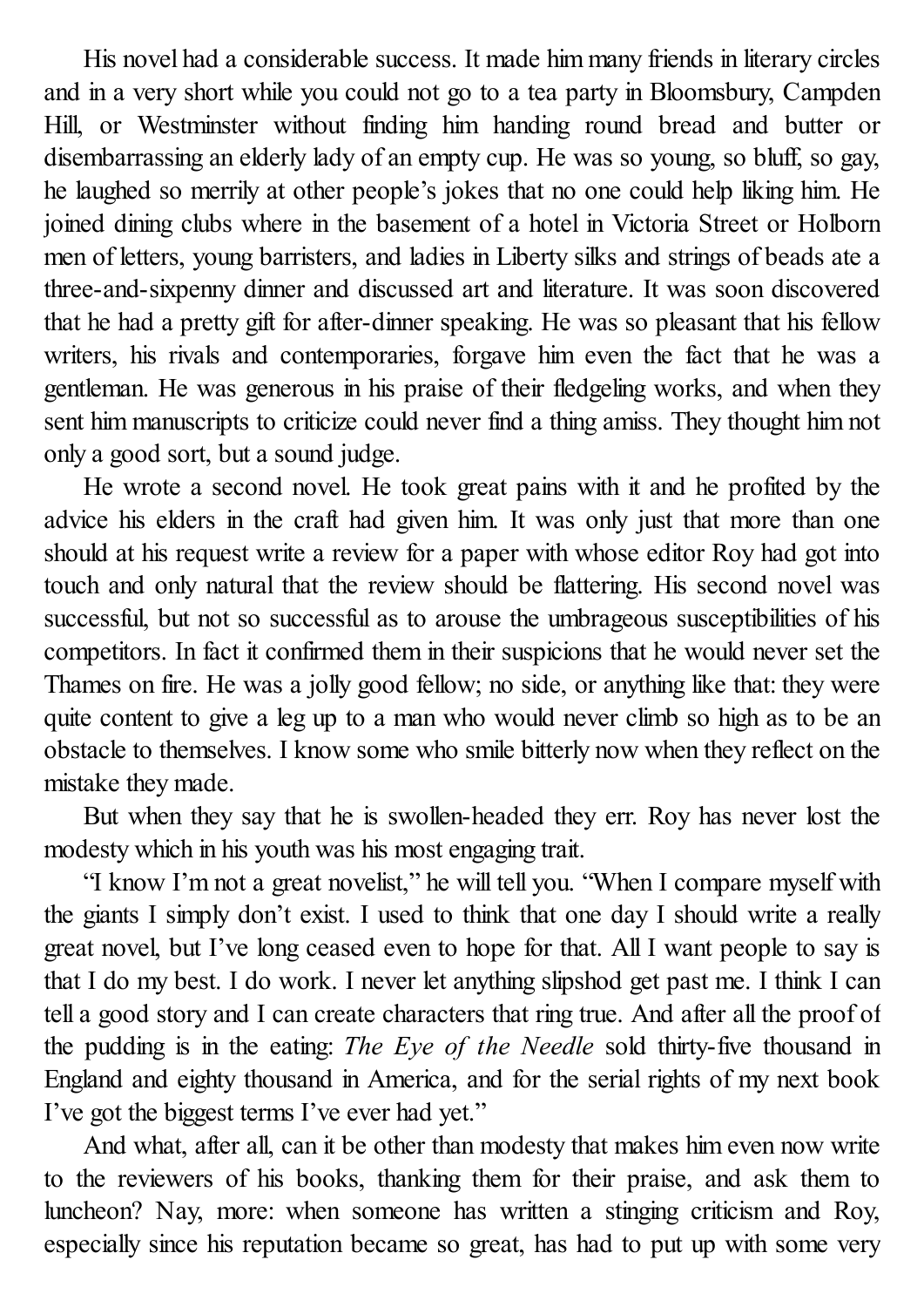virulent abuse, he does not, like most of us, shrug his shoulders, fling a mental insult at the ruffian who does not like our work, and then forget about it; he writes a long letter to his critic, telling him that he is very sorry he thought his book bad, but his review was so interesting in itself, and if he might venture to say so, showed so much critical sense and so much feeling for words, that he felt bound to write to him. No one is more anxious to improve himself than he and he hopes he is still capable of learning. He does not want to be a bore, but if the critic has nothing to do on Wednesday or Friday will he come and lunch at the Savoy and tell him why exactly he thought his book so bad? No one can order a lunch better than Roy, and generally by the time the critic has eaten half a dozen oysters and a cut from a saddle of baby lamb, he has eaten his words too. It is only poetic justice that when Roy's next novel comes out the critic should see in the new work a very great advance.

One of the difficulties that a man has to cope with as he goes through life is what to do about the persons with whom he has once been intimate and whose interest for him has in due course subsided. If both parties remain in a modest station the break comes about naturally, and no ill feeling subsists, but if one of them achieves eminence the position is awkward. He makes a multitude of new friends, but the old ones are inexorable; he has a thousand claims on his time, but they feel that they have the first right to it. Unless he is at their beck and call they sigh and with a shrug of the shoulders say:

"Ah, well, I suppose you're like everyone else. I must expect to be dropped now that you're a success."

That of course is what he would like to do if he had the courage. For the most part he hasn't. He weakly accepts an invitation to supper on Sunday evening. The cold roast beef is frozen and comes from Australia and was over-cooked at middle day; and the burgundy—ah, why will they call it burgundy? Have they never been to Beaune and stayed at the Hôtel de la Poste? Of course it is grand to talk of the good old days when you shared a crust of bread in a garret together, but it is a little disconcerting when you reflect how near to a garret is the room you are sitting in. You feel ill at ease when your friend tells you that his books don't sell and that he can't place his short stories; the managers won't even read his plays, and when he compares them with some of the stuff that's put on (here he fixes you with an accusing eye) it really does seem a bit hard. You are embarrassed and you look away. You exaggerate the failures you have had in order that he may realize that life has its hardships for you too. You refer to your work in the most disparaging way you can and are a trifle taken aback to find that your host's opinion of it is the same as yours. You speak of the fickleness of the public so that he may comfort himself by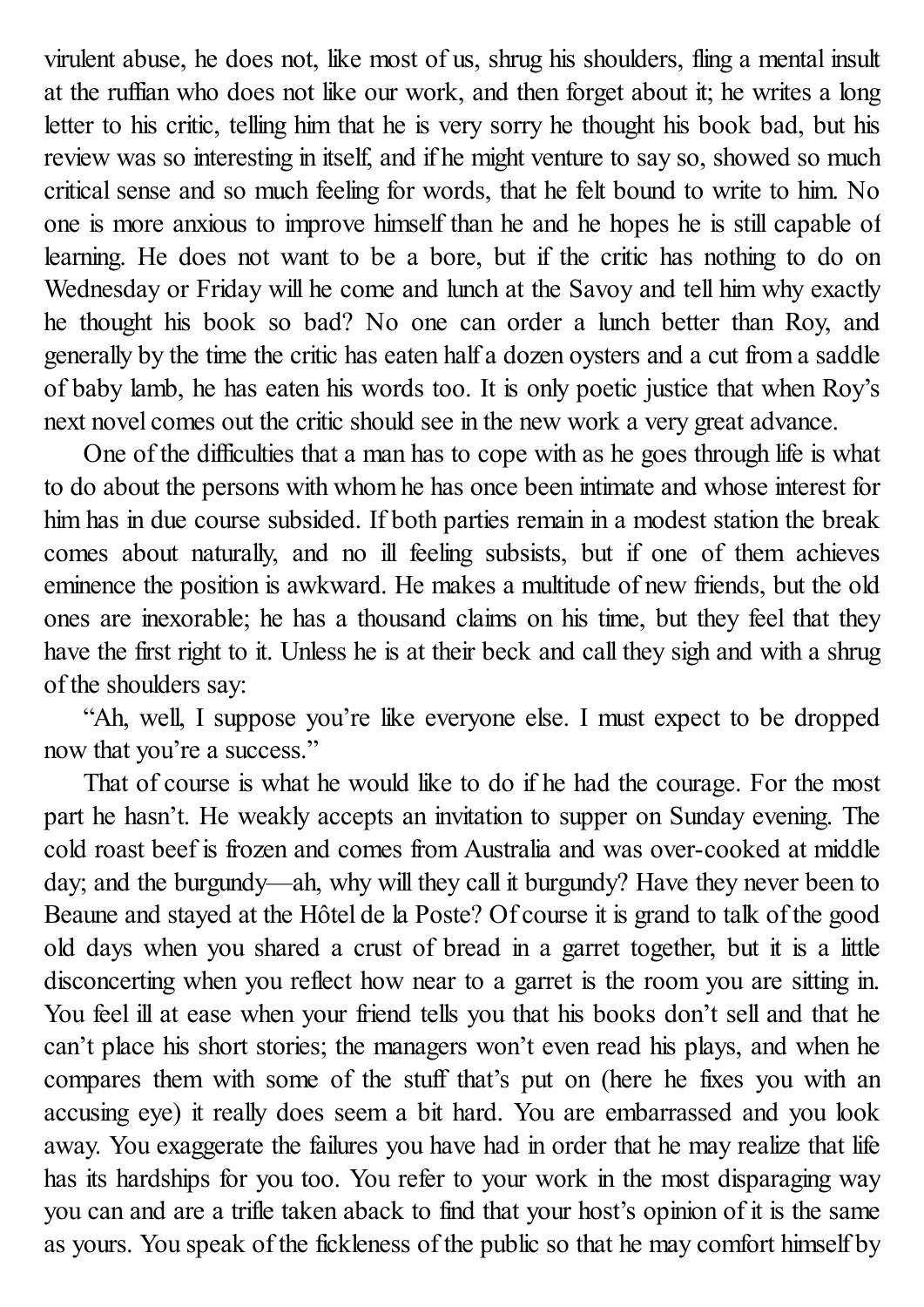thinking that your popularity cannot last. He is a friendly but severe critic.

"I haven't read your last book," he says, "but I read the one before. I've forgotten its name."

You tell him.

"I was rather disappointed in it. I didn't think it was quite so good as some of the things you've done. Of course you know which my favourite is."

And you, having suffered from other hands than his, answer at once with the name of the first book you ever wrote; you were twenty then, and it was crude and ingenuous, and on every page was written your inexperience.

"You'll never do anything so good as that," he says heartily, and you feel that your whole career has been a long decadence from that one happy hit. "I always think you've never *quite* fulfilled the promise you showed then."

The gas fire roasts your feet, but your hands are icy. You look at your wrist watch surreptitiously and wonder whether your old friend would think it offensive if you took your leave as early as ten. You have told your car to wait round the corner so that it should not stand outside the door and by its magnificence affront his poverty, but at the door he says:

"You'll find a bus at the bottom of the street. I'll just walk down with you."

Panic seizes you and you confess that you have a car. He finds it very odd that the chauffeur should wait round the corner. You answer that this is one of his idiosyncrasies. When you reach it your friend looks at it with tolerant superiority. You nervously ask him to dinner with you one day. You promise to write to him and you drive away wondering whether when he comes he will think you are swanking if you ask him to Claridge's or mean if you suggest Soho.

Roy Kear suffered from none of these tribulations. It sounds a little brutal to say that when he had got all he could out of people he dropped them; but it would take so long to put the matter more delicately, and would need so subtle an adjustment of hints, half-tones, and allusions, playful or tender, that such being at bottom the fact, I think it as well to leave it at that. Most of us when we do a caddish thing harbour resentment against the person we have done it to, but Roy's heart, always in the right place, never permitted him such pettiness. He could use a man very shabbily without afterward bearing him the slightest ill-will.

"Poor old Smith," he would say. "He is a dear; I'm so fond of him. Pity he's growing so bitter. I wish one could do something for him. No, I haven t seen him for years. It's no good trying to keep up old friendships. It's painful for both sides. The fact is, one grows out of people, and the only thing is to face it."

But if he ran across Smith at some gathering like the private view of the Royal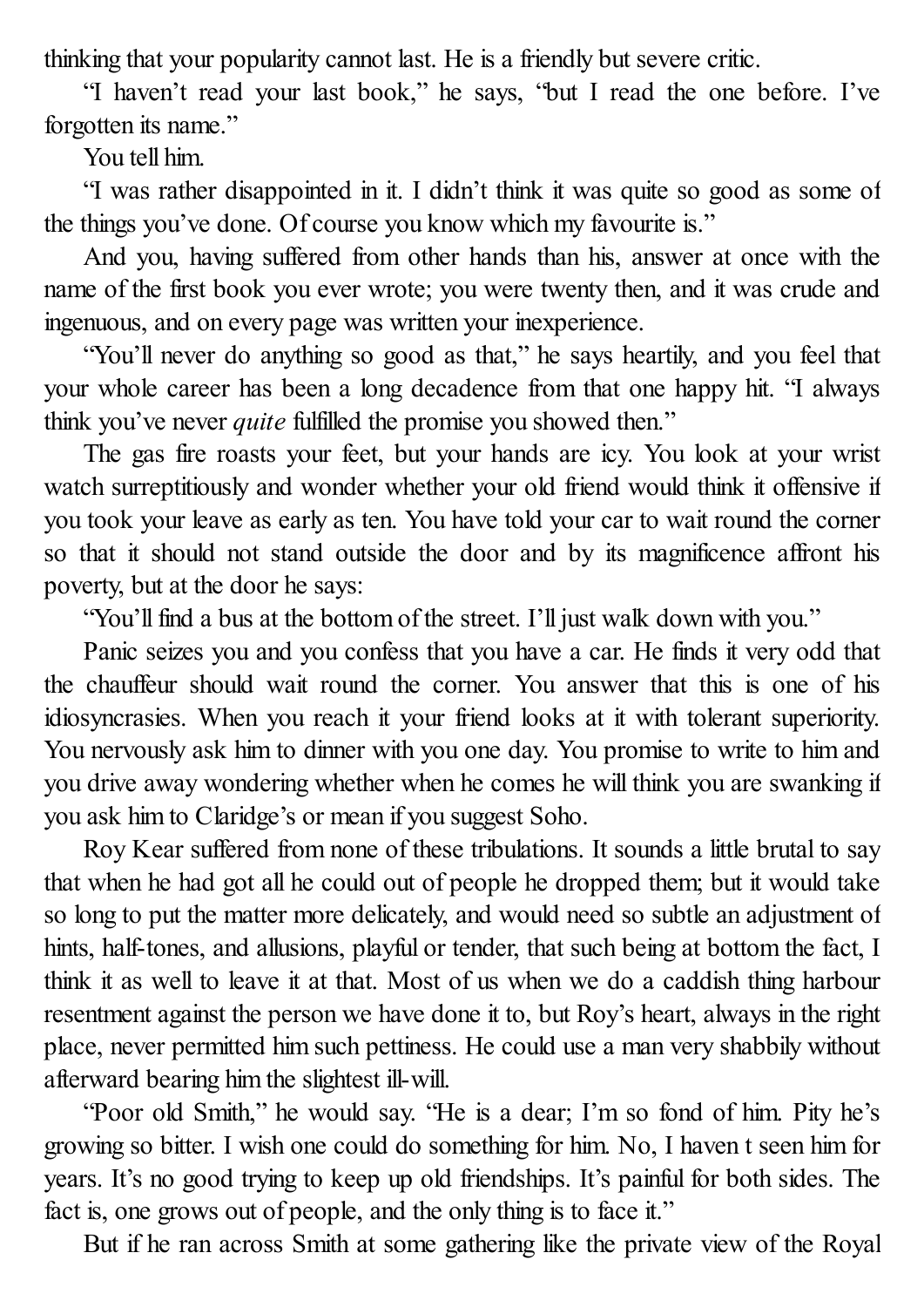Academy no one could be more cordial. He wrung his hand and told him how delighted he was to see him. His face beamed. He shed good fellowship as the kindly sun its rays. Smith rejoiced in the glow of this wonderful vitality and it was damned decent of Roy to say he'd give his eye-teeth to have written a book half as good as Smith's last. On the other hand, if Roy thought Smith had not seen him, he looked the other way; but Smith *had* seen him, and Smith resented being cut. Smith was very acid. He said that in the old days Roy had been glad enough to share a steak with him in a shabby restaurant and spend a month's holiday in a fisherman's cottage at St. Ives. Smith said that Roy was a time server. He said he was a snob. He said he was a humbug.

Smith was wrong here. The most shining characteristic of Alroy Kear was his sincerity. No one can be a humbug for five-and-twenty years. Hypocrisy is the most difficult and nerve-racking vice that any man can pursue; it needs an unceasing vigilance and a rare detachment of spirit. It cannot, like adultery or gluttony, be practised at spare moments; it is a whole-time job. It needs also a cynical humour; although Roy laughed so much I never thought he had a very quick sense of humour, and I am quite sure that he was incapable of cynicism. Though I have finished few of his novels, I have begun a good many, and to my mind his sincerity is stamped on every one of their multitudinous pages. This is clearly the chief ground of his stable popularity. Roy has always sincerely believed what everyone else believed at the moment. When he wrote novels about the aristocracy he sincerely believed that its members were dissipated and immoral, and yet had a certain nobility and an innate aptitude for governing the British Empire; when later he wrote of the middle classes he sincerely believed that they were the backbone of the country. His villains have always been villainous, his heroes heroic, and his maidens chaste.

When Roy asked the author of a flattering review to lunch it was because he was sincerely grateful to him for his good opinion, and when he asked the author of an unflattering one it was because he was sincerely concerned to improve himself. When unknown admirers from Texas or western Australia came to London it was not only to cultivate his public that he took them to the National Gallery, it was because he was sincerely anxious to observe their reactions to art. You had only to hear him lecture to be convinced of his sincerity.

When he stood on the platform, in evening dress admirably worn, or in a loose, much used but perfectly cut, lounge suit if it better fitted the occasion, and faced his audience seriously, frankly, but with an engaging diffidence you could not but realize that he was giving himself up to his task with complete earnestness. Though now and then he pretended to be at a loss for a word, it was only to make it more effective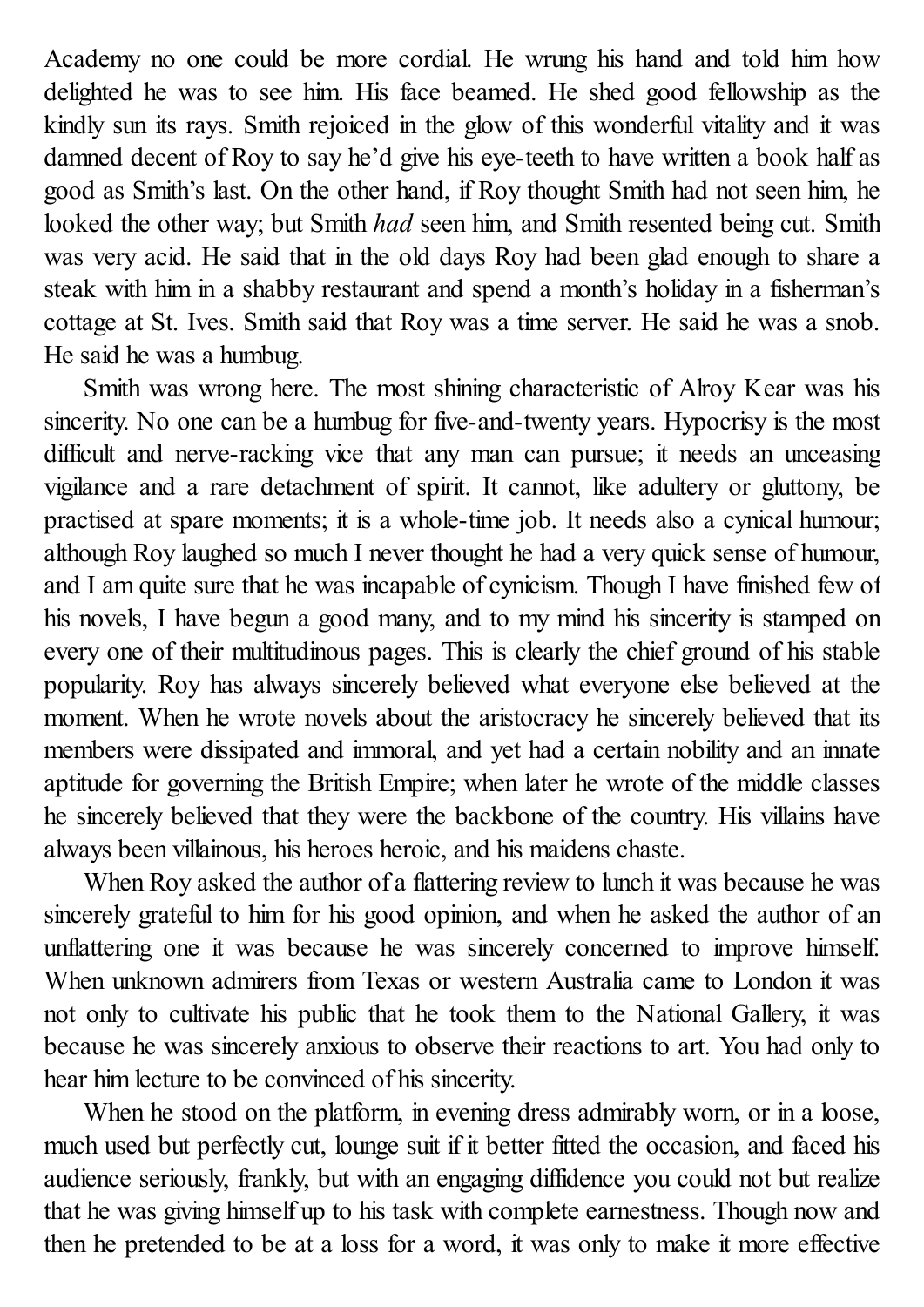when he uttered it. His voice was full and manly. He told a story well. He was never dull. He was fond of lecturing upon the younger writers of England and America, and he explained their merits to his audience with an enthusiasm that attested his generosity. Perhaps he told almost too much, for when you had heard his lecture you felt that you really knew all you wanted to about them and it was quite unnecessary to read their books. I suppose that is why when Roy had lectured in some provincial town not a single copy of the books of the authors he had spoken of was ever asked for, but there was always a run on his own. His energy was prodigious. Not only did he make successful tours of the United States, but he lectured up and down Great Britain. No club was so small, no society for the self-improvement of its members so insignificant, that Roy disdained to give it an hour of his time. Now and then he revised his lectures and issued them in neat little books. Most people who are interested in these things have at least looked through the works entitled *Modern Novelists*, *Russian Fiction*, and *Some Writers*; and few can deny that they exhibit a real feeling for literature and a charming personality.

But this by no means exhausted his activities. He was an active member of the organizations that have been founded to further the interests of authors or to alleviate their hard lot when sickness or old age has brought them to penury. He was always willing to give his help when matters of copyright were the subject of legislation and he was never unprepared to take his place in those missions to a foreign country which are devised to establish amicable relations between writers of different nationalities. He could be counted on to reply for literature at a public dinner and he was invariably on the reception committee formed to give a proper welcome to a literary celebrity from overseas. No bazaar lacked an autographed copy of at least one of his books. He never refused to grant an interview. He justly said that no one knew better than he the hardships of the author's trade and if he could help a struggling journalist to earn a few guineas by having a pleasant chat with him he had not the inhumanity to refuse. He generally asked his interviewer to luncheon and seldom failed to make a good impression on him. The only stipulation he made was that he should see the article before it was published. He was never impatient with the persons who call up the celebrated on the telephone at inconvenient moments to ask them for the information of newspaper readers whether they believe in God or what they eat for breakfast. He figured in every symposium and the public knew what he thought of prohibition, vegetarianism, jazz, garlic, exercise, marriage, politics, and the place of women in the home.

His views on marriage were abstract, for he had successfully evaded the state which so many artists have found difficult to reconcile with the arduous pursuit of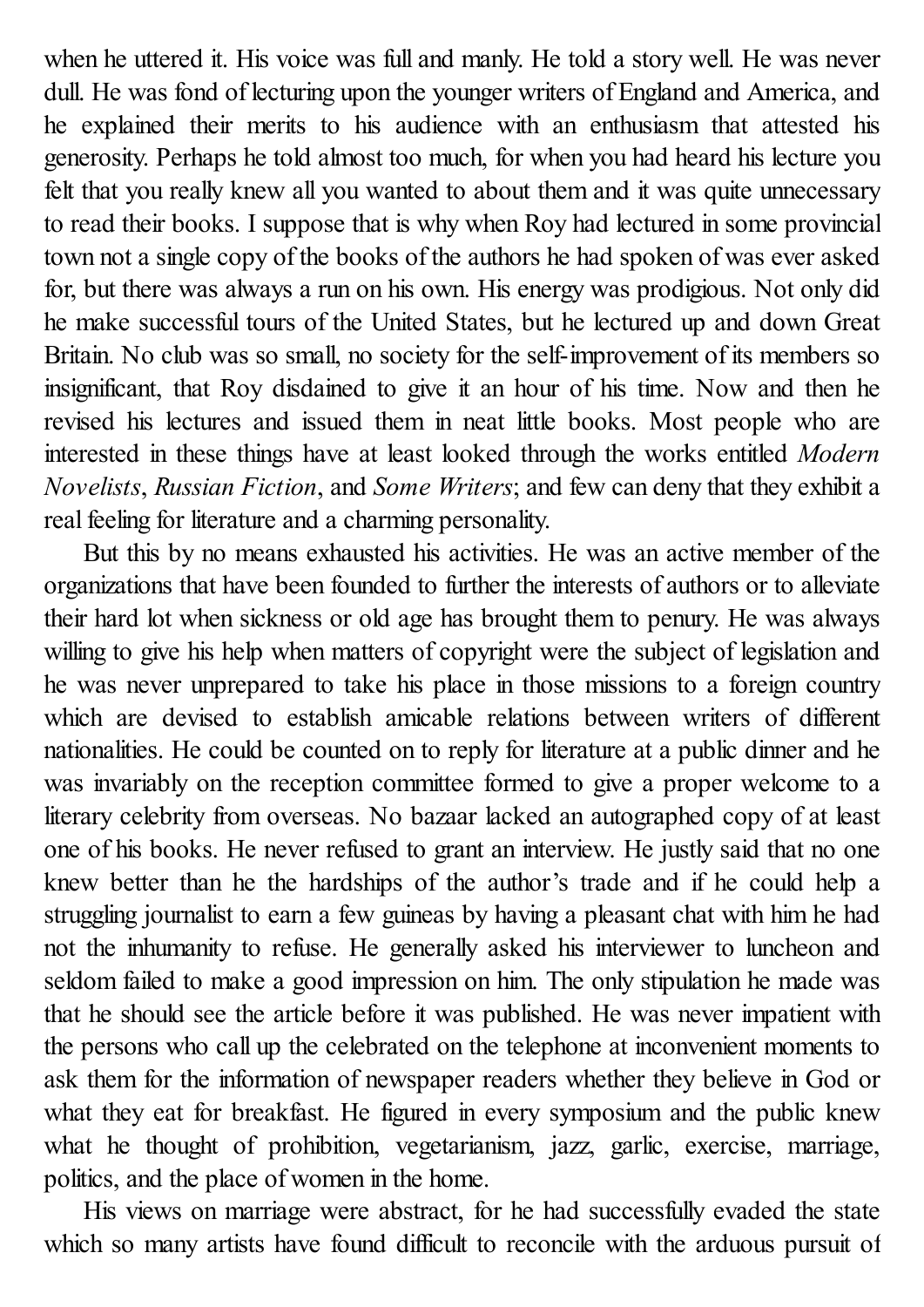their calling. It was generally known that he had for some years cherished a hopeless passion for a married woman of rank, and though he never spoke of her but with chivalrous admiration, it was understood that she had treated him with harshness. The novels of his middle period reflected in their unwonted bitterness the strain to which he had been put. The anguish of spirit he had passed through then enabled him without offense to elude the advances of ladies of little reputation, frayed ornaments of a hectic circle, who were willing to exchange an uncertain present for the security of marriage with a successful novelist. When he saw in their bright eyes the shadow of the registry office he told them that the memory of his one great love would always prevent him from forming any permanent tie. His quixotry might exasperate, but could not affront them. He sighed a little when he reflected that he must be for ever denied the joys of domesticity and the satisfaction of parenthood, but it was a sacrifice that he was prepared to make not only to his ideal, but also to the possible partner of his joys. He had noticed that people really do not want to be bothered with the wives of authors and painters. The artist who insisted on taking his wife wherever he went only made himself a nuisance and indeed was in consequence often not asked to places he would have liked to go to; and if he left his wife at home, he was on his return exposed to recriminations that shattered the repose so essential for him to do the best that was in him. Alroy Kear was a bachelor and now at fifty was likely to remain one.

He was an example of what an author can do, and to what heights he can rise, by industry, common-sense, honesty, and the efficient combination of means and ends. He was a good fellow and none but a cross-grained carper could grudge him his success. I felt that to fall asleep with his image in my mind would insure me a good night. I scribbled a note to Miss Fellows, knocked the ashes out of my pipe, put out the light in my sitting room, and went to bed.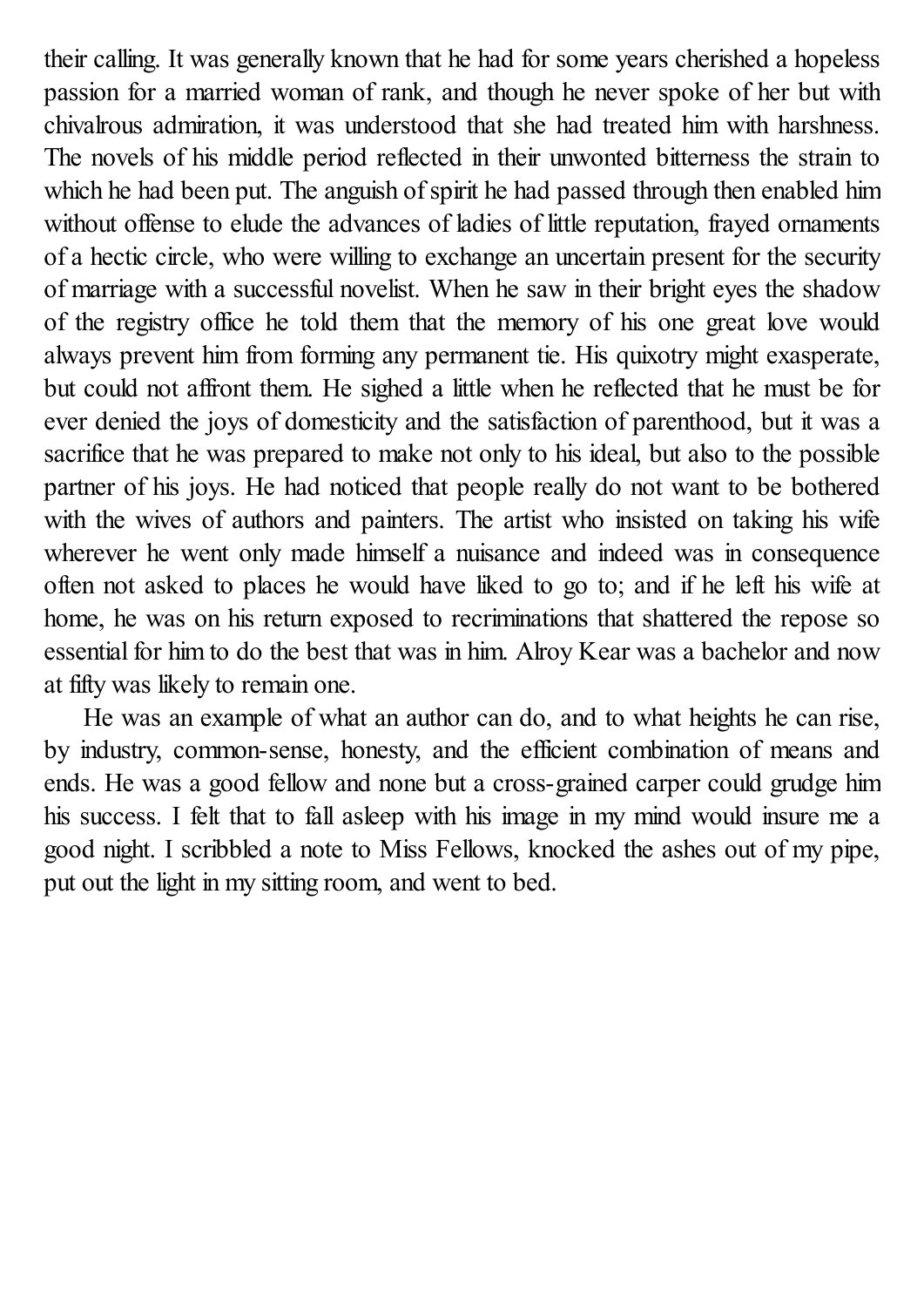# II

WHEN I rang for my letters and the papers next morning a message was delivered to me, in answer to my note to Miss Fellows, that Mr. Alroy Kear expected me at onefifteen at his club in St. James's Street; so a little before one I strolled round to my own and had the cocktail, which I was pretty sure Roy would not offer me. Then I walked down St. James's Street, looking idly at the shop windows, and since I had still a few minutes to spare (I did not want to keep my appointment too punctually) I went into Christie's to see if there was anything I liked the look of. The auction had already begun and a group of dark, small men were passing round to one another pieces of Victorian silver, while the auctioneer, following their gestures with bored eyes, muttered in a drone: "Ten shillings offered, eleven, eleven and six" . . . It was a fine day, early in June, and the air in King Street was bright. It made the pictures on the walls of Christie's look very dingy. I went out. The people in the street walked with a kind of nonchalance, as though the ease of the day had entered into their souls and in the midst of their affairs they had a sudden and surprised inclination to stop and look at the picture of life.

Roy's club was sedate. In the ante-chamber were only an ancient porter and a page; and I had a sudden and melancholy feeling that the members were all attending the funeral of the head waiter. The page, when I had uttered Roy's name, led me into an empty passage to leave my hat and stick and then into an empty hall hung with life-sized portraits of Victorian statesmen. Roy got up from a leather sofa and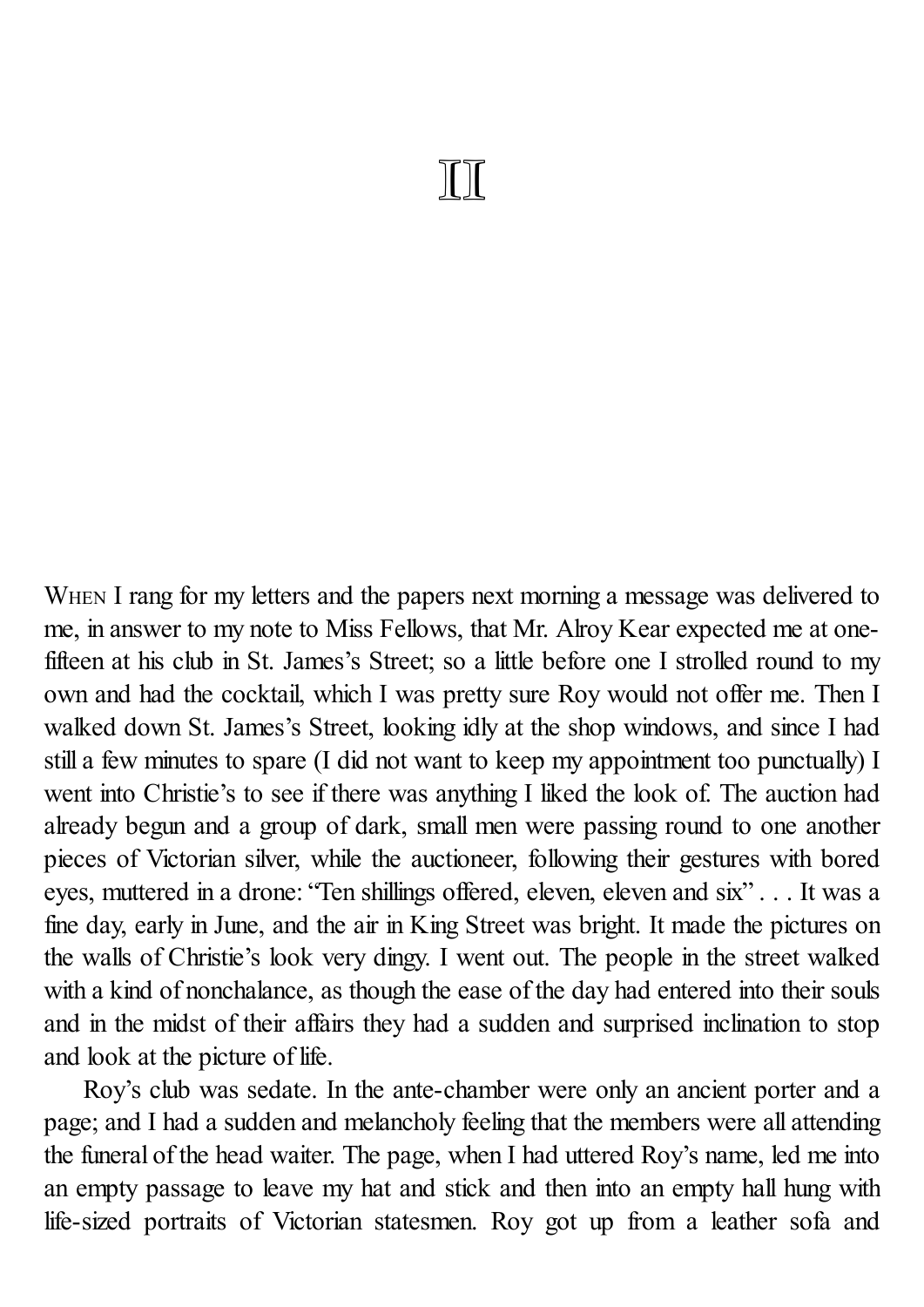warmly greeted me.

"Shall we go straight up?" he said.

I was right in thinking that he would not offer me a cocktail and I commended my prudence. He led me up a noble flight of heavily carpeted stairs, and we passed nobody on the way; we entered the strangers' dining room, and we were its only occupants. It was a room of some size, very clean and white, with an Adam window. We sat down by it and a demure waiter handed us the bill of fare. Beef, mutton and lamb, cold salmon, apple tart, rhubarb tart, gooseberry tart. As my eye travelled down the inevitable list I sighed as I thought of the restaurants round the corner where there was French cooking, the clatter of life, and pretty painted women in summer frocks.

"I can recommend the veal-and-ham pie," said Roy.

"All right."

"I'll mix the salad myself," he told the waiter in an off-hand and yet commanding way, and then, casting his eye once more on the bill of fare, generously: "And what about some asparagus to follow?"

"That would be very nice."

His manner grew a trifle grander.

"Asparagus for two and tell the chef to choose them himself. Now what would you like to drink? What do you say to a bottle of hock? We rather fancy our hock here."

When I had agreed to this he told the waiter to call the wine steward. I could not but admire the authoritative and yet perfectly polite manner in which he gave his orders. You felt that thus would a well-bred king send for one of his field marshals. The wine steward, portly in black, with the silver chain of his office round his neck, bustled in with the wine list in his hand. Roy nodded to him with curt familiarity.

"Hulloa, Armstrong, we want some of the Liebfraumilch, the '21."

"Very good, sir."

"How's it holding up? Pretty well? We shan't be able to get any more of it, you  $k$ now"

"I'm afraid not, sir."

"Well, it's no good meeting trouble halfway, is it, Armstrong?"

Roy smiled at the steward with breezy cordiality. The steward saw from his long experience of members that the remark needed an answer.

"No, sir."

Roy laughed and his eye sought mine. Quite a character, Armstrong.

"Well, chill it, Armstrong; not too much, you know, but just right. I want my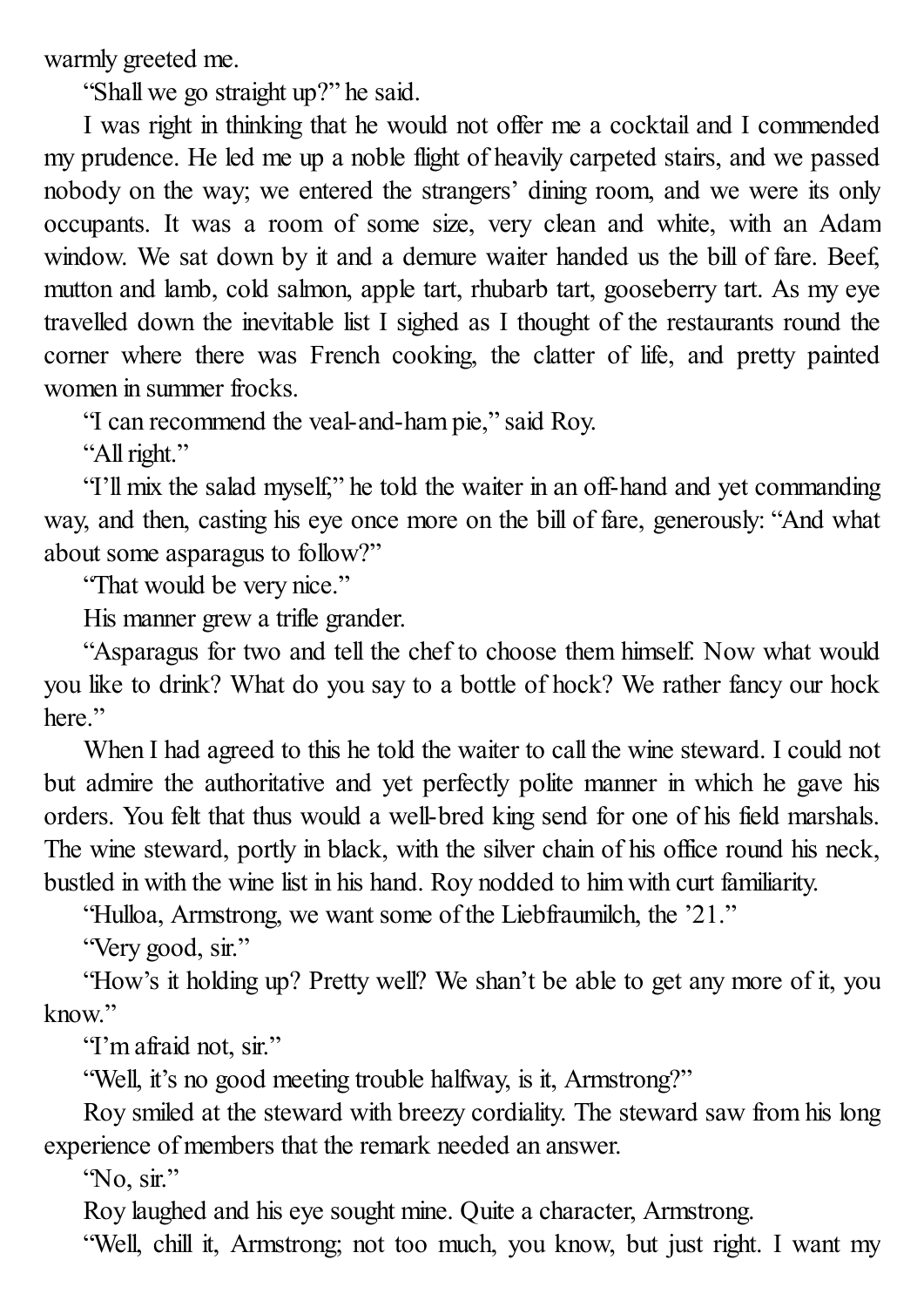guest to see that we know what's what here." He turned to me. "Armstrong's been with us for eight and forty years." And when the wine steward had left us: "I hope you don't mind coming here. It's quiet and we can have a good talk. It's ages since we did. You're looking very fit."

This drew my attention to Roy's appearance.

"Not halfso fit as you," I answered.

"The result of an upright, sober, and godly life," he laughed. "Plenty of work. Plenty of exercise. How's the golf? We must have a game one of these days."

I knew that Roy was scratch and that nothing would please him less than to waste a day with so indifferent a player as myself. But I felt I was quite safe in accepting so vague an invitation. He looked the picture of health. His curly hair was getting very gray, but it suited him and made his frank, sunburned face look younger. His eyes, which looked upon the world with such a hearty candour, were bright and clear. He was not so slim as in his youth and I was not surprised that when the waiter offered us rolls he asked for Rye-Vita. His slight corpulence only added to his dignity. It gave weight to his observations. Because his movements were a little more deliberate than they had been you had a comfortable feeling of confidence in him; he filled his chair with so much solidity that you had almost the impression that he sat upon a monument.

I do not know whether, as I wished, I have indicated by my report of his dialogue with the waiter that his conversation was not as a rule brilliant or witty, but it was easy and he laughed so much that you sometimes had the illusion that what he said was funny. He was never at a loss for a remark and he could discourse on the topics of the day with an ease that prevented his hearers from experiencing any sense of strain.

Many authors from their preoccupation with words have the bad habit of choosing those they use in conversation too carefully. They form their sentences with unconscious care and say neither more nor less than they mean. It makes intercourse with them somewhat formidable to persons in the upper ranks of society whose vocabulary is limited by their simple spiritual needs, and their company consequently is sought only with hesitation. No constraint of this sort was ever felt with Roy. He could talk with a dancing guardee in terms that were perfectly comprehensible to him and with a racing countess in the language of her stable boys. They said of him with enthusiasm and relief that he was not a bit like an author. No compliment pleased him better. The wise always use a number of ready-made phrases (at the moment I write "nobody's business" is the most common), popular adjectives (like "divine" or "shy-making"), verbs that you only know the meaning of if you live in the right set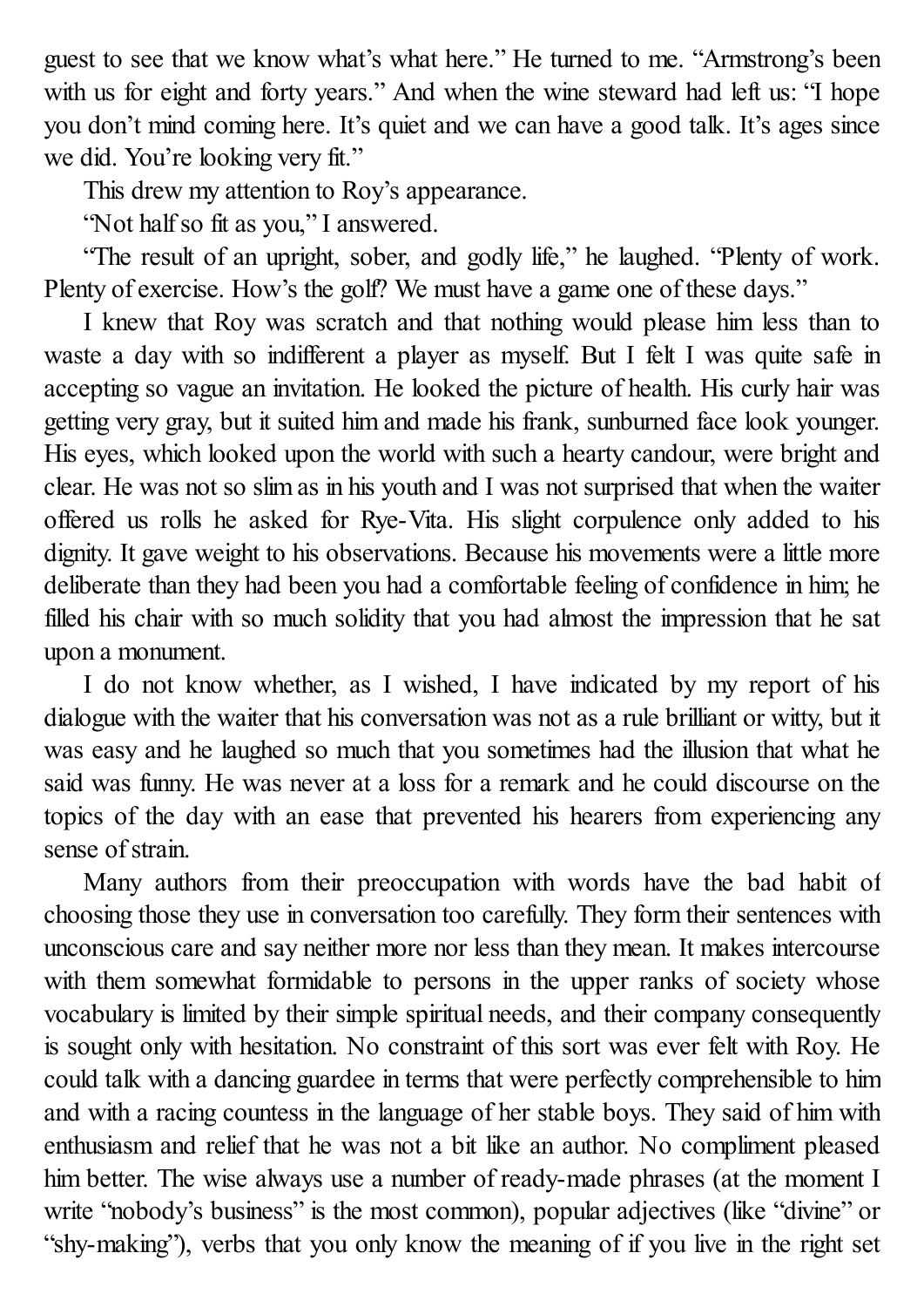(like "dunch"), which give ease and a homely sparkle to small talk and avoid the necessity of thought. The Americans, who are the most efficient people on the earth, have carried this device to such a height of perfection and have invented so wide a range of pithy and hackneyed phrases that they can carry on an amusing and animated conversation without giving a moment's reflection to what they are saying and so leave their minds free to consider the more important matters of big business and fornication. Roy's repertory was extensive and his scent for the word of the minute unerring; it peppered his speech, but aptly, and he used it each time with a sort of bright eagerness, as though his fertile brain had just minted it.

Now he talked of this and that, of our common friends and the latest books, of the opera. He was very breezy. He was always cordial, but to-day his cordiality took my breath away. He lamented that we saw one another so seldom and told me with the frankness that was one of his pleasantest characteristics how much he liked me and what a high opinion he had of me. I felt I must not fail to meet this friendliness halfway. He asked me about the book I was writing, I asked him about the book he was writing. We told one another that neither of us had had the success he deserved. We ate the veal-and-ham pie and Roy told me how he mixed a salad. We drank the hock and smacked appreciative lips.

And I wondered when he was coming to the point.

I could not bring myself to believe that at the height of the London season Alroy Kear would waste an hour on a fellow writer who was not a reviewer and had no influence in any quarter whatever in order to talk of Matisse, the Russian Ballet and Marcel Proust. Besides, at the back of his gaiety I vaguely felt a slight apprehension. Had I not known that he was in a prosperous state I should have suspected that he was going to borrow a hundred pounds from me. It began to look as though luncheon would end without his finding the opportunity to say what he had in mind. I knew he was cautious. Perhaps he thought that this meeting, the first after so long a separation, had better be employed in establishing friendly relations, and was prepared to look upon the pleasant, substantial meal merely as ground bait.

"Shall we go and have our coffee in the next room?" he said.

"If you like."

"I think it's more comfortable."

I followed him into another room, much more spacious, with great leather armchairs and huge sofas; there were papers and magazines on the tables. Two old gentlemen in a corner were talking in undertones. They gave us a hostile glance, but this did not deter Roy from offering them a cordial greeting.

"Hullo, General," he cried, nodding breezily.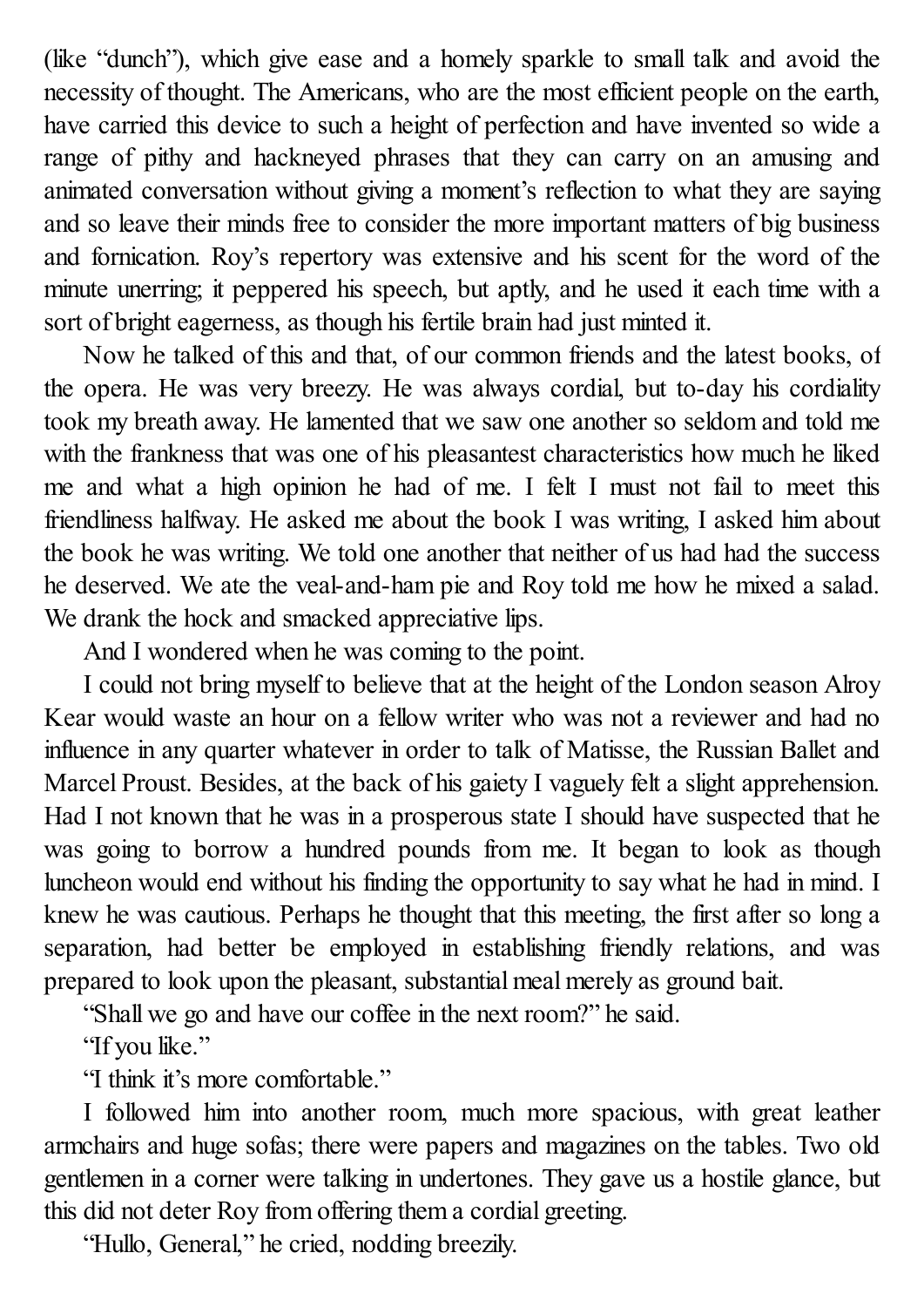I stood for a moment at the window, looking at the gaiety of the day, and wished I knew more of the historical associations of St. James's Street. I was ashamed that I did not even know the name of the club across the way and was afraid to ask Roy lest he should despise me for not knowing what every decent person knew. He called me back by asking me whether I would have a brandy with my coffee, and when I refused, insisted. The club's brandy was famous. We sat side by side on a sofa by the elegant fireplace and lit cigars.

"The last time Edward Driffield ever came to London he lunched with me here," said Roy casually. "I made the old man try our brandy and he was delighted with it. I was staying with his widow over last week-end."

"Were you?"

"She sent you all sorts of messages."

"That's very kind of her. I shouldn't have thought she remembered me."

"Oh, yes, she does. You lunched there about six years ago, didn't you? She says the old man was so glad to see you."

"I didn't think *she* was."

"Oh, you're quite wrong. Of course she had to be very careful. The old man was pestered with people who wanted to see him and she had to husband his strength. She was always afraid he'd do too much. It's a wonderful thing if you come to think of it that she should have kept him alive and in possession of all his faculties to the age of eighty-four. I've been seeing a good deal of her since he died. She's awfully lonely. After all, she devoted herself to looking after him for twenty-five years. Othello's occupation, you know. I really feel sorry for her."

"She's still comparatively young. I dare say she'll marry again."

"Oh, no, she couldn't do that. That would be dreadful."

There was a slight pause while we sipped our brandy.

"You must be one of the few persons still alive who knew Driffield when he was unknown. You saw quite a lot of him at one time, didn't you?"

"A certain amount. I was almost a small boy and he was a middle-aged man. We weren't boon companions, you know."

"Perhaps not, but you must know a great deal about him that other people don't."

"I suppose I do."

"Have you ever thought of writing your recollections of him?"

"Good heavens, no!"

"Don't you think you ought to? He was one of the greatest novelists of our day. The last of the Victorians. He was an enormous figure. His novels have as good a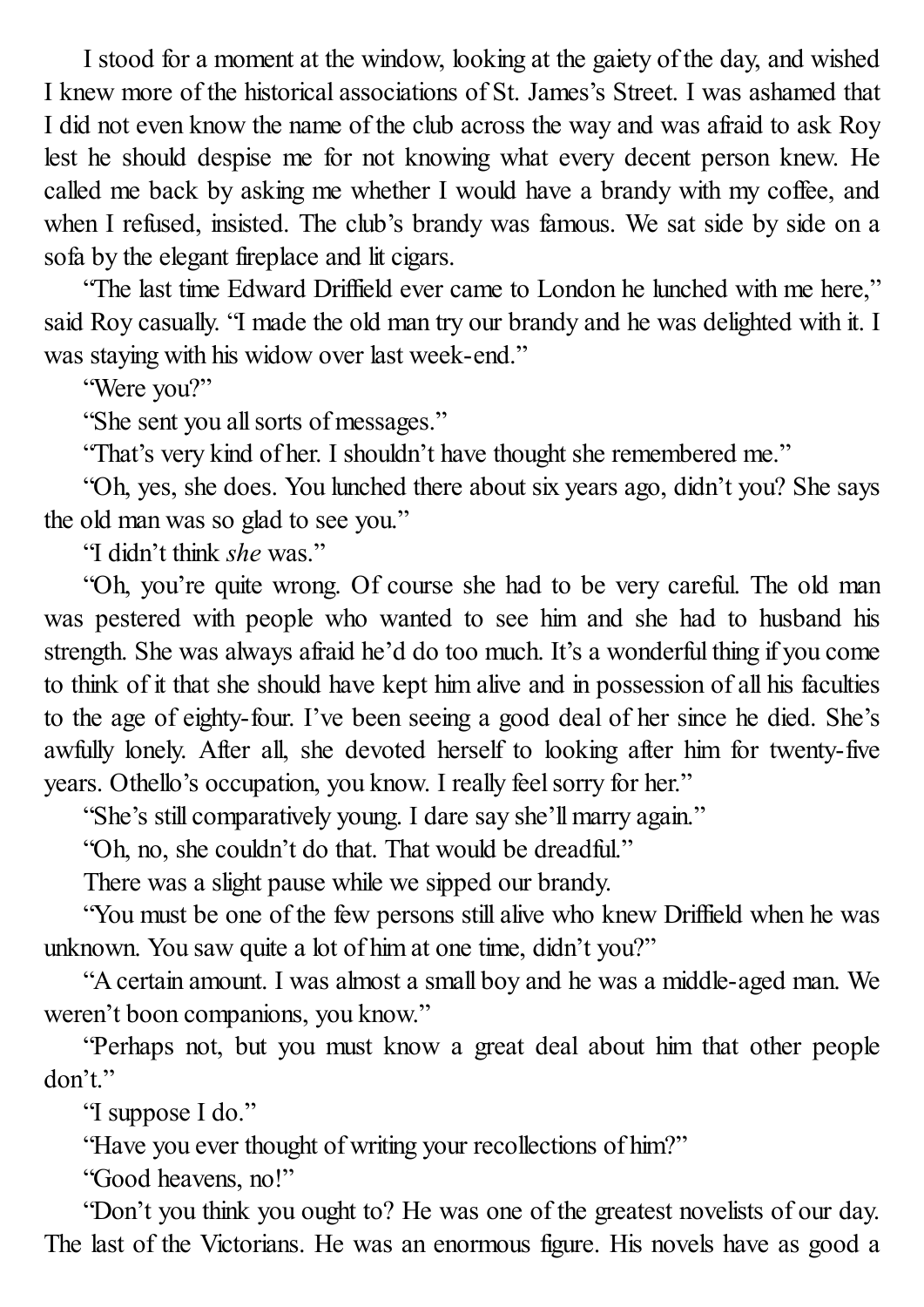chance of surviving as any that have been written in the last hundred years."

"I wonder. I've always thought them rather boring."

Roy looked at me with eyes twinkling with laughter.

"How like you that is! Anyhow you must admit that you're in the minority. I don't mind telling you that I've read his novels not once or twice, but half a dozen times, and every time I read them I think they're finer. Did you read the articles that were written about him at his death?"

"Some of them."

"The consensus of opinion was absolutely amazing. I read every one."

"If they allsaid the same thing, wasn't that rather unnecessary?"

Roy shrugged his massive shoulders good-humouredly, but did not answer my question.

"I thought the *Times Lit. Sup.* was splendid. It would have done the old man good to read it. I hear that the quarterlies are going to have articles in their next numbers."

"I still think his novels rather boring."

Roy smiled indulgently.

"Doesn't it make you slightly uneasy to think that you disagree with everyone whose opinion matters?"

"Not particularly. I've been writing for thirty-five years now, and you can't think how many geniuses I've seen acclaimed, enjoy their hour or two of glory, and vanish into obscurity. I wonder what's happened to them. Are they dead, are they shut up in madhouses, are they hidden away in offices? I wonder if they furtively lend their books to the doctor and the maiden lady in some obscure village. I wonder if they are still great men in some Italian pension."

"Oh, yes, they're the flash in the pans. I've known them."

"You've even lectured about them."

"One has to. One wants to give them a leg up if one can and one knows they won't amount to anything. Hang it all, one can afford to be generous. But after all, Driffield wasn't anything like that. The collected edition of his works is in thirty-seven volumes and the last set that came up at Sotheby's sold for seventy-eight pounds. That speaks for itself. His sales have increased steadily every year and last year was the best he ever had. You can take my word for that. Mrs. Driffield showed me his accounts last time I was down there. Driffield has come to stay allright."

"Who can tell?"

"Well, you think you can," replied Roy acidly.

I was not put out. I knew I was irritating him and it gave me a pleasant sensation.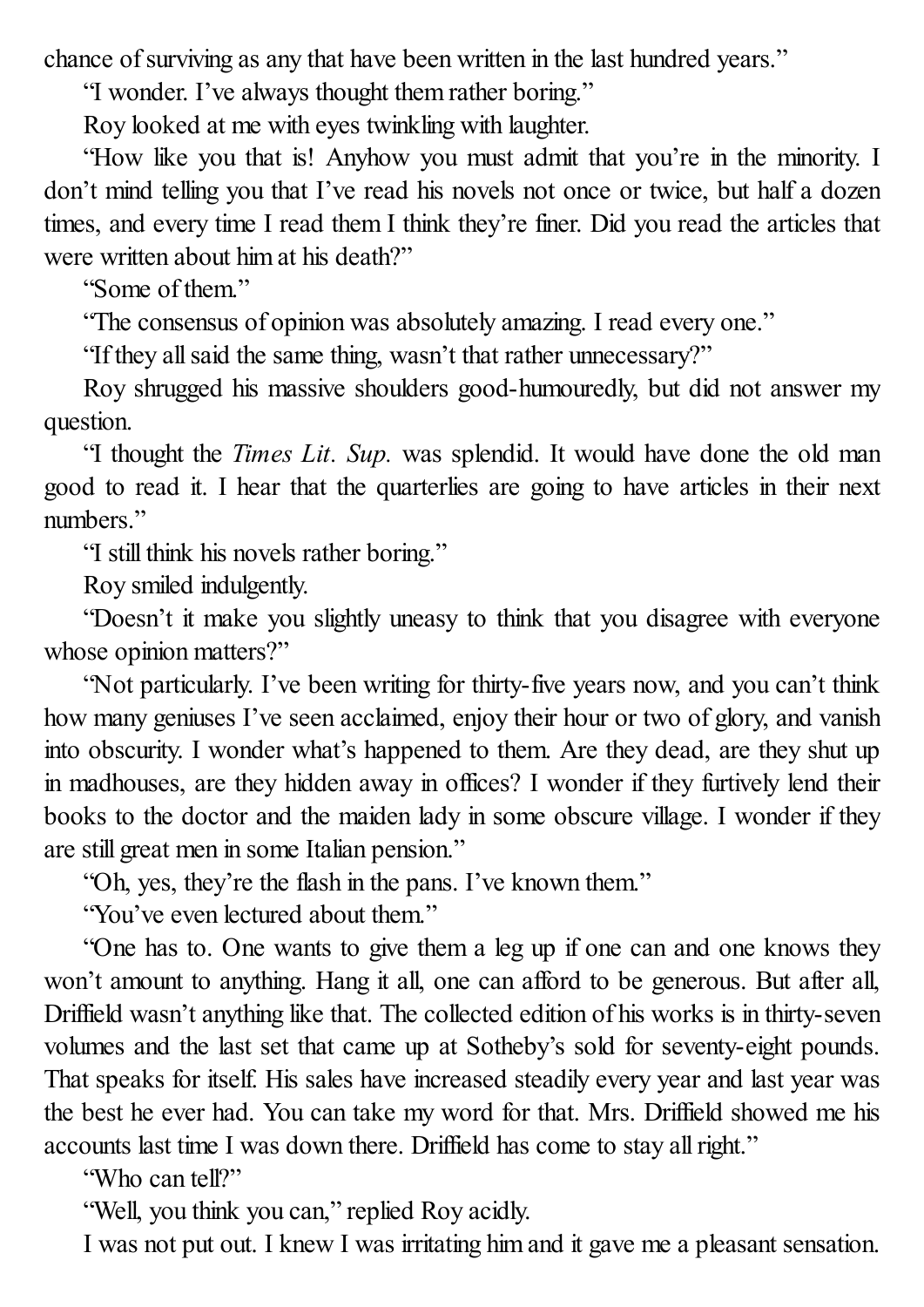"I think the instinctive judgments I formed when I was a boy were right. They told me Carlyle was a great writer and I was ashamed that I found the *French Revolution* and *Sartor Resartus* unreadable. Can anyone read them now? I thought the opinions of others must be better than mine and I persuaded myself that I thought George Meredith magnificent. In my heart I found him affected, verbose, and insincere. A good many people think so too now. Because they told me that to admire Walter Pater was to prove myself a cultured young man, I admired Walter Pater, but heavens how Marius bored me!"

"Oh, well, I don't suppose anyone reads Pater now, and of course Meredith has gone all to pot and Carlyle was a pretentious windbag."

"You don't know how secure of immortality they all looked thirty years ago."

"And have you never made mistakes?"

"One or two. I didn't think half as much of Newman as I do now, and I thought a great deal more of the tinkling quatrains of Fitzgerald. I could not read Goethe's *Wilhelm Meister*; now I think it his masterpiece."

"And what did you think much of then that you think much of still?"

"Well, *Tristram Shandy* and *Amelia* and *Vanity Fair*. *Madame Bovary*, *La Chartreuse de Parme*, and *Anna Karenina*. And Wordsworth and Keats and Verlaine."

"If you don't mind my saying so, I don't think that's particularly original."

"I don't mind your saying so at all. I don't think it is. But you asked me why I believed in my own judgment, and I was trying to explain to you that, whatever I said out of timidity and in deference to the cultured opinion of the day, I didn't really admire certain authors who were then thought admirable and the event seems to show that I was right. And what I honestly and instinctively liked then has stood the test of time with me and with critical opinion in general."

Roy was silent for a moment. He looked in the bottom of his cup, but whether to see if there were any more coffee in it or to find something to say, I did not know. I gave the clock on the chimney-piece a glance. In a minute it would be fitting for me to take my leave. Perhaps I had been wrong and Roy had invited me only that we might idly chat of Shakespeare and the musical glasses. I chid myself for the uncharitable thoughts I had had of him. I looked at him with concern. If that was his only object it must be that he was feeling tired or discouraged. If he was disinterested it could only be that for the moment at least the world was too much for him. But he caught my look at the clock and spoke.

"I don't see how you can deny that there must be something in a man who's able to carry on for sixty years, writing book after book, and who's able to hold an ever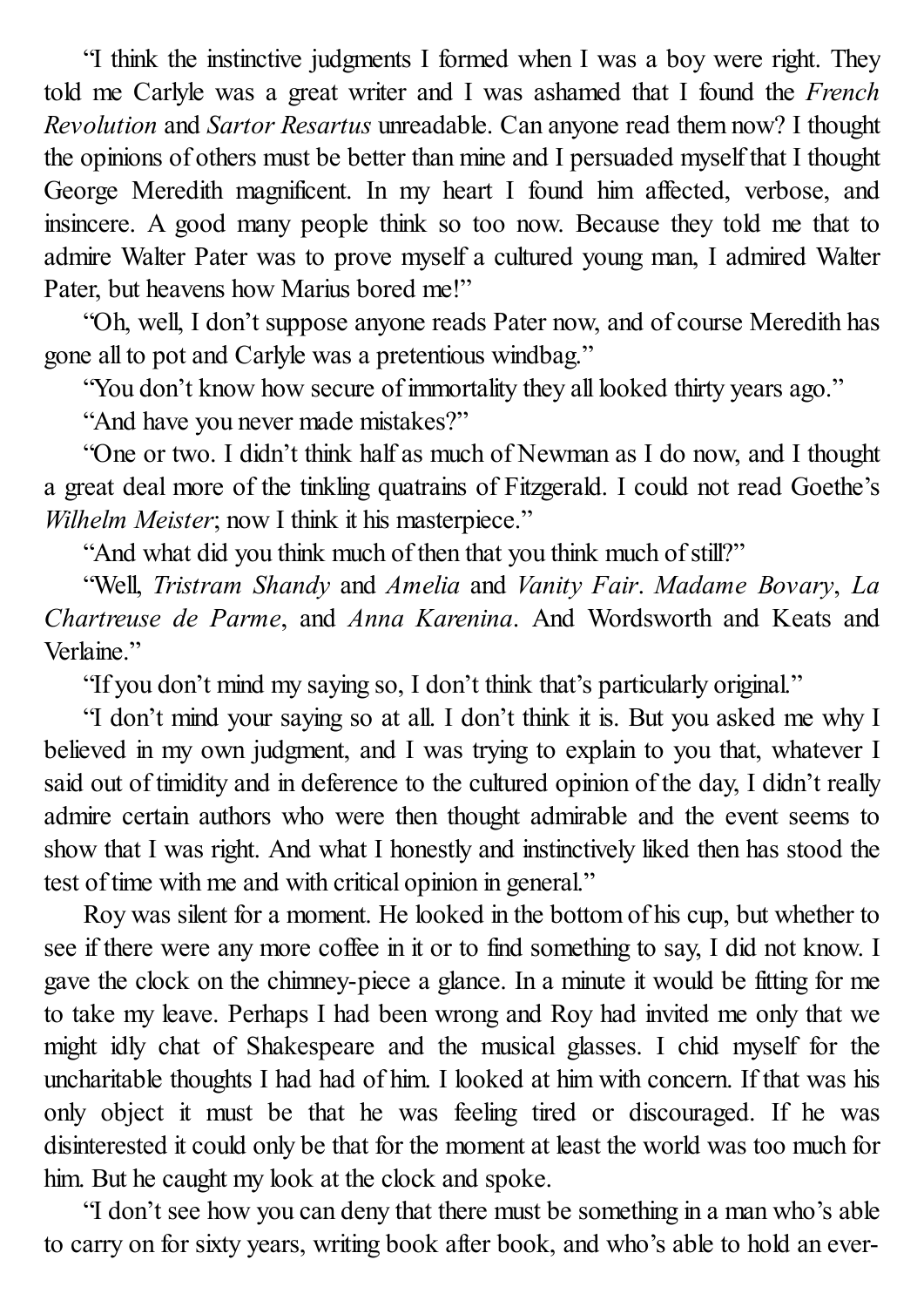increasing public. After all, at Ferne Court there are shelves filled with the translations of Driffield's books into every language of civilized people. Of course I'm willing to admit that a lot he wrote seems a bit old-fashioned nowadays. He flourished in a bad period and he was inclined to be long-winded. Most of his plots are melodramatic; but there's one quality you must allow him: beauty."

"Yes?" I said.

"When all's said and done, that's the only thing that counts and Driffield never wrote a page that wasn't instinct with beauty."

"Yes?" I said.

"I wish you'd been there when we went down to present him with his portrait on his eightieth birthday. It really was a memorable occasion."

"I read about it in the papers."

"It wasn't only writers, you know, it was a thoroughly representative gathering science, politics, business, art, the world; I think you'd have to go a long way to find gathered together such a collection of distinguished people as got out from that train at Blackstable. It was awfully moving when the P.M. presented the old man with the Order of Merit. He made a charming speech. I don't mind telling you there were tears in a good many eyes that day."

"Did Driffield cry?"

"No, he was singularly calm. He was like he always was, rather shy, you know, and quiet, very well-mannered, grateful, of course, but a little dry. Mrs. Driffield didn't want him to get overtired and when we went into lunch he stayed in his study, and she sent him something in on a tray. I slipped away while the others were having their coffee. He was smoking his pipe and looking at the portrait. I asked him what he thought of it. He wouldn't tell me, he just smiled a little. He asked me if I thought he could take his teeth out and I said, No, the deputation would be coming in presently to say good-bye to him. Then I asked him if he didn't think it was a wonderful moment. 'Rum,' he said, 'very rum.' The fact is, I suppose, he was shattered. He was a messy eater in his later days and a messy smoker—he scattered the tobacco all over himself when he filled his pipe; Mrs. Driffield didn't like people to see him when he was like that, but of course she didn't mind me; I tidied him up a bit and then they all came in and shook hands with him, and we went back to town."

I got up.

"Well, I really must be going. It's been awfully nice seeing you."

"I'm just going along to the private view at the Leicester Galleries. I know the people there. I'll take you in if you like."

"It's very kind of you, but they sent me a card. No, I don't think I'll come."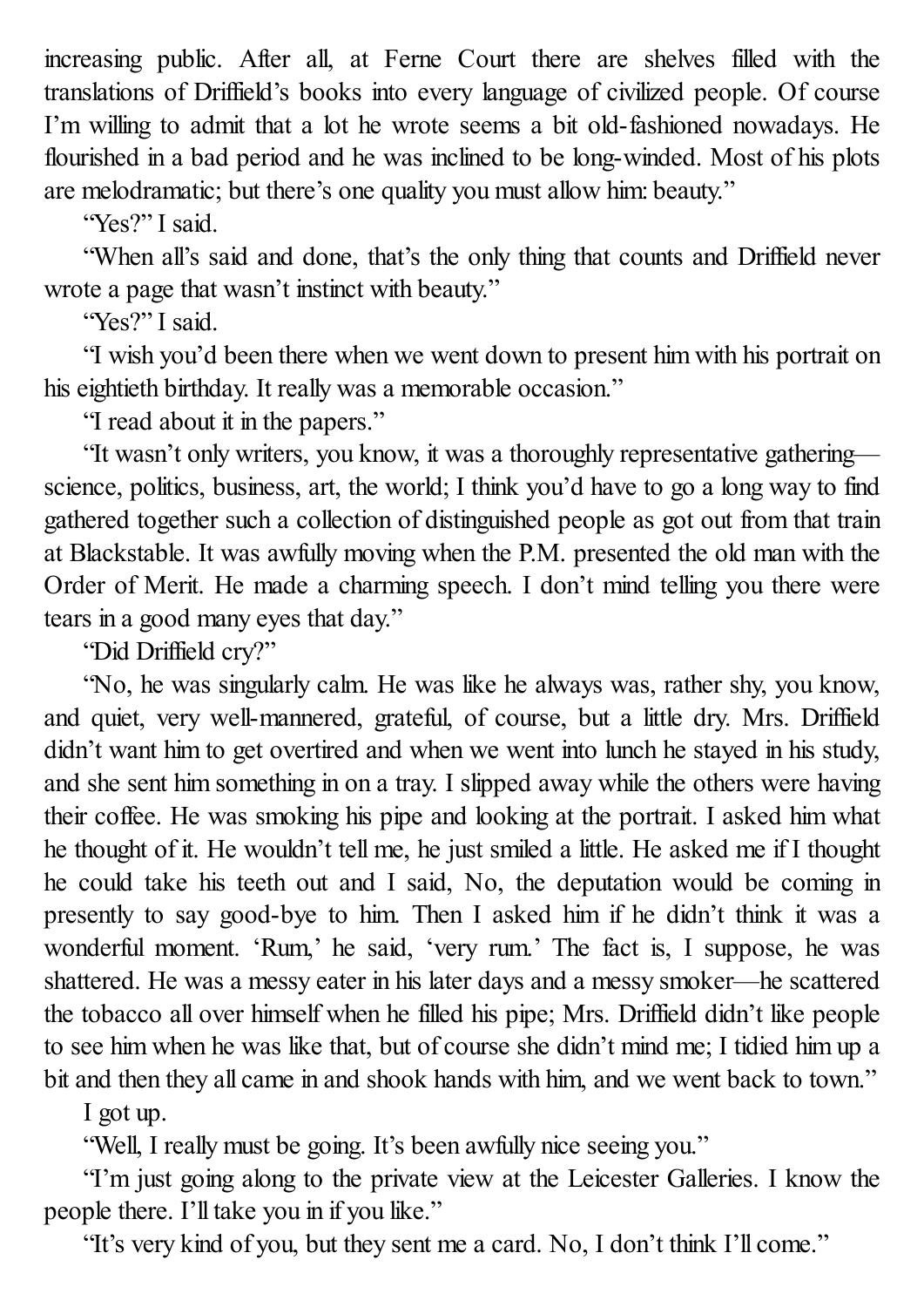We walked down the stairs and I got my hat. When we came out into the street and I turned to ward Piccadilly, Roy said:

"I'll just walk up to the top with you." He got into step with me. "You knew his first wife, didn't you?"

"Whose?"

"Driffield's."

"Oh!" I had forgotten him. "Yes."

"Well?"

"Fairly."

"I suppose she was awful."

"I don't recollect that."

"She must have been dreadfully common. She was a barmaid, wasn't she?" "Yes."

"I wonder why the devil he married her. I've always been given to understand that she was extremely unfaithful to him."

"Extremely."

"Do you remember at all what she was like?"

"Yes, very distinctly," I smiled. "She was sweet."

Roy gave a short laugh.

"That's not the general impression."

I did not answer. We had reached Piccadilly, and stopping I held out my hand to Roy. He shook it, but I fancied without his usual heartiness. I had the impression that he was disappointed with our meeting. I could not imagine why. Whatever he had wanted of me I had not been able to do, for the reason that he had given me no inkling of what it was, and as I strolled under the arcade of the Ritz Hotel and along the park railings till I came opposite Half Moon Street I wondered if my manner had been more than ordinarily forbidding. It was quite evident that Roy had felt the moment inopportune to ask me to grant him a favour.

I walked up Half Moon Street. After the gay tumult of Piccadilly it had a pleasant silence. It was sedate and respectable. Most of the houses let apartments, but this was not advertised by the vulgarity of a card; some had a brightly polished brass plate, like a doctor's, to announce the fact and others the word *Apartments* neatly painted on the fanlight. One or two with an added discretion merely gave the name of the proprietor, so that if you were ignorant you might have thought it a tailor's or a money lender's. There was none of the congested traffic of Jermyn Street, where also they let rooms, but here and there a smart car, unattended, stood outside a door and occasionally at another a taxi deposited a middle-aged lady. You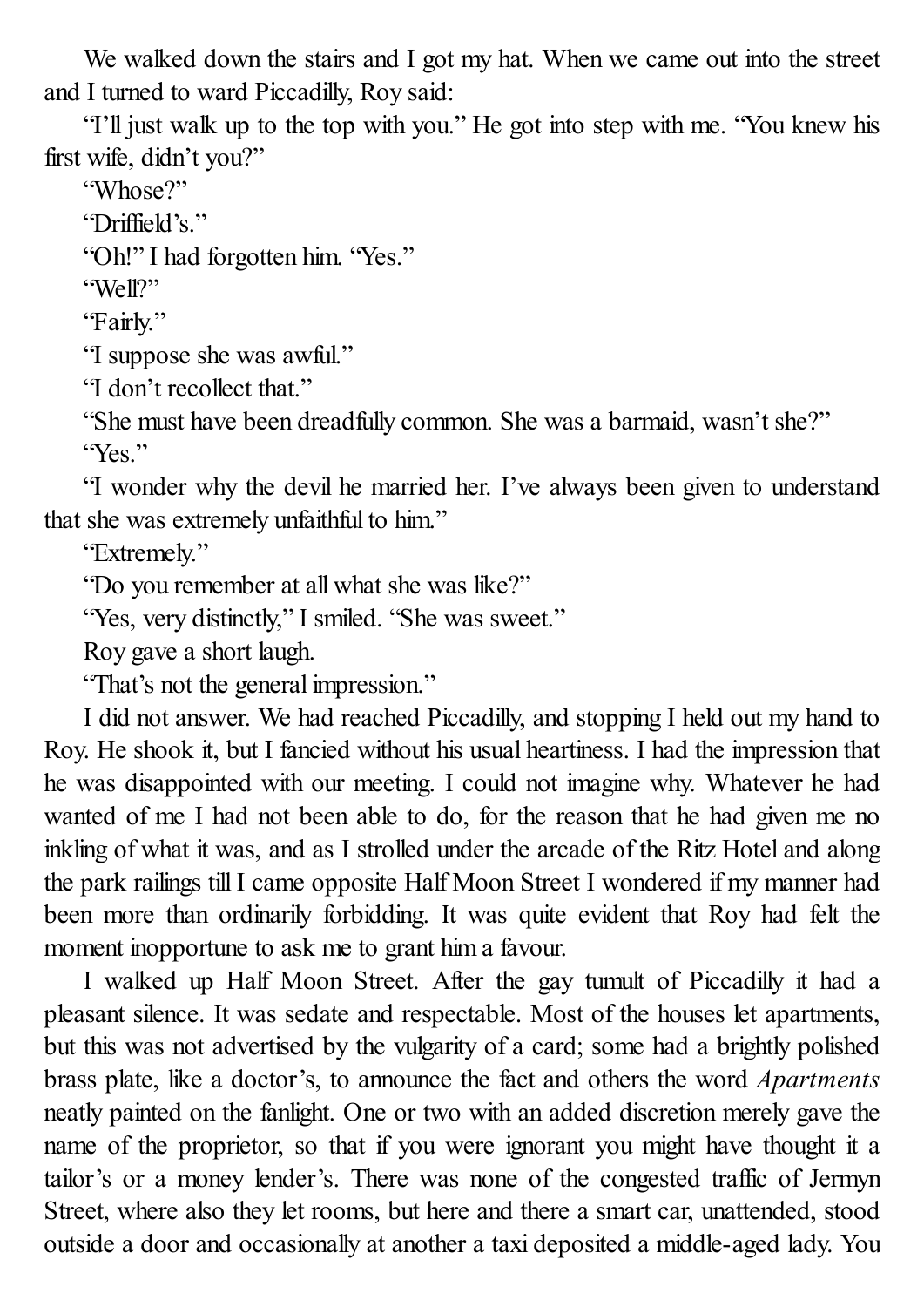had the feeling that the people who lodged here were not gay and a trifle disreputable as in Jermyn Street, racing men who rose in the morning with headaches and asked for a hair of the dog that bit them, but respectable women from the country who came up for six weeks for the London season and elderly gentlemen who belonged to exclusive clubs. You felt that they came year after year to the same house and perhaps had known the proprietor when he was still in private service. My own Miss Fellows had been cook in some very good places, but you would never have guessed it had you seen her walking along to do her shopping in Shepherd's Market. She was not stout, red-faced, and blousy as one expects a cook to be; she was spare and very upright, neatly but fashionably dressed, a woman of middle age, with determined features; her lips were rouged and she wore an eyeglass. She was businesslike, quiet, coolly cynical, and very expensive.

The rooms I occupied were on the ground floor. The parlour was papered with an old marbled paper and on the walls were water colours of romantic scenes, cavaliers bidding good-bye to their ladies and knights of old banqueting in stately halls; there were large ferns in pots, and the armchairs were covered with faded leather. There was about the room an amusing air of the eighteen eighties, and when I looked out of the window I expected to see a private hansom rather than a Chrysler. The curtains were of a heavy red rep.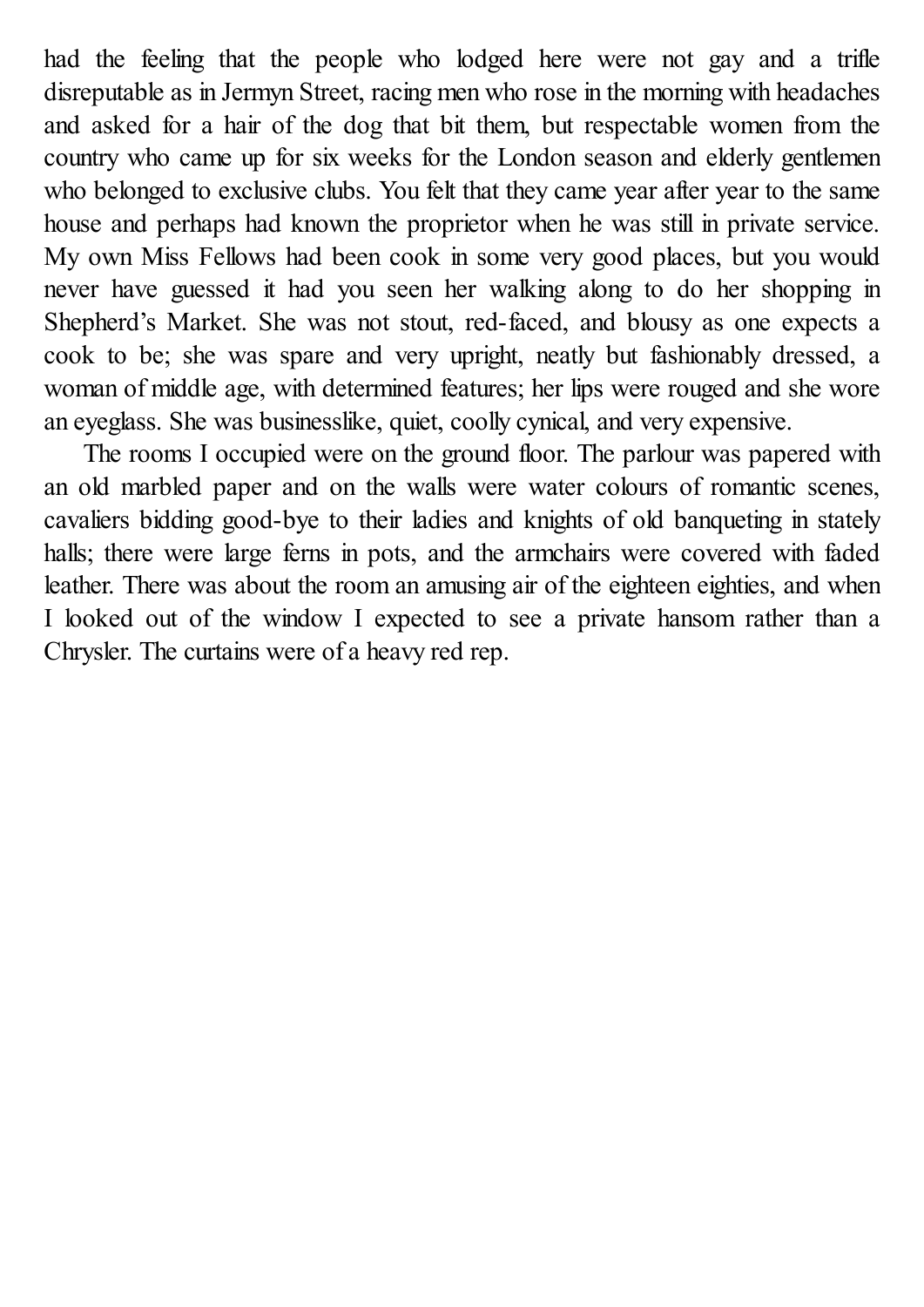## **TIII**

I HAD a good deal to do that afternoon, but my conversation with Roy and the impression of the day before yesterday, the sense of a past that still dwelt in the minds of men not yet old, that my room, I could not tell why, had given me even more strongly than usual as I entered it, inveigled my thoughts to saunter down the road of memory. It was as though all the people who had at one time and another inhabited my lodging pressed upon me with their old-fashioned ways and odd clothes, men with muttonchop whiskers in frock coats and women in bustles and flounced skirts. The rumble of London, which I did not know if I imagined or heard (my house was at the top of Half Moon Street), and the beauty of the sunny June day (*le vierge, le vivace et le bel aujourd'hui*), gave my reverie a poignancy which was not quite painful. The past I looked at seemed to have lost its reality and I saw it as though it were a scene in a play and I a spectator in the back row of a dark gallery. But it was all very clear as far as it went. It was not misty like life as one leads it when the ceaseless throng of impressions seems to rob them of outline, but sharp and definite like a landscape painted in oils by a painstaking artist of the middle-Victorian era.

I fancy that life is more amusing now than it was forty years ago and I have a notion that people are more amiable. They may have been worthier then, possessed of more solid virtue as, I am told, they were possessed of more substantial knowledge; I do not know. I know they were more cantankerous; they ate too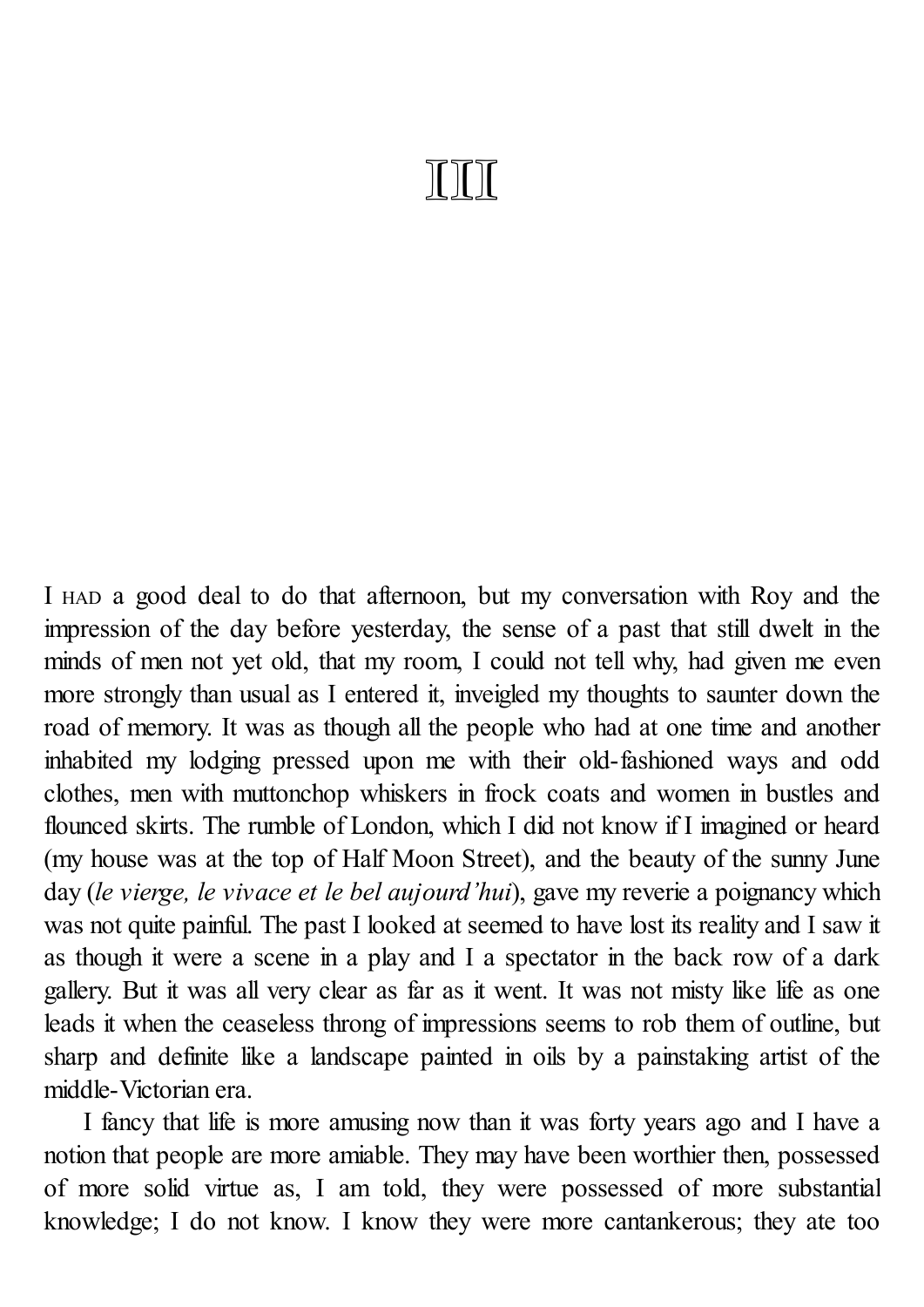much, many of them drank too much, they took too little exercise. Their livers were out of order and their digestions often impaired. They were irritable. I do not speak of London of which I knew nothing till I was grown up, nor of grand people who hunted and shot, but of the countryside and of the modest persons, gentlemen of small means, clergymen, retired officers, and such like who made up the local society. The dullness of their lives was almost incredible. There were no golf links; at a few houses was an ill-kept tennis court, but it was only the very young who played; there was a dance once a year in the Assembly Rooms; carriage folk went for a drive in the afternoon; the others went for a "constitutional!" You may say that they did not miss amusements they had never thought of, and that they created excitement for themselves from the small entertainment (tea when you were asked to bring your music and you sang the songs of Maude Valérie White and Tosti) which at infrequent intervals they offered one another; the days were very long; they were bored. People who were condemned to spend their lives within a mile of one another quarrelled bitterly, and seeing each other every day in the town cut one another for twenty years. They were vain, pig-headed, and odd. It was a life that perhaps formed queer characters; people were not so like one another as now and they acquired a small celebrity by their idiosyncrasies, but they were not easy to get on with. It may be that we are flippant and careless, but we accept one another without the old suspicion; our manners, rough and ready, are kindly; we are more prepared to give and take and we are not so crabbed.

I lived with an uncle and aunt on the outskirts of a little Kentish town by the sea. It was called Blackstable and my uncle was the vicar. My aunt was a German. She came of a very noble but impoverished family, and the only portion she brought her husband was a marquetry writing desk, made for an ancestor in the Seventeenth Century, and a set of tumblers. Of these only a few remained when I entered upon the scene and they were used as ornaments in the drawing room. I liked the grand coat-of-arms with which they were heavily engraved. There were I don't know how many quarterings, which my aunt used demurely to explain to me, and the supporters were fine and the crest emerging from a crown incredibly romantic. She was a simple old lady, of a meek and Christian disposition, but she had not, though married for more than thirty years to a modest parson with very little income beyond his stipend, forgotten that she was *hochwohlgeboren*. When a rich banker from London, with a name that in these days is famous in financial circles, took a neighbouring house for the summer holidays, though my uncle called on him (chiefly, I surmise, to get a subscription to the Additional Curates Society), she refused to do so because he was in trade. No one thought her a snob. It was accepted as perfectly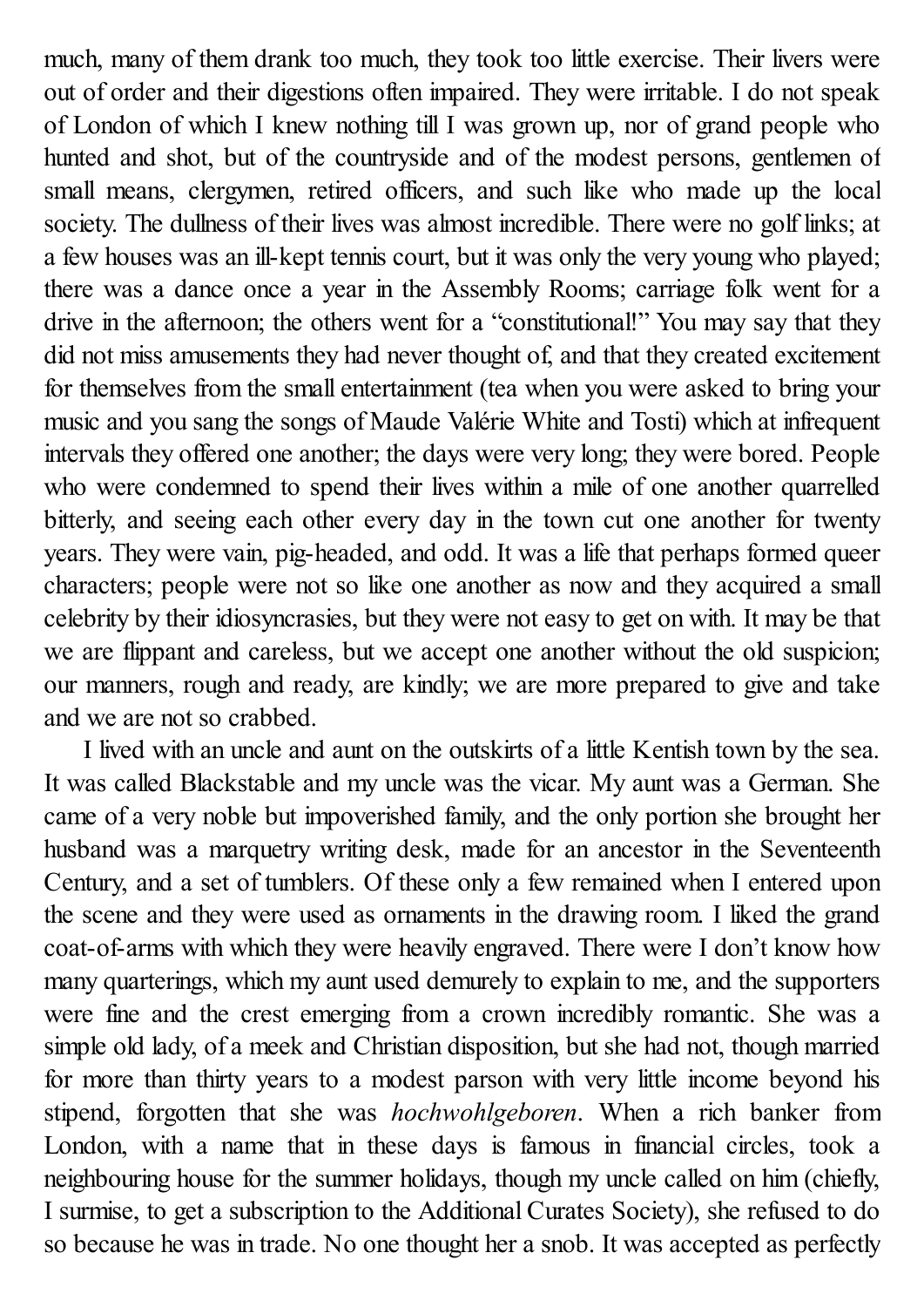reasonable. The banker had a little boy of my own age, and, I forget how, I became acquainted with him. I still remember the discussion that ensued when I asked if I might bring him to the vicarage; permission was reluctantly given me, but I was not allowed to go in return to his house. My aunt said I'd be wanting to go to the coal merchant's next, and my uncle said:

"Evil communications corrupt good manners."

The banker used to come to church every Sunday morning, and he always put half a sovereign in the plate, but if he thought his generosity made a good impression he was much mistaken. AllBlackstable knew, but only thought him purse-proud.

Blackstable consisted of a long winding street that led to the sea, with little twostory houses, many of them residential but with a good many shops; and from this ran a certain number of short streets, recently built, that ended on one side in the country and on the other in the marshes. Round about the harbour was a congeries of narrow winding alleys. Colliers brought coal from Newcastle to Blackstable and the harbour was animated. When I was old enough to be allowed out by myself I used to spend hours wandering about there looking at the rough grimy men in their jerseys and watching the coal being unloaded.

It was at Blackstable that I first met Edward Driffield. I was fifteen and had just come back from school for the summer holidays. The morning after I got home I took a towel and bathing drawers and went down to the beach. The sky was unclouded and the air hot and bright, but the North Sea gave it a pleasant tang so that it was a delight just to live and breathe. In winter the natives of Blackstable walked down the empty street with a hurried gait, screwing themselves up in order to expose as little surface as possible to the bitterness of the east wind, but now they dawdled; they stood about in groups in the space between the Duke of Kent and the Bear and Key. You heard a hum of their East Anglian speech, drawling a little with an accent that may be ugly, but in which from old association I still find a leisurely charm. They were fresh-complexioned, with blue eyes and high cheek bones, and their hair was light. They had a clean, honest, and ingenuous look. I do not think they were very intelligent, but they were guileless. They looked healthy, and though not tall for the most part were strong and active. There was little wheeled traffic in Blackstable in those days and the groups that stood about the road chatting seldom had to move for anything but the doctor's dogcart or the baker's trap.

Passing the bank, I called in to say how-do-you-do to the manager, who was my uncle's churchwarden, and when I came out met my uncle's curate. He stopped and shook hands with me. He was walking with a stranger. He did not introduce me to him. He was a smallish man with a beard and he was dressed rather loudly in a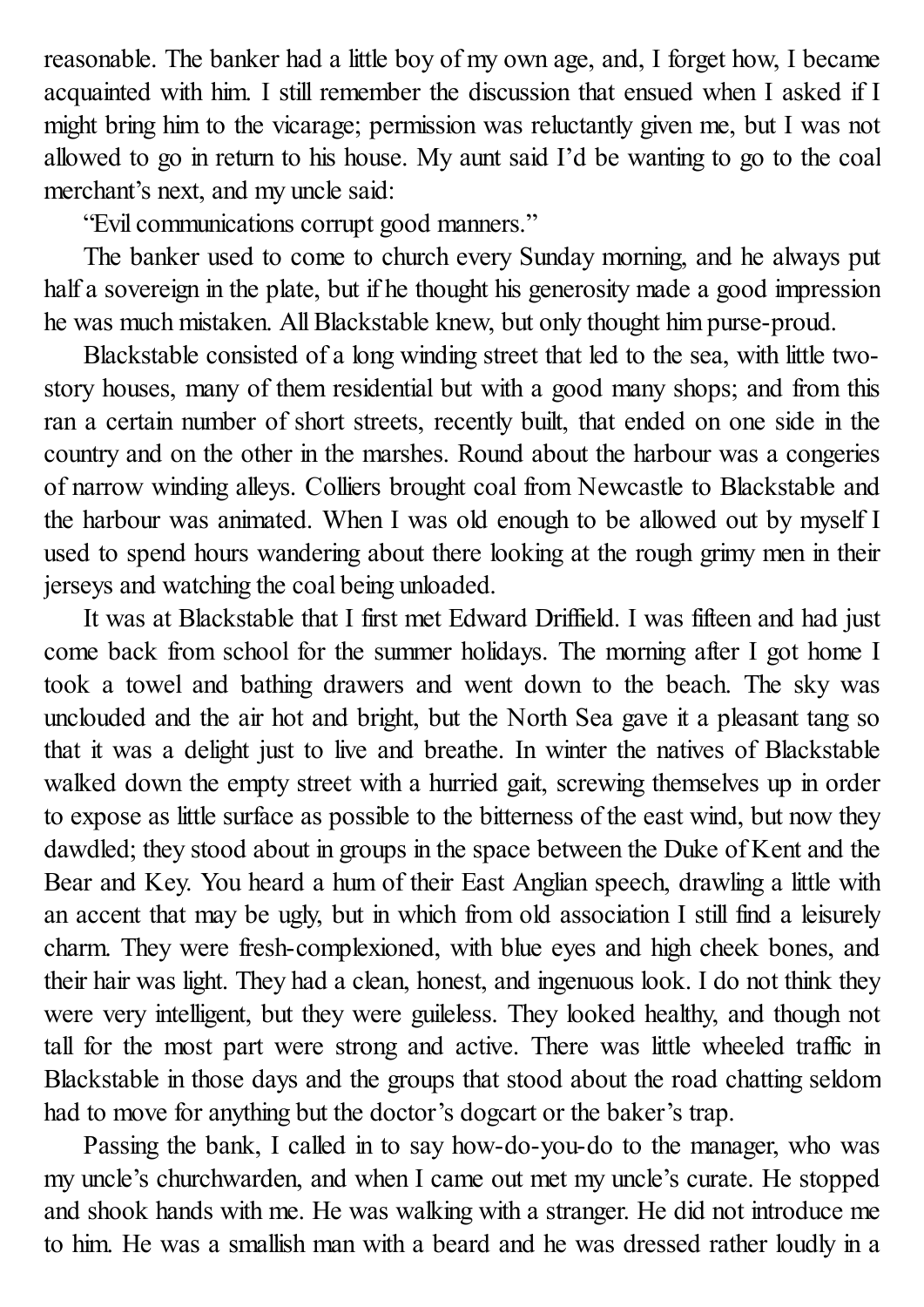bright brown knickerbocker suit, the breeches very tight, with navy blue stockings, black boots, and a billycock hat. Knickerbockers were uncommon then, at least in Blackstable, and being young and fresh from school I immediately set the fellow down as a cad. But while I chatted with the curate he looked at me in a friendly way, with a smile in his pale blue eyes. I felt that for two pins he would have joined in the conversation and I assumed a haughty demeanour. I was not going to run the risk of being spoken to by a chap who wore knickerbockers like a gamekeeper and I resented the familiarity of his good-humoured expression. I was myself faultlessly dressed in white flannel trousers, a blue blazer with the arms of my school on the breast pocket, and a black-and-white straw hat with a very wide brim. The curate said that he must be getting on (fortunately, for I never knew how to break away from a meeting in the street and would endure agonies of shyness while I looked in vain for an opportunity), but said that he would be coming up to the vicarage that afternoon and would I tell my uncle. The stranger nodded and smiled as we parted, but I gave him a stony stare. I supposed he was a summer visitor and in Blackstable we did not mix with the summer visitors. We thought London people vulgar. We said it was horrid to have all that rag-tag and bobtail down from town every year, but of course it was all right for the tradespeople. Even they, however, gave a faint sigh of relief when September came to an end and Blackstable sank back into its usual peace.

When I went home to dinner, my hair insufficiently dried and clinging lankily to my head, I remarked that I had met the curate and he was coming up that afternoon.

"Old Mrs. Shepherd died last night," said my uncle in explanation.

The curate's name was Galloway; he was a tall thin ungainly man with untidy black hair and a smallsallow dark face. I suppose he was quite young, but to me he seemed middle-aged. He talked very quickly and gesticulated a great deal. This made people think him rather queer and my uncle would not have kept him but that he was very energetic, and my uncle, being extremely lazy, was glad to have someone to take so much work off his shoulders. After he had finished the business that had brought him to the vicarage Mr. Galloway came in to say how-do-you-do to my aunt and she asked him to stay to tea.

"Who was that you were with this morning?" I asked him as he sat down.

"Oh, that was Edward Driffield. I didn't introduce him. I wasn't sure if your uncle would wish you to know him."

"I think it would be most undesirable," said my uncle.

"Why, who is he? He's not a Blackstable man, is he?"

"He was born in the parish," said my uncle. "His father was old Miss Wolfe's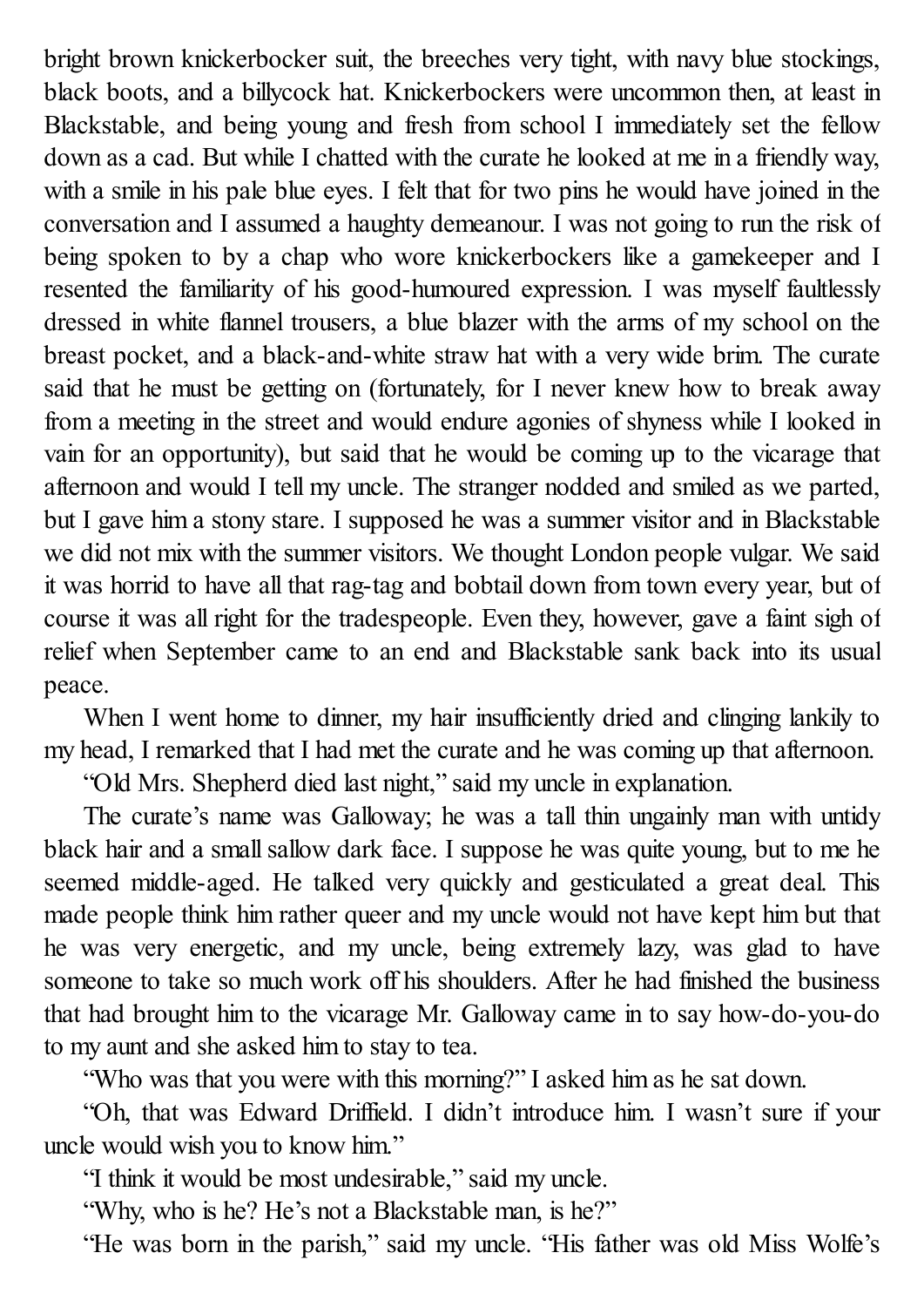bailiff at Ferne Court. But they were chapel people."

"He married a Blackstable girl," said Mr. Galloway.

"In church, I believe," said my aunt. "Is it true that she was a barmaid at the Railway Arms?"

"She looks as if she might have been something like that," said Mr. Galloway, with a smile.

"Are they going to stay long?"

"Yes, I think so. They've taken one of those houses in that street where the Congregational chapel is," said the curate.

At that time in Blackstable, though the new streets doubtless had names, nobody knew or used them.

"Is he coming to church?" asked my uncle.

"I haven't actually talked to him about it yet," answered Mr. Galloway. "He's quite an educated man, you know."

"I can hardly believe that," said my uncle.

"He was at Haversham School, I understand, and he got any number of scholarships and prizes. He got a scholarship at Wadham, but he ran away to sea instead."

"I'd heard he was rather a harum-scarum," said my uncle.

"He doesn't look much like a sailor," I remarked.

"Oh, he gave up the sea many years ago. He's been all sorts of things since then."

"Jack of all trades and master of none," said my uncle.

"Now, I understand, he's a writer."

"That won't last long," said my uncle.

I had never known a writer before; I was interested.

"What does he write?" I asked. "Books?"

"I believe so," said the curate, "and articles. He had a novel published last spring. He's promised to lend it me."

"I wouldn't waste my time on rubbish in your place," said my uncle, who never read anything but the *Times* and the *Guardian*.

"What's it called?" I asked.

"He told me the title, but I forget it."

"Anyhow, it's quite unnecessary that you should know," said my uncle. "I should very much object to your reading trashy novels. During your holidays the best thing you can do is to keep out in the open air. And you have a holiday task, I presume?"

I had. It was *Ivanhoe*. I had read it when I was ten, and the notion of reading it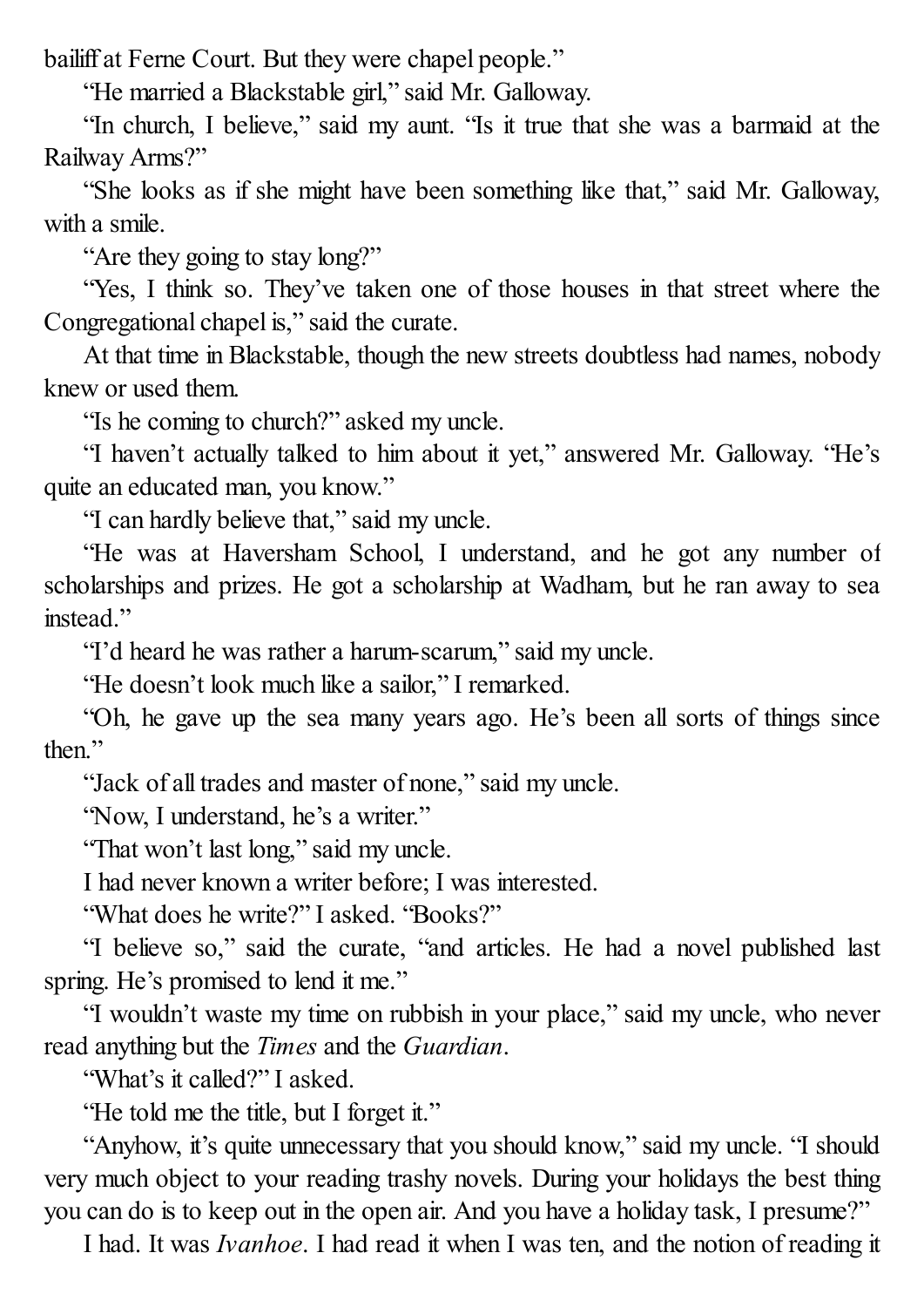again and writing an essay on it bored me to distraction.

When I consider the greatness that Edward Driffield afterward achieved I cannot but smile as I remember the fashion in which he was discussed at my uncle's table. When he died a little while ago and an agitation arose among his admirers to have him buried in Westminster Abbey the present incumbent at Blackstable, my uncle's successor twice removed, wrote to the *Daily Mail* pointing out that Driffield was born in the parish and not only had passed long years, especially the last twenty-five of his life, in the neighbourhood, but had laid there the scene of some of his most famous books; it was only becoming then that his bones should rest in the churchyard where under the Kentish elms his father and mother dwelt in peace. There was relief in Blackstable when, the Dean of Westminster having somewhat curtly refused the Abbey, Mrs. Driffield sent a dignified letter to the press in which she expressed her confidence that she was carrying out the dearest wishes of her dead husband in having him buried among the simple people he knew and loved so well. Unless the notabilities of Blackstable have very much changed since my day I do not believe they very much liked that phrase about "simple people," but, as I afterward learnt, they had never been able to "abide" the second Mrs. Driffield.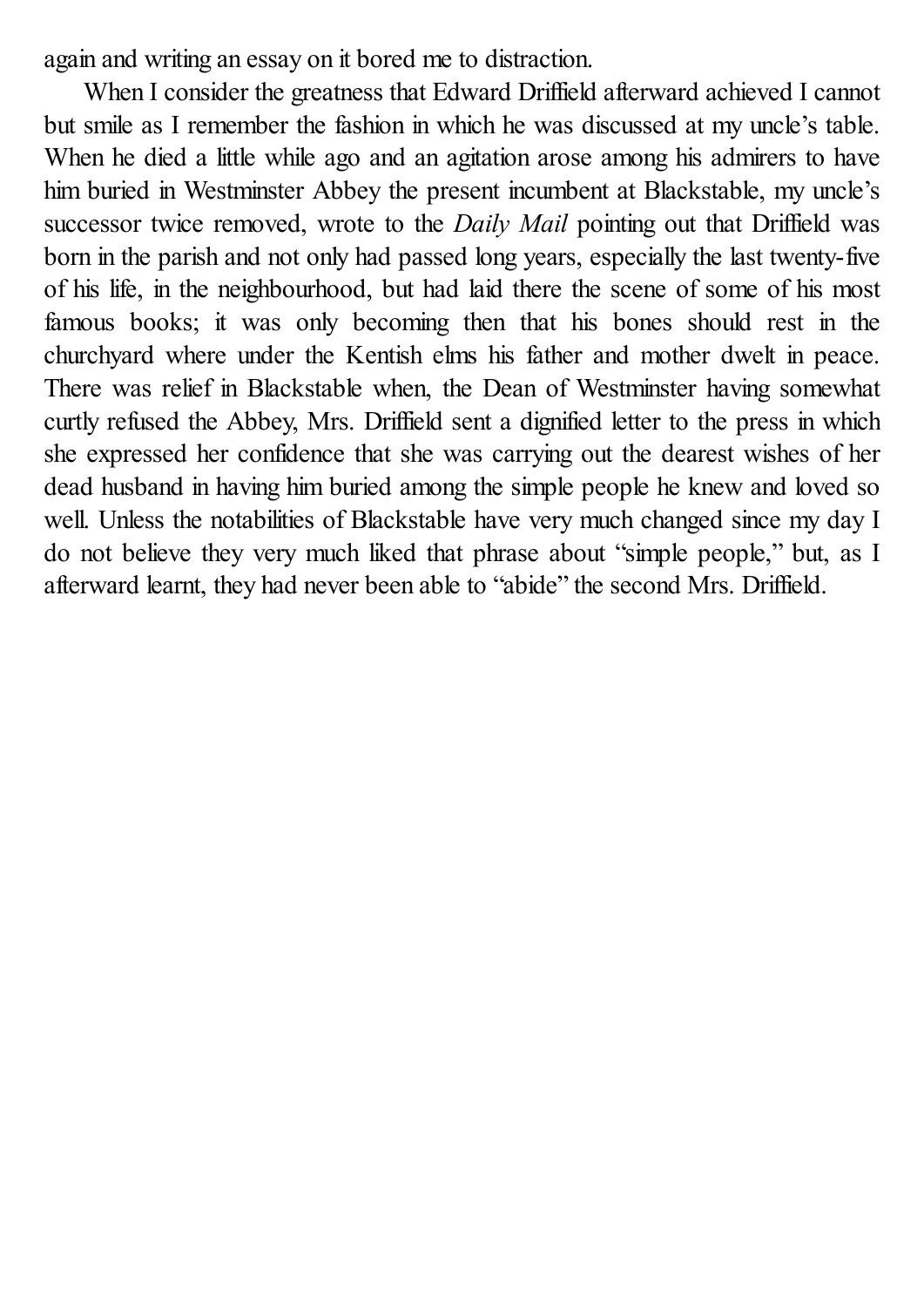# $\mathbb{I}\mathbb{V}$

T<sup>O</sup> MY surprise, two or three days after I lunched with Alroy Kear I received a letter from Edward Driffield's widow. It ran as follows:

DEAR FRIEND,

*I hear that you had a long talk with Roy last week about Edward Drif ield and I am so glad to know that you spoke of him so nicely. He often talked to me of you. He had the greatest admiration for your talent and he was so very pleased to see you when you came to lunch with us. I wonder if you have in your possession any letters that he wrote to you and if so whether you would let me have copies of them. I should be very pleased if I could persuade you to come down for two or three days and stay with me. I live very quietly now and have no one here, so please choose your own time. I shall be delighted to see you again and have a talk of old times. I have a particular service I want you to do me and I am sure that for the sake of my dear dead husband you will not refuse.*

> *Yours ever sincerely*, AMY DRIFFIELD.

I had seen Mrs. Driffield only once and she but mildly interested me; I do not like being addressed as "dear friend"; that alone would have been enough to make me decline her invitation; and I was exasperated by its general character which,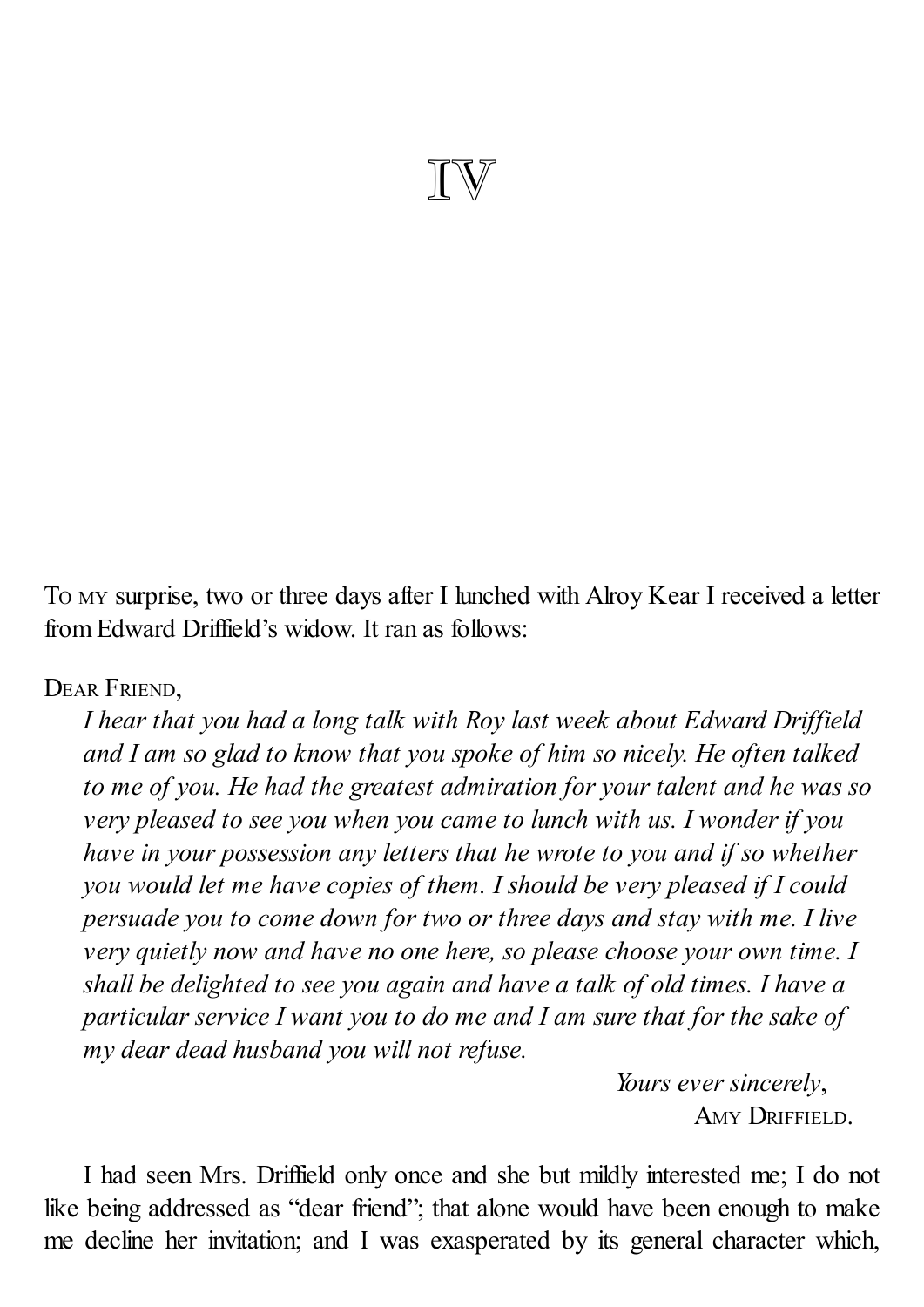however ingenious an excuse I invented, made the reason I did not go quite obvious, namely, that I did not want to. I had no letters of Driffield's. I suppose years ago he had written to me several times, brief notes, but he was then an obscure scribbler and even if I ever kept letters it would never have occurred to me to keep his. How was I to know that he was going to be acclaimed as the greatest novelist of our day? I hesitated only because Mrs. Driffield said she wanted me to do something for her. It would certainly be a nuisance, but it would be churlish not to do it if I could, and after all her husband was a very distinguished man.

The letter came by the first post and after breakfast I rang up Roy. As soon as I mentioned my name I was put through to him by his secretary. If I were writing a detective story I should immediately have suspected that my call was awaited, and Roy's virile voice calling hullo would have confirmed my suspicion. No one could naturally be quite so cheery so early in the morning.

"I hope I didn't wake you," I said.

"Good God, no." His healthy laugh rippled along the wires. "I've been up since seven. I've been riding in the park. I'm just going to have breakfast. Come along and have it with me."

"I have a great affection for you, Roy," I answered, "but I don't think you're the sort of person I'd care to have breakfast with. Besides, I've already had mine. Look here, I've just had a letter from Mrs. Driffield asking me to go down and stay."

"Yes, she told me she was going to ask you. We might go down together. She's got quite a good grass court and she does one very well. I think you'd like it."

"What is it that she wants me to do?"

"Ah, I think she'd like to tell you that herself."

There was a softness in Roy's voice such as I imagined he would use if he were telling a prospective father that his wife was about to gratify his wishes. It cut no ice with me.

"Come off it, Roy," I said. "I'm too old a bird to be caught with chaff. Spit it out."

There was a moment's pause at the other end of the telephone. I felt that Roy did not like my expression.

"Are you busy this morning?" he asked suddenly. "I'd like to come and see you."

"All right, come on. I shall be in till one."

"I'll be round in about an hour."

I replaced the receiver and relit my pipe. I gave Mrs. Driffield's letter a second glance.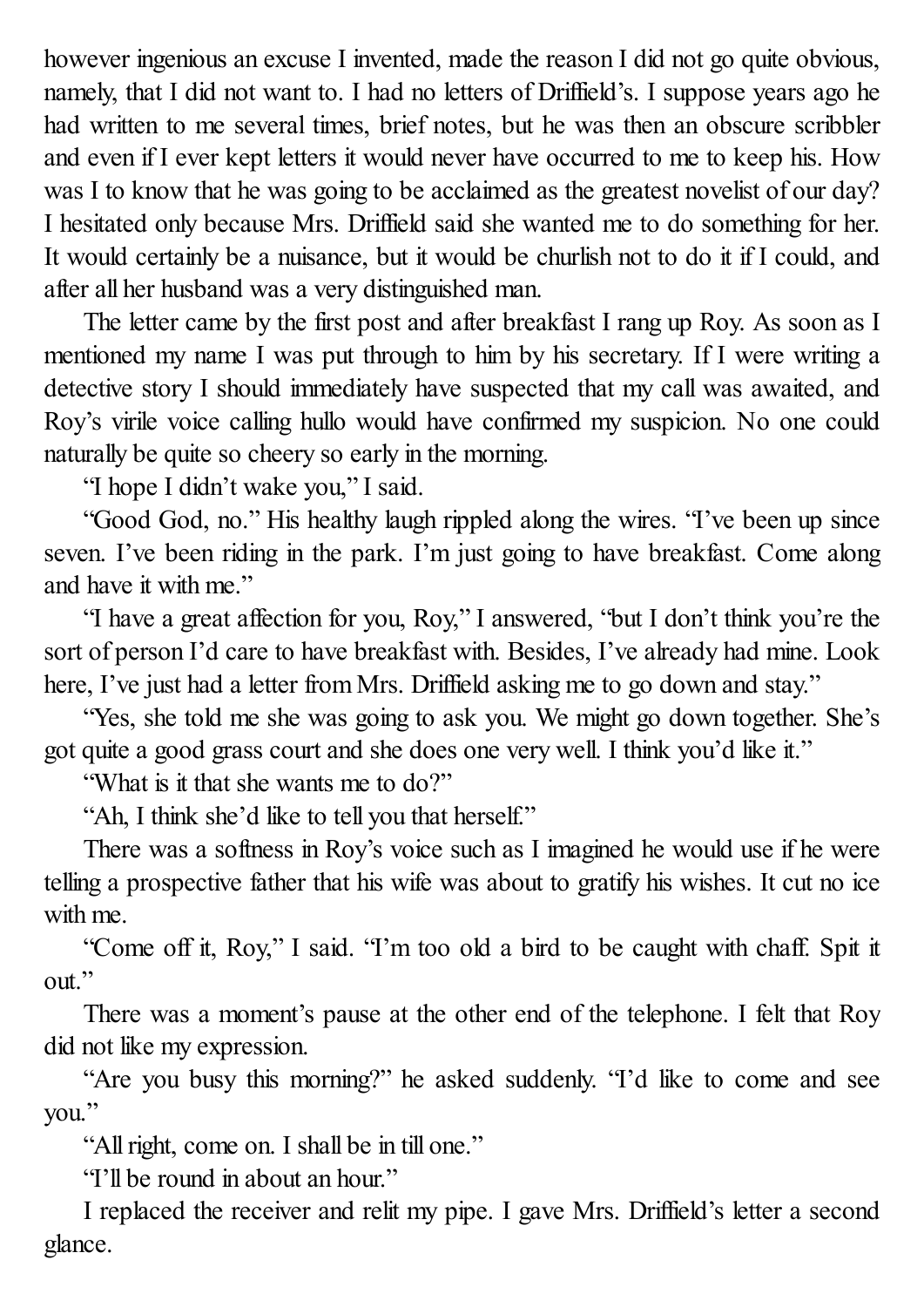I remembered vividly the luncheon to which she referred. I happened to be staying for a long week-end not far from Tercanbury with a certain Lady Hodmarsh, the clever and handsome American wife of a sporting baronet with no intelligence and charming manners. Perhaps to relieve the tedium of domestic life she was in the habit of entertaining persons connected with the arts. Her parties were mixed and gay. Members of the nobility and gentry mingled with astonishment and an uneasy awe with painters, writers, and actors. Lady Hodmarsh neither read the books nor looked at the pictures of the people to whom she offered hospitality, but she liked their company and enjoyed the feeling it gave her of being in the artistic know. When on this occasion the conversation happened to dwell for a moment on Edward Driffield, her most celebrated neighbour, and I mentioned that I had at one time known him very well she proposed that we should go over and lunch with him on Monday when a number of her guests were going back to London. I demurred, for I had not seen Driffield for five and thirty years and I could not believe that he would remember me; and if he did (though this I kept to myself) I could not believe that it would be with pleasure. But there was a young peer there, a certain Lord Scallion, with literary inclinations so violent that, instead of ruling this country as the laws of man and nature have decreed, he devoted his energy to the composition of detective novels. His curiosity to see Driffield was boundless and the moment Lady Hodmarsh made her suggestion he said it would be too divine. The star guest of the party was a big young fat duchess and it appeared that her admiration for the celebrated writer was so intense that she was prepared to cut an engagement in London and not go up till the afternoon.

"That would make four of us," said Lady Hodmarsh. "I don't think they could manage more than that. I'll wire to Mrs. Driffield at once."

I could not see myself going to see Driffield in that company and tried to throw cold water on the scheme.

"It'll only bore him to death," I said. "He'll hate having a lot of strangers barging in on him like this. He's a very old man."

"That's why if they want to see him they'd better see him now. He can't last much longer. Mrs. Driffield says he likes to meet people. They never see anybody but the doctor and the parson and it's a change for them. Mrs. Driffield said I could always bring anyone interesting. Of course she has to be very careful. He's pestered by allsorts of people who want to see him just out of idle curiosity, and interviewers and authors who want him to read their books, and silly hysterical women. But Mrs. Driffield is wonderful. She keeps everyone away from him but those she thinks he ought to see. I mean, he'd be dead in a week if he saw everyone who wants to see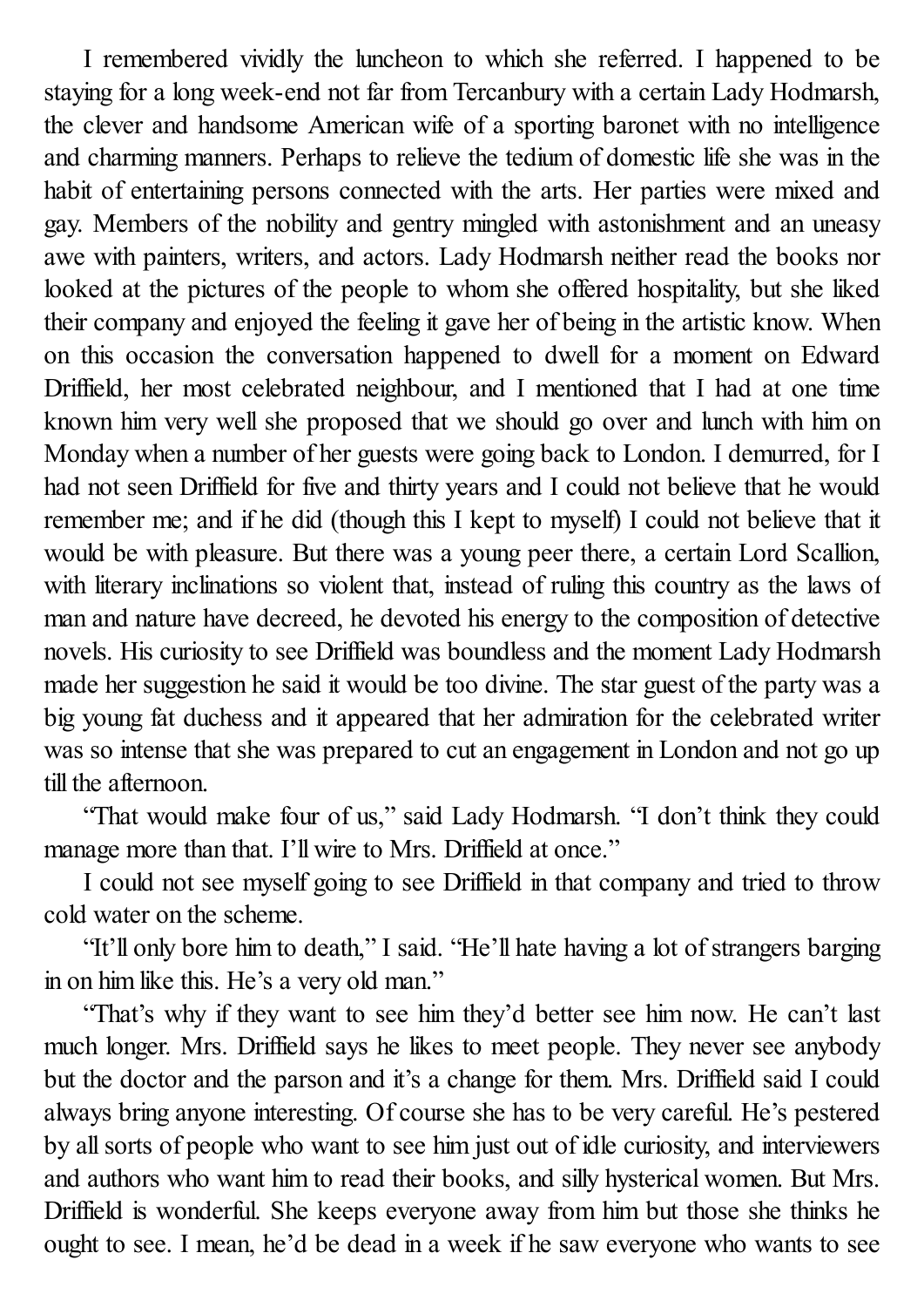him. She has to think of his strength. Naturally we're different."

Of course I thought I was; but as I looked at them I perceived that the duchess and Lord Scallion thought they were too; so it seemed best to say no more.

We drove over in a bright yellow Rolls. Ferne Court was three miles from Blackstable. It was a stucco house built, I suppose, about 1840, plain and unpretentious, but substantial; it was the same back and front, two large bows on each side of a flat piece in which was the front door, and there were two large bows on the first floor. A plain parapet hid the low roof. It stood in about an acre of garden, somewhat overgrown with trees, but neatly tended, and from the drawing room window you had a pleasant view of woods and green downland. The drawing room was furnished so exactly as you felt a drawing room in a country house of modest size should be furnished that it was slightly disconcerting. Clean bright chintzes covered the comfortable chairs and the large sofa, and the curtains were of the same bright clean chintz. On little Chippendale tables stood large Oriental bowls filled with pot-pourri. On the cream-coloured walls were pleasant water colours by painters well known at the beginning of this century. There were great masses of flowers charmingly arranged, and on the grand piano in silver frames photographs of celebrated actresses, deceased authors, and minor royalties.

It was no wonder that the duchess cried out that it was a lovely room. It was just the kind of room in which a distinguished writer should spend the evening of his days. Mrs. Driffield received us with modest assurance. She was a woman of about five and forty, I judged, with a small sallow face and neat, sharp features. She had a black cloche hat pressed tight down on her head and wore a gray coat and skirt. Her figure was slight and she was neither tall nor short, and she looked trim, competent, and alert. She might have been the squire's widowed daughter, who ran the parish and had a peculiar gift for organization. She introduced us to a clergyman and a lady, who got up as we were shown in. They were the Vicar of Blackstable and his wife. Lady Hodmarsh and the duchess immediately assumed that cringing affability that persons of rank assume with their inferiors in order to show them that they are not for a moment aware that there is any difference of station between them.

Then Edward Driffield came in. I had seen portraits of him from time to time in the illustrated papers but it was with dismay that I saw him in the flesh. He was smaller than I remembered and very thin, his head was barely covered with fine silvery hair, he was clean-shaven, and his skin was almost transparent. His blue eyes were very pale and the rims of his eyelids red. He looked an old, old man, hanging on to mortality by a thread; he wore very white false teeth and they made his smile seem forced and stiff. I had never seen him but bearded and his lips were thin and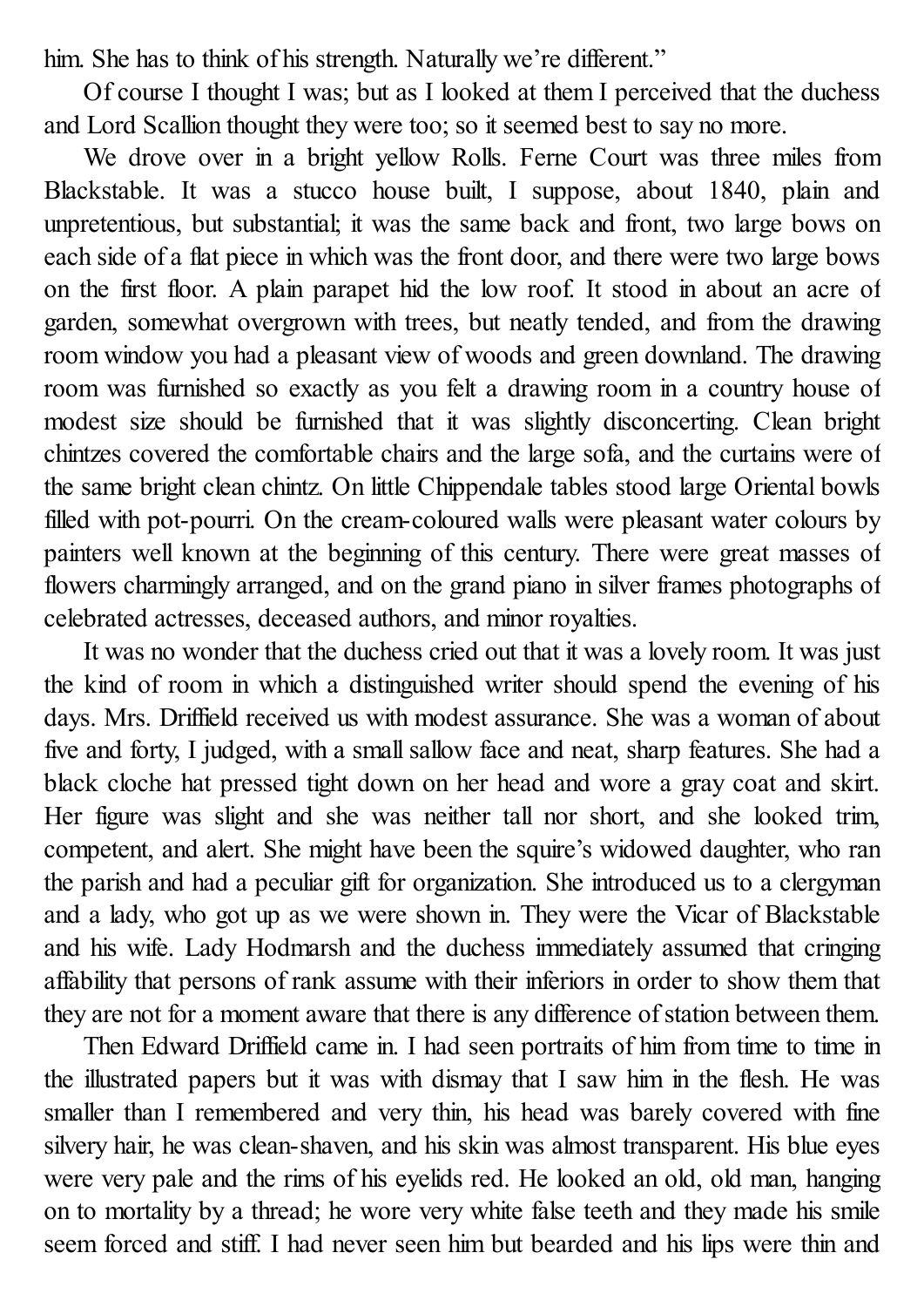pallid. He was dressed in a new, well-cut suit of blue serge and his low collar, two or three sizes too large for him, showed a wrinkled, scraggy neck. He wore a neat black tie with a pearl in it. He looked a little like a dean in mufti on his summer holiday in Switzerland.

Mrs. Driffield gave him a quick glance as he came in and smiled encouragingly; she must have been satisfied with the neatness of his appearance. He shook hands with his guests and to each one said something civil. When he came to me he said:

"It's very good of a busy and successful man like you to come all this way to see an old fogey."

I was a trifle taken aback, for he spoke as though he had never seen me before, and I was afraid my friends would think I had been boasting when I claimed at one time to have known him intimately. I wondered if he had completely forgotten me.

"I don't know how many years it is since we last met," I said, trying to be hearty.

He looked at me for what I suppose was no more than a few seconds, but for what seemed to me quite a long time, and then I had a sudden shock; he gave me a little wink. It was so quick that nobody but I could have caught it, and so unexpected in that distinguished old face that I could hardly believe my eyes. In a moment his face was once more composed, intelligently benign, and quietly observant. Luncheon was announced and we trooped into the dining room.

This also was in what can only be described as the acme of good taste. On the Chippendale sideboard were silver candlesticks. We sat on Chippendale chairs and ate off a Chippendale table. In a silver bowl in the middle were roses and round this were silver dishes with chocolates in them and peppermint creams; the silver salt cellars were brightly polished and evidently Georgian. On the cream-coloured walls were mezzotints of ladies painted by Sir Peter Lely and on the chimney-piece a garniture of blue delft. The service was conducted by two maids in brown uniform and Mrs. Driffield in the midst of her fluent conversation kept a wary eye on them. I wondered how she had managed to train these buxom Kentish girls (their healthy colour and high cheek bones betrayed the fact that they were "local") to such a pitch of efficiency. The lunch was just right for the occasion, smart but not showy, fillets of sole rolled up and covered with a white sauce, roast chicken, with new potatoes and green peas, asparagus and gooseberry fool. It was the dining room and the lunch and the manner which you felt exactly fitted a literary gent of great celebrity but moderate wealth.

Mrs. Driffield, like the wives of most men of letters, was a great talker and she did not let the conversation at her end of the table flag; so that, however much we might have wanted to hear what her husband was saying at the other, we had no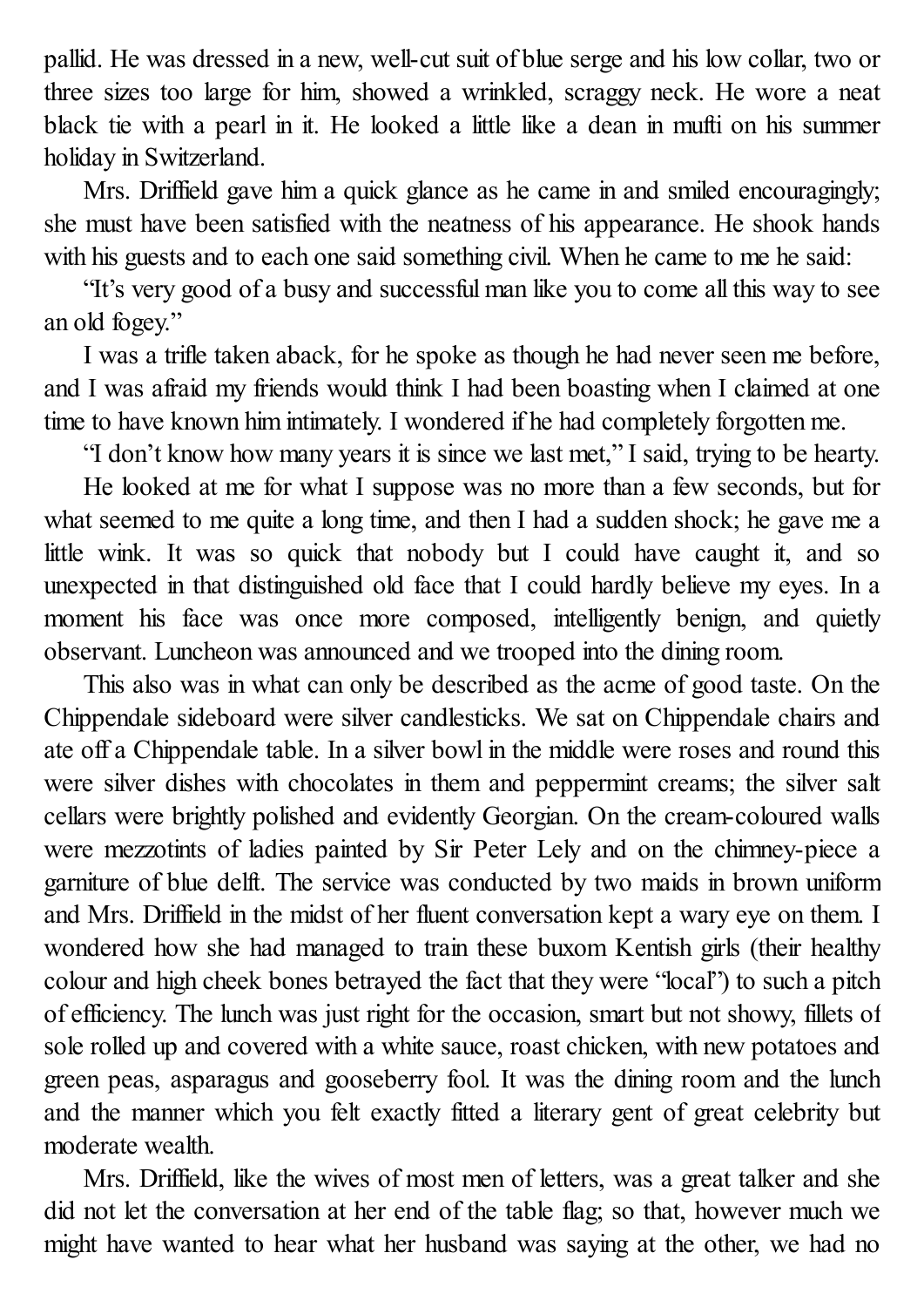opportunity. She was gay and sprightly. Though Edward Driffield's indifferent health and great age obliged her to live most of the year in the country, she managed notwithstanding to run up to town often enough to keep abreast of what was going on and she was soon engaged with Lord Scallion in an animated discussion of the plays in the London theatres and the terrible crowd at the Royal Academy. It had taken her two visits to look at all the pictures and even then she had not had time to see the water colours. She liked water colours so much; they were unpretentious; she hated things to be pretentious.

So that host and hostess should sit at the head and foot of the table, the vicar sat next to Lord Scallion and his wife next to the duchess. The duchess engaged her in conversation on the subject of working-class dwellings, a subject on which she seemed to be much more at home than the parson's lady, and my attention being thus set free I watched Edward Driffield. He was talking to Lady Hodmarsh. She was apparently telling him how to write a novel and giving him a list of a few that he really ought to read. He listened to her with what looked like polite interest, putting in now and then a remark in a voice too low for me to catch, and when she made a jest (she made them frequently and often good ones) he gave a little chuckle and shot her a quick look that seemed to say: this woman isn't such a damned fool after all. Remembering the past, I asked myself curiously what he thought of this grand company, his neatly turned out wife, so competent and discreetly managing, and the elegant surroundings in which he lived. I wondered if he regretted his early days of adventure. I wondered if all this amused him or if the amiable civility of his manner masked a hideous boredom. Perhaps he felt my eyes upon him, for he raised his. They rested on me for a while with a meditative look, mild and yet oddly scrutinizing, and then suddenly, unmistakably this time, he gave me another wink. The frivolous gesture in that old, withered face was more than startling, it was embarrassing; I did not know what to do. My lips outlined a dubious smile.

But the duchess joining in the conversation at the head of the table, the vicar's wife turned to me.

"You knew him many years ago, didn't you?" she asked me in a low tone. "Yes."

She gave the company a glance to see that no one was attending to us.

"His wife is anxious that you shouldn't call up old memories that might be painful to him. He's very frail, you know, and the least thing upsets him."

"I'll be very careful."

"The way she looks after him is simply wonderful. Her devotion is a lesson to all of us. She realizes what a precious charge it is. Her unselfishness is beyond words."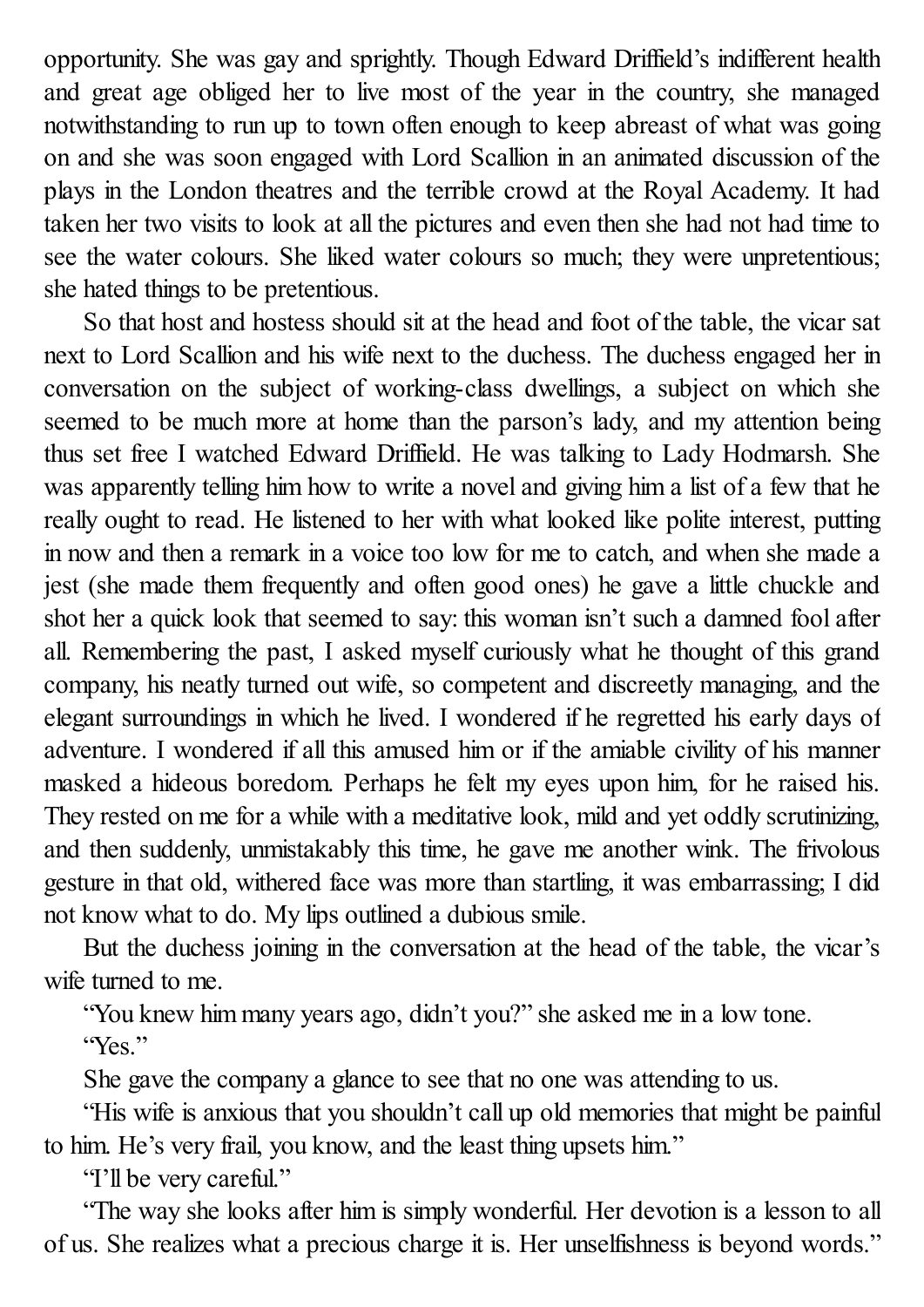She lowered her voice a little more. "Of course he's a very old man and old men sometimes are a little trying; I've never seen her out of patience. In her way she's just as wonderful as he is."

These were the sort of remarks to which it was difficult to find a reply, but I felt that one was expected of me.

"Considering everything I think he looks very well," I murmured.

"He owes it all to her."

At the end of luncheon we went back into the drawing room and after we had been standing about for two or three minutes Edward Driffield came up to me. I was talking with the vicar and for want of anything better to say was admiring the charming view. I turned to my host.

"I was just saying how picturesque that little row of cottages is down there."

"From here." Driffield looked at their broken outline and an ironic smile curled his thin lips. "I was born in one of them. Rum, isn't it?"

But Mrs. Driffield came up to us with bustling geniality. Her voice was brisk and melodious.

"Oh, Edward, I'm sure the duchess would like to see your writing room. She has to go almost immediately."

"I'm so sorry, but I must catch the three-eighteen from Tercanbury," said the duchess.

We filed into Driffield's study. It was a large room on the other side of the house, looking out on the same view as the dining room, with a bow window. It was the sort of room that a devoted wife would evidently arrange for her literary husband. It was scrupulously tidy and large bowls of flowers gave it a feminine touch.

"This is the desk at which he's written all his later works," said Mrs. Driffield, closing a book that was open face downward on it. "It's the frontispiece in the third volume of the *edition de luxe*. It's a period piece."

We all admired the writing table and Lady Hodmarsh, when she thought no one was looking, ran her fingers along its under edge to see if it was genuine. Mrs. Driffield gave us a quick, bright smile.

"Would you like to see one of his manuscripts?"

"I'd love to," said the duchess, "and then I simply must bolt."

Mrs. Driffield took from a shelf a manuscript bound in blue morocco, and while the rest of the party reverently examined it I had a look at the books with which the room was lined. As authors will, I ran my eye round quickly to see if there were any of mine, but could not find one; I saw, however, a complete set of Alroy Kear's and a great many novels in bright bindings, which looked suspiciously unread; I guessed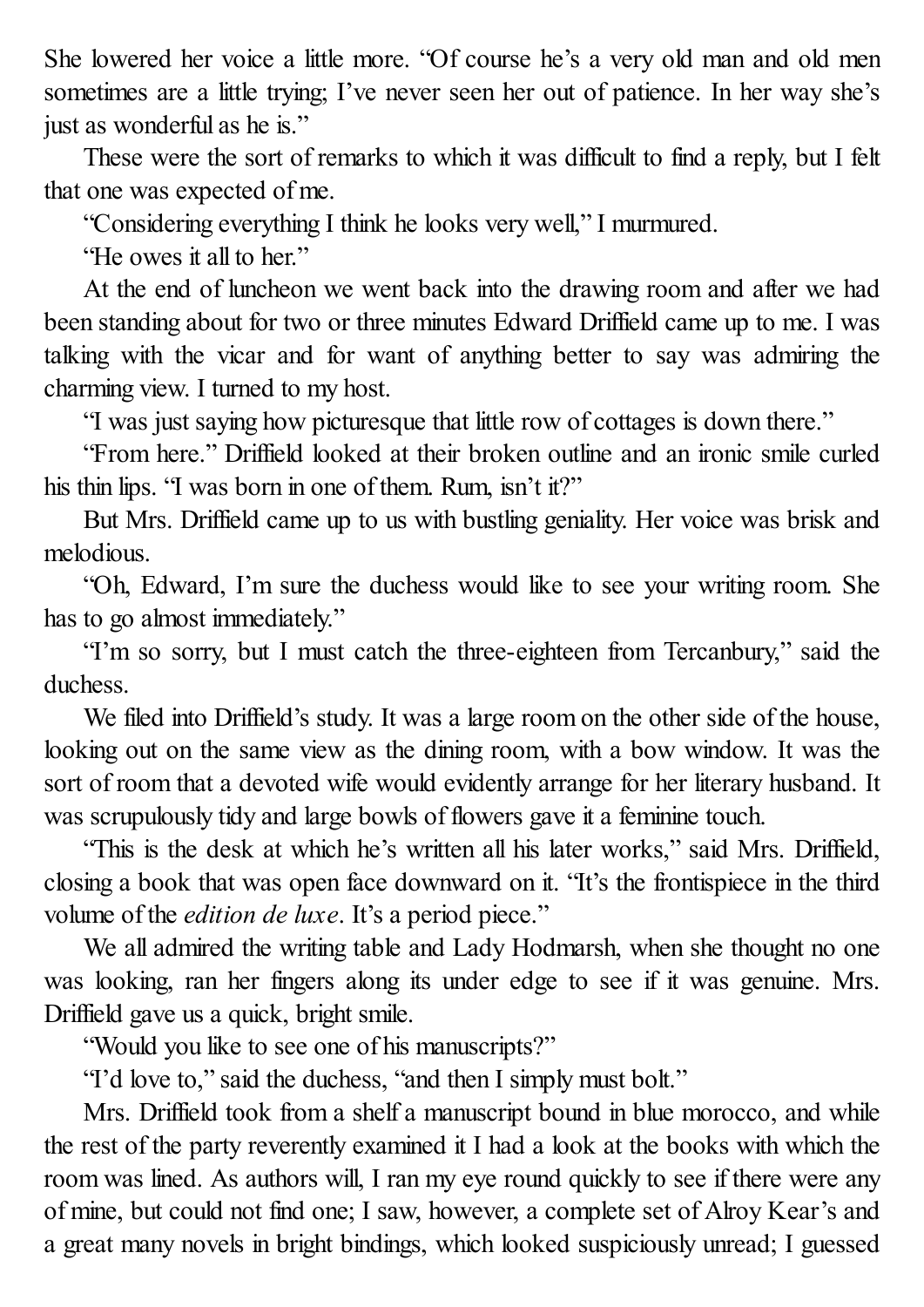that they were the works of authors who had sent them to the master in homage to his talent and perhaps the hope of a few words of eulogy that could be used in the publisher's advertisements. But all the books were so neatly arranged, they were so clean, that I had the impression they were very seldom read. There was the Oxford Dictionary and there were standard editions in grand bindings of most of the English classics, Fielding, Boswell, Hazlitt, and so on, and there were a great many books on the sea; I recognized the variously coloured, untidy volumes of the sailing directions issued by the Admiralty, and there were a number of works on gardening. The room had the look not of a writer's workshop, but of a memorial to a great name, and you could almost see already the desultory tripper wandering in for want of something better to do and smell the rather musty, close smell of a museum that few visited. I had a suspicion that nowadays if Driffield read anything at all it was the *Gardener's Chronicle* or the *Shipping Gazette*, of which I saw a bundle on a table in the corner.

When the ladies had seen all they wanted we bade our hosts farewell. But Lady Hodmarsh was a woman of tact and it must have occurred to her that I, the excuse for the party, had scarcely had a word with Edward Driffield, for at the door, enveloping me with a friendly smile, she said to him:

"I was so interested to hear that you and Mr. Ashenden had known one another years and years ago. Was he a nice little boy?"

Driffield looked at me for a moment with that level, ironic gaze of his. I had the impression that if there had been nobody there he would have put his tongue out at me.

"Shy," he replied. "I taught him to ride a bicycle."

We got once more into the huge yellow Rolls and drove off.

"He's too sweet," said the duchess. "I'm so glad we went."

"He has such nice manners, hasn't he?" said Lady Hodmarsh.

"You didn't really expect him to eat his peas with a knife, did you?" I asked.

"I wish he had," said Scallion. "It would have been so picturesque."

"I believe it's very difficult," said the duchess. "I've tried over and over again and I can never get them to stay on."

"You have to spear them," said Scallion.

"Not at all," retorted the duchess. "You have to balance them on the flat, and they roll like the devil."

"What did you think of Mrs. Driffield?" asked Lady Hodmarsh.

"I suppose she serves her purpose," said the duchess.

"He's so old, poor darling, he must have someone to look after him. You know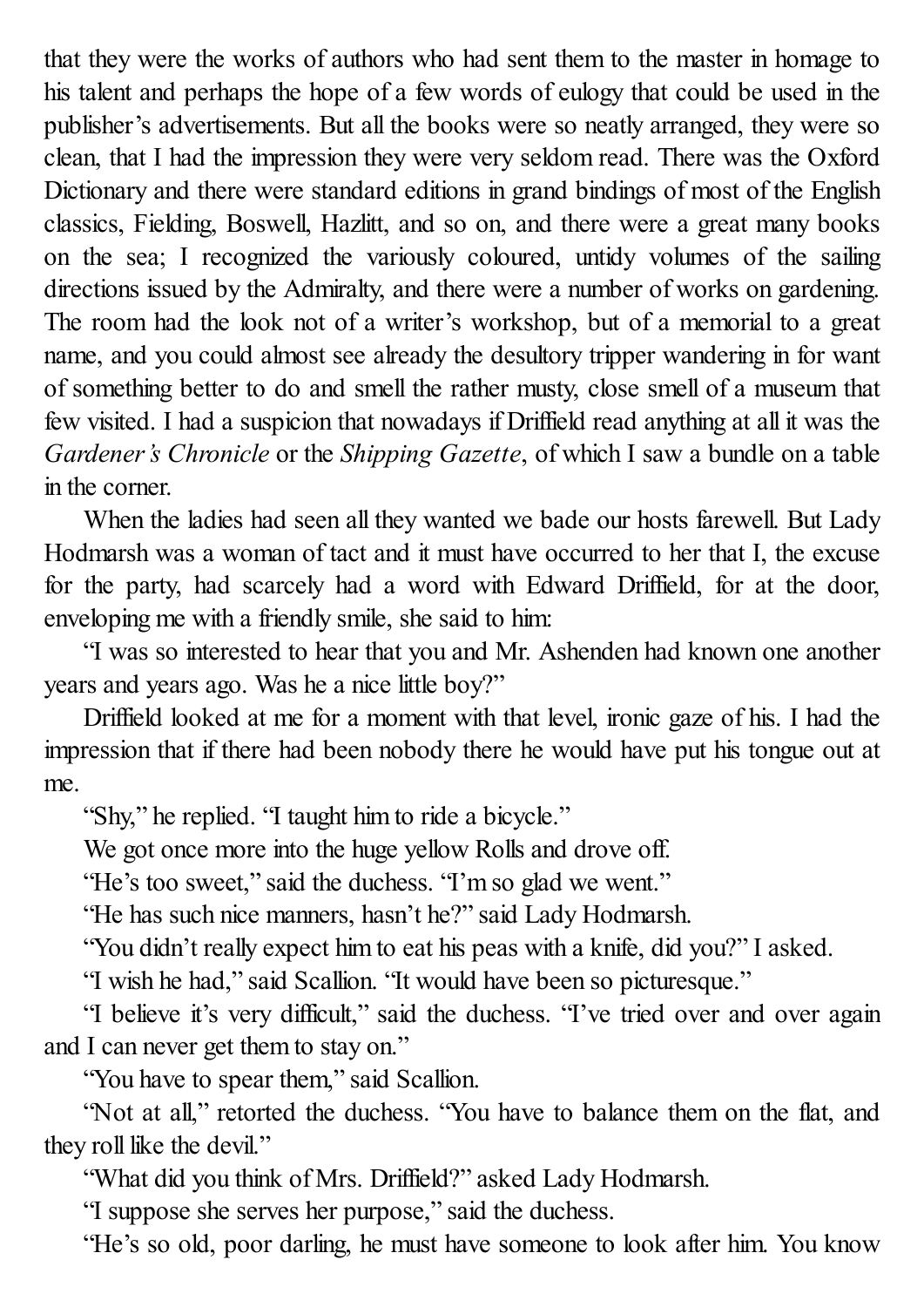she was a hospital nurse?"

"Oh, was she?" said the duchess. "I thought perhaps she'd been his secretary or typist or something."

"She's quite nice," said Lady Hodmarsh, warmly defending a friend.

"Oh, quite."

"He had a long illness about twenty years ago, and she was his nurse then, and after he got well he married her."

"Funny how men will do that. She must have been years younger than him. She can't be more than—what?—forty or forty-five."

"No, I shouldn't think so. Forty-seven, say. I'm told she's done a great deal for him. I mean, she's made him quite presentable. Alroy Kear told me that before that he was almost too bohemian."

"As a rule authors' wives are odious."

"It's such a bore having to have them, isn't it?"

"Crushing. I wonder they don't see that themselves."

"Poor wretches, they often suffer from the delusion that people find them interesting," I murmured.

We reached Tercanbury, dropped the duchess at the station, and drove on.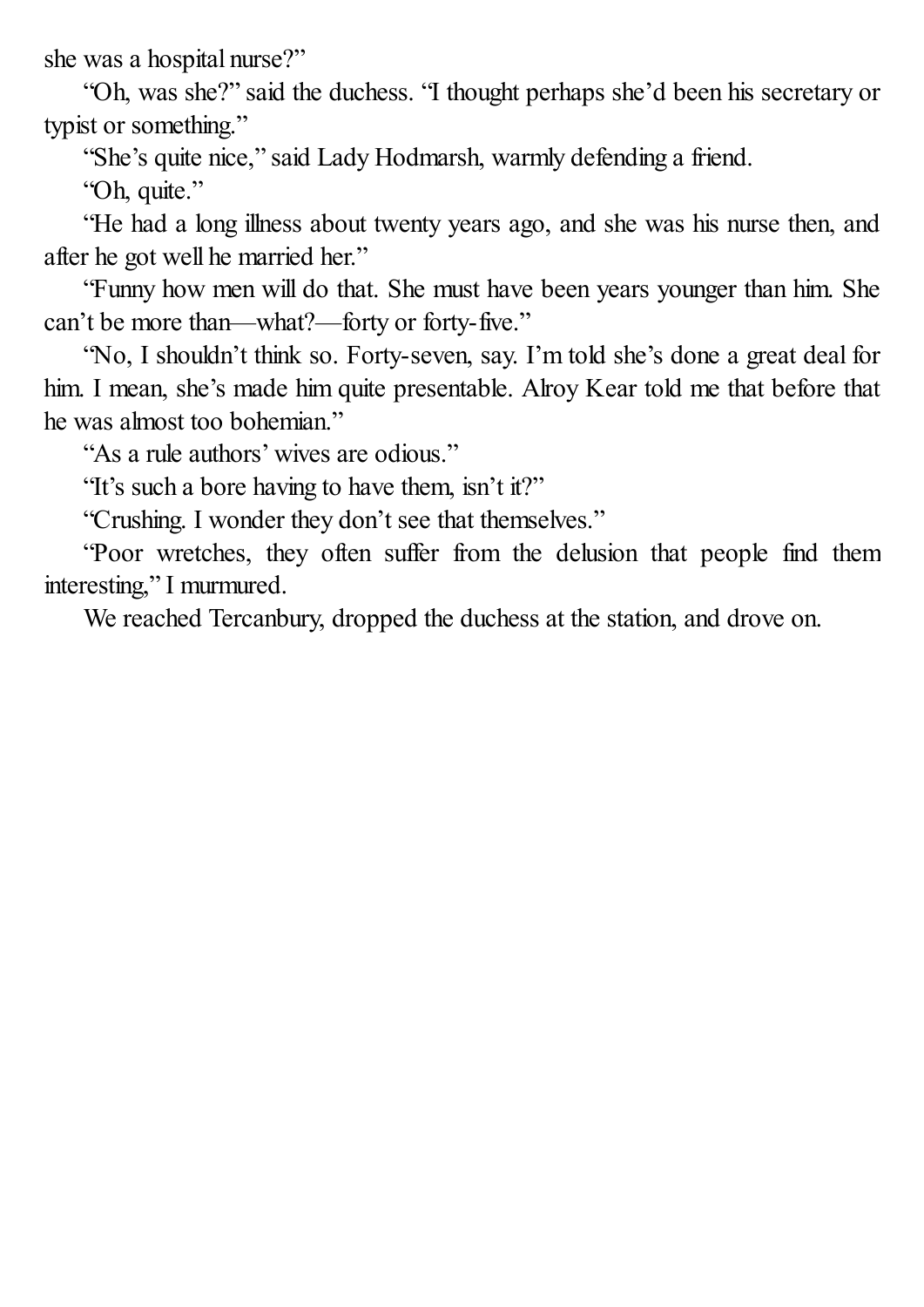

I<sup>T</sup> WAS true that Edward Driffield had taught me to bicycle. That was indeed how I first made his acquaintance. I do not know how long the safety bicycle had been invented, but I know that it was not common in the remote part of Kent in which I lived and when you saw someone speeding along on solid tires you turned round and looked till he was out of sight. It was still a matter for jocularity on the part of middle-aged gentlemen who said Shank's pony was good enough for them, and for trepidation on the part of elderly ladies who made a dash for the side of the road when they saw one coming. I had been for some time filled with envy of the boys whom I saw riding into the school grounds on their bicycles, and it gave a pretty opportunity for showing off when you entered the gateway without holding on to the handles. I had persuaded my uncle to let me have one at the beginning of the summer holidays, and though my aunt was against it, since she said I should only break my neck, he had yielded to my pertinacity more willingly because I was of course paying for it out of my own money. I ordered it before school broke up and a few days later the carrier brought it over from Tercanbury.

I was determined to learn to ride it by myself and chaps at school had told me that they had learned in half an hour. I tried and tried and at last came to the conclusion that I was abnormally stupid (I am inclined now to think that I was exaggerating), but even after my pride was sufficiently humbled for me to allow the gardener to hold me up I seemed at the end of the first morning no nearer to being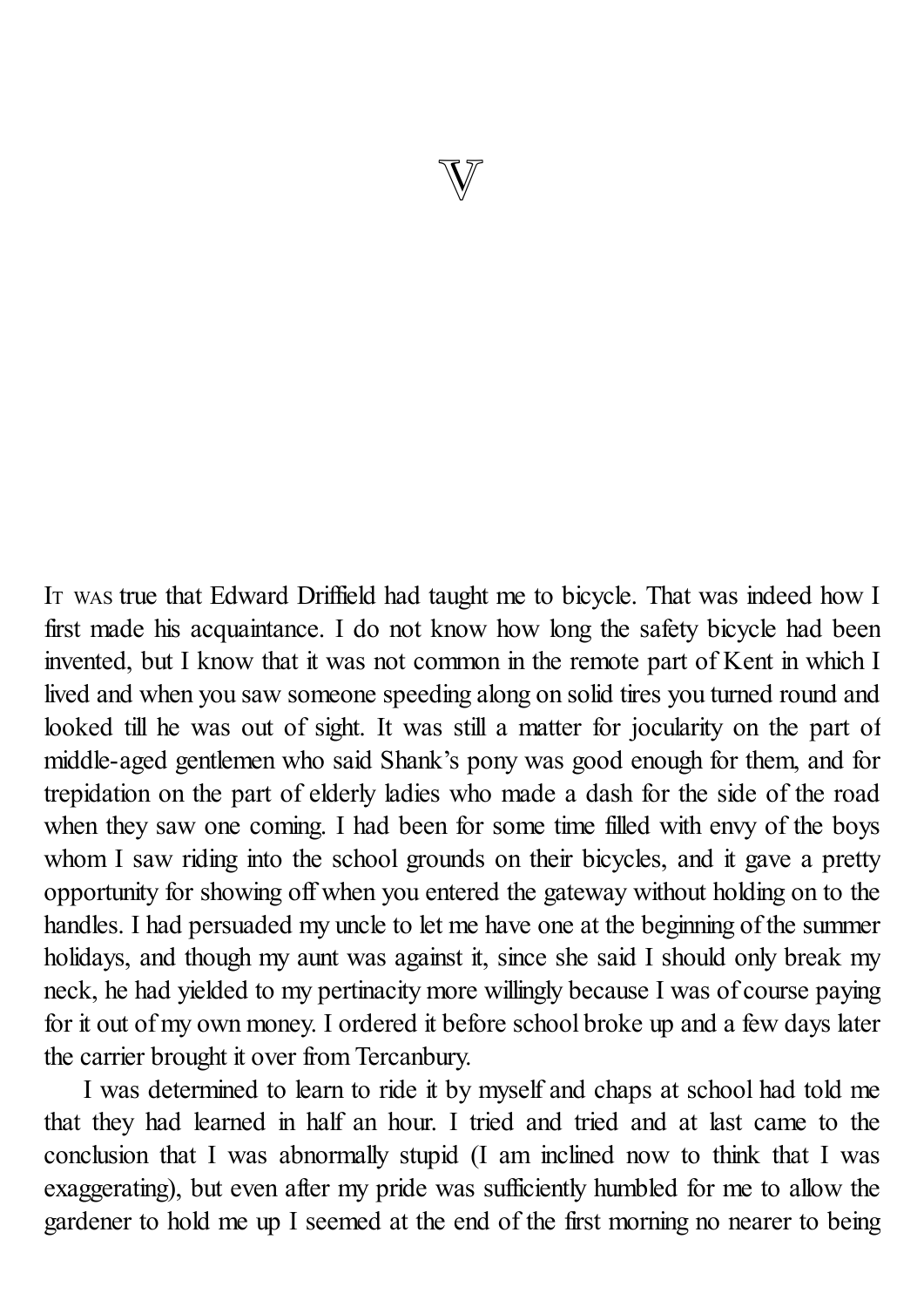able to get on by myself than at the beginning. Next day, however, thinking that the carriage drive at the vicarage was too winding to give a fellow a proper chance, I wheeled the bicycle to a road not far away which I knew was perfectly flat and straight and so solitary that no one would see me making a fool of myself. I tried several times to mount, but fell off each time. I barked my shins against the pedals and got very hot and bothered. After I had been doing this for about an hour, though I began to think that God did not intend me to ride a bicycle, but was determined (unable to bear the thought of the sarcasms of my uncle, his representative at Blackstable) to do so all the same, to my disgust I saw two people on bicycles coming along the deserted road. I immediately wheeled my machine to the side and sat down on a stile, looking out to sea in a nonchalant way as though I had been for a ride and were just sitting there wrapped in contemplation of the vasty ocean. I kept my eyes dreamily averted from the two persons who were advancing toward me, but I felt that they were coming nearer, and through the corner of my eye I saw that they were a man and a woman. As they passed me the woman swerved violently to my side of the road and, crashing against me, fell to the ground.

"Oh, I'm sorry," she said. "I knew I should fall off the moment I saw you."

It was impossible under the circumstances to preserve my appearance of abstraction and, blushing furiously, I said that it didn't matter at all.

The man had got off as she fell.

"You haven't hurt yourself?" he asked.

"Oh, no."

I recognized him then as Edward Driffield, the author I had seen walking with the curate a few days before.

"I'm just learning to ride," said his companion. "And I fall off whenever I see anything in the road."

"Aren't you the vicar's nephew?" said Driffield. "I saw you the other day. Galloway told me who you were. This is my wife."

She held out her hand with an oddly frank gesture and when I took it gave mine a warm and hearty pressure. She smiled with her lips and with her eyes and there was in her smile something that even then I recognized as singularly pleasant. I was confused. People I did not know made me dreadfully self-conscious, and I could not take in any of the details of her appearance. I just had an impression of a rather large blond woman. I do not know if I noticed then or only remembered afterward that she wore a full skirt of blue serge, a pink shirt with a starched front and a starched collar, and a straw hat, called in those days, I think, a boater, perched on the top of a lot of golden hair.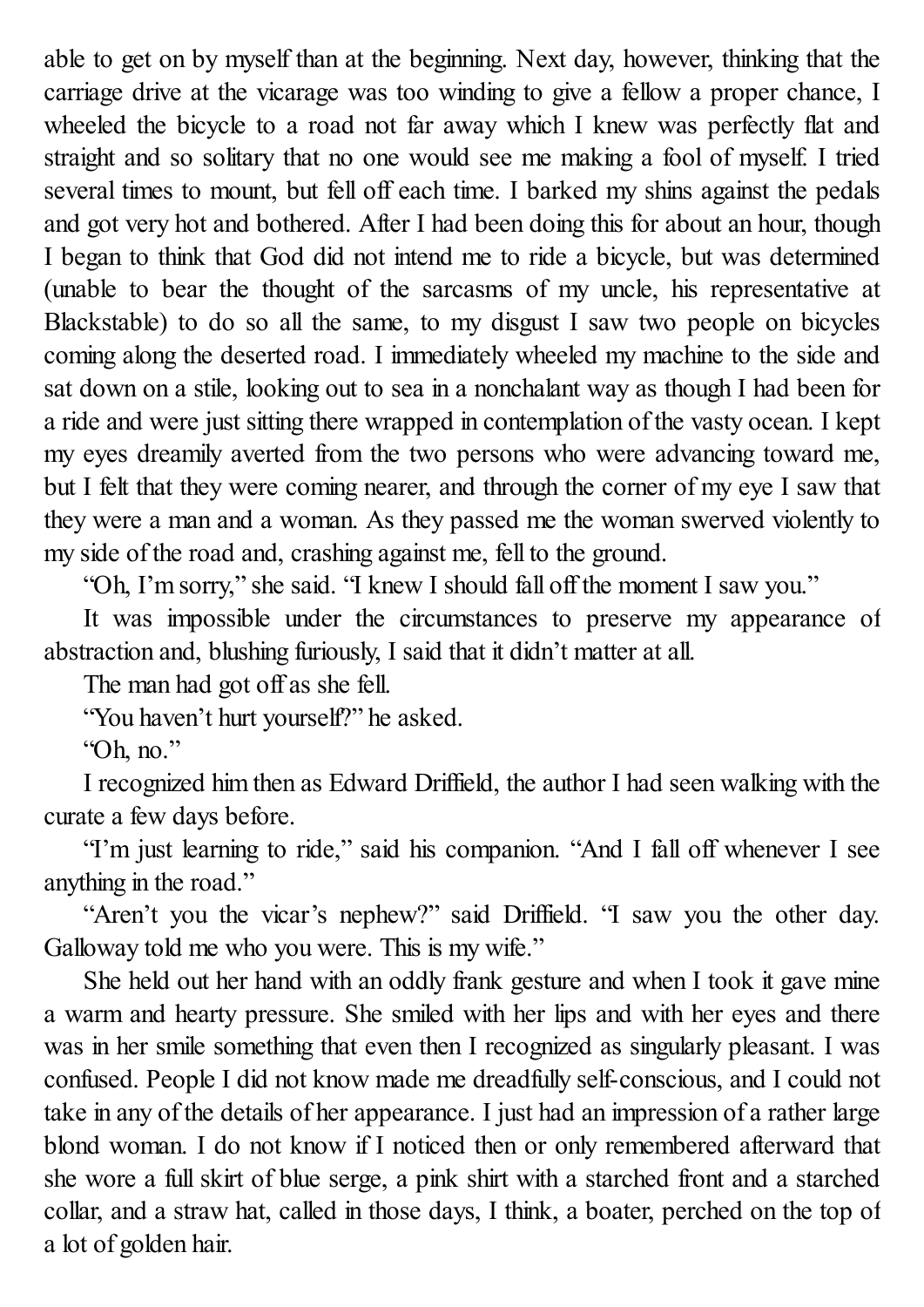"I think bicycling's lovely, don't you?" she said, looking at my beautiful new machine which leaned against the stile. "It must be wonderful to be able to ride well."

I felt that this inferred an admiration for my proficiency.

"It's only a matter of practice," I said.

"This is only my third lesson. Mr. Driffield says I'm coming on wonderful, but I feel so stupid I could kick myself. How long did it take you before you could ride?"

I blushed to the roots of my hair. I could hardly utter the shameful words.

"I can't ride," I said. "I've only just got this bike and this is the first time I've tried."

I equivocated a trifle there, but I made it all right with my conscience by adding the mental reservation: except yesterday at home in the garden.

"I'll give you a lesson if you like," said Driffield in his good-humoured way. "Come on."

"Oh, no," I said. "I wouldn't dream of it."

"Why not?" asked his wife, her blue eyes still pleasantly smiling. "Mr. Driffield would like to and it'll give me a chance to rest."

Driffield took my bicycle, and I, reluctant but unable to withstand his friendly violence, clumsily mounted. I swayed from side to side, but he held me with a firm hand.

'Faster," he said.

I pedalled and he ran by me as I wobbled from side to side. We were both very hot when, notwithstanding his struggles, I at last fell off. It was very hard under such circumstances to preserve the standoffishness befitting the vicar's nephew with the son of Miss Wolfe's bailiff, and when I started back again and for thirty or forty thrilling yards actually rode by myself and Mrs. Driffield ran into the middle of the road with her arms akimbo shouting, "Go it, go it, two to one on the favourite," I was laughing so much that I positively forgot all about my social status. I got off of my own accord, my face no doubt wearing an air of immodest triumph, and received without embarrassment the Driffields' congratulation on my cleverness in riding a bicycle the very first day I tried.

"I want to see if I can get on by myself," said Mrs. Driffield, and I sat down again on the stile while her husband and I watched her unavailing struggles.

Then, wanting to rest again, disappointed but cheerful, she sat down beside me. Driffield lit his pipe. We chatted. I did not of course realize it then, but I know now that there was a disarming frankness in her manner that put one at one's ease. She talked with a kind of eagerness, like a child bubbling over with the zest of life, and her eyes were lit all the time by her engaging smile. I did not know why I liked it. I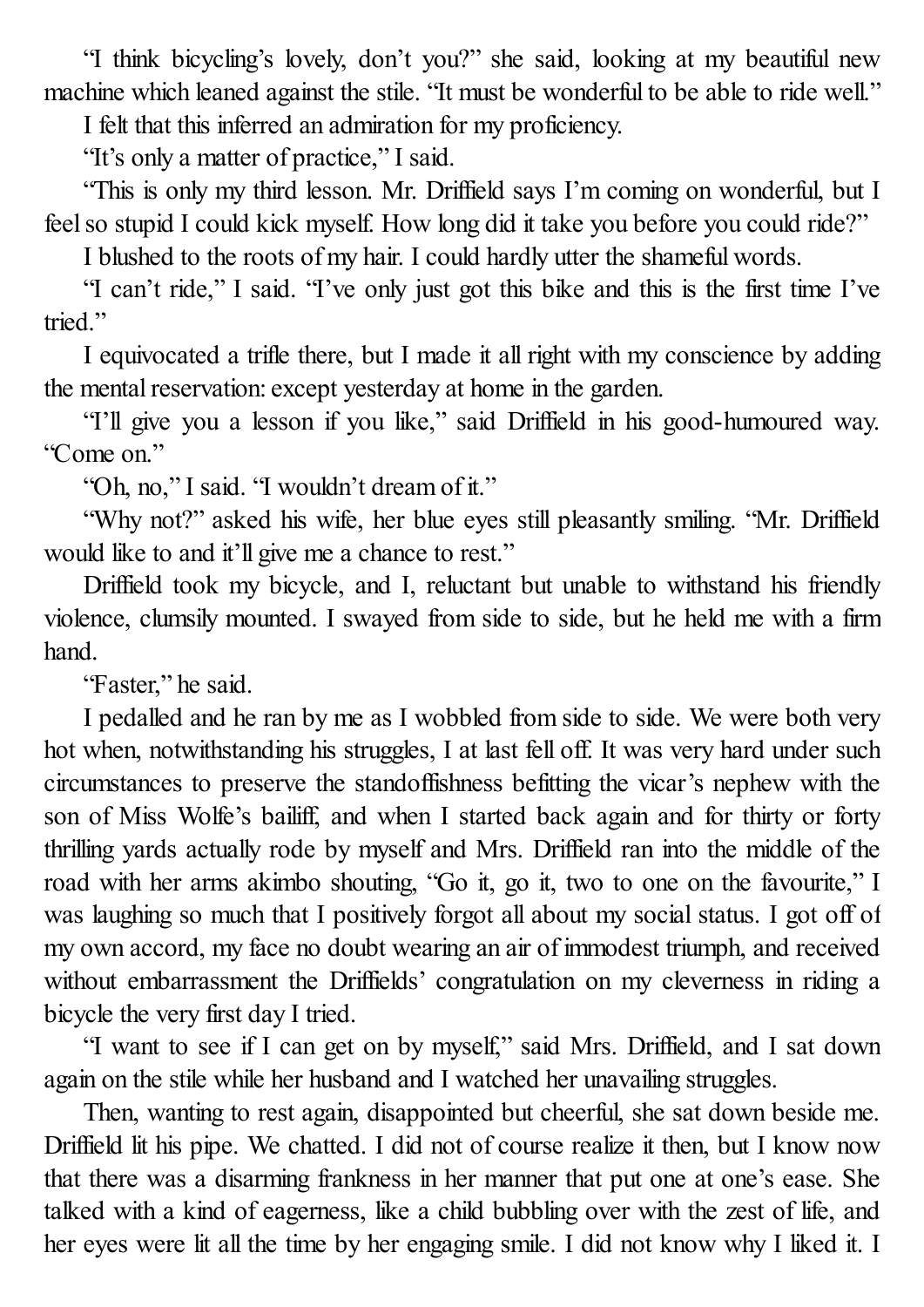should say it was a little sly, if slyness were not a displeasing quality; it was too innocent to be sly. It was mischievous rather, like that of a child who has done something that he thinks funny, but is quite well aware that you will think rather naughty; he knows all the same that you won't be really cross and if you don't find out about it quickly he'll come and tell you himself. But of course then I only knew that her smile made me feel at home.

Presently Driffield, looking at his watch, said that they must be going and suggested that we should all ride back together in style. It was just the time that my aunt and uncle would be coming home from their daily walk down the town and I did not like to run the risk of being seen with people whom they would not at all approve of; so I asked them to go on first, as they would go more quickly than I. Mrs. Driffield would not hear of it, but Driffield gave me a funny, amused little look, which made me think that he saw through my excuse so that I blushed scarlet, and he said:

"Let him go by himself, Rosie. He can manage better alone."

"All right. Shall you be here to-morrow? We're coming."

"I'll try to," I answered.

They rode off, and in a few minutes I followed. Feeling very much pleased with myself, I rode all the way to the vicarage gates without falling. I think I boasted a good deal at dinner, but I did not say that I had met the Driffields.

Next day at about eleven I got my bicycle out of the coachhouse. It was so called though it held not even a pony trap and was used by the gardener to keep the mower and the roller, and by Mary-Ann for her sack of meal for the chickens. I wheeled it down to the gate and, mounting none too easily, rode along the Tercanbury Road tillI came to the old turnpike and turned into Joy Lane.

The sky was blue and the air, warm and yet fresh, crackled, as it were, with the heat. The light was brilliant without harshness. The sun's beams seemed to hit the white road with a directed energy and bounce back like a rubber ball.

I rode backward and forward, waiting for the Driffields, and presently saw them come. I waved to them and turned round (getting off to do so) and we pedalled along together. Mrs. Driffield and I complimented one another on our progress. We rode anxiously, clinging like grim death to the handle-bars, but exultant, and Driffield said that as soon as we felt sure of ourselves we must go for rides all over the country.

"I want to get rubbings of one or two brasses in the neighbourhood," he said.

I did not know what he meant, but he would not explain.

"Wait and I'll show you," he said. "Do you think you could ride fourteen miles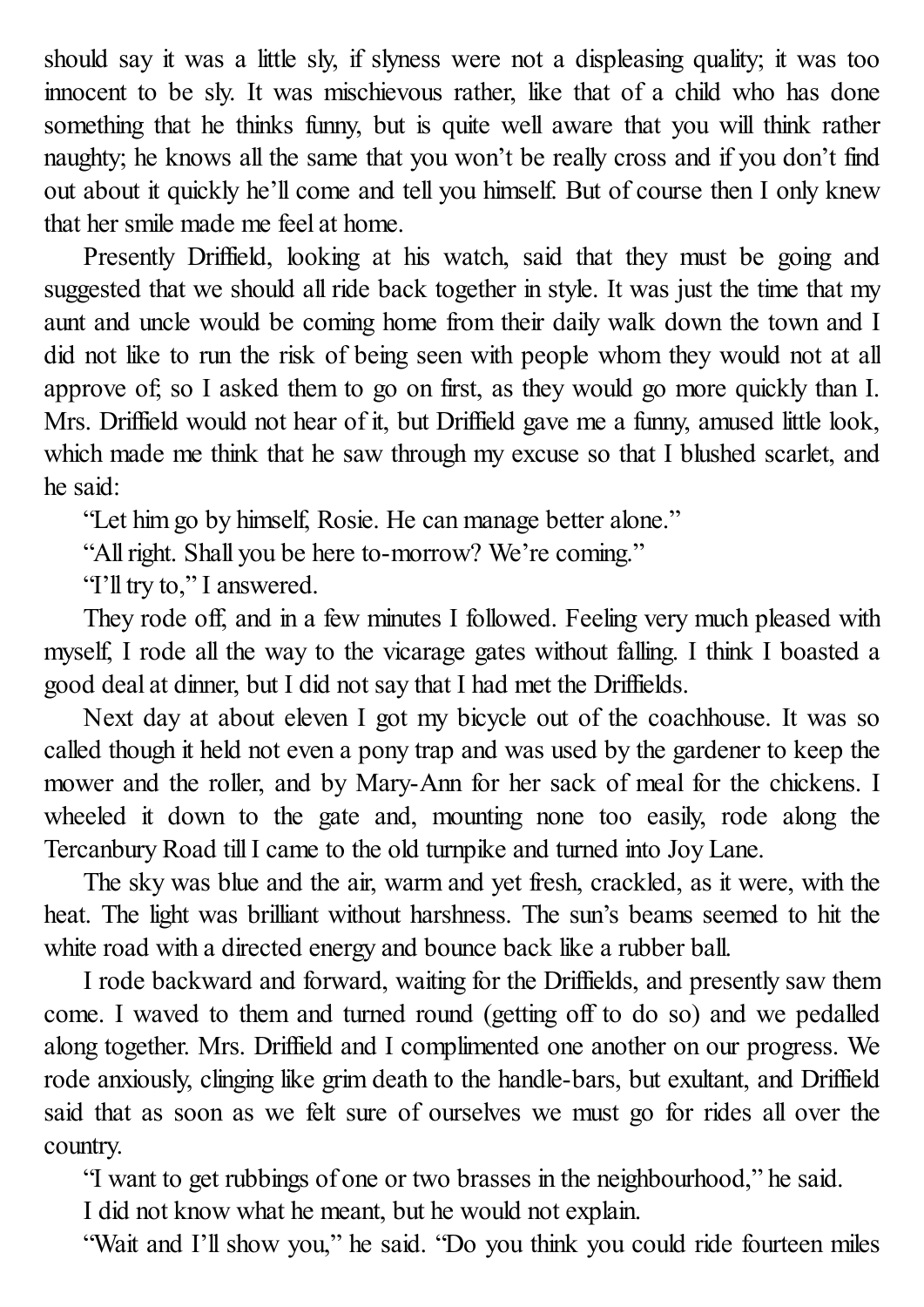to-morrow, seven there and seven back?"

'Rather," I said.

"I'll bring a sheet of paper for you and some wax and you can make a rubbing. But you'd better ask your uncle if you can come."

"I needn't do that."

"I think you'd better all the same."

Mrs. Driffield gave me that peculiar look of hers, mischievous and yet friendly, and I blushed scarlet. I knew that if I asked my uncle he would say no. It would be much better to say nothing about it. But as we rode along I saw coming toward us the doctor in his dogcart. I looked straight in front of me as he passed in the vain hope that if I did not look at him he would not look at me. I was uneasy. If he had seen me the fact would quickly reach the ears of my uncle or my aunt and I considered whether it would not be safer to disclose myself a secret that could no longer be concealed. When we parted at the vicarage gates (I had not been able to avoid riding as far as this in their company) Driffield said that if I found I could come with them next day I had better call for them as early as I could.

"You know where we live, don't you? Next door to the Congregational Church. It's called Lime Cottage."

When I sat down to dinner I looked for an opportunity to slip in casually the information that I had by accident run across the Driffields; but news travelled fast in Blackstable.

"Who were those people you were bicycling with this morning?" asked my aunt. "We met Dr. Anstey in the town and he said he'd seen you."

My uncle, chewing his roast beef with an air of disapproval, looked sullenly at his plate.

"The Driffields," I said with nonchalance. "You know, the author. Mr. Galloway knows them."

"They're most disreputable people," said my uncle. "I don't wish you to associate with them."

"Why not?" I asked.

"I'm not going to give you my reasons. It's enough that I don't wish it."

"How did you ever get to know them?" asked my aunt.

"I was just riding along and they were riding along, and they asked me if I'd like to ride with them," I said, distorting the truth a little.

"I call it very pushing," said my uncle.

I began to sulk. And to show my indignation when the sweet was put on the table, though it was raspberry tart which I was extremely fond of, I refused to have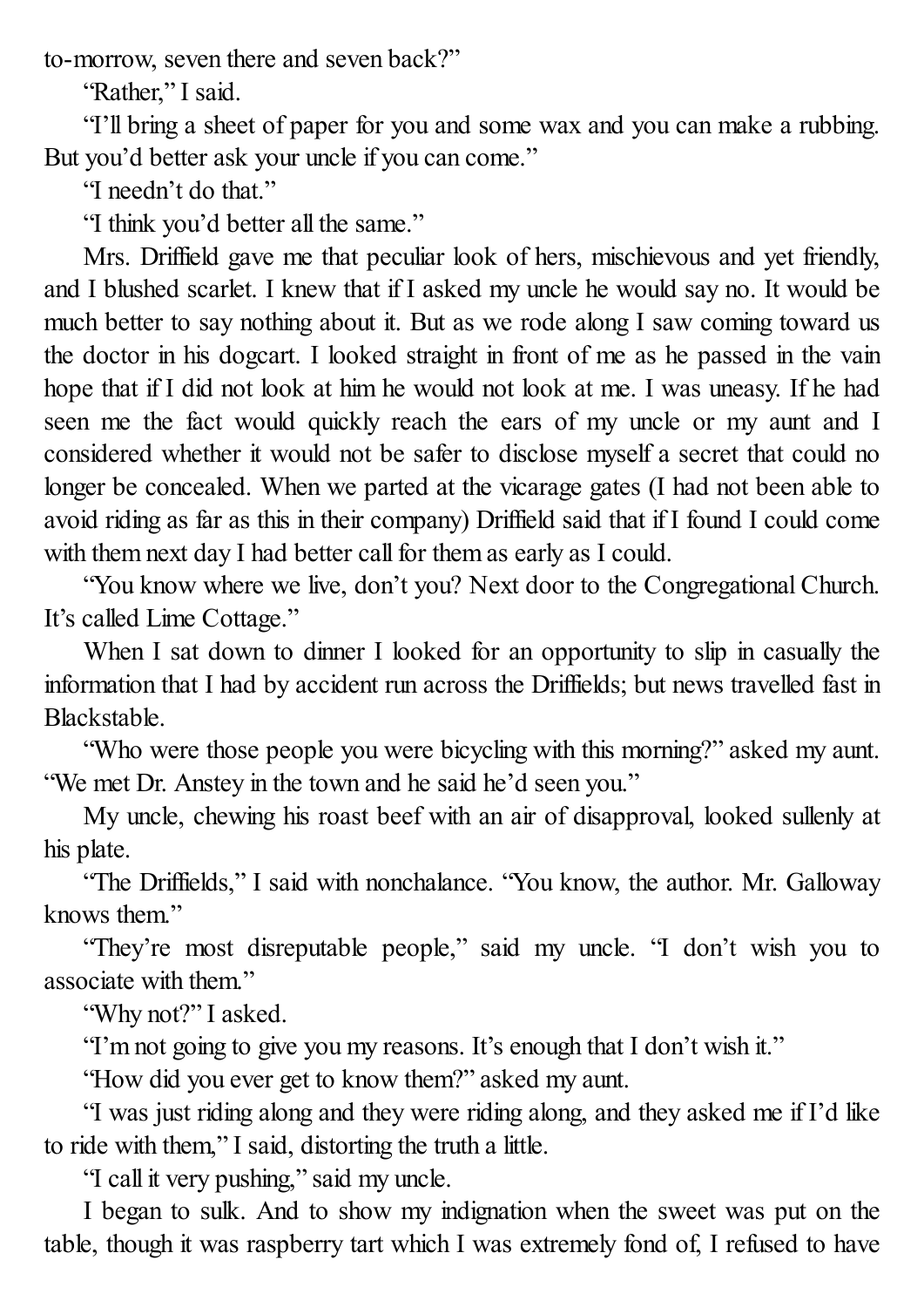any. My aunt asked me if I was not feeling very well.

"Yes," I said, as haughtily as I could, "I'm feeling all right."

"Have a little bit," said my aunt.

"I'm not hungry," I answered.

"Just to please me."

"He must know when he's had enough," said my uncle.

I gave him a bitter look.

"I don't mind having a small piece," I said.

My aunt gave me a generous helping, which I ate with the air of one who, impelled by a stern sense of duty, performs an act that is deeply distasteful to him. It was a beautiful raspberry tart. Mary-Ann made short pastry that melted in the mouth. But when my aunt asked me whether I could not manage a little more I refused with cold dignity. She did not insist. My uncle said grace and I carried my outraged feelings into the drawing room.

But when I reckoned that the servants had finished their dinner I went into the kitchen. Emily was cleaning the silver in the pantry. Mary-Ann was washing up.

"I say, what's wrong with the Driffields?" I asked her.

Mary-Ann had come to the vicarage when she was eighteen. She had bathed me when I was a small boy, given me powders in plum jam when I needed them, packed my box when I went to school, nursed me when I was ill, read to me when I was bored, and scolded me when I was naughty. Emily, the housemaid, was a flighty young thing, and Mary-Ann didn't know whatever would become of me if *she* had the looking after of me. Mary-Ann was a Blackstable girl. She had never been to London in her life and I do not think she had been to Tercanbury more than three or four times. She was never ill. She never had a holiday. She was paid twelve pounds a year. One evening a week she went down the town to see her mother, who did the vicarage washing; and on Sunday evenings she went to church. But Mary-Ann knew everything that went on in Blackstable. She knew who everybody was, who had married whom, what anyone's father had died of, and how many children, and what they were called, any woman had had.

I asked Mary-Ann my question and she slopped a wet clout noisily into the sink.

"I don't blame your uncle," she said. "I wouldn't let you go about with them, not if you was my nephew. Fancy their askin' you to ride your bicycle with them! Some people will do anything."

I saw that the conversation in the dining room had been repeated to Mary-Ann. "I'm not a child," I said.

"That makes it all the worse. The impudence of their comin' 'ere at all!" Mary-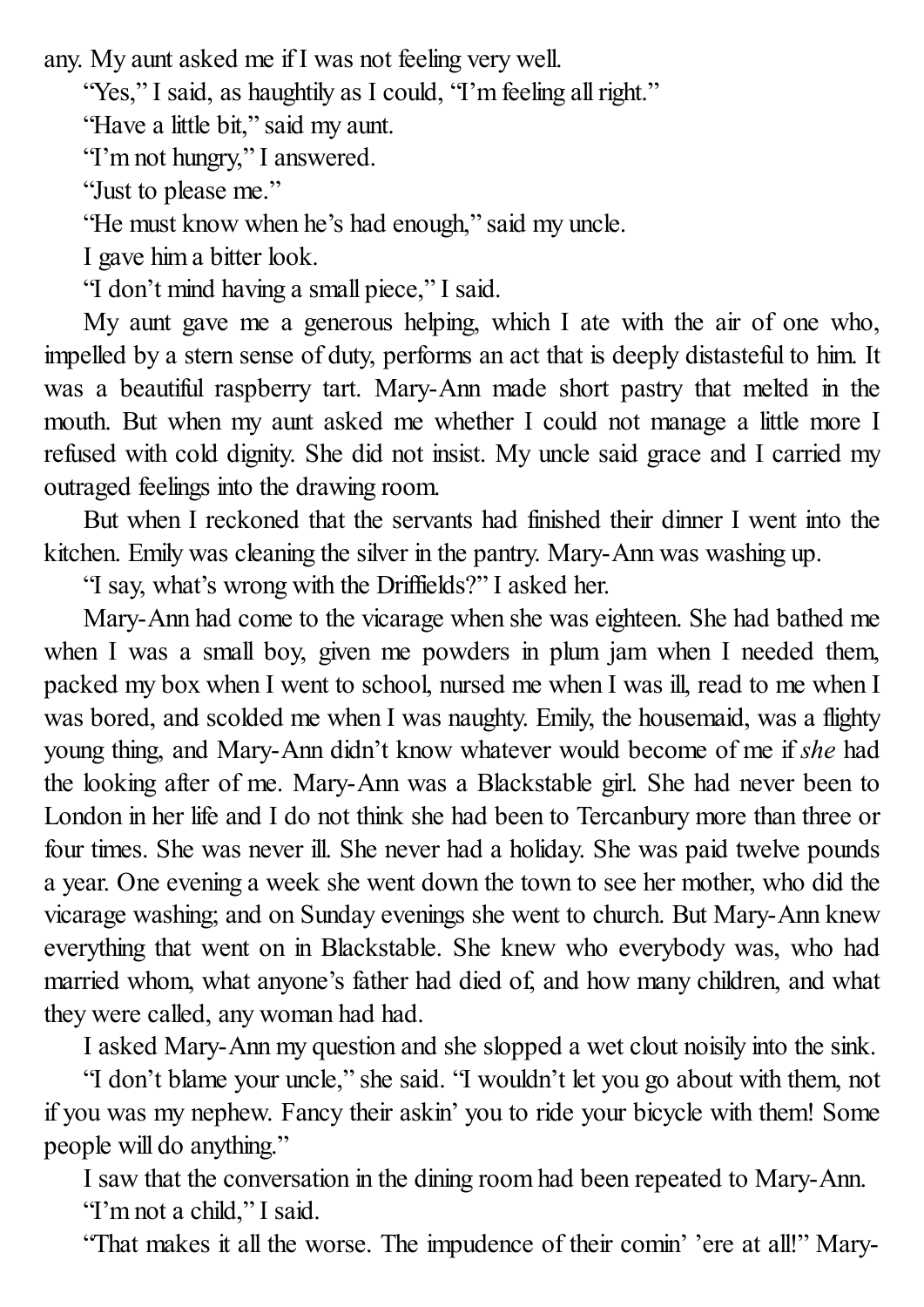Ann dropped her aitches freely. "Takin' a house and pretendin' to be ladies and gentlemen. Now leave that pie alone."

The raspberry tart was standing on the kitchen table and I broke off a piece of crust with my fingers and put it in my mouth.

"We're goin' to eat that for our supper. If you'd wanted a second 'elpin' why didn't you 'ave one when you was 'avin' your dinner? Ted Driffield never could stick to anything. He 'ad a good education, too. The one I'm sorry for is his mother. He's been a trouble to 'er from the day he was born. And then to go an' marry Rosie Gann. They tell me that when he told his mother what he was goin' to do she took to 'er bed and stayed there for three weeks and wouldn't talk to anybody."

"Was Mrs. Driffield Rosie Gann before she married? Which Ganns were those?"

Gann was one of the commonest names at Blackstable. The churchyard was thick with their graves.

"Oh, you wouldn't 'ave known them. Old Josiah Gann was her father. He was a wild one, too. He went for a soldier and when he come back he 'ad a wooden leg. He used to go out doing painting, but he was out of work more often than not. They lived in the next 'ouse to us in Rye Lane. Me an' Rosie used to go to Sunday school together."

"But she's not as old as you are," I said with the bluntness of my age.

"She'll never see thirty again."

Mary-Ann was a little woman with a snub nose and decayed teeth, but freshcoloured, and I do not suppose she could have been more than thirty-five.

"Rosie ain't more than four or five years younger than me, whatever she may pretend she is. They tell me you wouldn't know her now all dressed up and everything."

"Is it true that she was a barmaid?" I asked.

"Yes, at the Railway Arms and then at the Prince of Wales's Feathers at Haversham. Mrs. Reeves 'ad her to 'elp in the bar at the Railway Arms, but it got so bad she had to get rid of her."

The Railway Arms was a very modest little public house just opposite the station of the London, Chatham & Dover Railway. It had a sort of sinister gaiety. On a winter's night as you passed by you saw through the glass doors men lounging about the bar. My uncle very much disapproved of it, and had for years been trying to get its license taken away. It was frequented by the railway porters, colliers, and farm labourers. The respectable residents of Blackstable would have disdained to enter it and, when they wanted a glass of bitter, went to the Bear and Key or the Duke of Kent.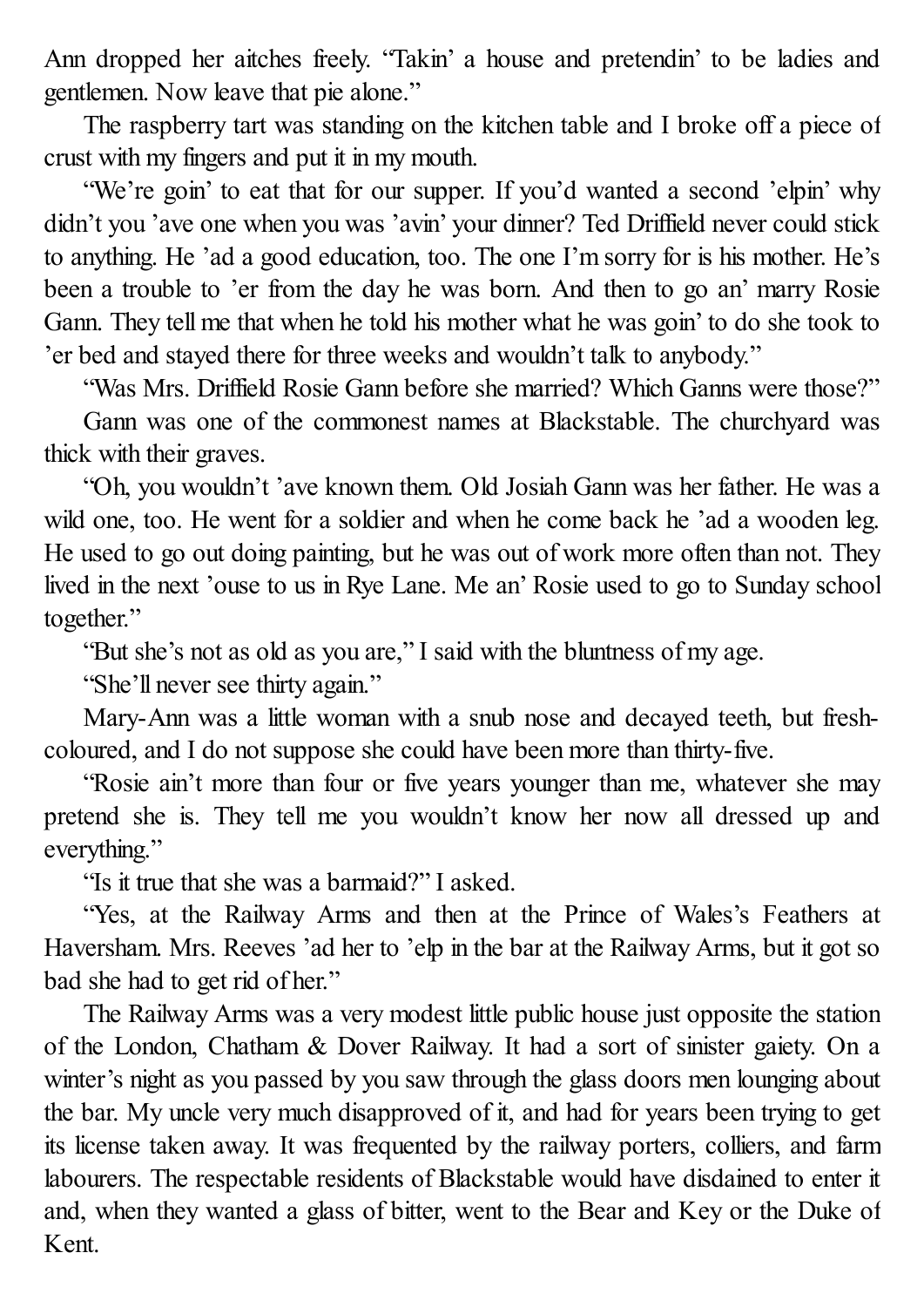"Why, what did she do?" I asked, my eyes popping out of my head.

"What didn't she do?" said Mary-Ann. "What d'you think your uncle would say if he caught me tellin' you things like that? There wasn't a man who come in to 'ave a drink that she didn't carry on with. No matter who they was. She couldn't stick to anybody, it was just one man after another. They tell me it was simply 'orrible. That was when it begun with Lord George. It wasn't the sort of place he was likely to go to, he was too grand for that, but they say he went in accidental like one day when his train was late, and he saw her. And after that he was never out of the place, mixin' with all them common rough people, and of course they all knew what he was there for, and him with a wife and three children. Oh, I was sorry for her! And the talk it made. Well, it got so Mrs. Reeves said she wasn't going to put up with it another day and she gave her her wages and told her to pack her box and go. Good riddance to bad rubbish, that's what I said."

I knew Lord George very well. His name was George Kemp and the title by which he was always known had been given him ironically owing to his grand manner. He was our coal merchant, but he also dabbled in house property, and he owned a share in one or two colliers. He lived in a new brick house that stood in its own grounds and he drove his own trap. He was a stoutish man with a pointed beard, florid, with a high colour and bold blue eyes. Remembering him, I think he must have looked like some jolly rubicund merchant in an old Dutch picture. He was always very flashily dressed and when you saw him driving at a smart pace down the middle of the High Street in a fawn-coloured covert-coat with large buttons, his brown bowler on the side of his head and a red rose in his buttonhole, you could not but look at him. On Sunday he used to come to church in a lustrous topper and a frock coat. Everyone knew that he wanted to be made churchwarden, and it was evident that his energy would have made him useful, but my uncle said not in his time, and though Lord George as a protest went to chapel for a year my uncle remained obdurate. He cut him dead when he met him in the town. A reconciliation was effected and Lord George came to church again, but my uncle only yielded so far as to appoint him sidesman. The gentry thought him extremely vulgar and I have no doubt that he was vain and boastful. They complained of his loud voice and his strident laugh—when he was talking to somebody on one side of the street you heard every word he said from the other—and they thought his manners dreadful. He was much too friendly; when he talked to them it was as though he were not in trade at all; they said he was very pushing. But if he thought his hail-fellow-well-met air, his activity in public works, his open purse when subscriptions were needed for the annual regatta or for the harvest festival, his willingness to do anyone a good turn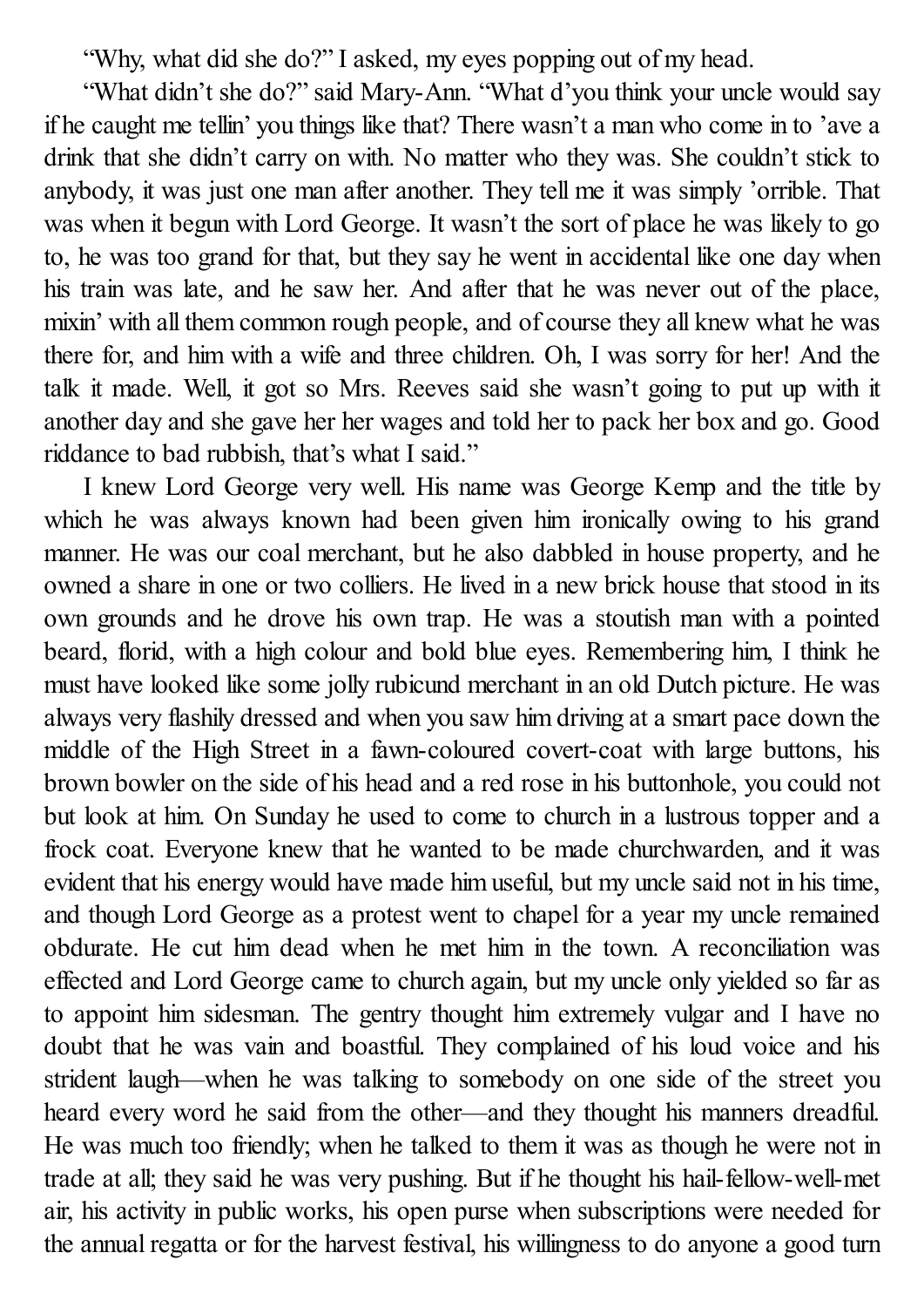were going to break the barriers at Blackstable he was mistaken. His efforts at sociability were met with blank hostility.

I remember once that the doctor's wife was calling on my aunt and Emily came in to tell my uncle that Mr. George Kemp would like to see him.

"But I heard the front door ring, Emily," said my aunt.

"Yes'm, he came to the front door."

There was a moment's awkwardness. Everyone was at a loss to know how to deal with such an unusual occurrence, and even Emily, who knew who should come to the front door, who should go to the side door, and who to the back, looked a trifle flustered. My aunt, who was a gentle soul, I think felt honestly embarrassed that anyone should put himself in such a false position; but the doctor's wife gave a little sniff of contempt. At last my uncle collected himself.

"Show him into the study, Emily," he said. "I'll come as soon as I've finished my tea."

But Lord George remained exuberant, flashy, loud, and boisterous. He said the town was dead and he was going to wake it up. He was going to get the company to run excursion trains. He didn't see why it shouldn't become another Margate. And why shouldn't they have a mayor? Ferne Bay had one.

"I suppose he thinks he'd be mayor himself," said the people of Blackstable. They pursed their lips. "Pride goeth before a fall," they said.

And my uncle remarked that you could take a horse to the water but you couldn't make him drink.

I should add that I looked upon Lord George with the same scornful derision as everyone else. It outraged me that he should stop me in the street and call me by my Christian name and talk to me as though there were no social difference between us. He even suggested that I should play cricket with his sons, who were of about the same age as myself. But they went to the grammar school at Haversham and of course I couldn't possibly have anything to do with them.

I was shocked and thrilled by what Mary-Ann told me, but I had difficulty in believing it. I had read too many novels and had learnt too much at school not to know a good deal about love, but I thought it was a matter that only concerned young people. I could not conceive that a man with a beard, who had sons as old as I, could have any feelings of that sort. I thought when you married all that was finished. That people over thirty should be in love seemed to me rather disgusting.

"You don't mean to say they did anything?" I asked Mary-Ann.

"From what I hear there's very little that Rosie Gann didn't do. And Lord George wasn't the only one."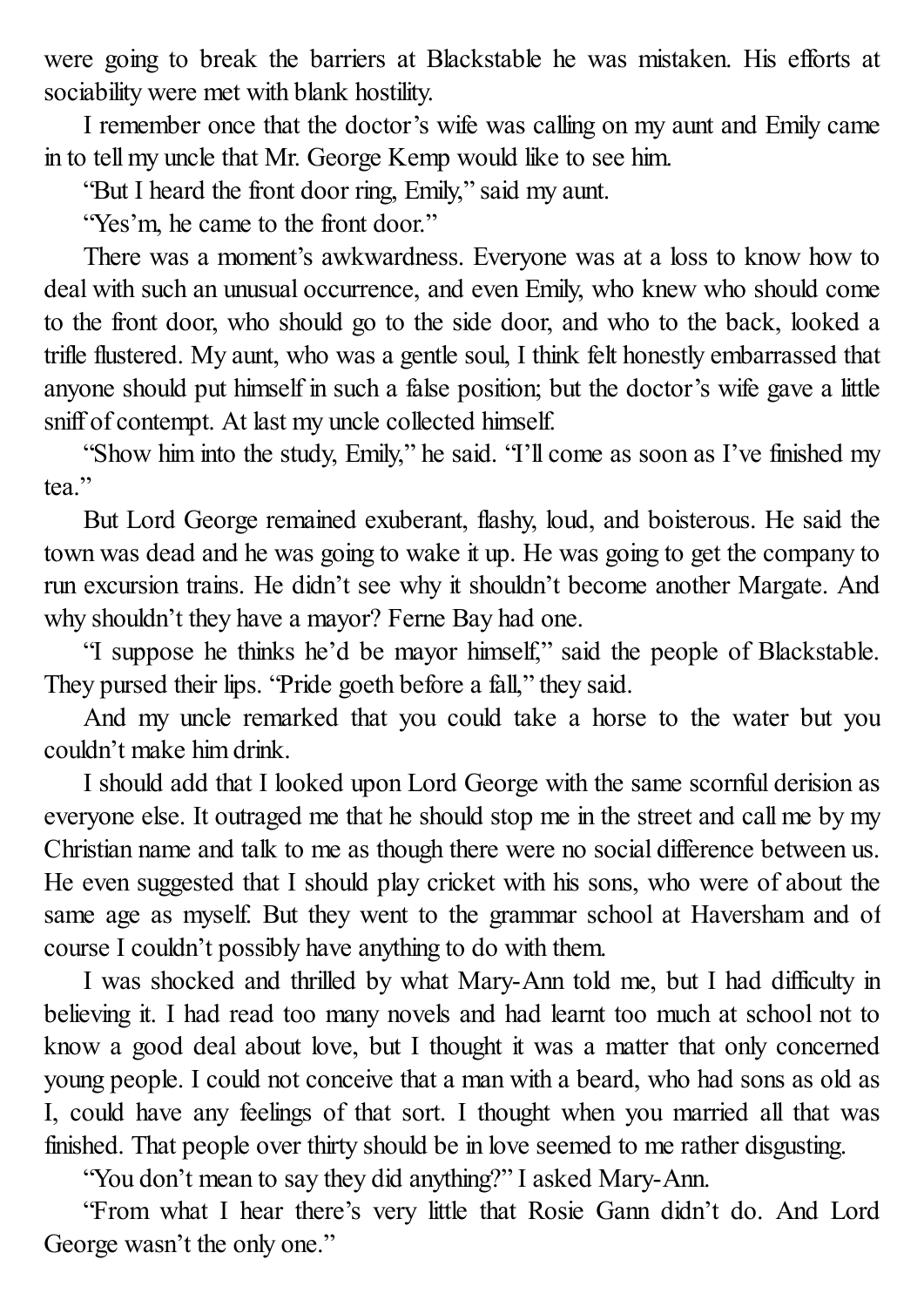"But, look here, why didn't she have a baby?"

In the novels I had read whenever lovely woman stooped to folly she had a baby. The cause was put with infinite precaution, sometimes indeed suggested only by a row of asterisks, but the result was inevitable.

"More by good luck than by good management, I lay," said Mary-Ann. Then she recollected herself and stopped drying the plates she was busy with. "It seems to me you know a lot more than you ought to," she said.

"Of course I know," I said importantly. "Hang it all, I'm practically grown up, aren't I?"

"All I can tell you," said Mary-Ann, "is that when Mrs. Reeves gave her the sack Lord George got her a job at the Prince of Wales's Feathers at Haversham and he was always poppin' over there in his trap. You can't tell me the ale's any different over there from what it is here."

"Then why did Ted Driffield marry her?" I asked.

"Ask me another," said Mary-Ann. "It was at the Feathers he saw her. I suppose he couldn't get anyone else to marry him. No respectable girl would 'ave 'ad 'im."

"Did he know about her?"

"You'd better ask him."

I was silent. It was all very puzzling.

"What does she look like now?" asked Mary-Ann. "I never seen her since she married. I never even speak to 'er after I 'eard what was goin' on at the Railway Arms."

"She looks all right," I said.

"Well, you ask her if she remembers me and see what she says."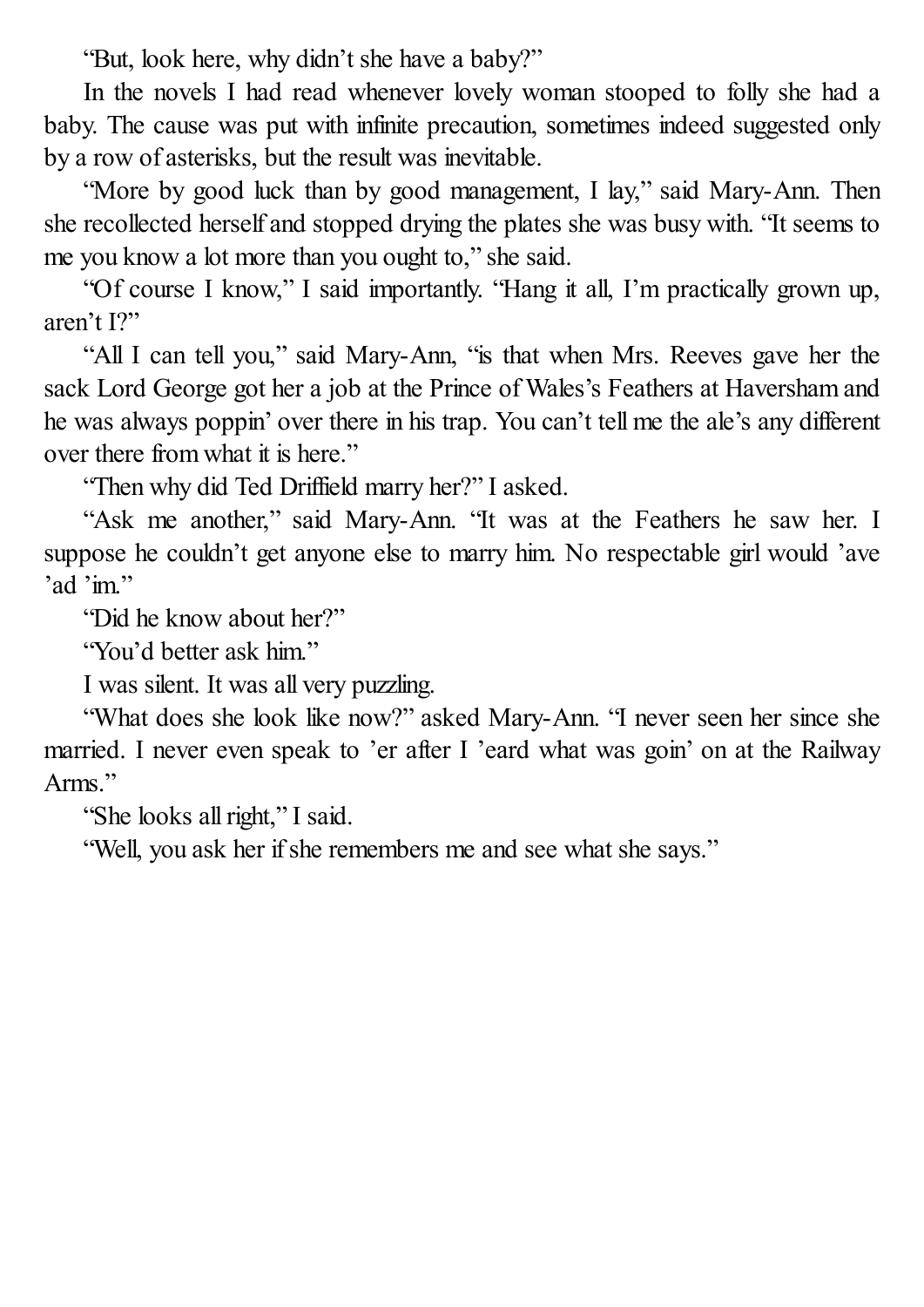## $\mathbb{V}\mathbb{I}$

I HAD quite made up my mind that I was going out with the Driffields next morning, but knew that it was no good asking my uncle if I might. If he found out that I had been and made a row it couldn't be helped, and if Ted Driffield asked me whether I had got my uncle's permission I was quite prepared to say I had. But I had after all no need to lie. In the afternoon, the tide being high, I walked down to the beach to bathe and my uncle, having something to do in the town, walked part of the way with me. Just as we were passing the Bear and Key, Ted Driffield stepped out of it. He saw us and came straight up to my uncle. I was startled at his coolness.

"Good afternoon, Vicar," he said. "I wonder if you remember me. I used to sing in the choir when I was a boy. Ted Driffield. My old governor was Miss Wolfe's bailiff."

My uncle was a very timid man, and he was taken aback.

"Oh, yes, how do you do? I was sorry to hear your father died."

"I've made the acquaintance of your young nephew. I was wondering if you'd let him come for a ride with me to-morrow. It's rather dull for him riding alone, and I'm going to do a rubbing of one of the brasses at Ferne Church."

"It's very kind of you, but——"

My uncle was going to refuse, but Driffield interrupted him.

"I'll see he doesn't get up to any mischief. I thought he might like to make a rubbing himself. It would be an interest for him. I'll give him some paper and wax so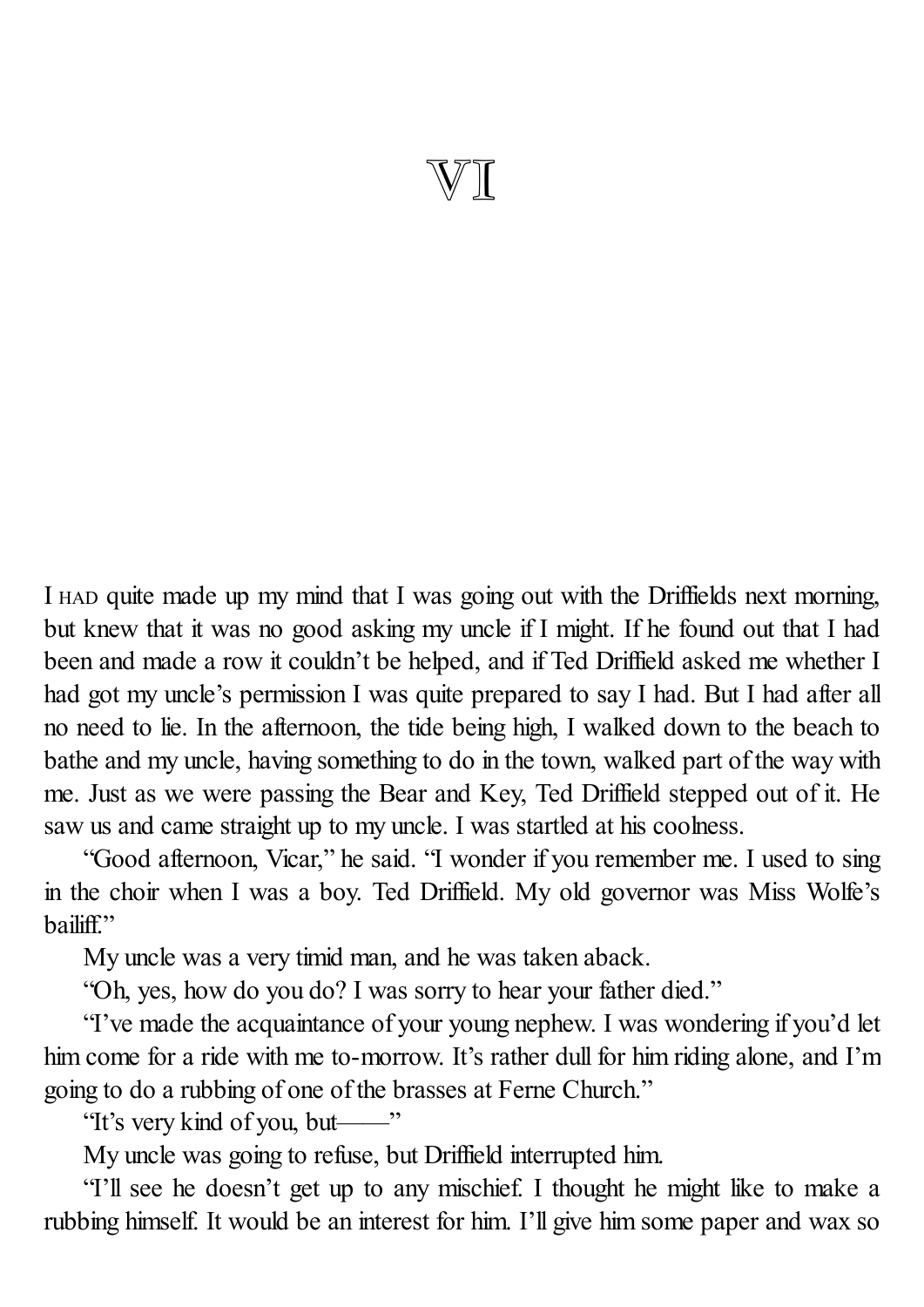that it won't cost him anything."

My uncle had not a consecutive mind and the suggestion that Ted Driffield should pay for my paper and wax offended him so much that he quite forgot his intention to forbid me to go at all.

"He can quite well get his own paper and wax," he said. "He has plenty of pocket money, and he'd much better spend it on something like that than on sweets and make himselfsick."

"Well, if he goes to Hayward, the stationer's, and says he wants the same paper as I got and the wax they'll let him have it."

"I'll go now," I said, and to prevent any change of mind on my uncle's part dashed across the road.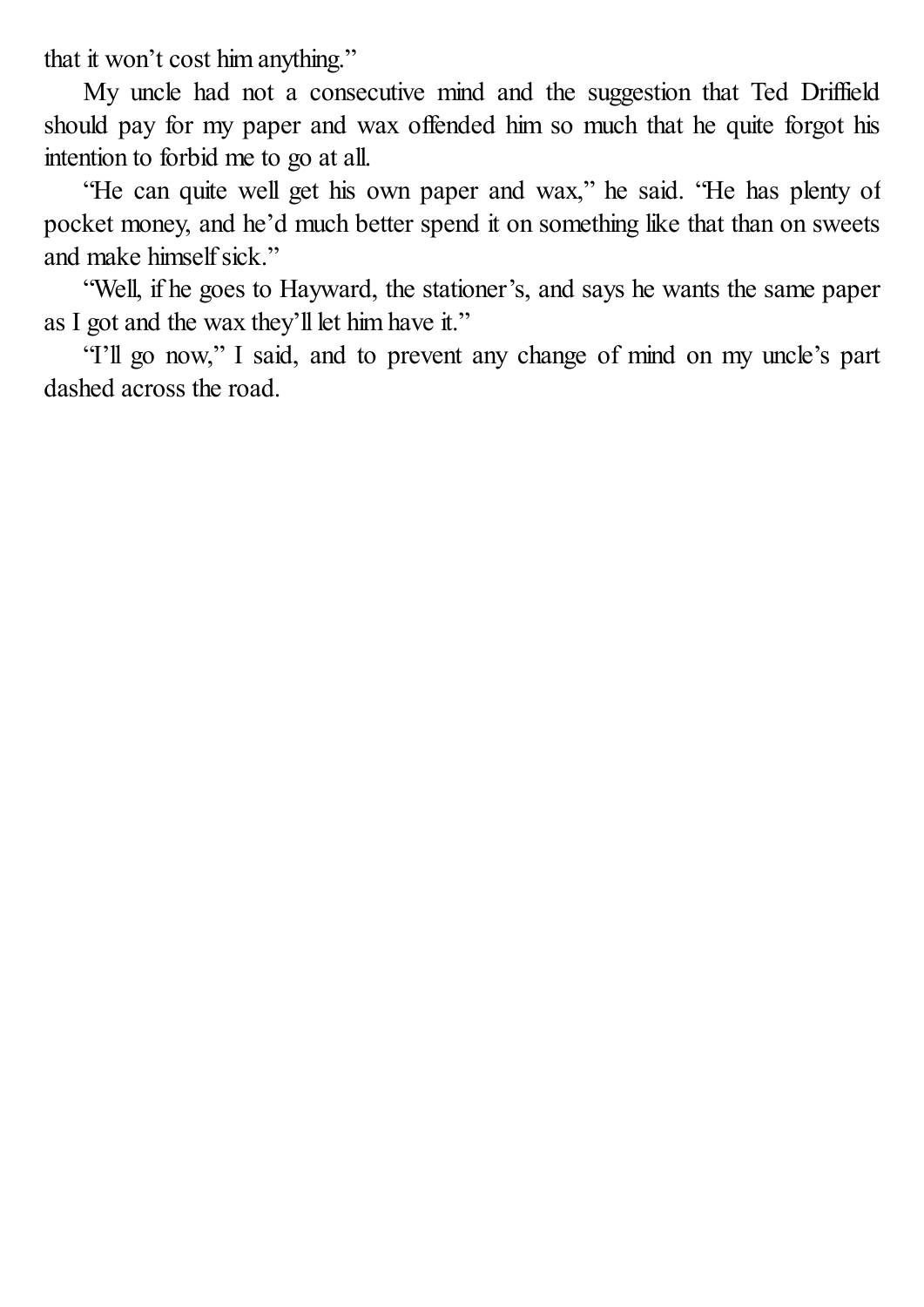## VII

I DO not know why the Driffields bothered about me unless it was from pure kindness of heart. I was a dull little boy, not very talkative, and if I amused Ted Driffield at all it must have been unconsciously. Perhaps he was tickled by my attitude of superiority. I was under the impression that it was condescension on my part to consort with the son of Miss Wolfe's bailiff, and he what my uncle called a penny-a-liner; and when, perhaps with a trace of superciliousness, I asked him to lend me one of his books and he said it wouldn't interest me I took him at his word and did not insist. After my uncle had once consented to my going out with the Driffields he made no further objection to my association with them. Sometimes we went for sails together, sometimes we went to some picturesque spot and Driffield painted a little water colour. I do not know if the English climate was better in those days or if it is only an illusion of youth, but I seem to remember that all through that summer the sunny days followed one another in an unbroken line. I began to feel a curious affection for the undulating, opulent, and gracious country. We went far afield, to one church after another, taking rubbings of brasses, knights in armour and ladies in stiff farthingales. Ted Driffield fired me with his own enthusiasm for this naïve pursuit and I rubbed with passion. I showed my uncle proudly the results of my industry, and I suppose he thought that whatever my company, I could not come to much harm when I was occupied in church. Mrs. Driffield used to remain in the churchyard while we were at work, not reading or sewing, but just mooning about;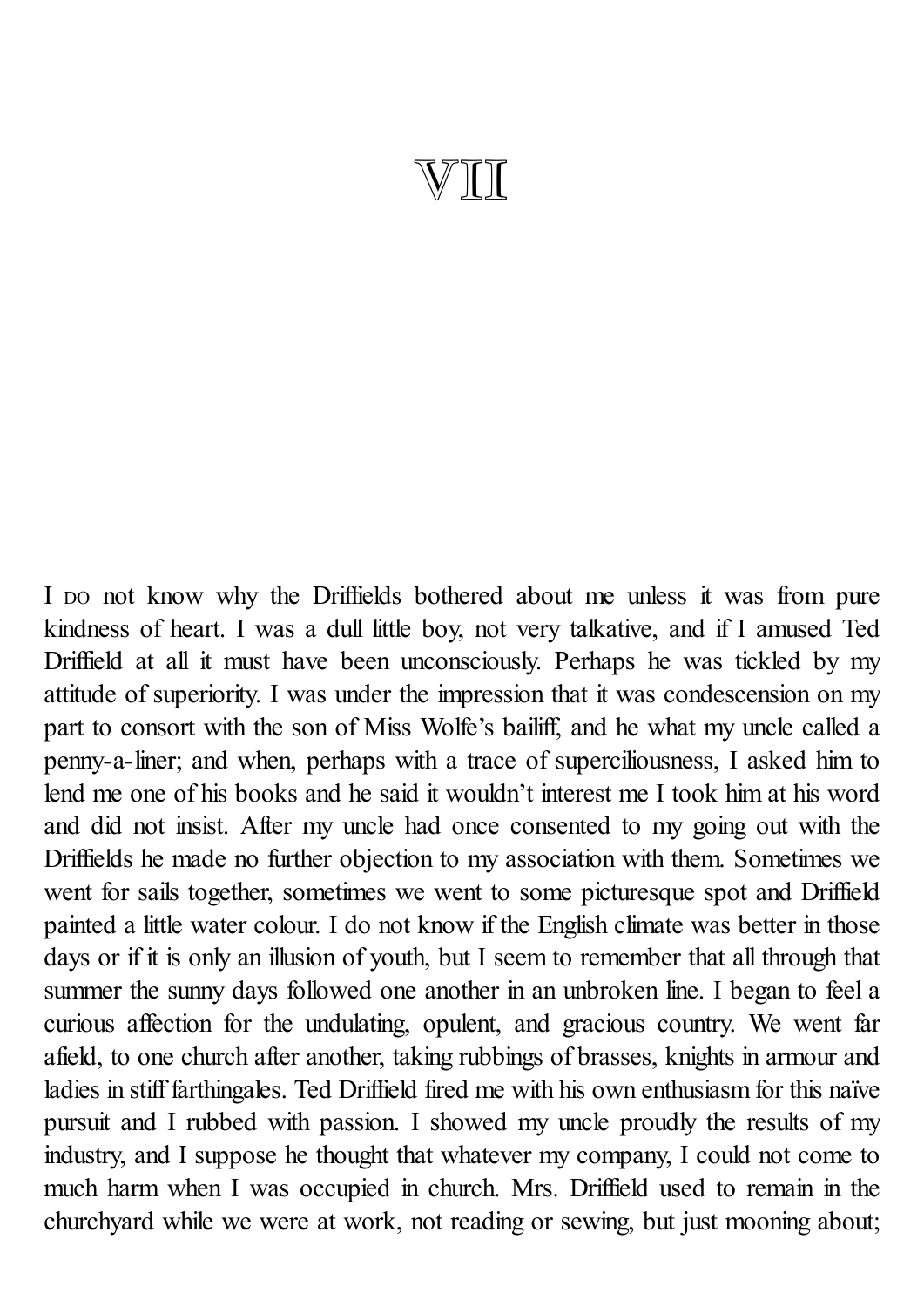she seemed able to do nothing for an indefinite time without feeling bored. Sometimes I would go out and sit with her for a little on the grass. We chattered about my school, my friends there and my masters, about the people at Blackstable, and about nothing at all. She gratified me by calling me Mr. Ashenden. I think she was the first person who had ever done so and it made me feel grown up. I resented it vastly when people called me Master Willie. I thought it a ridiculous name for anyone to have. In fact I did not like either of my names and spent much time inventing others that would have suited me better. The ones I preferred were Roderic Ravensworth and I covered sheets of paper with this signature in a suitably dashing hand. I did not mind Ludovic Montgomery either.

I could not get over what Mary-Ann had told me about Mrs. Driffield. Though I knew theoretically what people did when they were married, and was capable of putting the facts in the bluntest language, I did not really understand it. I thought it indeed rather disgusting and I did not quite, quite believe it. After all, I was aware that the earth was round, but I *knew* it was flat. Mrs. Driffield seemed so frank, her laugh was so open and simple, there was in her demeanour something so young and childlike, that I could not see her "going with" sailors and above all anyone so gross and horrible as Lord George. She was not at all the type of the wicked woman I had read of in novels. Of course I knew she wasn't "good form" and she spoke with the Blackstable accent, she dropped an aitch now and then, and sometimes her grammar gave me a shock, but I couldn't help liking her. I came to the conclusion that what Mary-Ann had told me was a pack of lies.

One day I happened to tell her that Mary-Ann was our cook.

"She says she lived next door to you in Rye Lane," I added, quite prepared to hear Mrs. Driffield say that she had never even heard of her.

But she smiled and her blue eyes gleamed.

"That's right. She used to take me to Sunday school. She used to have a rare job keeping me quiet. I heard she'd gone to service at the vicarage. Fancy her being there still! I haven't seen her for donkey's years. I'd like to see her again and have a chat about old days. Remember me to her, will you, and ask her to look in on her evening out. I'll give her a cup of tea."

I was taken aback at this. After all, the Driffields lived in a house that they were talking of buying and they had a "general." It wouldn't be at all the thing for them to have Mary-Ann to tea, and it would make it very awkward for me. They seemed to have no sense of the things one could do and the things one simply couldn't. It never ceased to embarrass me, the way in which they talked of incidents in their past that I should have thought they would not dream of mentioning. I do not know that the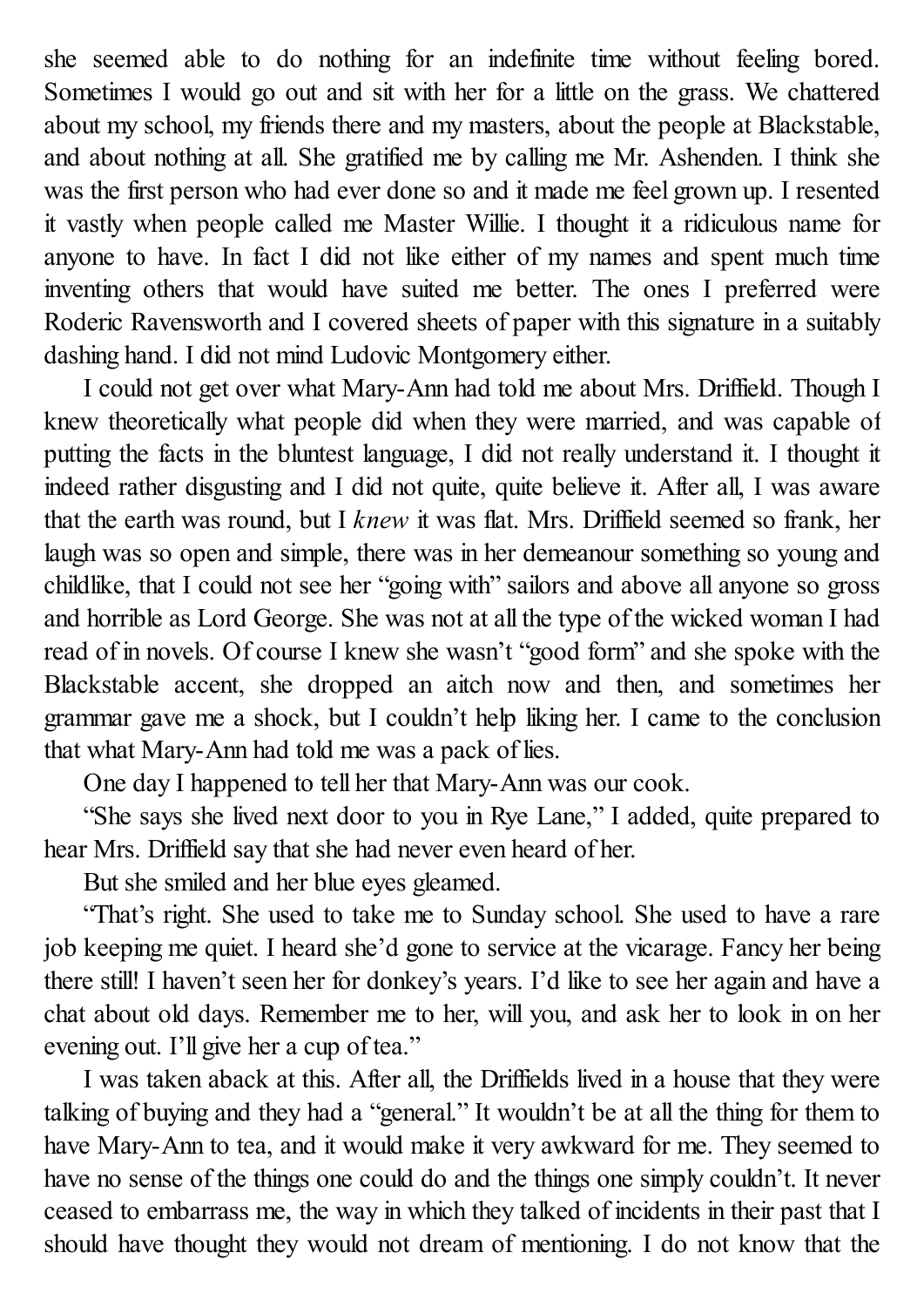people I lived among were pretentious in the sense of making themselves out to be richer or grander than they really were, but looking back it does seem to me that they lived a life full of pretences. They dwelt behind a mask of respectability. You never caught them in their shirt sleeves with their feet on the table. The ladies put on afternoon dresses and were not visible till then; they lived privately with rigid economy so that you could not drop in for a casual meal, but when they entertained their tables groaned with food. Though catastrophe overwhelmed the family, they held their heads high and ignored it. One of the sons might have married an actress, but they never referred to the calamity, and though the neighbours said it was dreadful, they took ostentatious care not to mention the theatre in the presence of the afflicted. We all knew that the wife of Major Greencourt who had taken the Three Gables was connected with trade, but neither she nor the major ever so much as hinted at the discreditable secret; and though we sniffed at them behind their backs, we were too polite even to mention crockery (the source of Mrs. Greencourt's adequate income) in their presence. It was still not unheard of for an angry parent to cut off his son with a shilling or to tell his daughter (who like my own mother had married a solicitor) never to darken his doors again. I was used to all this and it seemed to me perfectly natural. What did shock me was to hear Ted Driffield speak of being a waiter in a restaurant in Holborn as though it were the most ordinary thing in the world. I knew he had run away to sea, that was romantic; I knew that boys, in books at all events, often did this and had thrilling adventures before they married a fortune and an earl's daughter; but Ted Driffield had driven a cab at Maidstone and had been clerk in a booking office at Birmingham. Once when we bicycled past the Railway Arms, Mrs. Driffield mentioned quite casually, as though it were something that anyone might have done, that she had worked there for three years.

"It was my first place," she said. "After that I went to the Feathers at Haversham. I only left there to get married."

She laughed as though she enjoyed the recollection. I did not know what to say; I did not know which way to look; I blushed scarlet. Another time when we were going through Ferne Bay on our way back from a long excursion, it being a hot day and all of us thirsty, she suggested that we should go into the Dolphin and have a glass of beer. She began talking to the girl behind the bar and I was horrified to hear her remark that she had been in the business herself for five years. The landlord joined us and Ted Driffield offered him a drink, and Mrs. Driffield said that the barmaid must have a glass of port, and for some time they all chatted amiably about trade and tied houses and how the price of everything was going up. Meanwhile, I stood, hot and cold all over, and not knowing what to do with myself. As we went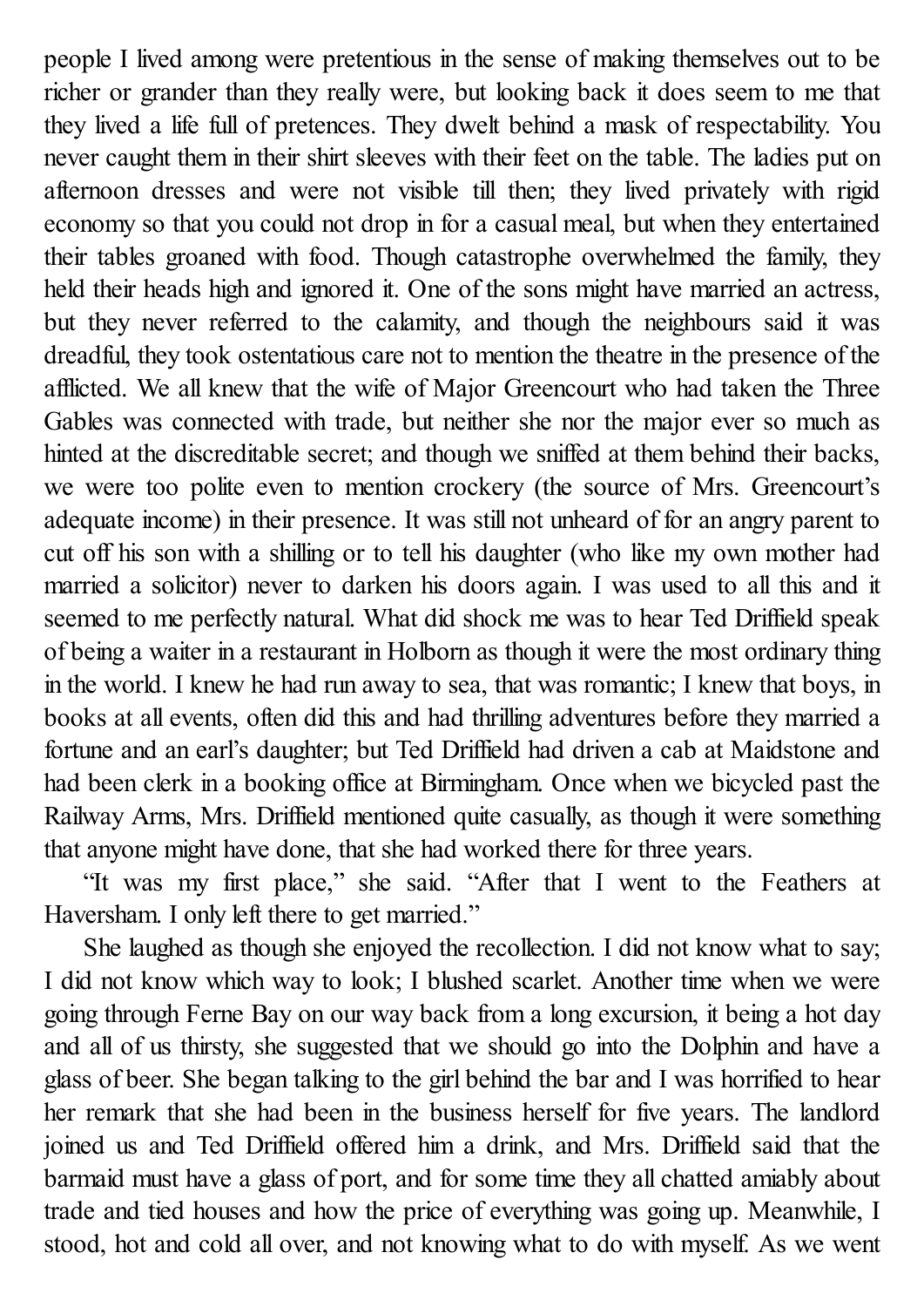out Mrs. Driffield remarked:

"I took quite a fancy to that girl, Ted. She ought to do well for herself. As I said to her, it's a hard life but a merry one. You do see a bit of what's going on and if you play your cards right you ought to marry well. I noticed she had an engagement ring on, but she told me she just wore that because it gave the fellows a chance to tease her."

Driffield laughed. She turned to me.

"I had a rare old time when I was a barmaid, but of course you can't go on for ever. You have to think of your future."

But a greater jolt awaited me. It was halfway through September and my holidays were drawing to an end. I was very full of the Driffields, but my desire to talk about them at home was snubbed by my uncle.

"We don't want your friends pushed down our throats all day long," said he. "There are other topics of conversation that are more suitable. But I do think that, as Ted Driffield was born in the parish and is seeing you almost every day, he might come to church occasionally."

One day I told Driffield: "My uncle wants you to come to church."

"All right. Let's go to church next Sunday night, Rosie."

"I don't mind," she said.

I told Mary-Ann they were going. I sat in the vicarage pew just behind the squire's and I could not look round, but I was conscious by the behaviour of my neighbours on the other side of the aisle that they were there, and as soon as I had a chance next day I asked Mary-Ann if she had seen them.

"I see 'er allright," said Mary-Ann grimly.

"Did you speak to her afterward?"

"Me?" She suddenly burst into anger. "You get out of my kitchen. What d'you want to come bothering me all day long? How d'you expect me to do my work with you getting in my way all the time?"

"All right," I said. "Don't get in a wax."

"I don't know what your uncle's about lettin' you go all over the place with the likes of them. All them flowers in her 'at. I wonder she ain't ashamed to show her face. Now run along, I'm busy."

I did not know why Mary-Ann was so cross. I did not mention Mrs. Driffield again. But two or three days later I happened to go into the kitchen to get something I wanted. There were two kitchens at the vicarage, a small one in which the cooking was done and a large one, built I suppose for a time when country clergymen had large families and gave grand dinners to the surrounding gentry, where Mary-Ann sat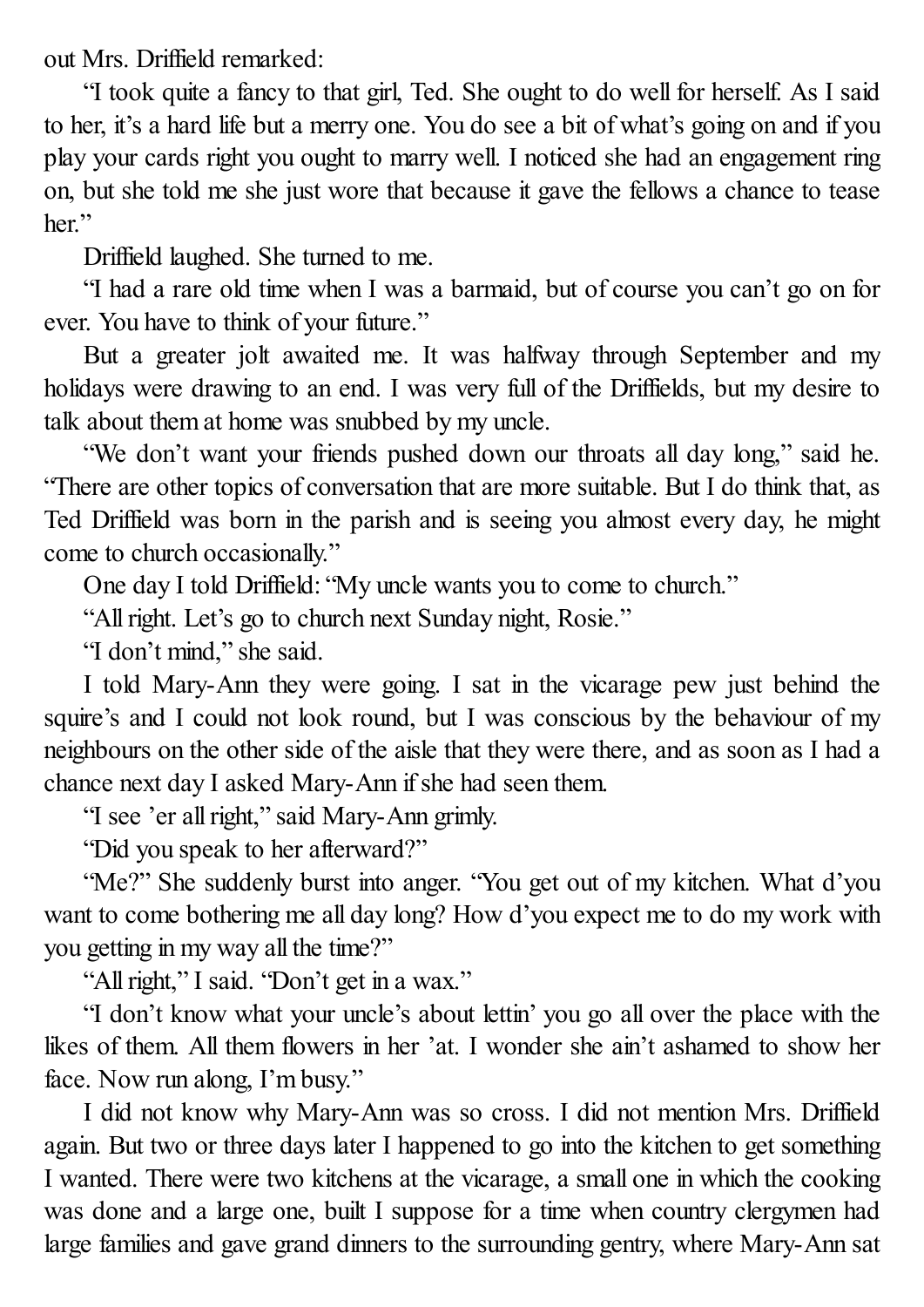and sewed when her day's work was over. We had cold supper at eight so that after tea she had little to do. It was getting on for seven and the day was drawing in. It was Emily's evening out and I expected to find Mary-Ann alone, but as I went along the passage I heard voices and the sound of laughter. I supposed Mary-Ann had someone in to see her. The lamp was lit, but it had a thick green shade and the kitchen was almost in darkness. I saw a teapot and cups on the table. Mary-Ann was having a late cup of tea with her friend. The conversation stopped as I opened the door, then I heard a voice.

"Good-evening."

With a start I saw that Mary-Ann's friend was Mrs. Driffield. Mary-Ann laughed a little at my surprise.

"Rosie Gann dropped in to have a cup of tea with me," she said.

"We've been having a talk about old times."

Mary-Ann was a little shy at my finding her thus, but not half so shy as I. Mrs. Driffield gave me that childlike, mischievous smile of hers; she was perfectly at her ease. For some reason I noticed her dress. I suppose because I had never seen her so grand before. It was of pale blue cloth, very tight at the waist, with high sleeves and a long skirt with a flounce at the bottom. She wore a large black straw hat with a great quantity of roses and leaves and bows on it. It was evidently the hat she had worn in church on Sunday.

"I thought if I went on waiting till Mary-Ann came to see me I'd have to wait till doomsday, so I thought the best thing I could do was to come and see her myself."

Mary-Ann grinned self-consciously, but did not look displeased. I asked for whatever it was I wanted and as quickly as I could left them. I went out into the garden and wandered about aimlessly. I walked down to the road and looked over the gate. The night had fallen. Presently I saw a man strolling along. I paid no attention to him, but he passed backward and forward and it looked as though he were waiting for someone. At first I thought it might be Ted Driffield and I was on the point of going out when he stopped and lit a pipe; I saw it was Lord George. I wondered what he was doing there and at the same moment it struck me that he was waiting for Mrs. Driffield. My heart began to beat fast, and though I was hidden by the darkness I withdrew into the shade of the bushes. I waited a few minutes longer, then I saw the side door open and Mrs. Driffield let out by Mary-Ann. I heard her footsteps on the gravel. She came to the gate and opened it. It opened with a little click. At the sound Lord George stepped across the road and before she could come out slipped in. He took her in his arms and gave her a great hug. She gave a little laugh.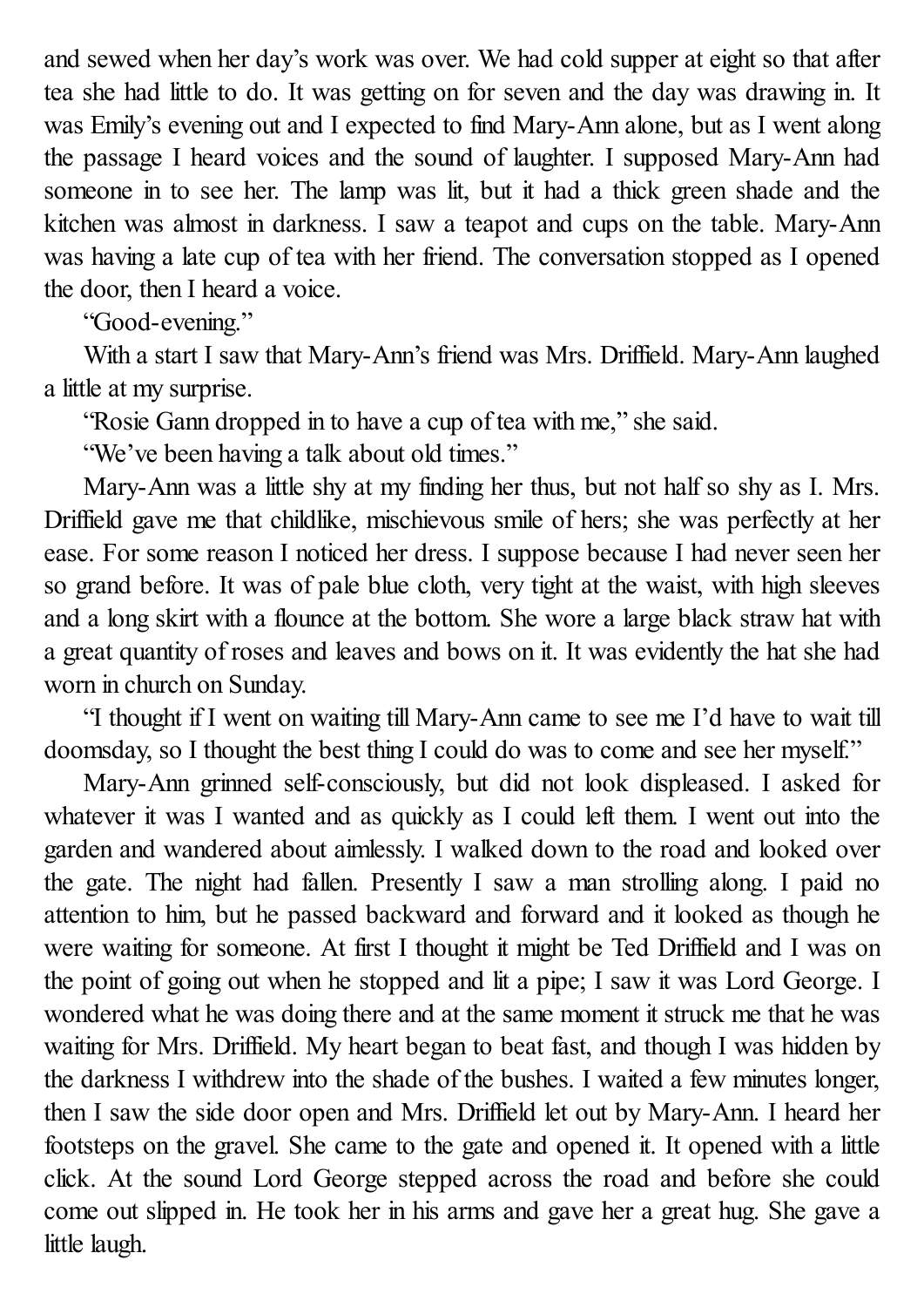"Take care of my hat," she whispered.

I was not more than three feet away from them and I was terrified lest they should notice me. I was so ashamed for them. I was trembling with agitation. For a minute he held her in his arms.

"What about the garden?" he said, still in a whisper.

"No, there's that boy. Let's go in the fields."

They went out by the gate, he with his arm round her waist, and were lost in the night. Now I felt my heart pounding against my chest so that I could hardly breathe. I was so astonished at what I had seen that I could not think sensibly. I would have given anything to be able to tell someone, but it was a secret and I must keep it. I was thrilled with the importance it gave me. I walked slowly up to the house and let myself in by the side door. Mary-Ann, hearing it open, called me.

"Is that you, Master Willie?"

"Yes."

I looked in the kitchen. Mary-Ann was putting the supper on a tray to take it into the dining room.

"I wouldn't say anything to your uncle about Rosie Gann 'avin' been here," she said.

"Oh, no."

"It was a surprisement to me. When I 'eared a knock at the side door and opened it and saw Rosie standing there, you could 'ave knocked me down with a feather. 'Mary-Ann,' she says, an' before I knew what she was up to she was kissing me all over me face. I couldn't but ask 'er in and when she was in I couldn't but ask her to 'ave a nice cup of tea."

Mary-Ann was anxious to excuse herself. After all she had said of Mrs. Driffield it must seem strange to me that I should find them sitting there together chatting away and laughing. I did not want to crow.

"She's not so bad, is she?" I said.

Mary-Ann smiled. Notwithstanding her black decayed teeth there was in her smile something sweet and touching.

"I don't 'ardly know what it is, but there's somethin' you can't 'elp likin' about her. She was 'ere the best part of an hour and I will say that for 'er, she never once give 'erself airs. And she told me with 'er own lips the material of that dress she 'ad on cost thirteen and eleven a yard and I believe it. She remembers everything, how I used to brush her 'air for her when she was a tiny tot and how I used to make her wash her little 'ands before tea. You see, sometimes her mother used to send 'er in to 'ave her tea with us. She was as pretty as a picture in them days."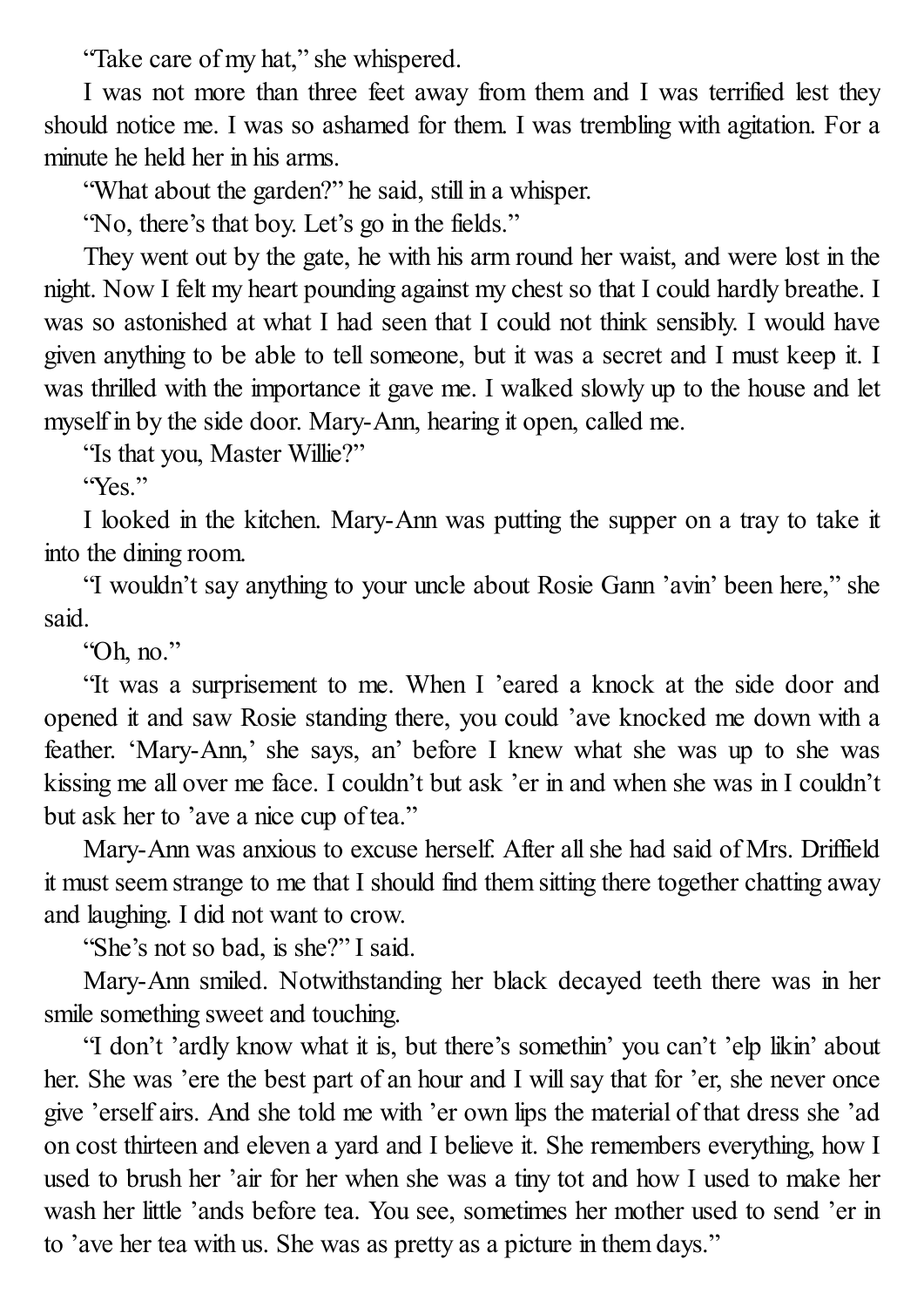Mary-Ann looked back into the past and her funny crumpled face grew wistful. "Oh, well," she said after a pause, "I dare say she's been no worse than plenty of others if the truth was only known. She 'ad more temptation than most, and I dare say a lot of them as blame her would 'ave been no better than what she was if they'd 'ad the opportunity."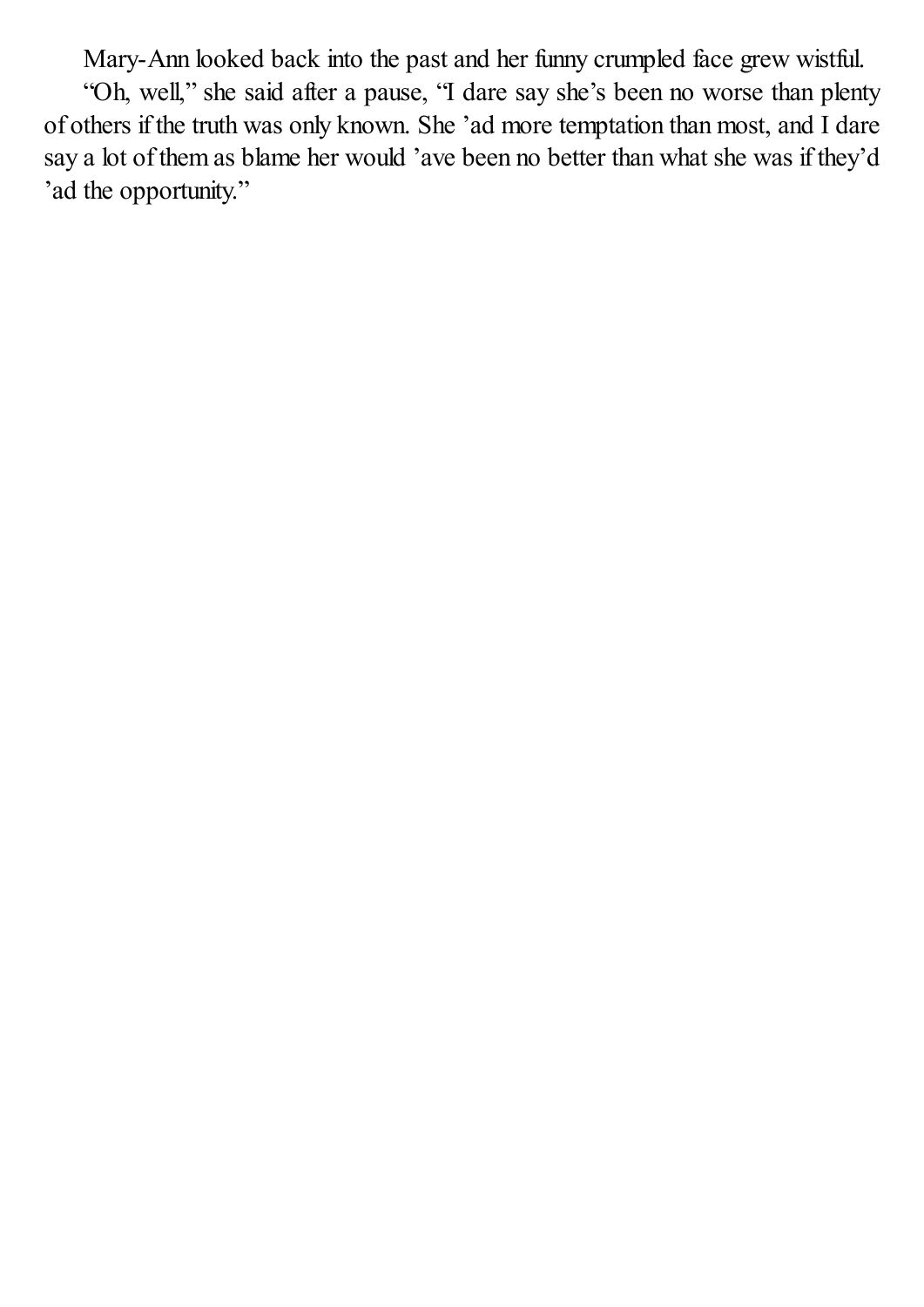## VIII

THE WEATHER broke suddenly; it grew chilly and heavy rain fell. It put an end to our excursions. I was not sorry, for I did not know how I could look Mrs. Driffield in the face now that I had seen her meeting with George Kemp. I was not so much shocked as astonished. I could not understand how it was possible for her to like being kissed by an old man, and the fantastic notion passed through my mind, filled with the novels I had read, that somehow Lord George held her in his power and forced her by his knowledge of some fearful secret to submit to his loathsome embraces. My imagination played with terrible possibilities. Bigamy, murder, and forgery. Very few villains in books failed to hold the threat of exposure of one of these crimes over some hapless female. Perhaps Mrs. Driffield had backed a bill; I never could quite understand what this meant, but I knew that the consequences were disastrous. I toyed with the fancy of her anguish (the long sleepless nights when she sat at her window in her nightdress, her long fair hair hanging to her knees, and watched hopelessly for the dawn) and saw myself (not a boy of fifteen with sixpence a week pocket money, but a tall man with a waxed moustache and muscles of steel in faultless evening dress) with a happy blend of heroism and dexterity rescuing her from the toils of the rascally blackmailer. On the other hand, it had not looked as though she had yielded quite unwillingly to Lord George's fondling and I could not get out of my ears the sound of her laugh. It had a note that I had never heard before. It gave me a queer feeling of breathlessness.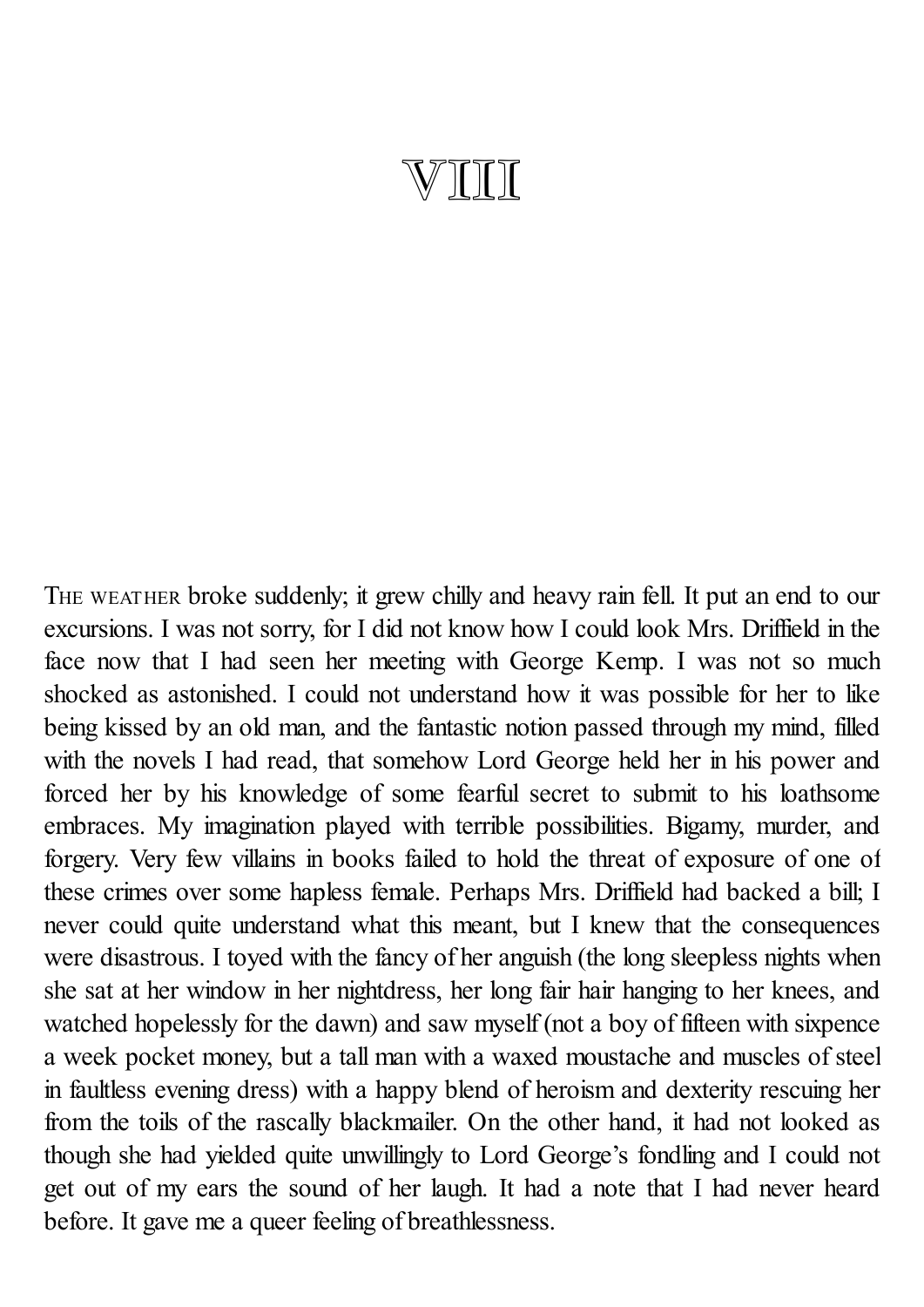During the rest of my holidays I only saw the Driffields once more. I met them by chance in the town and they stopped and spoke to me. I suddenly felt very shy again, but when I looked at Mrs. Driffield I could not help blushing with embarrassment, for there was nothing in her countenance that indicated a guilty secret. She looked at me with those soft blue eyes of hers in which there was a child's playful naughtiness. She often held her mouth a little open, as though it were just going to break into a smile, and her lips were full and red. There was honesty and innocence in her face and an ingenuous frankness and though then I could not have expressed this, I felt it quite strongly. If I had put it into words at all I think I should have said: She looks as straight as a die. It was impossible that she could be "carrying on" with Lord George. There must be an explanation; I did not believe what my eyes had seen.

Then the day came when I had to go back to school. The carter had taken my trunk and I walked to the station by myself. I had refused to let my aunt see me off, thinking it more manly to go alone, but I felt rather low as I walked down the street. It was a small branch line to Tercanbury and the station was at the other end of the town near the beach. I took my ticket and settled myself in the corner of a thirdclass carriage. Suddenly I heard a voice: "There he is"; and Mr. and Mrs. Driffield bustled gaily up.

"We thought we must come and see you off," she said. "Are you feeling miserable?"

"No, of course not."

"Oh, well, it won't last long. We'll have no end of a time when you come back for Christmas. Can you skate?"

"No."

"I can. I'll teach you."

Her high spirits cheered me, and at the same time the thought that they had come to the station to say good-bye to me gave me a lump in my throat. I tried hard not to let the emotion I felt appear on my face.

"I expect I shall be playing a lot of football this term," I said. "I ought to get into the second fifteen."

She looked at me with kindly shining eyes, smiling with her full red lips. There was something in her smile I had always rather liked, and her voice seemed almost to tremble with a laugh or a tear. For one horrible moment I was afraid that she was going to kiss me. I was scared out of my wits. She talked on, she was mildly facetious as grown-up people are with schoolboys, and Driffield stood there without saying anything. He looked at me with a smile in his eyes and pulled his beard. Then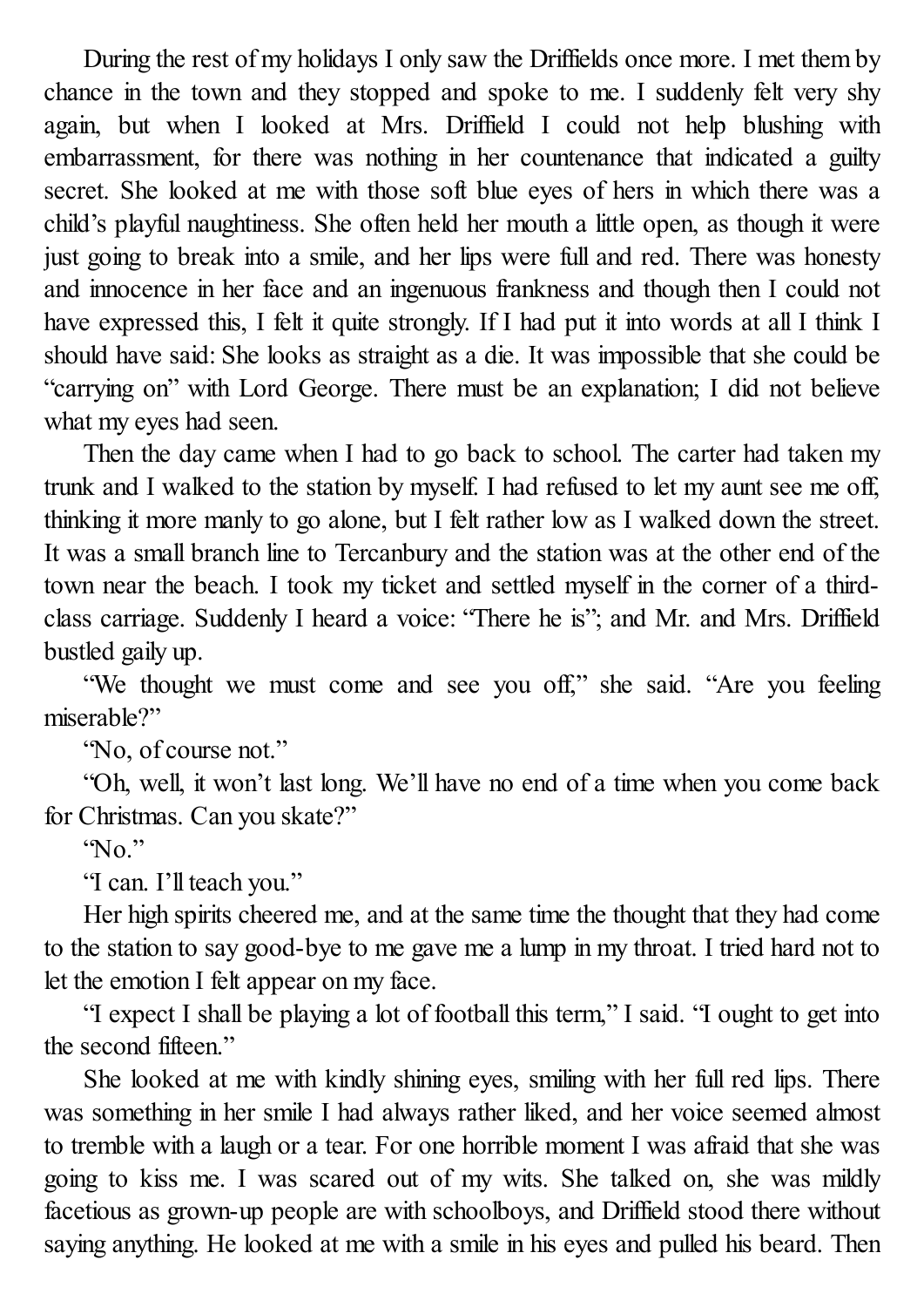the guard blew a cracked whistle and waved a red flag. Mrs. Driffield took my hand and shook it. Driffield came forward.

"Good-bye," he said. "Here's something for you."

He pressed a tiny packet into my hand and the train steamed off. When I opened it I found that it was two half-crowns wrapped in a piece of toilet paper. I blushed to the roots of my hair. I was glad enough to have an extra five shillings, but the thought that Ted Driffield had dared to give me a tip filled me with rage and humiliation. I could not possibly accept anything from him. It was true that I had bicycled with him and sailed with him, but he wasn't a sahib (I had got that from Major Greencourt) and it was an insult to me to give me five shillings. At first I thought of returning the money without a word, showing by my silence how outraged I was at the solecism he had committed, then I composed in my head a dignified and frigid letter in which I thanked him for his generosity, but said that he must see how impossible it was for a gentleman to accept a tip from someone who was practically a stranger. I thought it over for two or three days and every day it seemed more difficult to me to part with the two half-crowns. I felt sure that Driffield had meant it kindly, and of course he was very bad form and didn't know about things; it would be rather hard to hurt his feelings by sending the money back, and finally I spent it. But I assuaged my wounded pride by not writing to thank Driffield for his gift.

When Christmas came, however, and I went back to Blackstable for the holidays, it was the Driffields I was most eager to see. In that stagnant little place they alone seemed to have a connection with the outside world which already was beginning to touch my daydreams with anxious curiosity. But I could not overcome my shyness enough to go to their house and call, and I hoped that I should meet them in the town. But the weather was dreadful, a boisterous wind whistled down the street, piercing you to the bone, and the few women who had an errand were swept along by their full skirts like fishing boats in half a gale. The cold rain scudded in sudden squalls and the sky, which in summer had enclosed the friendly country so snugly, now was a great pall that pressed upon the earth with sullen menace. There was small hope of meeting the Driffields by chance and at last I took my courage in both hands and one day after tea slipped out. As far as the station the road was pitch dark, but there the street lamps, few and dim, made it easier to keep to the pavement. The Driffields lived in a little two-story house in a side street; it was of dingy yellow brick and had a bow window. I knocked and presently a little maid opened the door; I asked if Mrs. Driffield was in. She gave me an uncertain look and, saying she would go and see, left me standing in the passage. I had already heard voices in the next room, but they were stilled as she opened the door and,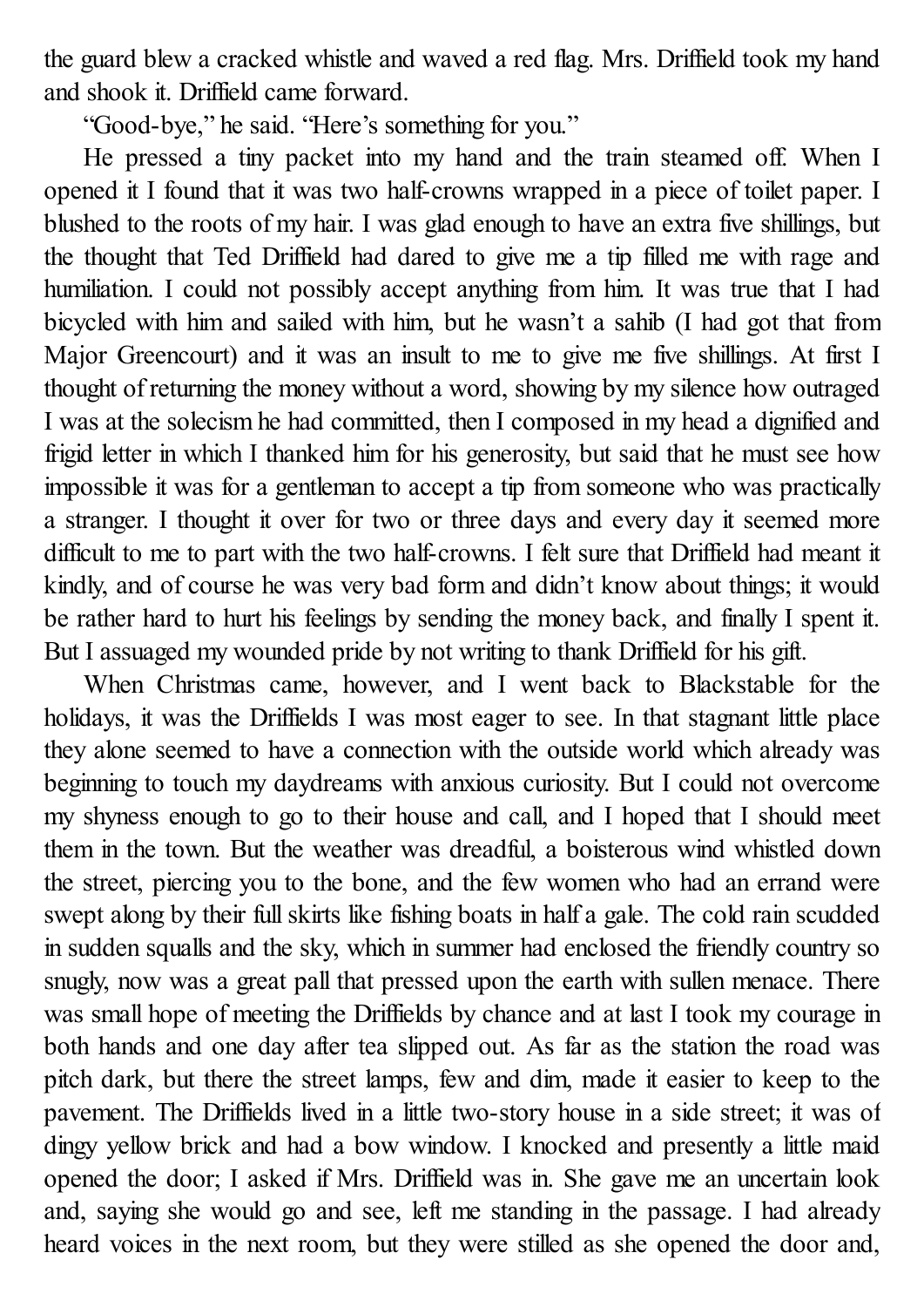entering, shut it behind her. I had a faint impression of mystery; in the houses of my uncle's friends, even if there was no fire and the gas had to be lit as you went in, you were shown into the drawing room when you called. But the door was opened and Driffield came out. There was only a speck of light in the passage and at first he could not see who it was; but in an instant he recognized me.

"Oh, it's you. We wondered when we were going to see you." Then he called out: "Rosie, it's young Ashenden."

There was a cry and before you could say knife Mrs. Driffield had come into the passage and was shaking my hands.

"Come in, come in. Take off your coat. Isn't it awful, the weather? You must be perishing."

She helped me with my coat and took off my muffler and snatched my cap out of my hand and drew me into the room. It was hot and stuffy, a tiny room full of furniture, with a fire burning in the grate; they had gas there, which we hadn't at the vicarage, and the three burners in round globes of frosted glass filled the room with harsh light. The air was gray with tobacco smoke. At first, dazzled and then taken aback by my effusive welcome, I did not see who the two men were who got up as I came in. Then I saw they were the curate, Mr. Galloway, and Lord George Kemp. I fancied that the curate shook my hand with constraint.

"How are you? I just came in to return some books that Mr. Driffield had lent me and Mrs. Driffield very kindly asked me to stay to tea."

I felt rather than saw the quizzical look that Driffield gave him. He said something about the mammon of unrighteousness, which I recognized as a quotation, but did not gather the sense of. Mr. Galloway laughed.

"I don't know about that," he said. "What about the publicans and sinners?"

I thought the remark in very bad taste, but I was immediately seized upon by Lord George. There was no constraint about him.

"Well, young fellow, home for the holidays? My word, what a big chap you're growing."

I shook hands with him rather coldly. I wished I had not come.

"Let me give you a nice strong cup of tea," said Mrs. Driffield.

"I've already had tea."

"Have some more," said Lord George, speaking as though he owned the place (that was just like him). "A big fellow like you can always tuck away another piece of bread and butter and jam and Mrs. D. will cut you a slice with her own fair hands."

The tea things were still on the table and they were sitting round it. A chair was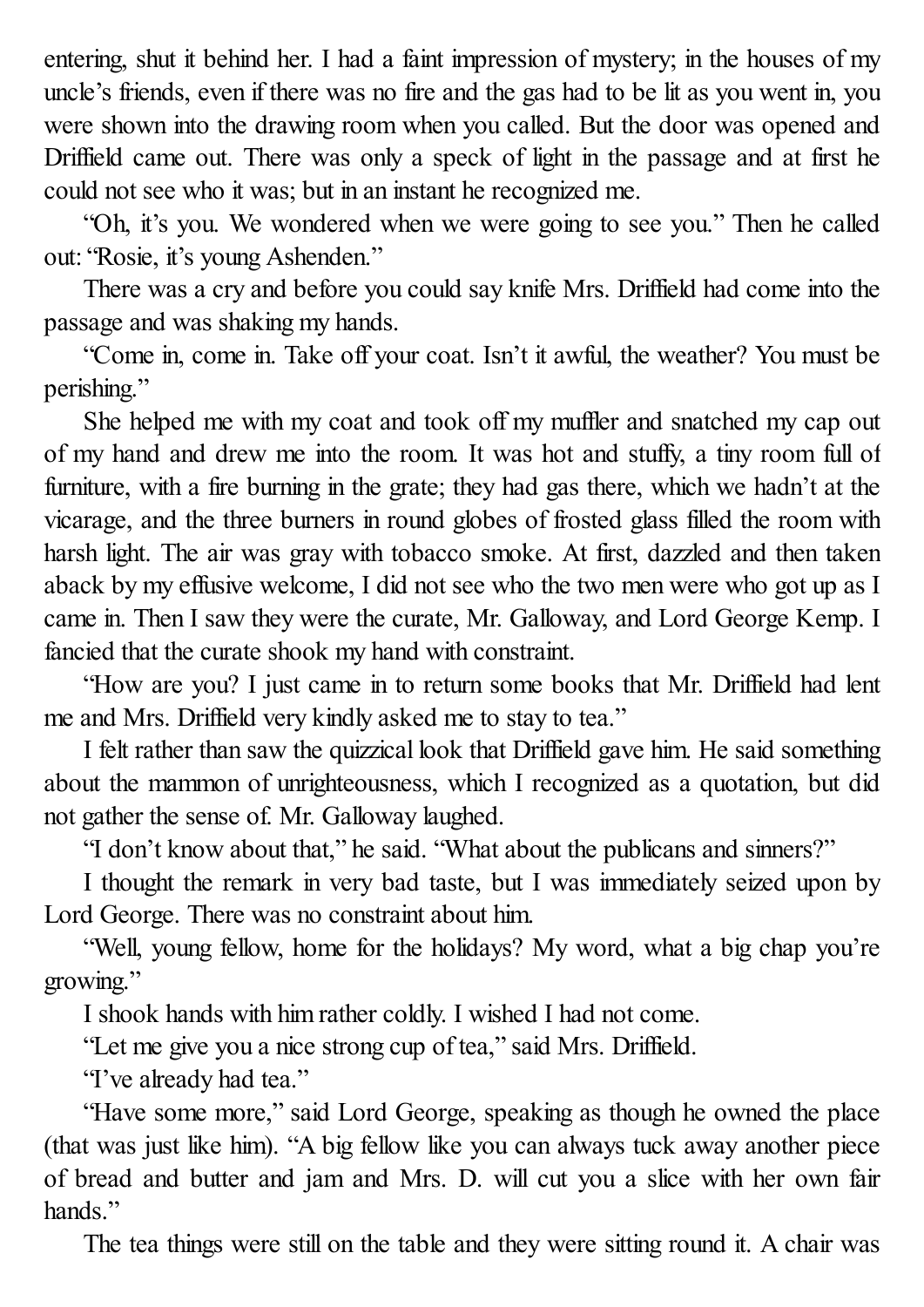brought up for me and Mrs. Driffield gave me a piece of cake.

"We were just trying to persuade Ted to sing us a song," said Lord George. "Come on, Ted."

"Sing, 'All Through Stickin' to a Soljer,' Ted," said Mrs. Driffield. "I love that."

"No, sing 'First We Mopped the Floor with Him.' "

"I'llsing 'em both if you're not careful," said Driffield.

He took his banjo, which was lying on the top of the cottage piano, tuned it, and began to sing. He had a rich baritone voice. I was quite used to people singing songs. When there was a tea party at the vicarage, or I went to one at the major's or the doctor's, people always brought their music with them. They left it in the hall, so that it should not seem that they wanted to be asked to play or sing; but after tea the hostess asked them if they had brought it. They shyly admitted that they had, and if it was at the vicarage I was sent to fetch it. Sometimes a young lady would say that she had quite given up playing and hadn't brought anything with her, and then her mother would break in and say that *she* had brought it. But when they sang it was not comic songs; it was "I'll Sing Thee Songs of Araby," or "Good-Night, Beloved," or "Queen of My Heart." Once at the annual concert at the Assembly Rooms, Smithson, the draper, had sung a comic song, and though the people at the back of the hall had applauded a great deal, the gentry had seen nothing funny in it. Perhaps there wasn't. Anyhow, before the next concert he was asked to be a little more careful about what he sang ("Remember there are ladies present, Mr. Smithson") and so gave "The Death of Nelson." The next ditty that Driffield sang had a chorus and the curate and Lord George joined in lustily. I heard it a good many times afterward, but I can only remember four lines:

> *First we mopped the floor with him; Dragged him up and down the stairs; Then we lugged him round the room, Under tables, over chairs.*

When it was finished, assuming my best company manners, I turned to Mrs. Driffield.

"Don't you sing?" I asked.

"I do, but it always turns the milk, so Ted doesn't encourage me."

Driffield put down his banjo and lit a pipe.

"Well, how's the old book getting along, Ted?" said Lord George heartily.

"Oh, all right. I'm working away, you know."

"Good old Ted and his books," Lord George laughed. "Why don't you settle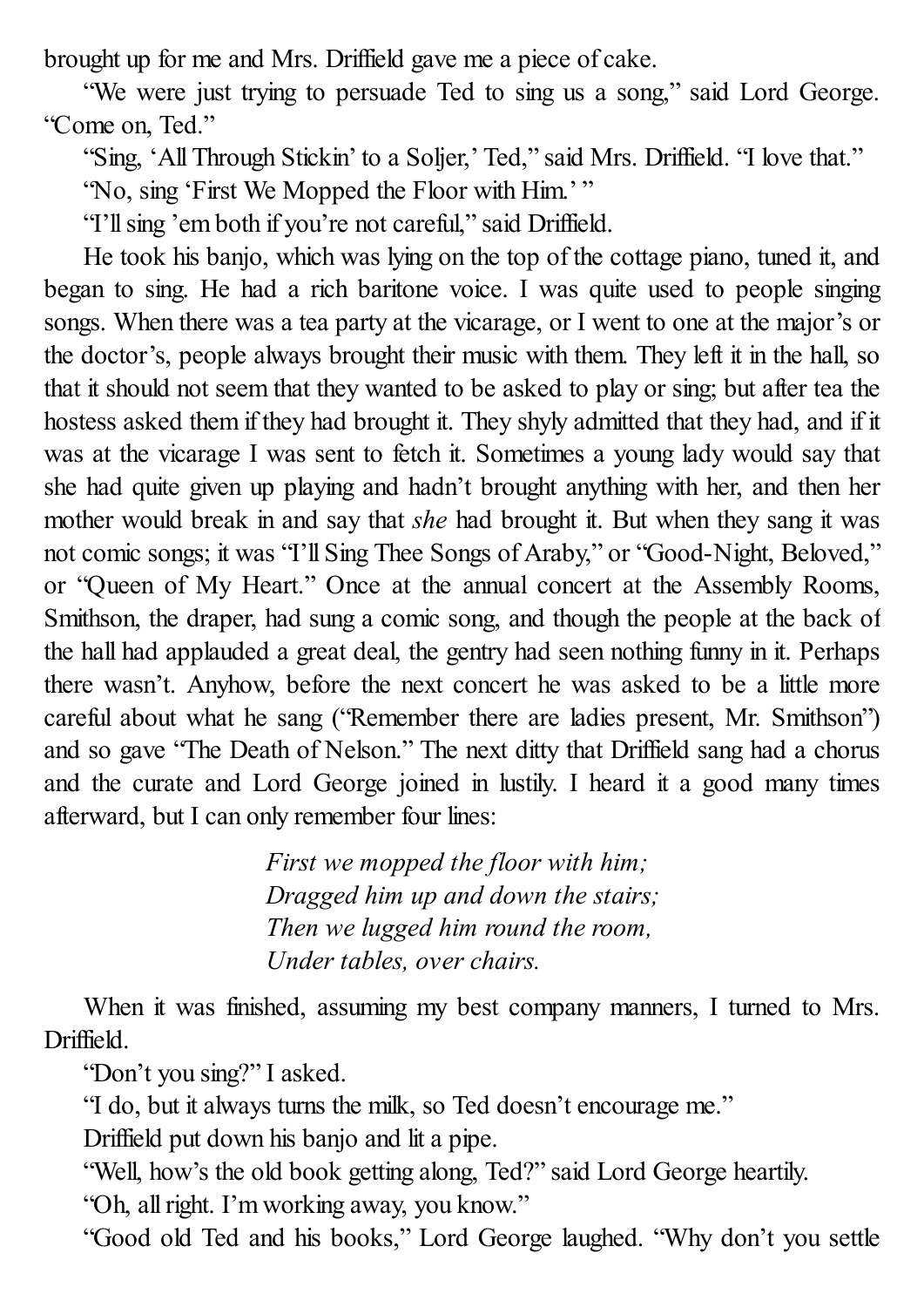down and do something respectable for a change? I'll give you a job in my office." "Oh, I'm all right."

"You let him be, George," said Mrs. Driffield. "He likes writing, and what I say is, as long as it keeps him happy why shouldn't he?"

"Well, I don't pretend to know anything about books," began George Kemp.

"Then don't talk about them," interrupted Driffield with a smile.

"I don't think anyone need be ashamed to have written *Fairhaven*," said Mr. Galloway, "and I don't care what the critics said."

"Well, Ted, I've known you since I was a boy and *I* couldn't read it, try as I would."

"Oh, come on, we don't want to start talking about books," said Mrs. Driffield. "Sing us another song, Ted."

"I must be going," said the curate. He turned to me. "We might walk along together. Have you got anything for me to read, Driffield?"

Driffield pointed to a pile of new books that were heaped up on a table in the corner.

"Take your pick."

"By Jove, what a lot!" I said, looking at them greedily.

"Oh, it's all rubbish. They're sent down for review."

"What d'you do with them?"

"Take 'em into Tercanbury and sell 'em for what they'll fetch. It all helps to pay the butcher."

When we left, the curate and I, he with three or four books under his arm, he asked me:

"Did you tell your uncle you were coming to see the Driffields?"

"No, I just went out for a walk and it suddenly occurred to me that I might look in."

This of course was some way from the truth, but I did not care to tell Mr. Galloway that, though I was practically grown up, my uncle realized the fact so little that he was quite capable of trying to prevent me from seeing people he objected to.

"Unless you have to I wouldn't say anything about it in your place. The Driffields are perfectly all right, but your uncle doesn't quite approve of them."

"I know," I said. "It's such rot."

"Of course they're rather common, but he doesn't write half badly, and when you think what he came from it's wonderful that he writes at all."

I was glad to know how the land lay. Mr. Galloway did not wish my uncle to know that he was on friendly terms with the Driffields. I could feel sure at all events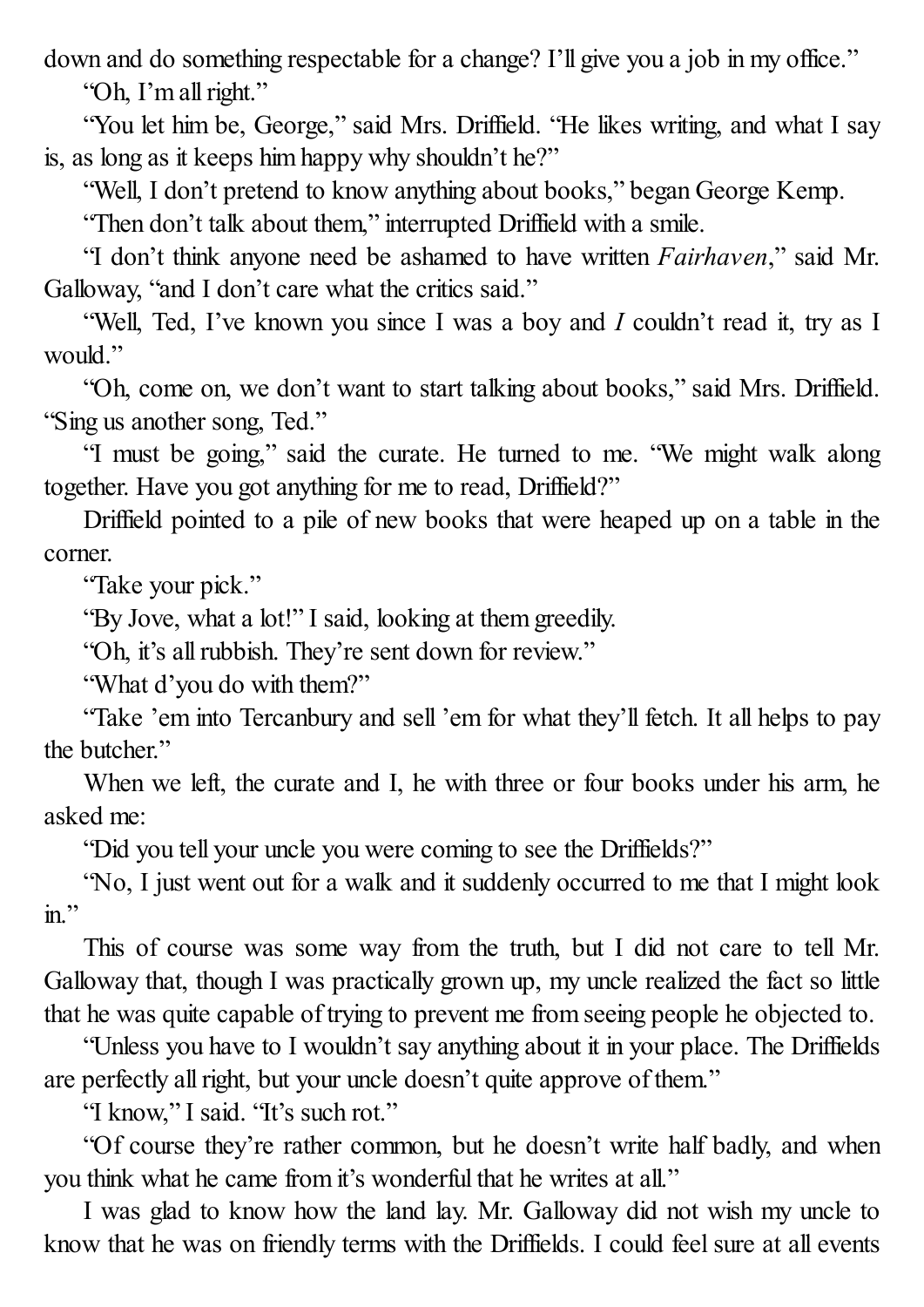that he would not give me away.

The patronizing manner in which my uncle's curate spoke of one who has been now so long recognized as one of the greatest of the later Victorian novelists must arouse a smile; but it was the manner in which he was generally spoken of at Blackstable. One day we went to tea at Mrs. Greencourt's, who had staying with her a cousin, the wife of an Oxford don, and we had been told that she was very cultivated. She was a Mrs. Encombe, a little woman with an eager wrinkled face; she surprised us very much because she wore her gray hair short and a black serge skirt that only just came down below the tops of her square-toed boots. She was the first example of the New Woman that had even been seen in Blackstable. We were staggered and immediately on the defensive, for she looked intellectual and it made us feelshy. (Afterward we allscoffed at her, and my uncle said to my aunt: "Well, my dear, I'm thankful you're not clever, at least I've been spared that"; and my aunt in a playful mood put my uncle's slippers which were warming for him by the fire over her boots and said: "Look, I'm the new woman." And then we all said: "Mrs. Greencourt is very funny; you never know what she'll do next. But of course she isn't quite quite." We could hardly forget that her father made china and that her grandfather had been a factory hand.)

But we all found it very interesting to hear Mrs. Encombe talk of the people she knew. My uncle had been at Oxford, but everyone he asked about seemed to be dead. Mrs. Encombe knew Mrs. Humphry Ward and admired *Robert Elsmere*. My uncle considered it a scandalous work, and he was surprised that Mr. Gladstone, who at least called himself a Christian, had found a good word to say for it. They had quite an argument about it. My uncle said he thought it would unsettle people's opinions and give them all sorts of ideas that they were much better without. Mrs. Encombe answered that he wouldn't think that if he knew Mrs. Humphry Ward. She was a woman of the very highest character, a niece of Mr. Matthew Arnold, and whatever you might think of the book itself (and she, Mrs. Encombe, was quite willing to admit that there were parts which had better have been omitted) it was quite certain that she had written it from the very highest motives. Mrs. Encombe knew Miss Broughton too. She was of very good family and it was strange that she wrote the books she did.

"I don't see any harm in them," said Mrs. Hayforth, the doctor's wife. "I enjoy them, especially *Red as a Rose is She*."

"Would you like your girls to read them?" asked Mrs. Encombe.

"Not just yet perhaps," said Mrs. Hayforth. "But when they're married I should have no objection."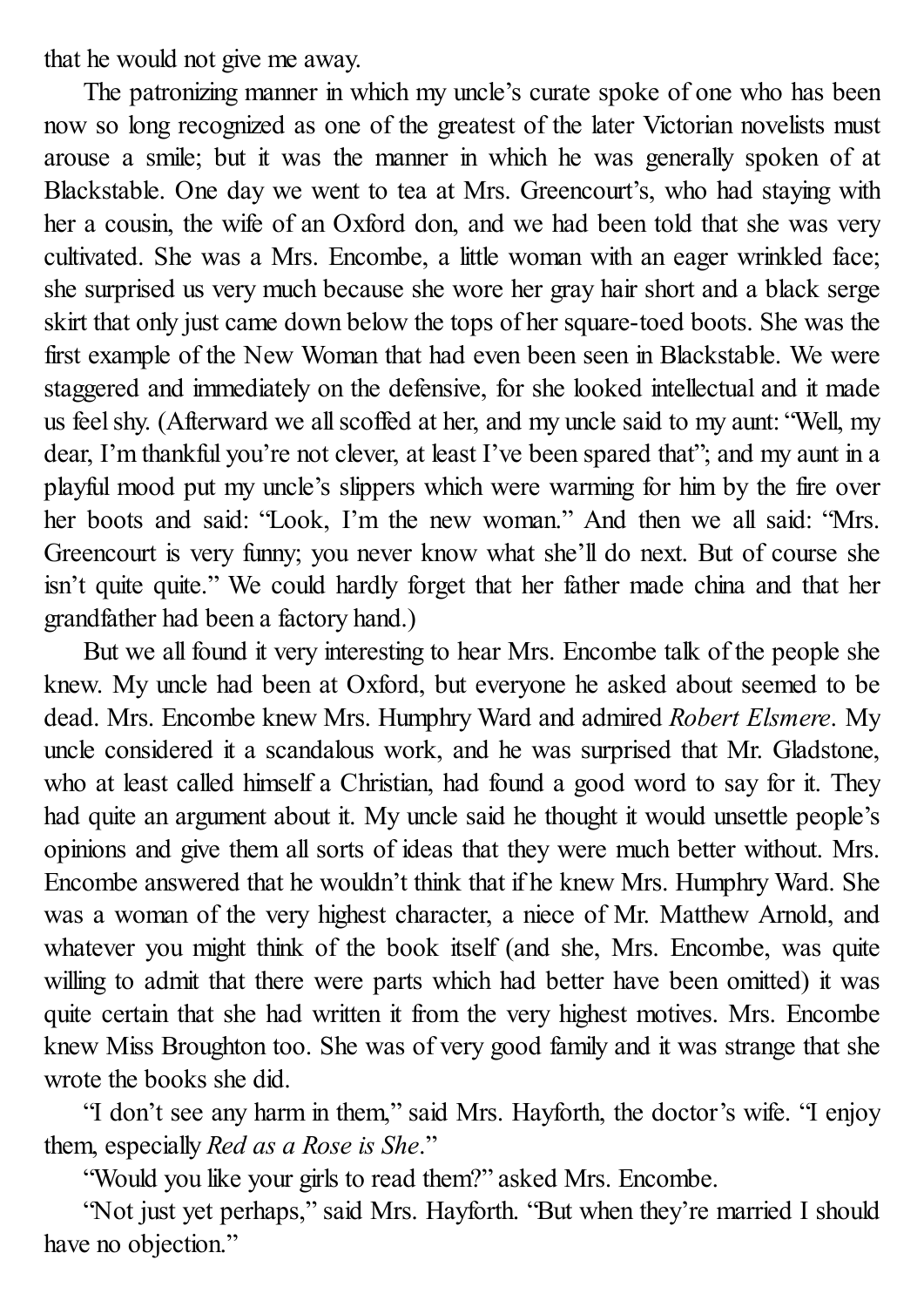"Then it might interest you to know," said Mrs. Encombe, "that when I was in Florence last Easter I was introduced to Ouida."

"That's quite another matter," returned Mrs. Hayforth. "I can't believe that any lady would read a book by Ouida."

"I read one out of curiosity," said Mrs. Encombe. "I must say, it's more what you'd expect from a Frenchman than from an English gentlewoman."

"Oh, but I understand she isn't really English. I've always heard her real name is Mademoiselle de la Ramée."

It was then that Mr. Galloway mentioned Edward Driffield.

"You know we have an author living here," he said.

"We're not very proud of him," said the major. "He's the son of old Miss Wolfe's bailiff and he married a barmaid."

"Can he write?" asked Mrs. Encombe.

"You can tell at once that he's not a gentleman," said the curate, "but when you consider the disadvantages he's had to struggle against it's rather remarkable that he should write as well as he does."

"He's a friend of Willie's," said my uncle.

Everyone looked at me, and I felt very uncomfortable.

"They bicycled together last summer, and after Willie had gone back to school I got one of his books from the library to see what it was like. I read the first volume and then I sent it back. I wrote a pretty stiff letter to the librarian and I was glad to hear that he'd withdrawn it from circulation. If it had been my own property I should have put it promptly in the kitchen stove."

"I looked through one of his books myself," said the doctor. "It interested me because it was set in this neighbourhood and I recognized some of the people. But I can't say I liked it; I thought it unnecessarily coarse."

"I mentioned that to him," said Mr. Galloway, "and he said the men in the colliers that run up to Newcastle and the fishermen and farm hands don't behave like ladies and gentlemen and don't talk like them."

"But why write about people of that character?" said my uncle.

"That's what I say," said Mrs. Hayforth. "We all know that there are coarse and wicked and vicious people in the world, but I don't see what good it does to write about them."

"I'm not defending him," said Mr. Galloway. "I'm only telling you what explanation he gives himself. And then of course he brought up Dickens."

"Dickens is quite different," said my uncle. "I don't see how anyone can object to the *Pickwick Papers*."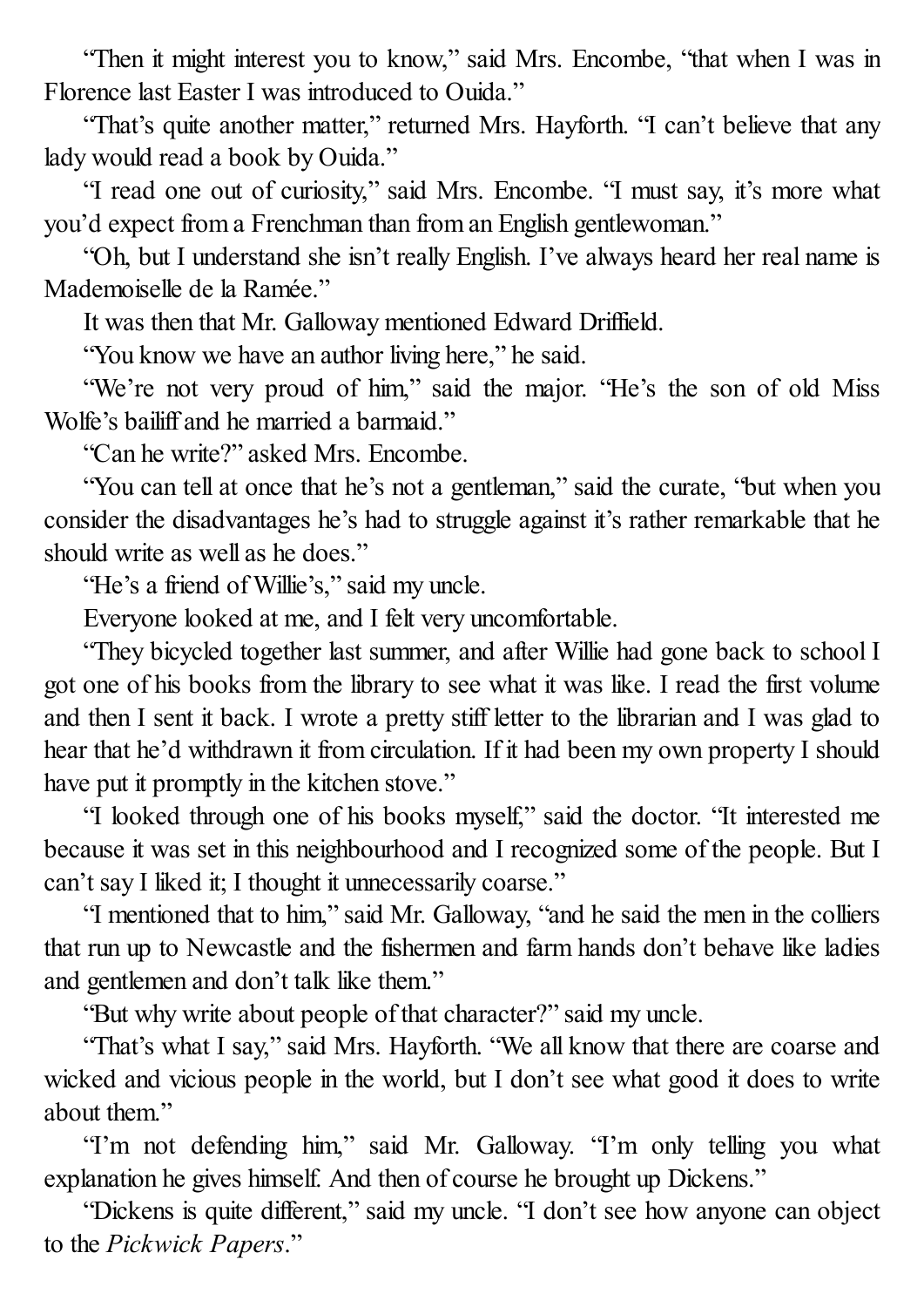"I suppose it's a matter of taste," said my aunt. "I always found Dickens very coarse. I don't want to read about people who drop their aitches. I must say I'm very glad the weather's so bad now and Willie can't take any more rides with Mr. Driffield. I don't think he's quite the sort of person he ought to associate with."

Both Mr. Galloway and I looked down our noses.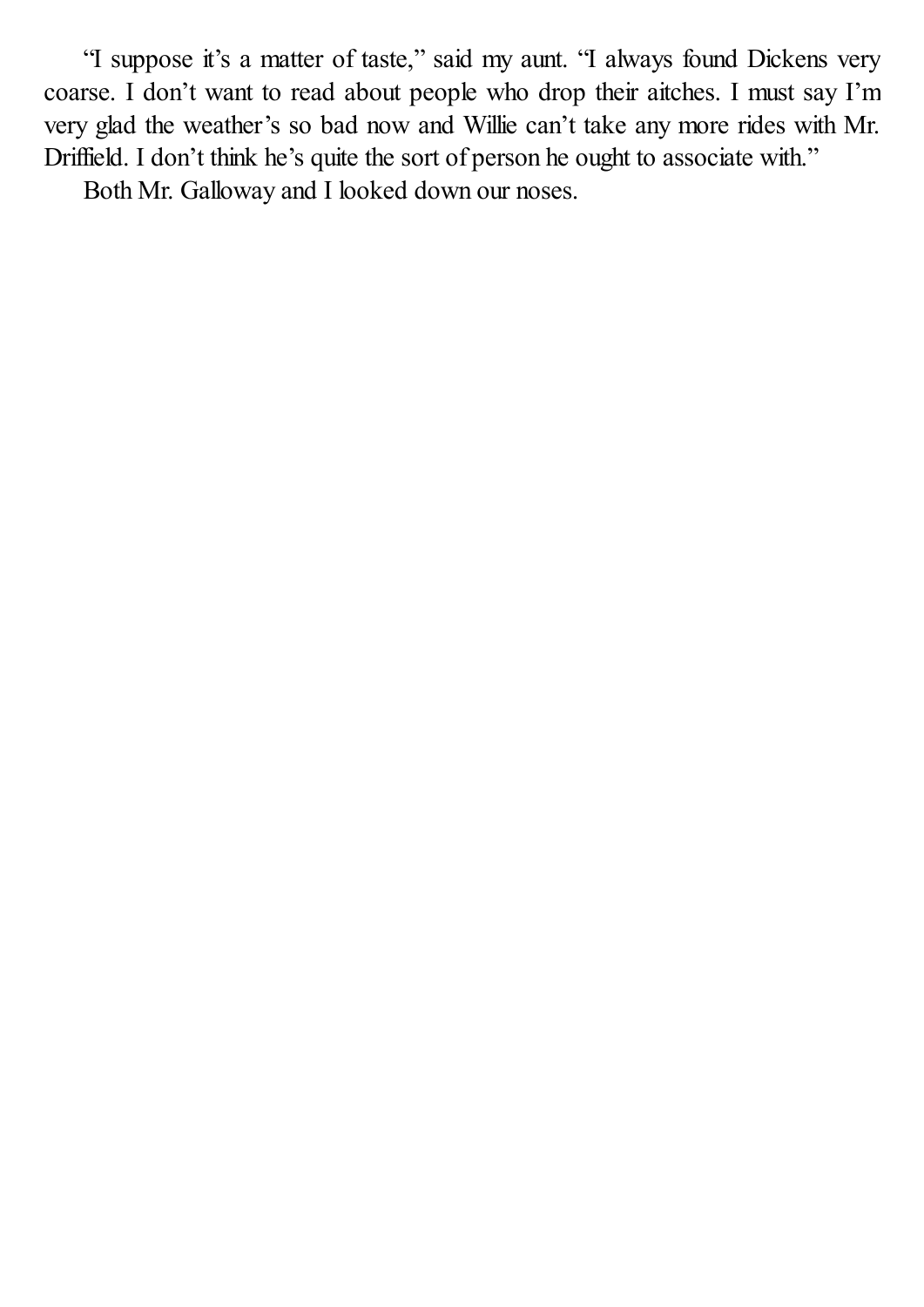IX

A<sup>S</sup> OFTEN as the mild Christmas gaieties of Blackstable allowed me I went to the Driffields' little house next door to the Congregational chapel. I always found Lord George and often Mr. Galloway. Our conspiracy of silence had made us friends and when we met at the vicarage or in the vestry after church we looked at one another archly. We did not talk about our secret, but we enjoyed it; I think it gave us both a good deal of satisfaction to know that we were making a fool of my uncle. But once it occurred to me that George Kemp, meeting my uncle in the street, might remark casually that he had been seeing a lot of me at the Driffields'.

"What about Lord George?" I said to Mr. Galloway.

"Oh, I made that all right."

We chuckled. I began to like Lord George. At first I was very cold with him and scrupulously polite, but he seemed so unconscious of the social difference between us that I was forced to conclude that my haughty courtesy failed to put him in his place. He was always cordial, breezy, even boisterous; he chaffed me in his common way and I answered him back with schoolboy wit; we made the others laugh and this disposed me kindly toward him. He was for ever bragging about the great schemes he had in mind, but he took in good part my jokes at the expense of his grandiose imaginations. It amused me to hear him tell stories about the swells of Blackstable that made them look foolish and when he mimicked their oddities I roared with laughter. He was blatant and vulgar and the way he dressed was always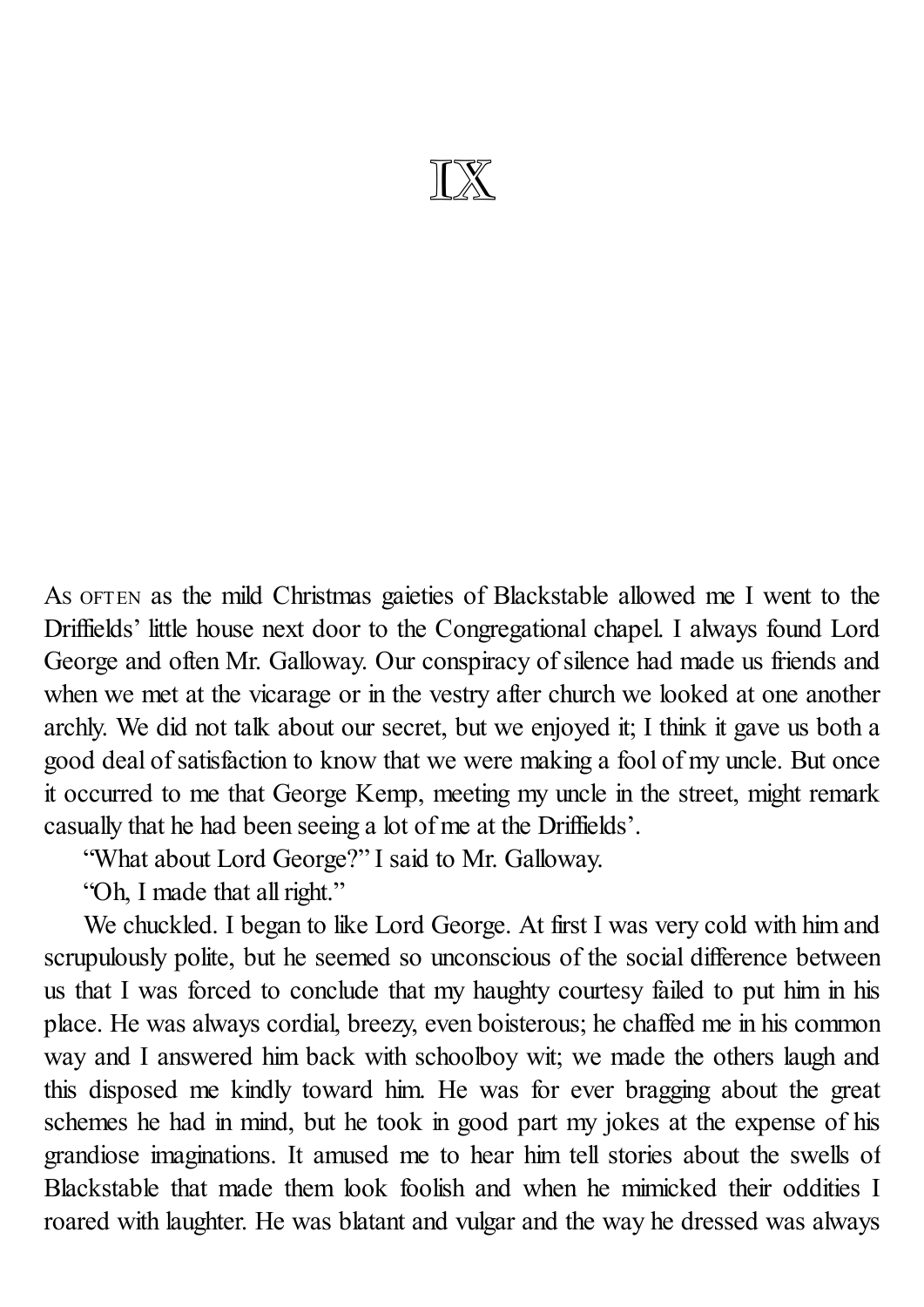a shock to me (I had never been to Newmarket nor seen a trainer, but that was my idea of how a Newmarket trainer dressed) and his table manners were offensive, but I found myself less and less affronted by him. He gave me the *Pink 'Un* every week and I took it home, carefully tucked away in my great-coat pocket, and read it in my bedroom.

I never went to the Driffields' till after tea at the vicarage, but I always managed to make a second tea when I got there. Afterward Ted Driffield sang comic songs, accompanying himself sometimes on the banjo and sometimes on the piano. He would sing, peering at the music with his rather short-sighted eyes, for an hour at a time; there was a smile on his lips and he liked us all to join in the chorus. We played whist. I had learned the game when I was a child and my uncle and aunt and I used to play at the vicarage during the long winter evenings. My uncle always took dummy, and though of course we played for love, when my aunt and I lost I used to retire under the dining room table and cry. Ted Driffield did not play cards, he said he had no head for them, and when we started a game he would sit down by the fire and, pencil in hand, read one of the books that had been sent down to him from London to review. I had never played with three people before and of course I did not play well, but Mrs. Driffield had a natural card sense. Her movements as a rule were rather deliberate, but when it came to playing cards she was quick and alert. She played the rest of us right off our heads. Ordinarily she did not speak very much and then slowly, but when, after a hand was played, she took the trouble goodhumouredly to point out to me my mistakes, she was not only lucid but voluble. Lord George chaffed her as he chaffed everybody; she would smile at his banter, for she very seldom laughed, and sometimes make a neat retort. They did not behave like lovers, but like familiar friends, and I should have quite forgotten what I had heard about them and what I had seen but that now and then she gave him a look that embarrassed me. Her eyes rested on him quietly, as though he were not a man but a chair or a table, and in them was a mischievous, childlike smile. Then I would notice that his face seemed suddenly to swell and he moved uneasily in his chair. I looked quickly at the curate, afraid that he would notice something, but he was intent on the cards or else was lighting his pipe.

The hour or two I spent nearly every day in that hot, poky, smoke-laden room passed like lightning, and as the holidays drew nearer to their end I was seized with dismay at the thought that I must spend the next three months dully at school.

"I don't know what we shall do without you," said Mrs. Driffield. "We shall have to play dummy."

I was glad that my going would break up the game. While I was doing prep I did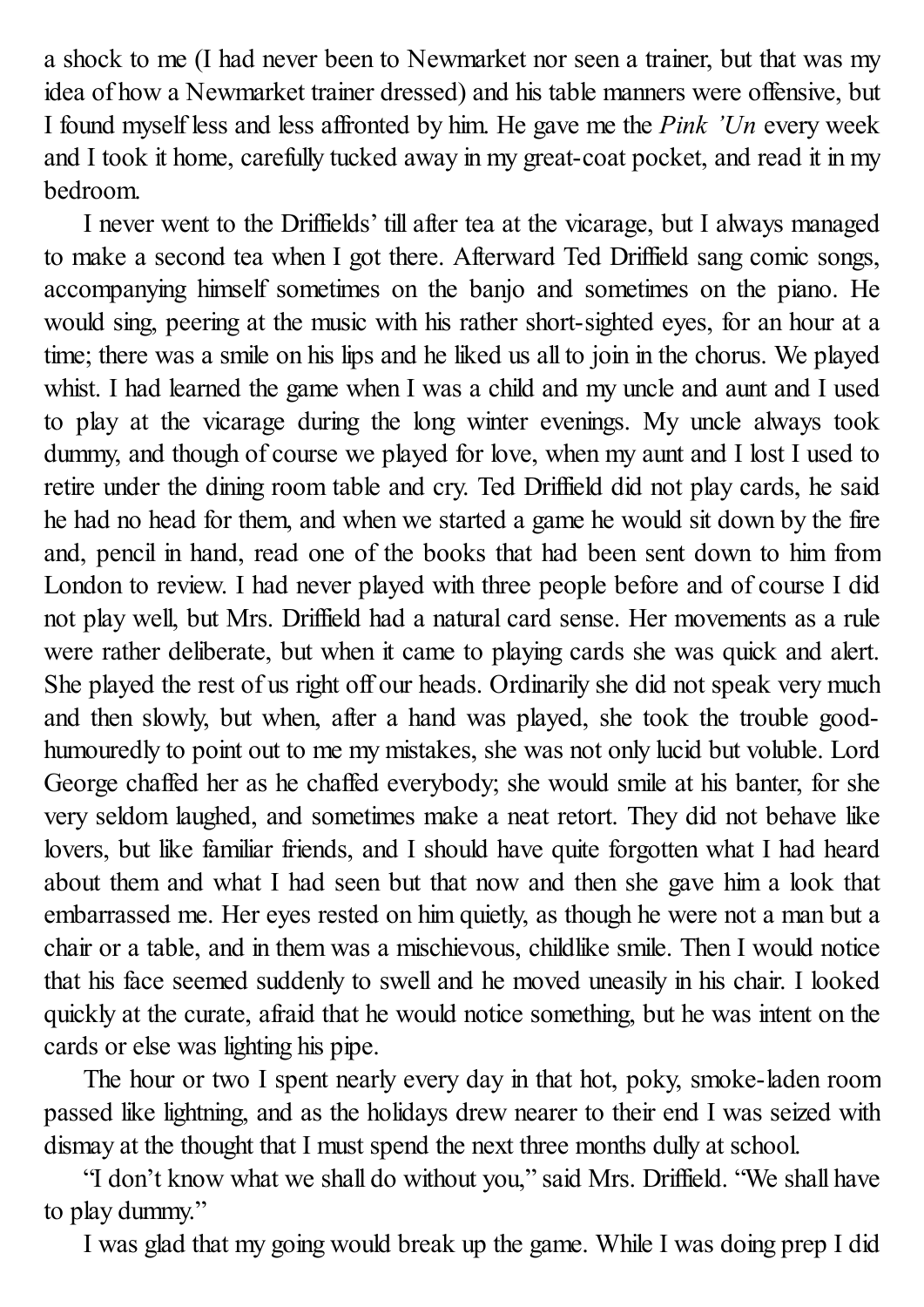not want to think that they were sitting in that little room and enjoying themselves just as if I did not exist.

"How long do you get at Easter?" asked Mr. Galloway.

"About three weeks."

"We'll have a lovely time then," said Mrs. Driffield. "The weather ought to be all right. We can ride in the mornings and then after tea we'll play whist. You've improved a lot. If we play three or four times a week during your Easter holidays you won't need to be afraid to play with anybody."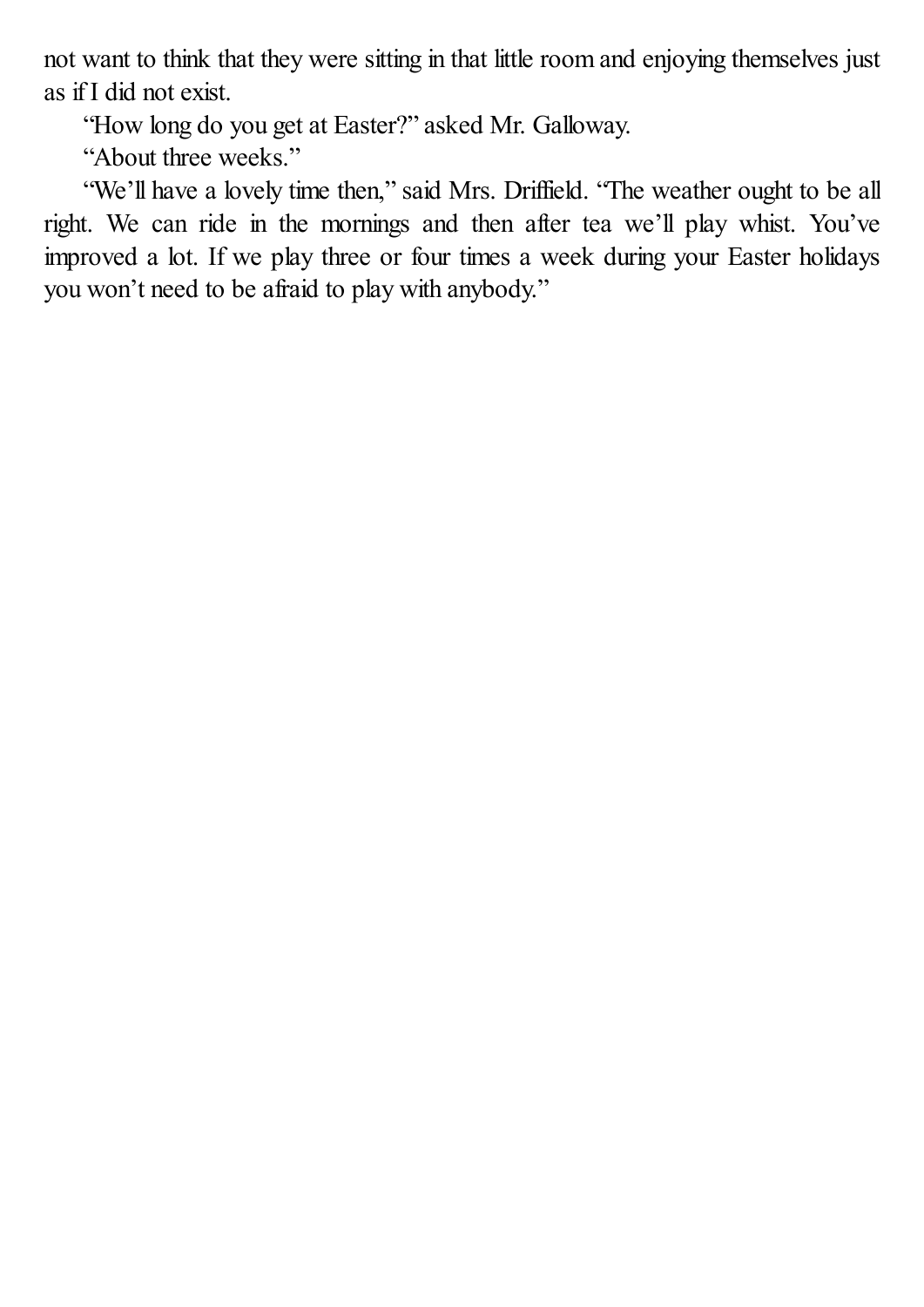

BUT THE term came to an end at last. I was in high spirits when once more I got out of the train at Blackstable. I had grown a little and I had had a new suit made at Tercanbury, blue serge and very smart, and I had bought a new tie. I meant to go and see the Driffields immediately I had swallowed my tea and I was full of hope that the carrier would have brought my box in time for me to put the new suit on. It made me look quite grown up. I had already begun putting vaseline on my upper lip every night to make my moustache grow. On my way through the town I looked down the street in which the Driffields lived in the hope of seeing them. I should have liked to go in and say how-do-you-do, but I knew that Driffield wrote in the morning and Mrs. Driffield was not "presentable." I had all sorts of exciting things to tell them. I had won the hundred-yard race in the sports and I had been second in the hurdles. I meant to have a shot for the history prize in the summer and I was going to swot up my English history during the holidays. Though there was an east wind blowing, the sky was blue and there was a feeling of spring in the air. The High Street, with its colours washed clean by the wind and its lines sharp as though drawn with a new pen, looked like a picture by Samuel Scott, quiet and naïve and cosy: now, looking back; then it looked like nothing but High Street, Blackstable. When I came to the railway bridge I noticed that two or three houses were being built.

"By Jove," I said, "Lord George *is* going it."

In the fields beyond little white lambs were gambolling. The elm trees were just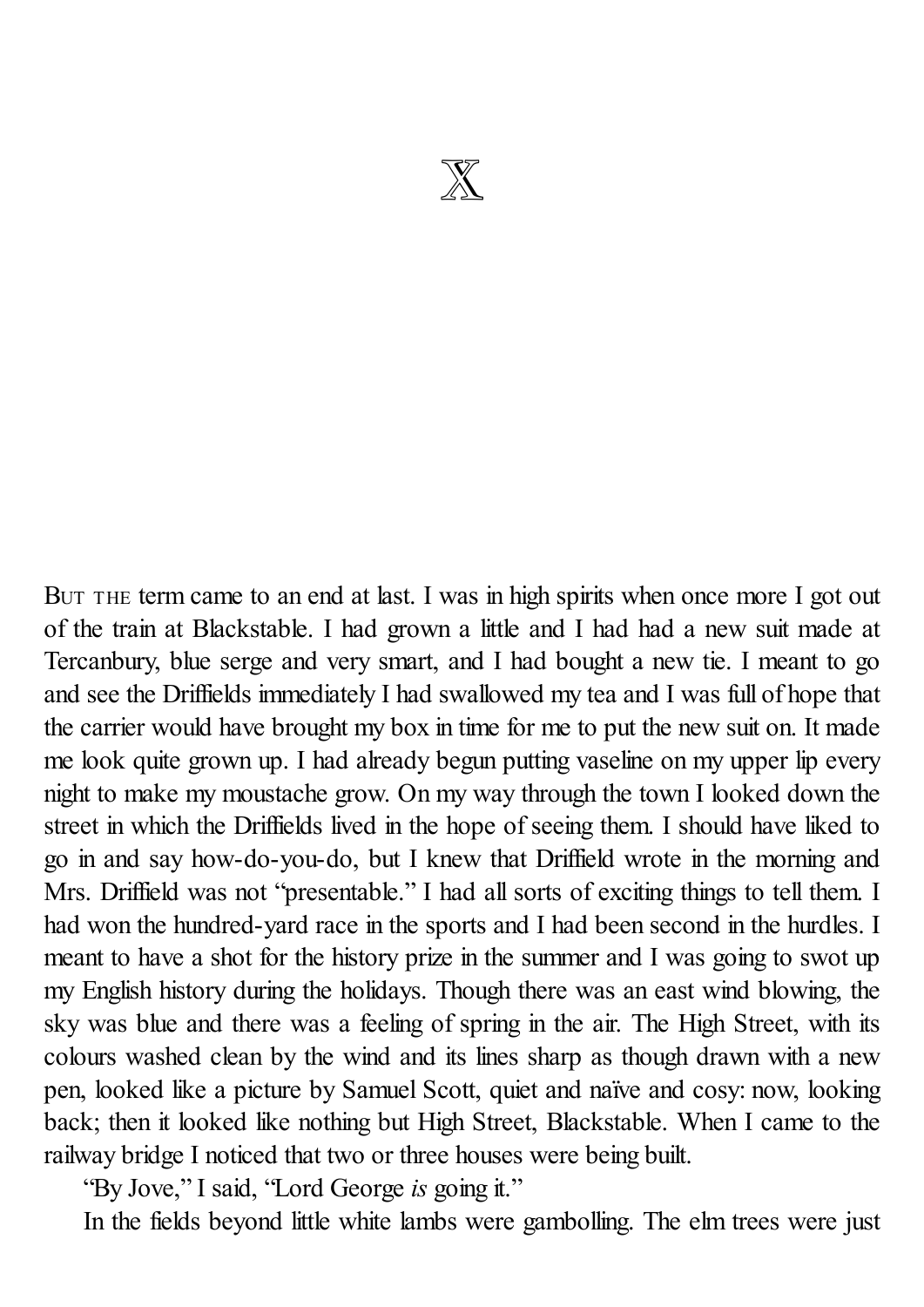beginning to turn green. I let myself in by the side door. My uncle was sitting in his armchair by the fire reading the *Times*. I shouted to my aunt and she came downstairs, a pink spot from the excitement of seeing me on each of her withered cheeks, and threw her thin old arms round my neck. She said all the right things.

"How you've grown!" and "Good gracious me, you'll be getting a moustache soon!"

I kissed my uncle on his bald forehead and I stood in front of the fire, with my legs well apart and my back to it, and was extremely grown up and rather condescending. Then I went upstairs to say how-do-you-do to Emily, and into the kitchen to shake hands with Mary-Ann, and out into the garden to see the gardener.

When I sat down hungrily to dinner and my uncle carved the leg of mutton I asked my aunt:

"Well, what's happened at Blackstable since I was here?"

"Nothing very much. Mrs. Greencourt went down to Mentone for six weeks, but she came back a few days ago. The major had an attack of gout."

"And your friends the Driffields have bolted," added my uncle.

"They've done what?" I cried.

"Bolted. They took their luggage away one night and just went up to London. They've left bills all over the place. They hadn't paid their rent and they hadn't paid for their furniture. They owed Harris the butcher the best part of thirty pounds."

"How awful," I said.

"That's bad enough," said my aunt, "but it appears they hadn't even paid the wages of the maid they had for three months."

I was flabbergasted. I thought I felt a little sick.

"I think in future," said my uncle, "you would be wiser not to consort with people whom your aunt and I don't think proper associates for you."

"One can't help feeling sorry for all those tradesmen they cheated," said my aunt.

"It serves them right," said my uncle. "Fancy giving credit to people like that! I should have thought anyone could see they were nothing but adventurers."

"I always wonder why they came down here at all."

"They just wanted to show off, and I suppose they thought as people knew who they were here it would be easier to get things on credit."

I did not think this quite reasonable, but was too much crushed to argue.

As soon as I had the chance I asked Mary-Ann what she knew of the incident. To my surprise she did not take it at all in the same way as my uncle and aunt. She giggled.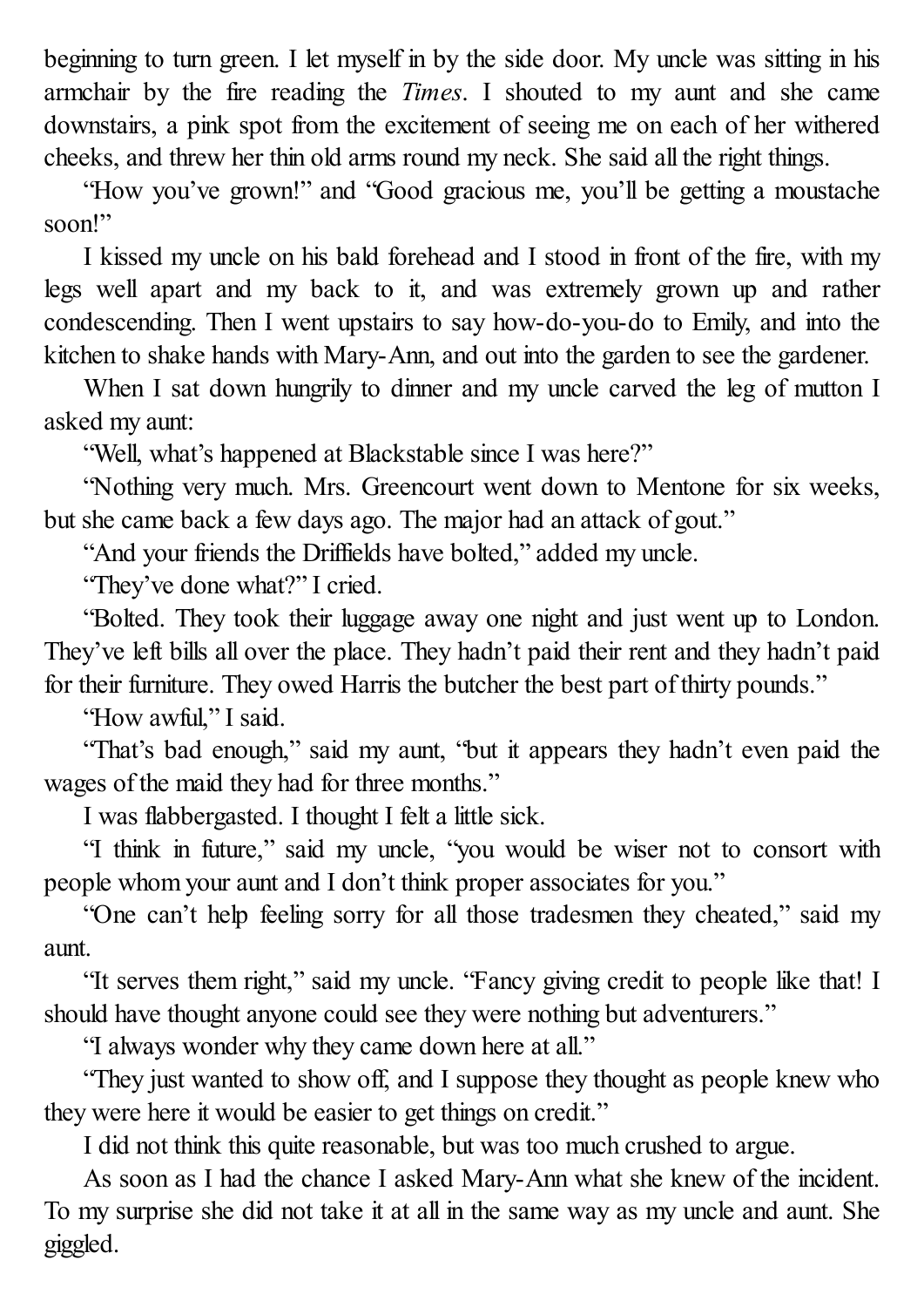"They let everyone in proper," she said. "They was as free as you like with their money and everyone though they 'ad plenty. It was always the best end of the neck for them at the butcher's and when they wanted a steak nothing would do but the undercut. Asparagus and grapes and I don't know what all. They ran up bills in every shop in the town. I don't know 'ow people can be such fools."

But it was evidently of the tradesmen she was speaking and not of the Driffields.

"But how did they manage to bunk without anyone knowing?" I asked.

"Well, that's what everybody's askin'. They do say it was Lord George 'elped them. How did they get their boxes to the station, I ask you, if 'e didn't take them in that there trap of 'is?"

"What does he say about it?"

"He says 'e knows no more about it than the man in the moon. There was a rare to-do all over the town when they found out the Driffields had shot the moon. It made me laugh. Lord George says 'e never knew they was broke, and 'e makes out 'e was as surprised as anybody. But I for one don't believe a word of it. We all knew about 'im and Rosie before she was married, and between you and me and the gatepost I don't know that it ended there. They do say they was seen walkin' about the fields together last summer and 'e was in and out of the 'ouse pretty near every day."

"How did people find out?"

"Well, it's like this. They 'ad a girl there and they told 'er she could go 'ome and spend the night with her mother, but she wasn't to be back later than eight o'clock in the morning. Well, when she come back she couldn't get in. She knocked and she rung but nobody answered, and so she went in next door and asked the lady there what she'd better do, and the lady said she'd better go to the police station. The sergeant come back with 'er and 'e knocked and 'e rung, but '*e* couldn't get no answer. Then he asked the girl 'ad they paid 'er 'er wages, and she said no, not for three months, and then 'e said, you take my word for it, they've shot the moon, that's what they've done. An' when they come to get inside they found they'd took all their clothes, an' their books—they say as Ted Driffield 'ad a rare lot of books an' every blessed thing that belonged to them."

"And has nothing been heard of them since?"

"Well, not exactly, but when they'd been gone about a week the girl got a letter from London, and when she opened it there was no letter or anything, but just a postal order for 'er wages. An' if you ask me, I call that very 'andsome not to do a poor girl out of her wages."

I was much more shocked than Mary-Ann. I was a very respectable youth. The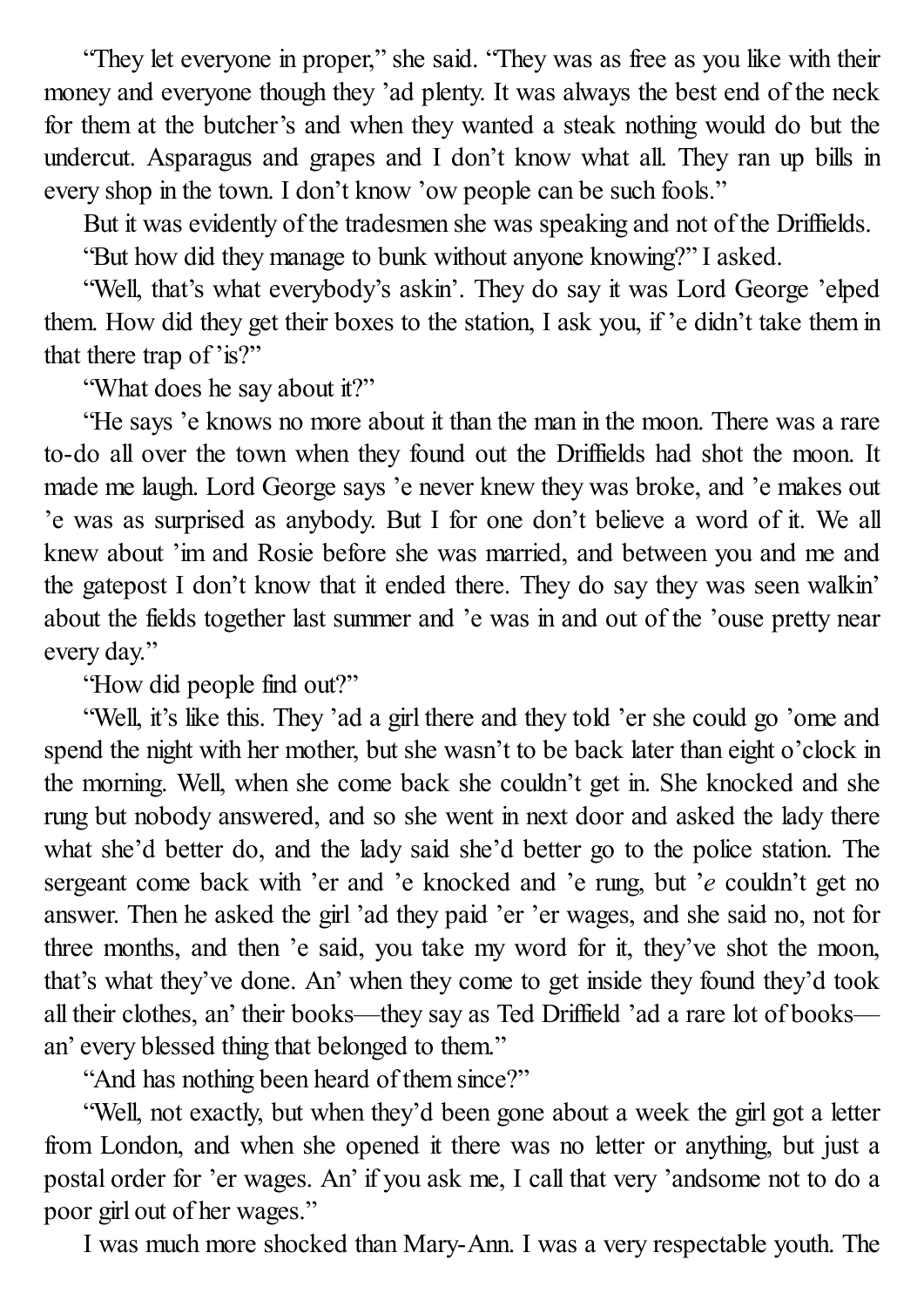reader cannot have failed to observe that I accepted the conventions of my class as if they were the laws of Nature, and though debts on the grand scale in books had seemed to me romantic, and duns and money lenders were familiar figures to my fancy, I could not but think it mean and paltry not to pay the tradesmen's books. I listened with confusion when people talked in my presence of the Driffields, and when they spoke of them as my friends I said: "Hang it all, I just knew them"; and when they asked: "Weren't they fearfully common?" I said: "Well, after all they didn't exactly suggest the Vere de Veres, you know." Poor Mr. Galloway was dreadfully upset.

"Of course I didn't think they were wealthy," he told me, "but I thought they had enough to get along. The house was very nicely furnished and the piano was new. It never struck me that they hadn't paid for a single thing. They never stinted themselves. What hurts me is the deceit. I used to see quite a lot of them and I thought they liked me. They always made one welcome. You'd hardly believe it, but the last time I saw them when they shook hands with me Mrs. Driffield asked me to come next day and Driffield said: 'Muffins for tea to-morrow.' And all the time they had everything packed upstairs and that very night they took the last train to London."

"What does Lord George say about it?"

"To tell you the truth I haven't gone out of my way to see him lately. It's been a lesson to me. There's a little proverb about evil communications which I've thought well to bear in mind."

I felt very much the same about Lord George, and I was a little nervous, too. If he took it into his head to tell people that at Christmas I had been going to see the Driffields almost every day, and it came to my uncle's ears, I foresaw an unpleasant fuss. My uncle would accuse me of deceit and prevarication and disobedience and of not behaving like a gentleman, and I did not at the moment see what answer I could make. I knew him well enough to be aware that he would not let the matter drop, and that I should be reminded of my transgression for years. I was just as glad not to see Lord George. But one day I ran into him face to face in the High Street.

"Hulloa, youngster," he cried, addressing me in a way I particularly resented. "Back for the holidays, I suppose."

"You suppose quite correctly," I answered with what I thought withering sarcasm.

Unfortunately he only bellowed with laughter.

"You're so sharp you'll cut yourself if you don't look out," he answered heartily. "Well, it looks as if there was no more whist for you and me just yet. Now you see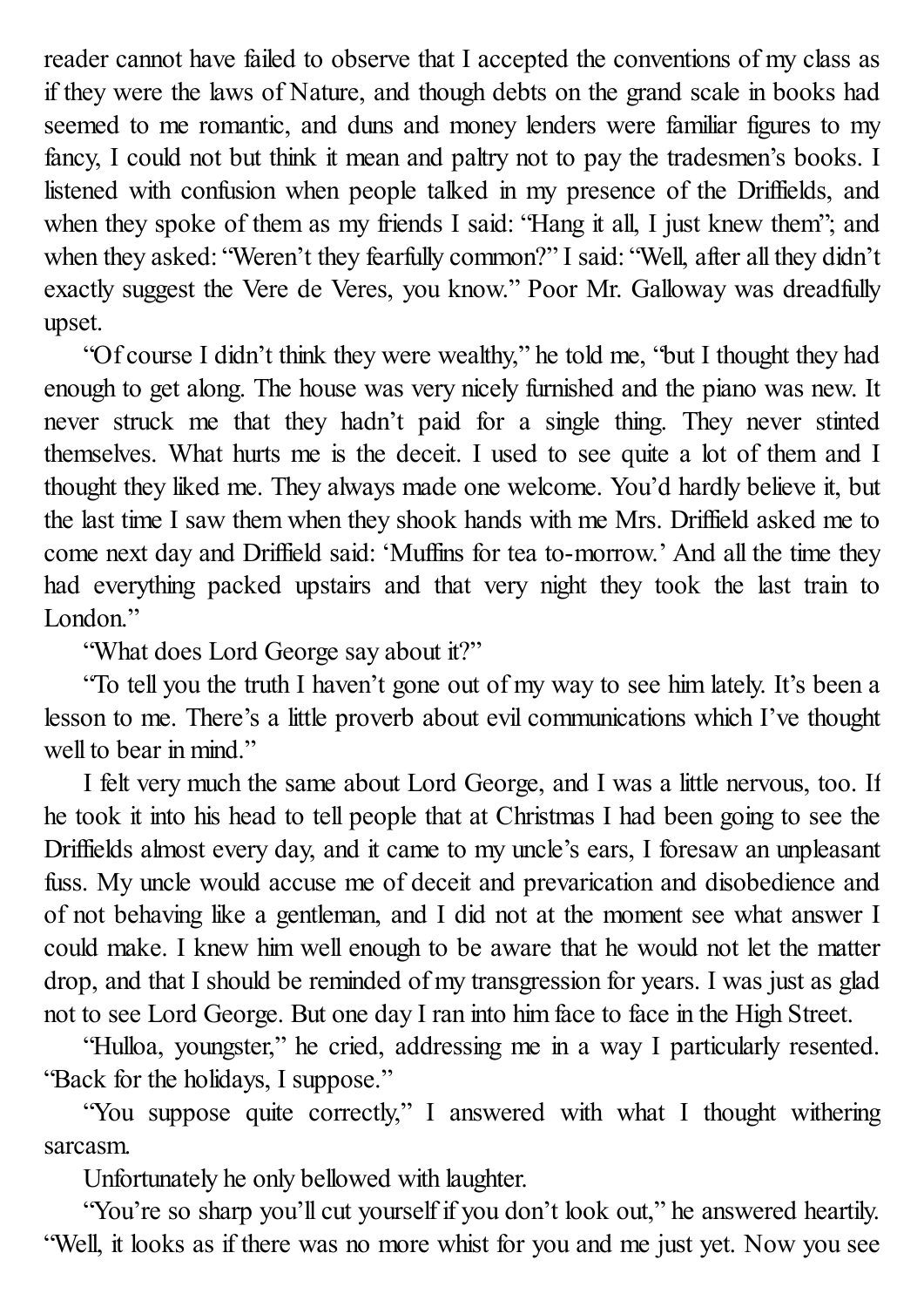what comes of living beyond your means. What I always say to my boys is, if you've got a pound and you spend nineteen and six you're a rich man, but if you spend twenty shillings and sixpence you're a pauper. Look after the pence, young fellow, and the pounds'll look after themselves."

But though he spoke after this fashion there was in his voice no note of disapproval, but a bubble of laughter as though in his heart he were tittering at these admirable maxims.

"They say you helped them to bunk," I remarked.

"Me?" His face assumed a look of extreme surprise, but his eyes glittered with sly mirth. "Why, when they came and told me the Driffields had shot the moon you could have knocked me down with a feather. They owed me four pounds seventeen and six for coal. We've all been let in, even poor old Galloway who never got his muffins for tea."

I had never thought Lord George more blatant. I should have liked to say something final and crushing, but as I could not think of anything I just said that I must be getting along and with a curt nod left him.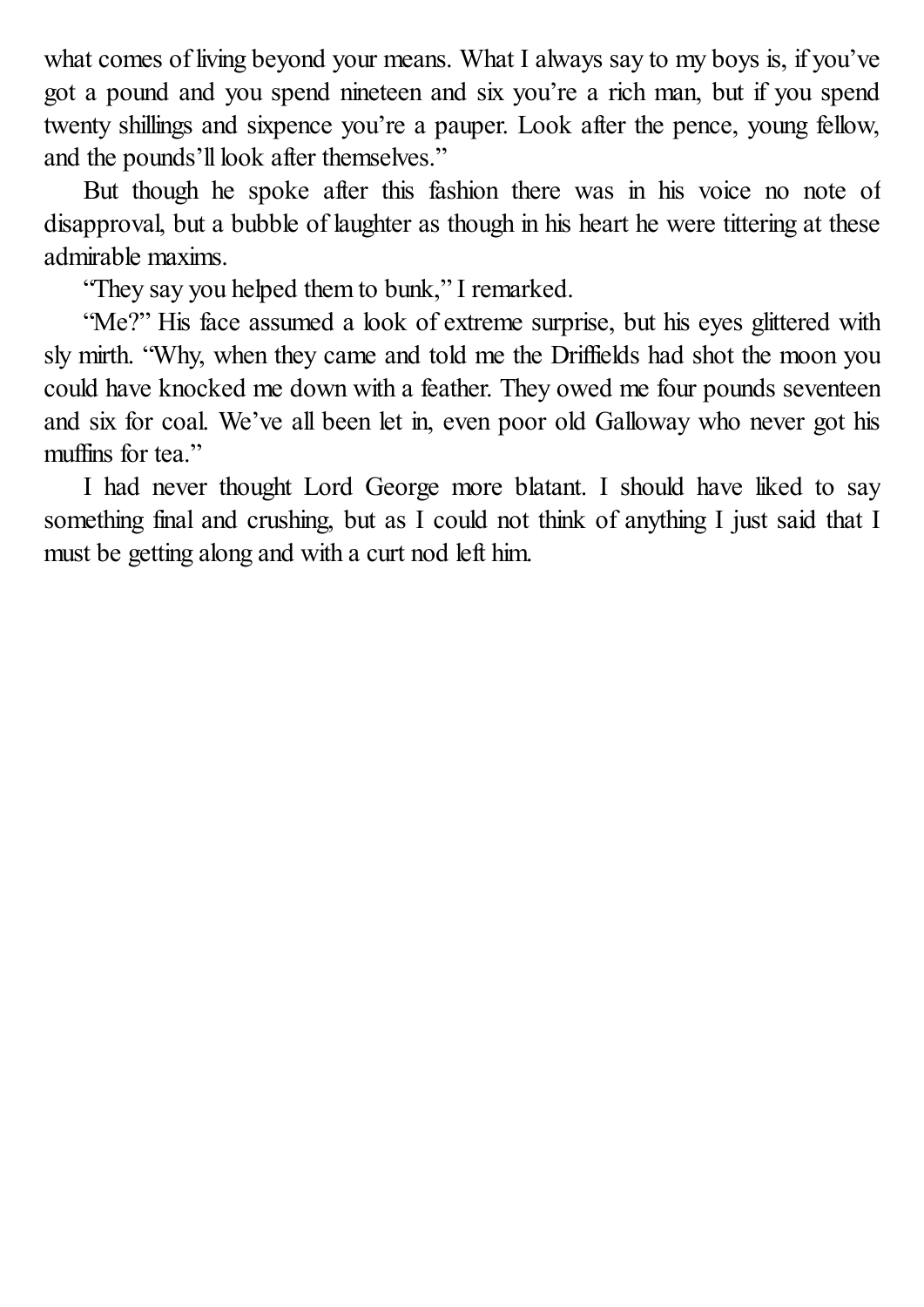## $\mathbb{X}\mathbb{T}$

MUSING thus over the past, while I waited for Alroy Kear, I chuckled when I considered this shabby incident of Edward Driffield's obscurity in the light of the immense respectability of his later years. I wondered whether it was because, in my boyhood, he was as a writer held in such small esteem by the people about me that I had never been able to see in him the astonishing merit that the best critical opinion eventually ascribed to him. He was for long thought to write very bad English, and indeed he gave you the impression of writing with the stub of a blunt pencil; his style was laboured, an uneasy mixture of the classical and the slangy, and his dialogue was such as could never have issued from the mouth of a human being. Toward the end of his career, when he dictated his books, his style, acquiring a conversational ease, became flowing and limpid; and then the critics, going back to the novels of his maturity, found that their English had a nervous, racy vigour that eminently suited the matter. His prime belonged to a period when the purple patch was in vogue and there are descriptive passages in his works that have found their way into all the anthologies of English prose. His pieces on the sea, and spring in the Kentish woods, and sunset on the lower reaches of the Thames are famous. It should be a mortification to me that I cannot read them without discomfort.

When I was a young man, though his books sold but little and one or two were banned by the libraries, it was very much a mark of culture to admire them. He was thought boldly realistic. He was a very good stick to beat the Philistines with.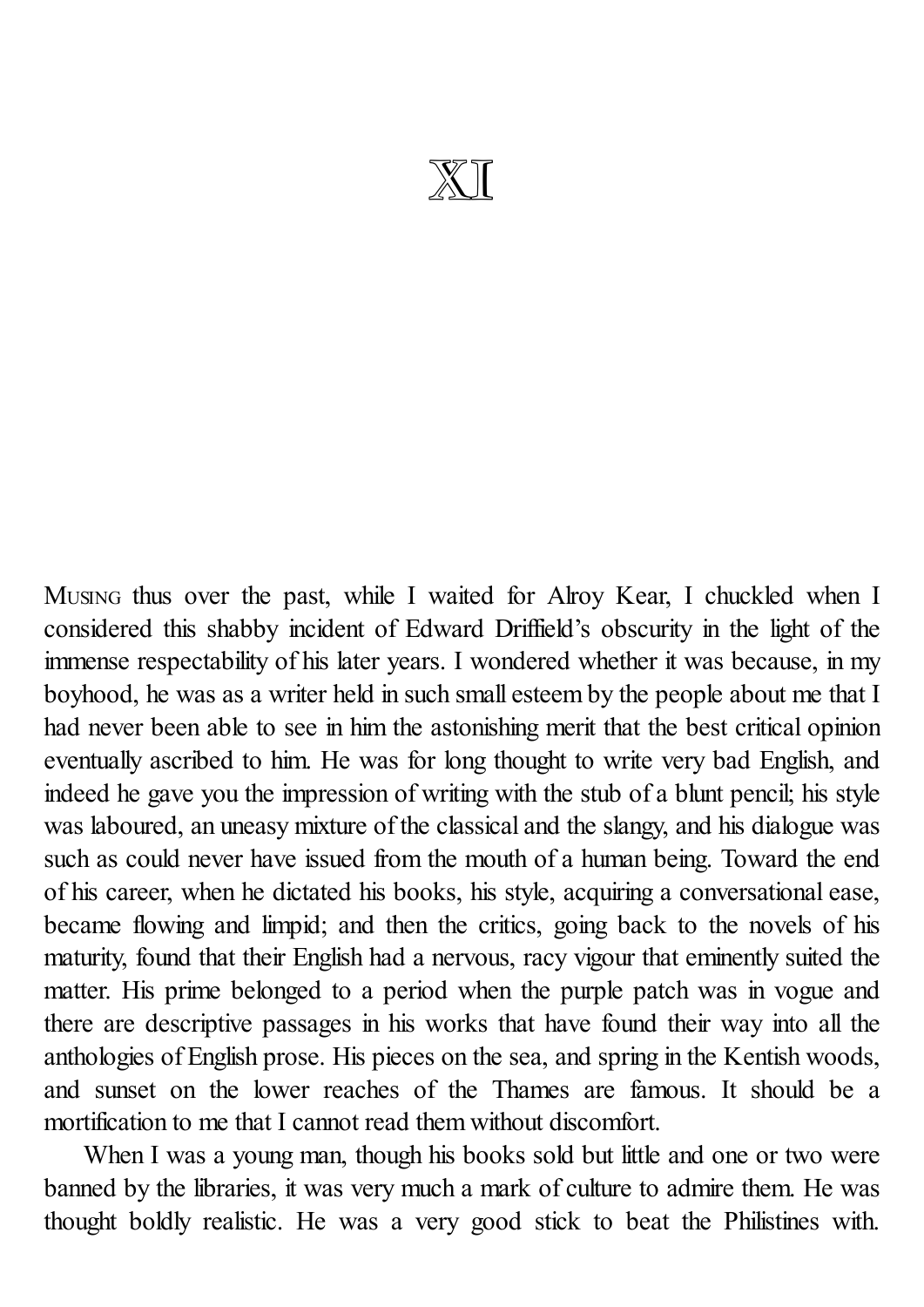Somebody's lucky inspiration discovered that his sailors and peasants were Shakespearean, and when the advanced got together they uttered shrill cries of ecstasy over the dry and spicy humour of his yokels. This was a commodity that Edward Driffield had no difficulty in supplying. My own heart sank when he led me into the forecastle of a sailing ship or the taproom of a public house and I knew I was in for half a dozen pages in dialect of facetious comment on life, ethics, and immortality. But, I admit, I have always thought the Shakespearean clowns tedious and their innumerable progeny insupportable.

Driffield's strength lay evidently in his depiction of the class he knew best, farmers and farm labourers, shopkeepers and bartenders, skippers of sailing ships, mates, cooks, and able seamen. When he introduces characters belonging to a higher station in life even his warmest admirers, one would have thought, must experience a certain malaise; his fine gentlemen are so incredibly fine, his high-born ladies are so good, so pure, so noble that you are not surprised that they can only express themselves with polysyllabic dignity. His women difficultly come to life. But here again I must add that this is only my own opinion; the world at large and the most eminent critics have agreed that they are very winsome types of English womanhood, spirited, gallant, high-souled, and they have been often compared with the heroines of Shakespeare. We know of course that women are habitually constipated, but to represent them in fiction as being altogether devoid of a back passage seems to me really an excess of chivalry. I am surprised that they care to see themselves thus limned.

The critics can force the world to pay attention to a very indifferent writer, and the world may lose its head over one who has no merit at all, but the result in neither case is lasting; and I cannot help thinking that no writer can hold the public for as long as Edward Driffield without considerable gifts. The elect sneer at popularity; they are inclined even to assert that it is a proof of mediocrity; but they forget that posterity makes its choice not from among the unknown writers of a period, but from among the known. It may be that some great masterpiece which deserves immortality has fallen still-born from the press, but posterity will never hear of it; it may be that posterity will scrap all the best sellers of our day, but it is among them that it must choose. At all events Edward Driffield is in the running. His novels happen to bore me; I find them long; the melodramatic incidents with which he sought to stir the sluggish reader's interest leave me cold; but he certainly had sincerity. There is in his best books the stir of life, and in none of them can you fail to be aware of the author's enigmatic personality. In his earlier days he was praised or blamed for his realism; according to the idiosyncrasy of his critics he was extolled for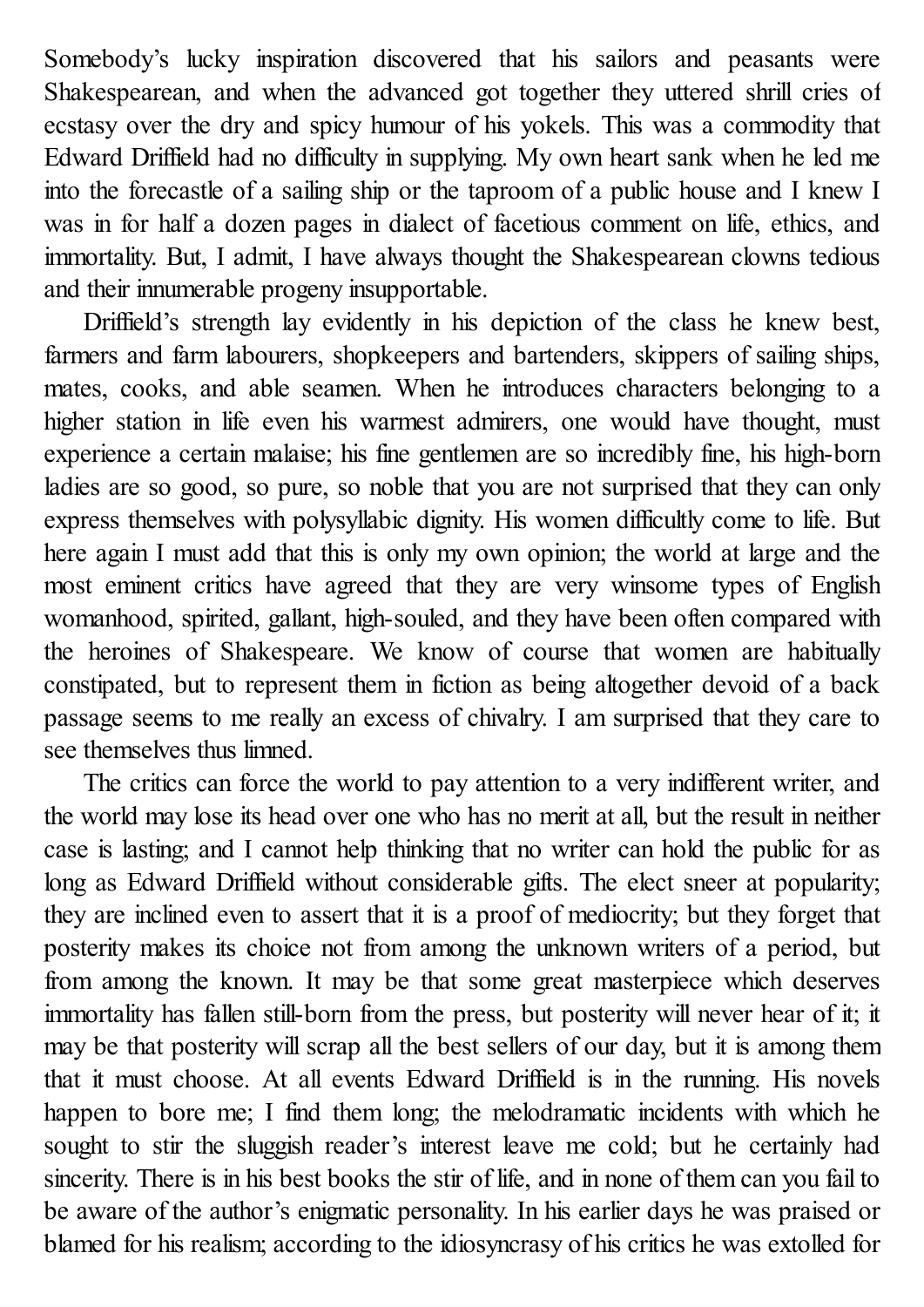his truth or censured for his coarseness. But realism has ceased to excite remark, and the library reader will take in his stride obstacles at which a generation back he would have violently shied. The cultured reader of these pages will remember the leading article in the Literary Supplement of the *Times* which appeared at the moment of Driffield's death. Taking the novels of Edward Driffield as his text, the author wrote what was very well described as a hymn to beauty. No one who read it could fail to be impressed by those swelling periods, which reminded one of the noble prose of Jeremy Taylor, by that reverence and piety, by all those high sentiments, in short, expressed in a style that was ornate without excess and dulcet without effeminacy. It was itself a thing of beauty. If some suggested that Edward Driffield was by way of being a humourist and that a jest would here and there have lightened this eulogious article it must be replied that after all it was a funeral oration. And it is well known that Beauty does not look with a good grace on the timid advances of Humour. Roy Kear, when he was talking to me of Driffield, claimed that, whatever his faults, they were redeemed by the beauty that suffused his pages. Now I come to look back on our conversation, I think it was this remark that had most exasperated me.

Thirty years ago in literary circles God was all the fashion. It was good form to believe and journalists used him to adorn a phrase or balance a sentence; then God went out (oddly enough with cricket and beer) and Pan came in. In a hundred novels his cloven hoof left its imprint on the sward; poets saw him lurking in the twilight on London commons, and literary ladies in Surrey and New England, nymphs of an industrial age, mysteriously surrendered their virginity to his rough embrace. Spiritually they were never the same again. But Pan went out and now beauty has taken his place. People find it in a phrase, or a turbot, a dog, a day, a picture, an action, a dress. Young women in cohorts, each of whom has written so promising and competent a novel, prattle of it in every manner from allusive to arch, from intense to charming; and the young men, more or less recently down from Oxford, but still trailing its clouds of glory, who tell us in the weekly papers what we should think of art, life, and the universe, fling the word with a pretty negligence about their close-packed pages. It is sadly frayed. Gosh, they have worked it hard! The ideal has many names and beauty is but one of them. I wonder if this clamour is anything more than the cry of distress of those who cannot make themselves at home in our heroic world of machines, and I wonder if their passion for beauty, the Little Nell of this shamefaced day, is anything more than sentimentality. It may be that another generation, accommodating itself more adequately to the stress of life, will look for inspiration not in a flight from reality, but in an eager acceptance of it.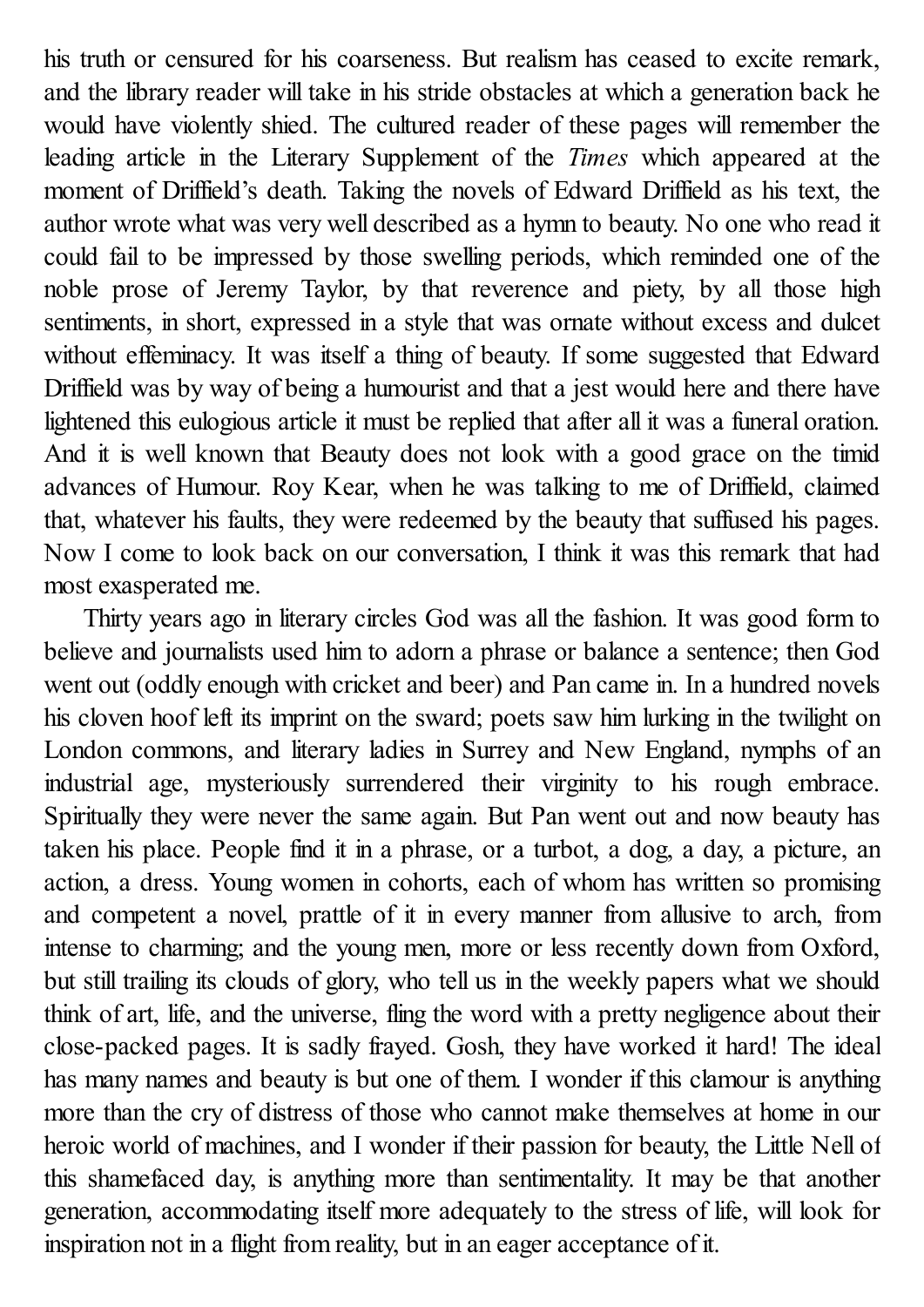I do not know if others are like myself, but I am conscious that I cannot contemplate beauty long. For me no poet made a falser statement than Keats when he wrote the first line of *Endymion*. When the thing of beauty has given me the magic of its sensation my mind quickly wanders; I listen with incredulity to the persons who tell me that they can look with rapture for hours at a view or a picture. Beauty is an ecstasy; it is as simple as hunger. There is really nothing to be said about it. It is like the perfume of a rose: you can smell it and that is all: that is why the criticism of art, except in so far as it is unconcerned with beauty and therefore with art, is tiresome. All the critic can tell you with regard to Titian's Entombment of Christ, perhaps of all the pictures in the world that which has most pure beauty, is to go and look at it. What else he has to say is history, or biography, or what not. But people add other qualities to beauty—sublimity, human interest, tenderness, love because beauty does not long content them. Beauty is perfect, and perfection (such is human nature) holds our attention but for a little while. The mathematician who after seeing Phèdre asked: "*Qu'est-ce que ça prouve?*" was not such a fool as he has been generally made out. No one has ever been able to explain why the Doric temple of Pæstum is more beautiful than a glass of cold beer except by bringing in considerations that have nothing to do with beauty. Beauty is a blind alley. It is a mountain peak which once reached leads nowhere. That is why in the end we find more to entrance us in El Greco than in Titian, in the incomplete achievement of Shakespeare than in the consummate success of Racine. Too much has been written about beauty. That is why I have written a little more. Beauty is that which satisfies the æsthetic instinct. But who wants to be satisfied? It is only to the dullard that enough is as good as a feast. Let us face it: beauty is a bit of a bore.

But of course what the critics wrote about Edward Driffield was eye-wash. His outstanding merit was not the realism that gave vigour to his work, nor the beauty that informed it, nor his graphic portraits of seafaring men, nor his poetic descriptions of salty marshes, of storm and calm and of nestling hamlets; it was his longevity. Reverence for old age is one of the most admirable traits of the human race and I think it may safely be stated that in no other country than ours is this trait more marked. The awe and love with which other nations regard old age is often platonic; but ours is practical. Who but the English would fill Covent Garden to listen to an aged prima donna without a voice? Who but the English would pay to see a dancer so decrepit that he can hardly put one foot before the other and say to one another admiringly in the intervals: "By George, sir, d'you know he's a long way past sixty?" But compared with politicians and writers these are but striplings, and I often think that a *jeune premier* must be of a singularly amiable disposition if it does not make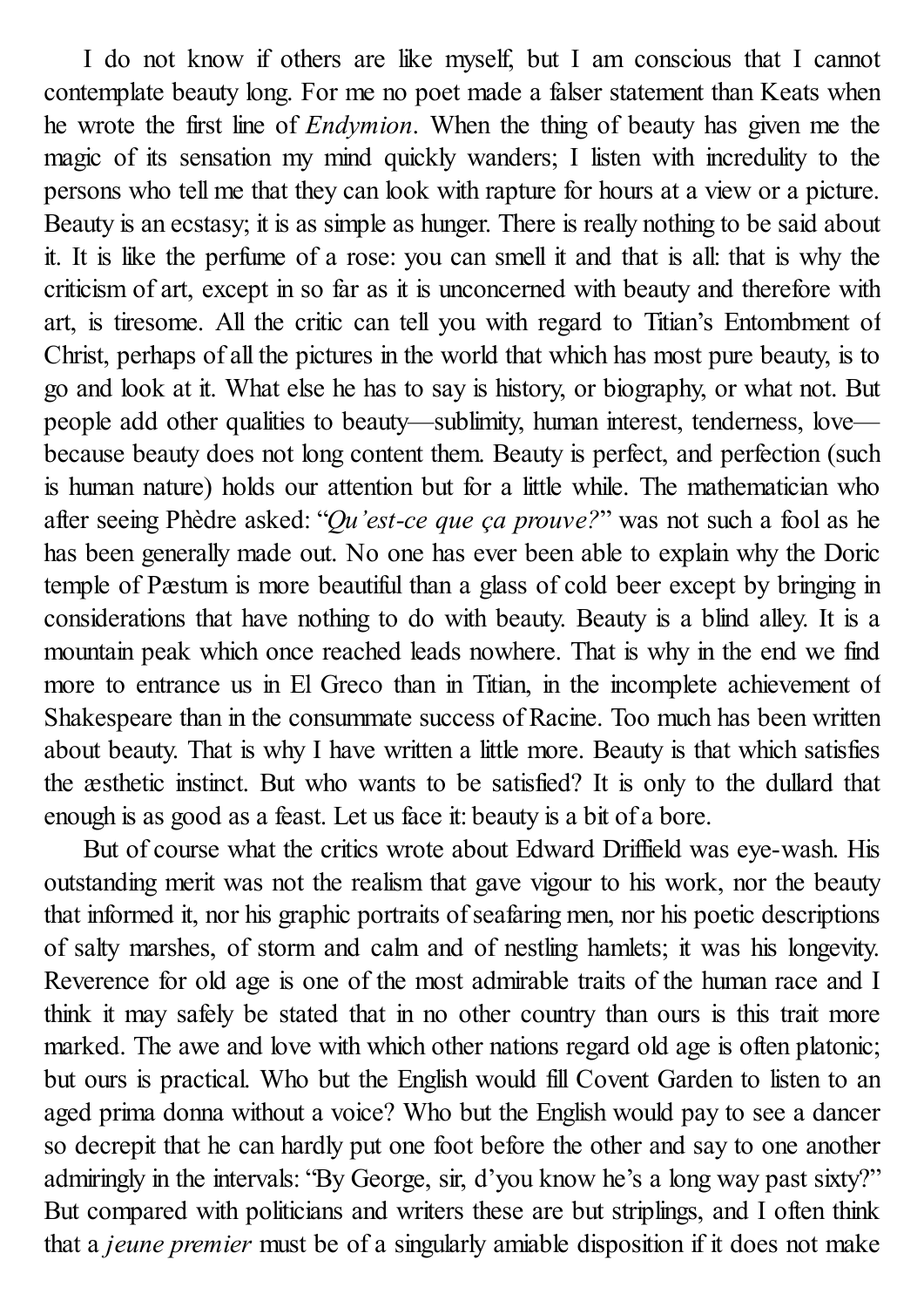him bitter to consider that when at the age of seventy he must end his career the public man and the author are only at their prime. Aman who is a politician at forty is a statesman at three score and ten. It is at this age, when he would be too old to be a clerk or a gardener or a police-court magistrate, that he is ripe to govern a country. This is not so strange when you reflect that from the earliest times the old have rubbed it into the young that they are wiser than they, and before the young had discovered what nonsense this was they were old too, and it profited them to carry on the imposture; and besides, no one can have moved in the society of politicians without discovering that (if one may judge by results) it requires little mental ability to rule a nation. But why writers should be more esteemed the older they grow, has long perplexed me. At one time I thought that the praise accorded to authors when they had ceased for twenty years to write anything of interest was largely due to the fact that the younger men, having no longer to fear their competition, felt it safe to extol their merit; and it is well known that to praise someone whose rivalry you do not dread is often a very good way of putting a spoke in the wheel of someone whose rivalry you do. But this is to take a low view of human nature and I would not for the world lay myself open to a charge of cheap cynicism. After mature consideration I have come to the conclusion that the real reason for the universal applause that comforts the declining years of the author who exceeds the common span of man is that intelligent people after the age of thirty read nothing at all. As they grow older the books they read in their youth are lit with its glamour and with every year that passes they ascribe greater merit to the author that wrote them. Of course he must go on; he must keep in the public eye. It is no good his thinking that it is enough to write one or two masterpieces; he must provide a pedestal for them of forty or fifty works of no particular consequence. This needs time. His production must be such that if he cannot captivate a reader by his charm he can stun him by his weight.

If, as I think, longevity is genius, few in our time have enjoyed it in a more conspicuous degree than Edward Driffield. When he was a young fellow in the sixties (the cultured having had their way with him and passed him by) his position in the world of letters was only respectable; the best judges praised him, but with moderation; the younger men were inclined to be frivolous at his expense. It was agreed that he had talent, but it never occurred to anyone that he was one of the glories of English literature. He celebrated his seventieth birthday; an uneasiness passed over the world of letters, like a ruffling of the waters when on an Eastern sea a typhoon lurks in the distance, and it grew evident that there had lived among us all these years a great novelist and none of us had suspected it. There was a rush for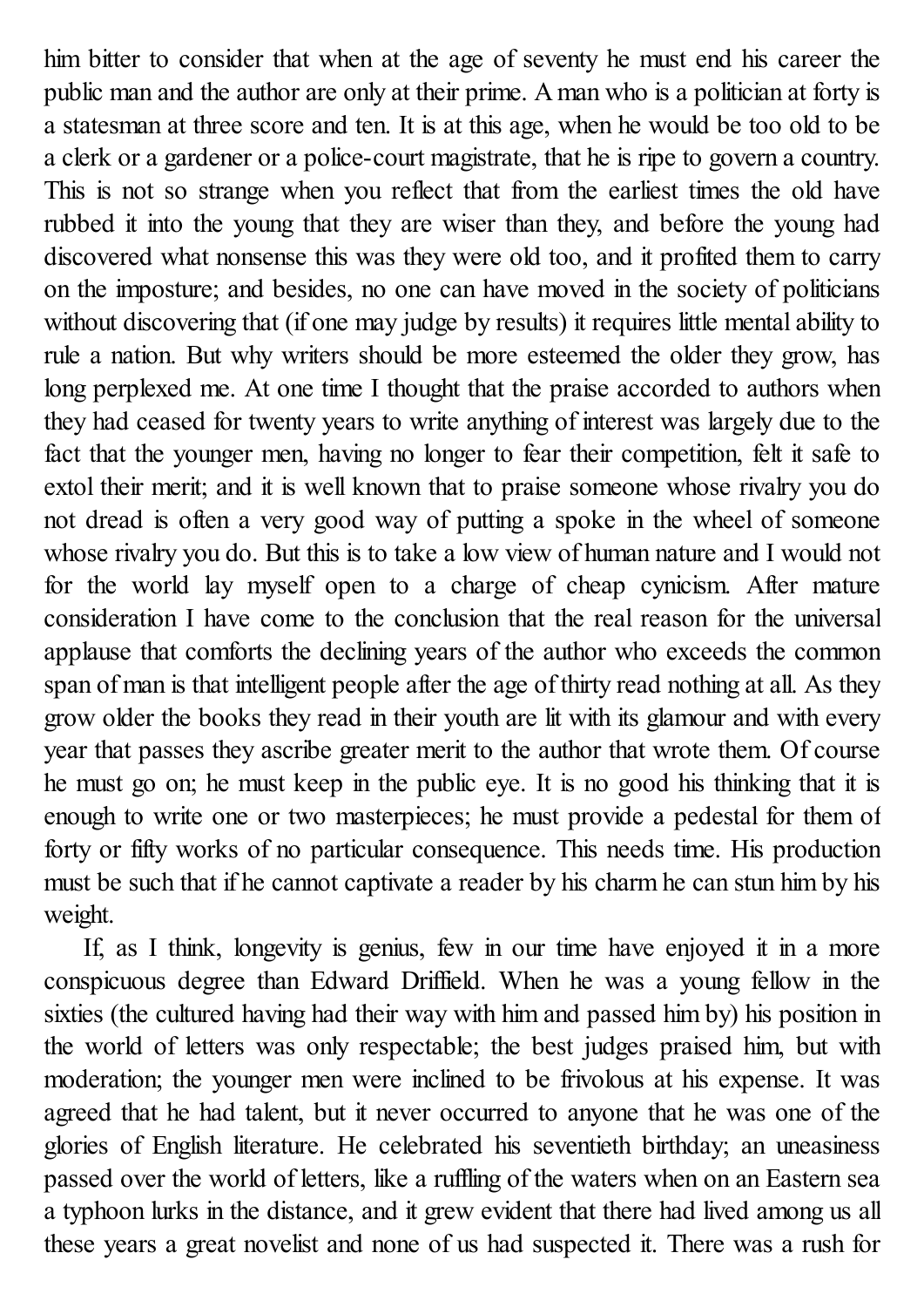Driffield's book in the various libraries and a hundred busy pens, in Bloomsbury, in Chelsea, and in other places where men of letters congregate, wrote appreciations, studies, essays, and works, short and chatty or long and intense, on his novels. These were reprinted, in complete editions, in select editions, at a shilling and three and six and five shillings and a guinea. His style was analyzed, his philosophy was examined, his technique was dissected. At seventy-five everyone agreed that Edward Driffield had genius. At eighty he was the Grand Old Man of English Letters. This position he held till his death.

Now we look about and think sadly that there is no one to take his place. A few septuagenarians are sitting up and taking notice, and they evidently feel that they could comfortably fill the vacant niche. But it is obvious that they lack something.

Though these recollections have taken so long to narrate they took but a little while to pass through my head. They came to me higgledy-piggledy, an incident and then a scrap of conversation that belonged to a previous time, and I have set them down in order for the convenience of the reader and because I have a neat mind. One thing that surprised me was that even at that far distance I could remember distinctly what people looked like and even the gist of what they said, but only with vagueness what they wore. I knew of course that the dress, especially of women, was quite different forty years ago from what it was now, but if I recalled it at all it was not from life but from pictures and photographs that I had seen much later.

I was still occupied with my idle fancies when I heard a taxistop at the door, the bell ring, and in a moment Alroy Kear's booming voice telling the butler that he had an appointment with me. He came in, big, bluff, and hearty; his vitality shattered with a single gesture the frail construction I had been building out of the vanished past. He brought in with him, like a blustering wind in March, the aggressive and inescapable present.

"I was just asking myself," I said, "who could possibly succeed Edward Driffield as the Grand Old Man of English Letters and you arrive to answer my question."

He broke into a jovial laugh, but into his eyes came a quick look of suspicion.

"I don't think there's anybody," he said.

"How about yourself?"

"Oh, my dear boy, I'm not fifty yet. Give me another twenty-five years." He laughed, but his eyes held mine keenly. "I never know when you're pulling my leg." He looked down suddenly. "Of course one can't help thinking about the future sometimes. All the people who are at the top of the tree now are anything from fifteen to twenty years older than me. They can't last for ever, and when they're gone who is there? Of course there's Aldous; he's a good deal younger than me, but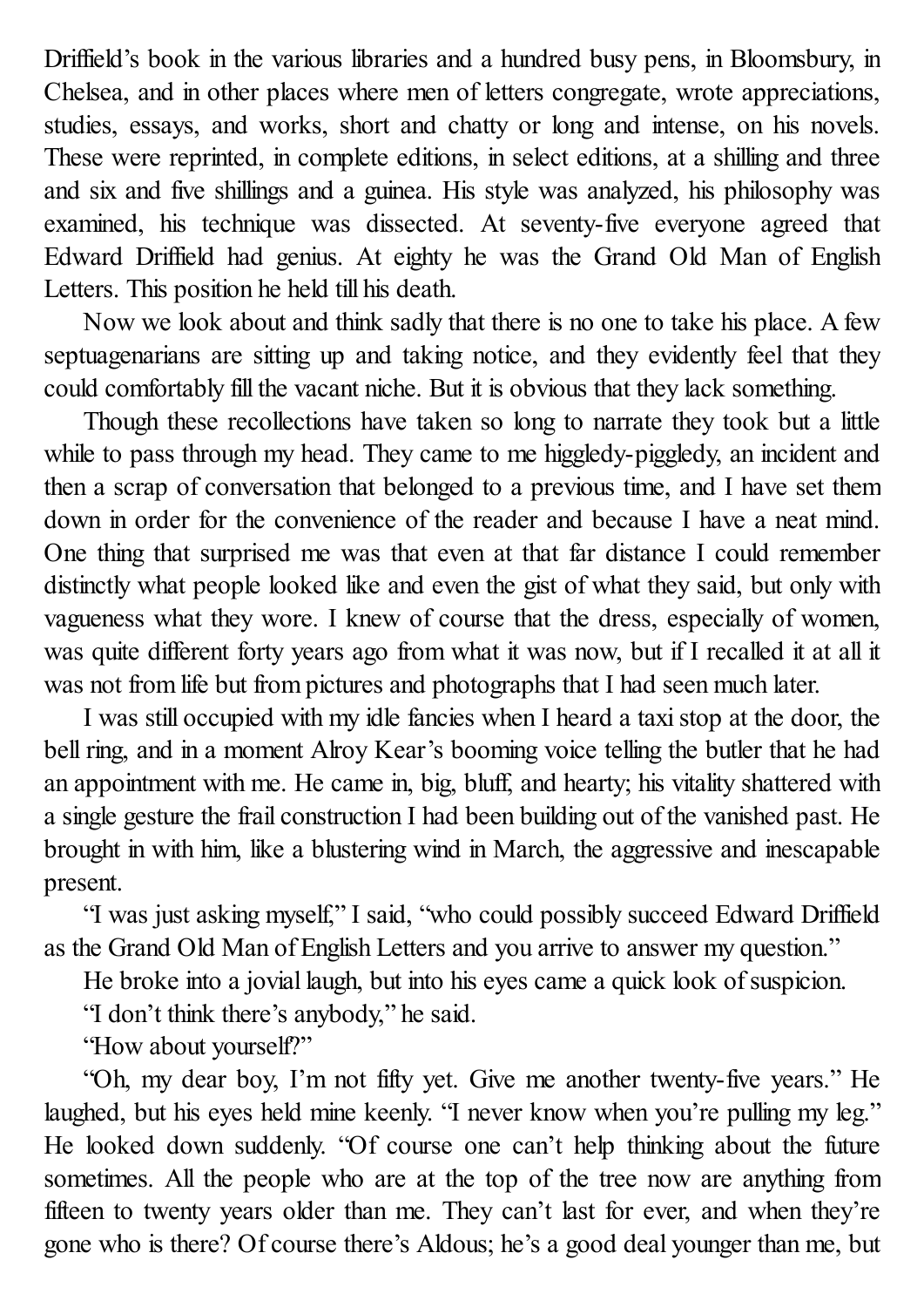he's not very strong and I don't believe he takes great care of himself. Barring accidents, by which I mean barring some genius who suddenly springs up and sweeps the board, I don't quite see how in another twenty or twenty-five years I can help having the field pretty well to myself. It's just a question of pegging away and living on longer than the others."

Roy sank his virile bulk into one of my landlady's armchairs and I offered him a whisky and soda.

"No, I never drink spirits before six o'clock," he said. He looked about him. "Jolly, these digs are."

"I know. What have you come to see me about?"

"I thought I'd better have a little chat with you about Mrs. Driffield's invitation. It was rather difficult to explain over the telephone. The truth of the matter is that I've arranged to write Driffield's life."

"Oh! Why didn't you tell me the other day?"

I felt friendly disposed toward Roy. I was happy to think that I had not misjudged him when I suspected that it was not merely for the pleasure of my company that he had asked me to luncheon.

"I hadn't entirely made up my mind. Mrs. Driffield is very keen on my doing it. She's going to help me in every way she can. She's giving me all the material she has. She's been collecting it for a good many years. It's not an easy thing to do and of course I can't afford not to do it well. But if I can make a pretty good job of it, it can't fail to do me a lot of good. People have so much more respect for a novelist if he writes something serious now and then. Those critical works of mine were an awful sweat, and they sold nothing, but I don't regret them for a moment. They've given me a position I could never have got without them."

"I think it's a very good plan. You've known Driffield more intimately than most people for the last twenty years."

"I think I have. But of course he was over sixty when I first made his acquaintance. I wrote and told him how much I admired his books and he asked me to go and see him. But I know nothing about the early part of his life. Mrs. Driffield used to try to get him to talk about those days and she made very copious notes of all he said, and then there are diaries that he kept now and then, and of course a lot of the stuff in the novels is obviously autobiographical. But there are immense lacunæ. I'll tell you the sort of book I want to write, a sort of intimate life, with a lot of those little details that make people feel warm inside, you know, and then woven in with this a really exhaustive criticism of his literary work, not ponderous, of course, but although sympathetic, searching and . . . subtle. Naturally it wants doing,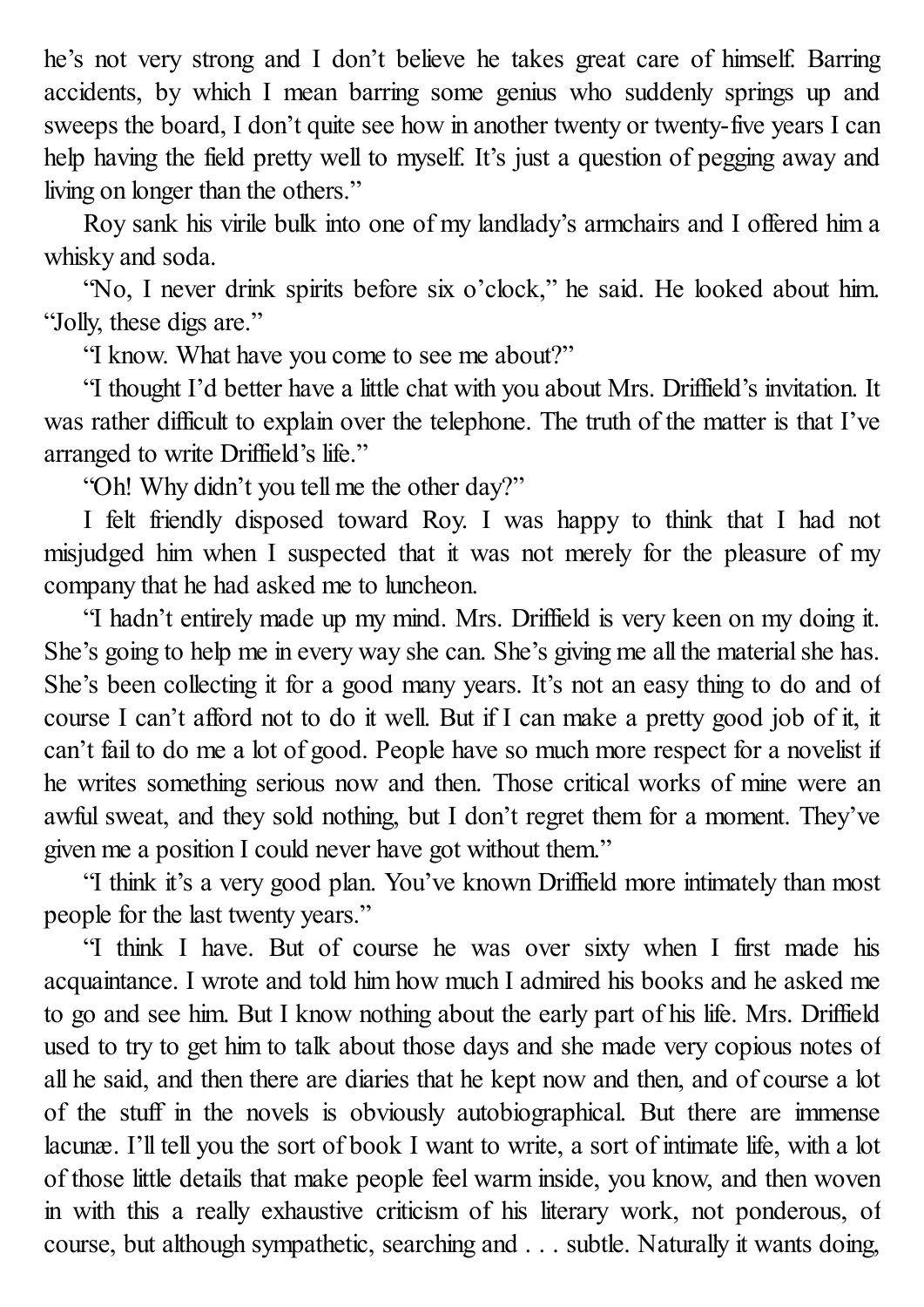but Mrs. Driffield seems to think I can do it."

"I'm sure you can," I put in.

"I don't see why not," said Roy. "I am a critic, and I'm a novelist. It's obvious that I have certain literary qualifications. But I can't do anything unless everyone who can is willing to help me."

I began to see where I came in. I tried to make my face look quite blank. Roy leaned forward.

"I asked you the other day if you were going to write anything about Driffield yourself and you said you weren't. Can I take that as definite?"

"Certainly."

"Then have you got any objection to giving me your material?"

"My dear boy, I haven't got any."

"Oh, that's nonsense," said Roy good-humouredly, with the tone of a doctor who is trying to persuade a child to have its throat examined. "When he was living at Blackstable you must have seen a lot of him."

"I was only a boy then."

"But you must have been conscious of the unusual experience. After all, no one could be for half an hour in Edward Driffield's society without being impressed by his extraordinary personality. It must have been obvious even to a boy of sixteen, and you were probably more observant and sensitive than the average boy of that age."

"I wonder if his personality would have seemed extraordinary without the reputation to back it up. Do you imagine that if you went down to a spa in the west of England as Mr. Atkins, a chartered accountant taking the waters for his liver, you would impress the people you met there as a man of immense character?"

"I imagine they'd soon realize that I was not quite the common or garden chartered accountant," said Roy, with a smile that took from his remark any appearance of self-esteem.

"Well, all I can tell you is that what chiefly bothered me about Driffield in those days was that the knickerbocker suit he wore was dreadfully loud. We used to bicycle a lot together and it always made me feel a trifle uncomfortable to be seen with him."

"It sounds comic now. What did he talk about?"

"I don't know; nothing very much. He was rather keen on architecture, and he talked about farming, and if a pub looked nice he generally suggested stopping for five minutes and having a glass of bitter, and then he would talk to the landlord about the crops and the price of coal and things like that."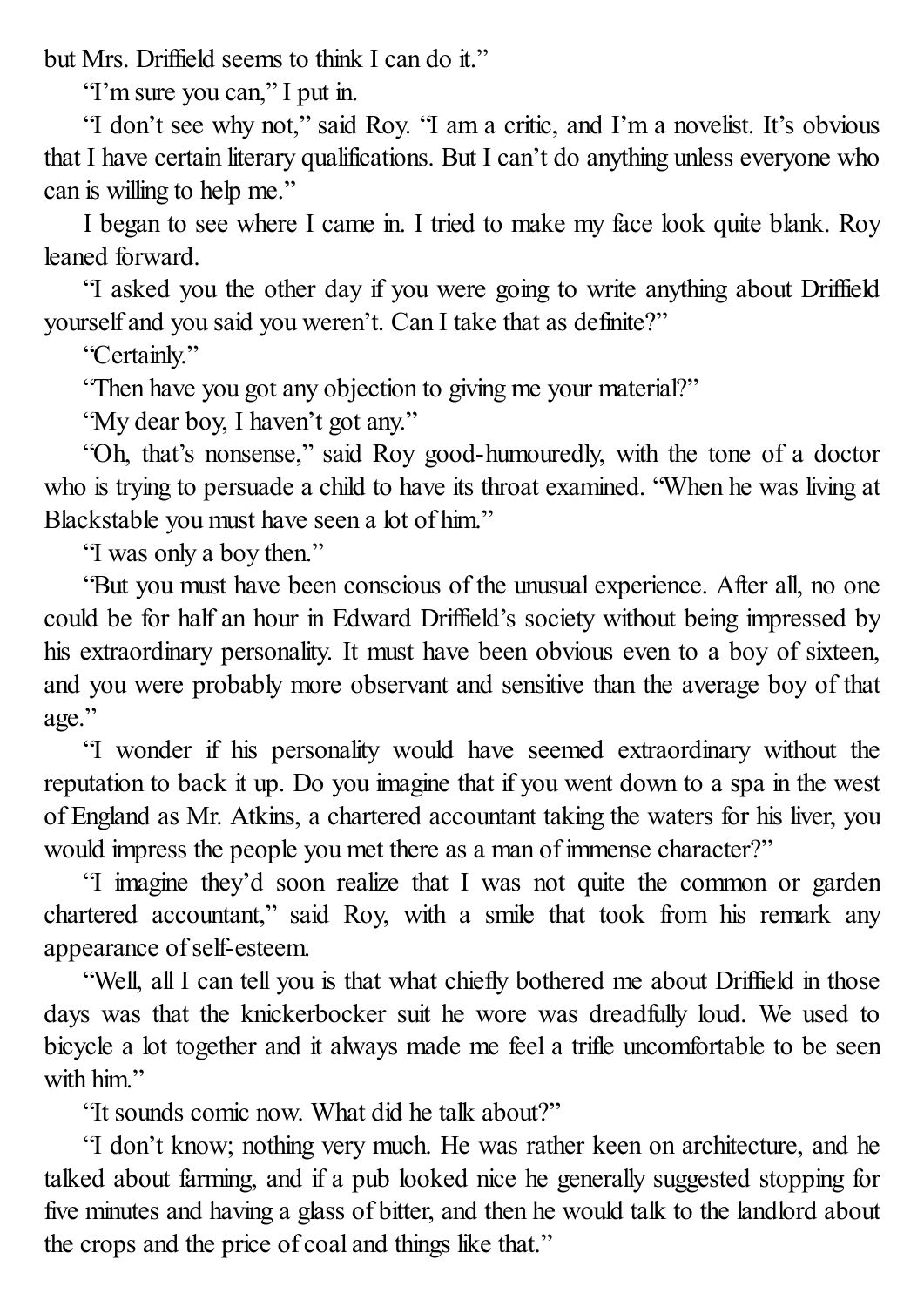I rambled on, though I could see by the look of Roy's face that he was disappointed with me; he listened, but he was a trifle bored, and it struck me that when he was bored he looked peevish. But though I couldn't remember that Driffield had ever said anything significant during those long rides of ours, I had a very acute recollection of the *feel* of them. Blackstable was peculiar in this, that though it was on the sea, with a long shingly beach and marshland at the back, you had only to go about half a mile inland to come into the most rural country in Kent. Winding roads that ran between the great fat green fields and clumps of huge elms, substantial and with a homely stateliness like good old Kentish farmers' wives, highcoloured and robust, who had grown portly on good butter and home-made bread and cream and fresh eggs. And sometimes the road was only a lane, with thick hawthorn hedges, and the green elms overhung it on either side so that when you looked up there was only a strip of blue sky between. And as you rode along in the warm, keen air you had a sensation that the world was standing still and life would last for ever. Although you were pedalling with such energy you had a delicious feeling of laziness. You were quite happy when no one spoke, and if one of the party from sheer high spirits suddenly put on speed and shot ahead it was a joke that everyone laughed at and for a few minutes you pedalled as hard as you could. And we chaffed one another innocently and giggled at our own humour. Now and then one would pass cottages with little gardens in front of them and in the gardens were hollyhocks and tiger lilies; and a little way from the road were farmhouses, with their spacious barns and oasthouses; and one would pass through hopfields with the ripening hops hanging in garlands. The public houses were friendly and informal, hardly more important than cottages, and on the porches often honeysuckle would be growing. The names they bore were usual and familiar: the Jolly Sailor, the Merry Ploughman, the Crown and Anchor, the Red Lion.

But of course all that could matter nothing to Roy, and he interrupted me.

"Did he never talk of literature?" he asked.

"I don't think so. He wasn't that sort of writer. I suppose he thought about his writing, but he never mentioned it. He used to lend the curate books. In the winter, one Christmas holidays, I used to have tea at his house nearly every day and sometimes the curate and he would talk about books, but we used to shut them up."

"Don't you remember anything he said?"

"Only one thing. I remember it because I hadn't ever read the things he was talking about and what he said made me do so. He said that when Shakespeare retired to Stratford-on-Avon and became respectable, if he ever thought of his plays at all, probably the two that he remembered with most interest were *Measure for*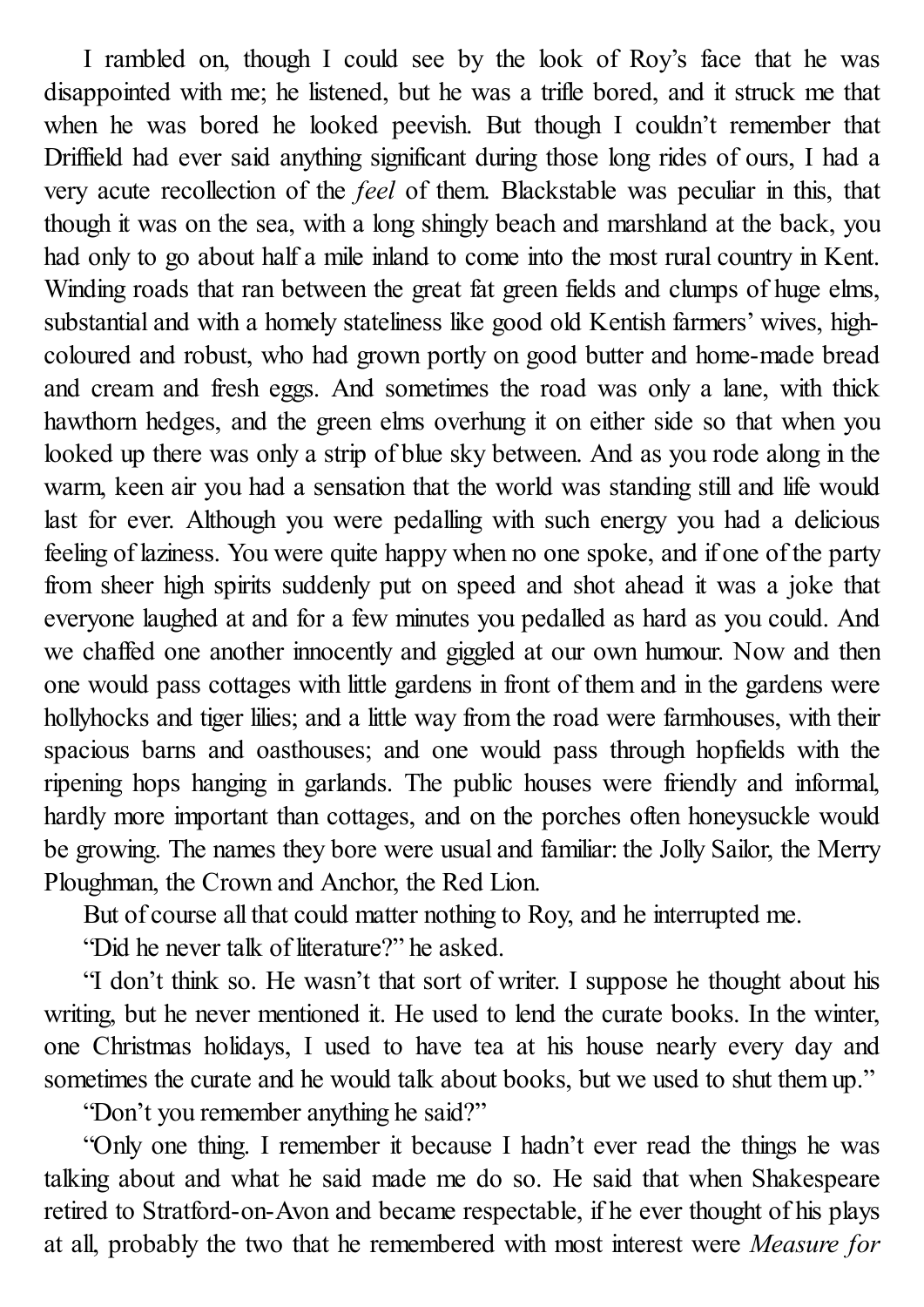*Measure* and *Troilus and Cressida*."

"I don't think that's very illuminating. Didn't he say anything about anyone more modern than Shakespeare?"

"Well, not then, that I can remember; but when I was lunching with the Driffields a few years ago I overheard him saying that Henry James had turned his back on one of the great events of the world's history, the rise of the United States, in order to report tittle-tattle at tea parties in English country houses. Driffield called it *il gran rifiuto*. I was surprised at hearing the old man use an Italian phrase and amused because a great big bouncing duchess who was there was the only person who knew what the devil he was talking about. He said: 'Poor Henry, he's spending eternity wandering round and round a stately park and the fence is just too high for him to peep over and they're having tea just too far for him to hear what the countess is saying.'"

Roy listened to my little anecdote with attention. He shook his head reflectively.

"I don't think I could use that. I'd have the Henry James gang down on me like a thousand of bricks. . . . But what used you to do during those evenings?"

"Well, we played whist while Driffield read books for review, and he used to sing."

"That's interesting," said Roy, leaning forward eagerly. "Do you remember what he sang?"

"Perfectly. 'All Through Stickin' to a Soljer' and 'Come Where the Booze Is Cheaper' were his favourites."

"Oh!"

I could see that Roy was disappointed.

"Did you expect him to sing Schumann?" I asked.

"I don't know why not. It would have been rather a good point. But I think I should have expected him to sing sea chanteys or old English country airs, you know, the sort of thing they used to sing at fairings—blind fiddlers and the village swains dancing with the girls on the threshing floor and all that sort of thing. I might have made something rather beautiful out of that, but I can't *see* Edward Driffield singing music hall songs. After all, when you're drawing a man's portrait you must get the values right; you only confuse the impression if you put in stuff that's all out of tone."

"You know that shortly after this he shot the moon. He let everybody in."

Roy was silent for fully a minute and he looked down at the carpet reflectively.

"Yes, I knew there'd been some unpleasantness. Mrs. Driffield mentioned it. I understand everything was paid up later before he finally bought Ferne Court and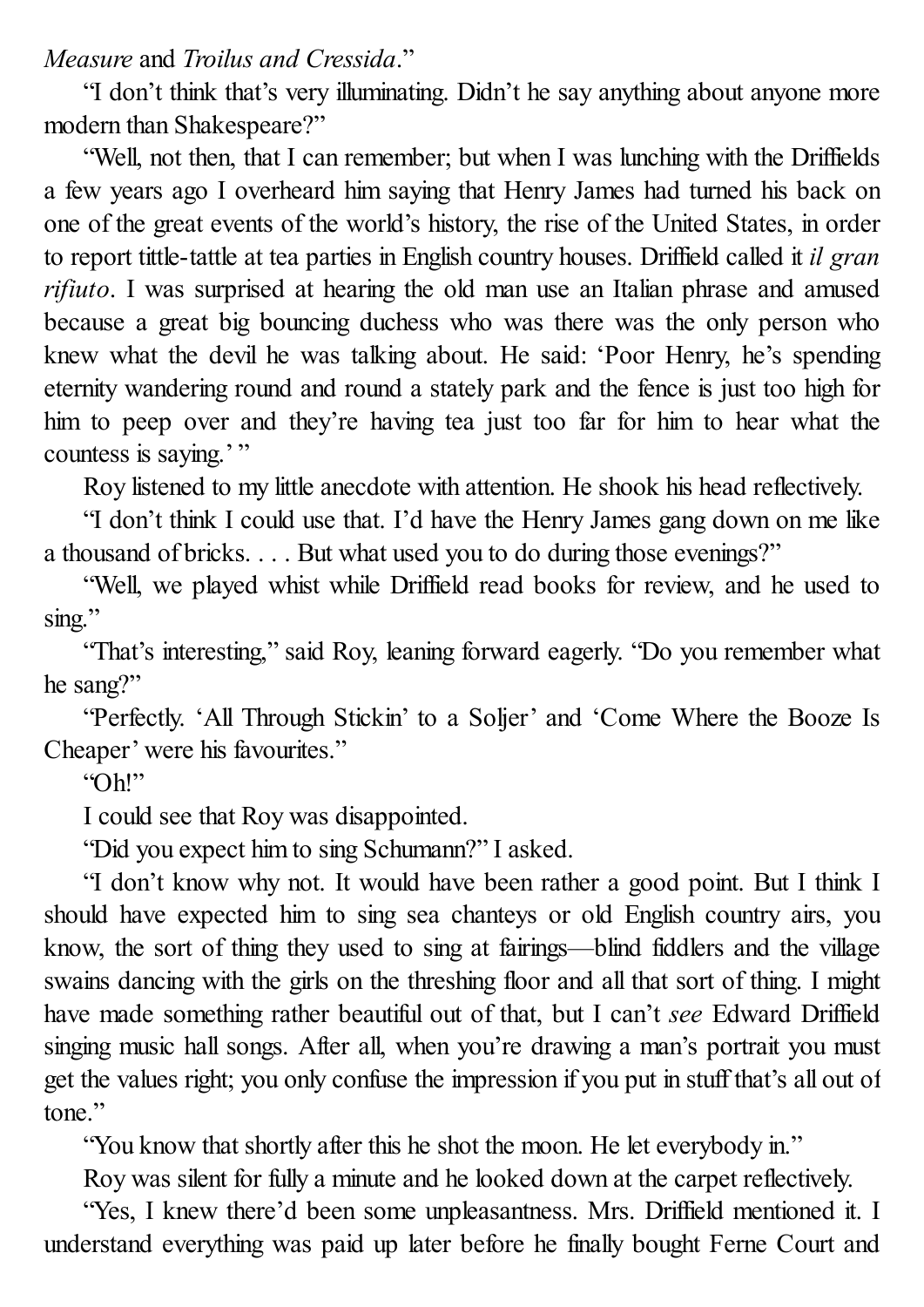settled down in the district. I don't think it's necessary to dwell on an incident that is not really of any importance in the history of his development. After all, it happened nearly forty years ago. You know, there were some very curious sides to the old man. One would have thought that after a rather sordid little scandal like that the neighbourhood of Blackstable would be the last place he'd choose to spend the rest of his life in when he'd become celebrated, especially when it was the scene of his rather humble origins; but he didn't seem to mind a bit. He seemed to think the whole thing rather a good joke. He was quite capable of telling people who came to lunch about it and it was very embarrassing for Mrs. Driffield. I should like you to know Amy better. She's a very remarkable woman. Of course the old man had written all his great books before he ever set eyes on her, but I don't think anyone can deny that it was she who created the rather imposing and dignified figure that the world saw for the last twenty-five years of his life. She's been very frank with me. She didn't have such an easy job of it. Old Driffield had some very queer ways and she had to use a good deal of tact to get him to behave decently. He was very obstinate in some things and I think a woman of less character would have been discouraged. For instance, he had a habit that poor Amy had a lot of trouble to break him of: after he'd finished his meat and vegetables he'd take a piece of bread and wipe the plate clean with it and eat it."

"Do you know what that means?" I said. "It means that for long he had so little to eat that he couldn't afford to waste any food he could get."

"Well, that may be, but it's not a very pretty habit for a distinguished man of letters. And then, he didn't exactly tipple, but he was rather fond of going down to the Bear and Key at Blackstable and having a few beers in the public bar. Of course there was no harm in it, but it did make him rather conspicuous, especially in summer when the place was full of trippers. He didn't mind who he talked to. He didn't seem able to realize that he had a position to keep up. You can't deny it was rather awkward after they'd been having a lot of interesting people to lunch—people like Edmund Gosse, for instance, and Lord Curzon—that he should go down to a public house and tell the plumber and the baker and the sanitary inspector what he thought about them. But of course that could be explained away. One could say that he was after local colour and was interested in types. But he had some habits that really were rather difficult to cope with. Do you know that it was with the greatest difficulty that Amy Driffield could ever get him to take a bath?"

"He was born at a time when people thought it unhealthy to take too many baths. I don't suppose he ever lived in a house that had a bathroom till he was fifty."

"Well, he said he never had had a bath more than once a week and he didn't see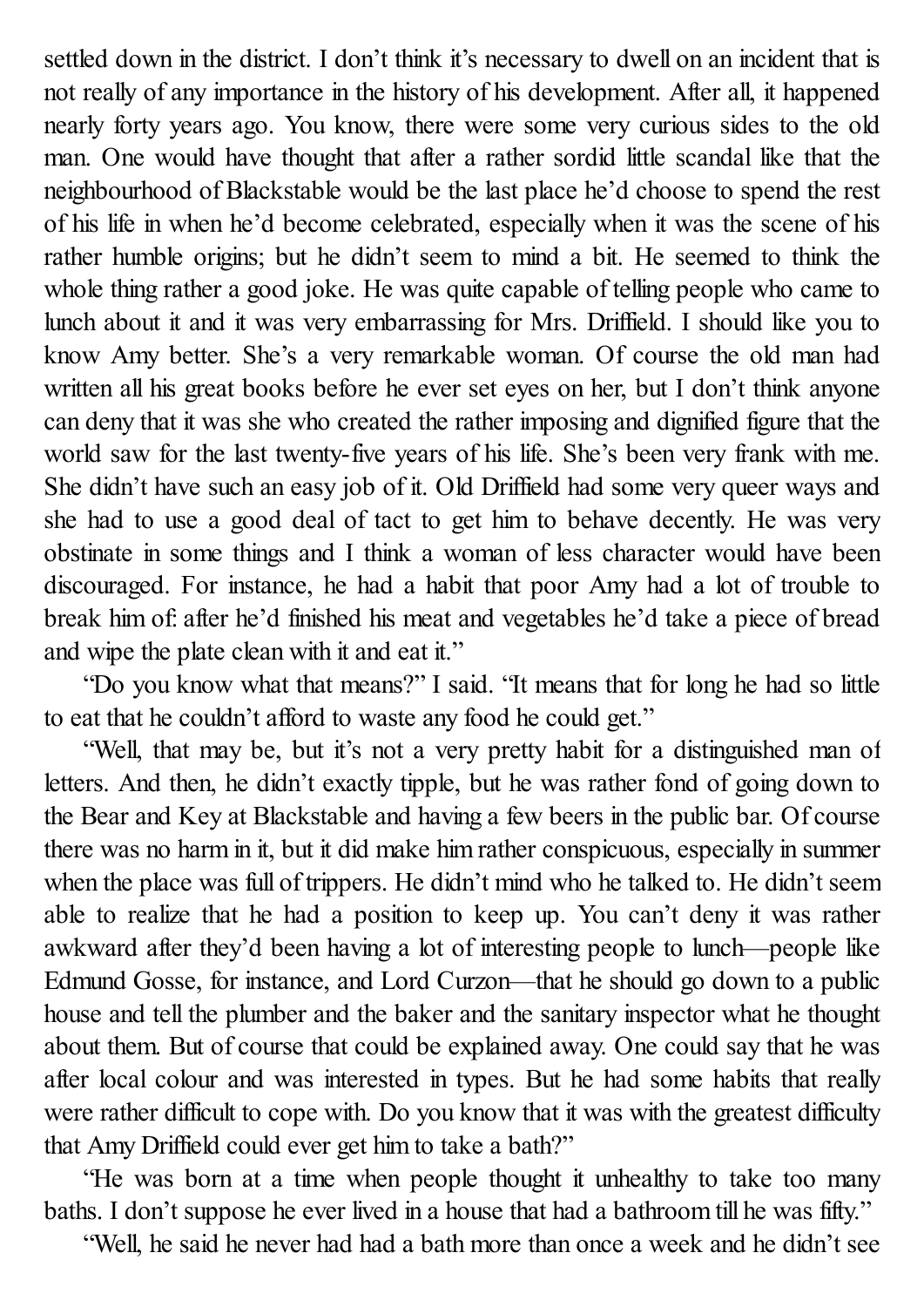why he should change his habits at his time of life. Then Amy said that he must change his under linen every day, but he objected to that too. He said he'd always been used to wearing his vest and drawers for a week and it was nonsense, it only wore them out to have them washed so often. Mrs. Driffield did everything she could to tempt him to have a bath every day, with bath salts and perfumes, you know, but nothing would induce him to, and as he grew older he wouldn't even have one once a week. She tells me that for the last three years of his life he never had a bath at all. Of course, all this is between ourselves; I'm merely telling it to show you that in writing his life I shall have to use a good deal of tact. I don't see how one can deny that he was just a wee bit unscrupulous in money matters and he had a kink in him that made him take a strange pleasure in the society of his inferiors and some of his personal habits were rather disagreeable, but I don't think that side of him was the most significant. I don't want to say anything that's untrue, but I do think there's a certain amount that's better left unsaid."

"Don't you think it would be more interesting if you went the whole hog and drew him warts and all?"

"Oh, I couldn't. Amy Driffield would never speak to me again. She only asked me to do the life because she felt she could trust my discretion. I must behave like a gentleman."

"It's very hard to be a gentleman and a writer."

"I don't see why. And besides, you know what the critics are. If you tell the truth they only say you're cynical and it does an author no good to get a reputation for cynicism. Of course I don't deny that if I were thoroughly unscrupulous I could make a sensation. It would be rather amusing to show the man with his passion for beauty and his careless treatment of his obligations, his fine style and his personal hatred for soap and water, his idealism and his tippling in disreputable pubs; but honestly, would it pay? They'd only say I was imitating Lytton Strachey. No, I think I shall do much better to be allusive and charming and rather subtle, you know the sort of thing, and tender. I think one ought always to *see* a book before one starts it. Well, I see this rather like a portrait of Van Dyck, with a good deal of atmosphere, you know, and a certain gravity, and with a sort of aristocratic distinction. Do you know what I mean? About eighty thousand words."

He was absorbed for a moment in the ecstasy of æsthetic contemplation. In his mind's eye he saw a book, in royal octavo, slim and light in the hand, printed with large margins on handsome paper in a type that was both clear and comely, and I think he saw a binding in smooth black cloth with a decoration in gold and gilt lettering. But being human, Alroy Kear could not, as I suggested a few pages back,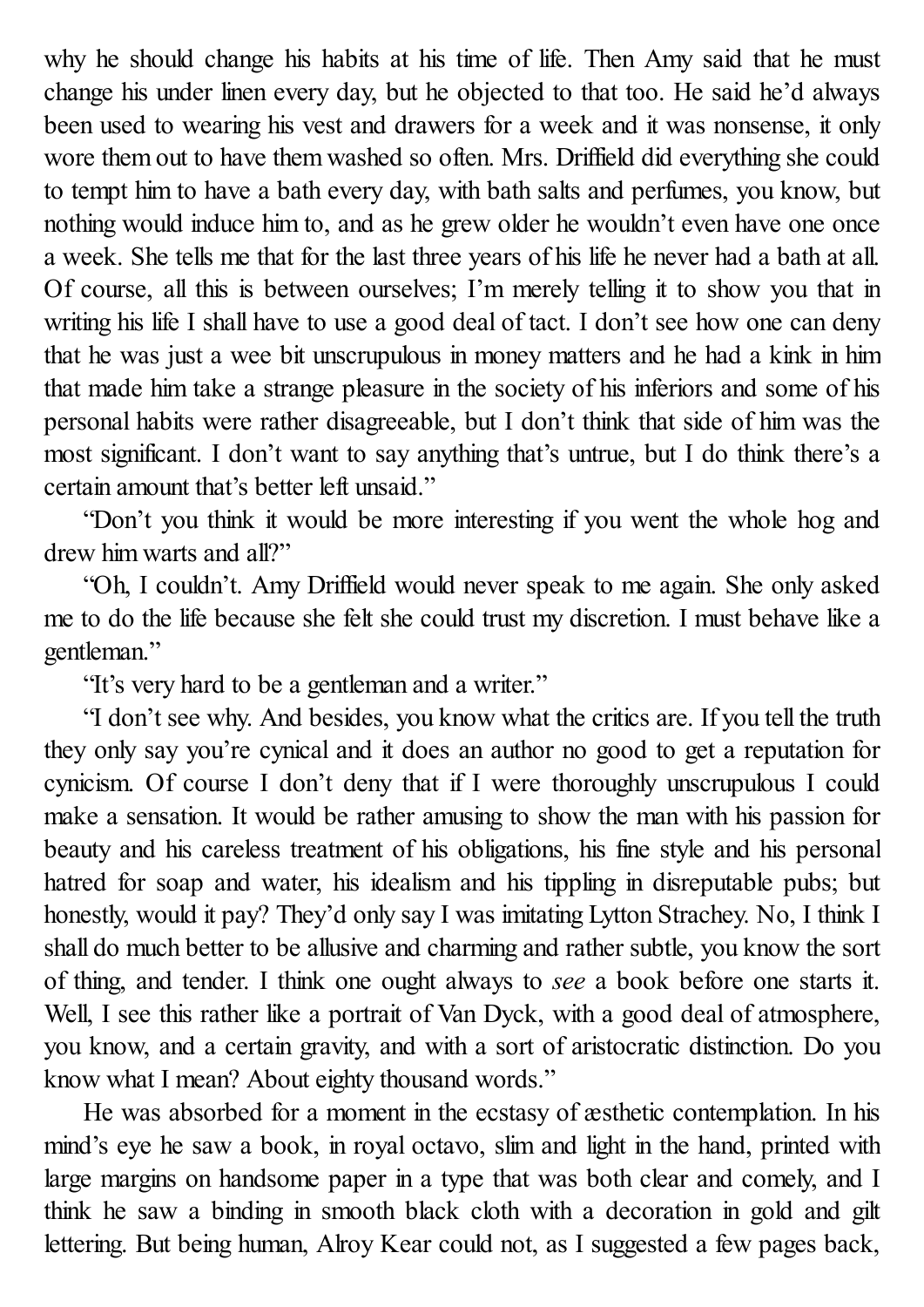hold the ecstasy that beauty yields for more than a little while. He gave me a candid smile.

"But how the devil am I to get over the first Mrs. Driffield?"

"The skeleton in the cupboard," I murmured.

"She is damned awkward to deal with. She was married to Driffield for a good many years. Amy has very decided views on the subject, but I don't see how I can possibly meet them. You see, her attitude is that Rose Driffield exerted a most pernicious influence on her husband, and that she did everything possible to ruin him morally, physically, and financially; she was beneath him in every way, at least intellectually and spiritually, and it was only because he was a man of immense force and vitality that he survived. It was of course a very unfortunate marriage. It's true that she's been dead for ages and it seems a pity to rake up old scandals and wash a lot of dirty linen in public; but the fact remains that all Driffield's greatest books were written when he was living with her. Much as I admire the later books, and no one is more conscious of their genuine beauty than I am, and they have a restraint and a sort of classical sobriety which are admirable, I must admit that they haven't the tang and the vigour and the smell and bustle of life of the early ones. It does seem to me that you can't altogether ignore the influence his first wife had on his work."

"What are you going to do about it?" I asked.

"Well, I can't see why all that part of his life shouldn't be treated with the greatest possible reserve and delicacy, so as not to offend the most exacting susceptibility, and yet with a sort of manly frankness, if you understand what I mean, that would be rather moving."

"It sounds a very tall order."

"As I see it, there's no need to dot the i's or to cross the t's. It can only be a question of getting just the right touch. I wouldn't state more than I could help, but I would suggest what was essential for the reader to realize. You know, however gross a subject is you can soften its unpleasantness if you treat it with dignity. But I can do nothing unless I am in complete possession of the facts."

"Obviously you can't cook them unless you have them."

Roy had been expressing himself with a fluent ease that revealed the successful lecturer. I wished (a) that I could express myself with so much force and aptness, never at a loss for a word, rolling off the sentences without a moment's hesitation; and (b) that I did not feel so miserably incompetent with my one small insignificant person to represent the large and appreciative audience that Roy was instinctively addressing. But now he paused. A genial look came over his face, which his enthusiasm had reddened and the heat of the day caused to perspire, and the eyes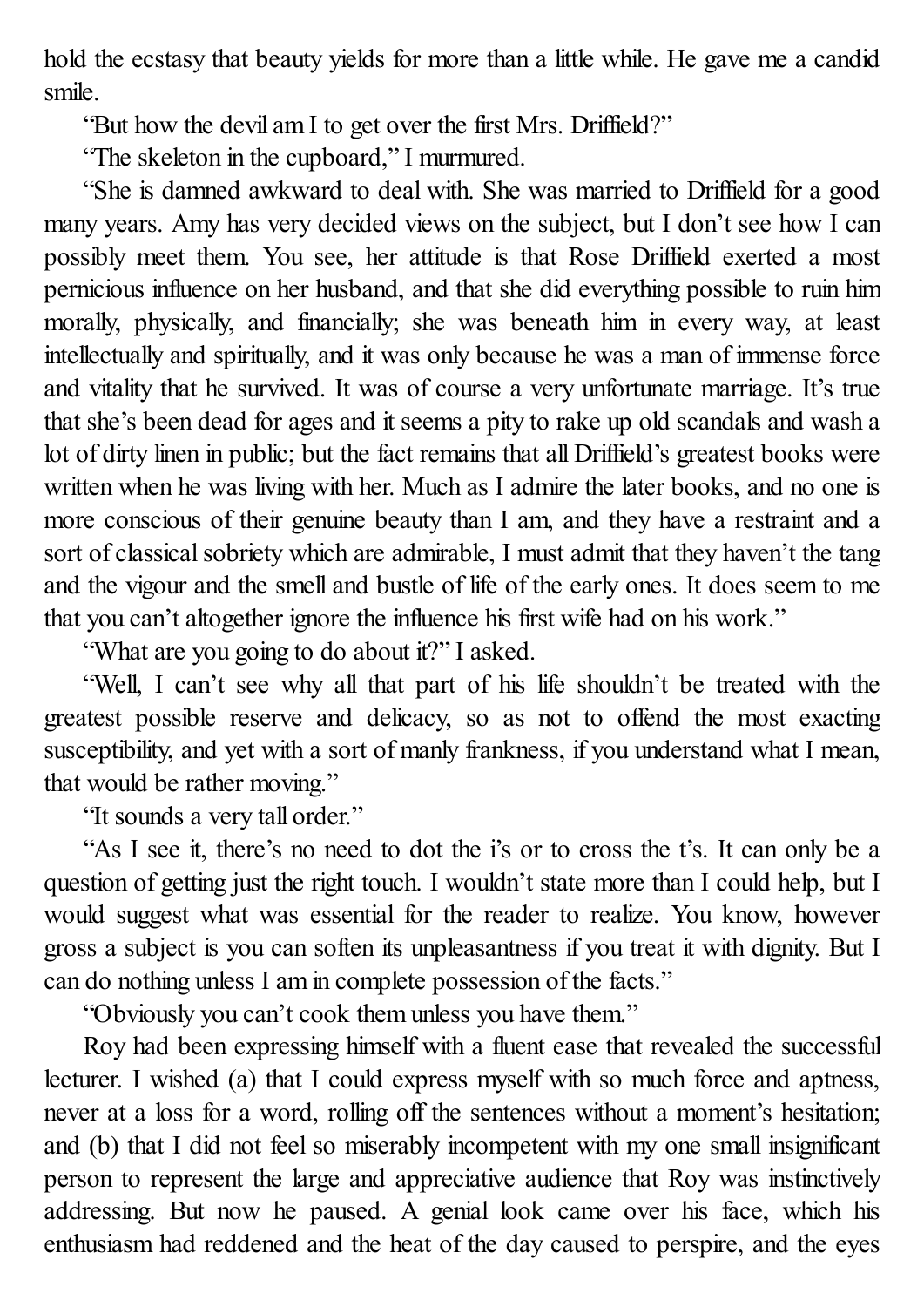that had held me with a dominating brilliance softened and smiled.

"This is where you come in, old boy," he said pleasantly.

I have always found it a very good plan in life to say nothing when I had nothing to say and when I do not know how to answer a remark to hold my tongue. I remained silent and looked back at Roy amiably.

"You know more about his life at Blackstable than anybody else."

"I don't know about that. There must be a number of people at Blackstable who saw as much of him in the old days as I did."

"That may be, but after all they're presumably not people of any importance, and I don't think they matter very much."

"Oh, I see. You mean that I'm the only person who might blow the gaff."

"Roughly, that is what I do mean, if you feel that you must put it in a facetious way."

I saw that Roy was not inclined to be amused. I was not annoyed, for I am quite used to people not being amused at my jokes. I often think that the purest type of the artist is the humorist who laughs alone at his own jests.

"And you saw a good deal of him later on in London, I believe."

"Yes"

"That is when he had an apartment somewhere in Lower Belgravia."

"Well, lodgings in Pimlico."

Roy smiled drily.

"We won't quarrel about the exact designation of the quarter of London in which he lived. You were very intimate with him then."

"Fairly."

"How long did that last?"

"About a couple of years."

"How old were you then?"

"Twenty."

"Now look here, I want you to do me a great favour. It won't take you very long and it will be of quite inestimable value to me. I want you to jot down as fully as you can all your recollections of Driffield, and all you remember about his wife and his relations with her and so on, both at Blackstable and in London."

"Oh, my dear fellow, that's asking a great deal. I've got a lot of work to do just now."

"It needn't take you very long. You can write it quite roughly, I mean. You needn't bother about style, you know, or anything like that. I'll put the style in. All I want are the facts. After all, you know them and nobody else does. I don't want to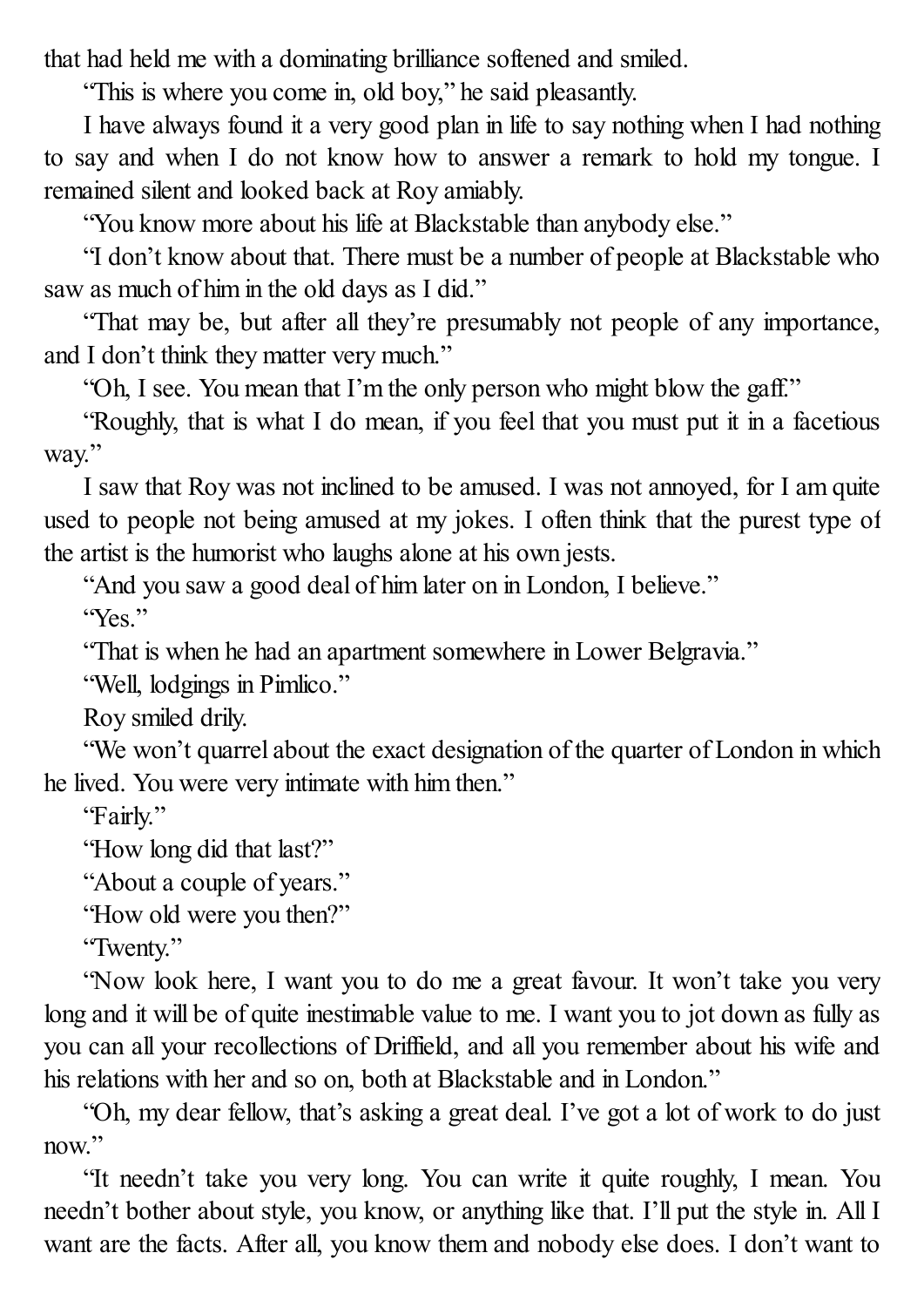be pompous or anything like that, but Driffield was a great man and you owe it to his memory and to English literature to tell everything you know. I shouldn't have asked you, but you told me the other day that you weren't going to write anything about him yourself. It would be rather like a dog in a manger to keep to yourself a whole lot of material that you have no intention of using."

Thus Roy appealed at once to my sense of duty, my indolence, my generosity, and my rectitude.

"But why does Mrs. Driffield want me to go down and stay at Ferne Court?" I asked.

"Well, we talked it over. It's a very jolly house to stay in. She does one very well, and it ought to be divine in the country just now. She thought it would be very nice and quiet for you if you felt inclined to write your recollections there; of course, I said I couldn't promise that, but naturally being so near Blackstable would remind you of all sorts of things that you might otherwise forget. And then, living in his house, among his books and things, it would make the past seem much more real. We could all talk about him, and you know how in the heat of conversation things come back. Amy's very quick and clever. She's been in the habit of making notes of Driffield's talk for years, and after all it's quite likely that you'll say things on the spur of the moment that you wouldn't think of writing and she can just jot them down afterward. And we can play tennis and bathe."

"I'm not very fond of staying with people," I said. "I hate getting up for a nineo'clock breakfast to eat things I have no mind to. I don't like going for walks, and I'm not interested in other people's chickens."

"She's a lonely woman now. It would be a kindness to her and it would be a kindness to me too."

I reflected.

"I'll tell you what I'll do: I'll go down to Blackstable, but I'll go down on my own. I'll put up at the Bear and Key and I'll come over and see Mrs. Driffield while you're there. You can both talk your heads off about Edward Driffield, but I shall be able to get away when I'm fed up with you."

Roy laughed good-naturedly.

"All right. That'll do. And will you jot down anything you can remember that you think will be useful to me?"

"I'll try."

"When will you come? I'm going down on Friday."

"I'll come with you if you'll promise not to talk to me in the train."

"All right. The five-ten's the best one. Shall I come and fetch you?"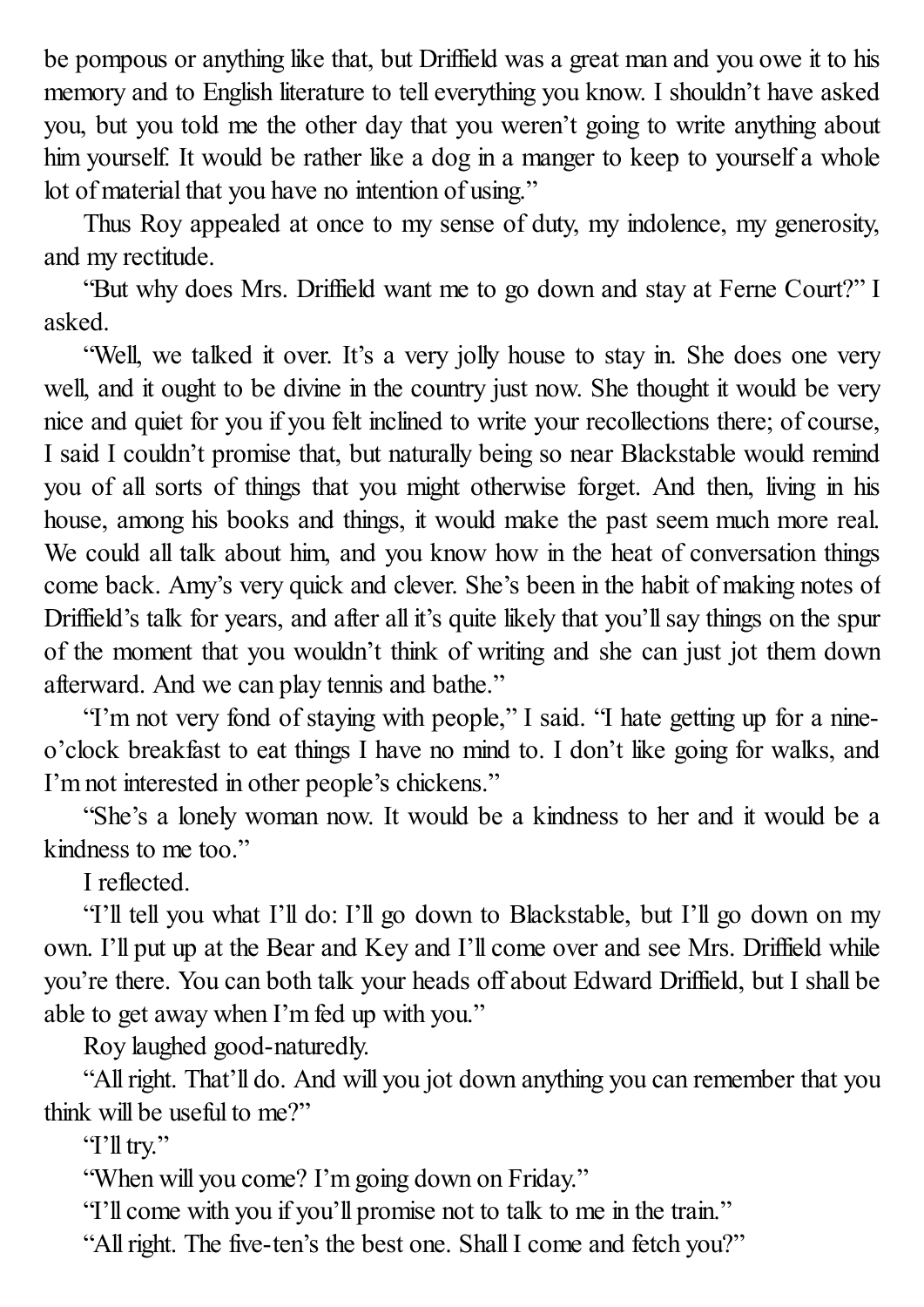"I'm capable of getting to Victoria by myself. I'll meet you on the platform."

I don't know if Roy was afraid of my changing my mind, but he got up at once, shook my hand heartily, and left. He begged me on no account to forget my tennis racket and bathing suit.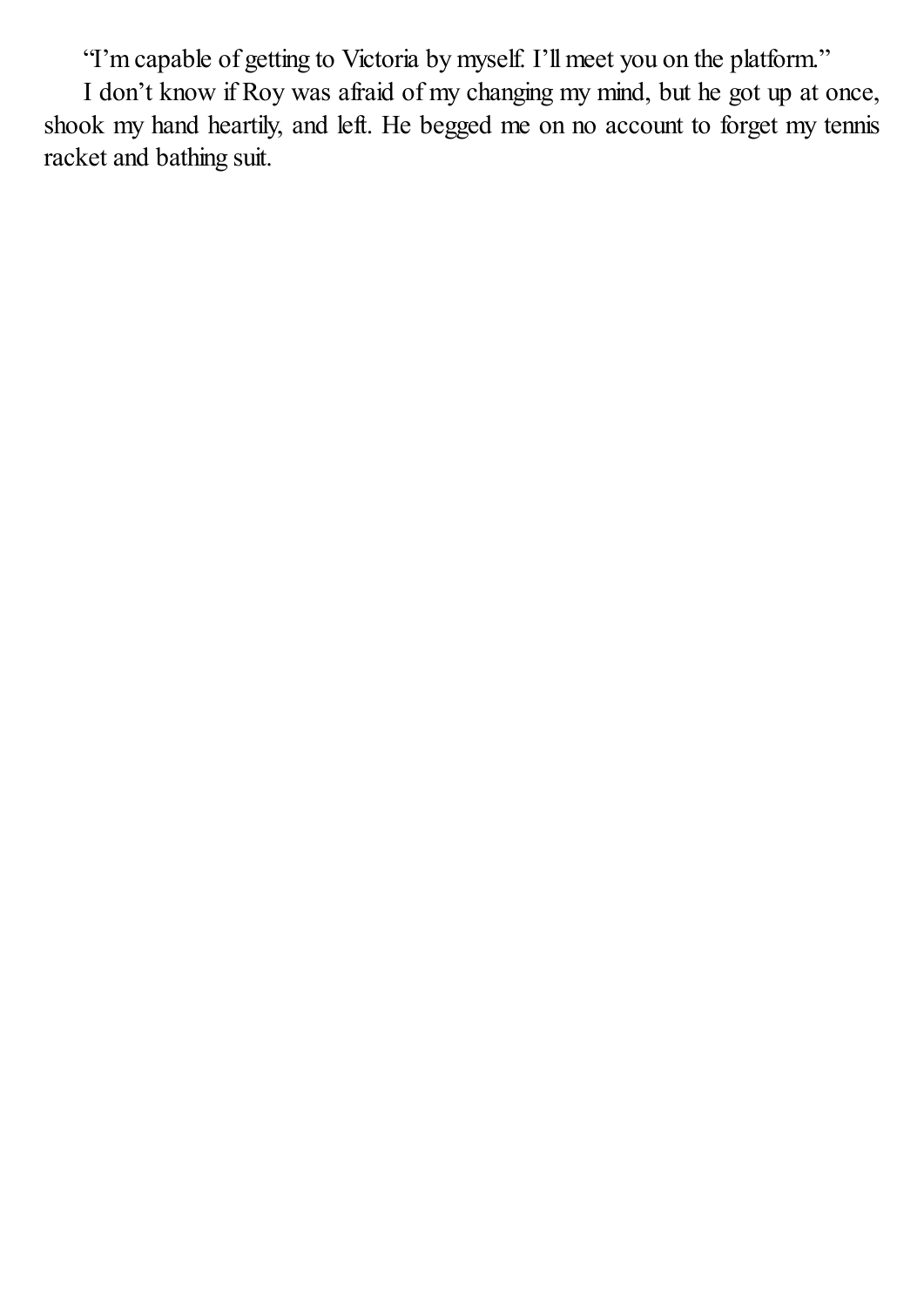## XII

M<sup>Y</sup> PROMISE to Roy sent my thoughts back to my first years in London. Having nothing much to do that afternoon, it occurred to me to stroll along and have a cup of tea with my old landlady. Mrs. Hudson's name had been given to me by the secretary of the medical school at St. Luke's when, a callow youth just arrived in town, I was looking for lodgings. She had a house in Vincent Square. I lived there for five years, in two rooms on the ground floor, and over me on the drawing room floor lived a master at Westminster School. I paid a pound a week for my rooms and he paid twenty-five shillings. Mrs. Hudson was a little, active, bustling woman, with a sallow face, a large aquiline nose, and the brightest, the most vivacious, black eyes that I ever saw. She had a great deal of very dark hair, in the afternoons and all day on Sunday arranged in a fringe on the forehead with a bun at the nape of the neck as you may see in old photographs of the Jersey Lily. She had a heart of gold (though I did not know it then, for when you are young you take the kindness people show you as your right) and she was an excellent cook. No one could make a better *omelette soufflée* than she. Every morning she was up betimes to get the fire lit in her gentlemen's sitting room so that they needn't eat their breakfasts simply perishing with the cold, my word it's bitter this morning; and if she didn't hear you having your bath, a flat tin bath that slipped under the bed, the water put in the night before to take the chill off, she'd say: "There now, there's my dining room floor not up yet, 'e'll be late for his lecture again," and she would come tripping upstairs and thump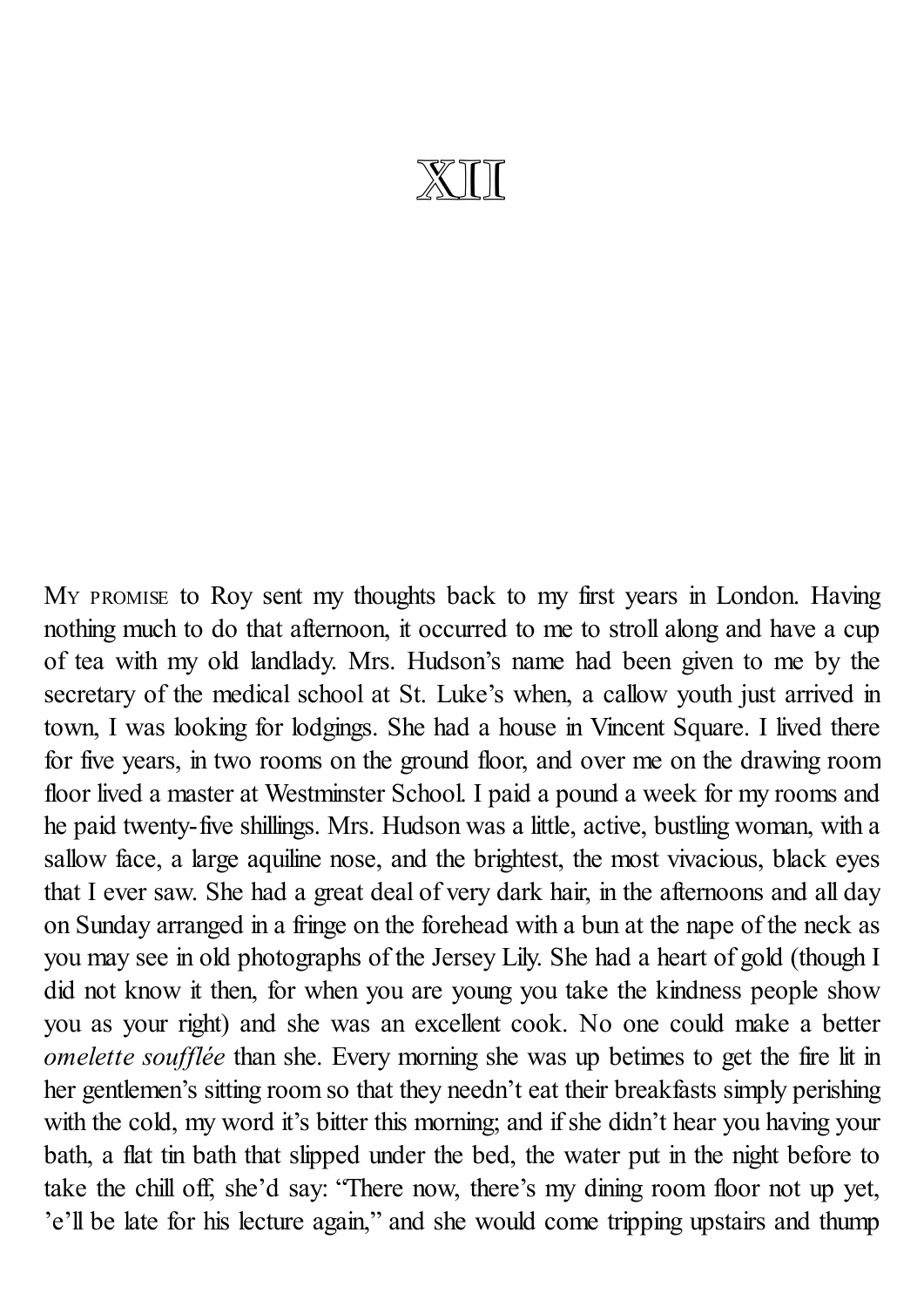on the door and you would hear her shrill voice: "If you don't get up at once you won't 'ave time to 'ave breakfast, an' I've got a lovely 'addick for you." She worked all day long and she sang at her work and she was gay and happy and smiling. Her husband was much older than she. He had been a butler in very good families, and wore side-whiskers and a perfect manner; he was verger at a neighbouring church, highly respected, and he waited at table and cleaned the boots and helped with the washing-up. Mrs. Hudson's only relaxation was to come up after she had served the dinners (I had mine at half-past six and the schoolmaster at seven) and have a little chat with her gentlemen. I wish to goodness I had had the sense (like Amy Driffield with her celebrated husband) to take notes of her conversation, for Mrs. Hudson was a mistress of Cockney humour. She had a gift of repartee that never failed her, she had a racy style and an apt and varied vocabulary, she was never at a loss for the comic metaphor or the vivid phrase. She was a pattern of propriety and she would never have women in her house, you never knew what they were up to ("It's men, men, men all the time with them, and afternoon tea and thin bread and butter, and openin' the door and ringin' for 'ot water and I don't know what all"); but in conversation she did not hesitate to use what was called in those days the blue bag. One could have said of her what she said of Marie Lloyd: "What I like about 'er is that she gives you a good laugh. She goes pretty near the knuckle sometimes, but she never jumps over the fence." Mrs. Hudson enjoyed her own humour and I think she talked more willingly to her lodgers because her husband was a serious man ("It's as it should be," she said, "'im bein' a verger and attendin' weddings and funerals and what all") and wasn't much of a one for a joke. "Wot I says to 'Udson is, laugh while you've got the chance, you won't laugh much when you're dead and buried."

Mrs. Hudson's humour was cumulative and the story of her feud with Miss Butcher who let lodgings at number fourteen was a great comic saga that went on year in and year out.

"She's a disagreeable old cat, but I give you my word I'd miss 'er if the Lord took 'er one fine day. Though what 'e'd do with 'er when 'e got 'er I can't think. Many's the good laugh she's give me in 'er time."

Mrs. Hudson had very bad teeth and the question whether she should have them taken out and have false ones was discussed by her for two or three years with an unimaginable variety of comic invention.

"But as I said to 'Udson on'y last night, when he said, 'Oh, come on, 'ave 'em out and 'ave done with it', I shouldn't 'ave anythin' to talk about."

I had not seen Mrs. Hudson for two or three years. My last visit had been in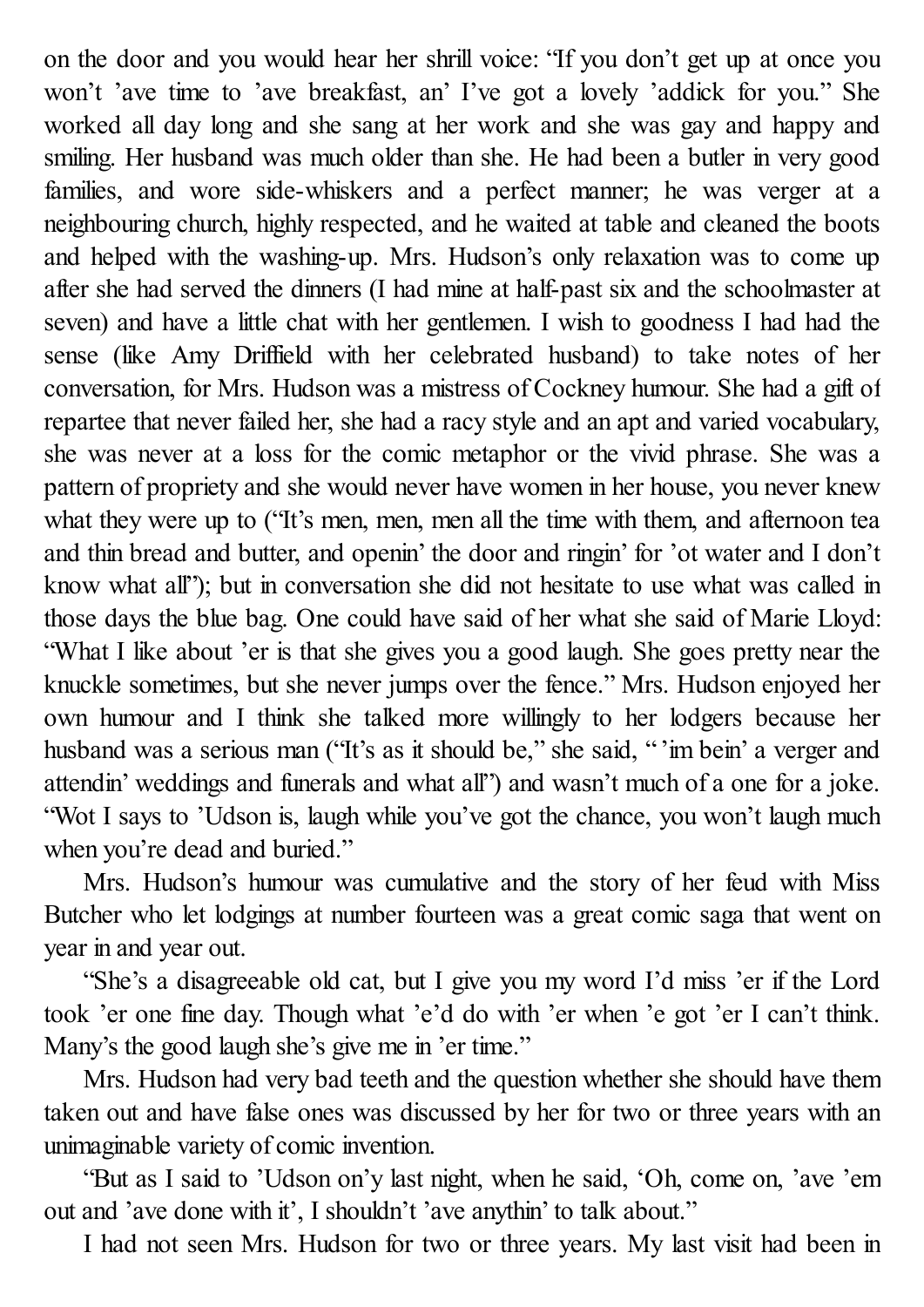answer to a little letter in which she asked me to come and drink a nice strong cup of tea with her and announced: "Hudson died three months ago next Saturday, aged seventy-nine, and George and Hester send their respectful compliments." George was the issue of her marriage with Hudson. He was now a man approaching middle age who worked at Woolwich Arsenal, and his mother had been repeating for twenty years that George would be bringing a wife home one of these days. Hester was the maid-of-all-work she had engaged toward the end of my stay with her, and Mrs. Hudson still spoke of her as "that dratted girl of mine." Though Mrs. Hudson must have been well over thirty when I first took her rooms, and that was five and thirty years ago, I had no feeling as I walked leisurely through the Green Park that I should not find her alive. She was as definitely part of the recollections of my youth as the pelicans that stood at the edge of the ornamental water.

I walked down the area steps and the door was opened to me by Hester, a woman getting on for fifty now and stoutish, but still bearing on her shyly grinning face the irresponsibility of the dratted girl. Mrs. Hudson was darning George's socks when I was shown into the front room of the basement and she took off her spectacles to look at me.

"Well, if that isn't Mr. Ashenden! Who ever thought of seeing you? Is the water boiling, 'Ester? You will 'ave a nice cup of tea, won't you?"

Mrs. Hudson was a little heavier than when I first knew her and her movements were more deliberate, but there was scarcely a white hair on her head, and her eyes, as black and shining as buttons, sparkled with fun. I sat down in a shabby little armchair covered with maroon leather.

"How are you getting on, Mrs. Hudson?" I asked.

"Oh, I've got nothin' much to complain of except that I'm not so young as I used to was," she answered. "I can't do so much as I could when you was 'ere. I don't give my gentlemen dinner now, only breakfast."

"Are all your rooms let?"

"Yes, I'm thankful to say."

Owing to the rise of prices Mrs. Hudson was able to get more for her rooms than in my day, and I think in her modest way she was quite well off. But of course people wanted a lot nowadays.

"You wouldn't believe it, first I 'ad to put in a bathroom, and then I 'ad to put in the electric light, and then nothin' would satisfy them but I must 'ave a telephone. What they'll want next I can't think."

"Mr. George says it's pretty near time Mrs. 'Udson thought of retiring," said Hester, who was laying the tea.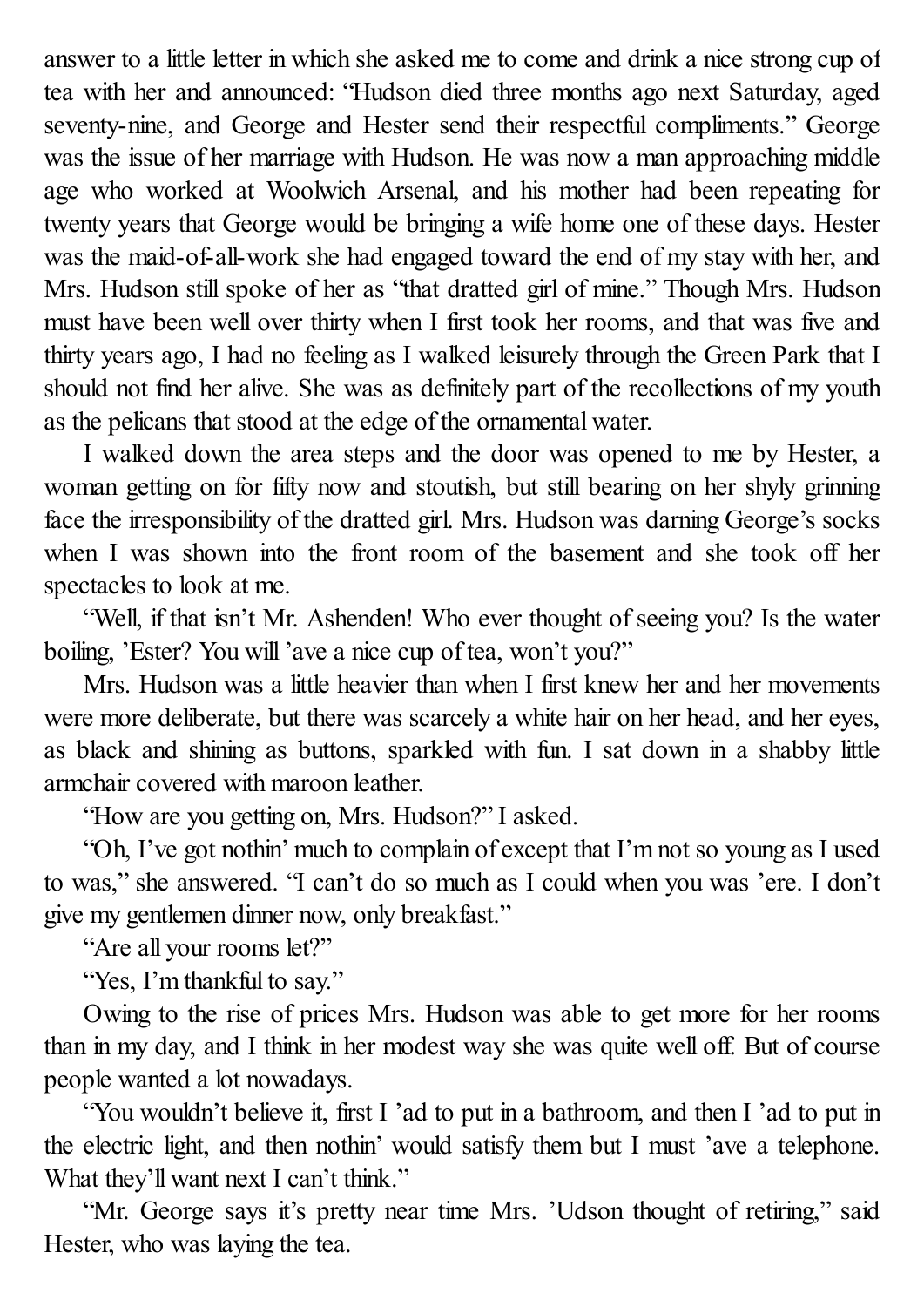"You mind your own business, my girl," said Mrs. Hudson tartly. "When I retire it'll be to the cemetery. Fancy me livin' all alone with George and 'Ester without nobody to talk to."

"Mr. George says she ought to take a little 'ouse in the country an' take care of 'erself," said Hester, unperturbed by the reproof.

"Don't talk to me about the country. The doctor said I was to go there for six weeks last summer. It nearly killed me, I give you my word. The noise of it. All them birds singin' all the time, and the cocks crowin' and the cows mooin'. I couldn't stick it. When you've lived all the years I 'ave in peace and quietness you can't get used to all that racket goin' on all the time."

A few doors away was the Vauxhall Bridge Road and down it trams were clanging, ringing their bells as they went, motor buses were lumbering along, taxis were tooting their horns. If Mrs. Hudson heard it, it was London she heard, and it soothed her as a mother's crooning soothes a restless child.

I looked round the cosy, shabby, homely little parlour in which Mrs. Hudson had lived so long. I wondered if there was anything I could do for her. I noticed that she had a gramophone. It was the only thing I could think of.

"Is there anything you want, Mrs. Hudson?" I asked.

She fixed her beady eyes on me reflectively.

"I don't know as there is, now you come to speak of it, except me 'ealth and strength for another twenty years so as I can go on workin'."

I do not think I am a sentimentalist, but her reply, unexpected but so characteristic, made a sudden lump come to my throat.

When it was time for me to go I asked if I could see the rooms I had lived in for five years.

"Run upstairs, 'Ester, and see if Mr. Graham's in. If he ain't, I'm sure 'e wouldn't mind you 'avin' a look at them."

Hester scurried up, and in a moment, slightly breathless, came down again to say that Mr. Graham was out. Mrs. Hudson came with me. The bed was the same narrow iron bed that I had slept in and dreamed in and there was the same chest of drawers and the same washing stand. But the sitting room had the grim heartiness of the athlete; on the walls were photographs of cricket elevens and rowing men in shorts; golf clubs stood in the corner and pipes and tobacco jars, ornamented with the arms of a college, were littered on the chimney-piece. In my day we believed in art for art's sake and this I exemplified by draping the chimney-piece with a Moorish rug, putting up curtains of art serge and a bilious green, and hanging on the walls autotypes of pictures by Perugino, Van Dyck and Hobbema.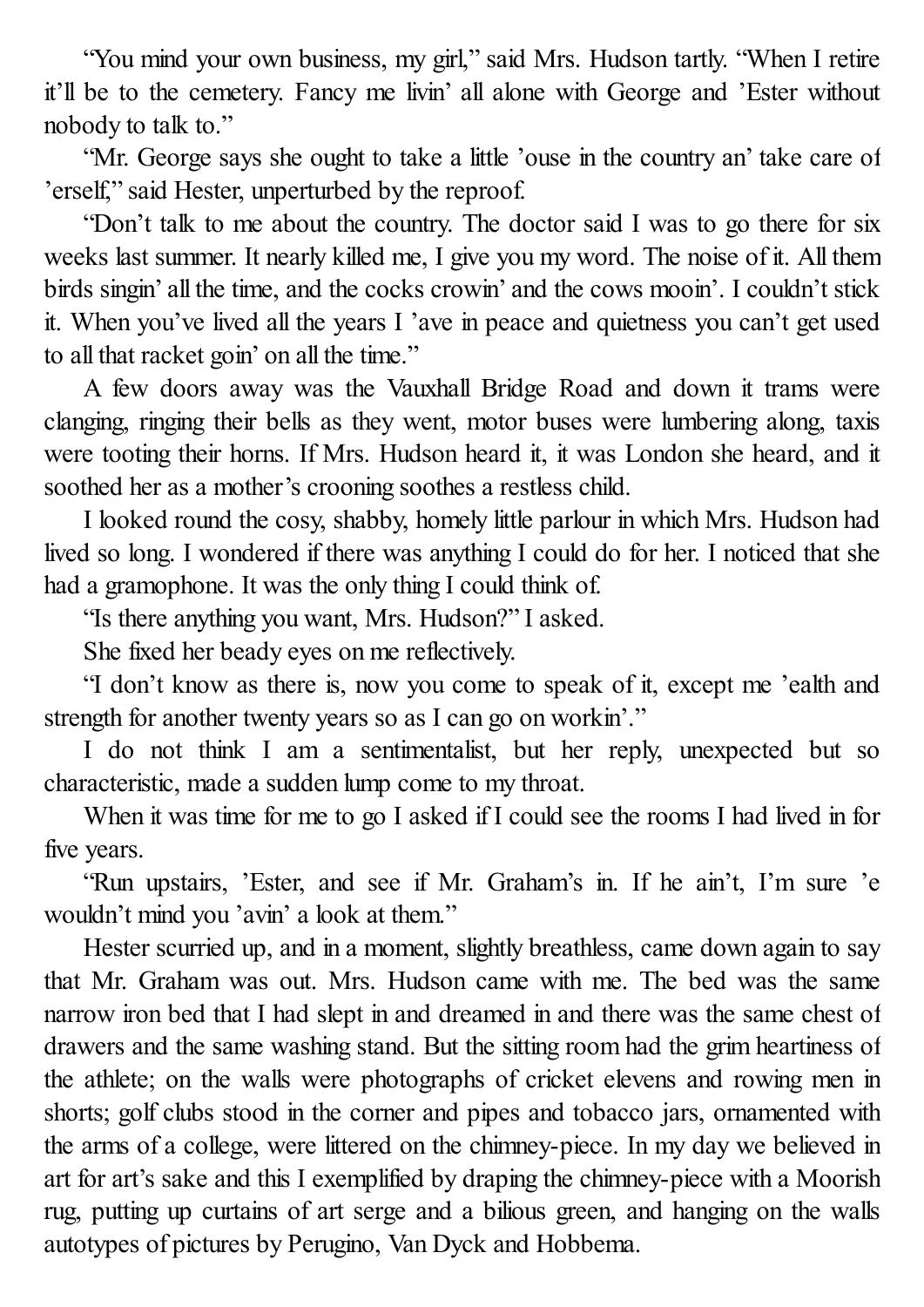"Very artistic you was, wasn't you?" Mrs. Hudson remarked, not without irony. "Very," I murmured.

I could not help feeling a pang as I thought of all the years that had passed since I inhabited that room, and of all that had happened to me. It was at that same table that I had eaten my hearty breakfast and my frugal dinner, read my medical books and written my first novel. It was in that same armchair that I had read for the first time Wordsworth and Stendhal, the Elizabethan dramatists and the Russian novelists, Gibbon, Boswell, Voltaire, and Rousseau. I wondered who had used them since. Medical students, articled clerks, young fellows making their way in the city, and elderly men retired from the colonies or thrown unexpectedly upon the world by the break up of an old home. The room made me, as Mrs. Hudson would have put it, go queer all over. All the hopes that had been cherished there, the bright visions of the future, the flaming passion of youth; the regrets, the disillusion, the weariness, the resignation; so much had been felt in that room, by so many, the whole gamut of human emotion, that it seemed strangely to have acquired a troubling and enigmatic personality of its own. I have no notion why, but it made me think of a woman at a crossroad with a finger on her lips, looking back and with her other hand beckoning. What I obscurely (and rather shamefacedly) felt, communicated itself to Mrs. Hudson, for she gave a laugh and with a characteristic gesture rubbed her prominent nose.

"My word, people are funny," she said. "When I think of all the gentlemen I've 'ad here, I give you my word you wouldn't believe it if I told you some of the things I know about them. One of them's funnier than the other. Sometimes I lie abed thinkin' of them, and *laugh*. Well, it would be a bad world if you didn't get a good laugh now and then, but, lor', lodgers really are the limit."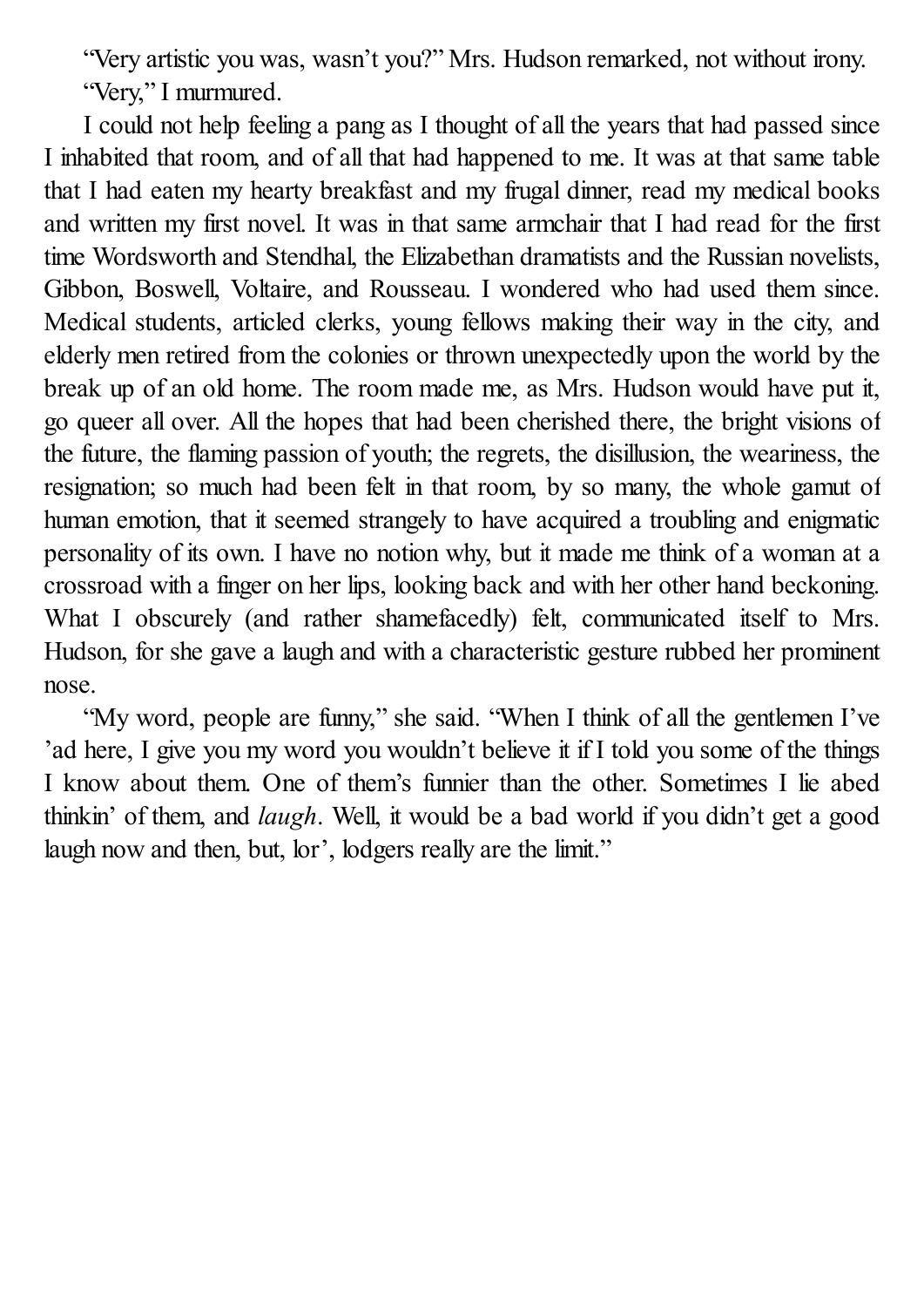## XIII

I LIVED with Mrs. Hudson for nearly two years before I met the Driffields again. My life was very regular. I spent all day at the hospital and about six walked back to Vincent Square. I bought the *Star* at Lambeth Bridge and read it till my dinner was served. Then I read seriously for an hour or two, works to improve my mind, for I was a strenuous, earnest, and industrious youth, and after that wrote novels and plays till bedtime. I do not know for what reason it was that one day toward the end of June, happening to leave the hospital early, I thought I would walk down the Vauxhall Bridge Road. I liked it for its noisy bustle. It had a sordid vivacity that was pleasantly exciting and you felt that at any moment an adventure might there befall you. I strolled along in a daydream and was surprised suddenly to hear my name. I stopped and looked, and there to my astonishment stood Mrs. Driffield. She was smiling at me.

"Don't you know me?" she cried.

"Yes. Mrs. Driffield."

And though I was grown up I was conscious that I was blushing as furiously as when I was sixteen. I was embarrassed. With my lamentably Victorian notions of honesty I had been much shocked by the Driffields' behaviour in running away from Blackstable without paying their bills. It seemed to me very shabby. I felt deeply the shame I thought they must feel and I was astounded that Mrs. Driffield should speak to someone who knew of the discreditable incident. If I had seen her coming I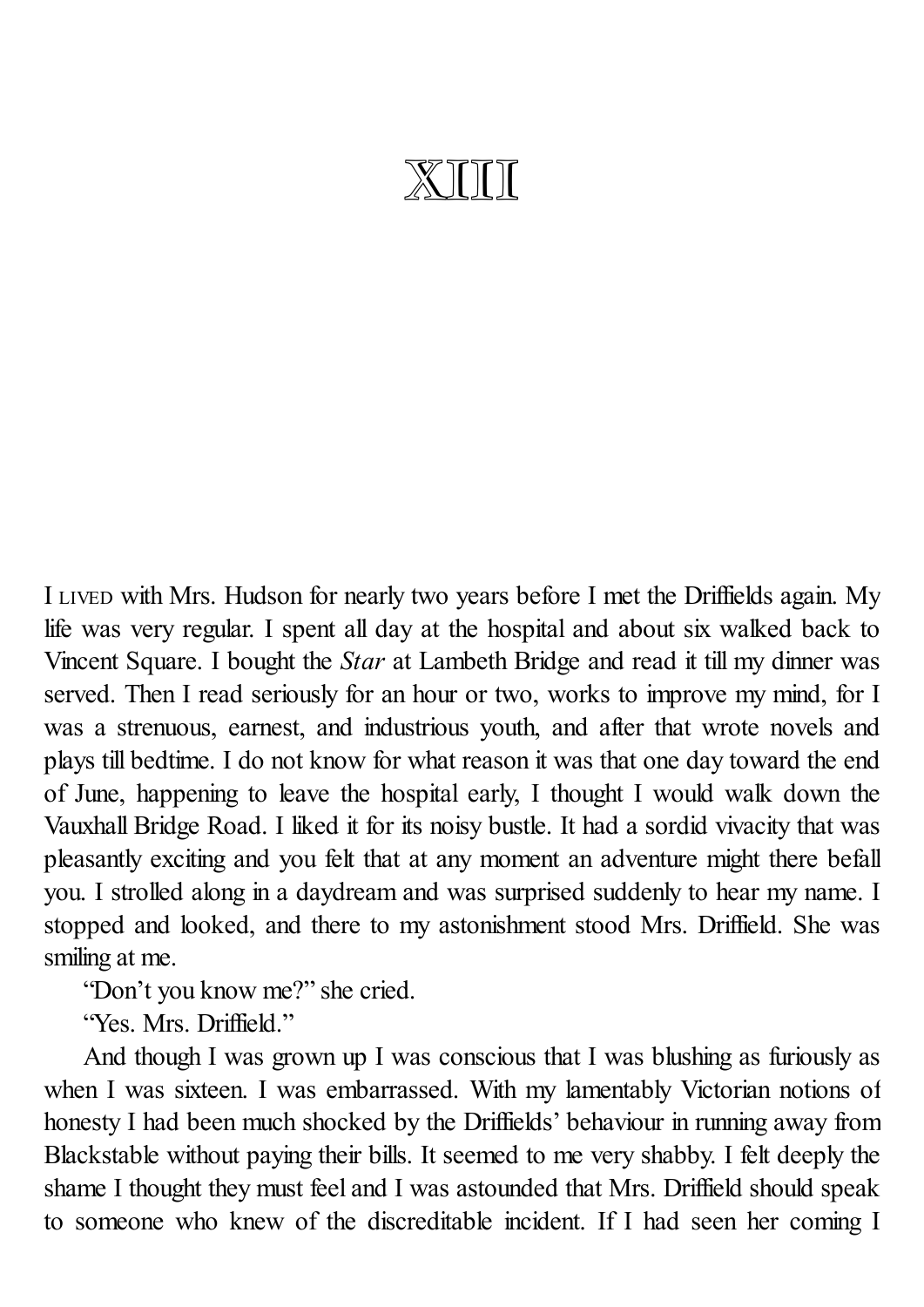should have looked away, my delicacy presuming that she would wish to avoid the mortification of being seen by me; but she held out her hand and shook mine with obvious pleasure.

"I am glad to see a Blackstable face," she said. "You know we left there in a hurry."

She laughed and I laughed too; but her laugh was mirthful and childlike, while mine, I felt, was strained.

"I hear there *was* a to-do when they found out we'd skipped. I thought Ted would never stop laughing when he heard about it. What did your uncle say?"

I was quick to get the right tone. I wasn't going to let her think that I couldn't see a joke as well as anyone.

"Oh, you know what he is. He's very old-fashioned."

"Yes, that's what's wrong with Blackstable. They want waking up." She gave me a friendly look. "You've grown a lot since I saw you last. Why, you're growing a moustache."

"Yes," I said, giving it as much of a twirl as its size allowed me. "I've had that for ages."

"How time does fly, doesn't it? You were just a boy four years ago and now you're a man."

"I ought to be," I replied somewhat haughtily. "I'm nearly twenty-one."

I was looking at Mrs. Driffield. She wore a very small hat with feathers in it, and a pale gray dress with large leg-of-mutton sleeves and a long train. I thought she looked very smart. I had always thought that she had a nice face, but I noticed now, for the first time, that she was pretty. Her eyes were bluer than I remembered and her skin was like ivory.

"You know we live just round the corner," she said.

"So do I."

"We live in Limpus Road. We've been there almost ever since we left Blackstable."

"Well, I've been in Vincent Square for nearly two years."

"I knew you were in London. George Kemp told me so, and I often wondered where you were. Why don't you walk back with me now? Ted will be so pleased to see you."

"I don't mind," I said.

As we walked along she told me that Driffield was now literary editor of a weekly paper; his last book had done much better than any of his others and he was expecting to get quite a bit as an advance on royalties for the next one. She seemed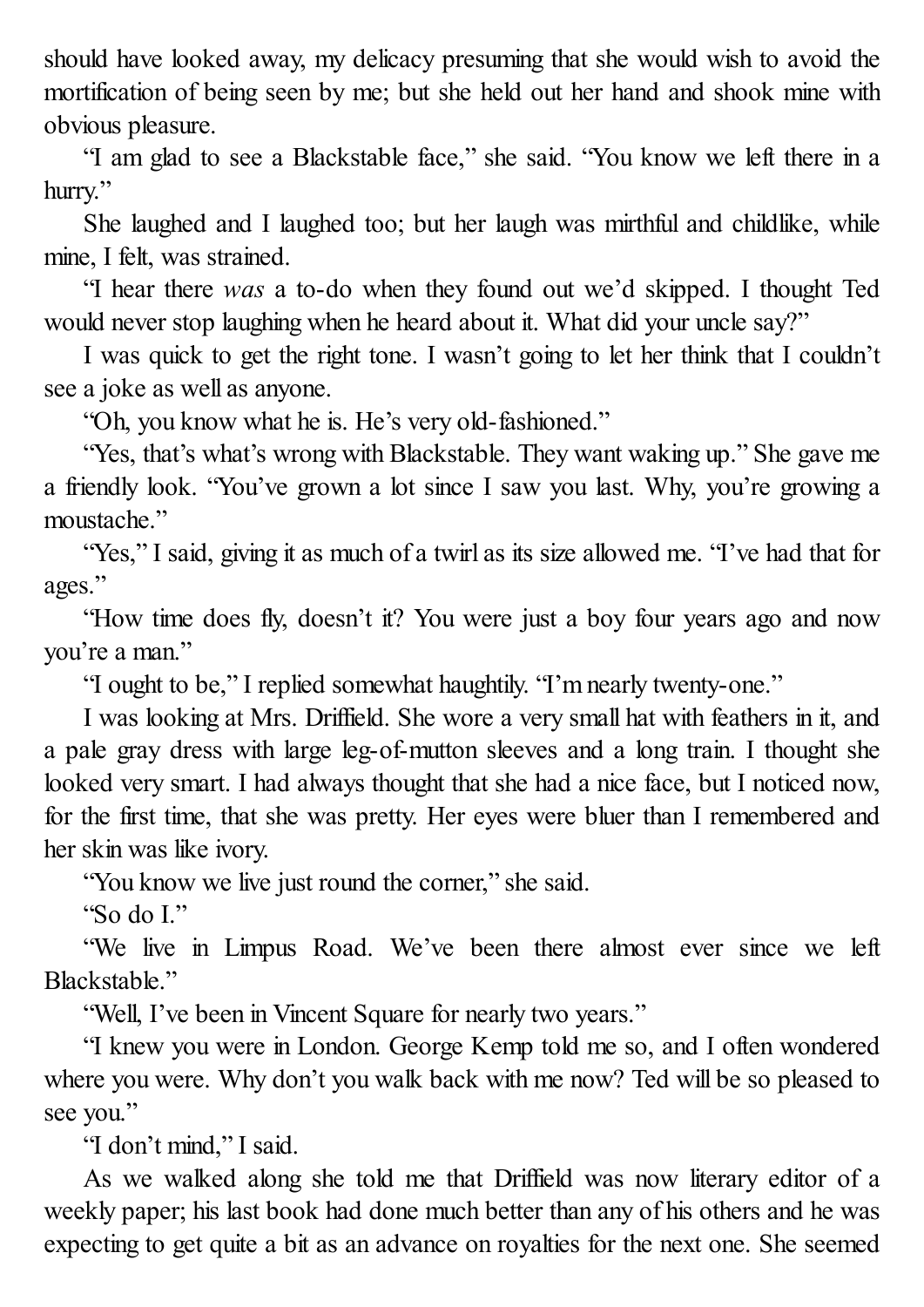to know most of the Blackstable news, and I remembered how it had been suspected that Lord George had helped the Driffields in their flight. I guessed that he wrote to them now and then. I noticed as we walked along that sometimes the men who passed us stared at Mrs. Driffield. It occurred to me presently that they must think her pretty too. I began to walk with a certain swagger.

Limpus Road was a long wide straight street that ran parallel with the Vauxhall Bridge Road. The houses were all alike, of stucco, dingily painted, solid, and with substantial porticos. I suppose they had been built to be inhabited by men of standing in the city of London, but the street had gone down in the world or had never attracted the right sort of tenant; and its decayed respectability had an air at once furtive and shabbily dissipated, that made you think of persons who had seen better days and now, genteelly fuddled, talked of the social distinction of their youth. The Driffields lived in a house painted a dull red, and Mrs. Driffield letting me into a narrow dark hall, opened a door and said:

"Go in. I'll tell Ted you're here."

She walked down the hall and I entered the sitting room. The Driffields had the basement and the ground floor of the house, which they rented from the lady who lived in the upper part. The room into which I went looked as if it had been furnished with the scourings of auction sales. There were heavy velvet curtains with great fringes, all loops and festoons, and a gilt suite, upholstered in yellow damask, heavily buttoned; and there was a great pouffe in the middle of the room. There were gilt cabinets in which were masses of little articles, pieces of china, ivory figures, wood carvings, bits of Indian brass; and on the walls hung large oil paintings of highland glens and stags and gillies. In a moment Mrs. Driffield brought her husband and he greeted me warmly. He wore a shabby alpaca coat and gray trousers; he had shaved his beard and wore now a moustache and a small imperial. I noticed for the first time how short he was; but he looked more distinguished than he used to. There was something a trifle foreign in his appearance and I thought this was much more what I should expect an author to look like.

"Well, what do you think of our new abode?" he asked. "It looks rich, doesn't it? I think it inspires confidence."

He looked round him with satisfaction.

"And Ted's got his den at the back where he can write, and we've got a dining room in the basement," said Mrs. Driffield. "Miss Cowley was companion for many years to a lady of title and when she died she left her all her furniture. You can see everything's good, can't you? You can see it came out of a gentleman's house."

"Rosie fell in love with the place the moment we saw it," said Driffield.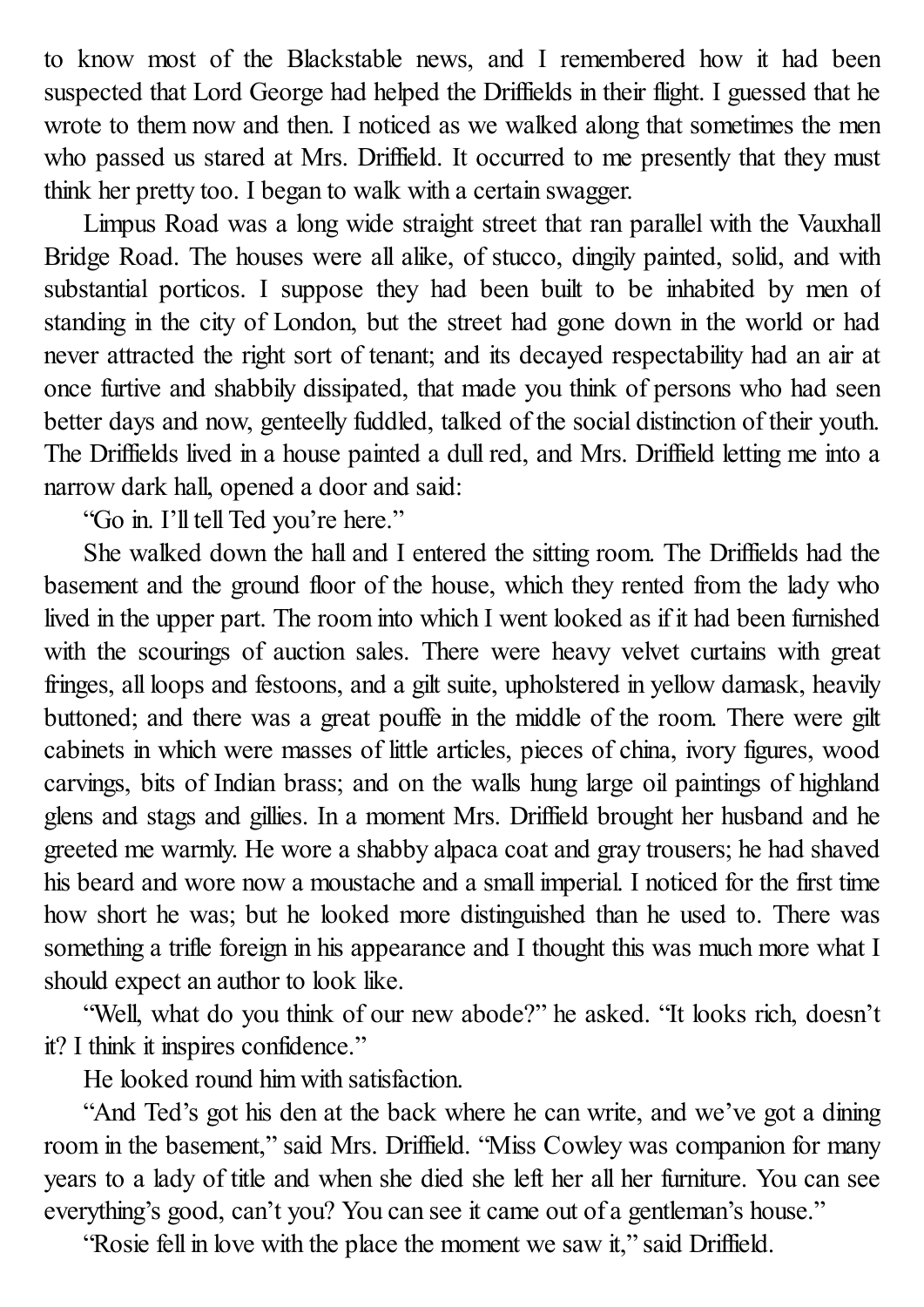"You did too, Ted."

"We've lived in sordid circumstances so long; it's a change to be surrounded by luxury. Madame de Pompadour and all that sort of thing."

When I left them it was with a very cordial invitation to come again. It appeared that they were at home every Saturday afternoon and all sorts of people whom I would like to meet were in the habit of dropping in.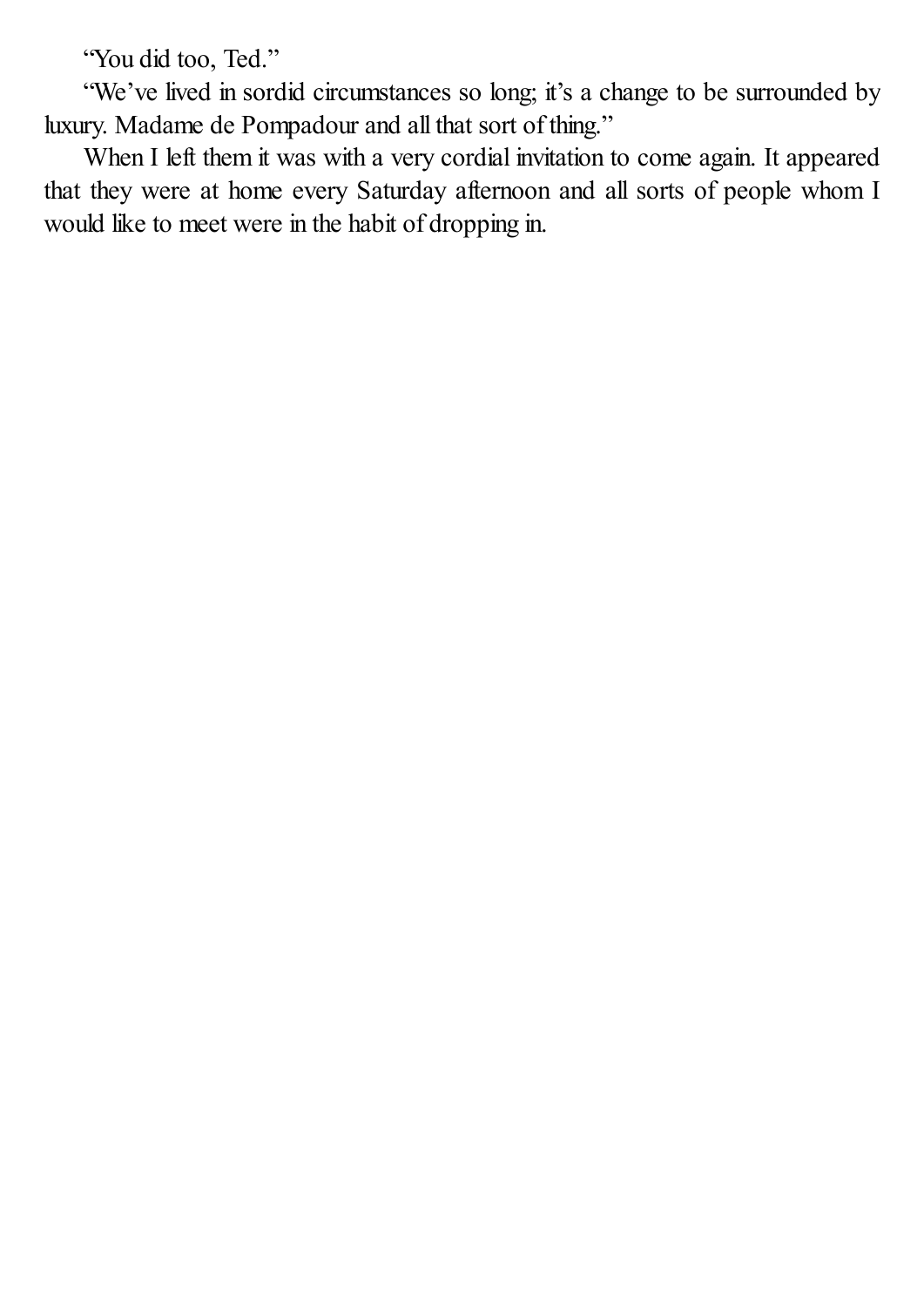XIV

I WENT. I enjoyed myself. I went again. When the autumn came and I returned to London for the winter session at St. Luke's I got into the habit of going every Saturday. It was my introduction into the world of art and letters; I kept it a profound secret that in the privacy of my lodgings I was busily writing; I was excited to meet people who were writing also and I listened entranced to their conversation. All sorts of persons came to these parties: at that time week-ends were rare, golf was still a subject for ridicule, and few had much to do on Saturday afternoons. I do not think anyone came who was of any great importance; at all events, of all the painters, writers, and musicians I met at the Driffields' I cannot remember one whose reputation has endured; but the effect was cultured and animated. You found young actors who were looking for parts and middle-aged singers who deplored the fact that the English were not a musical race, composers who played their compositions on the Driffields' cottage piano and complained in a whispered aside that they sounded nothing except on a concert grand, poets who on pressure consented to read a little thing that they had just written, and painters who were looking for commissions. Now and then a person of title added a certain glamour; seldom, however, for in those days the aristocracy had not yet become bohemian and if a person of quality cultivated the society of artists it was generally because a notorious divorce or a little difficulty over cards had made life in his own station (or hers) a bit awkward. We have changed all that. One of the greatest benefits that compulsory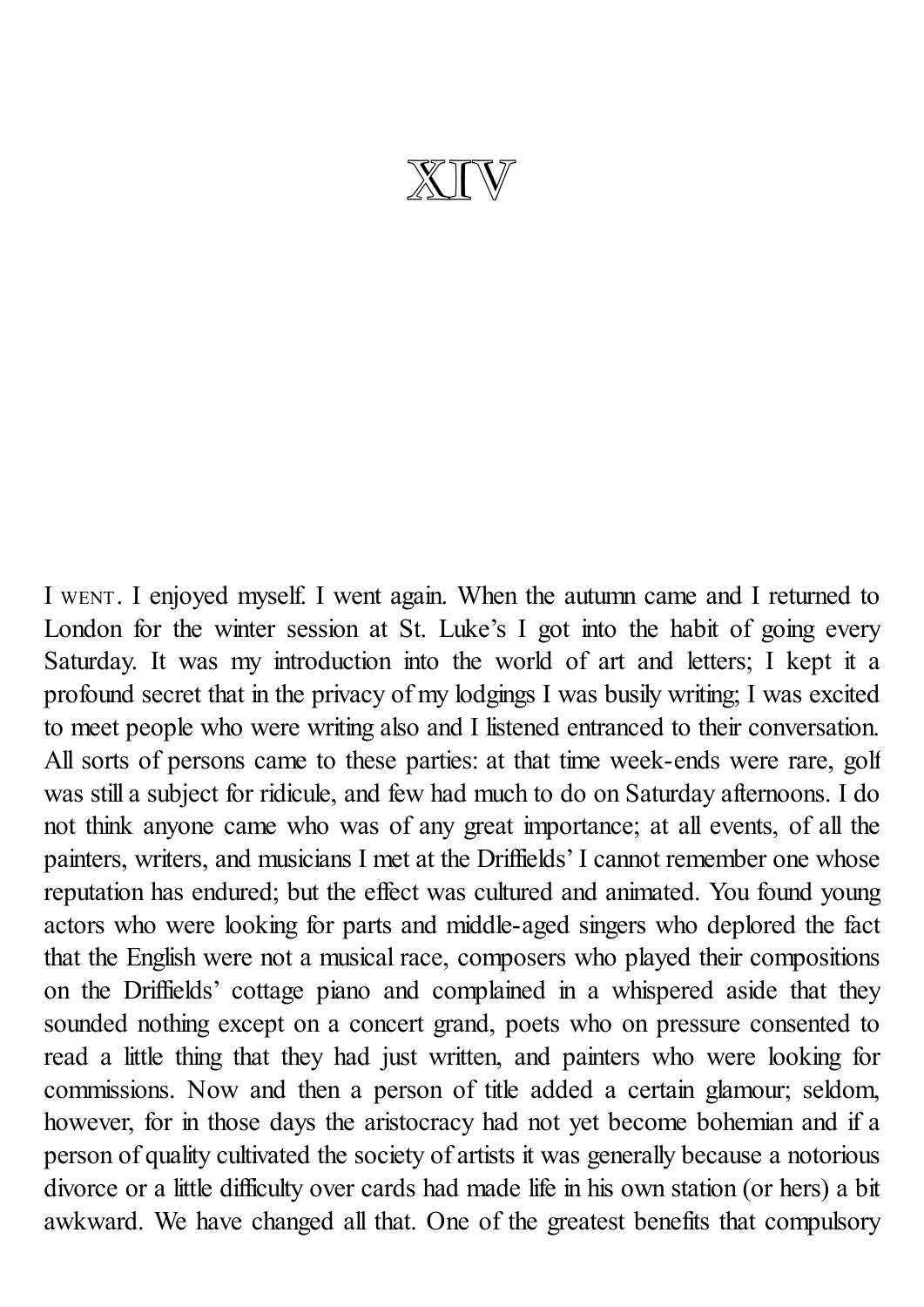education has conferred upon the world is the wide diffusion among the nobility and gentry of the practice of writing. Horace Walpole once wrote a *Catalogue of Royal and Noble Authors*; such a work now would have the dimensions of an encyclopædia. A title, even a courtesy one, can make a well known author of almost anyone and it may be safely asserted that there is no better passport to the world of letters than rank.

I have indeed sometimes thought that now that the House of Lords must inevitably in a short while be abolished, it would be a very good plan if the profession of literature were by law confined to its members and their wives and children. It would be a graceful compensation that the British people might offer the peers in return for the surrender of their hereditary privileges. It would be a means of support for those (too many) whom devotion to the public cause in keeping chorus girls and race horses and playing *chemin de fer* has impoverished, and a pleasant occupation for the rest who by the process of natural selection have in the course of time become unfit to do anything but govern the British Empire. But this is an age of specialization and if my plan is adopted it is obvious that it cannot but be to the greater glory of English literature that its various provinces should be apportioned among the various ranks of the nobility. I would suggest, therefore, that the humbler branches of literature should be practised by the lower orders of the peerage and that the barons and viscounts should devote themselves exclusively to journalism and the drama. Fiction might be the privileged demesne of the earls. They have already shown their aptitude for this difficult art and their numbers are so great that they would very competently supply the demand. To the marquises might safely be left the production of that part of literature which is known (I have never quite seen why) as *belles lettres*. It is perhaps not very profitable from a pecuniary standpoint, but it has a distinction that very wellsuits the holders of this romantic title.

The crown of literature is poetry. It is its end and aim. It is the sublimest activity of the human mind. It is the achievement of beauty. The writer of prose can only step aside when the poet passes; he makes the best of us look like a piece of cheese. It is evident then that the writing of poetry should be left to the dukes, and I should like to see their rights protected by the most severe pains and penalties, for it is intolerable that the noblest of arts should be practised by any but the noblest of men. And since here, too, specialization must prevail, I foresee that the dukes (like the successors of Alexander) will divide the realm of poetry between them, each confining himself to that aspect with which hereditary influence and natural bent have rendered him competent to deal: thus I see the dukes of Manchester writing poems of a didactic and moral character, the dukes of Westminster composing stirring odes on Duty and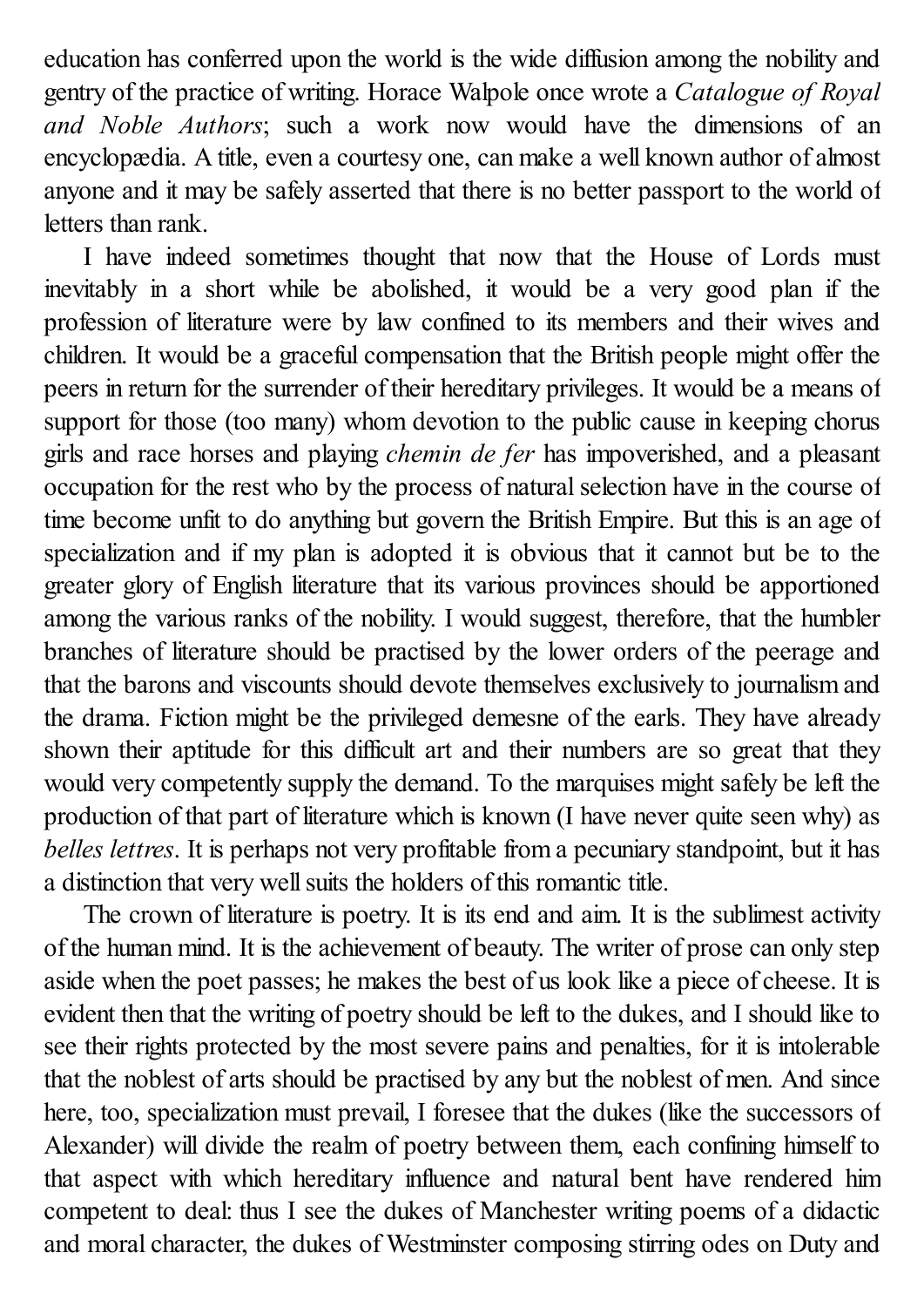the Responsibilities of Empire; whereas I imagine that the dukes of Devonshire would be more likely to write love lyrics and elegies in the Propertian manner, while it is almost inevitable that the dukes of Marlborough should pipe in an idyllic strain on such subjects as domestic bliss, conscription, and content with modest station.

But if you say that this is somewhat formidable and remind me that the muse does not only stalk with majestic tread, but on occasion trips on a light fantastic toe; if, recalling the wise person who said that he did not care who made a nation's laws so long as he wrote its songs, you ask me (thinking rightly that it would ill become the dukes to do so) who shall twang those measures on the lyre that the diverse and inconstant soul of man occasionally hankers after—I answer (obviously enough, I should have thought) the duchesses. I recognize that the day is past when the amorous peasants of the Romagna sang to their sweethearts the verses of Torquato Tasso and Mrs. Humphry Ward crooned over young Arnold's cradle the choruses of Œdipus in Colonus. The age demands something more up-to-date. I suggest, therefore, that the more domestic duchesses should write our hymns and our nursery rhymes; while the skittish ones, those who incline to mingle vine leaves with the strawberry, should write the lyrics for musical comedies, humorous verse for the comic papers, and mottoes for Christmas cards and crackers. Thus would they retain in the hearts of the British public that place which they have held hitherto only on account of their exalted station.

It was at these parties on Saturday afternoon that I discovered very much to my surprise that Edward Driffield was a distinguished person. He had written something like twenty books, and though he had never made more than a pittance out of them his reputation was considerable. The best judges admired them and the friends who came to his house were agreed that one of these days he would be recognized. They rated the public because it would not see that here was a great writer, and since the easiest way to exalt one man is to kick another in the pants, they reviled freely all the novelists whose contemporary fame obscured his. If, indeed, I had known as much of literary circles as I learned later I should have guessed by the not infrequent visits of Mrs. Barton Trafford that the time was approaching when Edward Driffield, like a runner in a long-distance race breaking away suddenly from the little knot of plodding athletes, must forge ahead. I admit that when first I was introduced to this lady her name meant nothing to me. Driffield presented me as a young neighbour of his in the country and told her that I was a medical student. She gave me a mellifluous smile, murmured in a soft voice something about Tom Sawyer, and, accepting the bread and butter I offered her, went on talking with her host. But I noticed that her arrival had made an impression and the conversation, which had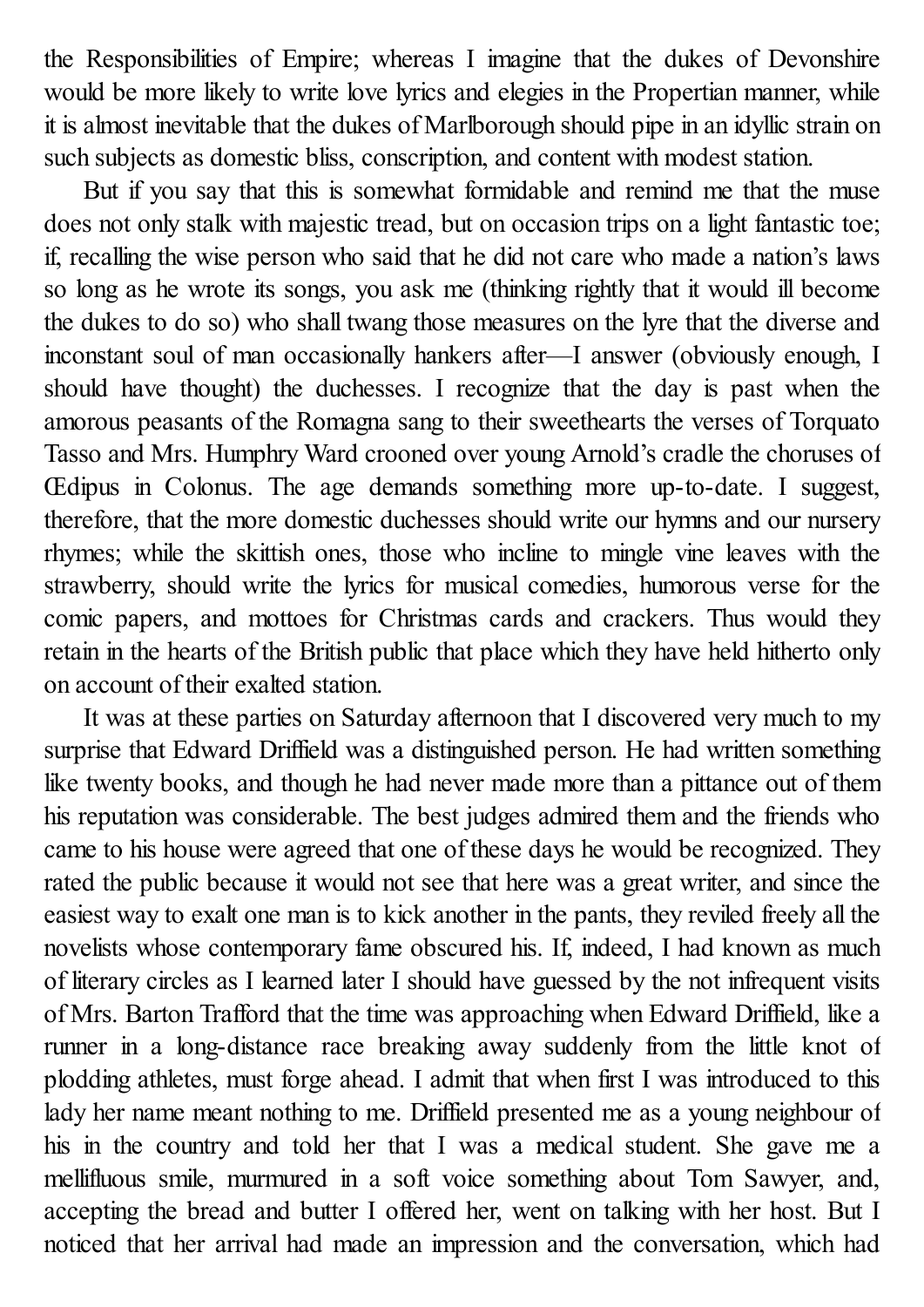been noisy and hilarious, was hushed. When in an undertone I asked who she was, I found that my ignorance was amazing; I was told that she had "made" So and So and So and So. After half an hour she rose, shook hands very graciously with such of the people as she was acquainted with, and with a sort of lithe sweetness sidled out of the room. Driffield accompanied her to the door and put her in a hansom.

Mrs. Barton Trafford was then a woman of about fifty; she was small and slight, but with rather large features, which made her head look a little too big for her body; she had crisp white hair which she wore like the Venus of Milo, and she was supposed in her youth to have been very comely. She dressed discreetly in black silk, and wore round her neck jangling chains of beads and shells. She was said to have been unhappily married in early life, but now for many years had been congenially united to Barton Trafford, a clerk in the Home Office and a well known authority on prehistoric man. She gave you the curious impression of having no bones in her body and you felt that if you pinched her shin (which of course my respect for her sex as well as something of quiet dignity in her appearance would have never allowed me to do) your fingers would meet. When you took her hand it was like taking a fillet of sole. Her face, notwithstanding its large features, had something fluid about it. When she sat it was as though she had no backbone and were stuffed, like an expensive cushion, with swansdown.

Everything was soft about her, her voice, her smile, her laugh; her eyes, which were small and pale, had the softness of flowers; her manner was as soft as the summer rain. It was this extraordinary, and charming, characteristic that made her the wonderful friend she was. It was this that had gained her the celebrity that she now enjoyed. The whole world was aware of her friendship with the great novelist whose death a few years back had come as such a shock to the English-speaking peoples. Everyone had read the innumerable letters which he had written to her and which she was induced to publish shortly after his demise. Every page revealed his admiration for her beauty and his respect for her judgment; he could never say often enough how much he owed to her encouragement, her ready sympathy, her tact, her taste; and if certain of his expressions of passion were such as some persons might think would not be read by Mr. Barton Trafford with unmixed feelings, that only added to the human interest of the work. But Mr. Barton Trafford was above the prejudices of vulgar men (his misfortune, if such it was, was one that the greatest personages in history have endured with philosophy) and, abandoning his studies of aurignacian flints and neolithic ax heads he consented to write a Life of the deceased novelist in which he showed quite definitely how great a part of the writer's genius was due to his wife's influence.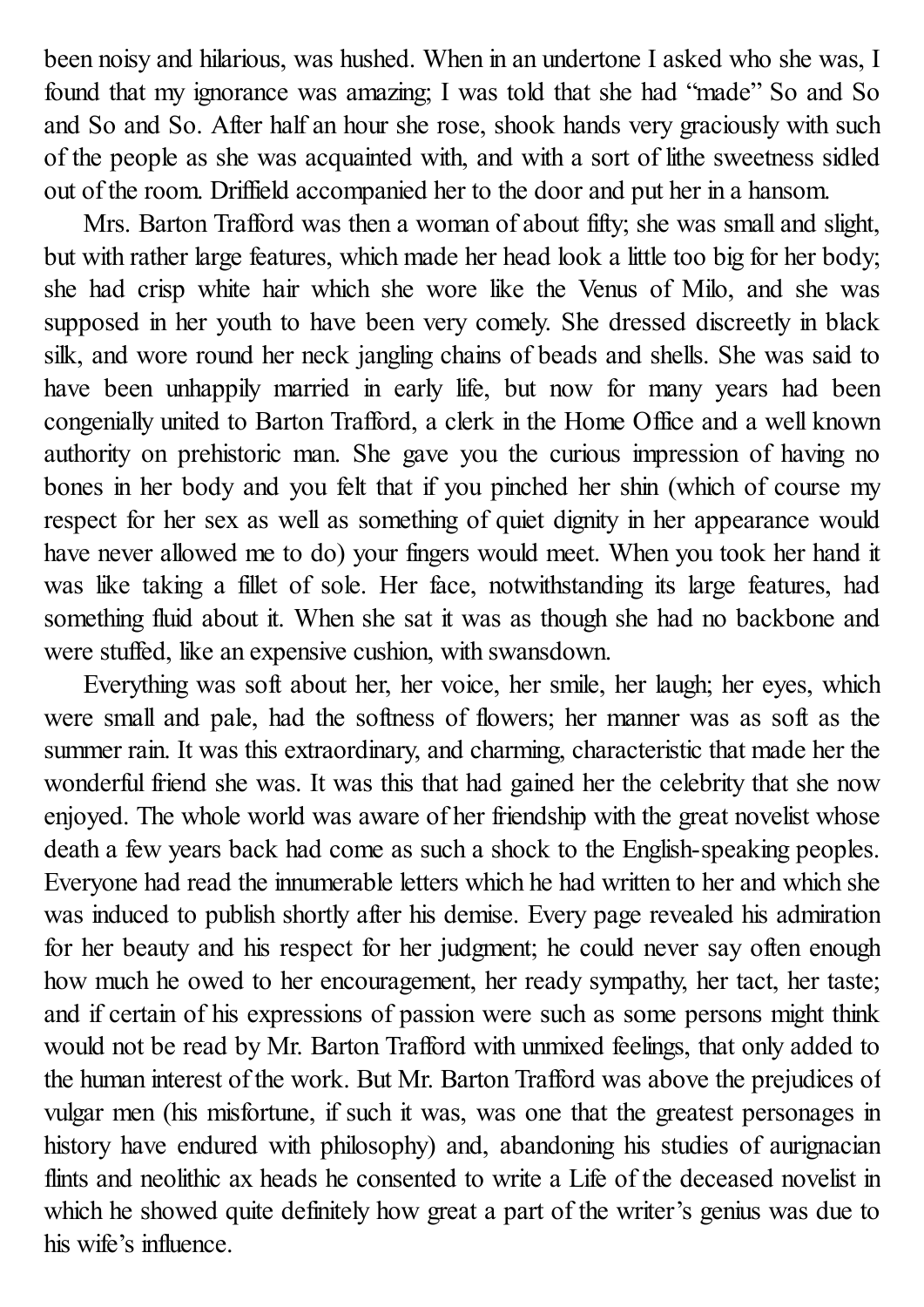But Mrs. Barton Trafford's interest in literature, her passion for art, were not dead because the friend for whom she had done so much had become part, with her far from negligible assistance, of posterity. She was a great reader. Little that was noteworthy escaped her attention and she was quick to establish personal relations with any young writer who showed promise. Her fame, especially since the Life, was now such that she was sure that no one would hesitate to accept the sympathy she was prepared to offer. It was inevitable that Mrs. Barton Trafford's genius for friendship should in due course find an outlet. When she read something that struck her, Mr. Barton Trafford, himself no mean critic, wrote a warm letter of appreciation to the author and asked him to luncheon. After luncheon, having to get back to the Home Office, he left him to have a chat with Mrs. Barton Trafford. Many were called. They all had *something*, but that was not enough. Mrs. Barton Trafford had a *flair*, and she trusted her *flair*; her *flair* bade her wait.

She was so cautious indeed that with Jasper Gibbons she almost missed the bus. The records of the past tell us of writers who grew famous in a night, but in our more prudent day this is unheard of. The critics want to see which way the cat will jump, and the public has been sold a pup too often to take unnecessary chances. But in the case of Jasper Gibbons it is almost the exact truth that he did thus jump into celebrity. Now that he is so completely forgotten and the critics who praised him would willingly eat their words if they were not carefully guarded in the files of innumerable newspaper offices, the sensation he made with his first volume of poems is almost unbelievable. The most important papers gave to reviews of them as much space as they would have to the report of a prize fight; the most influential critics fell over one another in their eagerness to welcome him. They likened him to Milton (for the sonority of his blank verse), to Keats (for the opulence of his sensuous imagery), and to Shelley (for his airy fantasy); and, using him as a stick to beat idols of whom they were weary, they gave in his name many a resounding whack on the emaciated buttocks of Lord Tennyson and a few good husky smacks on the bald pate of Robert Browning. The public fell like the walls of Jericho. Edition after edition was sold, and you saw Jasper Gibbons's handsome volume in the boudoirs of countesses in Mayfair, in vicarage drawing rooms from Land's End to John o' Groats, and in the parlours of many an honest but cultured merchant in Glasgow, Aberdeen, and Belfast. When it became known that Queen Victoria had accepted a specially bound copy of the book from the hands of the loyal publisher, and had given him (not the poet, the publisher) a copy of *Leaves from a Journal in the Highlands* in exchange, the national enthusiasm knew no bounds.

And all this happened as it were in the twinkling of an eye. Seven cities in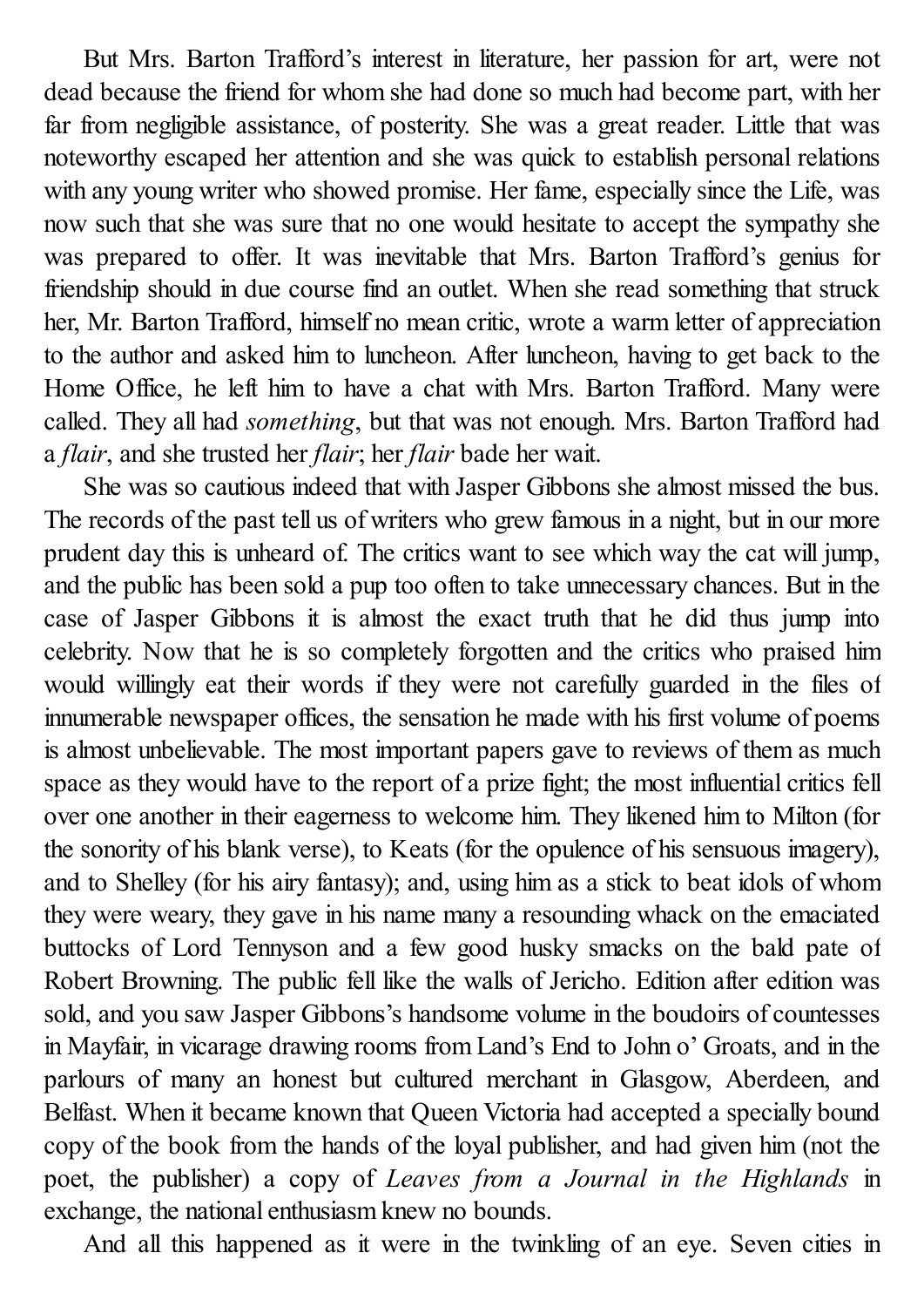Greece disputed the honour of having given birth to Homer, and though Jasper Gibbons's birthplace (Walsall) was well known, twice seven critics claimed the honour of having discovered him; eminent judges of literature who for twenty years had written eulogies of one another's works in the weekly papers quarrelled so bitterly over this matter that one cut the other dead in the Athenæum. Nor was the great world remiss in giving him its recognition. Jasper Gibbons was asked to luncheon and invited to tea by dowager duchesses, the wives of cabinet ministers, and the widows of bishops. It is said that Harrison Ainsworth was the first English man of letters to move in English society on terms of equality (and I have sometimes wondered that an enterprising publisher on this account has not thought of bringing out a complete edition of his works); but I believe that Jasper Gibbons was the first poet to have his name engraved at the bottom of an At Home card as a draw as enticing as an opera singer or a ventriloquist.

It was out of the question then for Mrs. Barton Trafford to get in on the ground floor. She could only buy in the open market. I do not know what prodigious strategy she employed, what miracles of tact, what tenderness, what exquisite sympathy, what demure blandishments; I can only surmise and admire; she nobbled Jasper Gibbons. In a little while he was eating out of her soft hand. She was admirable. She had him to lunch to meet the right people; she gave At Homes where he recited his poems before the most distinguished persons in England; she introduced him to eminent actors who gave him commissions to write plays; she saw that his poems should only appear in the proper places; she dealt with the publishers and made contracts for him that would have staggered even a cabinet minister; she took care that he should accept only the invitations of which she approved; she even went so far as to separate him from the wife with whom he had lived happily for ten years, since she felt that a poet to be true to himself and his art must not be encumbered with domestic ties. When the crash came Mrs. Barton Trafford, had she chosen, might have said that she had done everything for him that it was humanly possible to do.

For there was a crash. Jasper Gibbons brought out another volume of poetry; it was neither better nor worse than the first; it was very much like the first; it was treated with respect, but the critics made reservations; some of them even carped. The book was a disappointment. Its sale also. And unfortunately Jasper Gibbons was inclined to tipple. He had never been accustomed to having money to spend, he was quite unused to the lavish entertainments that were offered him, perhaps he missed his homely, common little wife; once or twice he came to dinner at Mrs. Barton Trafford's in a condition that anyone less worldly, less simple-minded than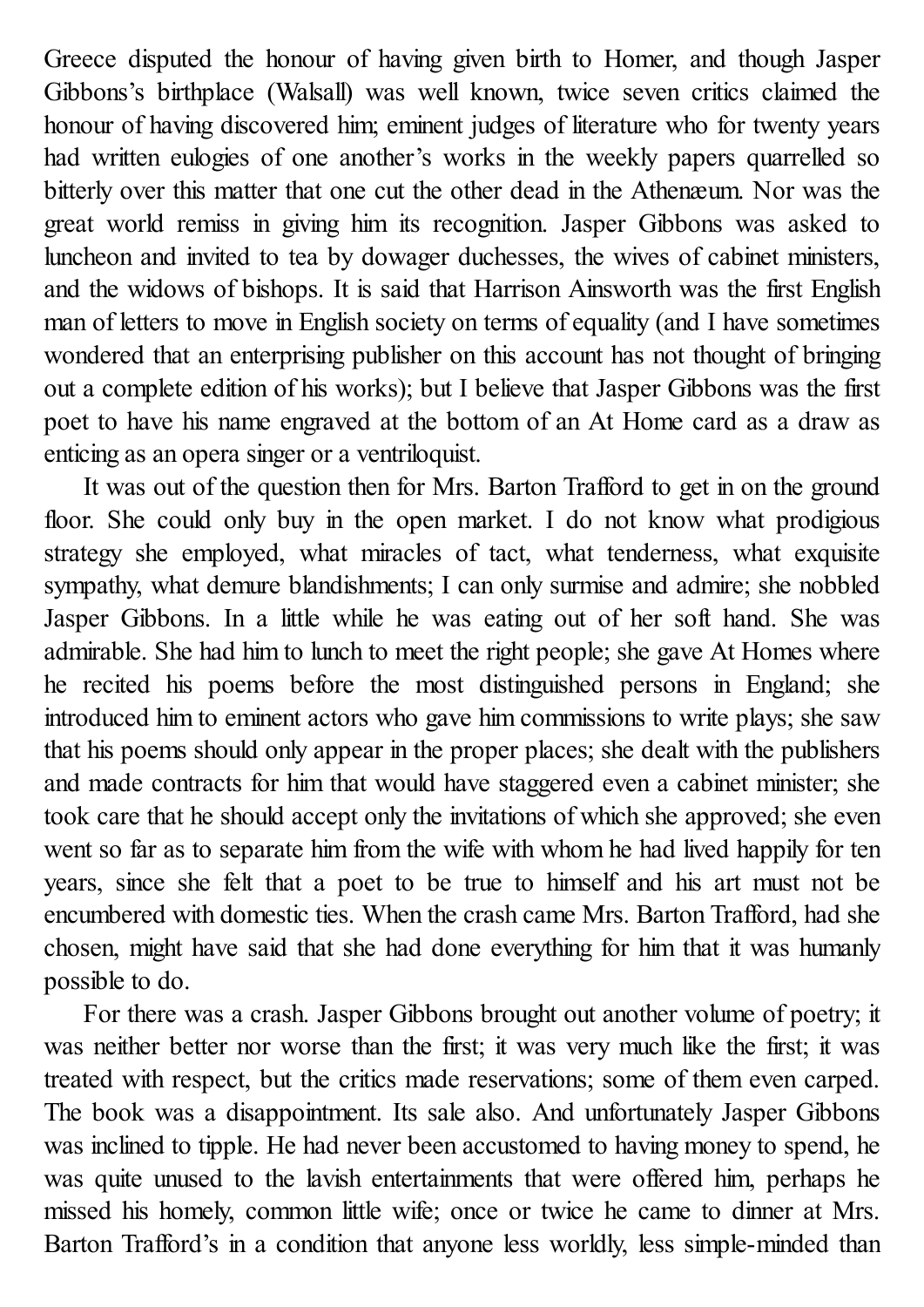she, would have described as blind to the world. She told her guests gently that the bard was not quite himself that evening. His third book was a failure. The critics tore him limb from limb, they knocked him down and stamped on him, and, to quote one of Edward Driffield's favourite songs, then they lugged him round the room and then they jumped upon his face: they were quite naturally annoyed that they had mistaken a fluent versifier for a deathless poet and were determined that he should suffer for their error. Then Jasper Gibbons was arrested for being drunk and disorderly in Piccadilly and Mr. Barton Trafford had to go to Vine Street at midnight to bail him out.

Mrs. Barton Trafford at this juncture was perfect. She did not repine. No harsh word escaped her lips. She might have been excused if she had felt a certain bitterness because this man for whom she had done so much had let her down. She remained tender, gentle, and sympathetic. She was the woman who understood. She dropped him, but not like a hot brick, or a hot potato. She dropped him with infinite gentleness, as softly as the tear that she doubtless shed when she made up her mind to do something so repugnant to her nature; she dropped him with so much tact, with such sensibility, that Jasper Gibbons perhaps hardly knew he was dropped. But there was no doubt about it. She would say nothing against him, indeed she would not discuss him at all, and when mention was made of him she merely smiled, a little sadly, and sighed. But her smile was the *coup de grâce*, and her sigh buried him deep.

Mrs. Barton Trafford had a passion for literature too sincere to allow a setback of this character long to discourage her; and however great her disappointment she was a woman of too disinterested a nature to let the gifts of tact, sympathy, and understanding with which she was blessed by nature lie fallow. She continued to move in literary circles, going to tea parties here and there, to soirées, and to At Homes, charming always and gentle, listening intelligently, but watchful, critical, and determined (if I may put it crudely) next time to back a winner. It was then that she met Edward Driffield and formed a favourable opinion of his gifts. It is true that he was not young, but then he was unlikely like Jasper Gibbons to go to pieces. She offered him her friendship. He could not fail to be moved when, in that gentle way of hers, she told him that it was a scandal that his exquisite work remained known only in a narrow circle. He was pleased and flattered. It is always pleasant to be assured that you are a genius. She told him that Barton Trafford was reflecting on the possibility of writing an important article on him for the *Quarterly Review*. She asked him to luncheon to meet people who might be useful to him. She wanted him to know his intellectual equals. Sometimes she took him for a walk on the Chelsea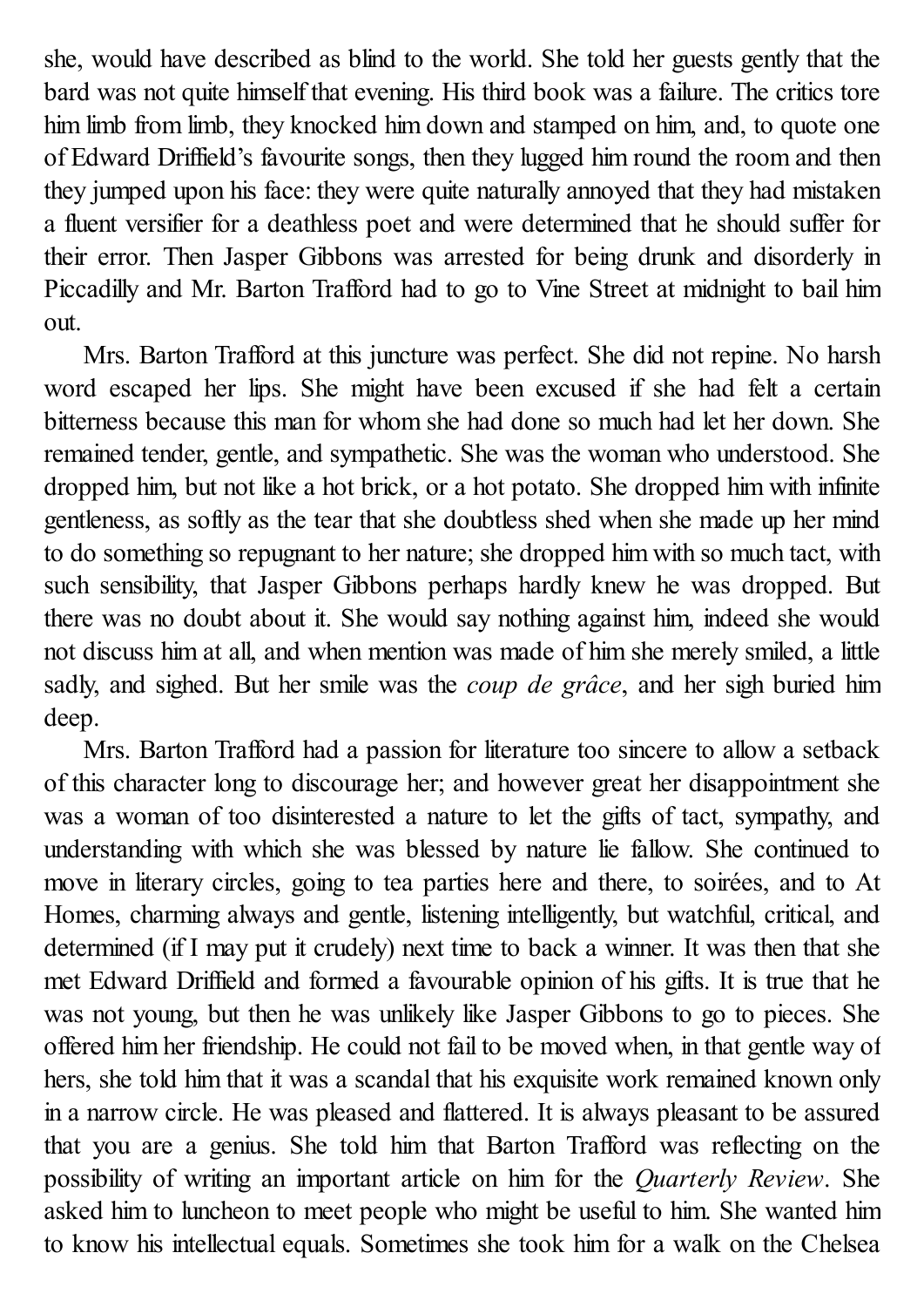Embankment and they talked of poets dead and gone and love and friendship, and had tea in an A.B.C. shop. When Mrs. Barton Trafford came to Limpus Street on Saturday afternoon she had the air of the queen bee preparing herself for the nuptial flight.

Her manner with Mrs. Driffield was perfect. It was affable, but not condescending. She always thanked her very prettily for having allowed her to come and see her and complimented her on her appearance. If she praised Edward Driffield to her, telling her with a little envy in her tone what a privilege it was to enjoy the companionship of such a great man, it was certainly from pure kindness, and not because she knew that there is nothing that exasperates the wife of a literary man more than to have another woman tell her flattering things about him. She talked to Mrs. Driffield of the simple things her simple nature might be supposed to be interested in, of cooking and servants and Edward's health and how careful she must be with him. Mrs. Barton Trafford treated her exactly as you would expect a woman of very good Scotch family, which she was, to treat an ex-barmaid with whom a distinguished man of letters had made an unfortunate marriage. She was cordial, playful, and gently determined to put her at her ease.

It was strange that Rosie could not bear her; indeed, Mrs. Barton Trafford was the only person that I ever knew her dislike. In those days even barmaids did not habitually use the "bitches" and "bloodys" that are part and parcel of the current vocabulary of the best-brought-up young ladies, and I never heard Rosie use a word that would have shocked my Aunt Sophie. When anyone told a story that was a little near the knuckle she would blush to the roots of her hair. But she referred to Mrs. Barton Trafford as "that damned old cat." It needed the most urgent persuasions of her more intimate friends to induce her to be civil to her.

"Don't be a fool, Rosie," they said. They all called her Rosie and presently I, though very shyly, got in the habit of doing so too. "If she wants to she can make him. He must play up to her. She can work the trick if anyone can."

Though most of the Driffields' visitors were occasional, appearing every other Saturday, say, or every third, there was a little band that, like myself, came almost every week. We were the stand-bys; we arrived early and stayed late. Of these the most faithful were Quentin Forde, Harry Retford, and Lionel Hillier.

Quentin Forde was a stocky little man with a fine head of the type that was afterward for a time much admired in the moving pictures, a straight nose and handsome eyes, neatly cropped gray hair, and a black moustache; if he had been four or five inches taller he would have been the perfect type of the villain of melodrama. He was known to be very "well connected," and he was affluent; his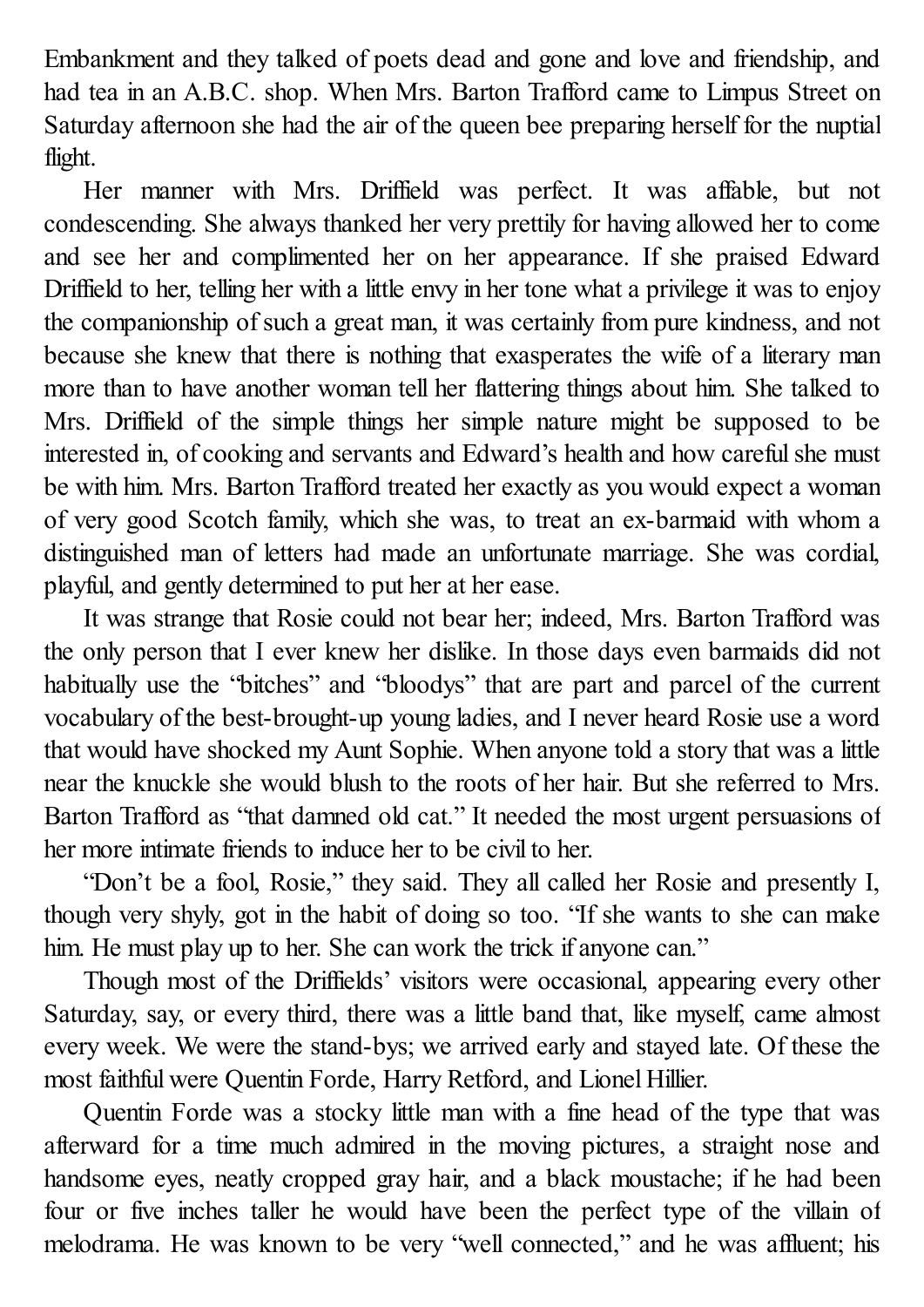only occupation was to cultivate the arts. He went to all the first nights and all the private views. He had the amateur's severity, and cherished for the productions of his contemporaries a polite but sweeping contempt. I discovered that he did not come to the Driffields' because Edward was a genius, but because Rosie was beautiful.

Now that I look back I cannot get over my surprise that I should have had to be told what was surely so obvious. When I first knew her it never occurred to me to ask myself whether she was pretty or plain, and when, seeing her again after five years, I noticed for the first time that she was very pretty, I was interested but did not trouble to think much about it. I took it as part of the natural order of things, just as I took the sun setting over the North Sea or the towers of Tercanbury Cathedral. I was quite startled when I heard people speak of Rosie's beauty, and when they complimented Edward on her looks and his eyes rested on her for a moment, mine followed his. Lionel Hillier was a painter and he asked her to sit for him. When he talked of the picture he wanted to paint and told me what he saw in her, I listened to him stupidly. I was puzzled and confused. Harry Retford knew one of the fashionable photographers of the period and, arranging special terms, he took Rosie to be photographed. A Saturday or two later the proofs were there and we all looked at them. I had never seen Rosie in evening dress. She was wearing a dress of white satin, with a long train and puffy sleeves, and it was cut low; her hair was more elaborately done than usual. She looked very different from the strapping young woman I had first met in Joy Lane in a boater and a starched shirt. But Lionel Hillier tossed the photographs aside impatiently.

"Rotten," he said. "What can a photograph give of Rosie? The thing about her is her colour." He turned to her. "Rosie, don't you know that your colour is *the* great miracle of the age?"

She looked at him without answering, but her full red lips broke into their childlike, mischievous smile.

"If I can only get a suggestion of it I'm made for life," he said. "All the rich stockbrokers' wives will come on their bended knees and beg me to paint them like you."

Presently I learned that Rosie was sitting to him, but when, never having been in a painter's studio and looking upon it as the gateway of romance, I asked if I might not come one day and see how the picture was getting on, Hillier said that he did not want anyone to see it yet. He was a man of five and thirty and of a flamboyant appearance. He looked like a portrait of Van Dyck in which the distinction had been replaced by good humour. He was slightly above the middle height, slim; and he had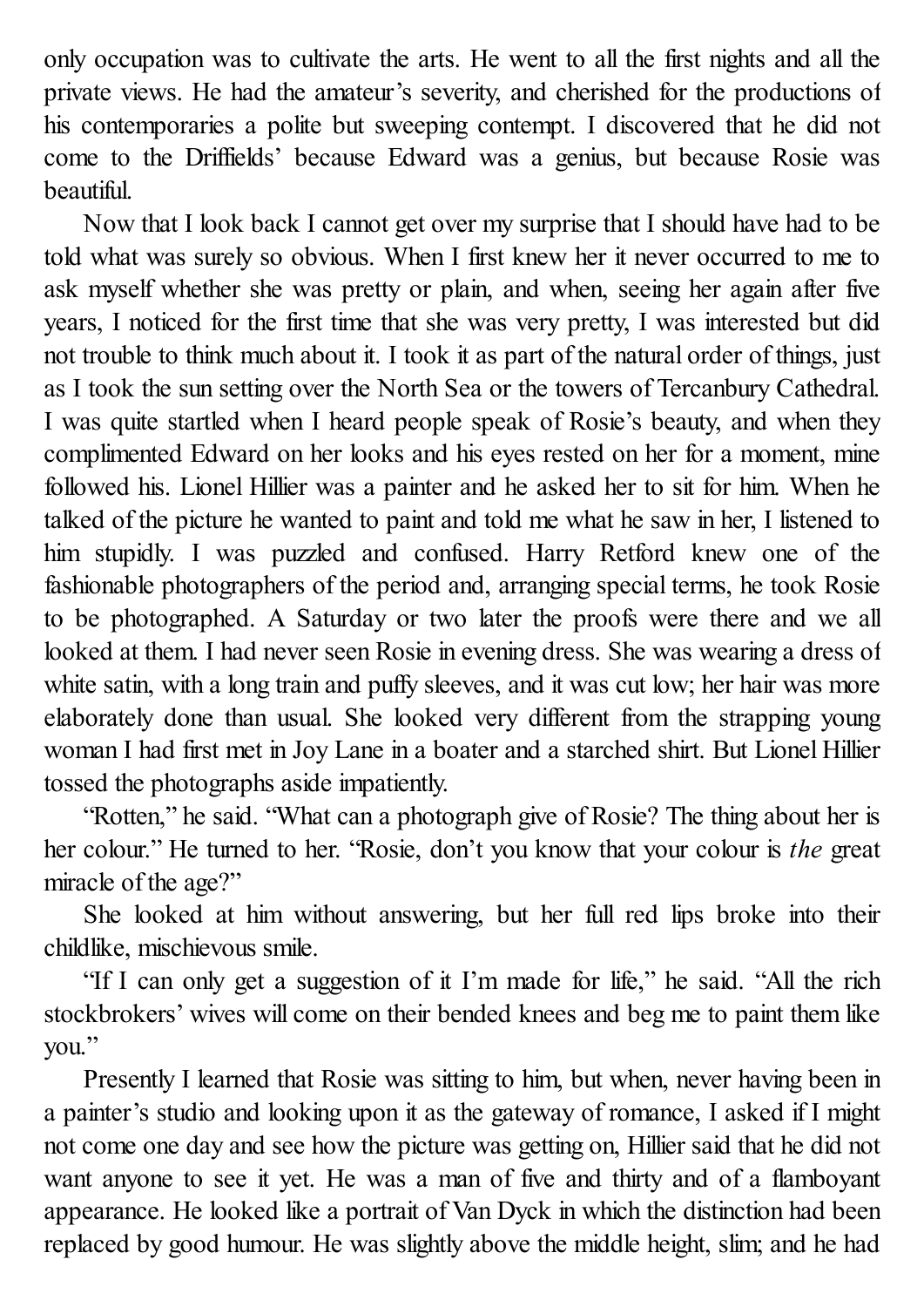a fine mane of black hair and flowing moustaches and a pointed beard. He favoured broad-brimmed sombreros and Spanish capes. He had lived a long time in Paris and talked admiringly of painters, Monet, Sisley, Renoir, of whom we had never heard, and with contempt of Sir Frederick Leighton and Mr. Alma-Tadema and Mr. G. F. Watts, whom in our heart of hearts we very much admired. I have often wondered what became of him. He spent a few years in London trying to make his way, failed, I suppose, and then drifted to Florence. I was told that he had a drawing school there, but when, years later, chancing to be in that city, I asked about him, I could find no one who had ever heard of him. I think he must have had some talent, for I have even now a very vivid recollection of the portrait he painted of Rosie Driffield. I wonder what has happened to it. Has it been destroyed or is it hidden away, its face to the wall, in the attic of a junk shop in Chelsea? I should like to think that it has at least found a place on the walls of some provincial gallery.

When I was at last allowed to come and see it, I put my foot in it fine and proper. Hillier's studio was in the Fulham Road, one of a group at the back of a row of shops, and you went in through a dark and smelly passage. It was a Sunday afternoon in March, a fine blue day, and I walked from Vincent Square through deserted streets. Hillier lived in his studio; there was a large divan on which he slept, and a tiny little room at the back where he cooked his breakfast, washed his brushes, and, I suppose, himself.

When I arrived Rosie still wore the dress in which she had been sitting and they were having a cup of tea. Hillier opened the door for me, and still holding my hand led me up to the large canvas.

"There she is," he said.

He had painted Rosie full length, just a little less than life-size, in an evening dress of white silk. It was not at all like the academy portraits I was accustomed to. I did not know what to say, so I said the first thing that came into my head.

"When will it be finished?"

"It is finished," he answered.

I blushed furiously. I felt a perfect fool. I had not then acquired the technique that I flatter myself now enables me to deal competently with the works of modern artists. If this were the place I could write a very neat little guide to enable the amateur of pictures to deal to the satisfaction of their painters with the most diverse manifestations of the creative instinct. There is the intense "By God" that acknowledges the power of the ruthless realist, the "It's so awfully sincere" that covers your embarrassment when you are shown the coloured photograph of an alderman's widow, the low whistle that exhibits your admiration for the post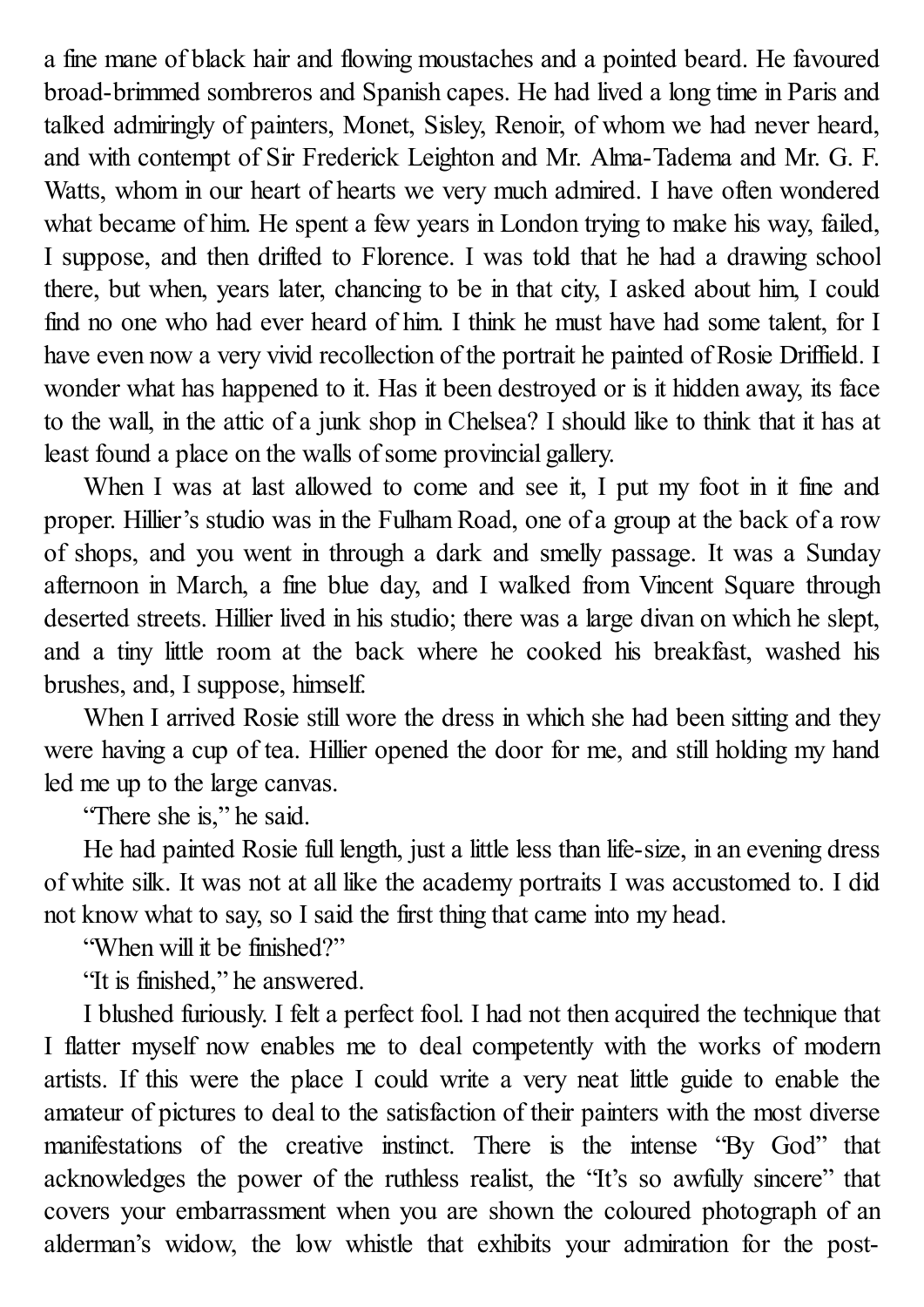impressionist, the "Terribly amusing" that expresses what you feel about the cubist, the "Oh!" of one who is overcome, the "Ah!" of him whose breath is taken away.

"It's awfully like," was all that then I could lamely say.

"It's not chocolate-boxy enough for you," said Hillier.

"I think it's awfully good," I answered quickly, defending myself. "Are you going to send it to the Academy?"

"Good God, no! I might send it to the Grosvenor."

I looked from the painting to Rosie and from Rosie to the painting.

"Get into the pose, Rosie," said Hillier, "and let him see you."

She got up on to the model stand. I stared at her and I stared at the picture. I had such a funny little feeling in my heart. It was as though someone softly plunged a sharp knife into it, but it was not an unpleasant sensation at all, painful but strangely agreeable; and then suddenly I felt quite weak at the knees. But now I do not know if I remember Rosie in the flesh or in the picture. For when I think of her it is not in the shirt and boater that I first saw her in, nor in any of the other dresses I saw her in then or later, but in the white silk that Hillier painted, with a black velvet bow in her hair, and in the pose he had made her take.

I never exactly knew Rosie's age, but reckoning the years out as well as I can, I think she must have been thirty-five. She did not look anything like it. Her face was quite unlined and her skin as smooth as a child's. I do not think she had very good features. They certainly had none of the aristocratic distinction of the great ladies whose photographs were then sold in all the shops; they were rather blunt. Her short nose was a little thick, her eyes were smallish, her mouth was large; but her eyes had the blue of cornflowers, and they smiled with her lips, very red and sensual, and her smile was the gayest, the most friendly, the sweetest thing I ever saw. She had by nature a heavy, sullen look, but when she smiled this sullenness became on a sudden infinitely attractive. She had no colour in her face; it was of a very pale brown except under the eyes where it was faintly blue. Her hair was pale gold and it was done in the fashion of the day high on the head with an elaborate fringe.

"She's the very devil to paint," said Hillier, looking at her and at his picture. "You see, she's all gold, her face and her hair, and yet she doesn't give you a golden effect, she gives you a silvery effect."

I knew what he meant. She glowed, but palely, like the moon rather than the sun, or if it was like the sun it was like the sun in the white mist of dawn. Hillier had placed her in the middle of his canvas and she stood, with her arms by her sides, the palms of her hands toward you and her head a little thrown back, in an attitude that gave value to the pearly beauty of her neck and bosom. She stood like an actress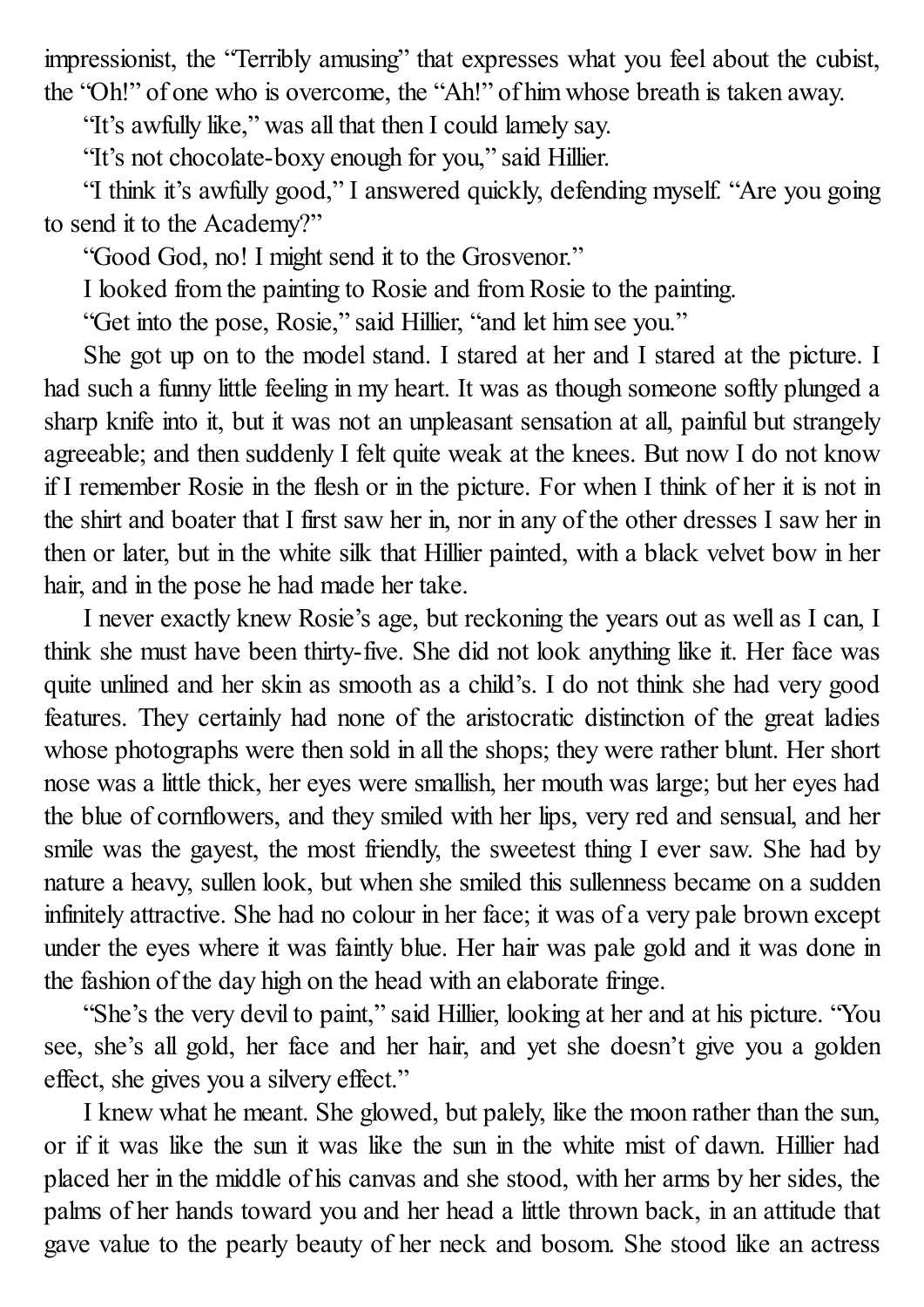taking a call, confused by unexpected applause, but there was something so virginal about her, so exquisitely springlike, that the comparison was absurd. This artless creature had never known grease paint or footlights. She stood like a maiden apt for love offering herself guilelessly, because she was fulfilling the purposes of Nature, to the embraces of a lover. She belonged to a generation that did not fear a certain opulence of line, she was slender, but her breasts were ample and her hips well marked. When, later, Mrs. Barton Trafford saw the picture she said it reminded her of a sacrificial heifer.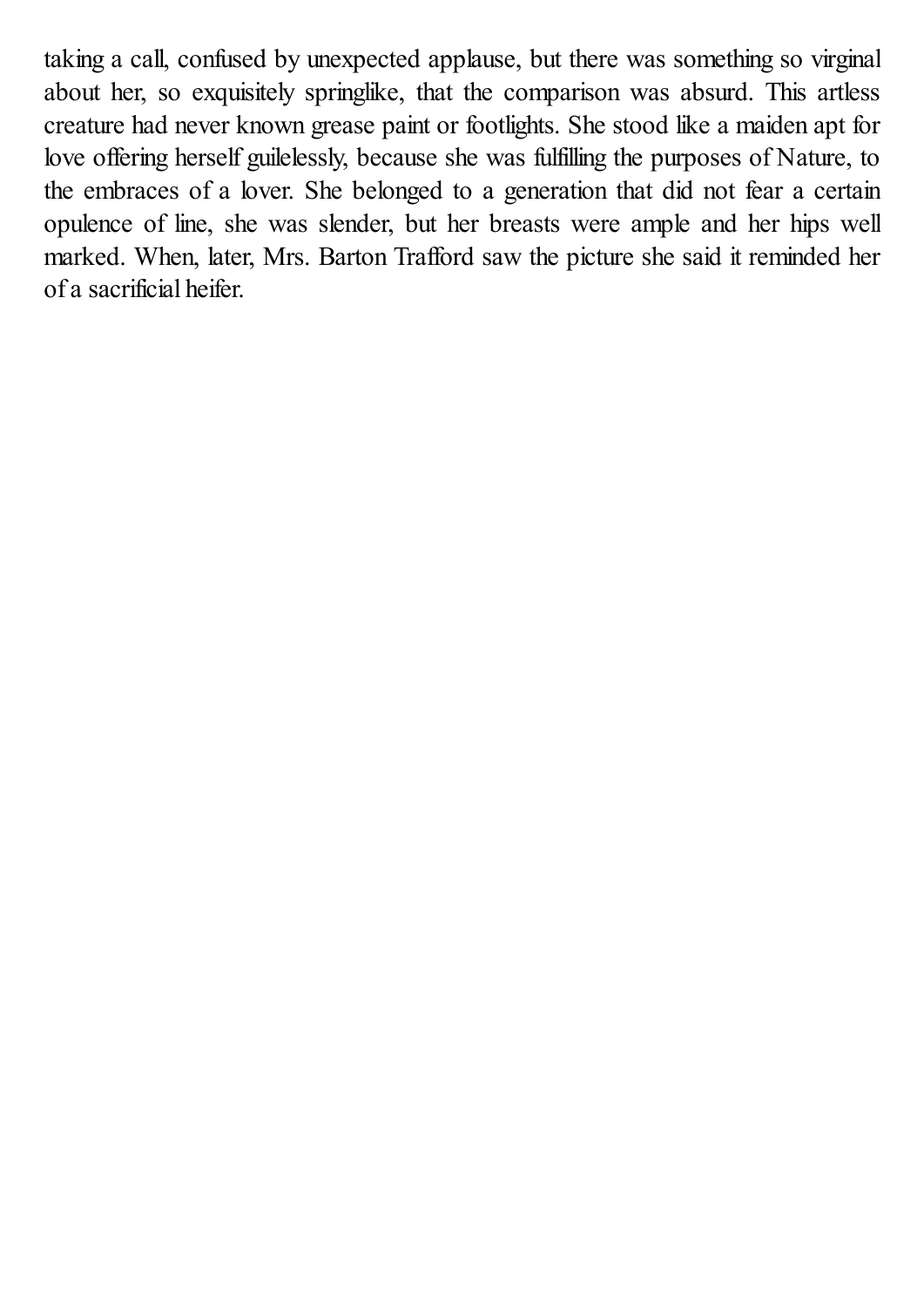$\mathbb{X}\mathbb{V}$ 

EDWARD DRIFFIELD worked at night, and Rosie, having nothing to do, was glad to go out with one or other of her friends. She liked luxury and Quentin Forde was wellto-do. He would fetch her in a cab and take her to dine at Kettner's or the Savoy, and she would put on her grandest clothes for him; and Harry Retford, though he never had a bob, behaved as if he had, and took her about in hansoms too and gave her dinner at Romano's or in one or other of the little restaurants that were becoming modish in Soho. He was an actor and a clever one, but he was difficult to suit and so was often out of work. He was about thirty, a man with a pleasantly ugly face and a clipped way of speaking that made what he said sound funny. Rosie liked his devilmay-care attitude toward life, the swagger with which he wore clothes made by the best tailor in London and unpaid for, the recklessness with which he would put a fiver he hadn't got on a horse, and the generosity with which he flung his money about when a lucky win put him in funds. He was gay, charming, vain, boastful, and unscrupulous. Rosie told me that once he had pawned his watch to take her out to dinner and then borrowed a couple of pounds from the actor manager who had given them seats for the play in order to take him out to supper with them afterward.

But she was just as well pleased to go with Lionel Hillier to his studio and eat a chop that he and she cooked between them and spend the evening talking, and it was only very rarely that she would dine with me at all. I used to fetch her after I had had my dinner in Vincent Square and she hers with Driffield, and we would get on a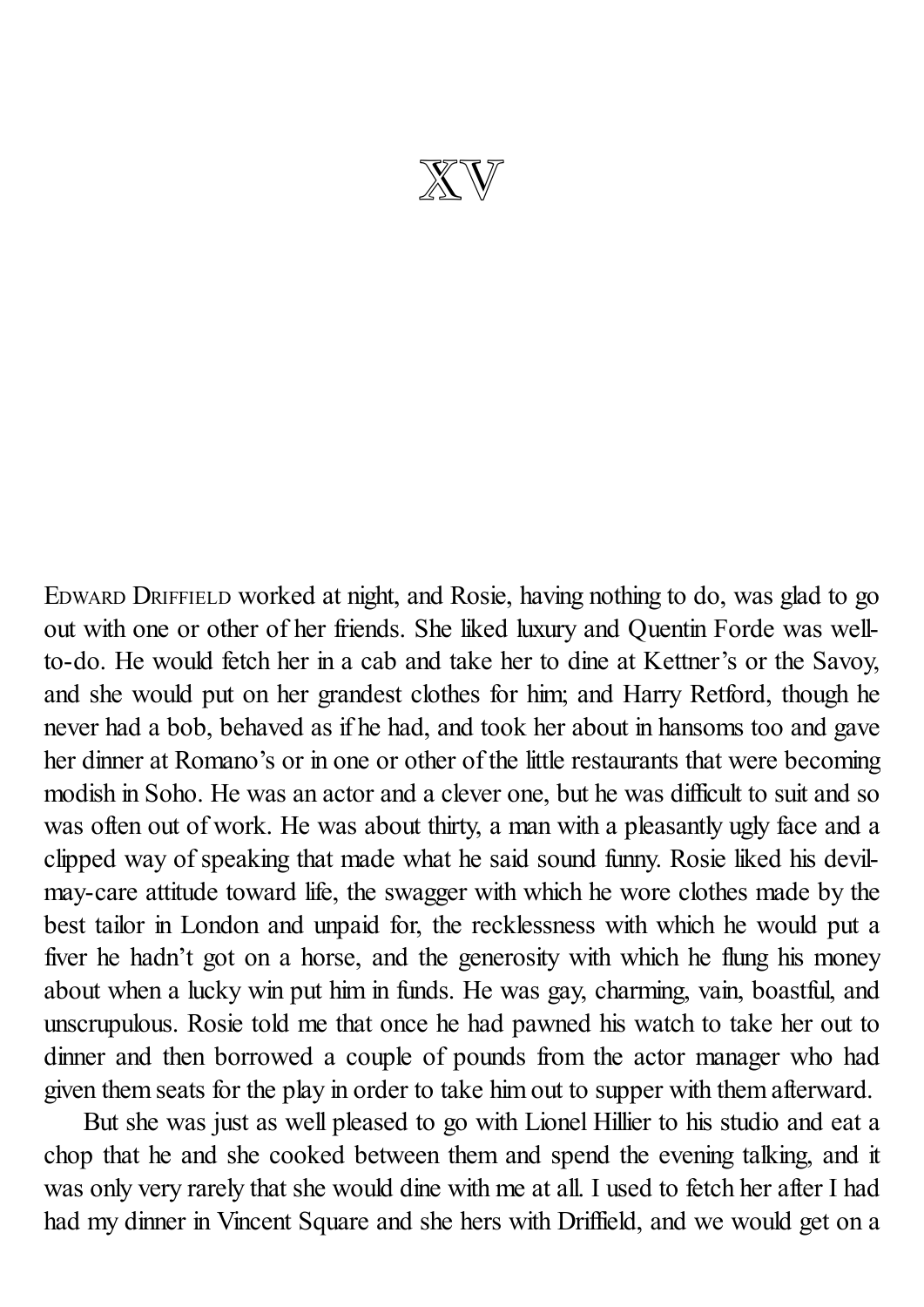bus and go to a music hall. We went here and there, to the Pavilion or the Tivoli, sometimes to the Metropolitan if there was a particular turn we wanted to see; but our favourite was the Canterbury. It was cheap and the show was good. We ordered a couple of beers and I smoked my pipe. Rosie looked round with delight at the great dark smoky house, crowded to the ceiling with the inhabitants of South London.

"I like the Canterbury," she said. "It's so homey."

I discovered that she was a great reader. She liked history, but only history of a certain kind, the lives of queens and of mistresses of royal personages; and she would tell me with a childlike wonder of the strange things she read. She had a wide acquaintance with the six consorts of King Henry VIII and there was little she did not know about Mrs. Fitzherbert and Lady Hamilton. Her appetite was prodigious and she ranged from Lucrezia Borgia to the wives of Philip of Spain; then there was the long list of the royal mistresses of France. She knew them all, and all about them, from Agnes Sorel down to Madame du Barry.

"I like to read about real things," she said. "I don't much care about novels."

She liked to gossip about Blackstable and I thought it was on account of my connection with it that she liked to come out with me. She seemed to know all that was going on there.

"I go down every other week or so to see my mother," she said. "Just for the night, you know."

"To Blackstable?"

I was surprised.

"No, not to Blackstable," Rosie smiled. "I don't know that I'd care to go there just yet. To Haversham. Mother comes over to meet me. I stay at the hotel where I used to work."

She was never a great talker. Often when, the night being fine, we decided to walk back from the music hall at which we had been spending the evening, she never opened her mouth. But her silence was intimate and comfortable. It did not exclude you from thoughts that engaged her apart from you; it included you in a pervasive well-being.

I was talking about her once to Lionel Hillier and I said to him that I could not understand how she had turned from the fresh pleasant-looking young woman I had first known at Blackstable into the lovely creature whose beauty now practically everyone acknowledged. (There were people who made reservations. "Of course she has a very good figure," they said, "but it's not the sort of face I very much admire personally." And others said: "Oh, yes, of course, a very pretty woman; but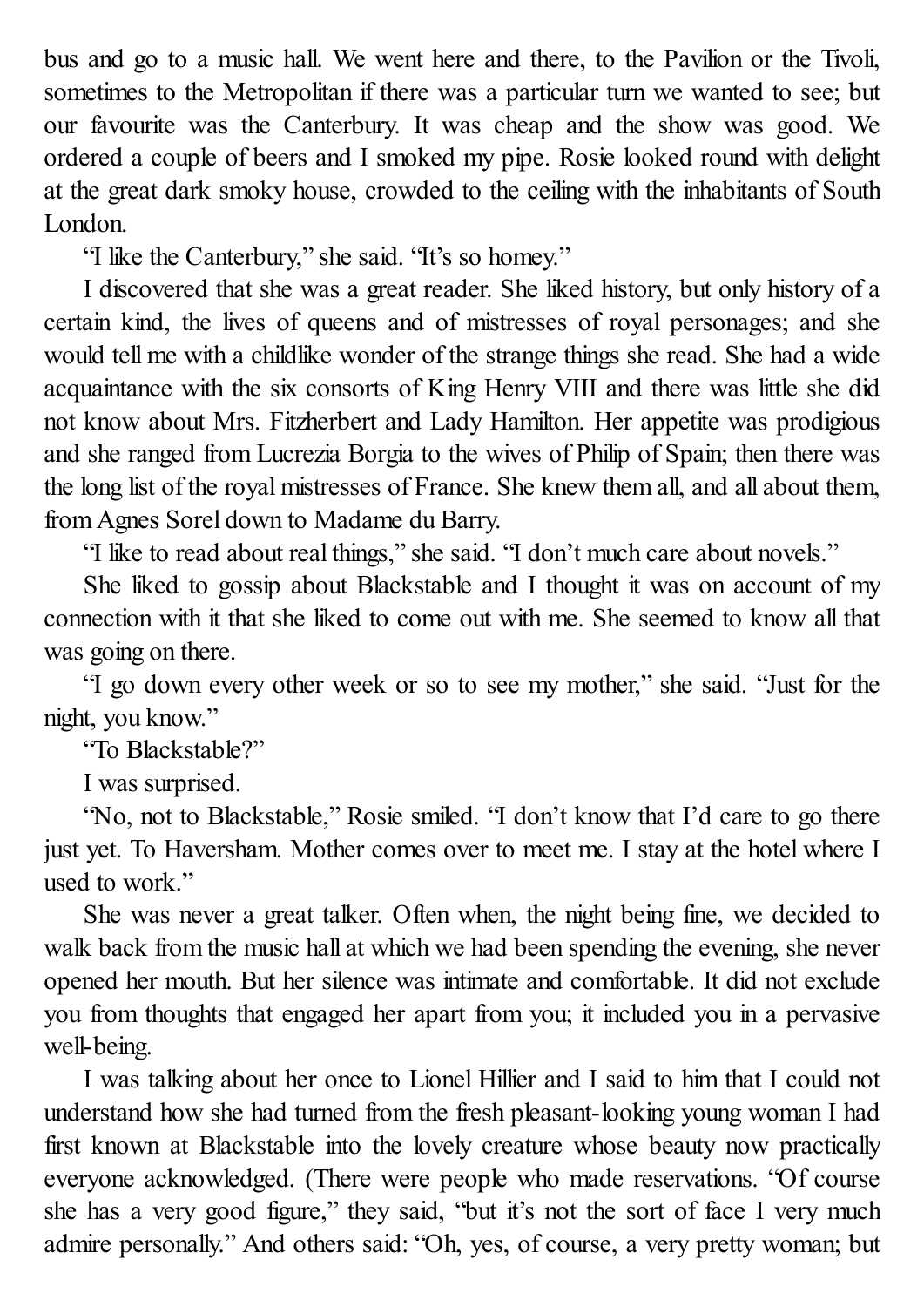it's a pity she hasn't a little more distinction.")

"I can explain that to you in half a jiffy," said Lionel Hillier. "She was only a fresh, buxom wench when you first met her. *I* made her beauty."

I forget what my answer was, but I know it was ribald.

"All right. That just shows you don't know anything about beauty. No one ever thought very much of Rosie till I saw her like the sun shining silver. It wasn't till I painted it that anyone knew that her hair was the most lovely thing in the world."

"Did you make her neck and her breasts and her carriage and her bones?" I asked.

"Yes, damn you, that's just what I did do."

When Hillier talked of Rosie in front of her she listened to him with a smiling gravity. A little flush came into her pale cheeks. I think that at first when he spoke to her of her beauty she believed he was just making game of her; but when she found out that he wasn't, when he painted her silvery gold, it had no particular effect on her. She was a trifle amused, pleased of course, and a little surprised, but it did not turn her head. She thought him a little mad. I often wondered whether there was anything between them. I could not forget allI had heard of Rosie at Blackstable and what I had seen in the vicarage garden; I wondered about Quentin Forde, too, and Harry Retford. I used to watch them with her. She was not exactly familiar with them, comradely rather; she used to make her appointments with them quite openly in anybody's hearing; and when she looked at them it was with that mischievous, childlike smile which I had now discovered held such a mysterious beauty. Sometimes when we were sitting side by side in a music hall I looked at her face; I do not think I was in love with her, I merely enjoyed the sensation of sitting quietly beside her and looking at the pale gold of her hair and the pale gold of her skin. Of course Lionel Hillier was right; the strange thing was that this gold did give one a strange moonlight feeling. She had the serenity of a summer evening when the light fades slowly from the unclouded sky. There was nothing dull in her immense placidity; it was as living as the sea when under the August sun it lay calm and shining along the Kentish coast. She reminded me of a sonatina by an old Italian composer with its wistfulness in which there is yet an urbane flippancy and its light rippling gaiety in which echoes still the trembling of a sigh. Sometimes, feeling my eyes on her, she would turn round and for a moment or two look me full in the face. She did not speak. I did not know of what she was thinking.

Once, I remember, I fetched her at Limpus Road, and the maid, telling me she was not ready, asked me to wait in the parlour. She came in. She was in black velvet, with a picture hat covered with ostrich feathers (we were going to the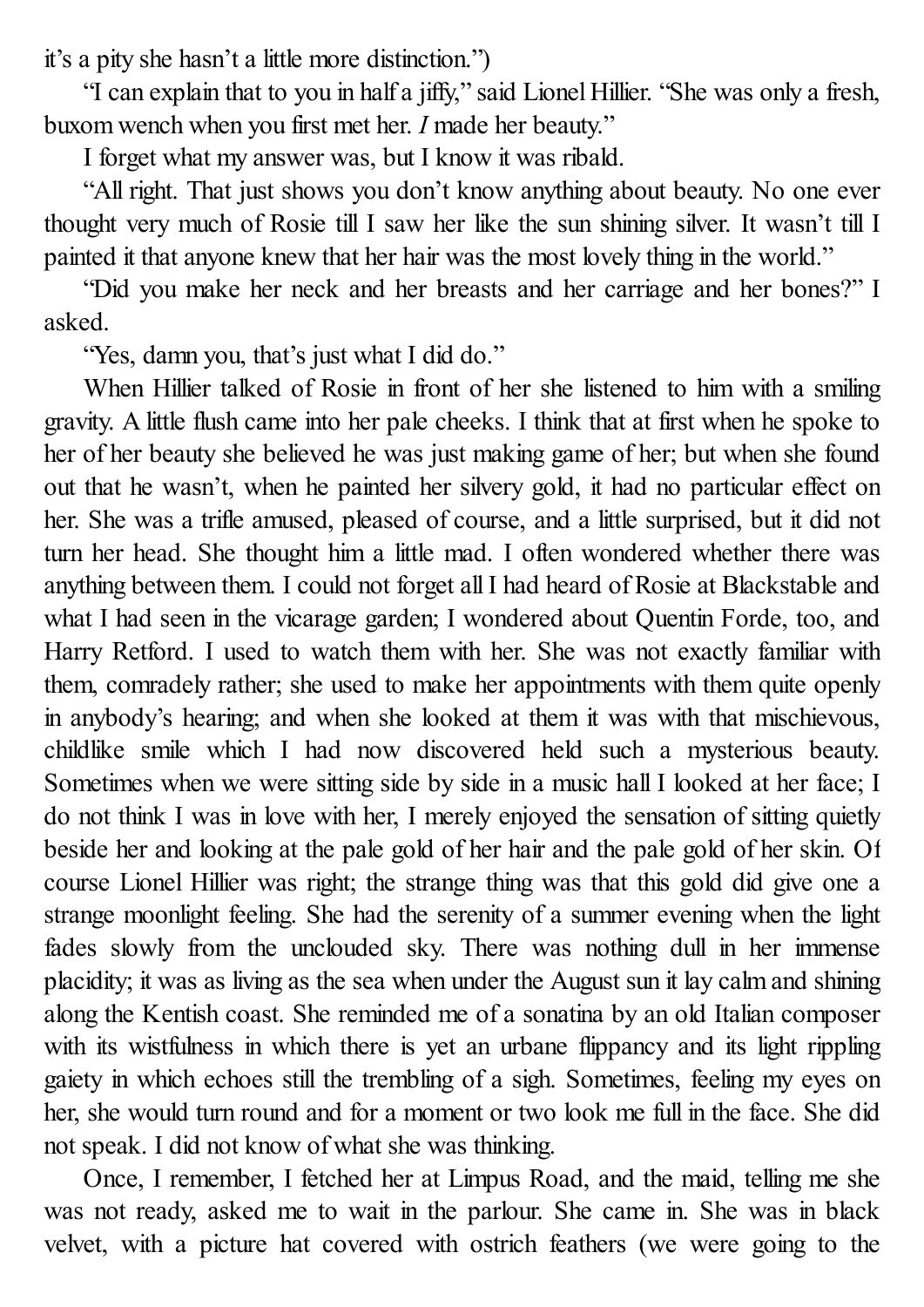Pavilion and she had dressed up for it) and she looked so lovely that it took my breath away. I was staggered. The clothes of that day gave a woman dignity and there was something amazingly attractive in the way her virginal beauty (sometimes she looked like the exquisite statue of Psyche in the museum at Naples) contrasted with the stateliness of her gown. She had a trait that I think must be very rare: the skin under her eyes, faintly blue, was all dewy. Sometimes I could not persuade myself that it was natural, and once I asked her ifshe had rubbed vaseline under her eyes. That was just the effect it gave. She smiled, took a handkerchief and handed it to me.

"Rub them and see," she said.

Then one night when we had walked home from the Canterbury, and I was leaving her at her door, when I held out my hand she laughed a little, a low chuckle it was, and leaned forward.

"You old silly," she said.

She kissed me on the mouth. It was not a hurried peck, nor was it a kiss of passion. Her lips, those very full red lips of hers, rested on mine long enough for me to be conscious of their shape and their warmth and their softness. Then she withdrew them, but without hurry, in silence pushed open the door, slipped inside, and left me. I was so startled that I had not been able to say anything. I accepted her kiss stupidly. I remained inert. I turned away and walked back to my lodgings. I seemed to hear still in my ears Rosie's laughter. It was not contemptuous or wounding, but frank and affectionate; it was as though she laughed because she was fond of me.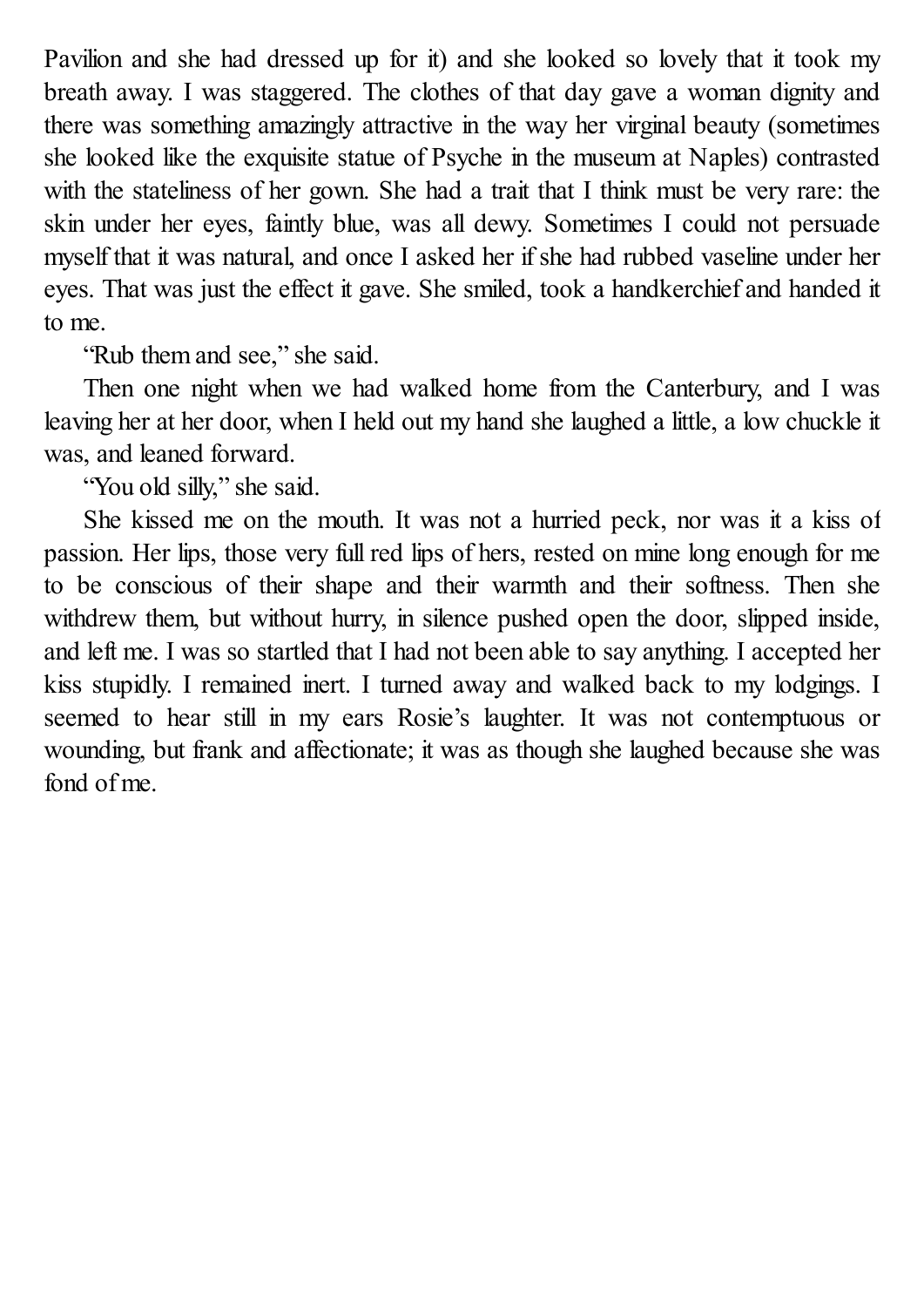## XVI

I DID not go out with Rosie again for more than a week. She was going down to Haversham to spend a night with her mother. She had various engagements in London. Then she asked me if I would go to the Haymarket Theatre with her. The play was a success and free seats were not to be had so we made up our minds to go in the pit. We had a steak and a glass of beer at the Café Monico and then stood with the crowd. In those days there was no orderly queue and when the doors were opened there was a mad rush and scramble to get in. We were hot and breathless and somewhat battered when at last we pushed our way into our seats.

We walked back through St. James's Park. The night was so lovely that we sat down on a bench. In the starlight Rosie's face and her fair hair glowed softly. She was suffused, as it were (I express it awkwardly, but I do not know how to describe the emotion she gave me) with a friendliness at once candid and tender. She was like a silvery flower of the night that only gave its perfume to the moonbeams. I slipped my arm round her waist and she turned her face to mine. This time it was I who kissed. She did not move; her soft red lips submitted to the pressure of mine with a calm, intense passivity as the water of a lake accepts the light of the moon. I don't know how long we stayed there.

"I'm awfully hungry," she said suddenly.

"So am I," I laughed.

"Couldn't we go and have some fish and chips somewhere?"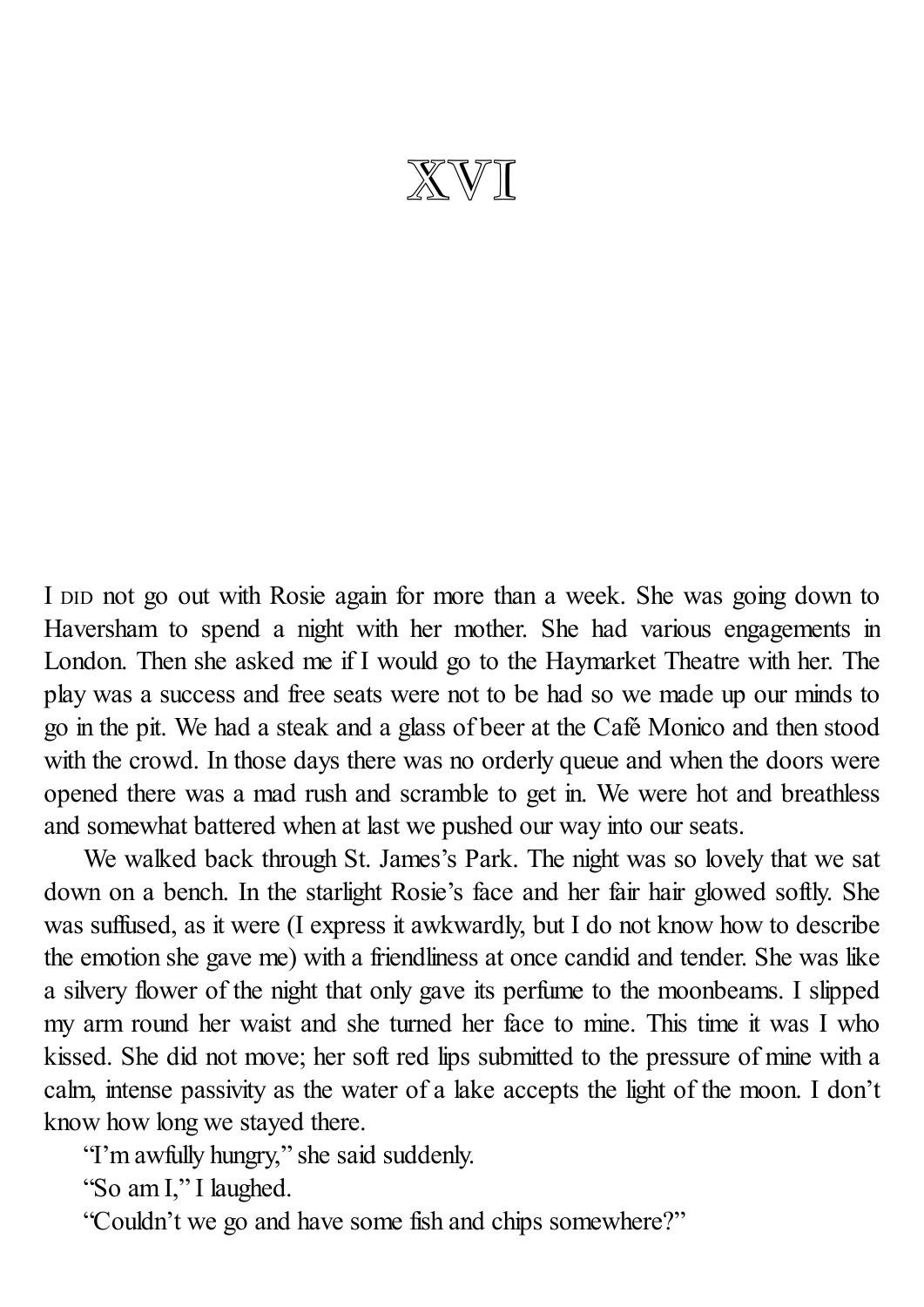"Rather."

In those days I knew my way very well about Westminster, not yet a fashionable quarter for parliamentary and otherwise cultured persons, but slummy and down-atheel; and after we had come out of the park, crossing Victoria Street, I led Rosie to a fried fish shop in Horseferry Row. It was late and the only other person there was the driver of a four-wheeler waiting outside. We ordered our fish and chips and a bottle of beer. A poor woman came in and bought two penn'orth of mixed and took it away with her in a piece of paper. We ate with appetite.

Our way back to Rosie's led through Vincent Square and as we passed my house I asked her:

"Won't you come in for a minute? You've never seen my rooms."

"What about your landlady? I don't want to get you into trouble."

"Oh, she sleeps like a rock."

"I'll come in for a little."

I slipped my key into the lock and because the passage was dark took Rosie's hand to lead her in. I lit the gas in my sitting room. She took off her hat and vigorously scratched her head. Then she looked for a glass, but I was very artistic and had taken down the mirror that was over the chimney-piece and there was no means in the room for anyone to see what he looked like.

"Come into my bedroom," I said. "There's a glass there."

I opened the door and lit the candle. Rosie followed me in and I held it up so that she should be able to see herself. I looked at her in the glass as she arranged her hair. She took two or three pins out, which she put in her mouth, and taking one of my brushes, brushed her hair up from the nape of the neck. She twisted it, patted it, and put back the pins, and as she was intent on this her eyes caught mine in the glass and she smiled at me. When she had replaced the last pin she turned and faced me; she did not say anything; she looked at me tranquilly, still with that little friendly smile in her blue eyes. I put down the candle. The room was very small and the dressing table was by the bed. She raised her hand and softly stroked my cheek.

I wish now that I had not started to write this book in the first person singular. It is all very well when you can show yourself in an amiable or touching light; and nothing can be more effective than the modest heroic or pathetic humorous which in this mode is much cultivated; it is charming to write about yourself when you see on the reader's eyelash the glittering tear and on his lips the tender smile; but it is not so nice when you have to exhibit yourself as a plain damned fool.

A little while ago I read in the *Evening Standard* an article by Mr. Evelyn Waugh in the course of which he remarked that to write novels in the first person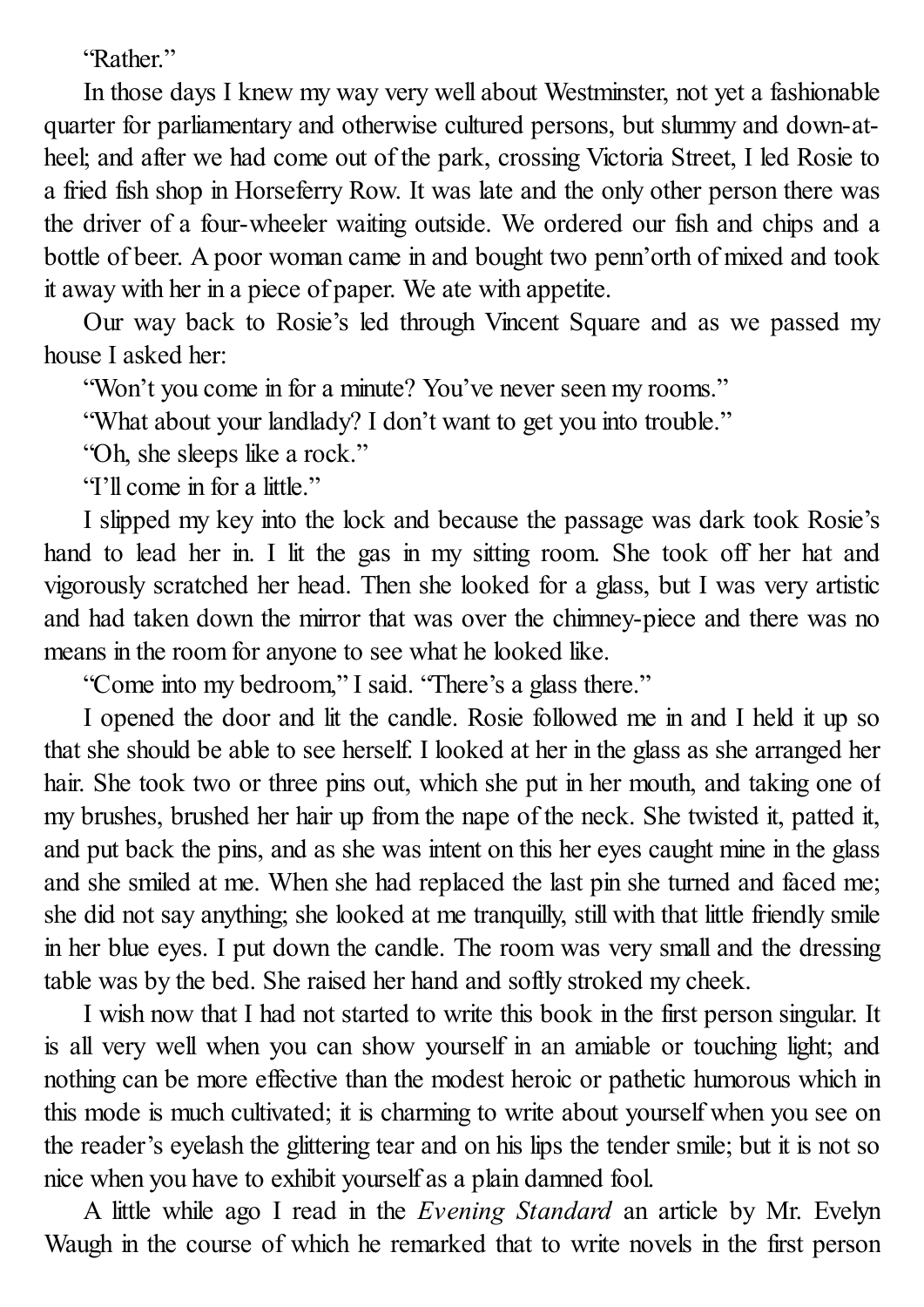was a contemptible practice. I wish he had explained why, but he merely threw out the statement with just the same take-it-or-leave-it casualness as Euclid used when he made his celebrated observation about parallel straight lines. I was much concerned and forthwith asked Alroy Kear (who reads everything, even the books he writes prefaces for) to recommend to me some works on the art of fiction. On his advice I read *The Craft of Fiction* by Mr. Percy Lubbock, from which I learned that the only way to write novels was like Henry James; after that I read *Aspects of the Novel* by Mr. E. M. Forster, from which I learned that the only way to write novels was like Mr. E. M. Forster; then I read *The Structure of the Novel* by Mr. Edwin Muir, from which I learned nothing at all. In none of them could I discover anything to the point at issue. All the same I can find one reason why certain novelists, such as Defoe, Sterne, Thackeray, Dickens, Emily Brontë, and Proust, well known in their day but now doubtless forgotten, have used the method that Mr. Evelyn Waugh reprehends. As we grow older we become more conscious of the complexity, incoherence, and unreasonableness of human beings; this indeed is the only excuse that offers for the middle-aged or elderly writer, whose thoughts should more properly be turned to graver matters, occupying himself with the trivial concerns of imaginary people. For if the proper study of mankind is man it is evidently more sensible to occupy yourself with the coherent, substantial, and significant creatures of fiction than with the irrational and shadowy figures of real life. Sometimes the novelist feels himself like God and is prepared to tell you everything about his characters; sometimes, however, he does not; and then he tells you not everything that is to be known about them but the little he knows himself; and since as we grow older we feel ourselves less and less like God I should not be surprised to learn that with advancing years the novelist grows less and less inclined to describe more than his own experience has given him. The first person singular is a very useful device for this limited purpose.

Rosie raised her hand and softly stroked my face. I do not know why I should have behaved as I then did; it was not at all how I had seen myself behaving on such an occasion. A sob broke from my tight throat. I do not know whether it was because I was shy and lonely (not lonely in the body, for I spent all day at the hospital with all kinds of people, but lonely in the spirit) or because my desire was so great, but I began to cry. I felt terribly ashamed of myself; I tried to control myself, I couldn't; the tears welled up in my eyes and poured down my cheeks. Rosie saw them and gave a little gasp.

"Oh, honey, what is it? What's the matter? Don't. Don't!"

She put her arms round my neck and began to cry too, and she kissed my lips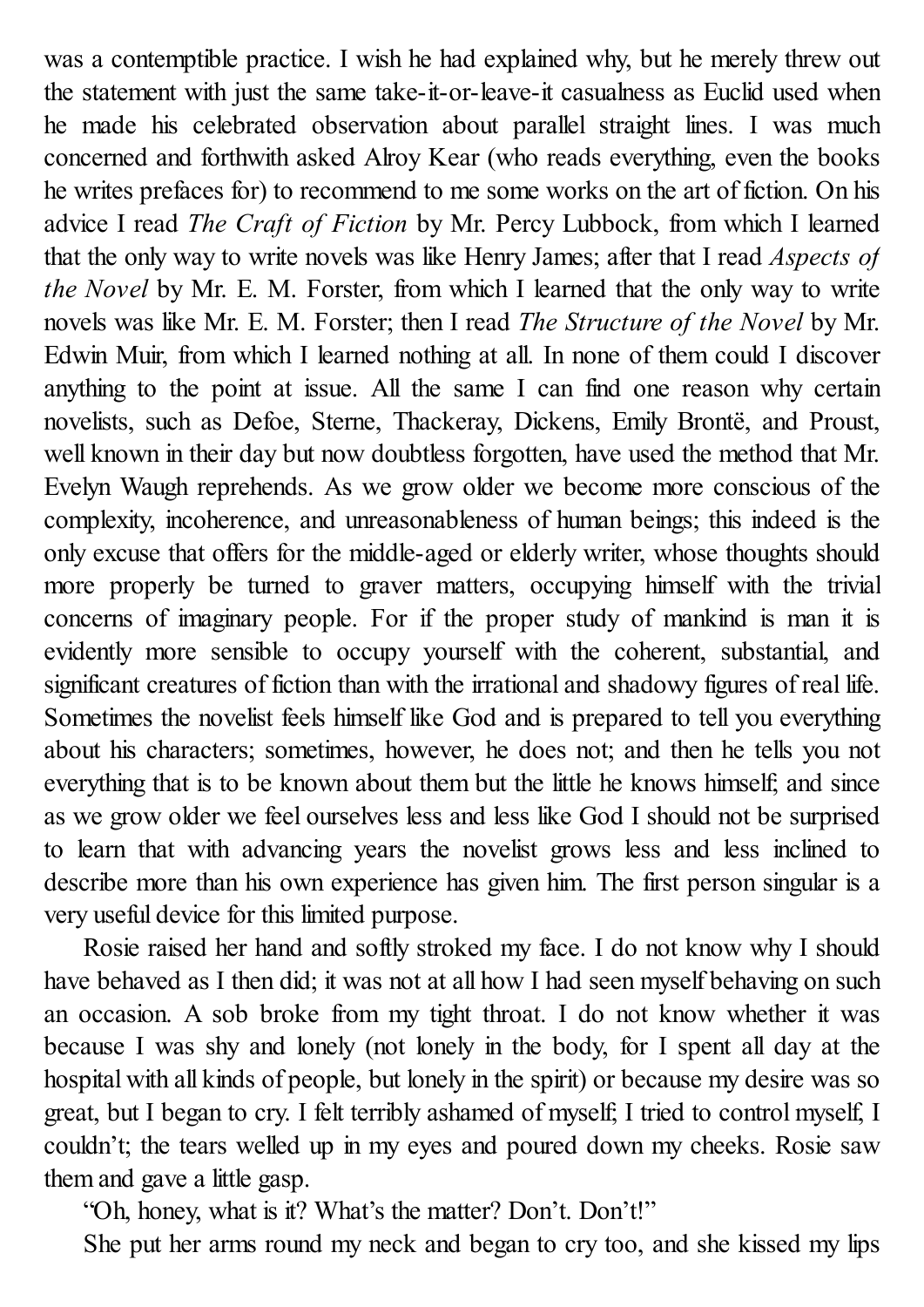and my eyes and my wet cheeks. She undid her bodice and lowered my head till it rested on her bosom. She stroked my smooth face. She rocked me back and forth as though I were a child in her arms. I kissed her breasts and I kissed the white column of her neck; and she slipped out of her bodice and out of her skirt and her petticoats and I held her for a moment by her corseted waist; then she undid it, holding her breath for an instant to enable her to do so, and stood before me in her shift. When I put my hands on her sides I could feel the ribbing of the skin from the pressure of the corsets.

"Blow out the candle," she whispered.

It was she who awoke me when the dawn peering through the curtains revealed the shape of the bed and of the wardrobe against the darkness of the lingering night. She woke me by kissing me on the mouth and her hair falling over my face tickled me.

"I must get up," she said. "I don't want your landlady to see me."

"There's plenty of time."

Her breasts when she leaned over me were heavy on my chest. In a little while she got out of bed. I lit the candle. She turned to the glass and tied up her hair and then she looked for a moment at her naked body. Her waist was naturally small; though so well developed she was very slender; her breasts were straight and firm and they stood out from the chest as though carved in marble. It was a body made for the act of love. In the light of the candle, struggling now with the increasing day, it was allsilvery gold; and the only colour was the rosy pink of the hard nipples.

We dressed in silence. She did not put on her corsets again, but rolled them up and I wrapped them in a piece of newspaper. We tiptoed along the passage and when I opened the door and we stepped out into the street the dawn ran to meet us like a cat leaping up the steps. The square was empty; already the sun was shining on the eastern windows. I felt as young as the day. We walked arm in arm till we came to the corner of Limpus Road.

"Leave me here," said Rosie. "One never knows."

I kissed her and I watched her walk away. She walked rather slowly, with the firm tread of the country woman who likes to feel the good earth under her feet, and held herself erect. I could not go back to bed. I strolled on till I came to the Embankment. The river had the bright hues of the early morning. A brown barge came down stream and passed under Vauxhall Bridge. In a dinghy two men were rowing close to the side. I was hungry.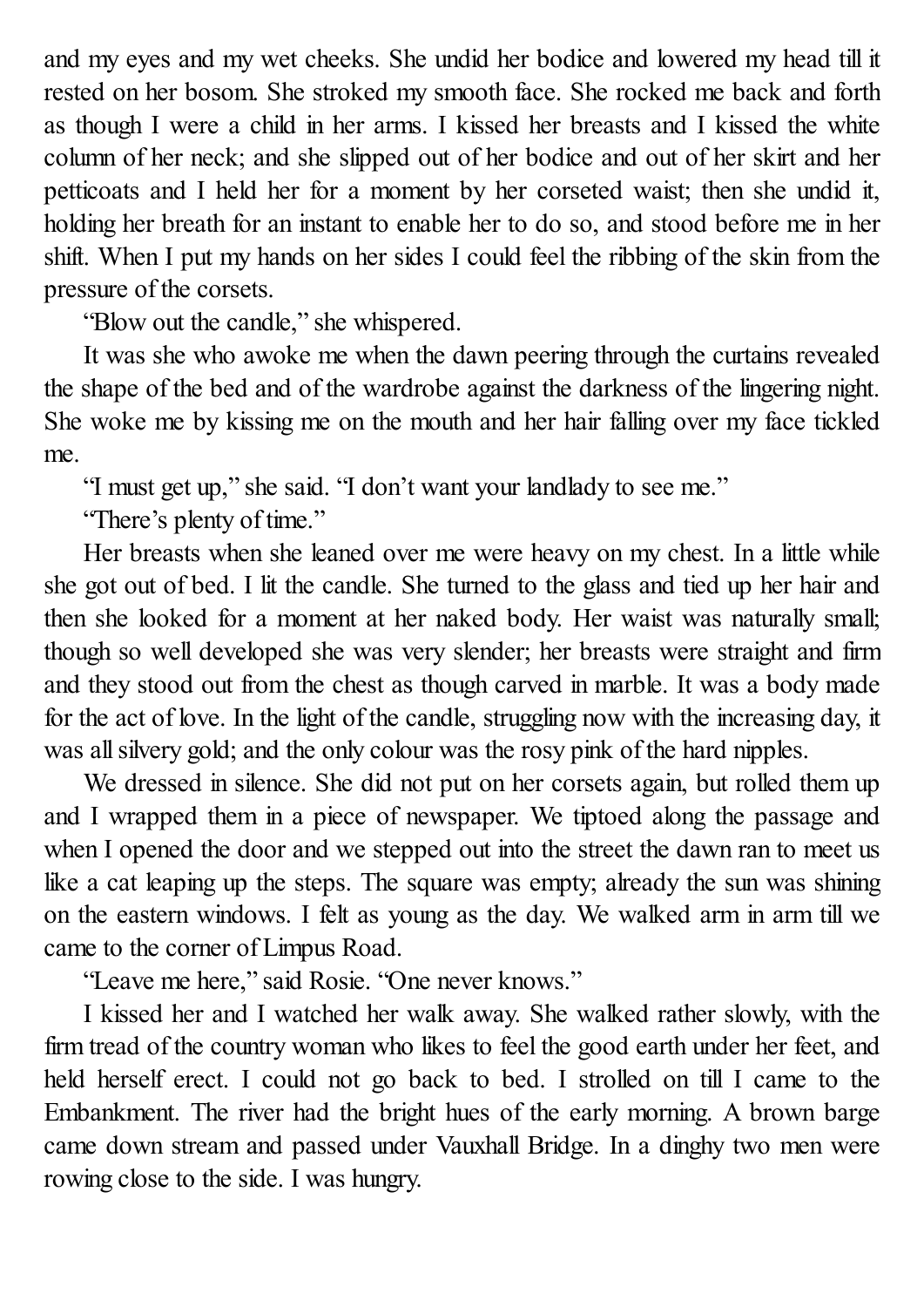## XVII

AFTER THAT for more than a year whenever Rosie came out with me she used on the way home to drop into my rooms, sometimes for an hour, sometimes till the breaking day warned us that the slaveys would soon be scrubbing the doorsteps. I have a recollection of warm sunny mornings when the tired air of London had a welcome freshness, and of our footfalls that seemed so noisy in the empty streets, and then of scurrying along huddled under an umbrella, silent but gay, when the winter brought cold and rain. The policeman on point duty gave us a stare as we passed, sometimes of suspicion; but sometimes also there was a twinkle of comprehension in his eyes. Now and then we would see a homeless creature huddled up asleep in a portico and Rosie gave my arm a friendly little pressure when (chiefly for show and because I wanted to make a good impression on her, for my shillings were scarce) I placed a piece of silver on a shapeless lap or in a skinny fist. Rosie made me very happy. I had a great affection for her. She was easy and comfortable. She had a placidity of temper that communicated itself to the people she was with; you shared her pleasure in the passing moment.

Before I became her lover I had often asked myself if she was the mistress of the others, Forde, Harry Retford, and Hillier, and afterward I questioned her. She kissed me.

"Don't be so silly. I like them, you know that. I like to go out with them, but that's all."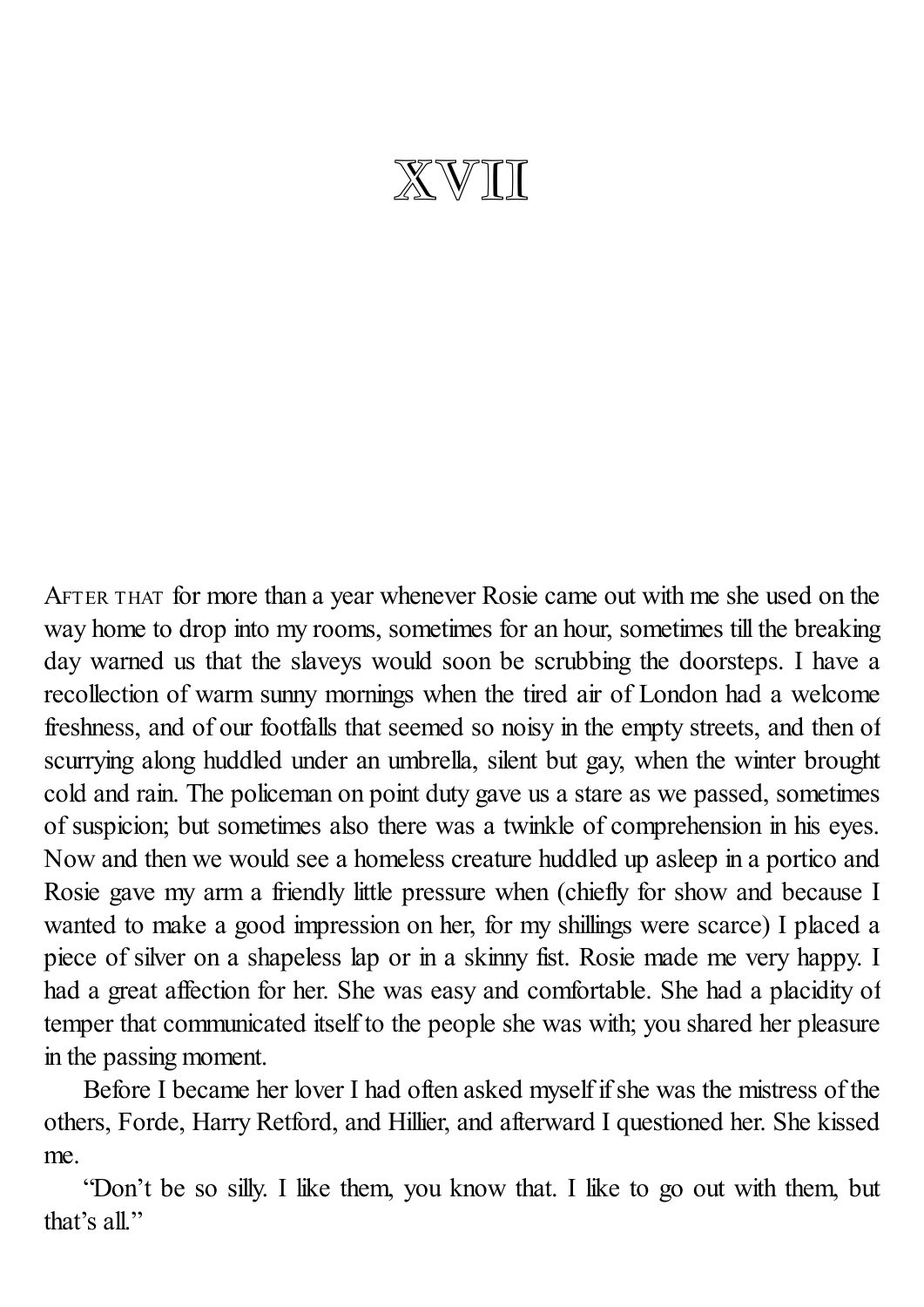I wanted to ask her if she had been the mistress of George Kemp, but I did not like to. Though I had never seen her in a temper, I had a notion that she had one and I vaguely felt that this was a question that might anger her. I did not want to give her the opportunity of saying things so wounding that I could not forgive her. I was young, only just over one and twenty, Quentin Forde and the others seemed old to me; it did not seem unnatural to me that to Rosie they were only friends. It gave me a little thrill of pride to think that I was her lover. When I used to look at her chatting and laughing with all and sundry at tea on Saturday afternoons, I glowed with selfsatisfaction. I thought of the nights we passed together and I was inclined to laugh at the people who were so ignorant of my great secret. But sometimes I thought that Lionel Hillier looked at me in a quizzical way, as if he were enjoying a good joke at my expense, and I asked myself uneasily if Rosie had told him that she was having an affair with me. I wondered if there was anything in my manner that betrayed me. I told Rosie that I was afraid Hillier suspected something; she looked at me with those blue eyes of hers that always seemed ready to smile.

"Don't bother about it," she said. "He's got a nasty mind."

I had never been intimate with Quentin Forde. He looked upon me as a dull and insignificant young man (which of course I was) and though he had always been civil he had never taken any notice of me. I thought it could only be my fancy that now he began to be a little more frigid with me than before. But one day Harry Retford to my surprise asked me to dine with him and go to the play. I told Rosie.

"Oh, of course you must go. He'll give you an awfully good time. Good old Harry, he always makes me laugh."

So I dined with him. He made himself very pleasant and I was impressed to hear him talk of actors and actresses. He had a sarcastic humour and was very funny at the expense of Quentin Forde, whom he did not like; I tried to get him to talk of Rosie, but he had nothing to say of her. He seemed to be a gay dog. With leers and laughing innuendoes he gave me to understand that he was a devil with the girls. I could not but ask myself if he was standing me this dinner because he knew I was Rosie's lover and so felt friendly disposed toward me. But if he knew, of course the others knew too. I hope I did not show it, but in my heart I certainly felt somewhat patronizing toward them.

Then in winter, toward the end of January, someone new appeared at Limpus Road. This was a Dutch Jew named Jack Kuyper, a diamond merchant from Amsterdam, who was spending a few weeks in London on business. I do not know how he had come to know the Driffields and whether it was esteem for the author that brought him to the house, but it was certainly not that which caused him to come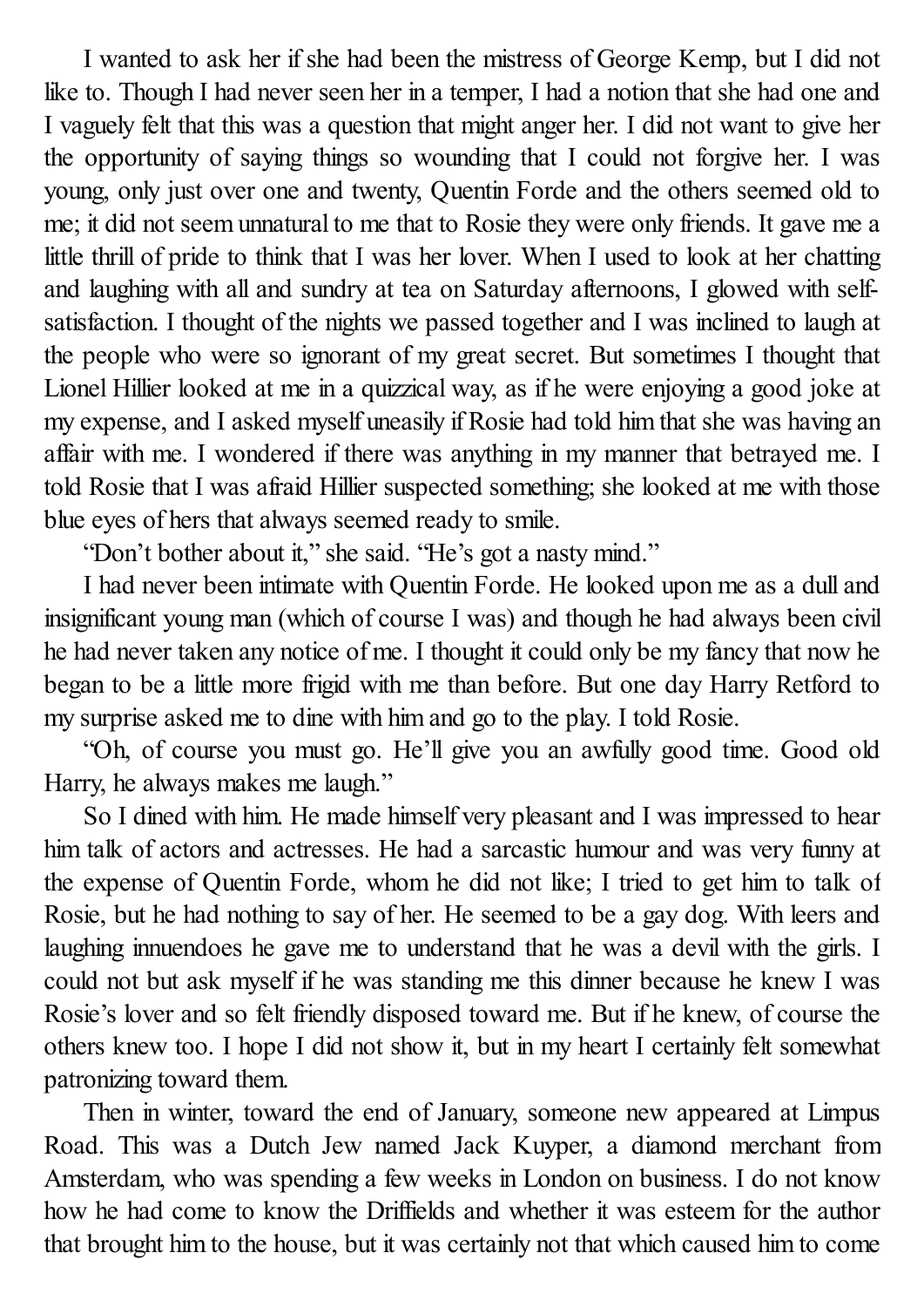again. He was a tall, stout, dark man with a bald head and a big hooked nose, a man of fifty, but of a powerful appearance, sensual, determined, and jovial. He made no secret of his admiration for Rosie. He was rich apparently, for he sent her roses every day; she chid him for his extravagance, but was flattered. I could not bear him. He was blatant and loud. I hated his fluent conversation in perfect but foreign English; I hated the extravagant compliments he paid Rosie; I hated the heartiness with which he treated her friends. I found that Quentin Forde liked him as little as I; we almost became cordial with one another.

"Mercifully he's not staying long." Quentin Forde pursed his lips and raised his black eyebrows; with his white hair and long sallow face he looked incredibly gentlemanly. "Women are always the same; they adore a bounder."

"He's so frightfully vulgar," I complained.

"That is his charm," said Quentin Forde.

For the next two or three weeks I saw next to nothing of Rosie. Jack Kuyper took her out night after night, to this smart restaurant and that, to one play after another. I was vexed and hurt.

"He doesn't know anyone in London," said Rosie, trying to soothe my ruffled feelings. "He wants to see everything he can while he's here. It wouldn't be very nice for him to go alone all the time. He's only here for a fortnight more."

I did not see the object of this self-sacrifice on her part.

"But don't you think he's awful?" I said.

"No. I think he's fun. He makes me laugh."

"Don't you know that he's absolutely gone on you?"

"Well, it pleases him and it doesn't do me any harm."

"He's old and fat and horrible. It gives me the creeps to look at him."

"I don't think he's so bad," said Rosie.

"You couldn't have anything to do with him," I protested. "I mean, he's such an awful cad."

Rosie scratched her head. It was an unpleasant habit of hers.

"It's funny how different foreigners are from English people," she said.

I was thankful when Jack Kuyper went back to Amsterdam. Rosie had promised to dine with me the day after and as a treat we arranged to dine in Soho. She fetched me in a hansom and we drove on.

"Has your horrible old man gone?" I asked.

"Yes," she laughed.

I put my arm round her waist. (I have elsewhere remarked how much more convenient the hansom was for this pleasant and indeed almost essential act in human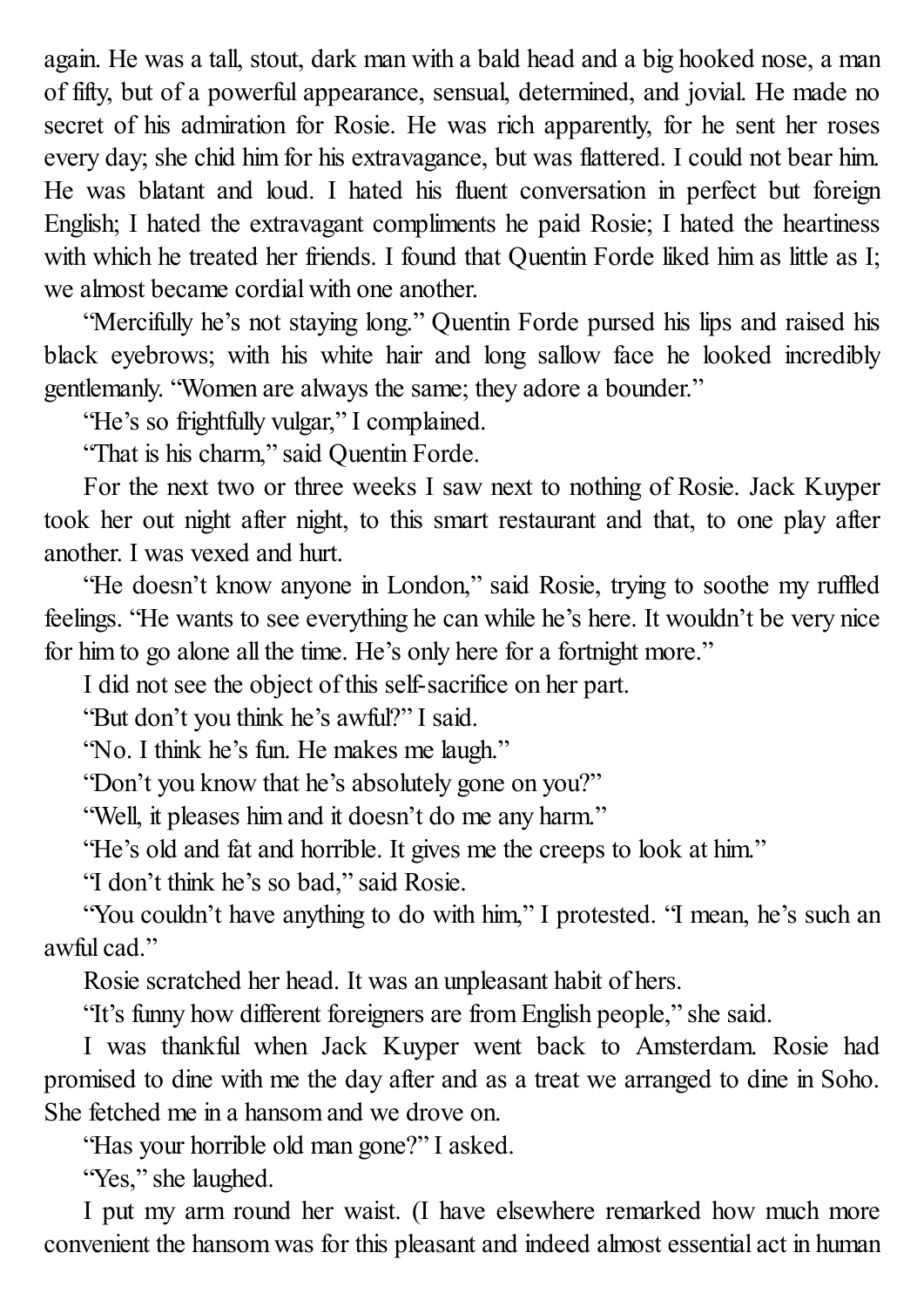intercourse than the taxi of the present day, so unwillingly refrain from labouring the point.) I put my arm round her waist and kissed her. Her lips were like spring flowers. We arrived. I hung my hat and my coat (it was very long and tight at the waist, with a velvet collar and velvet cuffs; very smart) on a peg and asked Rosie to give me her cape.

"I'm going to keep it on," she said.

"You'll be awfully hot. You'll only catch cold when we go out."

"I don't care. It's the first time I've worn it. Don't you think it's lovely. And look: the muff matches."

I gave the cape a glance. It was of fur. I did not know it was sable.

"It looks awfully rich. How did you get that?"

"Jack Kuyper gave it to me. We went and bought it yesterday just before he went away." She stroked the smooth fur; she was as happy with it as a child with a toy. "How much d'you think it cost?"

"I haven't an idea."

"Two hundred and sixty pounds. Do you know I've never had anything that cost so much in my life? I told him it was far too much, but he wouldn't listen. He made me have it."

Rosie chuckled with glee and her eyes shone. But I felt my face go stiff and a shiver run down my spine.

"Won't Driffield think it's rather funny, Kuyper giving you a fur cape that costs all that?" said I, trying to make my voice sound natural.

Rosie's eyes danced mischievously.

"You know what Ted is, he never notices anything; if he says anything about it I shall tell him I gave twenty pounds for it in a pawnshop. He won't know any better." She rubbed her face against the collar. "It's so soft. And everyone can see it cost money."

I tried to eat and in order not to show the bitterness in my heart I did my best to keep the conversation going on one topic or another. Rosie did not much mind what I said. She could only think of her new cape and every other minute her eyes returned to the muff that she insisted on holding on her lap. She looked at it with an affection in which there was something lazy, sensual, and self-complacent. I was angry with her. I thought her stupid and common.

"You look like a cat that's swallowed a canary," I could not help snapping.

She only giggled.

"That's what I feel like."

Two hundred and sixty pounds was an enormous sum to me. I did not know one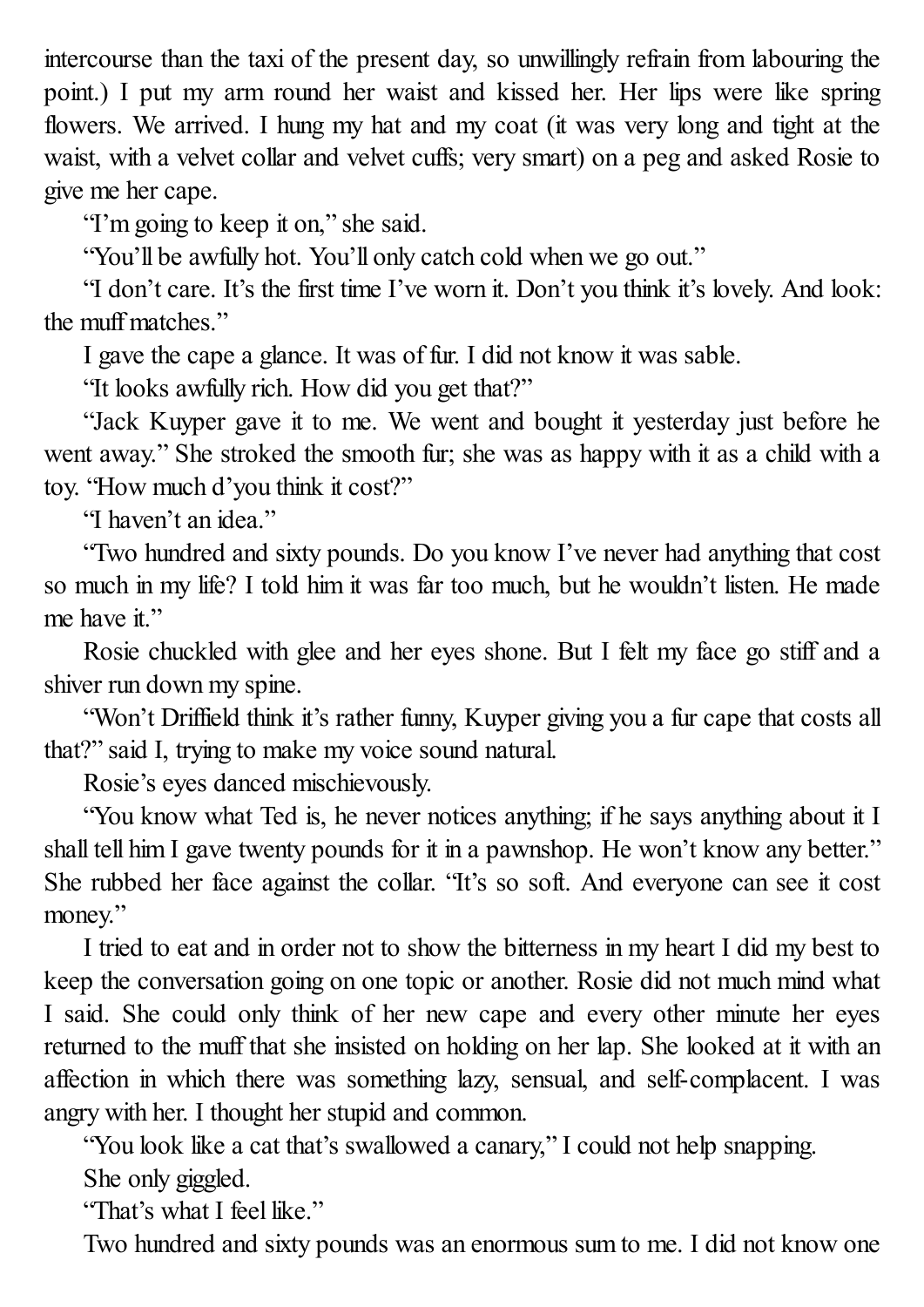*could* pay so much for a cape. I lived on fourteen pounds a month and not at all badly either; and in case any reader is not a ready reckoner I will add that this is one hundred and sixty-eight pounds a year. I could not believe that anyone would make as expensive a present as that from pure friendship; what did it mean but that Jack Kuyper had been sleeping with Rosie, night after night, all the time he was in London, and now when he went away was paying her? How could she accept it? Didn't she see how it degraded her? Didn't she see how frightfully vulgar it was of him to give her a thing that cost so much? Apparently not, for she said to me:

"It was nice of him, wasn't it? But then Jews are always generous."

"I suppose he could afford it," I said.

"Oh, yes, he's got lots of money. He said he wanted to give me something before he went away and asked me what I wanted. Well, I said, I could do with a cape and a muff to match, but I never thought he'd buy me anything like this. When we went into the shop I asked them to show me something in astrakhan, but he said: No, sable, and the best money can buy. And when we saw this he absolutely insisted on my having it."

I thought of her with her white body, her skin so milky, in the arms of that old fat gross man and his thick loose lips kissing hers. And then I knew that the suspicion that I had refused to believe was true; I knew that when she went out to dinner with Quentin Forde and Harry Retford and Lionel Hillier she went to bed with them just as she came to bed with me. I could not speak; I knew that if I did I should insult her. I do not think I was jealous so much as mortified. I felt that she had been making a damned fool of me. I used all my determination to prevent the bitter jibes from passing my lips.

We went on to the theatre. I could not listen to the play. I could only feel against my arm the smoothness of the sable cape; I could only see her fingers for ever stroking the muff. I could have borne the thought of the others; it was Jack Kuyper who horrified me. How could she? It was abominable to be poor. I longed to have enough money to tell her that if she would send the fellow back his beastly furs I would give her better ones instead. At last she noticed that I did not speak.

"You're very silent to-night."

"Am  $I$ ?"

"Aren't you well?"

"Perfectly."

She gave me a sidelong look. I did not meet her eyes, but I knew they were smiling with that smile at once mischievous and childlike that I knew so well. She said nothing more. At the end of the play, since it was raining, we took a hansom and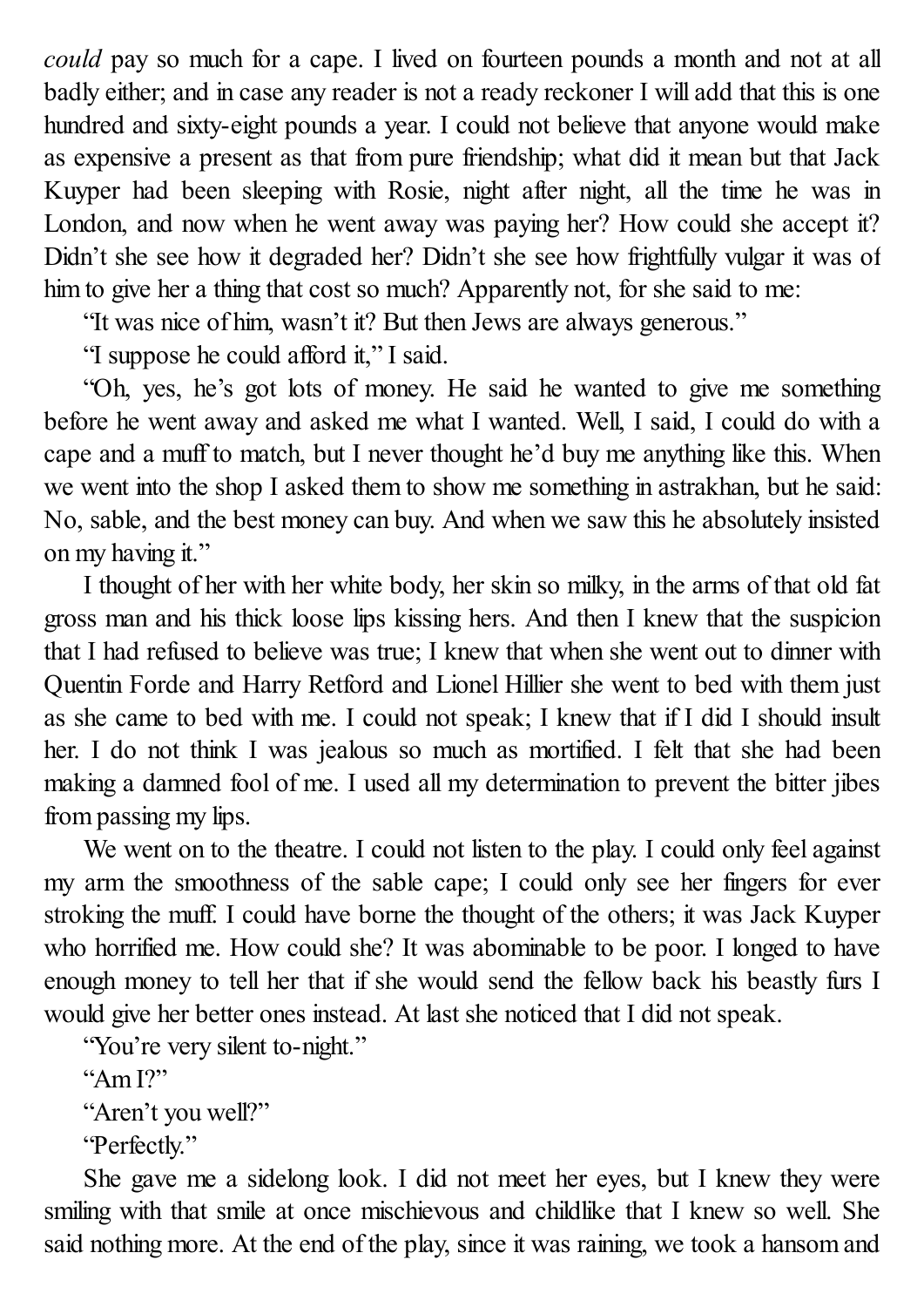I gave the driver her address in Limpus Road. She did not speak till we got to Victoria Street, then she said:

"Don't you want me to come home with you?"

"Just as you like."

She lifted up the trap and gave the driver my address. She took my hand and held it, but I remained inert. I looked straight out of the window with angry dignity. When we reached Vincent Square I handed her out of the cab and let her into the house without a word. I took off my hat and coat. She threw her cape and her muff on the sofa.

"Why are you so sulky?" she asked, coming up to me.

"I'm not sulky," I answered, looking away.

She took my face in her two hands.

"How can you be so silly? Why should you be angry because Jack Kuyper gives me a fur cape? You can't afford to give me one, can you?"

"Of course I can't."

"And Ted can't either. You can't expect me to refuse a fur cape that cost two hundred and sixty pounds. I've wanted a fur cape all my life. It means nothing to Jack."

"You don't expect me to believe that he gave it you just out of friendship."

"He might have. Anyhow, he's gone back to Amsterdam, and who knows when he'll come back?"

"He isn't the only one, either."

I looked at Rosie now, with angry, hurt, resentful eyes; she smiled at me, and I wish I knew how to describe the sweet kindliness of her beautiful smile; her voice was exquisitely gentle.

"Oh, my dear, why d'you bother your head about any others? What harm does it do you? Don't I give you a good time? Aren't you happy when you're with me?"

"Awfully."

"Well, then. It's so silly to be fussy and jealous. Why not be happy with what you can get? Enjoy yourself while you have the chance, I say; we shall all be dead in a hundred years and what will anything matter then? Let's have a good time while we can."

She put her arms round my neck and pressed her lips against mine. I forgot my wrath. I only thought of her beauty and her enveloping kindness.

"You must take me as I am, you know," she whispered.

"All right," I said.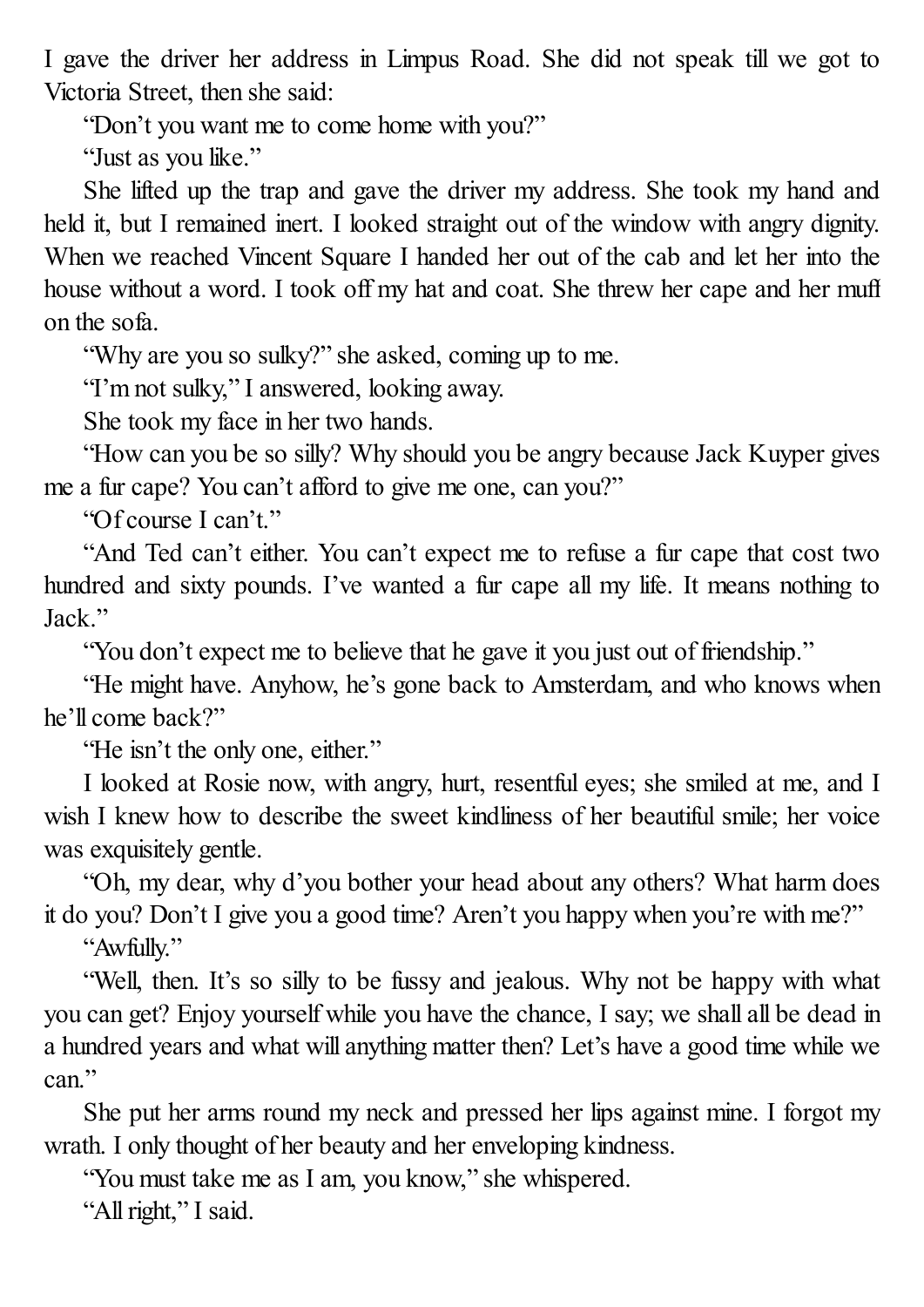## XVIII

DURING ALL this time I saw really very little of Driffield. His editorship occupied much of his day and in the evening he wrote. He was, of course, there every Saturday afternoon, amiable and ironically amusing; he appeared glad to see me and chatted with me for a little while pleasantly of indifferent things; but naturally most of his attention was given to guests older and more important than I. But I had a feeling that he was growing more aloof; he was no longer the jolly, rather vulgar companion that I had known at Blackstable. Perhaps it was only my increasing sensibility that discerned as it were an invisible barrier that existed between him and the people he chaffed and joked with. It was as though he lived a life of the imagination that made the life of every day a little shadowy. He was asked to speak now and then at public dinners. He joined a literary club. He began to know a good many people outside the narrow circle into which his writing had drawn him, and he was increasingly asked to luncheon and tea by the ladies who like to gather about them distinguished authors. Rosie was asked too, but seldom went; she said she didn't care for parties, and after all they didn't want her, they only wanted Ted. I think she was shy and felt out of it. It may be that hostesses had more than once let her see how tiresome they thought it that she must be included; and after inviting her because it was polite, ignored her because to be polite irked them.

It was just about then that Edward Driffield published *The Cup of Life*. It is not my business to criticize his works, and of late as much has been written about them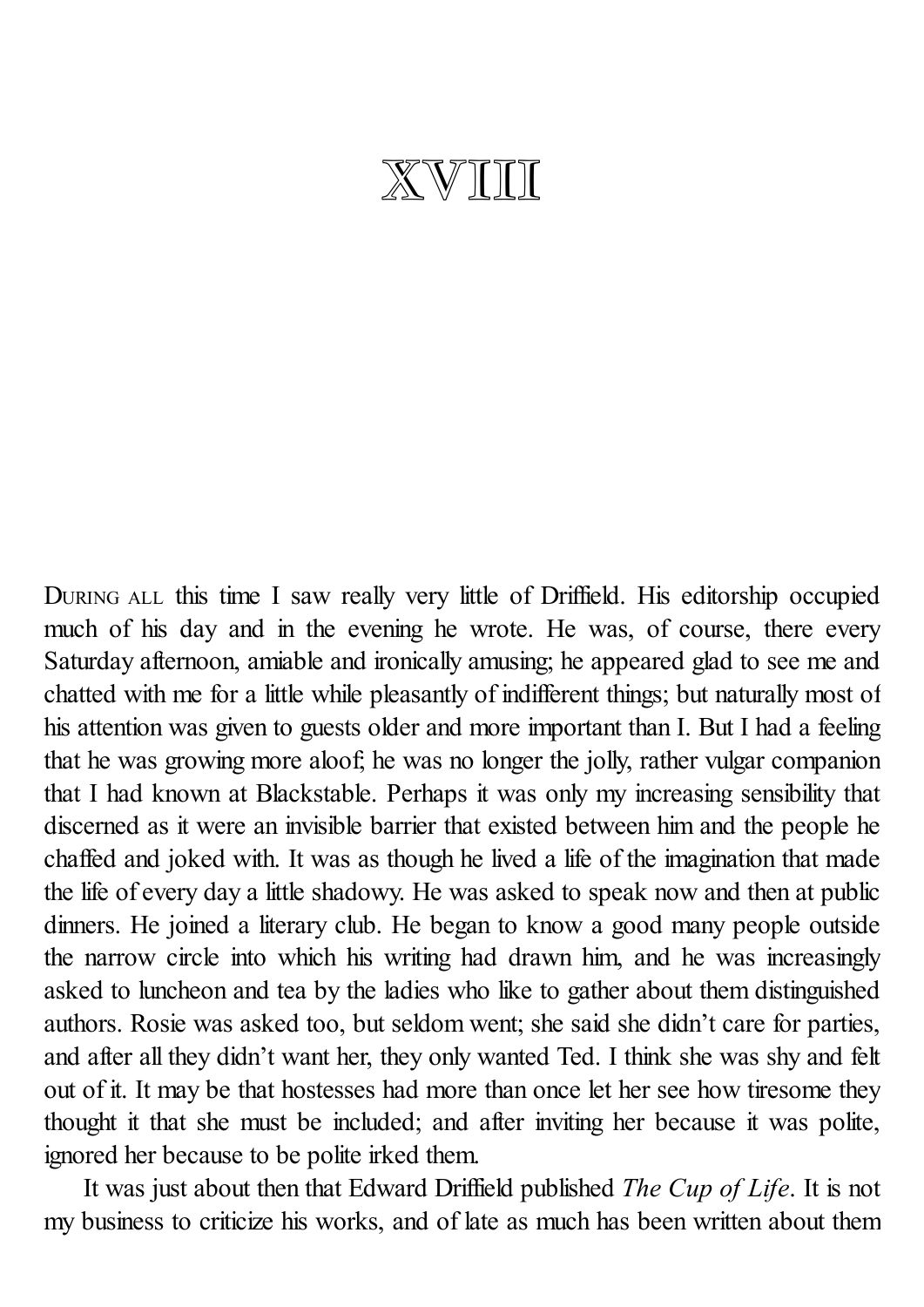as must satisfy the appetite of any ordinary reader; but I will permit myself to say that *The Cup of Life*, though certainly not the most celebrated of his books, nor the most popular, is to my mind the most interesting. It has a cold ruthlessness that in all the sentimentality of English fiction strikes an original note. It is refreshing and astringent. It tastes of tart apples. It sets your teeth on edge, but it has a subtle, bitter-sweet savour that is very agreeable to the palate. Of all Driffield's books it is the only one I should like to have written. The scene of the child's death, terrible and heart-rending, but written without slop or sickliness, and the curious incident that follows it, cannot easily be forgotten by anyone who has read them.

It was this part of the book that caused the sudden storm that burst on the wretched Driffield's head. For a few days after publication it looked as though it would run its course like the rest of his novels, namely that it would have substantial reviews, laudatory on the whole but with reservations, and that the sales would be respectable, but modest. Rosie told me that he expected to make three hundred pounds out of it and was talking of renting a house on the river for the summer. The first two or three notices were noncommittal; then in one of the morning papers appeared a violent attack. There was a column of it. The book was described as gratuitously offensive, obscene, and the publishers were rated for putting it before the public. Harrowing pictures were drawn of the devastating effect it must have on the youth of England. It was described as an insult to womanhood. The reviewer protested against the possibility of such a work falling into the hands of young boys and innocent maidens. Other papers followed suit. The more foolish demanded that the book should be suppressed and some asked themselves gravely if this was not a case where the public prosecutor might with fitness intervene. Condemnation was universal; if here and there a courageous writer, accustomed to the more realistic tone of continental fiction, asserted that Edward Driffield had never written anything better, he was ignored. His honest opinion was ascribed to a base desire to play to the gallery. The libraries barred the book and the lessors of the railway bookstalls refused to stock it.

All this was naturally very unpleasant for Edward Driffield, but he bore it with philosophic calm. He shrugged his shoulders.

"They say it isn't true," he smiled. "They can go to hell. It is true."

He was supported in this trial by the fidelity of his friends. To admire *The Cup of Life* became a mark of æsthetic acumen: to be shocked by it was to confess yourself a philistine. Mrs. Barton Trafford had no hesitation in saying that it was a masterpiece, and though this wasn't quite the moment for Barton's article in the *Quarterly*, her faith in Edward Driffield's future remained unshaken. It is strange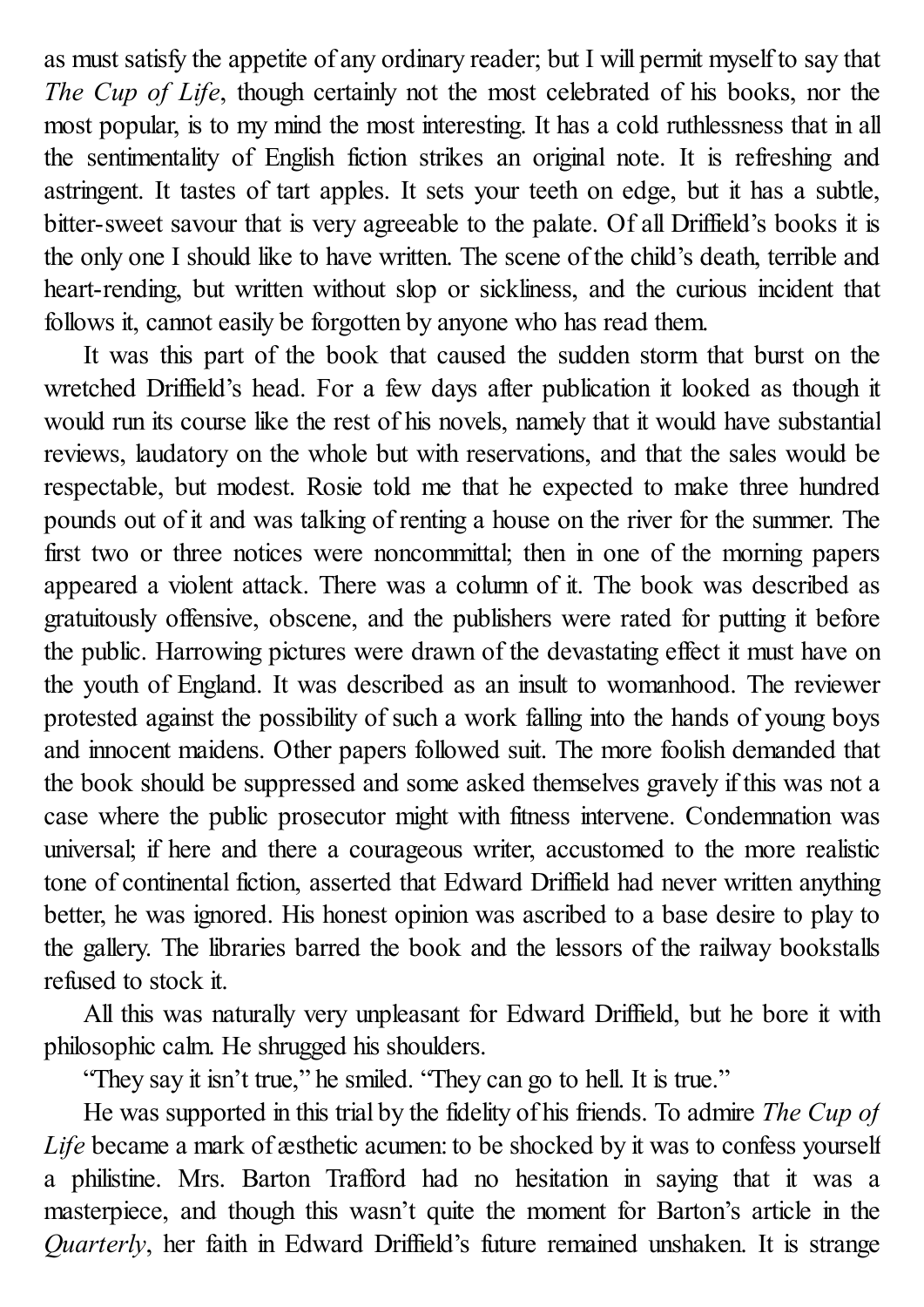(and instructive) to read now the book that created such a sensation; there is not a word that could bring a blush to the cheek of the most guileless, not an episode that could cause the novel reader of the present day to turn a hair.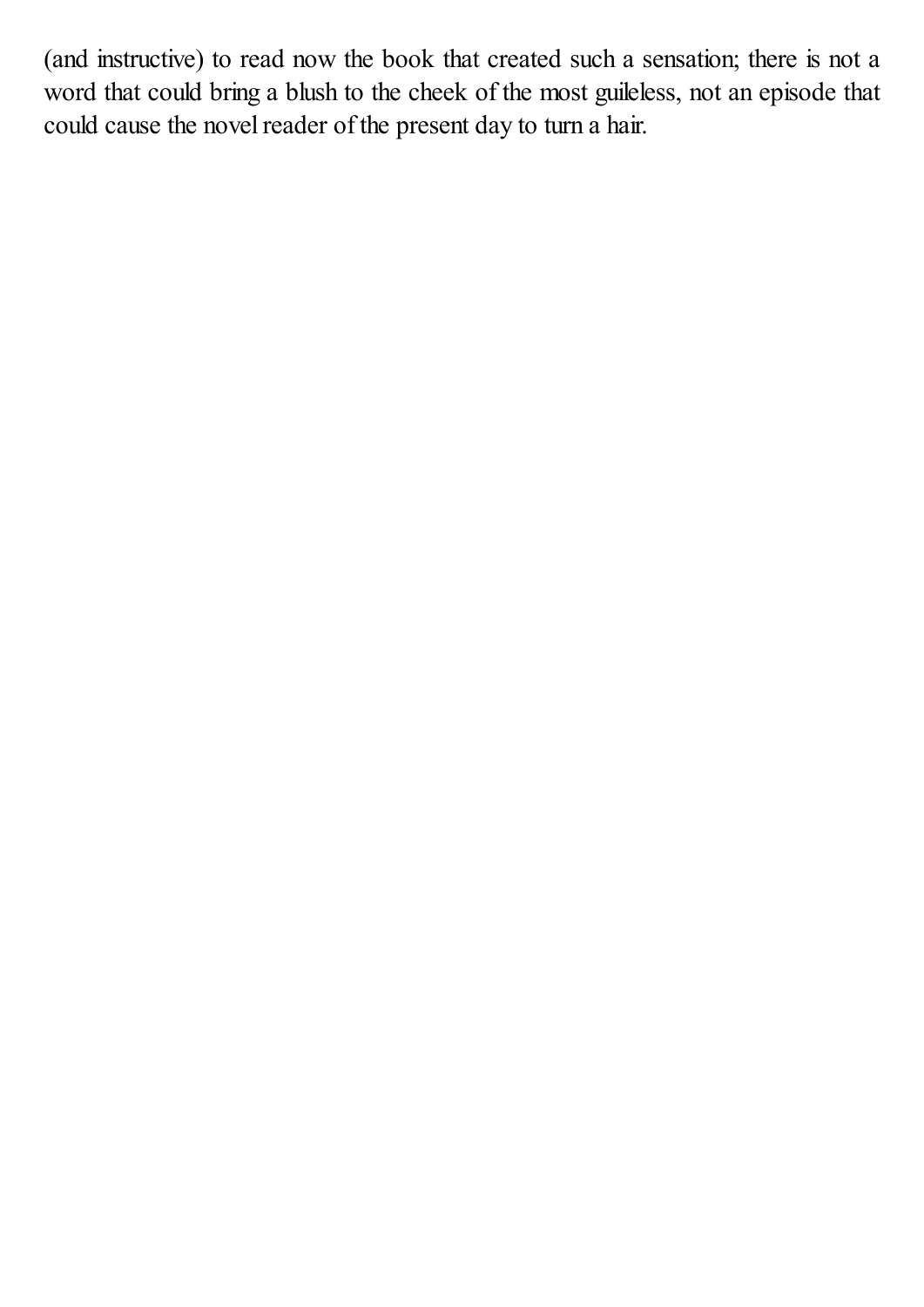XIX

ABOUT SIX months later, when the excitement over *The Cup of Life* had subsided and Driffield had already begun the novel which he published under the name of *By Their Fruits*, I, being then an impatient dresser and in my fourth year, in the course of my duties went one day into the main hall of the hospital to await the surgeon whom I was accompanying on his round of the wards. I glanced at the rack in which letters were placed, for sometimes people, not knowing my address in Vincent Square, wrote to me at the hospital. I was surprised to find a telegram for me. It ran as follows:

*Please come and see me at five o'clock this afternoon without fail. Important.*

ISABEL TRAFFORD.

I wondered what she wanted me for. I had met her perhaps a dozen times during the last two years, but she had never taken any notice of me, and I had never been to her house. I knew that men were scarce at teatime and a hostess, short of them at the last moment, might think that a young medical student was better than nothing; but the wording of the telegram hardly suggested a party.

The surgeon for whom I dressed was prosy and verbose. It was not till past five that I was free and then it took me a good twenty minutes to get down to Chelsea. Mrs. Barton Trafford lived in a block of flats on the Embankment. It was nearly six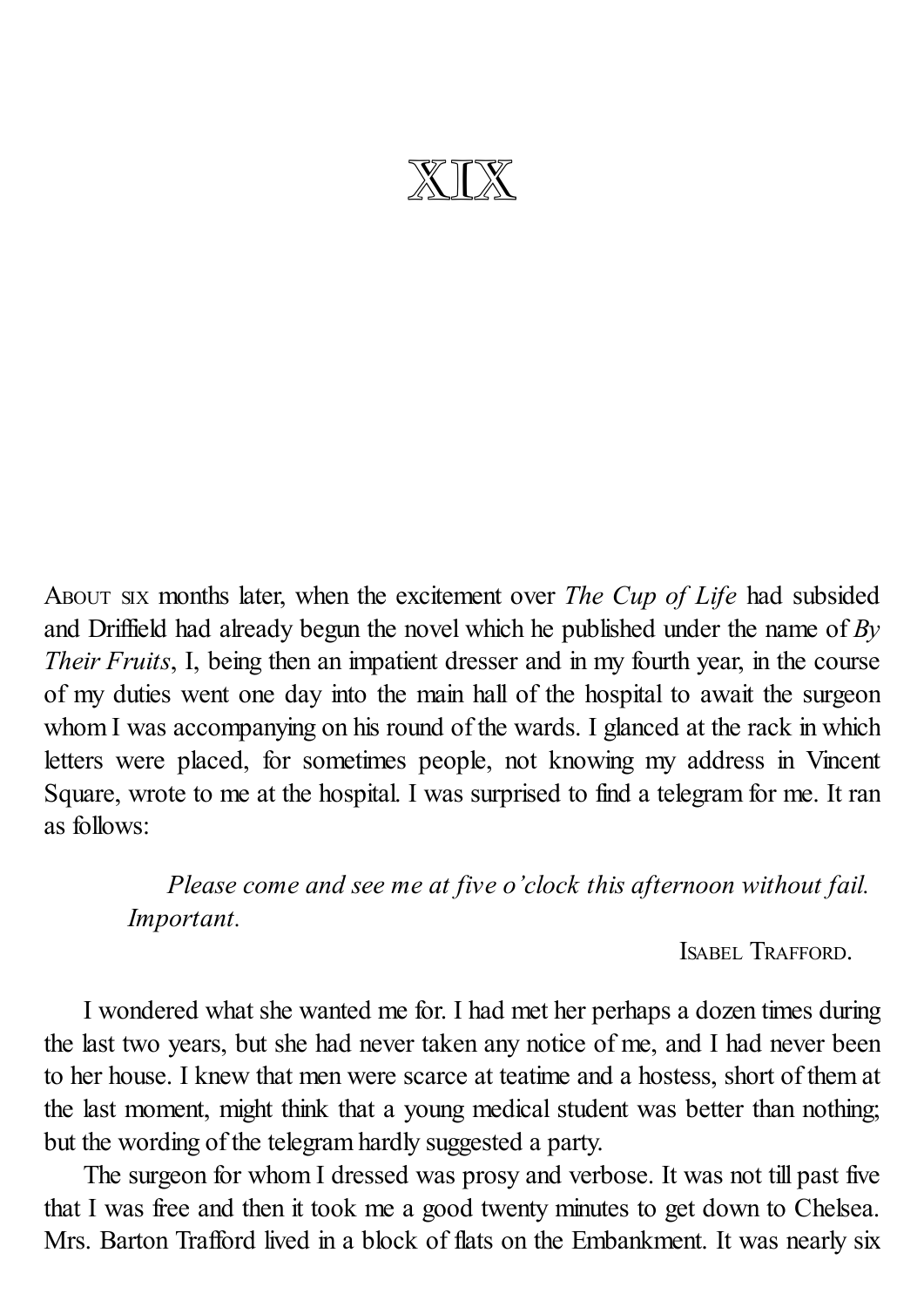when I rang at her door and asked if she was at home. But when I was ushered into her drawing room and began to explain why I was late she cut me short.

"We supposed you couldn't get away. It doesn't matter."

Her husband was there.

"I expect he'd like a cup of tea," he said.

"Oh, I think it's rather late for tea, isn't it?" She looked at me gently, her mild, rather fine eyes full of kindness. "You don't want any tea, do you?"

I was thirsty and hungry, for my lunch consisted of a scone and butter and a cup of coffee, but I did not like to say so. I refused tea.

"Do you know Allgood Newton?" asked Mrs. Barton Trafford, with a gesture toward a man who had been sitting in a big armchair when I was shown in, and now got up. "I expect you've met him at Edward's."

I had. He did not come often, but his name was familiar to me and I remembered him. He made me very nervous and I do not think I had ever spoken to him. Though now completely forgotten, in those days he was the best-known critic in England. He was a large, fat, blond man, with a fleshy white face, pale blue eyes, and graying fair hair. He generally wore a pale blue tie to bring out the colour of his eyes. He was very amiable to the authors he met at Driffield's and said charming and flattering things to them, but when they were gone he was very amusing at their expense. He spoke in a low, even voice, with an apt choice of words: no one could with more point tell a malicious story about a friend.

Allgood Newton shook hands with me and Mrs. Barton Trafford, with her ready sympathy, anxious to put me at my ease, took me by the hand and made me sit on the sofa beside her. The tea was still on the table and she took a jam sandwich and delicately nibbled it.

"Have you seen the Driffields lately?" she asked me as though making conversation.

"I was there last Saturday."

"You haven't seen either of them since?"

"No."

Mrs. Barton Trafford looked from Allgood Newton to her husband and back again as though mutely demanding their help.

"Nothing will be gained by circumlocution, Isabel," said Newton, a faintly malicious twinkle in his eye, in his fat precise way.

Mrs. Barton Trafford turned to me.

"Then you don't know that Mrs. Driffield has run away from her husband." "What!"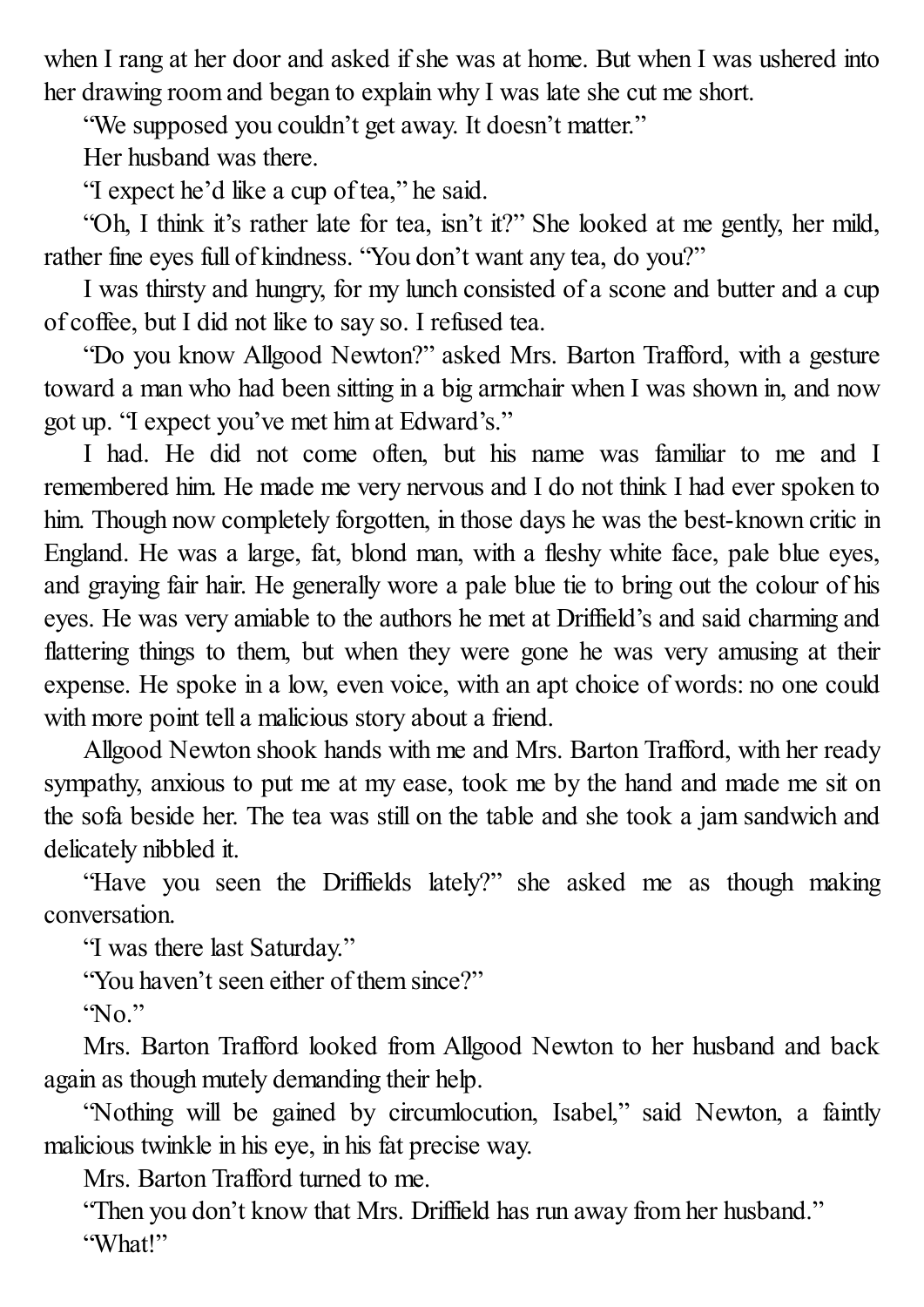I was flabbergasted. I could not believe my ears.

"Perhaps it would be better if you told him the facts, Allgood," said Mrs. Trafford.

The critic leaned back in his chair and placed the tips of the fingers of one hand against the tips of the fingers of the other. He spoke with unction.

"I had to see Edward Driffield last night about a literary article that I am doing for him and after dinner, since the night was fine, I thought I would walk round to his house. He was expecting me; and I knew besides that he never went out at night except for some function as important as the Lord Mayor's banquet or the Academy dinner. Imagine my surprise then, nay, my utter and complete bewilderment, when as I approached I saw the door of his house open and Edward in person emerge. You know of course that Immanuel Kant was in the habit of taking his daily walk at a certain hour with such punctuality that the inhabitants of Königsberg were accustomed to set their watches by the event and when once he came out of his house an hour earlier than usual they turned pale, for they knew that this could only mean that some terrible thing had happened. They were right; Immanuel Kant had just received intelligence of the fall of the Bastille."

Allgood Newton paused for a moment to mark the effect of his anecdote. Mrs. Barton Trafford gave him her understanding smile.

"I did not envisage so world-shaking a catastrophe as this when I saw Edward hurrying toward me, but it immediately occurred to me that something untoward was afoot. He carried neither cane nor gloves. He wore his working coat, a venerable garment in black alpaca, and a wide-awake hat. There was something wild in his mien and distraught in his bearing. I asked myself, knowing the vicissitudes of the conjugal state, whether a matrimonial difference had driven him headlong from the house or whether he was hastening to a letter box in order to post a letter. He sped like Hector flying, the noblest of the Greeks. He did not seem to see me and the suspicion flashed across my mind that he did not want to. I stopped him. 'Edward,' I said. He looked startled. For a moment I could have sworn he did not know who I was. 'What avenging furies urge you with such hot haste through the rakish purlieus of Pimlico?' I asked. 'Oh, it's you,' he said. 'Where are you going?' I asked. 'Nowhere,' he replied."

At this rate I thought Allgood Newton would never finish his story and Mrs. Hudson would be vexed with me for turning up to dinner half an hour late.

"I told him on what errand I had come, and proposed that we should return to his house where he could more conveniently discuss the question that perturbed me. 'I'm too restless to go home,' he said; 'let's walk. You can talk to me as we go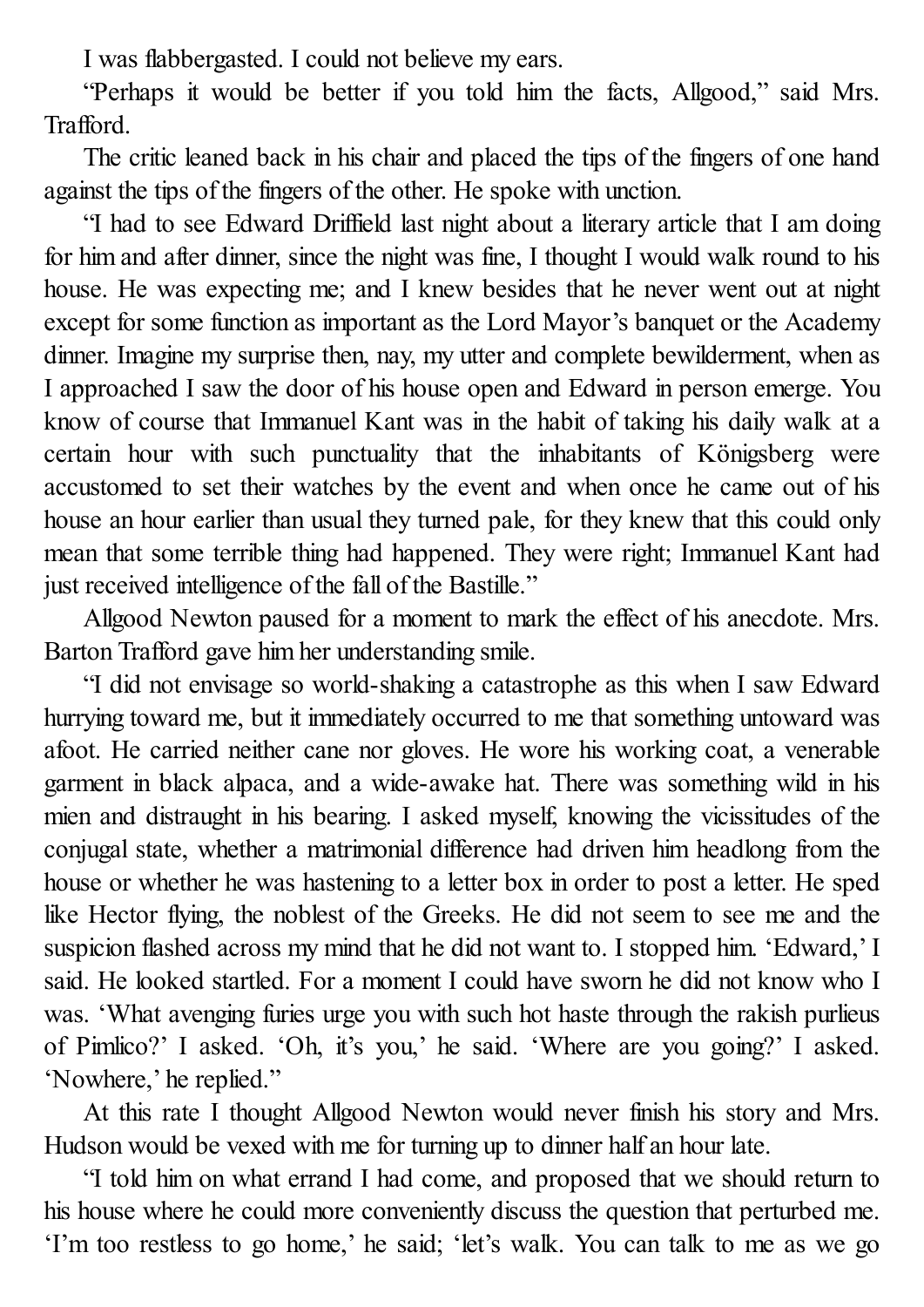along.' Assenting, I turned round and we began to walk; but his pace was so rapid that I had to beg him to moderate it. Even Dr. Johnson could not have carried on a conversation when he was walking down Fleet Street at the speed of an express train. Edward's appearance was so peculiar and his manner so agitated that I thought it wise to lead him through the less frequented streets. I talked to him of my article. The subject that occupied me was more copious than had at first sight appeared, and I was doubtful whether after all I could do justice to it in the columns of a weekly journal. I put the matter before him fully and fairly and asked him his opinion. 'Rosie has left me,' he answered. For a moment I did not know what he was talking about, but in a trice it occurred to me that he was speaking of the buxom and not unprepossessing female from whose hands I had on occasion accepted a cup of tea. From his tone I divined that he expected condolence from me rather than felicitation."

Allgood Newton paused again and his blue eyes twinkled.

"You're wonderful, Allgood," said Mrs. Barton Trafford.

"Priceless," said her husband.

"Realizing that the occasion demanded sympathy, I said: 'My dear fellow.' He interrupted me. 'I had a letter by the last post,' he said. 'She's run away with Lord George Kemp.'"

I gasped, but said nothing. Mrs. Trafford gave me a quick look.

" 'Who is Lord George Kemp?' 'He's a Blackstable man,' he replied. I had little time to think. I determined to be frank. 'You're well rid of her,' I said. 'Allgood!' he cried. I stopped and put my hand on his arm. 'You must know that she was deceiving you with all your friends. Her behaviour was a public scandal. My dear Edward, let us face the fact: your wife was nothing but a common strumpet.' He snatched his arm away from me and gave a sort of low roar, like an orang-utan in the forests of Borneo forcibly deprived of a cocoanut, and before I could stop him he broke away and fled. I was so startled that I could do nothing but listen to his cries and his hurrying footsteps."

"You shouldn't have let him go," said Mrs. Barton Trafford. "In the state he was he might have thrown himself in the Thames."

"The thought occurred to me, but I noticed that he did not run in the direction of the river, but plunged into the meaner streets of the neighbourhood in which we had been walking. And I reflected also that there is no example in literary history of an author committing suicide while engaged on the composition of a literary work. Whatever his tribulations, he is unwilling to leave to posterity an uncompleted opus."

I was astounded at what I heard and shocked and dismayed; but I was worried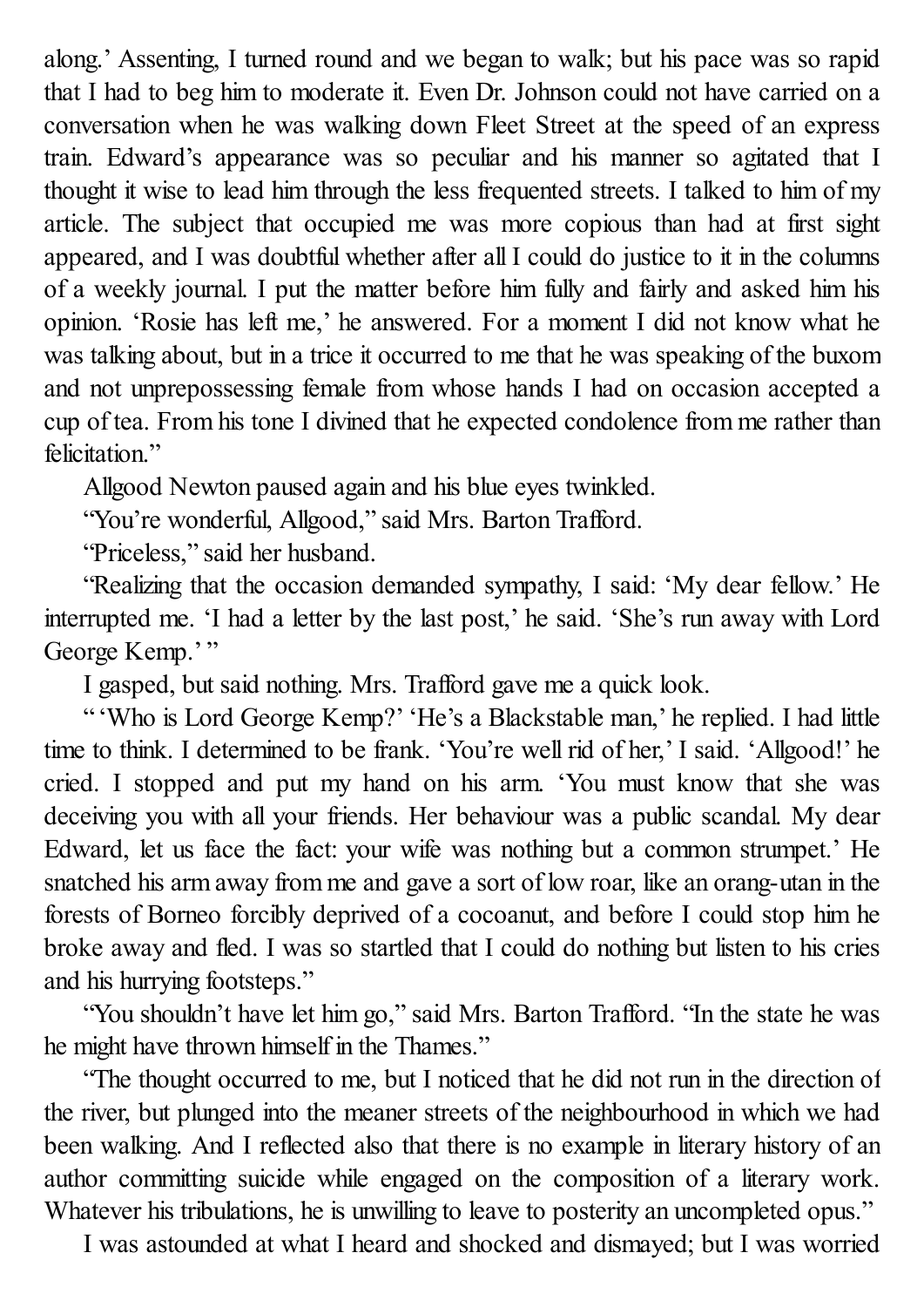too because I could not make out why Mrs. Trafford had sent for me. She knew me much too little to think that the story could be of any particular interest to me; nor would she have troubled to let me hear it as a piece of news.

"Poor Edward," she said. "Of course no one can deny that it is a blessing in disguise, but I'm afraid he'll take it very much to heart. Fortunately he's done nothing rash." She turned to me. "As soon as Mr. Newton told us about it I went round to Limpus Road. Edward was out, but the maid said he'd only just gone; that means that he must have gone home between the time he ran away from Allgood and this morning. You'll wonder why I asked you to come and see me."

I did not answer. I waited for her to go on.

"It was at Blackstable you first knew the Driffields, wasn't it? You can tell us who is this Lord George Kemp. Edward said he was a Blackstable man."

"He's middle-aged. He's got a wife and two sons. They're as old as I am."

"But I don't understand who he can be. I can't find him either in *Who's Who* or in Debrett."

I almost laughed.

"Oh, he's not really a lord. He's the local coal merchant. They call him Lord George at Blackstable because he's so grand. It's just a joke."

"The quiddity of bucolic humour is often a trifle obscure to the uninitiated," said Allgood Newton.

"We must all help dear Edward in every way we can," said Mrs. Barton Trafford. Her eyes rested on me thoughtfully. "If Kemp has run away with Rosie Driffield he must have left his wife."

"I suppose so," I replied.

"Will you do something very kind?"

"If I can."

"Will you go down to Blackstable and find out exactly what has happened? I think we ought to get in touch with the wife."

I have never been very fond of interfering in other people's affairs.

"I don't know how I could do that," I answered.

"Couldn't you see her?"

"No, I couldn't."

If Mrs. Barton Trafford thought my reply blunt she did not show it. She smiled a little.

"At all events that can be left over. The urgent thing is to go down and find out about Kemp. I shall try to see Edward this evening. I can't bear the thought of his staying on in that odious house by himself. Barton and I have made up our minds to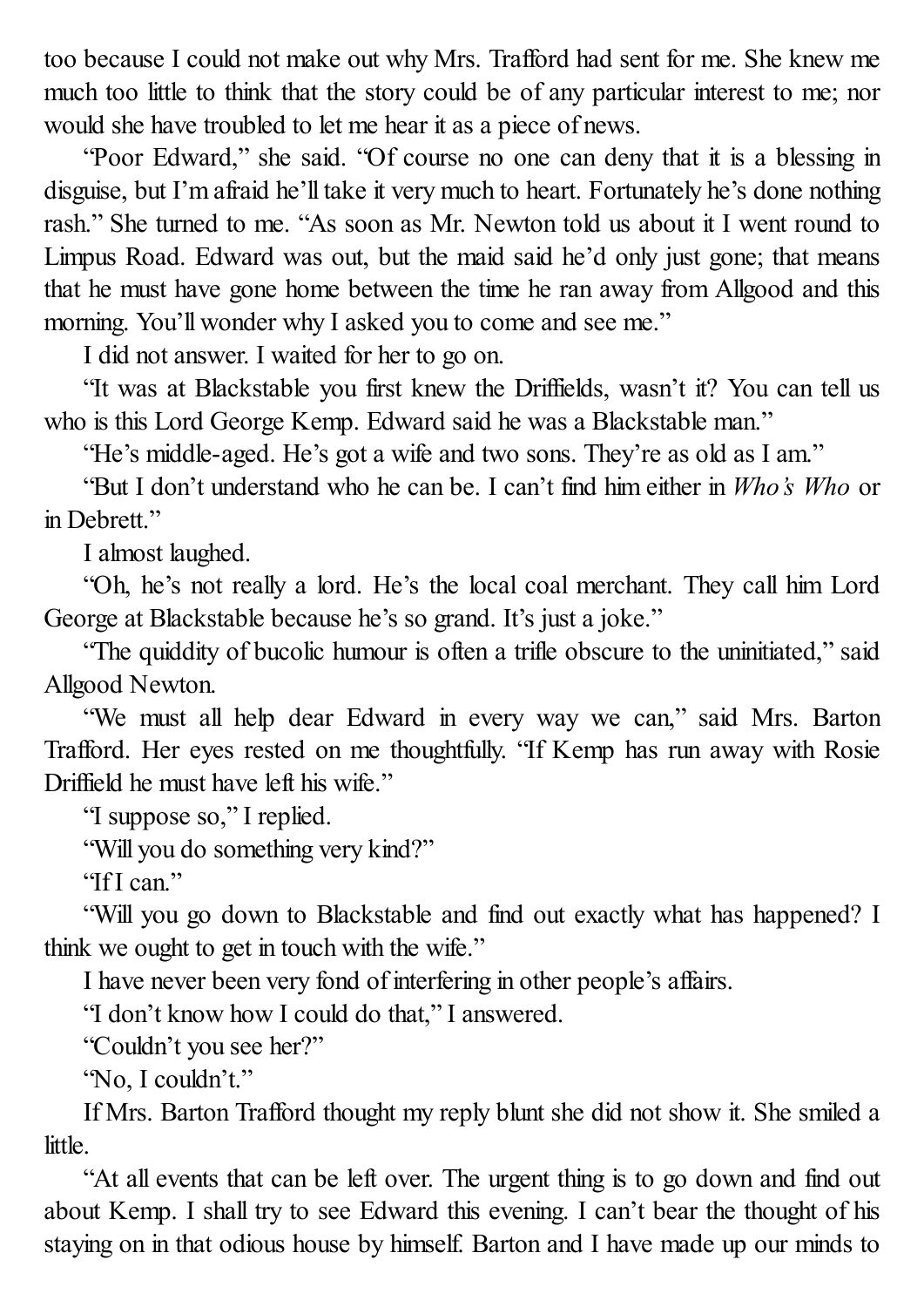bring him here. We have a spare room and I'll arrange it so that he can work there. Don't you agree that that would be the best thing for him, Allgood?"

"Absolutely."

"There's no reason why he shouldn't stay here indefinitely, at all events for a few weeks, and then he can come away with us in the summer. We're going to Brittany. I'm sure he'd like that. It would be a thorough change for him."

"The immediate question," said Barton Trafford, fixing on me an eye nearly as kindly as his wife's, "is whether this young sawbones will go to Blackstable and find out what he can. We must know where we are. That is essential."

Barton Trafford excused his interest in archæology by a hearty manner and a jocose, even slangy way of speech.

"He couldn't refuse," said his wife, giving me a soft, appealing glance. "You won't refuse, will you? It's so important and you're the only person who can help  $\overline{\text{us}}$ ."

Of course she did not know that I was as anxious to find out what had happened as she; she could not tell what a bitter jealous pain stabbed my heart.

"I couldn't possibly get away from the hospital before Saturday," I said.

"That'll do. It's very good of you. All Edward's friends will be grateful to you. When shall you return?"

"I have to be back in London early on Monday morning."

"Then come and have tea with me in the afternoon. I shall await you with impatience. Thank God, that's settled. Now I must try and get hold of Edward."

I understood that I was dismissed. Allgood Newton took his leave and came downstairs with me.

"Our Isabel has *un petit air* of Catherine of Aragon to-day that I find vastly becoming," he murmured when the door was closed behind us. "This is a golden opportunity and I think we may safely trust our friend not to miss it. A charming woman with a heart of gold. *Venus toute entière à sa proie attachée.*"

I did not understand what he meant, for what I have already told the reader about Mrs. Barton Trafford I only learned much later, but I realized that he was saying something vaguely malicious about her, and probably amusing, so I sniggered.

"I suppose your youth inclines you to what my good Dizzy named in an unlucky moment the gondola of London."

"I'm going to take a bus," I answered.

"Oh? Had you proposed to go by hansom I was going to ask you to be good enough to drop me on your way, but if you are going to use the homely conveyance which *I* in my old-fashioned manner still prefer to call an omnibus, I shall hoist my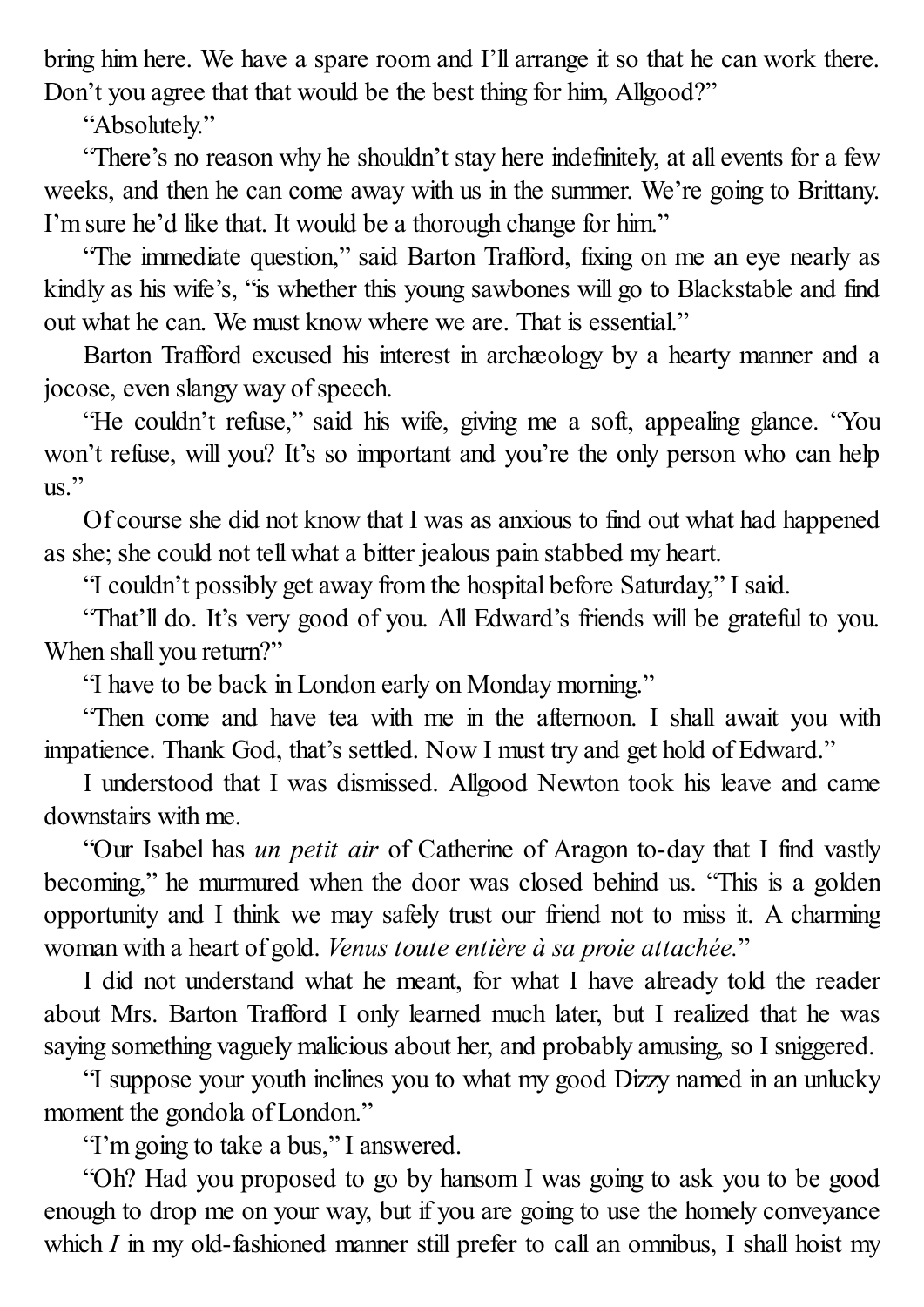unwieldy carcase into a four-wheeler."

He signalled to one and gave me two flabby fingers to shake.

"I shall come on Monday to hear the result of what dear Henry would call your so exquisitely delicate mission."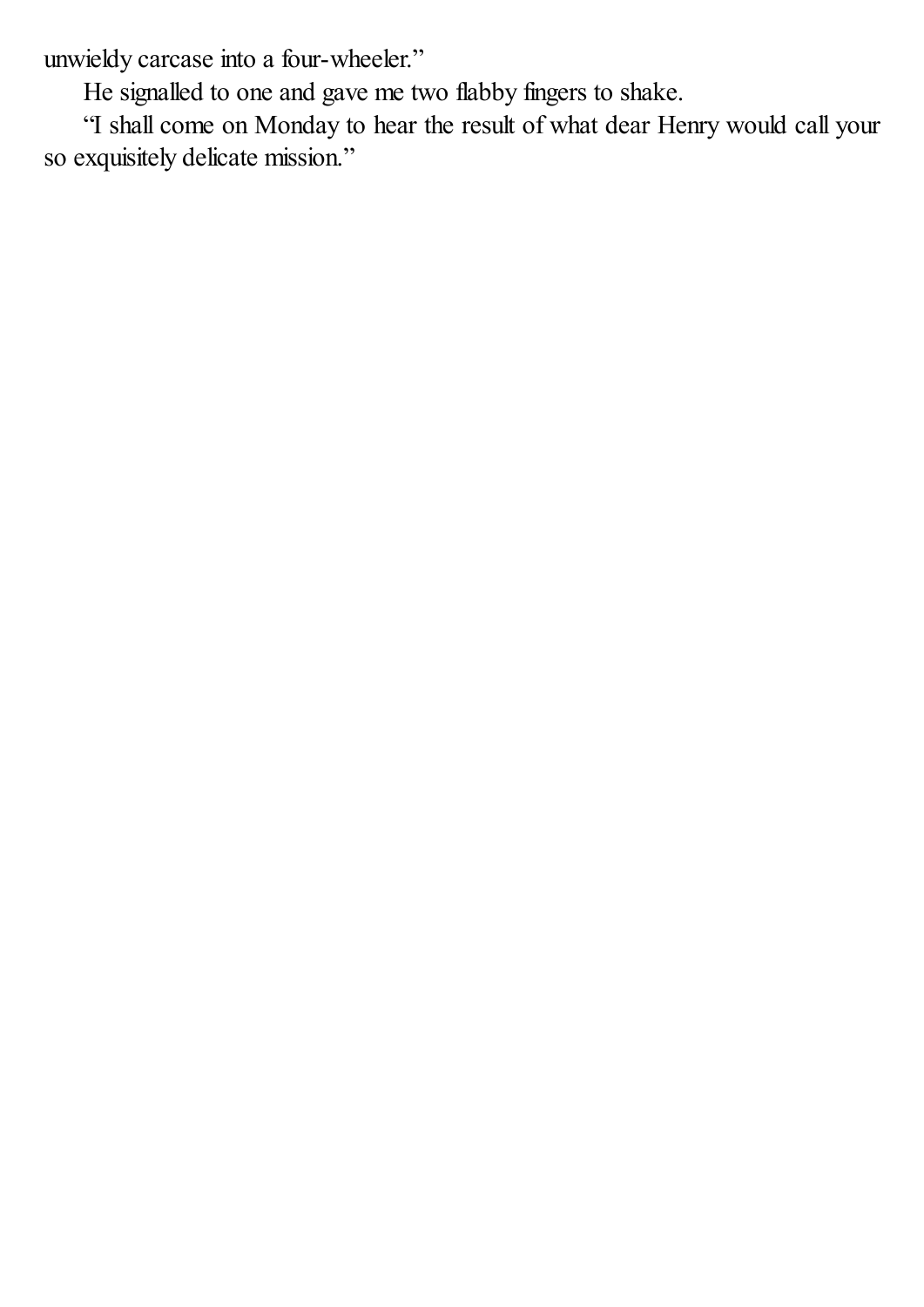$\mathbb{X}\mathbb{X}$ 

BUT IT was years before I saw Allgood Newton again, for when I got to Blackstable I found a letter from Mrs. Barton Trafford (who had taken the precaution to note my address) asking me, for reasons that she would explain when she saw me, not to come to her flat but to meet her at six o'clock in the first-class waiting room at Victoria Station. As soon then as I could get away from the hospital on Monday I made my way there, and after waiting for a while saw her come in. She came toward me with little tripping steps.

"Well, have you anything to tell me? Let us find a quiet corner and sit down."

We sought a place and found it.

"I must explain why I asked you to come here," she said. "Edward is staying with me. At first he did not want to come, but I persuaded him. But he's nervous and ill and irritable. I did not want to run the risk of his seeing you."

I told Mrs. Trafford the bare facts of my story and she listened attentively. Now and then she nodded her head. But I could not hope to make her understand the commotion I had found at Blackstable. The town was beside itself with excitement. Nothing so thrilling had happened there for years and no one could talk of anything else. Humpty-dumpty had had a great fall. Lord George Kemp had absconded. About a week before he had announced that he had to go up to London on business, and two days later a petition in bankruptcy was filed against him. It appeared that his building operations had not been successful, his attempt to make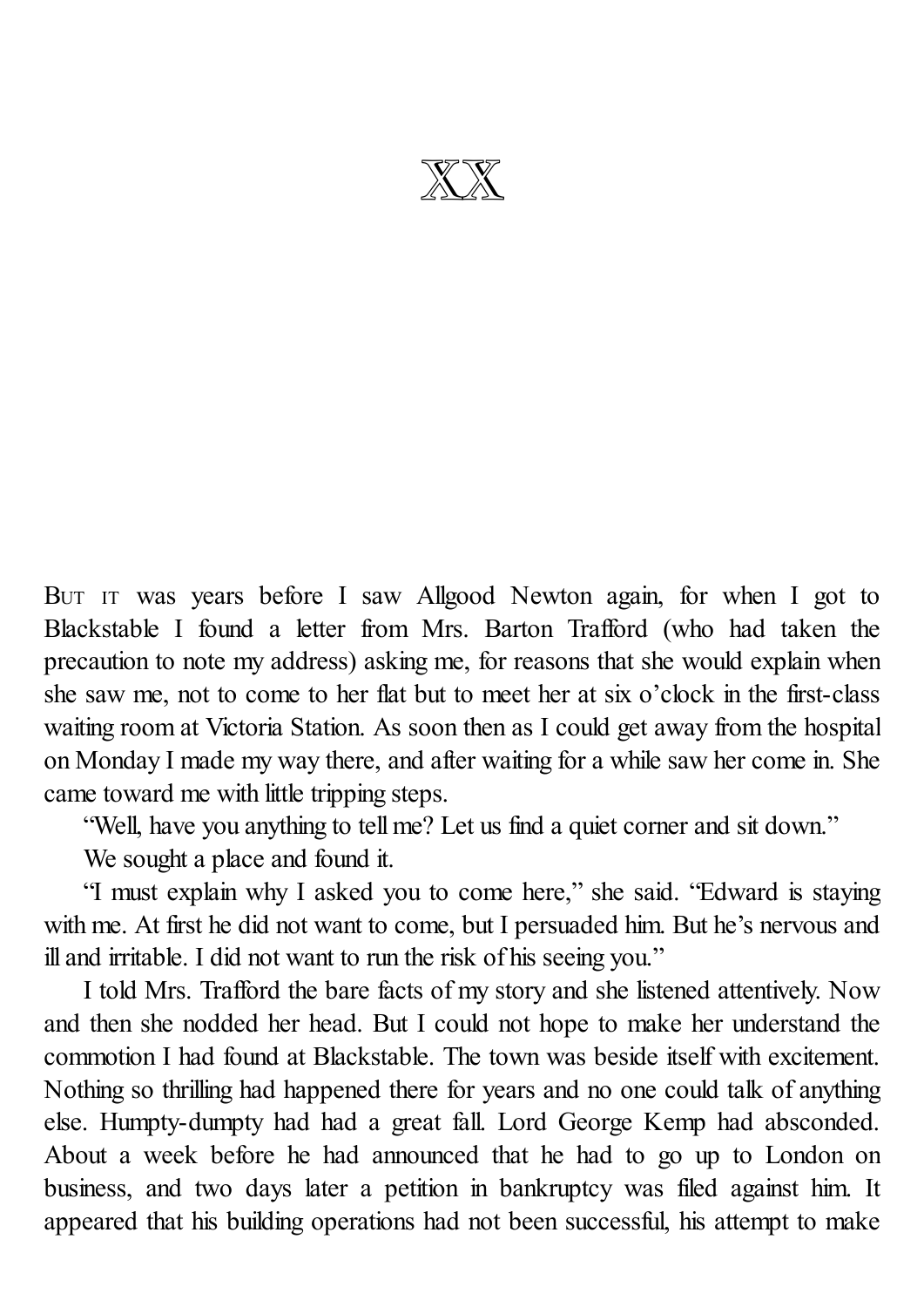Blackstable into a frequented seaside resort meeting with no response, and he had been forced to raise money in every way he could. All kinds of rumours ran through the little town. Quite a number of small people who had entrusted their savings to him were faced with the loss of all they had. The details were vague, for neither my uncle nor my aunt knew anything of business matters, nor had I the knowledge to make what they told me comprehensible. But there was a mortgage on George Kemp's house and a bill of sale on his furniture. His wife was left without a penny. His two sons, lads of twenty and twenty-one, were in the coal business, but that, too, was involved in the general ruin. George Kemp had gone off with all the cash he could lay hands on, something like fifteen hundred pounds, they said, though how they knew I cannot imagine; and it was reported that a warrant had been issued for his arrest. It was supposed that he had left the country; some said he had gone to Australia and some to Canada.

"I hope they catch him," said my uncle. "He ought to get penal servitude for life."

The indignation was universal. They could not forgive him because he had always been so noisy and boisterous, because he had chaffed them and stood them drinks and given them garden parties, because he had driven such a smart trap and worn his brown billycock hat at such a rakish angle. But it was on Sunday night after church in the vestry that the churchwarden told my uncle the worst. For the last two years he had been meeting Rosie Driffield at Haversham almost every week and they had been spending the night together at a public house. The licensee of this had put money into one of Lord George's wildcat schemes, and on discovering that he had lost it blurted out the whole story. He could have borne it if Lord George had defrauded others, but that he should defraud him who had done him a good turn and whom he looked upon as a chum, that was the limit.

"I expect they've run away together," said my uncle.

"I shouldn't be surprised," said the churchwarden.

After supper, while the housemaid was clearing away, I went into the kitchen to talk to Mary-Ann. She had been at church and had heard the story too. I cannot believe that the congregation had listened very attentively to my uncle's sermon.

"The vicar says they've run away together," I said. I had not breathed a word of what I knew.

"Why, of course they 'ave," said Mary-Ann. "He was the only man she ever really fancied. He only 'ad to lift 'is little finger and she'd leave anyone no matter who it was."

I lowered my eyes. I was suffering from bitter mortification; and I was angry with Rosie:I thought she had behaved very badly to me.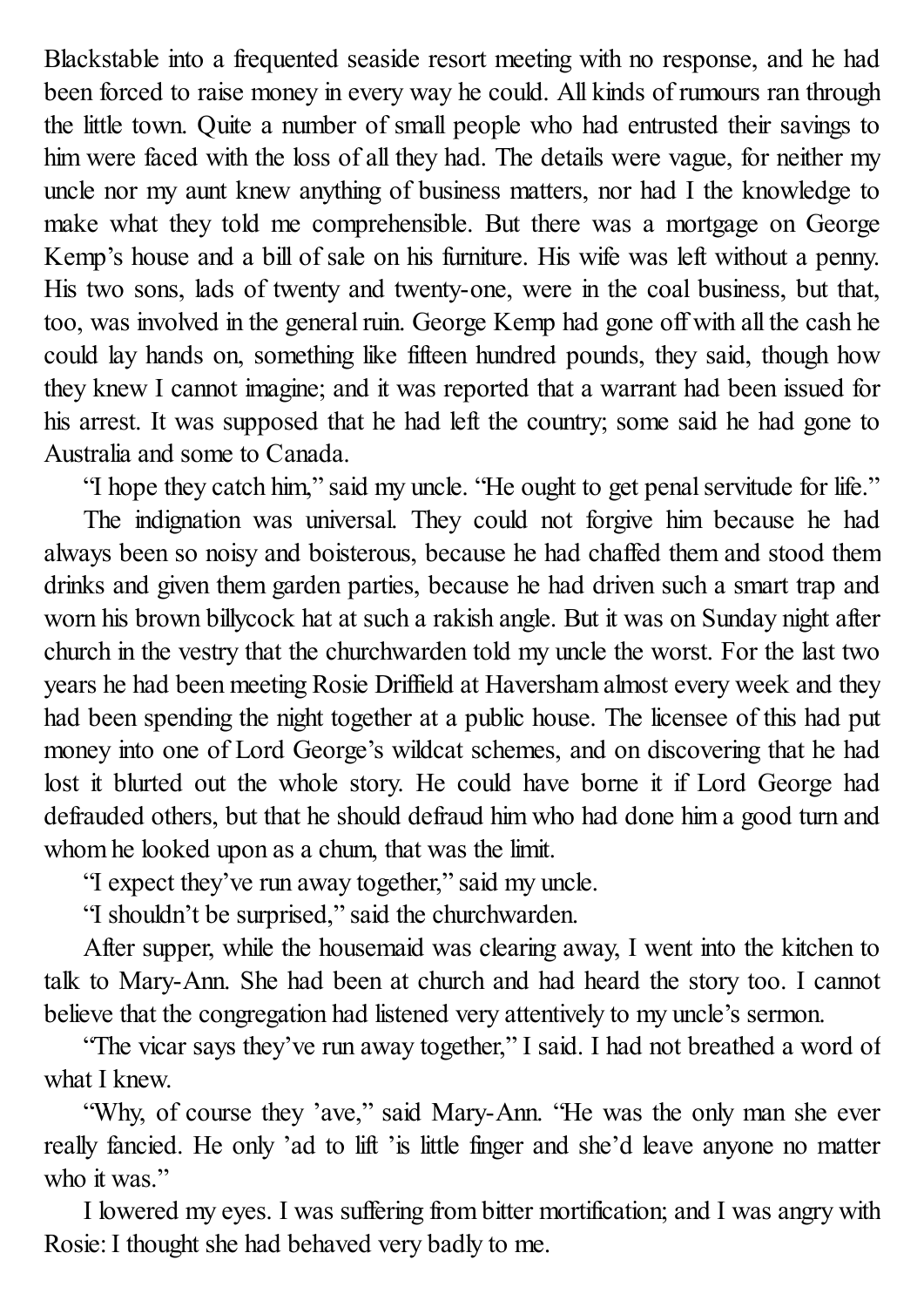"I suppose we shall never see her again," I said. It gave me a pang to utter the words.

"I don't suppose we shall," said Mary-Ann cheerfully.

When I had told Mrs. Barton Trafford as much of this story as I thought she need know, she sighed, but whether from satisfaction or distress I had no notion.

"Well, that's the end of Rosie at all events," she said. She got up and held out her hand. "Why will these literary men make these unfortunate marriages? It's all very sad, very sad. Thank you so much for what you've done. We know where we are now. The great thing is that it shouldn't interfere with Edward's work."

Her remarks seemed a trifle disconnected to me. The fact was, I have no doubt, that she was giving me not the smallest thought. I led her out of Victoria Station and put her into a bus that went down the King's Road, Chelsea; then I walked back to my lodgings.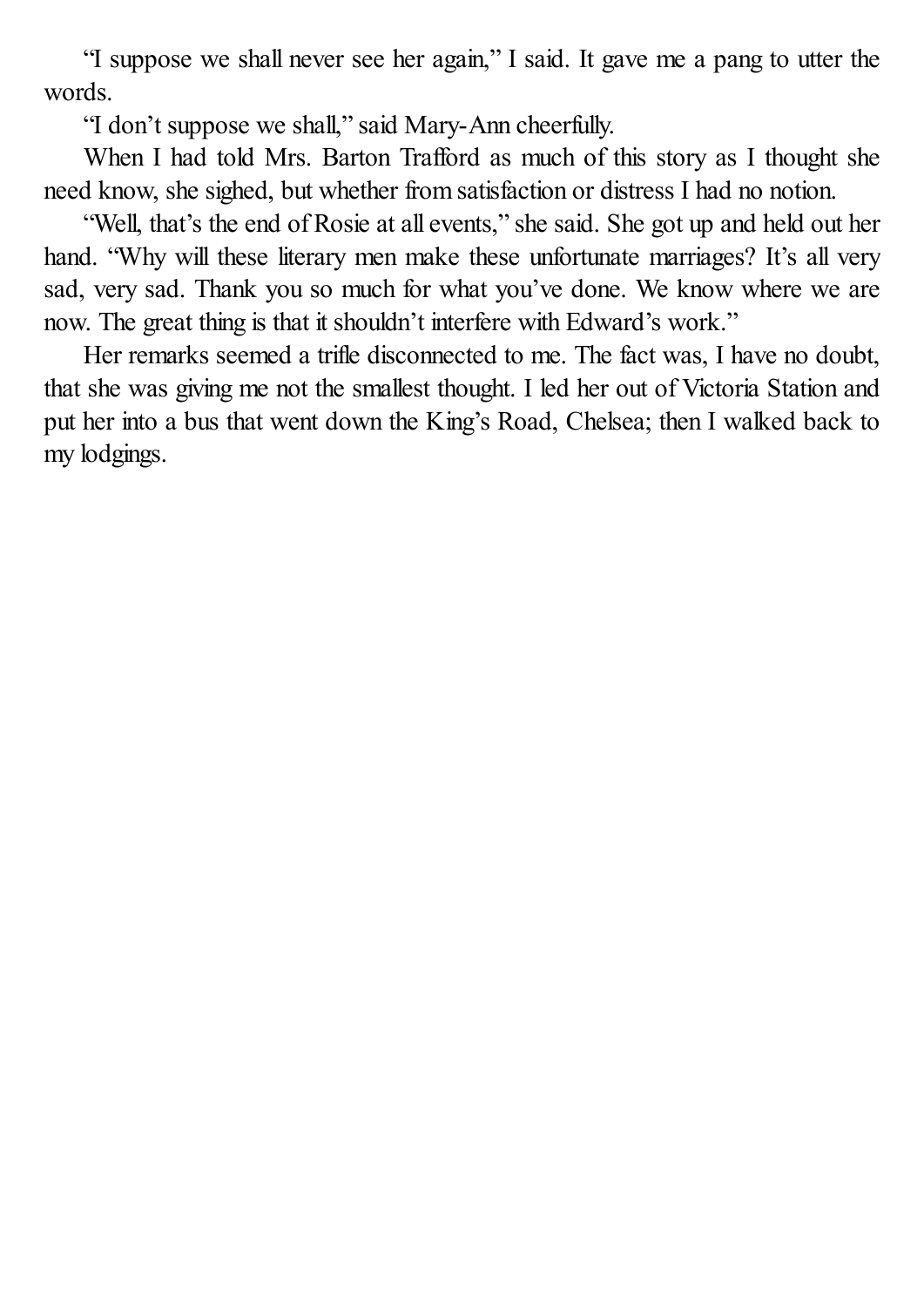$\mathbb{X}\mathbb{Y}$  T

I LOST touch with Driffield. I was too shy to seek him out; I was busy with my examinations, and when I had passed them I went abroad. I remember vaguely to have seen in the paper that he had divorced Rosie. Nothing more was heard of her. Smallsums reached her mother occasionally, ten or twenty pounds, and they came in a registered letter with a New York postmark; but no address was given, no message enclosed, and they were presumed to come from Rosie only because no one else could possibly send Mrs. Gann money. Then in the fullness of years Rosie's mother died, and it may be supposed that in some way the news reached her, for the letters ceased to come.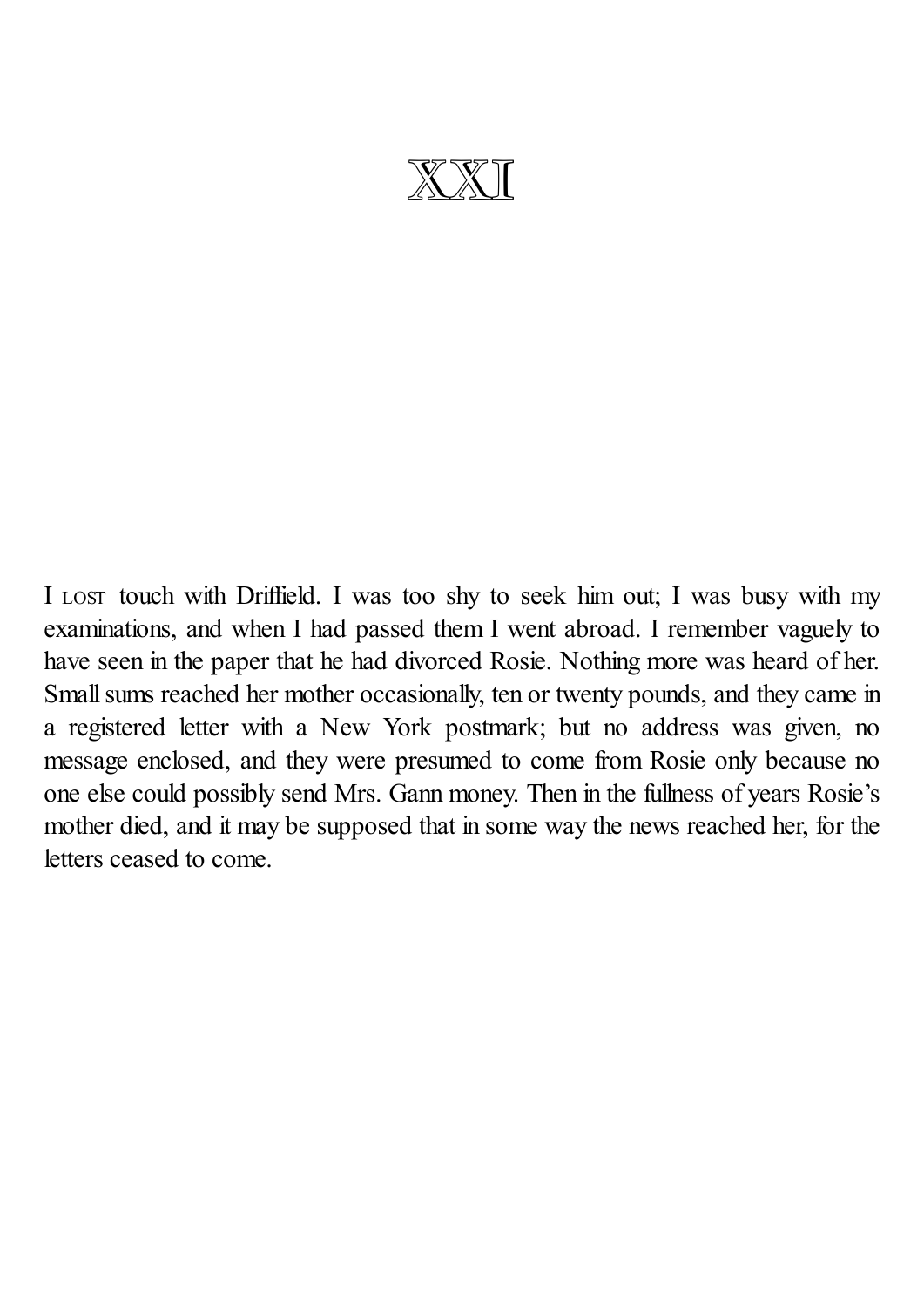XXII

ALROY KEAR and I, as arranged, met on Friday at Victoria Station to catch the five ten to Blackstable. We made ourselves comfortable in opposite corners of a smoking compartment. From him I now learned roughly what had happened to Driffield after his wife ran away from him. Roy had in due course become very intimate with Mrs. Barton Trafford. Knowing him and remembering her, I realized that this was inevitable. I was not surprised to hear that he had travelled with her and Barton on the continent, sharing with them to the full their passion for Wagner, postimpressionist painting, and baroque architecture. He had lunched assiduously at the flat in Chelsea and when advancing years and failing health had imprisoned Mrs. Trafford to her drawing room, notwithstanding the many claims on his time he had gone regularly once a week to sit with her. He had a good heart. After her death he wrote an article about her in which with admirable emotion he did justice to her great gifts ofsympathy and discrimination.

It pleased me to think that his kindliness should receive its due and unexpected reward, for Mrs. Barton Trafford had told him much about Edward Driffield that could not fail to be of service to him in the work of love in which he was now engaged. Mrs. Barton Trafford, exercising a gentle violence, not only took Edward Driffield into her house when the flight of his faithless wife left him what Roy could only describe by the French word *désemparé*, but persuaded him to stay for nearly a year. She gave him the loving care, the unfailing kindness, and the intelligent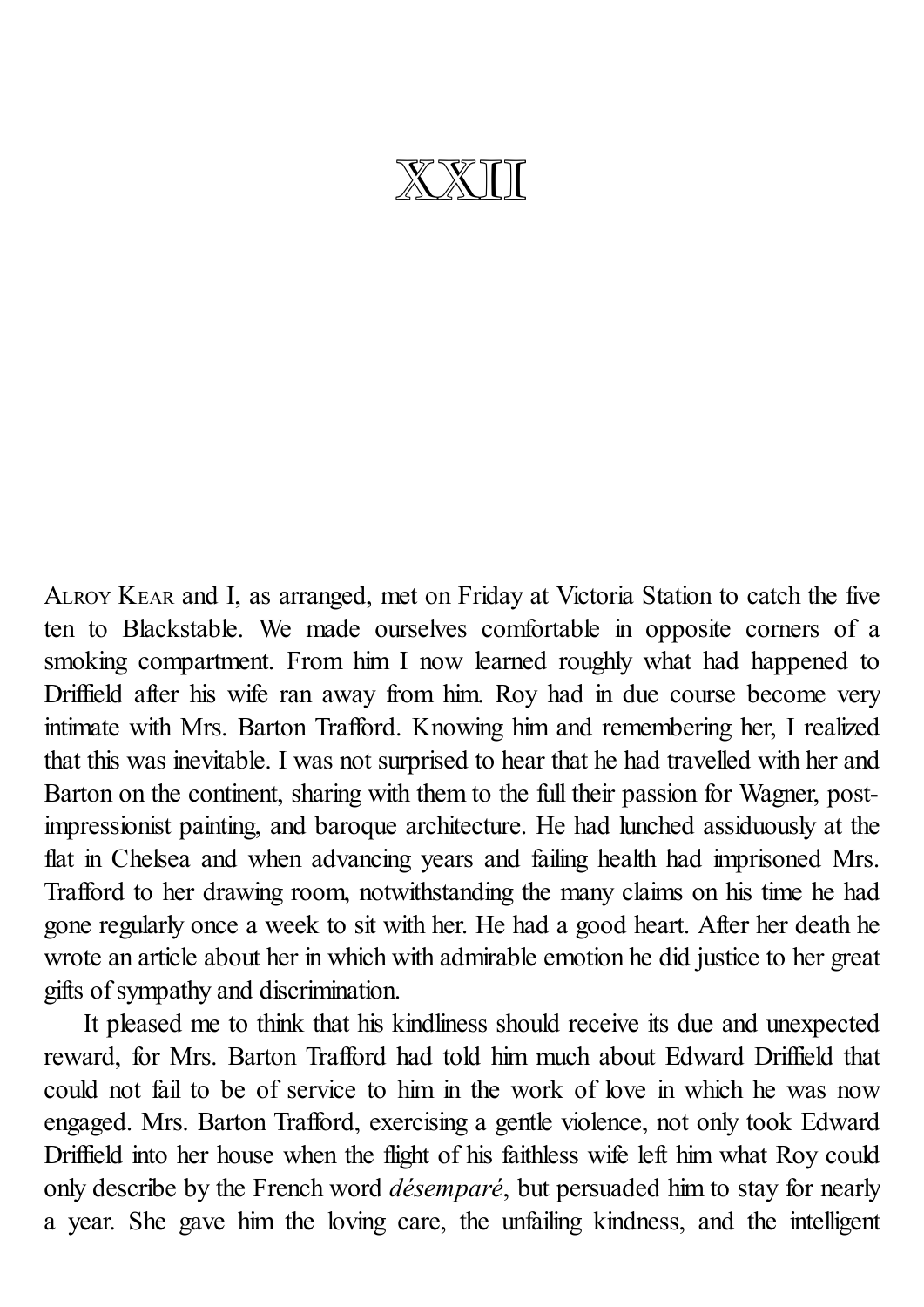understanding of a woman who combined feminine tact with masculine vigour, a heart of gold with an unerring eye for the main chance. It was in her flat that he finished *By Their Fruits*. She was justified in looking upon it as her book and the dedication to her is a proof that Driffield was not unmindful of his debt. She took him to Italy (with Barton of course, for Mrs. Trafford knew too well how malicious people were, to give occasion for scandal) and with a volume of Ruskin in her hand revealed to Edward Driffield the immortal beauties of that country. Then she found him rooms in the Temple and arranged little luncheons there, she acting very prettily the part of hostess, where he could receive the persons whom his increasing reputation attracted.

It must be admitted that this increasing reputation was very largely due to her. His great celebrity came only during his last years when he had long ceased to write, but the foundations of it were undoubtedly laid by Mrs. Trafford's untiring efforts. Not only did she inspire (and perhaps write not a little, for she had a dexterous pen) the article that Barton at last contributed to the *Quarterly* in which the claim was first made that Driffield must be ranked with the masters of British fiction, but as each book came out she organized its reception. She went here and there, seeing editors and, more important still, proprietors of influential organs; she gave soirées to which everyone was invited who could be of use. She persuaded Edward Driffield to give readings at the houses of the very great for charitable purposes; she saw to it that his photographs should appear in the illustrated weeklies; she revised personally any interview he gave. For ten years she was an indefatigable press agent. She kept him steadily before the public.

Mrs. Barton Trafford had a grand time, but she did not get above herself. It was useless indeed to ask him to a party without her; he refused. And when she and Barton and Driffield were invited anywhere to dinner they came together and went together. She never let him out of her sight. Hostesses might rave; they could take it or leave it. As a rule they took it. If Mrs. Barton Trafford happened to be a little out of temper it was through him she showed it, for while she remained charming, Edward Driffield would be uncommonly gruff. But she knew exactly how to draw him out and when the company was distinguished could make him brilliant. She was perfect with him. She never concealed from him her conviction that he was the greatest writer of his day; she not only referred to him invariably as the master, but, perhaps a little playfully and yet how flatteringly, addressed him always as such. To the end she retained something kittenish.

Then a terrible thing happened. Driffield caught pneumonia and was extremely ill; for some time his life was despaired of. Mrs. Barton Trafford did everything that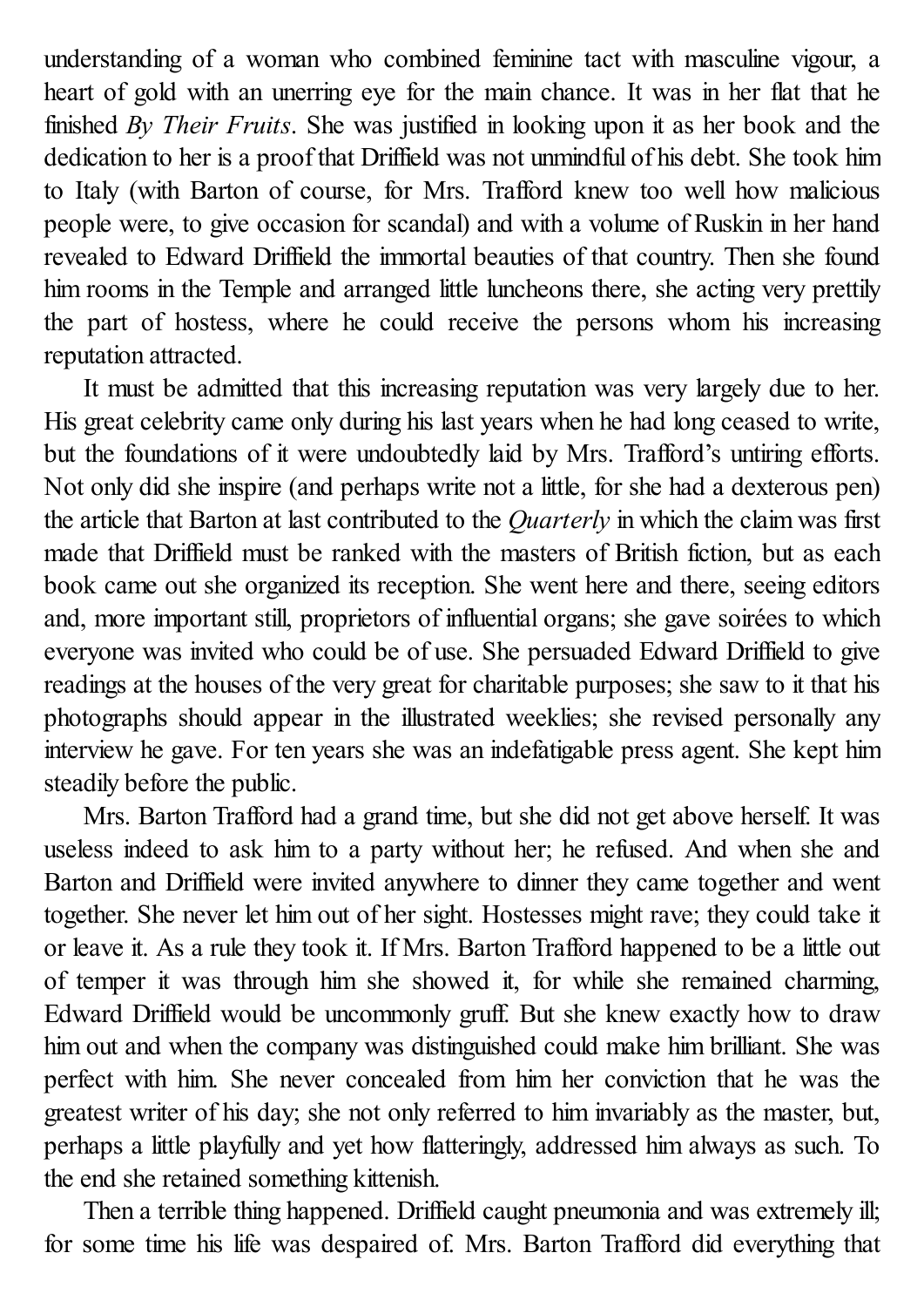such a woman could do, and would willingly have nursed him herself, but she was frail, she was indeed over sixty, and he had to have professional nurses. When at last he pulled through, the doctors said that he must go into the country, and since he was still extremely weak insisted that a nurse should go with him. Mrs. Trafford wanted him to go to Bournemouth so that she could run down for week-ends and see that everything was well with him, but Driffield had a fancy for Cornwall, and the doctors agreed that the mild airs of Penzance would suit him. One would have thought that a woman of Isabel Trafford's delicate intuition would have had some foreboding of ill. No. She let him go. She impressed on the nurse that she entrusted her with a grave responsibility; she placed in her hands, if not the future of English literature, at least the life and welfare of its most distinguished living representative. It was a priceless charge.

Three weeks later Edward Driffield wrote and told her that he had married his nurse by special license.

I imagine that never did Mrs. Barton Trafford exhibit more preëminently her greatness of soul than in the manner in which she met this situation. Did she cry, Judas, Judas? Did she tear her hair and fall on the floor and kick her heels in an attack of hysterics? Did she turn on the mild and learned Barton and call him a blithering old fool? Did she inveigh against the faithlessness of men and the wantonness of women or did she relieve her wounded feelings by shouting at the top of her voice a string of those obscenities with which the alienists tell us the chastest females are surprisingly acquainted? Not at all. She wrote a charming letter of congratulation to Driffield and she wrote to his bride telling her that she was glad to think that now she would have two loving friends instead of one. She begged them both to come and stay with her on their return to London. She told everyone she met that the marriage had made her very, very happy, for Edward Driffield would soon be an old man and must have someone to take care of him; who could do this better than a hospital nurse? She never had anything but praise for the new Mrs. Driffield; she was not exactly pretty, she said, but she had a very nice face; of course she wasn't quite, quite a lady, but Edward would only have been uncomfortable with anyone too grand. She was just the sort of wife for him. I think it may be not unjustly said that Mrs. Barton Trafford fairly ran over with the milk of human kindness, but all the same I have an inkling that if ever the milk of human kindness was charged with vitriol, here was a case in point.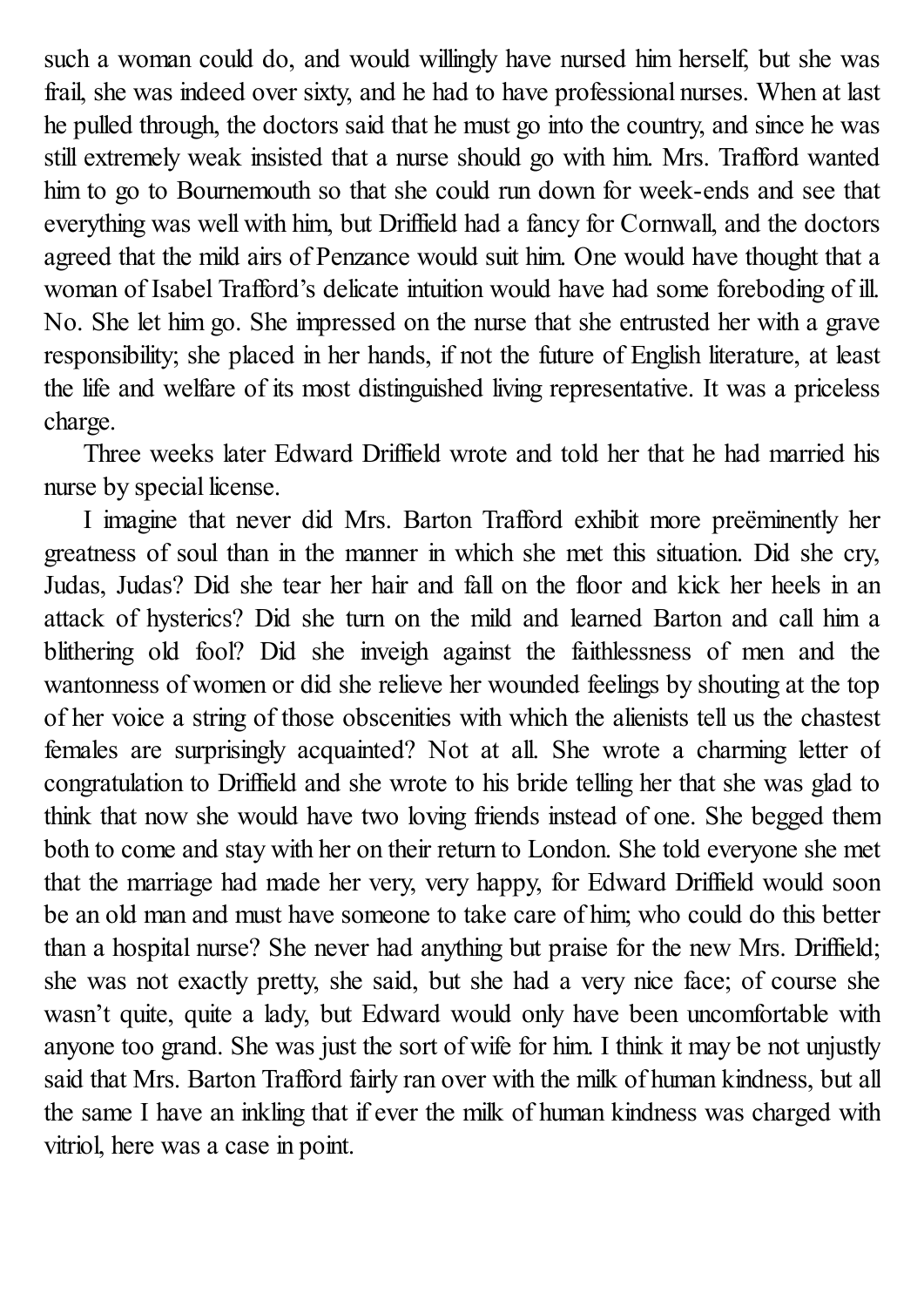## **XXIII**

WHEN WE arrived at Blackstable, Roy and I, a car, neither ostentatiously grand nor obviously cheap, was waiting for him and the chauffeur had a note for me asking me to lunch with Mrs. Driffield next day. I got into a taxi and went to the Bear and Key. I had learned from Roy that there was a new Marine Hotel on the front, but I did not propose for the luxuries of civilization to abandon a resort of my youth. Change met me at the railway station, which was not in its old place, but up a new road, and of course it was strange to be driven down the High Street in a car. But the Bear and Key was unaltered. It received me with its old churlish indifference: there was no one at the entrance, the driver put my bag down and drove away; I called, no one answered; I went into the bar and found a young lady with shingled hair reading a book by Mr. Compton Mackenzie. I asked her if I could have a room. She gave me a slightly offended look and said she thought so, but as that seemed to exhaust her interest in the matter I asked politely whether there was anyone who could show it to me. She got up and, opening a door, in a shrill voice called: "Katie."

"What is it?" I heard.

"There's a gent wants a room."

In a little while appeared an ancient and haggard female in a very dirty print dress, with an untidy mop of gray hair, and showed me, two flights up, a very small grubby room.

"Can't you do something better than that for me?" I asked.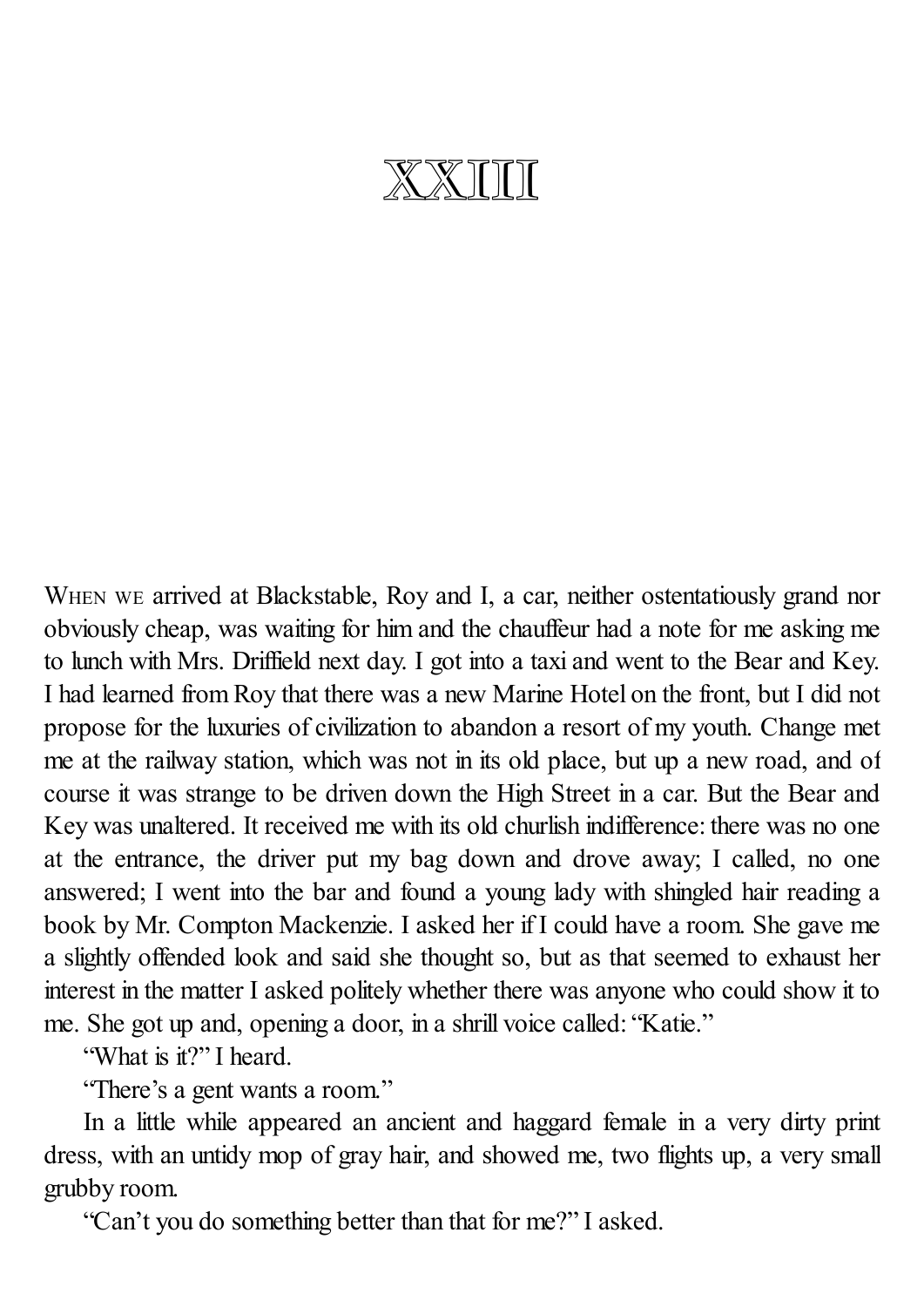"It's the room commercials generally 'ave," she answered with a sniff.

"Haven't you got any others?"

"Not single."

"Then give me a double room."

"I'll go and ask Mrs. Brentford."

I accompanied her down to the first floor and she knocked at a door. She was told to come in, and when she opened it I caught sight of a stout woman with gray hair elaborately marcelled. She was reading a book. Apparently everyone at the Bear and Key was interested in literature. She gave me an indifferent look when Katie said I wasn't satisfied with number seven.

"Show him number five," she said.

I began to feel that I had been a trifle rash in declining so haughtily Mrs. Driffield's invitation to stay with her and then putting aside in my sentimental way Roy's wise suggestion that I should stay at the Marine Hotel. Katie took me upstairs again and ushered me into a largish room looking on the High Street. Most of its space was occupied by a double bed. The windows had certainly not been opened for a month.

I said that would do and asked about dinner.

"You can 'ave what you like," said Katie. "We 'aven't got nothing in, but I'll run round and get it."

Knowing English inns, I ordered a fried sole and a grilled chop. Then I went for a stroll. I walked down to the beach and found that they had built an esplanade and there was a row of bungalows and villas where I remembered only windswept fields. But they were seedy and bedraggled and I guessed that even after all these years Lord George's dream of turning Blackstable into a popular seaside resort had not come true. A retired military man, a pair of elderly ladies walked along the crumbling asphalt. It was incredibly dreary. A chill wind was blowing and a light drizzle swept over from the sea.

I went back into town and here, in the space between the Bear and Key and the Duke of Kent, were little knots of men standing about notwithstanding the inclement weather; and their eyes had the same pale blue, their high cheek bones the same ruddy colour as that of their fathers before them. It was strange to see that some of the sailors in blue jerseys still wore little gold rings in their ears; and not only old ones but boys scarcely out of their teens. I sauntered down the street and there was the bank refronted, but the stationery shop where I had bought paper and wax to make rubbings with an obscure writer whom I had met by chance was unchanged; there were two or three cinemas and their garish posters suddenly gave the prim street a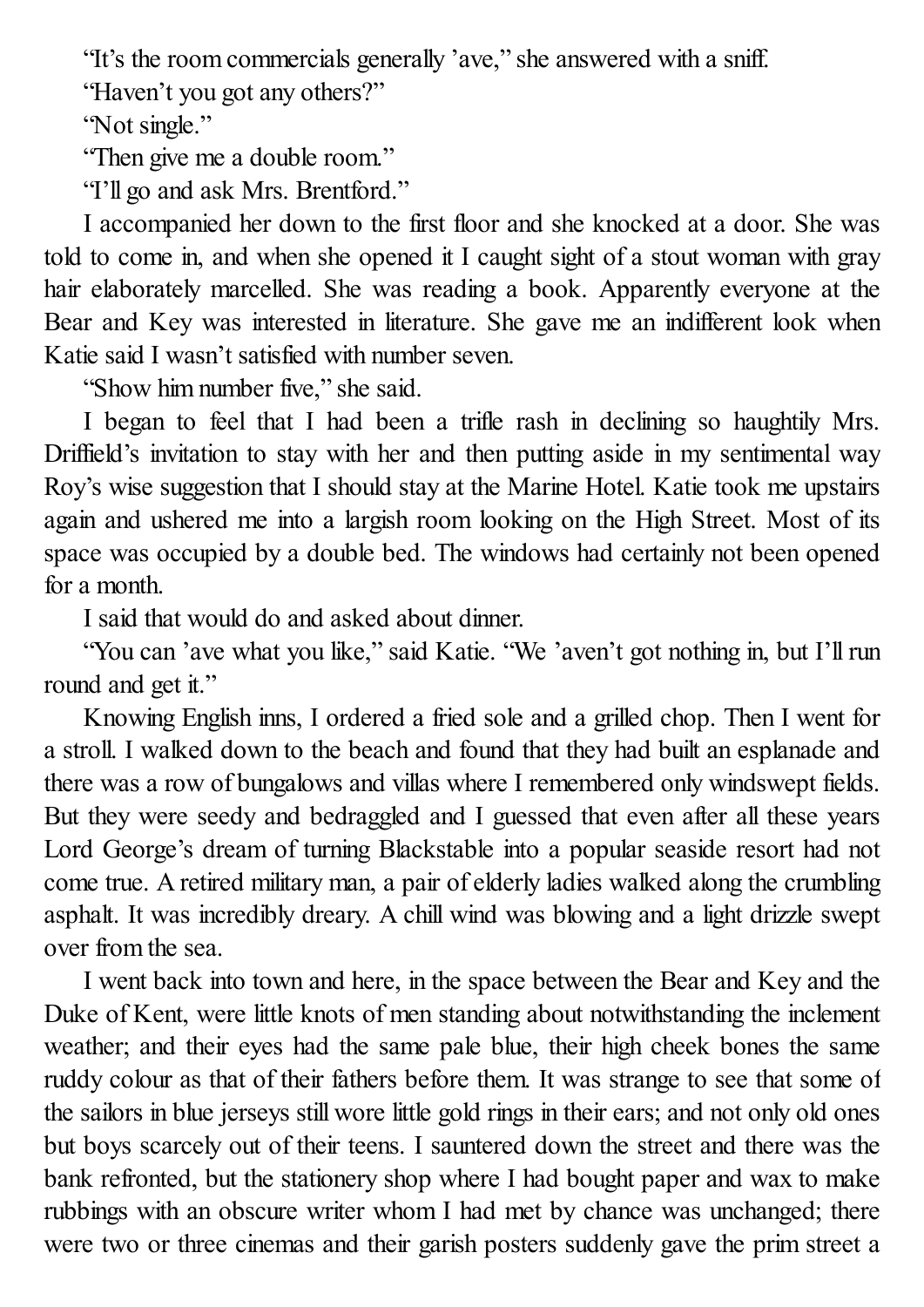dissipated air so that it looked like a respectable elderly woman who had taken a drop too much.

It was cold and cheerless in the commercial room where I ate my dinner alone at a large table laid for six. I was served by the slatternly Katie. I asked if I could have a fire.

"Not in June," she said. "We don't 'ave fires after April."

"I'll pay for it," I protested.

"Not in June. In October, yes, but not in June."

When I had finished I went into the bar to have a glass of port.

"Very quiet," I said to the shingled barmaid.

"Yes, it is quiet," she answered.

"I should have thought on a Friday night you'd have quite a lot of people in here."

"Well, one would think that, wouldn't one?"

Then a stout red-faced man with a close-cropped head of gray hair came in from the back and I guessed that this was my host.

"Are you Mr. Brentford?" I asked him.

"Yes, that's me."

"I knew your father. Will you have a glass of port?"

I told him my name, in the days of his boyhood better known than any other at Blackstable, but somewhat to my mortification I saw that it aroused no echo in his memory. He consented, however, to let me stand him a glass of port.

"Down here on business?" he asked me. "We get quite a few commercial gents at one time and another. We always like to do what we can for them."

I told him that I had come down to see Mrs. Driffield and left him to guess on what errand.

"I used to see a lot of the old man," said Mr. Brentford. "He used to be very partial to dropping in here and having his glass of bitter. Mind you, I don't say he ever got tiddly, but he used to like to sit in the bar and talk. My word, he'd talk by the hour and he never cared who he talked to. Mrs. Driffield didn't half like his coming here. He'd slip away, out of the house, without saying a word to anybody, and come toddling down. You know it's a bit of a walk for a man of that age. Of course when they missed him Mrs. Driffield knew where he was, and she used to telephone and ask if he was here. Then she'd drive over in the car and go in and see my wife. 'You go in and fetch him, Mrs. Brentford,' she'd say; 'I don't like to go in the bar meself, not with all those men hanging about'; so Mrs. Brentford would come in and she'd say, 'Now Mr. Driffield, Mrs. Driffield's come for you in the car,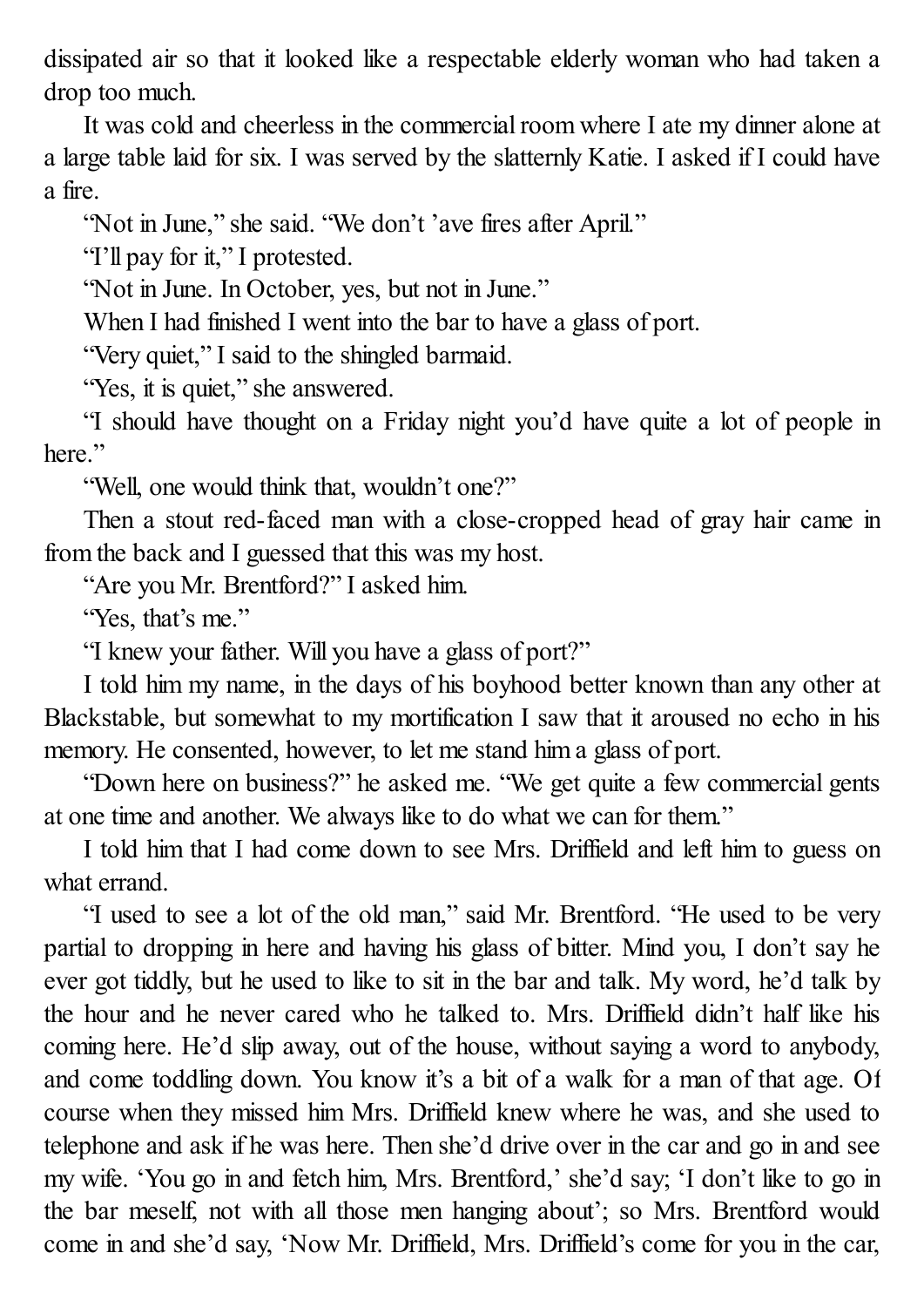so you'd better finish your beer and let her take you home.' He used to ask Mrs. Brentford not to say he was here when Mrs. Driffield rang up, but of course we couldn't do that. He was an old man and all that and we didn't want to take the responsibility. He was born in this parish, you know, and his first wife, she was a Blackstable girl. She's been dead these many years. I never knew her. He was a funny old fellow. No side, you know; they tell me they thought a rare lot of him in London and when he died the papers were full of him; but you'd never have known it to talk to him. He might have been just nobody like you and me. Of course we always tried to make him comfortable; we tried to get him to sit in one of them easy chairs, but no, he must sit up at the bar; he said he liked to feel his feet on a rail. My belief is he was happier here than anywhere. He always said he liked a bar parlour. He said you saw life there and he said he'd always loved life. Quite a character he was. Reminded me of my father, except that my old governor never read a book in his life and he drank a bottle of French brandy a day and he was seventy-eight when he died and his last illness was his first. I quite missed old Driffield when he popped off. I was only saying to Mrs. Brentford the other day, I'd like to read one of his books some time. They tell me he wrote several about these parts."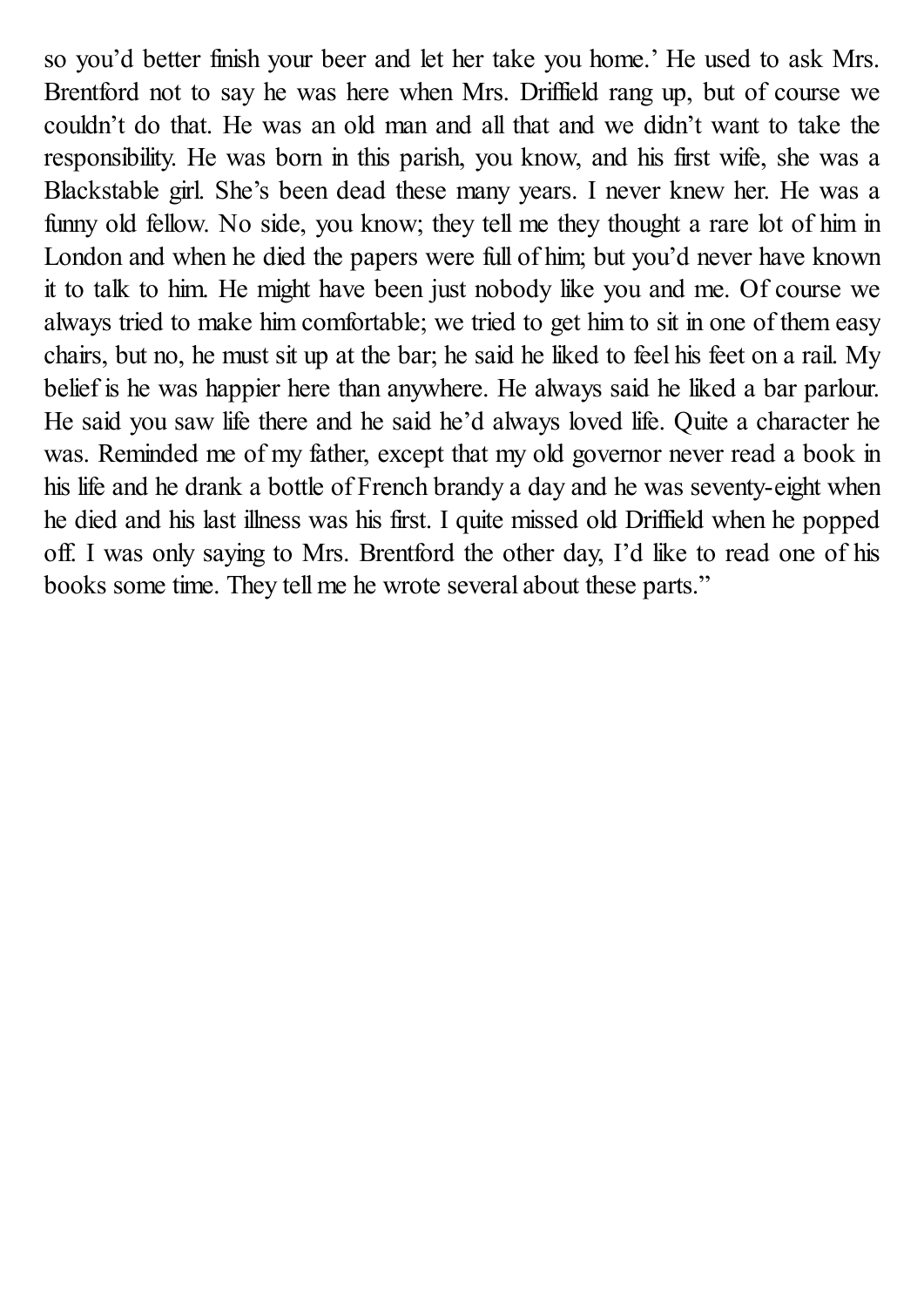XXIV

NEXT MORNING it was cold and raw, but it was not raining, and I walked down the High Street toward the vicarage. I recognized the names over the shops, the Kentish names that have been borne for centuries—the Ganns, the Kemps, the Cobbs, the Igguldens—but I saw no one that I knew. I felt like a ghost walking down that street where I had once known nearly everyone, if not to speak to, at least by sight. Suddenly a very shabby little car passed me, stopped, and backed, and I saw someone looking at me curiously. A tall, heavy elderly man got out and came toward me.

"Aren't you Willie Ashenden?" he asked.

Then I recognized him. He was the doctor's son, and I had been at school with him; we had passed from form to form together, and I knew that he had succeeded his father in his practice.

"Hullo, how are you?" he asked. "I've just been along to the vicarage to see my grandson. It's a preparatory school now, you know, and I put him there at the beginning of this term."

He was shabbily dressed and unkempt, but he had a fine head and I saw that in youth he must have had unusual beauty. It was funny that I had never noticed it.

"Are you a grandfather?" I asked.

"Three times over," he laughed.

It gave me a shock. He had drawn breath, walked the earth and presently grown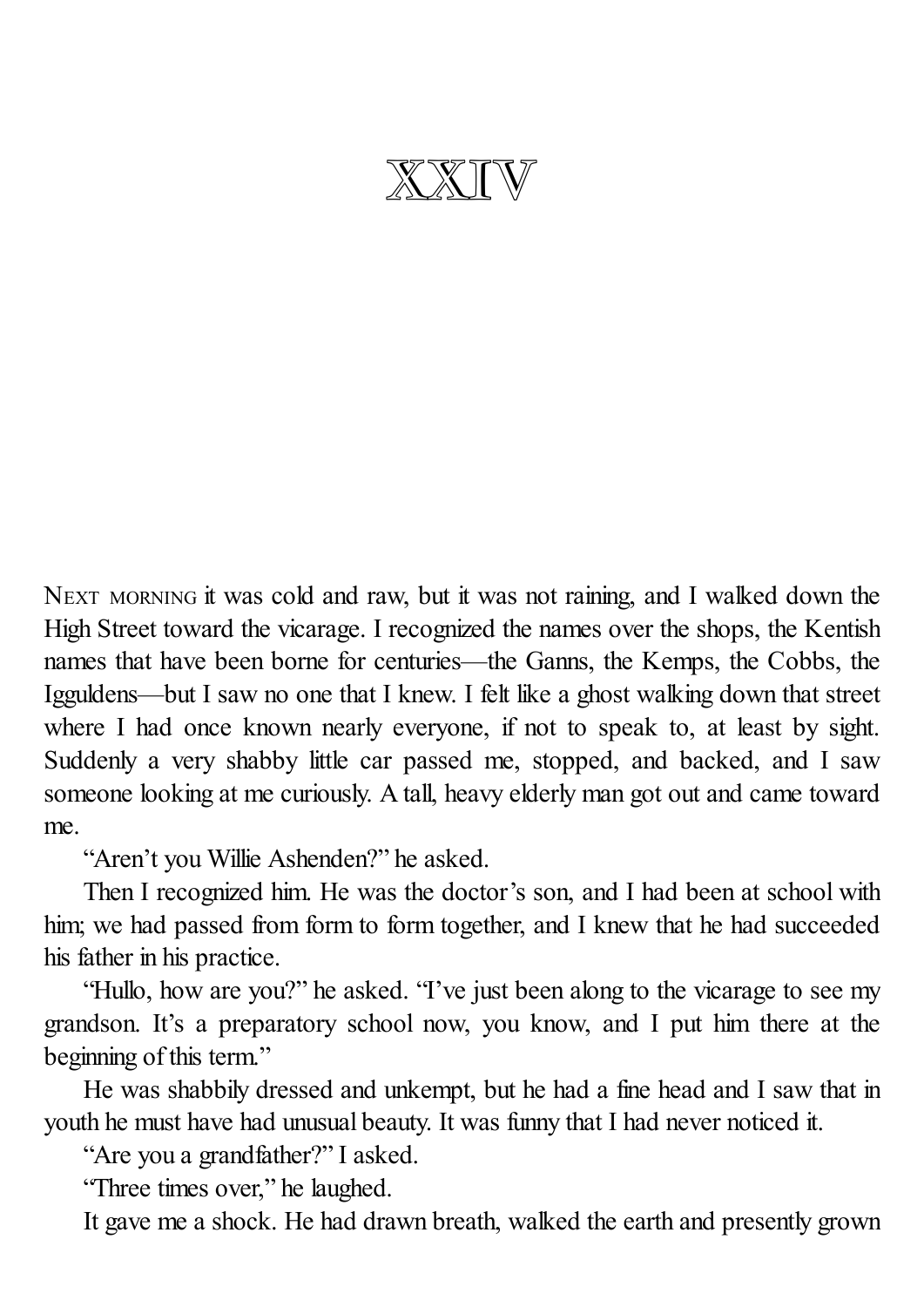to man's estate, married, had children and they in turn had had children; I judged from the look of him that he had lived, with incessant toil, in penury. He had the peculiar manner of the country doctor, bluff, hearty, and unctuous. His life was over. I had plans in my head for books and plays, I was full of schemes for the future; I felt that a long stretch of activity and fun still lay before me; and yet, I supposed, to others I must seem the elderly man that he seemed to me. I was so shaken that I had not the presence of mind to ask about his brothers whom as a child I had played with, or about the old friends who had been my companions; after a few foolish remarks I left him. I walked on to the vicarage, a roomy, rambling house too far out of the way for the modern incumbent who took his duties more seriously than did my uncle and too large for the present cost of living. It stood in a big garden and was surrounded by green fields. There was a great square notice board that announced that it was a preparatory school for the sons of gentlemen and gave the name and the degrees of the head master. I looked over the paling; the garden was squalid and untidy and the pond in which I used to fish for roach was choked up. The glebe fields had been cut up into building lots. There were rows of little brick houses with bumpy ill-made roads. I walked along Joy Lane and there were houses here too, bungalows facing the sea; and the old turnpike house was a trim tea shop.

I wandered about here and there. There seemed innumerable streets of little houses of yellow brick, but I do not know who lived in them for I saw no one about. I went down to the harbour. It was deserted. There was but one tramp lying a little way out from the pier. Two or three sailormen were sitting outside a warehouse and they stared at me as I passed. The bottom had fallen out of the coal trade and colliers came to Blackstable no longer.

Then it was time for me to go to Ferne Court and I went back to the Bear and Key. The landlord had told me that he had a Daimler for hire and I had arranged that it should take me to my luncheon. It stood at the door when I came up, a brougham, but the oldest, most dilapidated car of its make that I had ever seen; it panted along with squeaks and thumps and rattlings, with sudden angry jerks, so that I wondered if I should ever reach my destination. But the extraordinary, the amazing thing about it was that it smelled exactly like the old landau which my uncle used to hire every Sunday morning to go to church in. This was a rank odour of stables and of stale straw that lay at the bottom of the carriage; and I wondered in vain why, after all these years, the motor car should have it too. But nothing can bring back the past like a perfume or a stench, and, oblivious to the country I was trundling through, I saw myself once more a little boy on the front seat with the communion plate beside me and, facing me, my aunt, smelling slightly of clean linen and eau de cologne, in her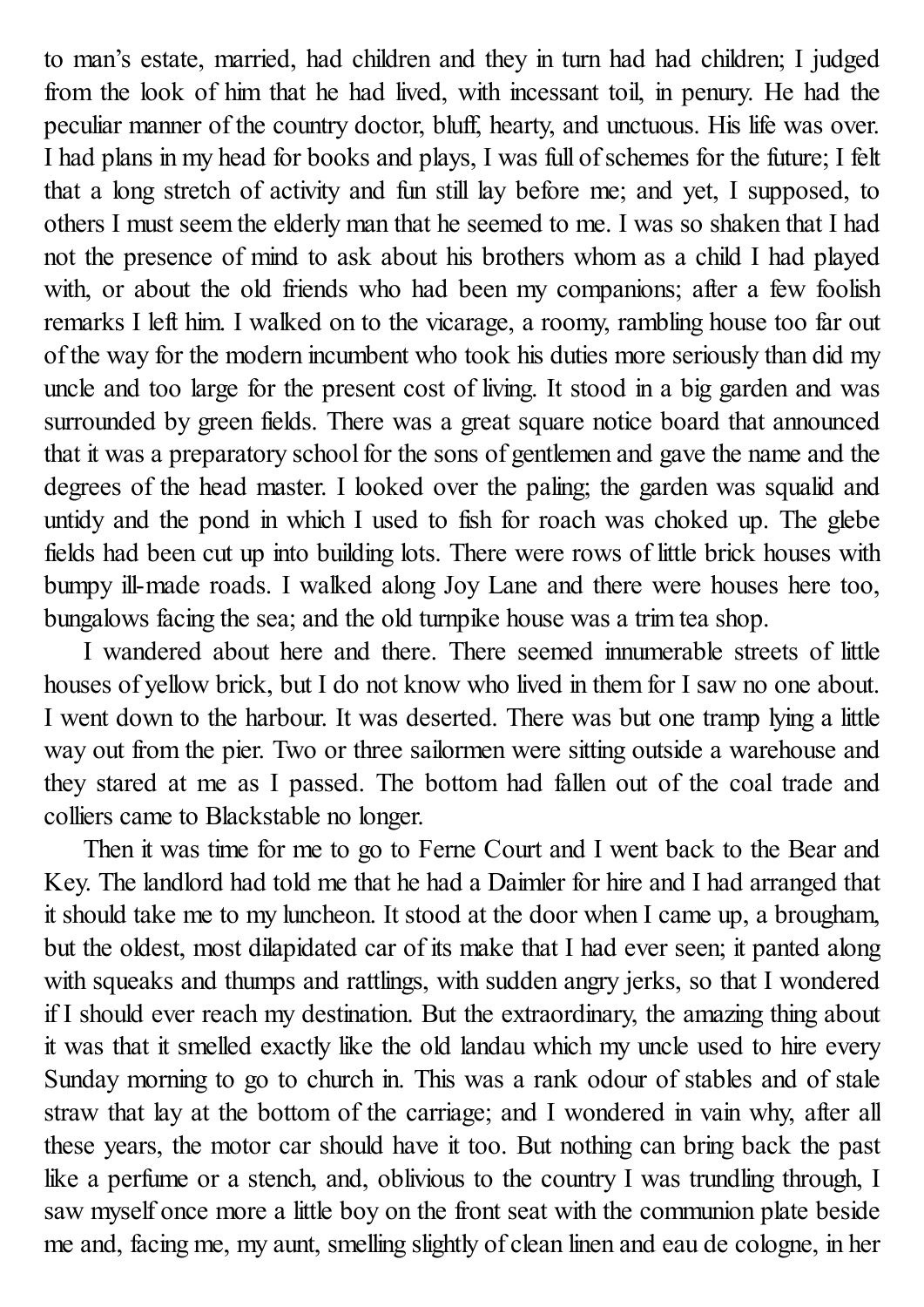black silk cloak and her little bonnet with a feather, and my uncle in his cassock, a broad band of ribbed silk round his ample waist and a gold cross hanging over his stomach from the gold chain round his neck.

"Now, Willie, mind you behave nicely to-day. You're not to turn round, and sit up properly in your seat. The Lord's House isn't the place to loll in and you must remember that you should set an example to other little boys who haven't had your advantages."

When I arrived at Ferne Court Mrs. Driffield and Roy were walking round the garden and they came up to me as I got out of the car.

"I was showing Roy my flowers," said Mrs. Driffield, as she shook hands with me. And then with a sigh: "They're allI have now."

She looked no older than when last I saw her six years before. She wore her weeds with quiet distinction. At her neck was a collar of white crêpe and at her wrists cuffs of the same. Roy, I noticed, wore with his neat blue suit a black tie; I supposed it was a sign of respect for the illustrious dead.

"I'll just show you my herbaceous borders," said Mrs. Driffield, "and then we'll go in to lunch."

We walked round and Roy was very knowledgeable. He knew what all the flowers were called, and the Latin names tripped off his tongue like cigarettes out of a cigarette-making machine. He told Mrs. Driffield where she ought to get certain varieties that she absolutely must have and how perfectly lovely were certain others.

"Shall we go in through Edward's study?" suggested Mrs. Driffield. "I keep it exactly as it was when he was here. I haven't changed a thing. You'd be surprised how many people come over to see the house, and of course above all they want to see the room he worked in."

We went in through an open window. There was a bowl of roses on the desk and on a little round table by the side of the armchair a copy of the *Spectator*. In the ash trays were the master's pipes and there was ink in the inkstand. The scene was perfectly set. I do not know why the room seemed so strangely dead; it had already the mustiness of a museum. Mrs. Driffield went to the bookshelves and with a little smile, half playful, half sad, passed a rapid hand across the back of half a dozen volumes bound in blue.

"You know that Edward admired your work so much," said Mrs. Driffield. "He reread your books quite often."

"I'm very glad to think that," I said politely.

I knew very well that they had not been there on my last visit and in a casual way I took one of them out and ran my fingers along the top to see whether there was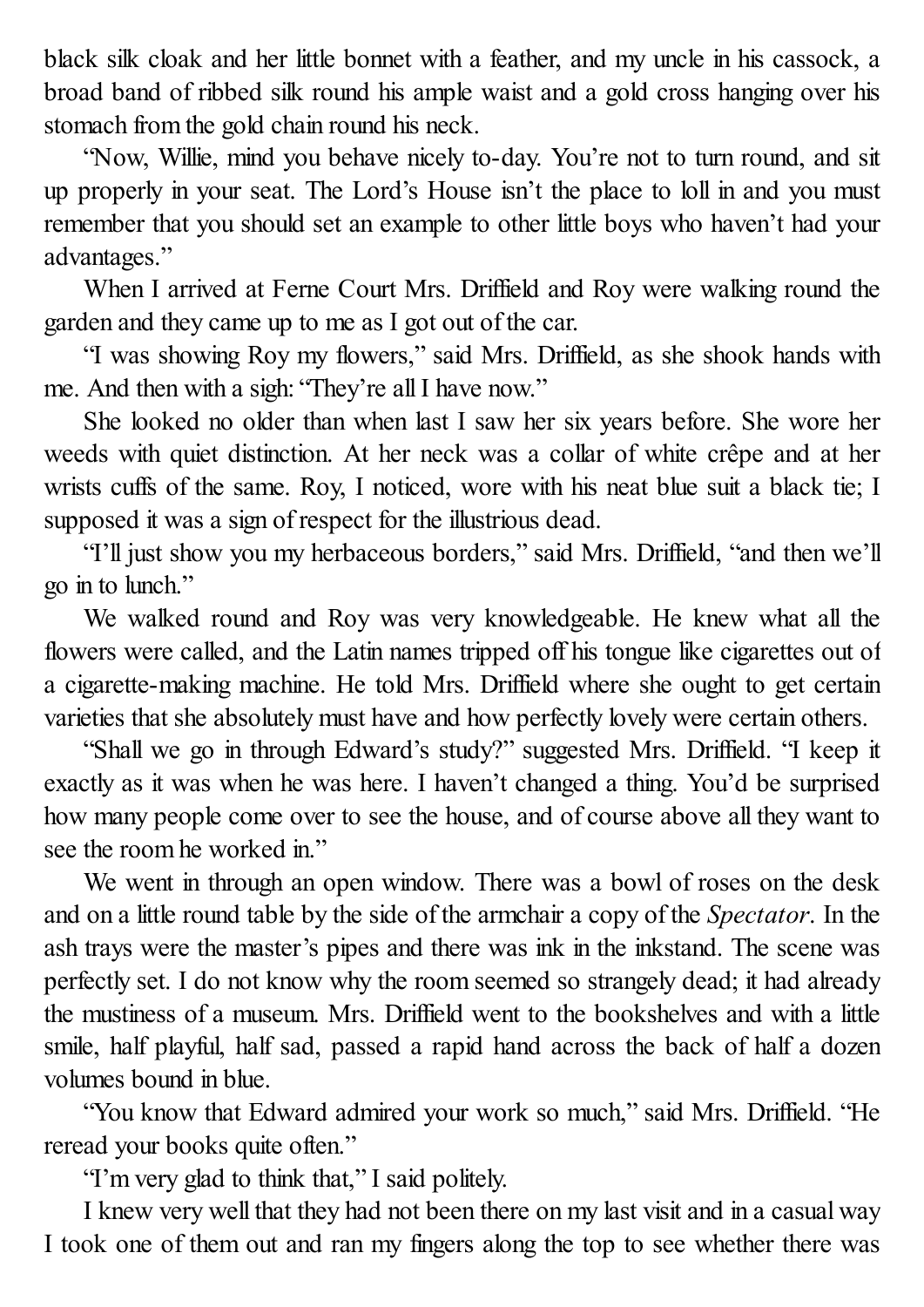dust on it. There was not. Then I took another book down, one of Charlotte Brontë's, and making a little plausible conversation tried the same experiment. No, there was no dust there either. All I learned was that Mrs. Driffield was an excellent housekeeper and had a conscientious maid.

We went in to luncheon, a hearty British meal of roast beef and Yorkshire pudding, and we talked of the work on which Roy was engaged.

"I want to spare dear Roy all the labour I can," said Mrs. Driffield, "and I've been gathering together as much of the material as I could myself. Of course it's been rather painful, but it's been very interesting, too. I came across a lot of old photographs that I must show you."

After luncheon we went into the drawing room and I noticed again with what perfect tact Mrs. Driffield had arranged it. It suited the widow of a distinguished man of letters almost more than it had suited the wife. Those chintzes, those bowls of potpourri, those Dresden china figures—there was about them a faint air of regret; they seemed to reflect pensively upon a past of distinction. I could have wished on this chilly day that there were a fire in the grate, but the English are a hardy as well as a conservative race; and it is not difficult for them to maintain their principles at the cost of the discomfort of others. I doubted whether Mrs. Driffield would have conceived the possibility of lighting a fire before the first of October. She asked me whether I had lately seen the lady who had brought me to lunch with the Driffields, and I surmised from her faint acerbity that since the death of her eminent husband the great and fashionable had shown a distinct tendency to take no further notice of her. We were just settling down to talk about the defunct; Roy and Mrs. Driffield were putting artful questions to incite me to disclose my recollections and I was gathering my wits about me so that I should not in an unguarded moment let slip anything that I had made up my mind to keep to myself; when suddenly the trim parlour-maid brought in two cards on a small salver.

"Two gentlemen in a car, mum, and they say, could they look at the house and garden?"

"What a bore!" cried Mrs. Driffield, but with astonishing alacrity. "Isn't it funny I should have been speaking just now about the people who want to see the house? I never have a moment's peace."

"Well, why don't you say you're sorry you can't see them?" said Roy, with what I thought a certain cattiness.

"Oh, I couldn't do that. Edward wouldn't have liked me to." She looked at the cards. "I haven't got my glasses on me."

She handed them to me, and on one I read "Henry Beard MacDougal,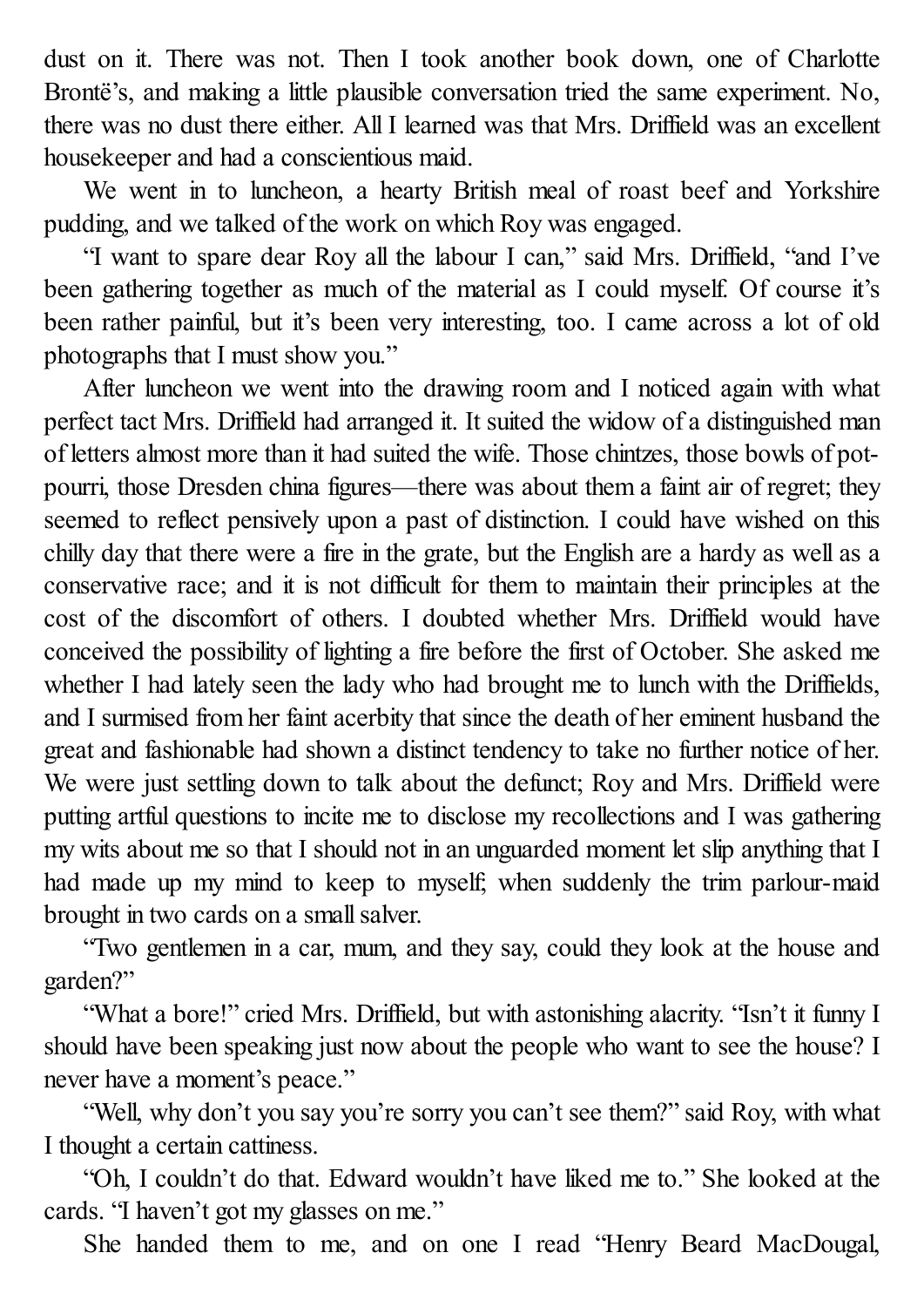University of Virginia"; and in pencil was written: "Assistant professor in English Literature." The other was "Jean-Paul Underhill" and there was at the bottom an address in New York.

"Americans," said Mrs. Driffield. "Say I shall be very pleased if they'll come in."

Presently the maid ushered the strangers in. They were both tall young men and broad-shouldered, with heavy, clean-shaven, swarthy faces, and handsome eyes; they both wore horn-rimmed spectacles and they both had thick black hair combed straight back from their foreheads. They both wore English suits that were evidently brand new; they were both slightly embarrassed, but verbose and extremely civil. They explained that they were making a literary tour of England and, being admirers of Edward Driffield, had taken the liberty of stopping off on their way to Rye to visit Henry James's house in the hope that they would be permitted to see a spot sanctified by so many associations. The reference to Rye did not go down very well with Mrs. Driffield.

"I believe they have some very good links there," she said.

She introduced the Americans to Roy and me. I was filled with admiration for the way in which Roy rose to the occasion. It appeared that he had lectured before the University of Virginia and had stayed with a distinguished member of the faculty. It had been an unforgettable experience. He did not know whether he had been more impressed by the lavish hospitality with which those charming Virginians had entertained him or by their intelligent interest in art and literature. He asked how So and So was, and So and So; he had made lifelong friends there, and it looked as though everyone he had met was good and kind and clever. Soon the young professor was telling Roy how much he liked his books, and Roy was modestly telling him what in this one and the other his aim had been and how conscious he was that he had come far short of achieving it. Mrs. Driffield listened with smiling sympathy, but I had a feeling that her smile was growing a trifle strained. It may be that Roy had too, for he suddenly broke off.

"But you don't want me to bore you with my stuff," he said in his loud hearty way. "I'm only here because Mrs. Driffield has entrusted to me the great honour of writing Edward Driffield's Life."

This of course interested the visitors very much.

"It's some job, believe me," said Roy, playfully American. "Fortunately I have the assistance of Mrs. Driffield, who was not only a perfect wife, but an admirable amanuensis and secretary; the materials she has placed at my disposal are so amazingly full that really little remains for me to do but take advantage of her industry and her—her affectionate zeal."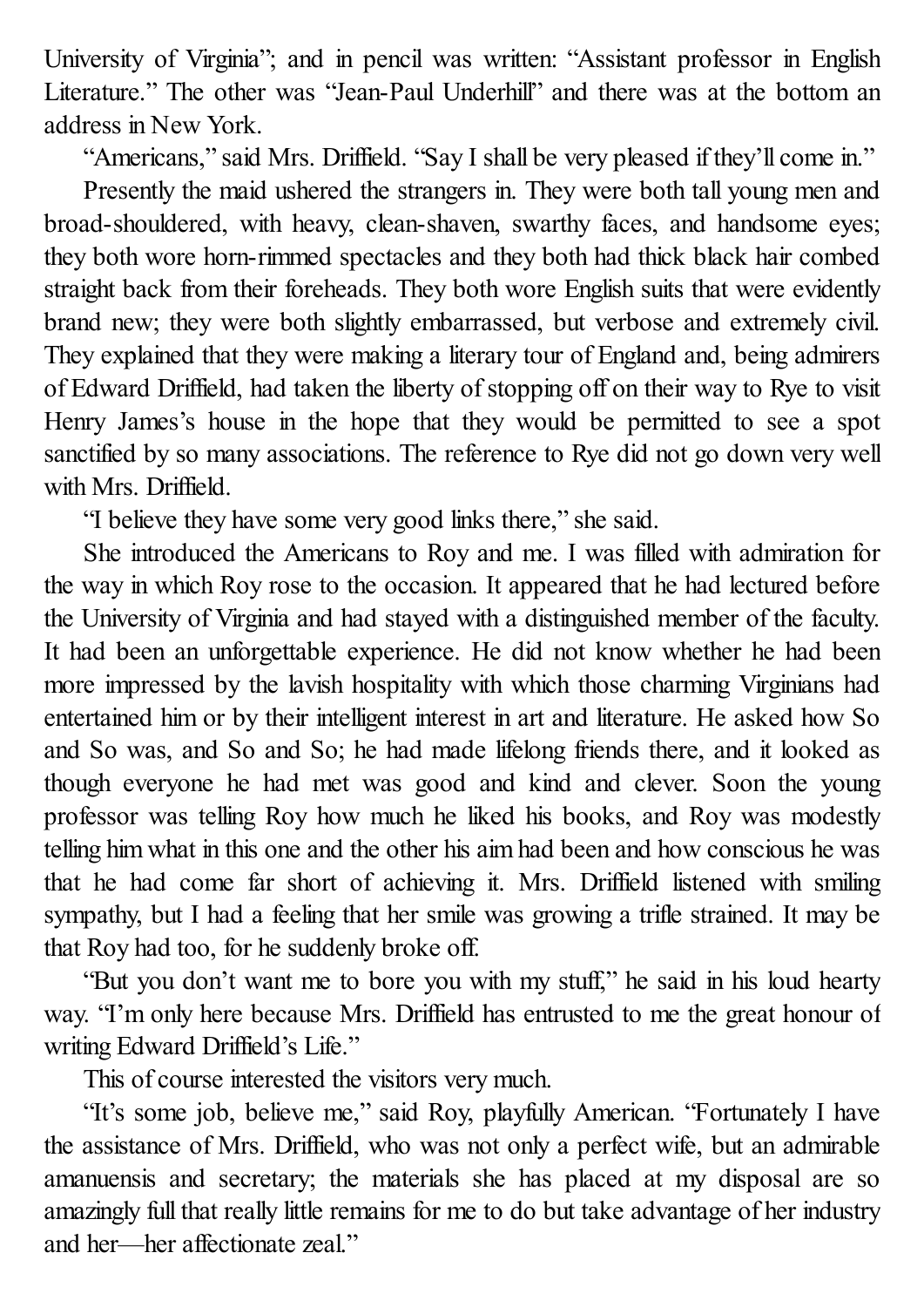Mrs. Driffield looked down demurely at the carpet and the two young Americans turned on her their large dark eyes in which you could read their sympathy, their interest, and their respect. After a little more conversation—partly literary but also about golf, for the visitors admitted that they hoped to get a round or two at Rye, and here again Roy was on the spot, for he told them to look out for such and such a bunker and when they came to London hoped they would play with him at Sunningdale; after this, I say, Mrs. Driffield got up and offered to show them Edward's study and bedroom, and of course the garden. Roy rose to his feet, evidently bent on accompanying them, but Mrs. Driffield gave him a little smile; it was pleasant but firm.

"Don't you bother to come, Roy," she said. "I'll take them round. You stay here and talk to Mr. Ashenden."

"Oh, allright. Of course."

The strangers bade us farewell and Roy and I settled down again in the chintz armchairs.

"Jolly room this is," said Roy.

"Very."

"Amy had to work hard to get it. You know the old man bought this house two or three years before they were married. She tried to make him sell it, but he wouldn't. He was very obstinate in some ways. You see, it belonged to a certain Miss Wolfe, whose bailiff his father was, and he said that when he was a little boy his one idea was to own it himself and now he'd got it he was going to keep it. One would have thought the last thing he'd want to do was to live in a place where everyone knew all about his origins and everything. Once poor Amy very nearly engaged a housemaid before she discovered she was Edward's great-niece. When Amy came here the house was furnished from attic to cellar in the best Tottenham Court Road manner; you know the sort of thing, Turkey carpets and mahogany sideboards, and a plush-covered suite in the drawing room, and modern marquetry. It was his idea of how a gentleman's house should be furnished. Amy says it was simply awful. He wouldn't let her change a thing and she had to go to work with the greatest care; she says she simply couldn't have lived in it and she was determined to have things right, so she had to change things one by one so that he didn't pay any attention. She told me the hardest job she had was with his writing desk. I don't know whether you've noticed the one there is in his study now. It's a very good period piece; I wouldn't mind having it myself. Well, he had a horrible American rolltop desk. He'd had it for years and he'd written a dozen books on it and he simply wouldn't part with it, he had no feeling for things like that; he just happened to be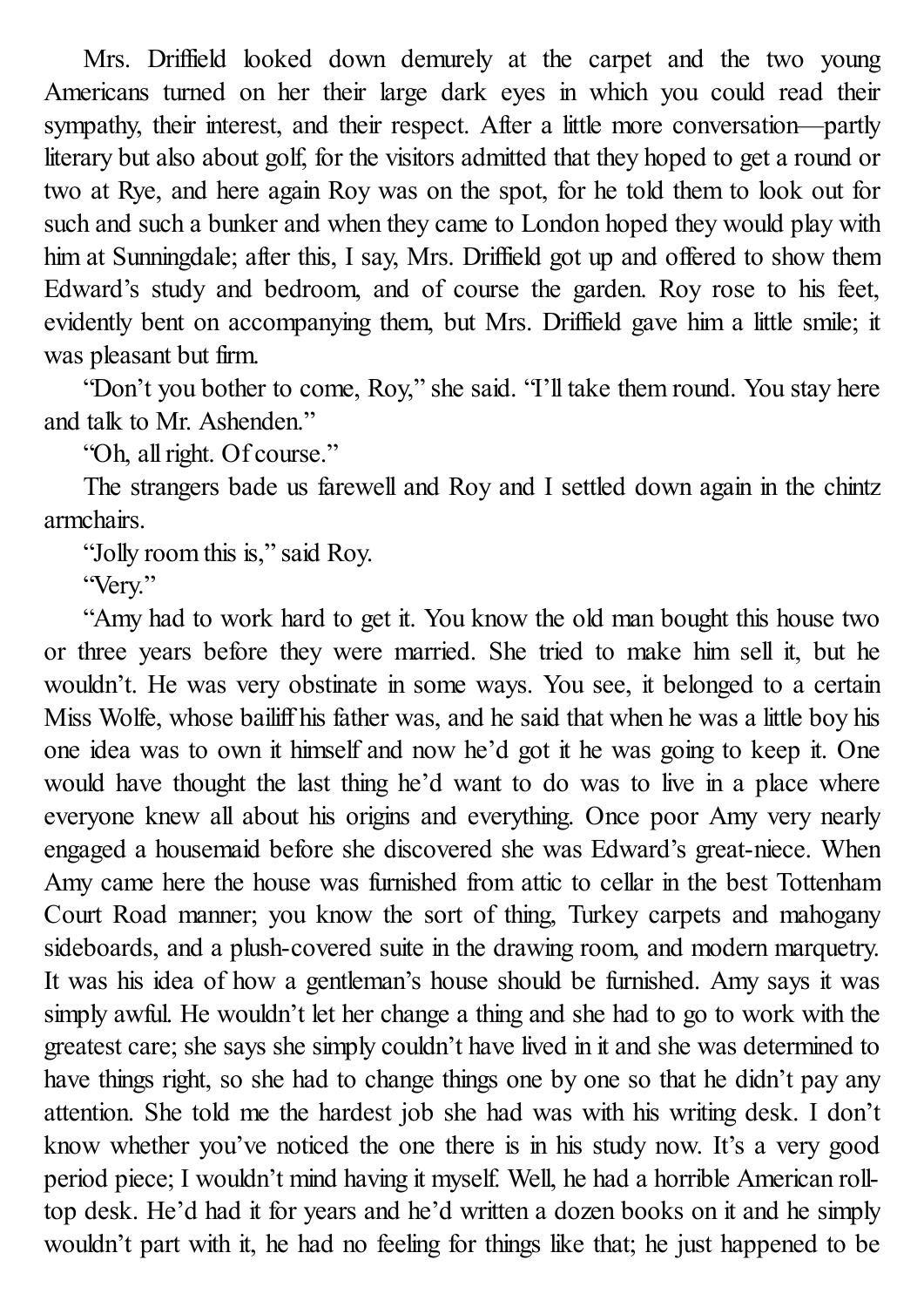attached to it because he'd had it so long. You must get Amy to tell you the story how she managed to get rid of it in the end. It's really priceless. She's a remarkable woman, you know; she generally gets her own way."

'T've noticed it," I said.

It had not taken her long to dispose of Roy when he showed signs of wishing to go over the house with the visitors. He gave me a quick look and laughed. Roy was not stupid.

"You don't know America as well as I do," he said. "They always prefer a live mouse to a dead lion. That's one of the reasons why I like America."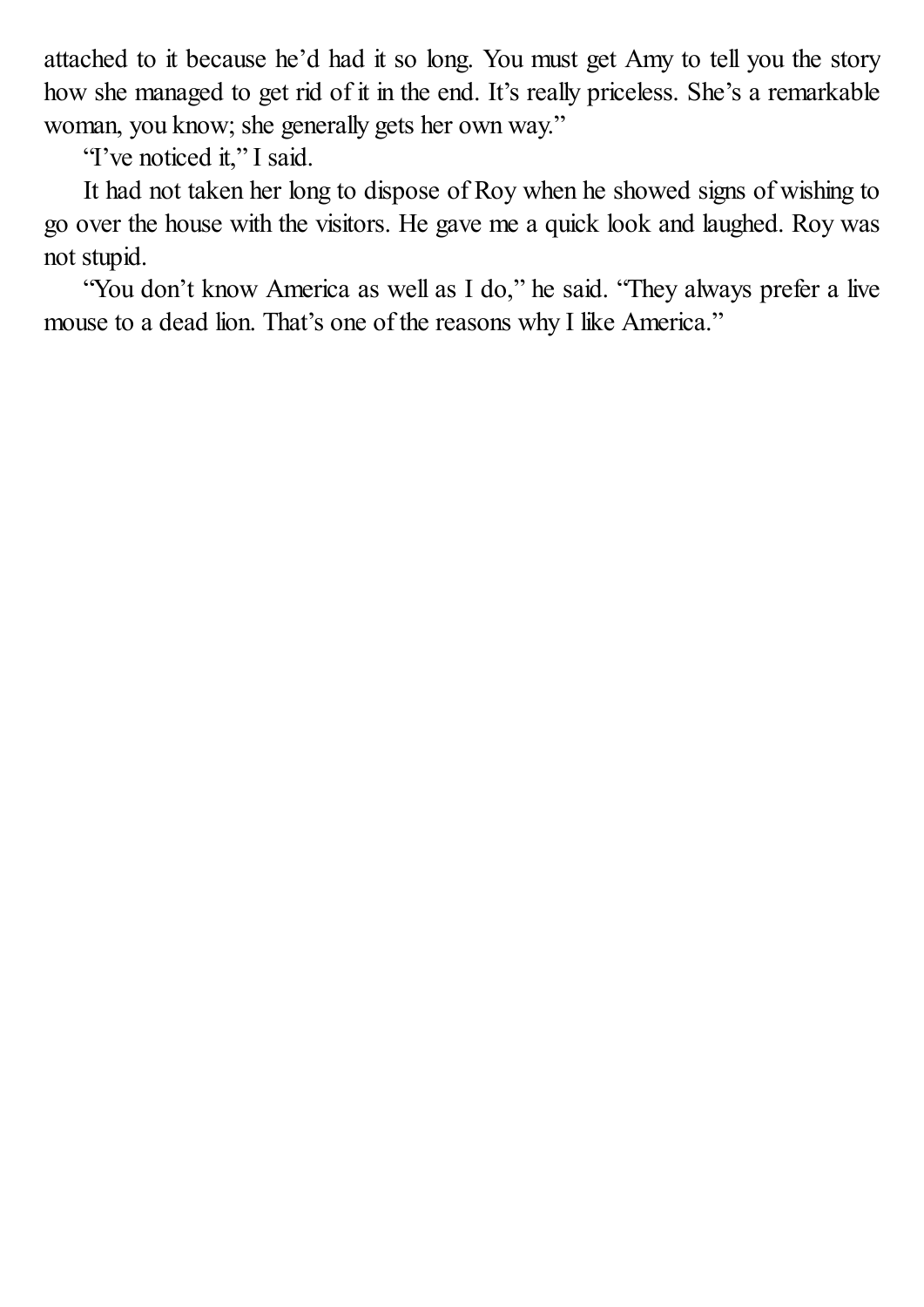$\mathbb{X}\mathbb{X}$ 

WHEN MRS. DRIFFIELD, having sent the pilgrims on their way, came back she bore under her arm a portfolio.

"What very nice young men!" she said. "I wish young men in England took such a keen interest in literature. I gave them that photo of Edward when he was dead and they asked me for one of mine, and I signed it for them." Then very graciously: "You made a great impression on them, Roy. They said it was a real privilege to meet you."

"I've lectured in America so much," said Roy, with modesty.

"Oh, but they've read your books. They say that what they like about them is that they're so virile."

The portfolio contained a number of old photographs, groups of schoolboys among whom I recognized an urchin with untidy hair as Driffield only because his widow pointed him out, Rugby fifteens with Driffield a little older, and then one of a young sailor in a jersey and a reefer jacket, Driffield when he ran away to sea.

"Here's one taken when he was first married," said Mrs. Driffield.

He wore a beard and black-and-white check trousers; in his buttonhole was a large white rose backed by maidenhair and on the table beside him a chimney-pot hat.

"And here is the bride," said Mrs. Driffield, trying not to smile.

Poor Rosie, seen by a country photographer over forty years ago, was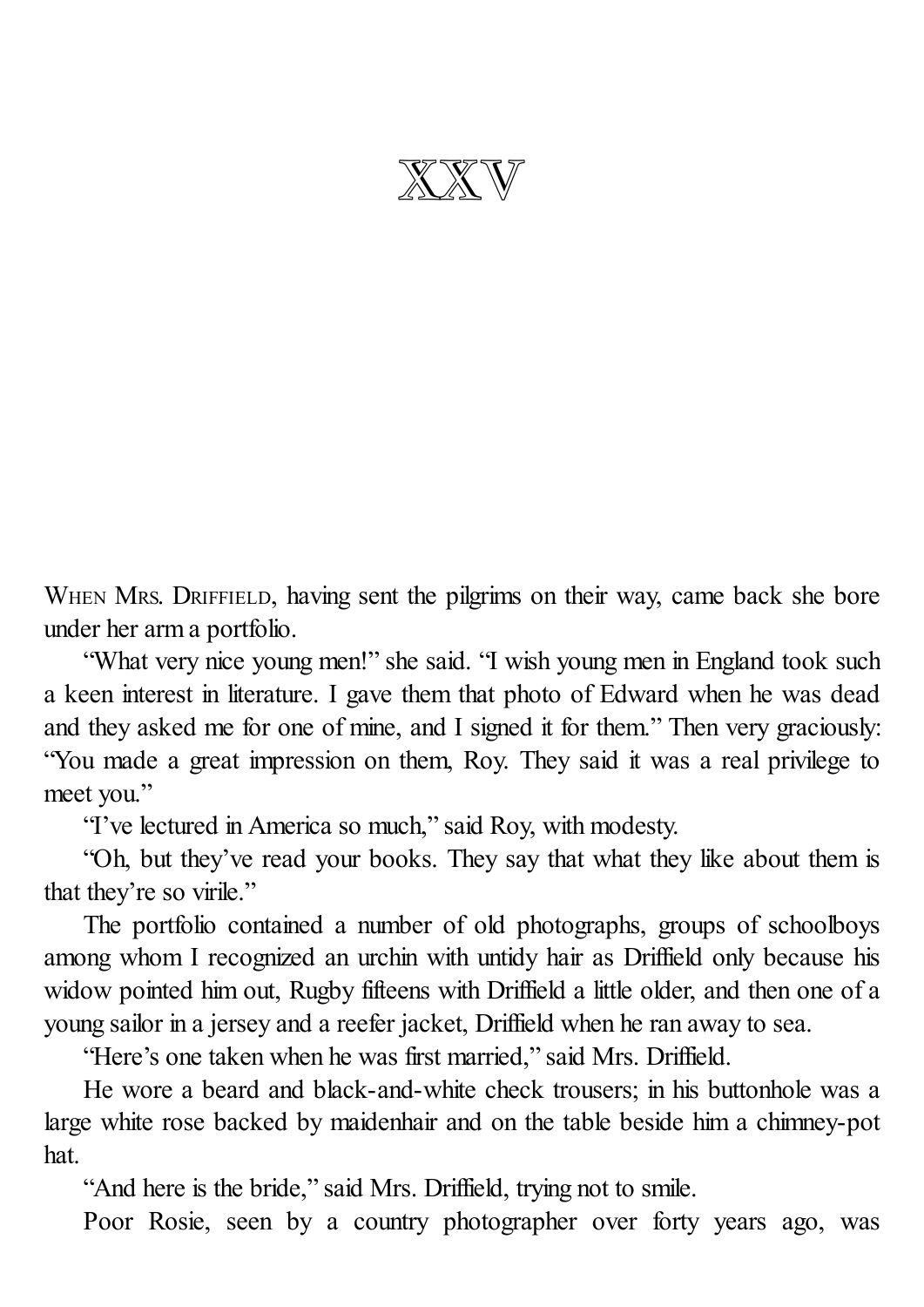grotesque. She was standing very stiffly against a background of baronial hall, holding a large bouquet; her dress was elaborately draped, pinched at the waist, and she wore a bustle. Her fringe came down to her eyes. On her head was a wreath of orange blossoms, perched high on a mass of hair, and from it was thrown back a long veil. Only I knew how lovely she must have looked.

"She looks fearfully common," said Roy.

"She was," murmured Mrs. Driffield.

We looked at more photographs of Edward, photographs that had been taken of him when he began to be known, photographs when he wore only a moustache and others, all the later ones, when he was clean-shaven. You saw his face grown thinner and more lined. The stubborn commonplace of the early portraits melted gradually into a weary refinement. You saw the change in him wrought by experience, thought, and achieved ambition. I looked again at the photograph of the young sailorman and fancied that I saw in it already a trace of that aloofness that seemed to me so marked in the older ones and that I had had years before the vague sensation of in the man himself. The face you saw was a mask and the actions he performed without significance. I had an impression that the real man, to his death unknown and lonely, was a wraith that went a silent way unseen between the writer of his books and the fellow who led his life, and smiled with ironical detachment at the two puppets that the world took for Edward Driffield. I am conscious that in what I have written of him I have not presented a living man, standing on his feet, rounded, with comprehensible motives and logical activities; I have not tried to: I am glad to leave that to the abler pen of Alroy Kear.

I came across the photographs that Harry Retford, the actor, had taken of Rosie, and then a photograph of the picture that Lionel Hillier had painted of her. It gave me a pang. That was how I best remembered her. Notwithstanding the oldfashioned gown, she was alive there and tremulous with the passion that filled her. She seemed to offer herself to the assault of love.

"She gives you the impression of a hefty wench," said Roy.

"If you like the milkmaid type," answered Mrs. Driffield. "I've always thought she looked rather like a white nigger."

That was what Mrs. Barton Trafford had been fond of calling her, and with Rosie's thick lips and broad nose there was indeed a hateful truth in the criticism. But they did not know how silvery golden her hair was, nor how golden silver her skin; they did not know her enchanting smile.

"She wasn't a bit like a white nigger," I said. "She was virginal like the dawn. She was like Hebe. She was like a white rose."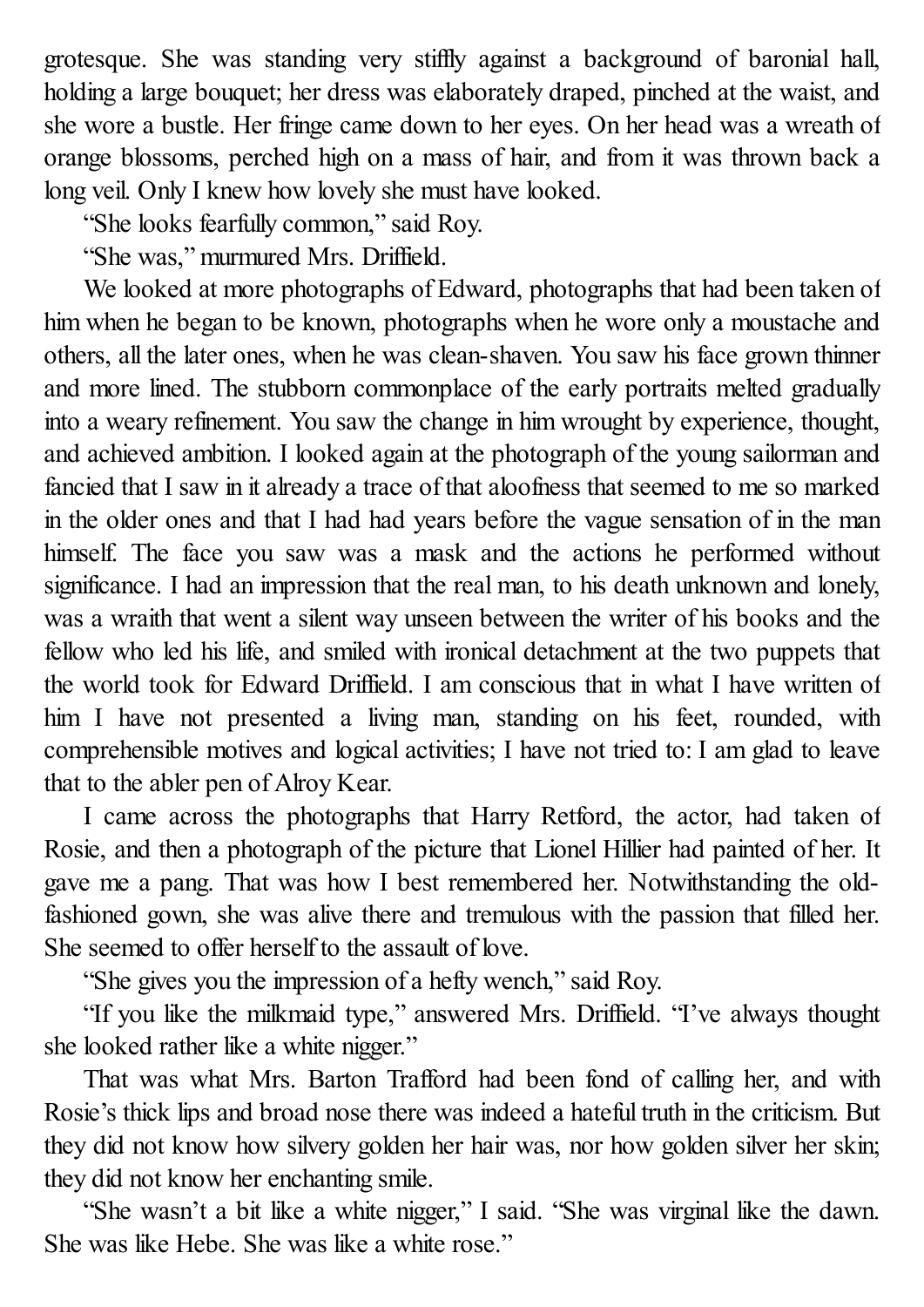Mrs. Driffield smiled and exchanged a meaning glance with Roy.

"Mrs. Barton Trafford told me a great deal about her. I don't wish to seem spiteful, but I'm afraid I don't think that she can have been a very nice woman."

"That's where you make a mistake," I replied. "She was a very nice woman. I never saw her in a bad temper. You only had to say you wanted something for her to give it to you. I never heard her say a disagreeable thing about anyone. She had a heart of gold."

"She was a terrible slattern. Her house was always in a mess; you didn't like to sit down in a chair because it was so dusty and you dared not look in the corners. And it was the same with her person. She could never put a skirt on straight and you'd see about two inches of petticoat hanging down on one side."

"She didn't bother about things like that. They didn't make her any the less beautiful. And she was as good as she was beautiful."

Roy burst out laughing and Mrs. Driffield put her hand up to her mouth to hide her smile.

"Oh, come, Mr. Ashenden, that's really going too far. After all, let's face it, she was a nymphomaniac."

"I think that's a very silly word," I said.

"Well, then, let me say that she can hardly have been a very good woman to treat poor Edward as she did. Of course it was a blessing in disguise. If she hadn't run away from him he might have had to bear that burden for the rest of his life, and with such a handicap he could never have reached the position he did. But the fact remains that she was notoriously unfaithful to him. From what I hear she was absolutely promiscuous."

"You don't understand," I said. "She was a very simple woman. Her instincts were healthy and ingenuous. She loved to make people happy. She loved love."

"Do you call that love?"

"Well, then, the act of love. She was naturally affectionate. When she liked anyone it was quite natural for her to go to bed with him. She never thought twice about it. It was not vice; it wasn't lasciviousness; it was her nature. She gave herself as naturally as the sun gives heat or the flowers their perfume. It was a pleasure to her and she liked to give pleasure to others. It had no effect on her character; she remained sincere, unspoiled, and artless."

Mrs. Driffield looked as though she had taken a dose of castor oil and had just been trying to get the taste of it out of her mouth by sucking a lemon.

"I don't understand," she said. "But then I'm bound to admit that I never understood what Edward saw in her."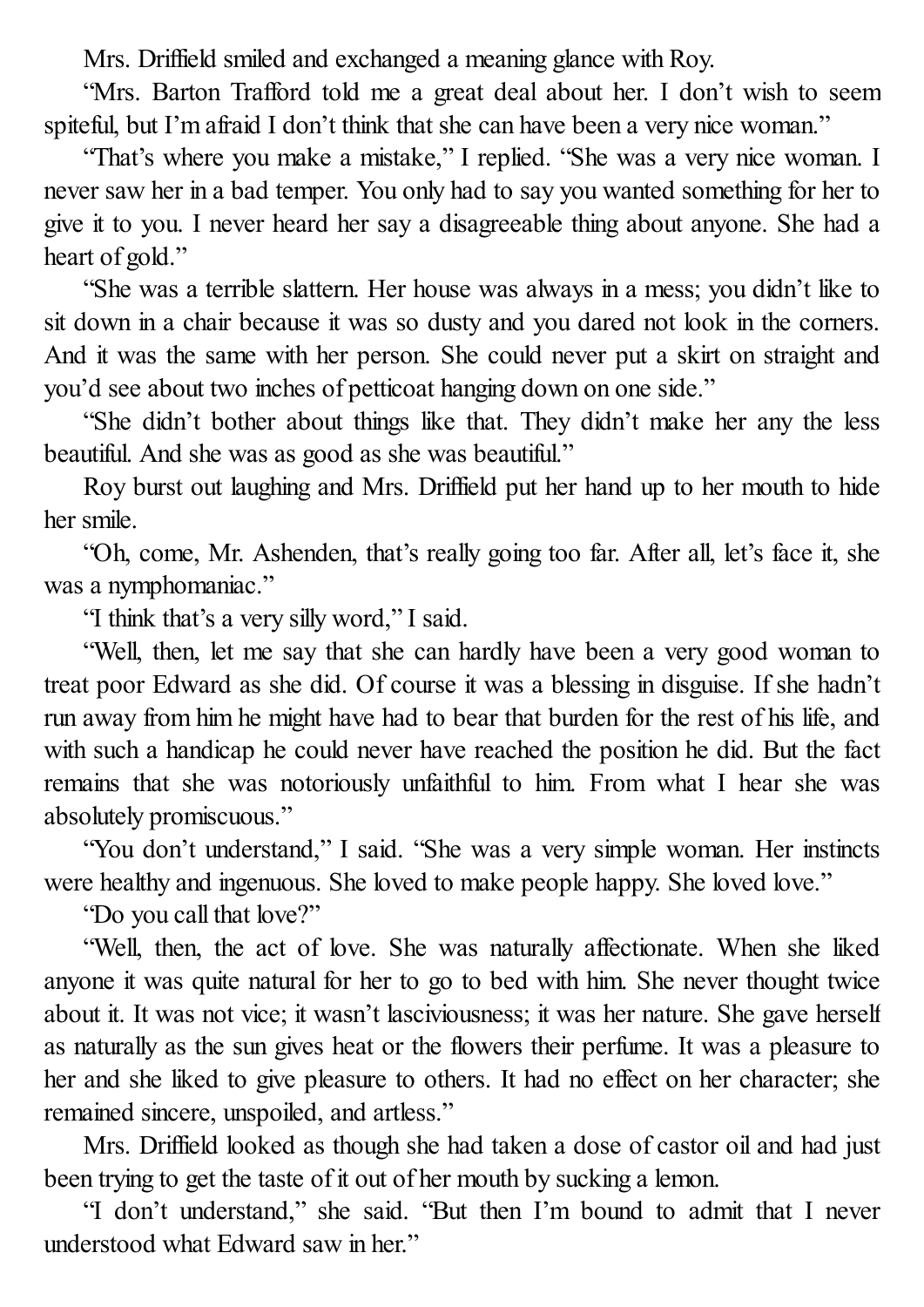"Did he know that she was carrying on with allsorts of people?" asked Roy. "I'm sure he didn't," she replied quickly.

"You think him a bigger fool than I do, Mrs. Driffield," I said.

"Then why did he put up with it?"

"I think I can tell you. You see, she wasn't a woman who ever inspired love. Only affection. It was absurd to be jealous over her. She was like a clear deep pool in a forest glade into which it's heavenly to plunge, but it is neither less cool nor less crystalline because a tramp and a gipsy and a gamekeeper have plunged into it before you."

Roy laughed again and this time Mrs. Driffield without concealment smiled thinly. "It's comic to hear you so lyrical," said Roy.

I stifled a sigh. I have noticed that when I am most serious people are apt to laugh at me, and indeed when after a lapse of time I have read passages that I wrote from the fullness of my heart I have been tempted to laugh at myself. It must be that there is something naturally absurd in a sincere emotion, though why there should be I cannot imagine, unless it is that man, the ephemeral inhabitant of an insignificant planet, with all his pain and all his striving is but a jest in an eternal mind.

I saw that Mrs. Driffield wished to ask me something. It caused her a certain embarrassment.

"Do you think he'd have taken her back if she'd been willing to come?"

"You knew him better than I. I should say no. I think that when he had exhausted an emotion he took no further interest in the person who had aroused it. I should say that he had a peculiar combination of strong feeling and extreme callousness."

"I don't know how you can say that," cried Roy. "He was the kindest man I ever met."

Mrs. Driffield looked at me steadily and then dropped her eyes.

"I wonder what happened to her when she went to America," he asked.

"I believe she married Kemp," said Mrs. Driffield. "I heard they had taken another name. Of course they couldn't show their faces over here again."

"When did she die?"

"Oh, about ten years ago."

"How did you hear?" I asked.

"From Harold Kemp, the son; he's in some sort of business at Maidstone. I never told Edward. She'd been dead to him for many years and I saw no reason to remind him of the past. It always helps you if you put yourself in other people's shoes and I said to myself that if I were he I shouldn't want to be reminded of an unfortunate episode of my youth. Don't you think I was right?"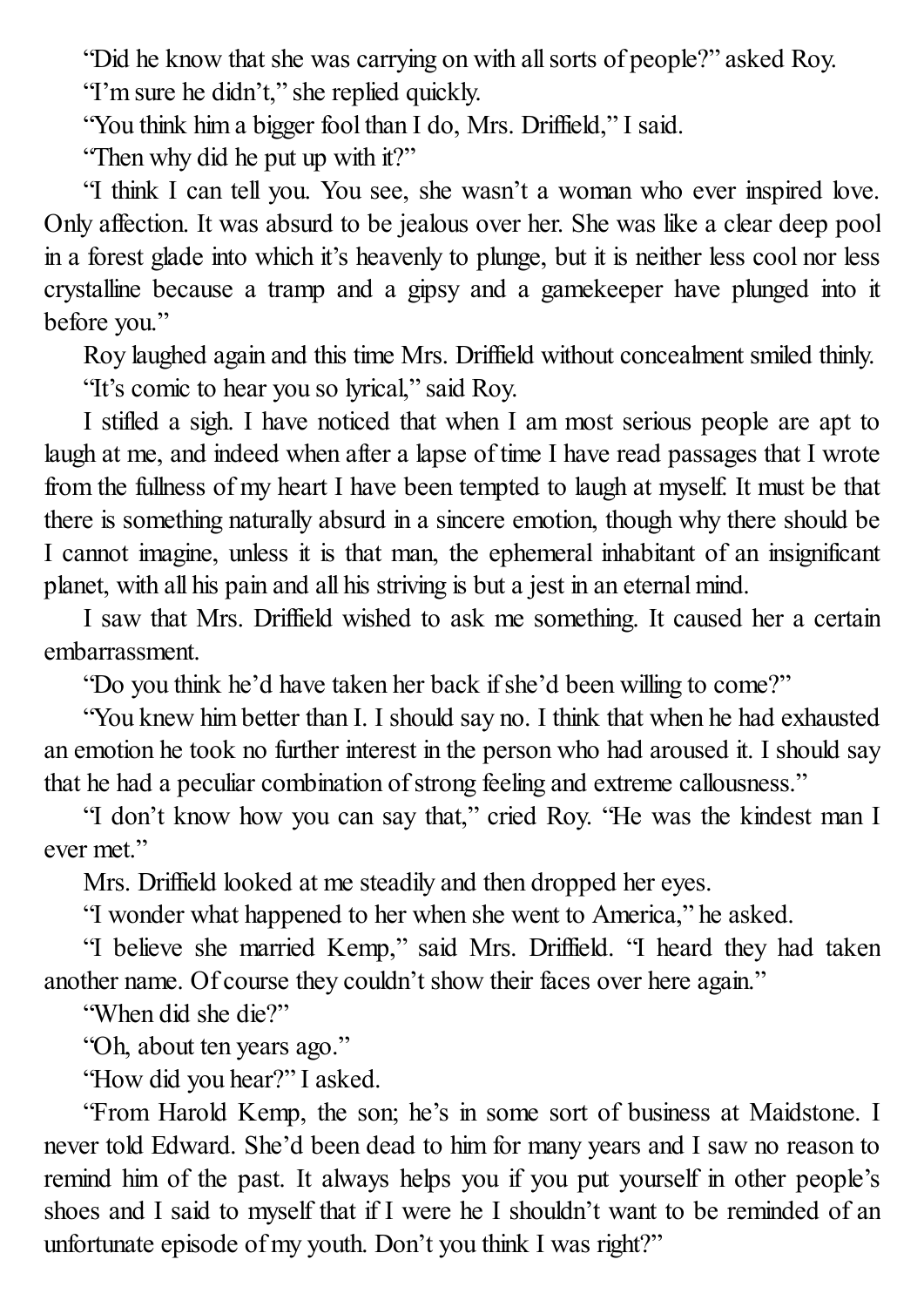XXVI

MRS. DRIFFIELD very kindly offered to send me back to Blackstable in her car, but I preferred to walk. I promised to dine at Ferne Court next day and meanwhile to write down what I could remember of the two periods during which I had been in the habit of seeing Edward Driffield. As I walked along the winding road, meeting no one by the way, I mused upon what I should say. Do they not tell us that style is the art of omission? If that is so I should certainly write a very pretty piece, and it seemed almost a pity that Roy should use it only as material. I chuckled when I reflected what a bombshell I could throw if I chose. There was one person who could tell them all they wanted to know about Edward Driffield and his first marriage; but this fact I proposed to keep to myself. They thought Rosie was dead; they erred; Rosie was very much alive.

Being in New York for the production of a play and my arrival having been advertised to all and sundry by my manager's energetic press representative, I received one day a letter addressed in a handwriting I knew but could not place. It was large and round, firm but uneducated. It was so familiar to me that I was exasperated not to remember whose it was. It would have been more sensible to open the letter at once, but instead I looked at the envelope and racked my brain. There are handwritings I cannot see without a little shiver of dismay and some letters that look so tiresome that I cannot bring myself to open them for a week. When at last I tore open the envelope what I read gave me a strange feeling. It began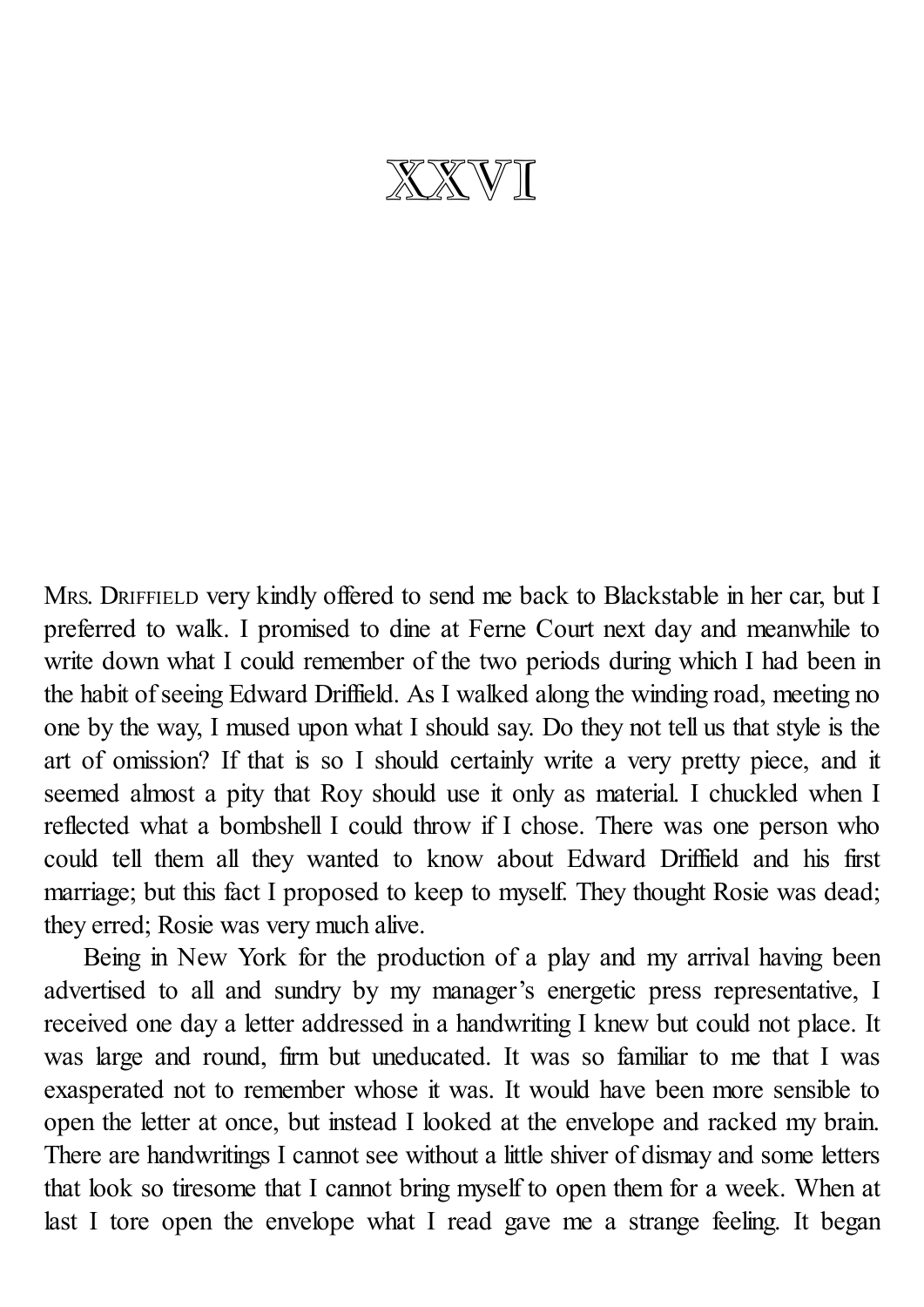abruptly:

*I have just seen that you are in New York and would like to see you again. I am not living in New York any more, but Yonkers is quite close and if you have a car you can easily do it in half an hour. I expect you are very busy so leave it to you to make a date. Although it is many years since we last met I hope you have not forgotten your old friend*

## ROSE IGGULDEN (*formerly Drif ield*)

I looked at the address; it was the Albemarle, evidently a hotel or an apartment house, then there was the name of a street, and Yonkers. A shiver passed through me as though someone had walked over my grave. During the years that had passed I had sometimes thought of Rosie, but of late I had said to myself that she must surely be dead. I was puzzled for a moment by the name. Why Iggulden and not Kemp? Then it occurred to me that they had taken this name, a Kentish one too, when they fled from England. My first impulse was to make an excuse not to see her; I am always shy of seeing again people I have not seen for a long time; but then I was seized with curiosity. I wanted to see what she was like and to hear what had happened to her. I was going down to Dobbs Ferry for the week-end, to reach which I had to pass through Yonkers, and so answered that I would come at about four on the following Saturday.

The Albemarle was a huge block of apartments, comparatively new, and it looked as though it were inhabited by persons in easy circumstances. My name was telephoned up by a Negro porter in uniform and I was taken up in the elevator by another. I felt uncommonly nervous. The door was opened for me by a coloured maid.

"Come right in," she said. "Mrs. Iggulden's expecting you."

I was ushered into a living room that served also as dining room, for at one end of it was a square table of heavily carved oak, a dresser, and four chairs of the kind that the manufacturers in Grand Rapids would certainly describe as Jacobean. But the other end was furnished with a Louis XV suite, gilt and upholstered in pale blue damask; there were a great many small tables, richly carved and gilt, on which stood Sèvres vases with ormolu decorations and nude bronze ladies with draperies flowing as though in a howling gale that artfully concealed those parts of their bodies that decency required; and each one held at the end of a playfully outstretched arm an electric lamp. The gramophone was the grandest thing I had ever seen out of a shop window, all gilt and shaped like a sedan chair and painted with Watteau courtiers and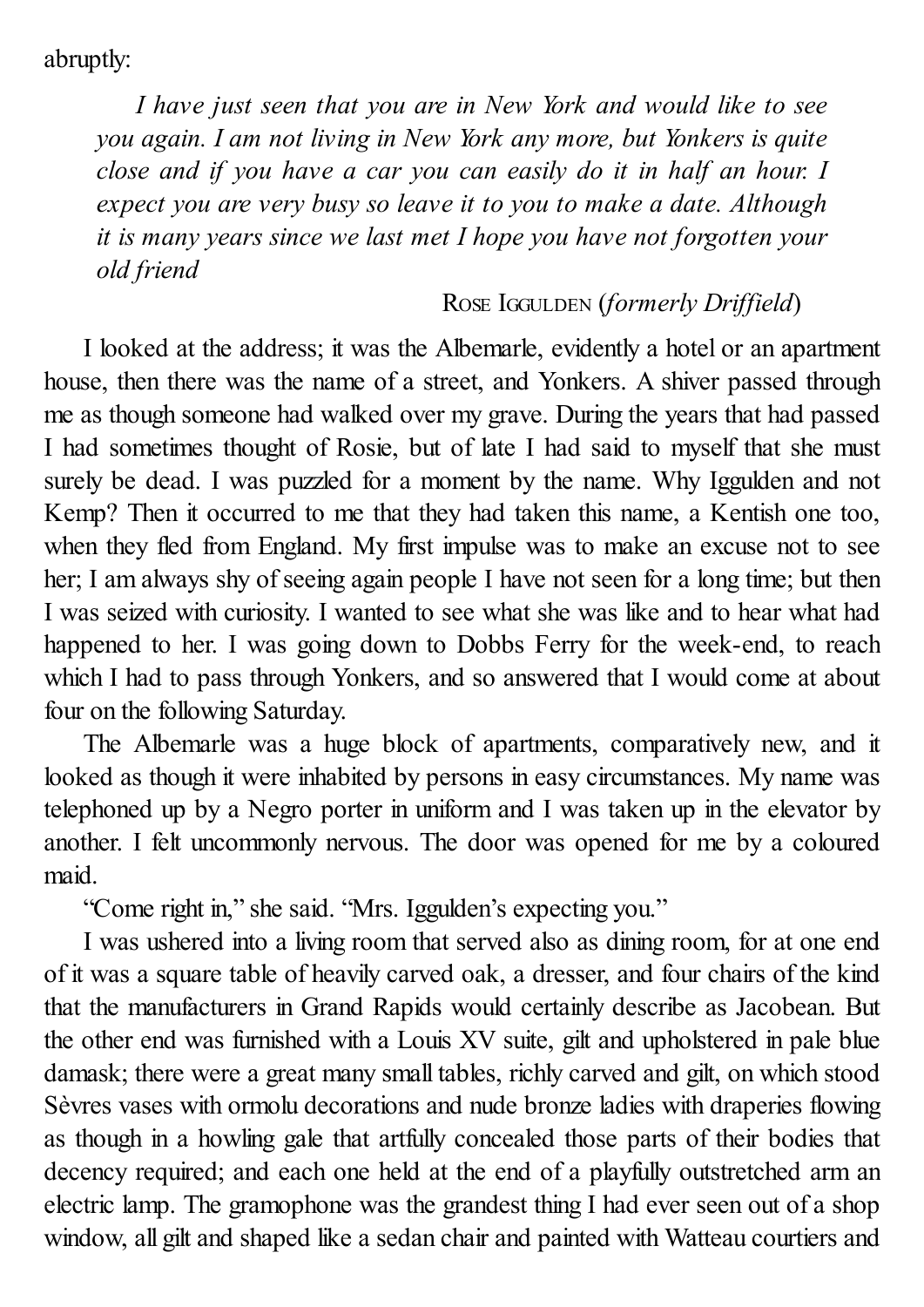their ladies.

After I had waited for about five minutes a door was opened and Rosie came briskly in. She gave me both her hands.

"Well, this is a surprise," she said. "I hate to think how many years it is since we met. Excuse me one moment." She went to the door and called: "Jessie, you can bring the tea in. Mind the water's boiling properly." Then, coming back: "The trouble I've had to teach that girl to make tea properly, you'd never believe."

Rosie was at least seventy. She was wearing a very smart sleeveless frock of green chiffon, heavily *diamanté*, cut square at the neck and very short; it fitted like a bursting glove. By her shape I gathered that she wore rubber corsets. Her nails were blood-coloured and her eyebrows plucked. She was stout, and she had a double chin; the skin of her bosom, although she had powdered it freely, was red, and her face was red too. But she looked well and healthy and full of beans. Her hair was still abundant, but it was quite white, shingled and permanently waved. As a young woman she had had soft, naturally waving hair and these stiff undulations, as though she had just come out of a hairdresser's, seemed more than anything else to change her. The only thing that remained was her smile, which had still its old childlike and mischievous sweetness. Her teeth had never been very good, irregular and of bad shape; but these now were replaced by a set of perfect evenness and snowy brilliance; they were obviously the best money could buy.

The coloured maid brought in an elaborate tea with *pâté* sandwiches and cookies and candy and little knives and forks and tiny napkins. It was all very neat and smart.

"That's one thing I've never been able to do without—my tea," said Rosie, helping herself to a hot buttered scone. "It's my best meal, really, though I know I shouldn't eat it. My doctor keeps on saying to me: 'Mrs. Iggulden, you can't expect to get your weight down if you will eat half a dozen cookies at tea.' " She gave me a smile, and I had a sudden inkling that, notwithstanding the marcelled hair and the powder and the fat, Rosie was the same as ever. "But what I say is: A little of what you fancy does you good."

I had always found her easy to talk to. Soon we were chatting away as though it were only a few weeks since we had last seen one another.

"Were you surprised to get my letter? I put Driffield so as you should know who it was from. We took the name of Iggulden when we came to America. George had a little unpleasantness when he left Blackstable, perhaps you heard about it, and he thought in a new country he'd better start with a new name, if you understand what I mean."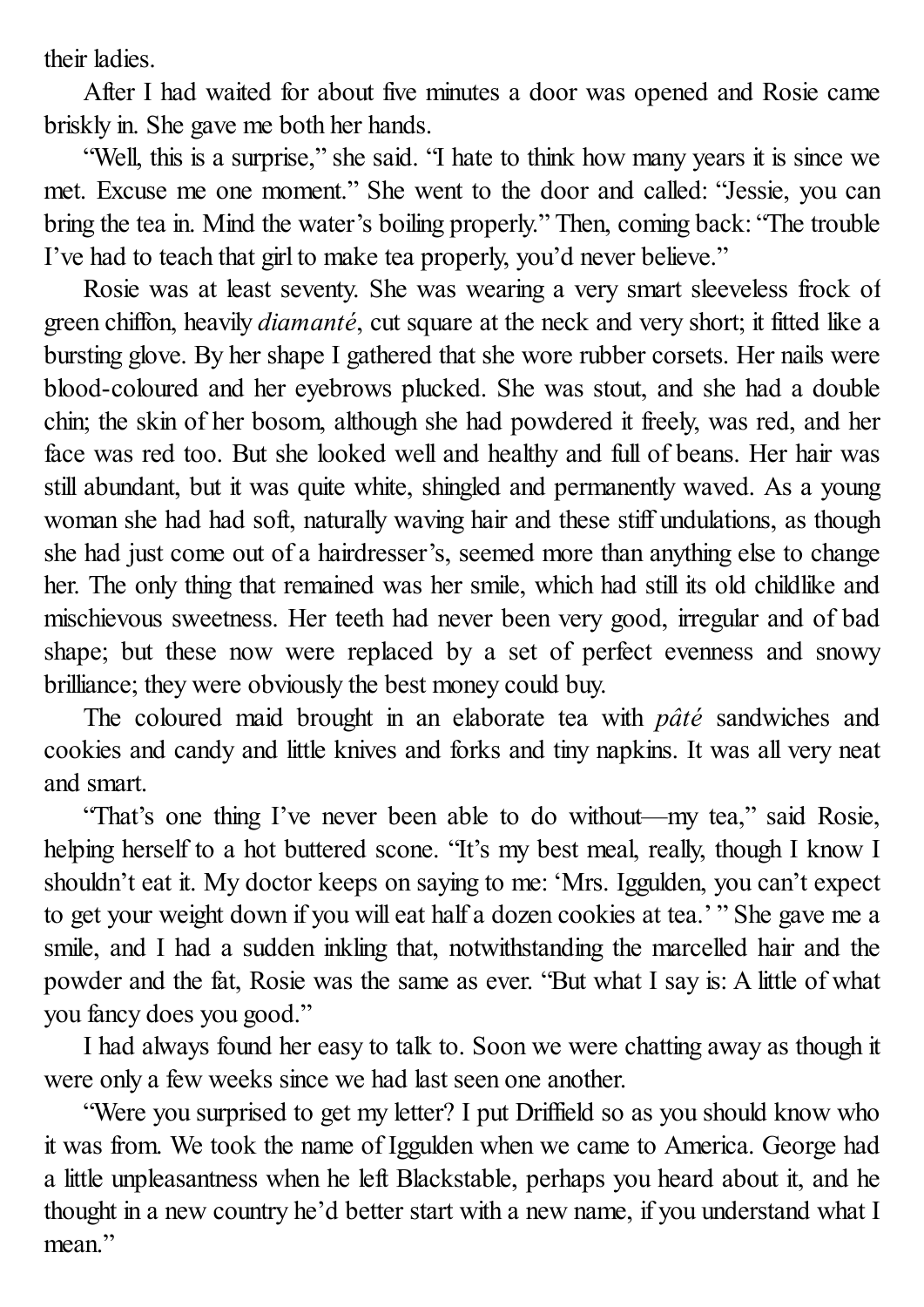I nodded vaguely.

"Poor George, he died ten years ago, you know."

"I'm sorry to hear that."

"Oh, well, he was getting on in years. He was past seventy though you'd never have guessed it to look at him. It was a great blow to me. No woman could want a better husband than what he made me. Never a cross word from the day we married till the day he died. And I'm pleased to say he left me very well provided for."

"I'm glad to know that."

"Yes, he did very well over here. He went into the building trade, he always had a fancy for it, and he got in with Tammany. He always said the greatest mistake he ever made was not coming over here twenty years before. He liked the country from the first day he set foot in it. He had plenty of go and that's what you want here. He was just the sort to get on."

"Have you never been back to England?"

"No, I've never wanted to. George used to talk about it sometimes, just for a trip, you know, but we never got down to it, and now he's gone I haven't got the inclination. I expect London would seem very dead and alive to me after New York. We used to live in New York, you know. I only came here after his death."

"What made you choose Yonkers?"

"Well, I always fancied it. I used to say to George, when we retire we'll go and live at Yonkers. It's like a little bit of England to me; you know, Maidstone or Guildford or some place like that."

I smiled, but I understood what she meant. Notwithstanding its trams and its tootling cars, its cinemas and electric signs, Yonkers, with its winding main street, has a faint air of an English market town gone jazz.

"Of course I sometimes wonder what's happened to all the folks at Blackstable. I suppose they're most of them dead by now and I expect they think I am too."

"I haven't been there for thirty years."

I did not know then that the rumour of Rosie's death had reached Blackstable. I dare say that someone had brought back the news that George Kemp was dead and thus a mistake had arisen.

"I suppose nobody knows here that you were Edward Driffield's first wife?"

"Oh, no; why, if they had I should have had the reporters buzzing around my apartment like a swarm of bees. You know sometimes I've hardly been able to help laughing when I've been out somewhere playing bridge and they've started talking about Ted's books. They like him no end in America. I never thought so much of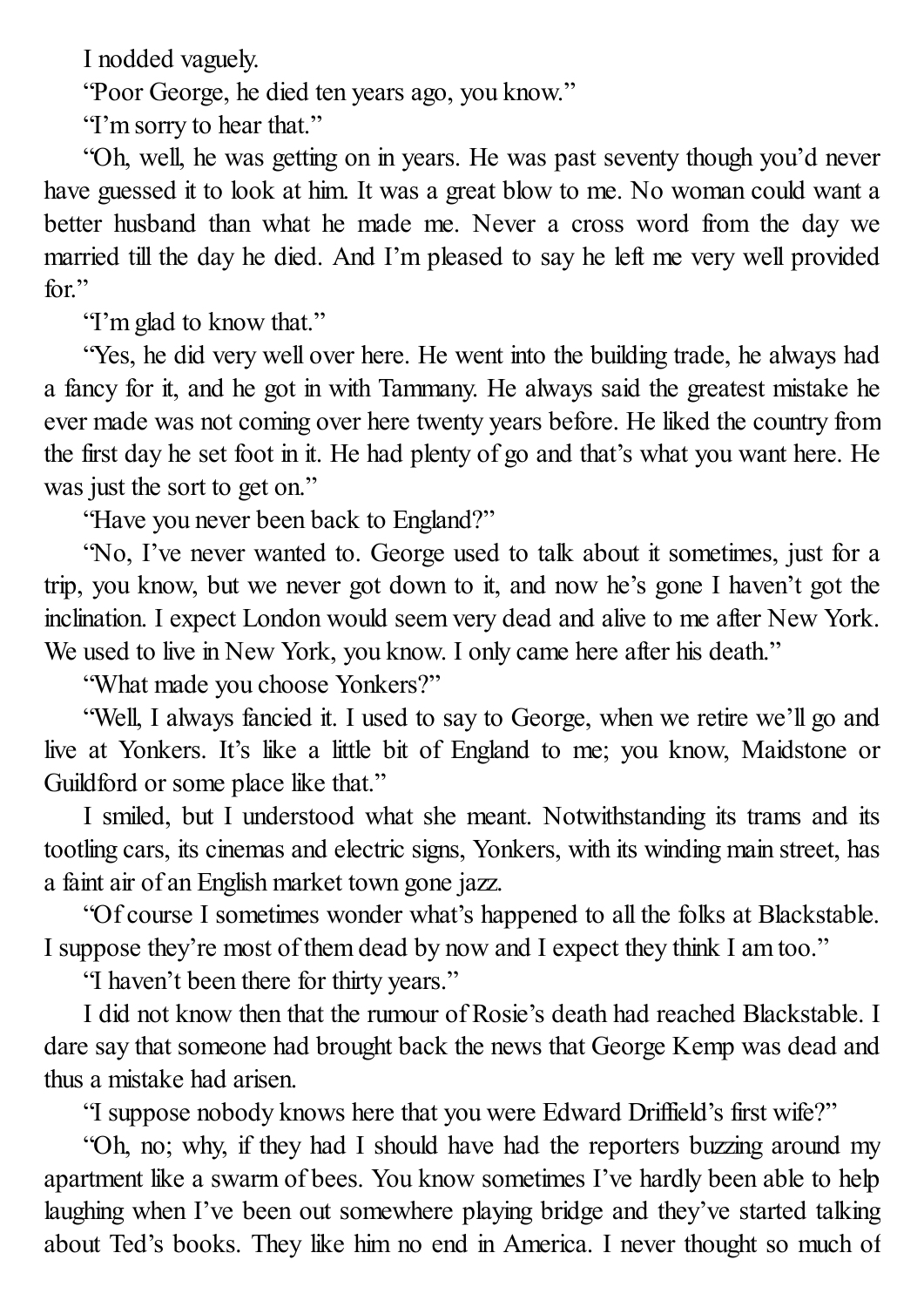them myself."

"You never were a great novel reader, were you?"

"I used to like history better, but I don't seem to have much time for reading now. Sunday's my great day. I think the Sunday papers over here are lovely. You don't have anything like them in England. Then of course I play a lot of bridge; I'm crazy about contract."

I remembered that when as a young boy I had first met Rosie her uncanny skill at whist had impressed me. I felt that I knew the sort of bridge player she was, quick, bold, and accurate: a good partner and a dangerous opponent.

"You'd have been surprised at the fuss they made over here when Ted died. I knew they thought a lot of him, but I never knew he was such a big bug as all that. The papers were full of him, and they had pictures of him and Ferne Court; he always said he meant to live in that house some day. Whatever made him marry that hospital nurse? I always thought he'd marry Mrs. Barton Trafford. They never had any children, did they?"

"No."

"Ted would have liked to have some. It was a great blow to him that I couldn't have any more after the first."

"I didn't know you'd ever had a child," I said with surprise.

"Oh, yes. That's why Ted married me. But I had a very bad time when it came and the doctors said I couldn't have another. If she'd lived, poor little thing, I don't suppose I'd ever have run away with George. She was six when she died. A dear little thing she was and as pretty as a picture."

"You never mentioned her."

"No, I couldn't bear to speak about her. She got meningitis and we took her to the hospital. They put her in a private room and they let us stay with her. I shall never forget what she went through, screaming, screaming all the time, and nobody able to do anything."

Rosie's voice broke.

"Was it that death Driffield described in *The Cup of Life*?"

"Yes, that's it. I always thought it so funny of Ted. He couldn't bear to speak of it, any more than I could, but he wrote it all down; he didn't leave out a thing; even little things I hadn't noticed at the time he put in and then I remembered them. You'd think he was just heartless, but he wasn't, he was upset just as much as I was. When we used to go home at night he'd cry like a child. Funny chap, wasn't he?"

It was *The Cup of Life* that had raised such a storm of protest; and it was the child's death and the episode that followed it that had especially brought down on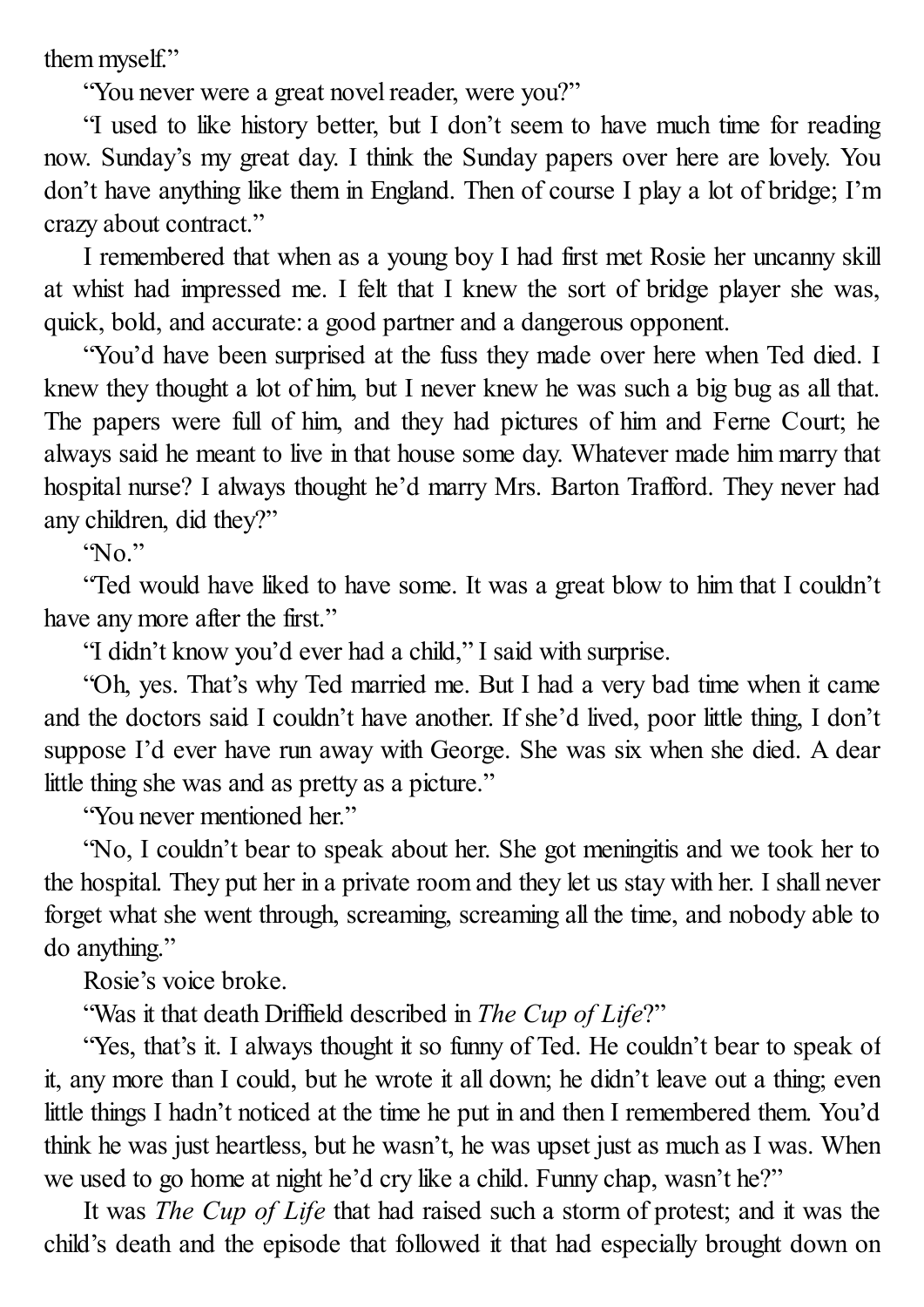Driffield's head such virulent abuse. I remembered the description very well. It was harrowing. There was nothing sentimental in it; it did not excite the reader's tears, but his anger rather that such cruel suffering should be inflicted on a little child. You felt that God at the Judgment Day would have to account for such things as this. It was a very powerful piece of writing. But if this incident was taken from life was the one that followed it also? It was this that had shocked the public of the 'nineties and this that the critics had condemned as not only indecent but incredible. In *The Cup of Life* the husband and wife (I forget their names now) had come back from the hospital after the child's death—they were poor people and they lived from hand to mouth in lodgings—and had their tea. It was latish: about seven o'clock. They were exhausted by the strain of a week's ceaseless anxiety and shattered by their grief. They had nothing to say to one another. They sat in a miserable silence. The hours passed. Then on a sudden the wife got up and going into their bedroom put on her hat.

'T'm going out," she said.

"All right."

They lived near Victoria Station. She walked along the Buckingham Palace Road and through the park. She came into Piccadilly and went slowly toward the Circus. Aman caught her eye, paused and turned round.

"Good-evening," he said.

"Good-evening."

She stopped and smiled.

"Will you come and have a drink?" he asked.

"I don't mind if I do."

They went into a tavern in one of the side streets of Piccadilly, where harlots congregated and men came to pick them up, and they drank a glass of beer. She chatted with the stranger and laughed with him. She told him a cock-and-bull story about herself. Presently he asked if he could go home with her; no, she said, he couldn't do that, but they could go to a hotel. They got into a cab and drove to Bloomsbury and there they took a room for the night. And next morning she took a bus to Trafalgar Square and walked through the park; when she got home her husband was just sitting down to breakfast. After breakfast they went back to the hospital to see about the child's funeral.

"Will you tell me something, Rosie?" I asked. "What happened in the book after the child's death—did that happen too?"

She looked at me for a moment doubtfully; then her lips broke into her still beautifulsmile.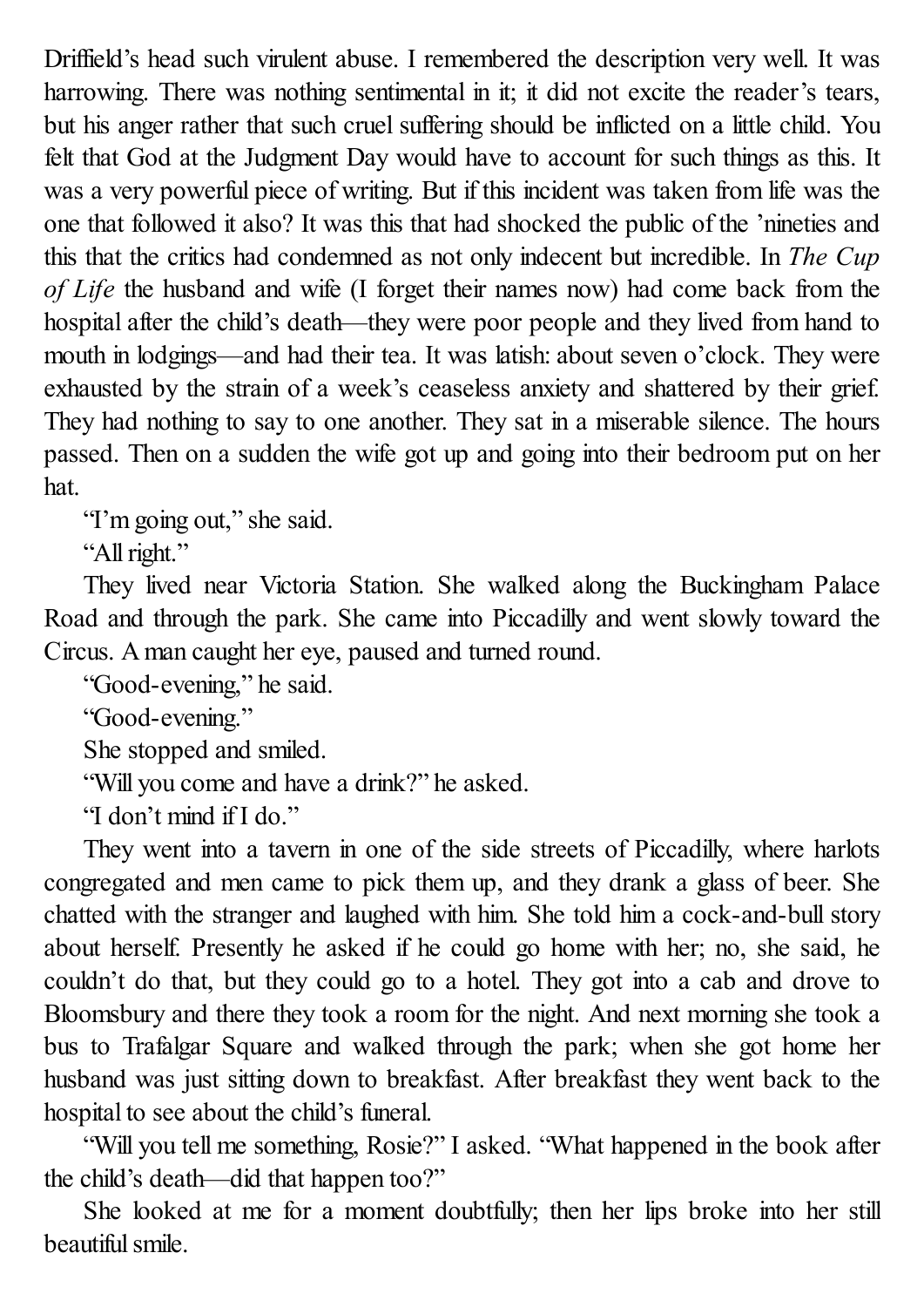"Well, it's all so many years ago, what odds does it make? I don't mind telling you. He didn't get it quite right. You see, it was only guesswork on his part. I was surprised that he knew as much as he did; I never told him anything."

Rosie took a cigarette and pensively tapped its end on the table, but she did not light it.

"We came back from the hospital just like he said. We walked back; I felt I couldn't sit still in a cab, and I felt all dead inside me. I'd cried so much I couldn't cry any more, and I was tired. Ted tried to comfort me, but I said: 'For God's sake shut up.' After that he didn't say any more. We had rooms in the Vauxhall Bridge Road then, on the second floor, just a sitting room and a bedroom, that's why we'd had to take the poor little thing to the hospital; we couldn't nurse her in lodgings; besides, the landlady said she wouldn't have it, and Ted said she'd be looked after better at the hospital. She wasn't a bad sort, the landlady; she'd been a tart and Ted used to talk to her by the hour together. She came up when she heard us come in.

" 'How's the little girl to-night?' she said.

"'She's dead,' said Ted.

"I couldn't say anything. Then she brought up the tea. I didn't want anything, but Ted made me eat some ham. Then I sat at the window. I didn't look round when the landlady came up to clear away, I didn't want anyone to speak to me. Ted was reading a book; at least he was pretending to, but he didn't turn the pages, and I saw the tears dropping on it. I kept on looking out of the window. It was the end of June, the twenty-eighth, and the days were long. It was just near the corner where we lived and I looked at the people going in and out of the public house and the trams going up and down. I thought the day would never come to an end; then all of a sudden I noticed that it was night. All the lamps were lit. There were an awful lot of people in the street. I felt so tired. My legs were like lead.

" 'Why don't you light the gas?' I said to Ted.

" 'Do you want it?' he said.

" 'It's no good sitting in the dark,' I said.

"He lit the gas. He began smoking his pipe. I knew that would do him good. But I just sat and looked at the street. I don't know what came over me. I felt that if I went on sitting in that room I'd go mad. I wanted to go somewhere where there were lights and people. I wanted to get away from Ted; no, not so much that, I wanted to get away from all that Ted was thinking and feeling. We only had two rooms. I went into the bedroom; the child's cot was still there, but I wouldn't look at it. I put on my hat and a veil and I changed my dress and then I went back to Ted.

" 'I'm going out,' I said.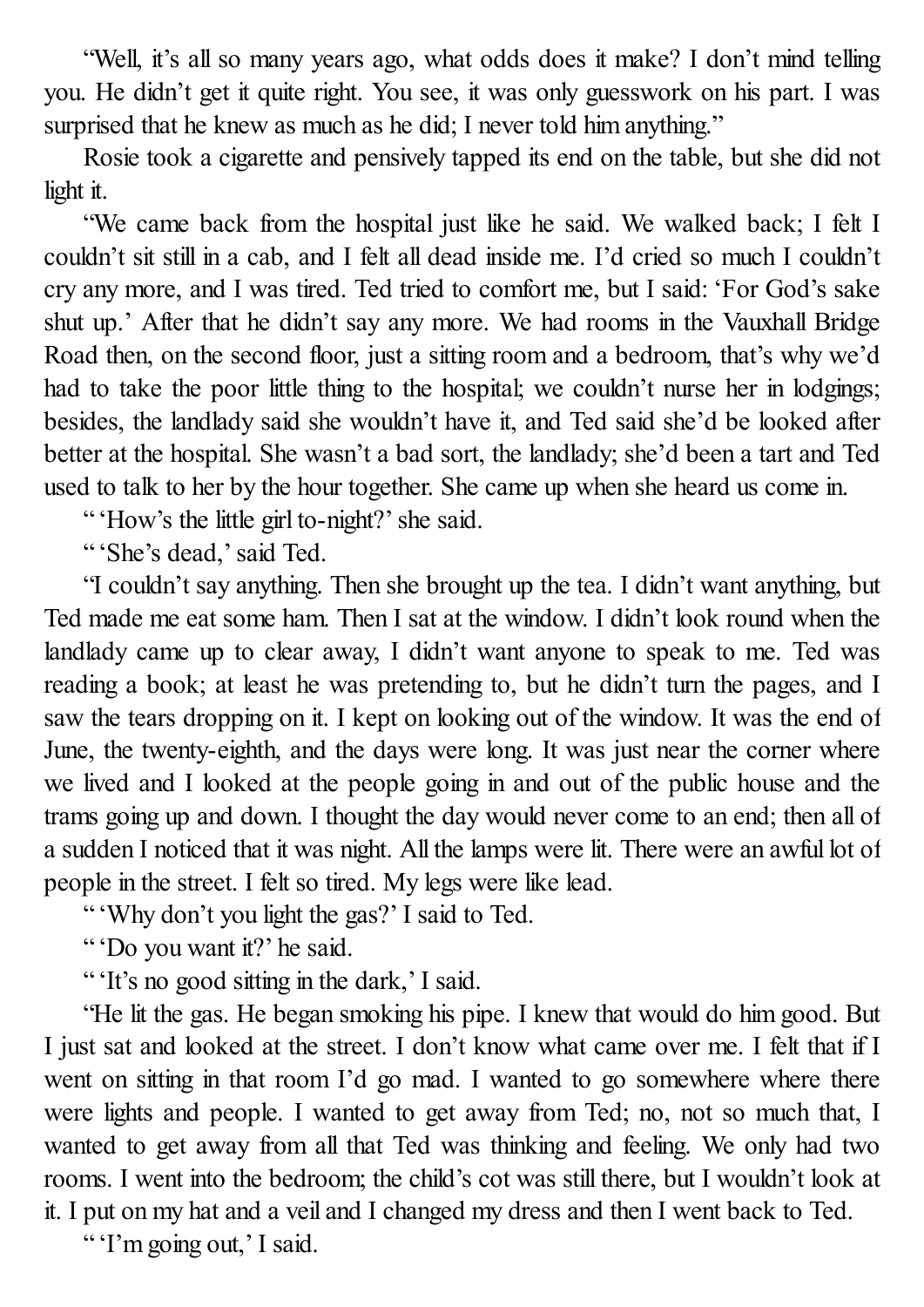"Ted looked at me. I dare say he noticed I'd got my new dress on and perhaps something in the way I spoke made him see I didn't want him.

"'All right,' he said.

"In the book he made me walk through the park, but I didn't do that really. I went down to Victoria and I took a hansom to Charing Cross. It was only a shilling fare. Then I walked up the Strand. I'd made up my mind what I wanted to do before I came out. Do you remember Harry Retford? Well, he was acting at the Adelphi then, he had the second comedy part. Well, I went to the stage door, and sent up my name. I always liked Harry Retford. I expect he was a bit unscrupulous and he was rather funny over money matters, but he could make you laugh and with all his faults he was a rare good sort. You know he was killed in the Boer War, don't you?"

"I didn't. I only knew he'd disappeared and one never saw his name on playbills; I thought perhaps he'd gone into business or something."

"No, he went out at once. He was killed at Ladysmith. After I'd been waiting a bit he came down and I said: 'Harry, let's go on the razzle to-night. What about a bit of supper at Romano's?' 'Not 'alf,' he said. 'You wait here and the minute the show's over and I've got my make-up off I'll come down.' It made me feel better just to see him; he was playing a racing tout and it made me laugh just to look at him in his check suit and his billycock hat and his red nose. Well, I waited till the end of the show and then he came down and we walked along to Romano's.

"'Are you hungry?' he said to me.

" 'Starving,' I said; and I was.

" 'Let's have the best,' he said, 'and blow the expense. I told Bill Terris I was taking my best girl out to supper and I touched him for a couple of quid.'

" 'Let's have champagne,' I said.

" 'Three cheers for the widow!' he said.

"I don't know if you ever went to Romano's in the old days. It was fine. You used to see all the theatrical people and the racing men, and the girls from the Gaiety used to go there. It was *the* place. And the Roman. Harry knew him and he came up to our table; he used to talk in funny broken English; I believe he put it on because he knew it made people laugh. And if someone he knew was down and out he'd always lend him a fiver.

" 'How's the kid?' said Harry.

" 'Better,' I said.

"I didn't want to tell him the truth. You know how funny men are; they don't understand some things. I knew Harry would think it dreadful of me to come out to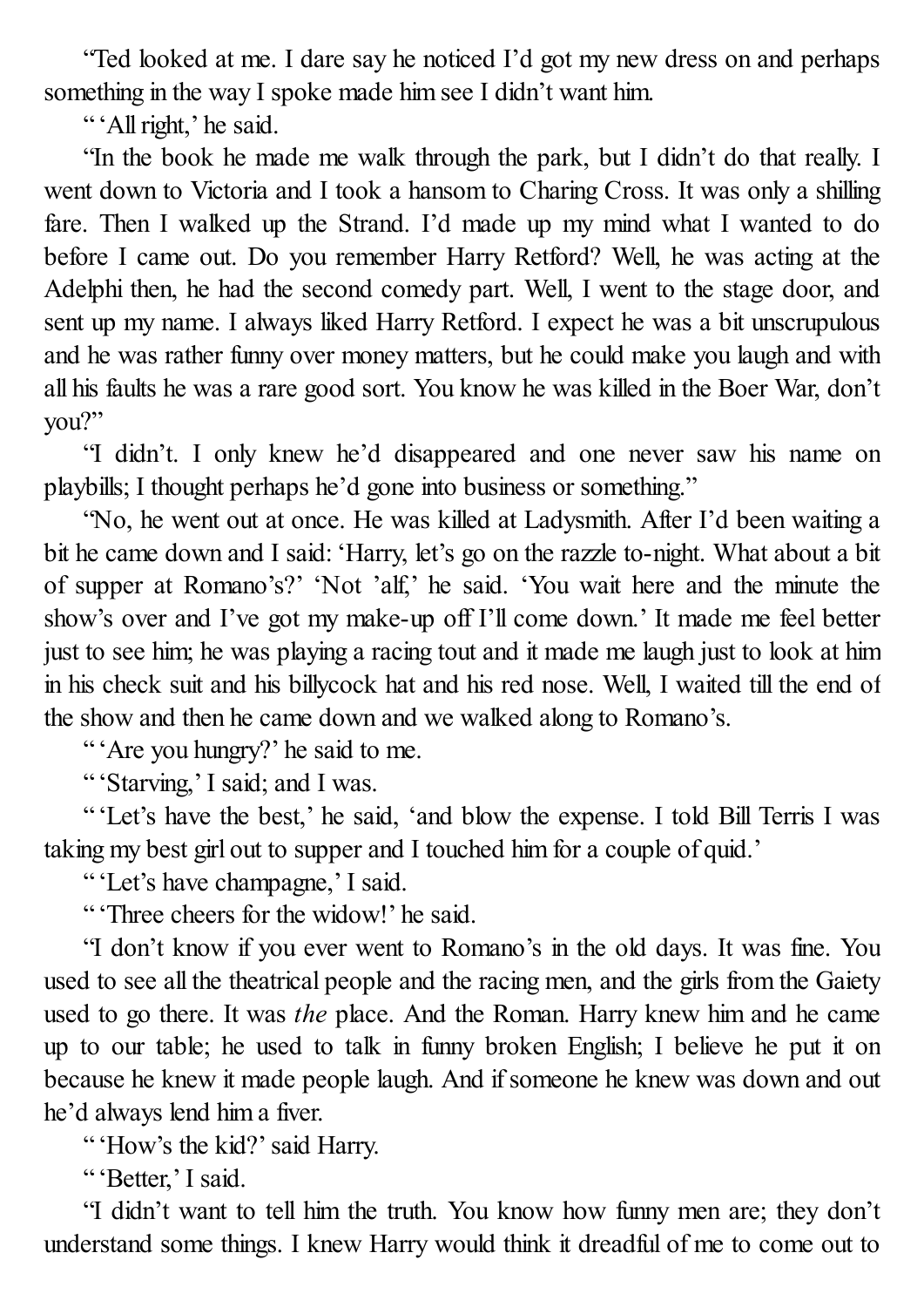supper when the poor child was lying dead in the hospital. He'd be awfully sorry and all that, but that's not what I wanted; I wanted to laugh."

Rosie lit the cigarette that she had been playing with.

"You know how when a woman is having a baby, sometimes the husband can't stand it any more and he goes out and has another woman. And then when she finds out, and it's funny how often she does, she kicks up no end of a fuss; she says, that the man should go and do it just then, when she's going through hell, well, it's the limit. I always tell her not to be silly. It doesn't mean he doesn't love her, and isn't terribly upset, it doesn't mean anything, it's just nerves; if he weren't so upset he wouldn't think of it. I know, because that's how I felt then.

"When we'd finished our supper Harry said:'Well, what about it?'

" 'What about what?' I said.

"There wasn't any dancing in those days and there was nowhere we could go.

" 'What about coming round to my flat and having a look at my photograph album?'said Harry.

" 'I don't mind if I do,' I said.

"He had a little bit of a flat in the Charing Cross Road, just two rooms and a bath and a kitchenette, and we drove round there, and I stayed the night.

"When I got back next morning the breakfast was already on the table and Ted had just started. I'd made up my mind that if he said anything I was going to fly out at him. I didn't care what happened. I'd earned my living before, and I was ready to earn it again. For two pins I'd have packed my box and left him there and then. But he just looked up as I came in.

" 'You've just come in time,' he said. 'I was going to eat your sausage.'

"I sat down and poured him out his tea. And he went on reading the paper. After we'd finished breakfast we went to the hospital. He never asked me where I'd been. I didn't know what he thought. He was terribly kind to me all that time. I was miserable, you know. Somehow I felt that I just couldn't get over it, and there was nothing he didn't do to make it easier for me."

"What did you think when you read the book?" I asked.

"Well, it did give me a turn to see that he did know pretty well what had happened that night. What beat me was his writing it at all. You'd have thought it was the last thing he'd put in a book. You're queer fish, you writers."

At that moment the telephone bell rang. Rosie took up the receiver and listened.

"Why, Mr. Vanuzzi, how very nice of you to call me up! Oh, I'm pretty well, thank you. Well, pretty and well, if you like. When you're my age you take all the compliments you can get."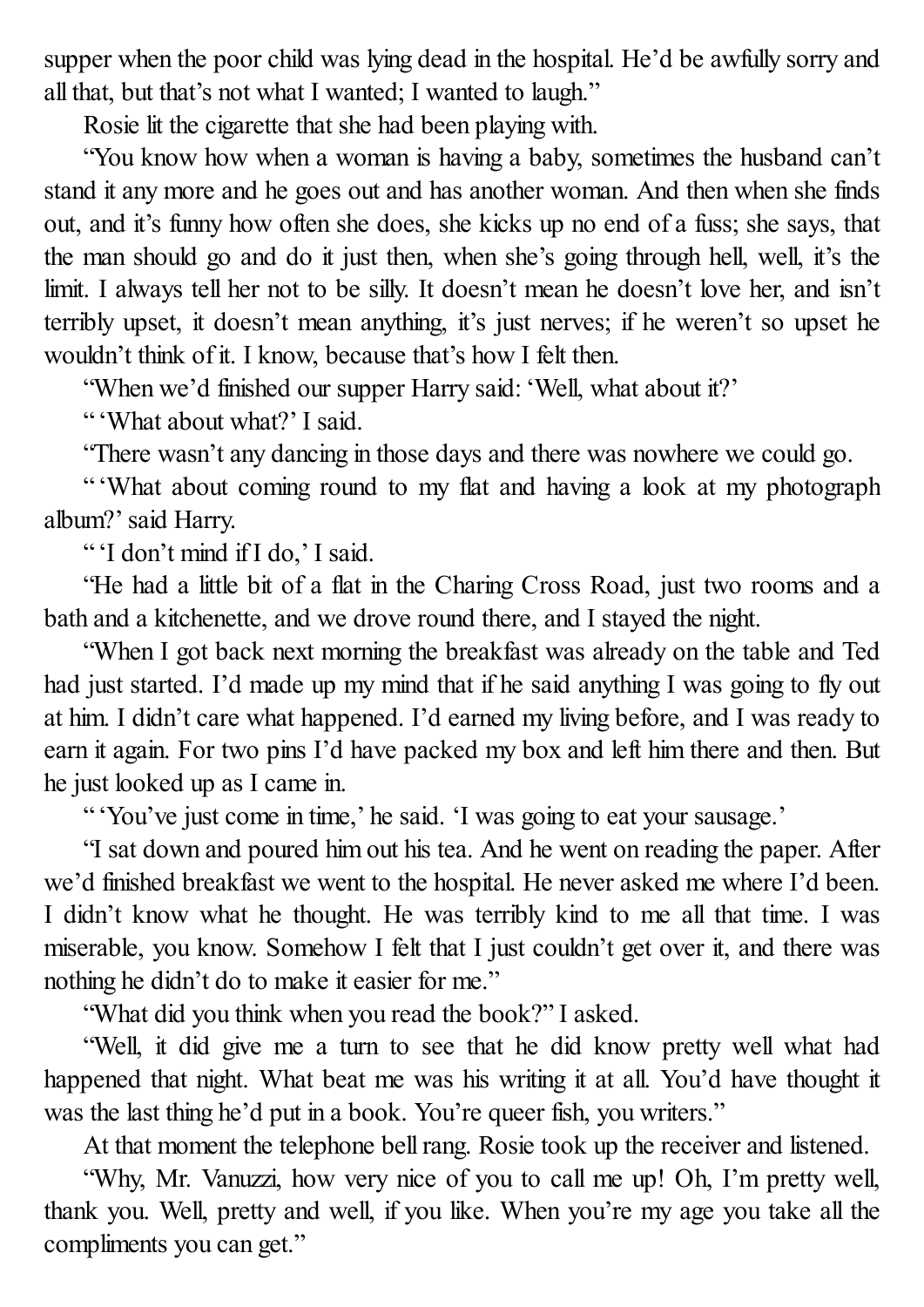She embarked upon a conversation which, I gathered from her tone, was of a facetious and even flirtatious character. I did not pay much attention, and since it seemed to prolong itself I began to meditate upon the writer's life. It is full of tribulation. First he must endure poverty and the world's indifference; then, having achieved a measure of success, he must submit with a good grace to its hazards. He depends upon a fickle public. He is at the mercy of journalists who want to interview him and photographers who want to take his picture, of editors who harry him for copy and tax gatherers who harry him for income tax, of persons of quality who ask him to lunch and secretaries of institutes who ask him to lecture, of women who want to marry him and women who want to divorce him, of youths who want his autograph, actors who want parts and strangers who want a loan, of gushing ladies who want advice on their matrimonial affairs and earnest young men who want advice on their compositions, of agents, publishers, managers, bores, admirers, critics, and his own conscience. But he has one compensation. Whenever he has anything on his mind, whether it be a harassing reflection, grief at the death of a friend, unrequited love, wounded pride, anger at the treachery of someone to whom he has shown kindness, in short any emotion or any perplexing thought, he has only to put it down in black and white, using it as the theme of a story or the decoration of an essay, to forget all about it. He is the only free man.

Rosie put back the receiver and turned to me.

"That was one of my beaux. I'm going to play bridge to-night and he rang up to say he'd call round for me in his car. Of course he's a Wop, but he's real nice. He used to run a big grocery store down town, in New York, but he's retired now."

"Have you never thought of marrying again, Rosie?"

"No." She smiled. "Not that I haven't had offers. I'm quite happy as I am. The way I look on it is this, I don't want to marry an old man, and it would be silly at my age to marry a young one. I've had my time and I'm ready to call it a day."

"What made you run away with George Kemp?"

"Well, I'd always liked him. I knew him long before I knew Ted, you know. Of course I never thought there was any chance of marrying him. For one thing he was married already and then he had his position to think of. And then when he came to me one day and said that everything had gone wrong and he was bust and there'd be a warrant out for his arrest in a few days and he was going to America and would I go with him, well, what could I do? I couldn't let him go all that way by himself, with no money perhaps, and him having been always so grand and living in his own house and driving his own trap. It wasn't as if I was afraid of work."

"I sometimes think he was the only man you ever cared for," I suggested.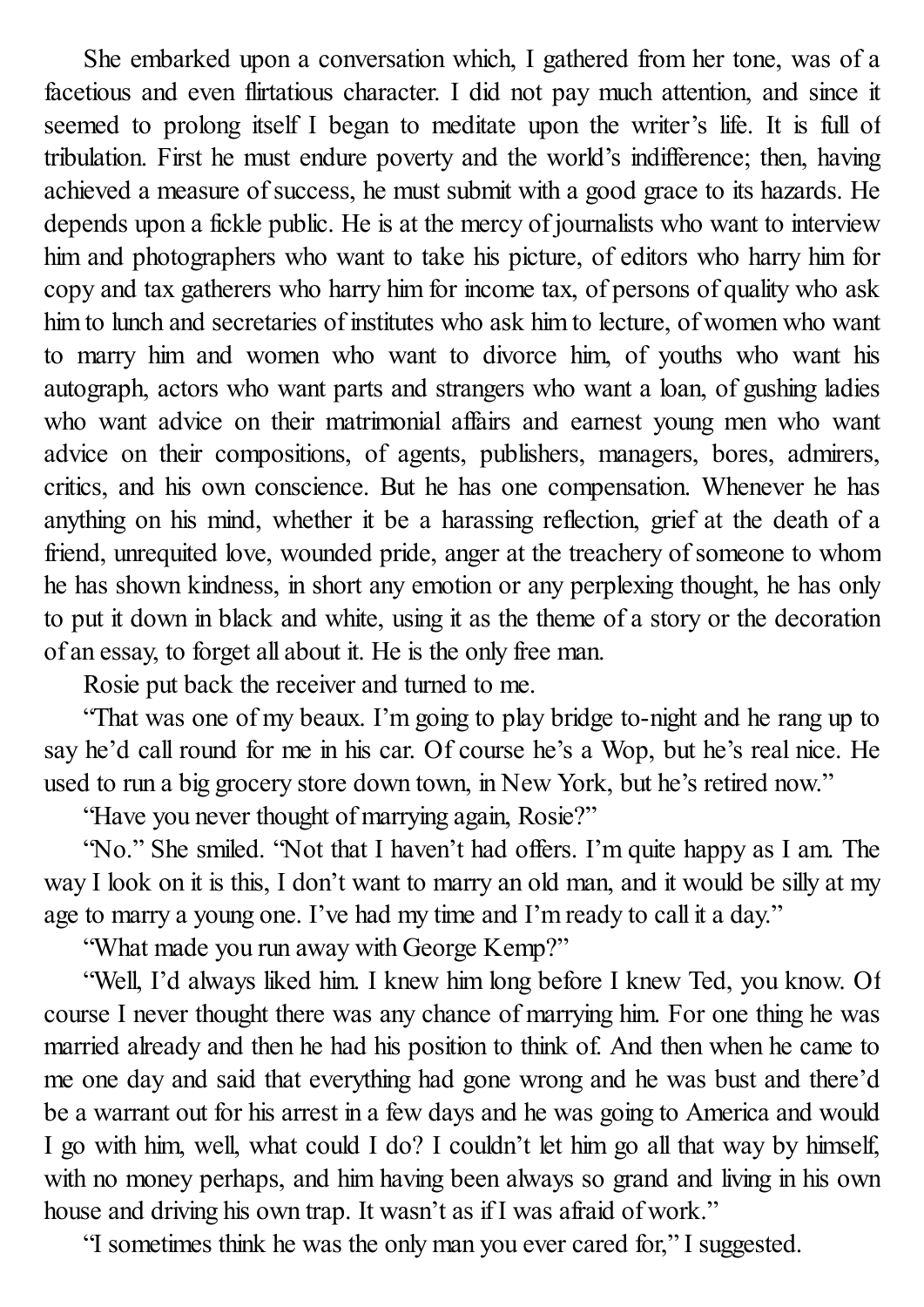"I dare say there's some truth in that."

"I wonder what it was you saw in him."

Rosie's eyes travelled to a picture on the wall that for some reason had escaped my notice. It was an enlarged photograph of Lord George in a carved gilt frame. It looked as if it might have been taken soon after his arrival in America; perhaps at the time of their marriage. It was a three-quarter length. It showed him in a long frock coat, tightly buttoned, and a tall silk hat cocked rakishly on one side of his head; there was a large rose in his buttonhole; under one arm he carried a silver-headed cane and smoke curled from a big cigar that he held in his right hand. He had a heavy moustache, waxed at the ends, a saucy look in his eye, and in his bearing an arrogant swagger. In his tie was a horseshoe in diamonds. He looked like a publican dressed up in his best to go to the Derby.

"I'll tell you," said Rosie. "He was always such a perfect gentleman."

## THE END